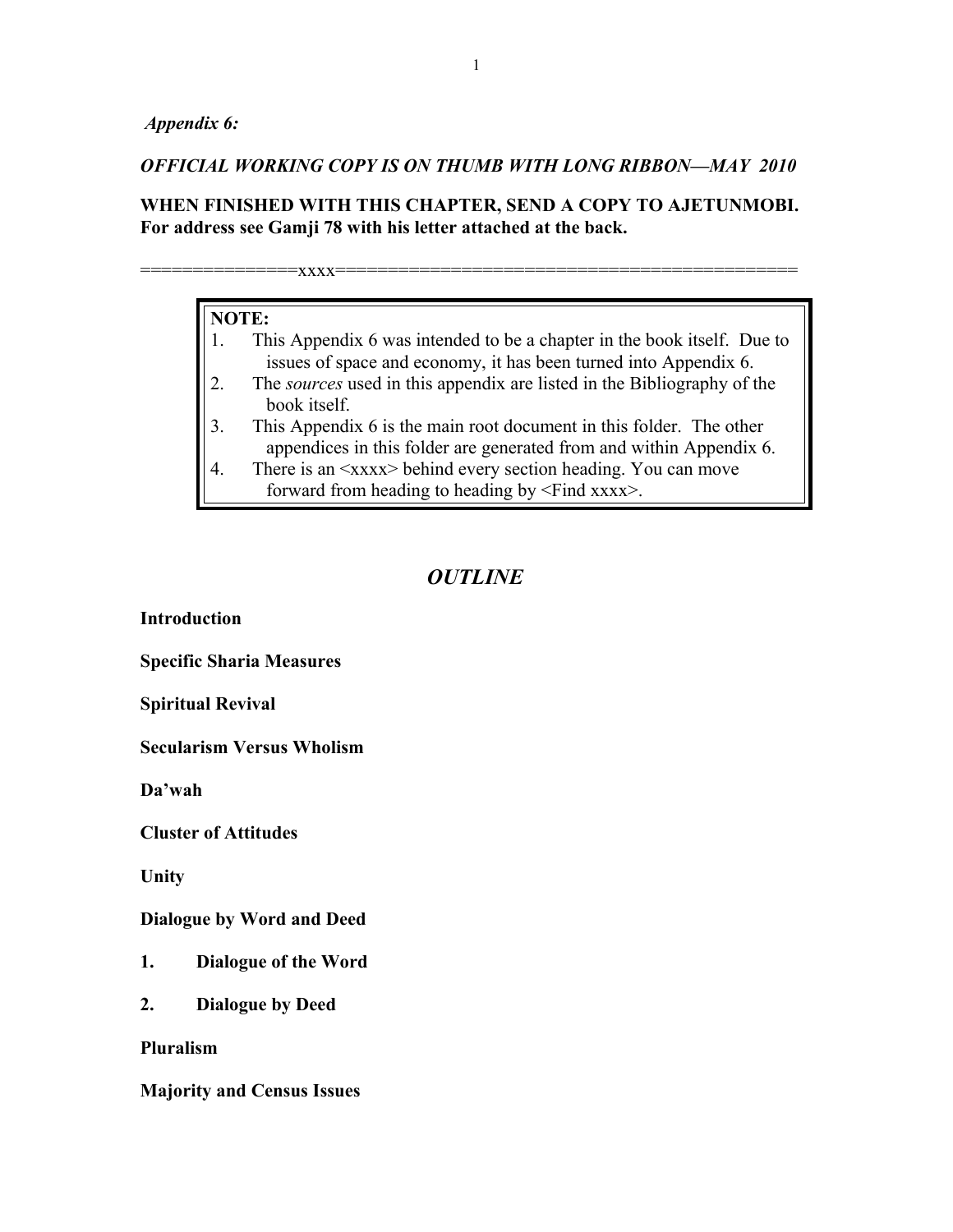**Compromise** 

**Education** 

**Religious Leaders** 

**Similarities with the Bible** 

**Comments on and Advice to Christians** 

**Media** 

**Government, Politics, Economics and Justice** 

*Economic and Banking Issues*

**Security** 

**Legal and Constitutional** 

**Judicial Culture** 

**The Struggle about Interpretation** 

**Sharia and Local Culture** 

**Jihad** 

**Radical Rejections** 

**Women** 

**Youths** 

**Inset -- Ibrahim Sulaiman** 

**Final Goal—National Islamisation** 

**Postscript: A Decadal Review--2009**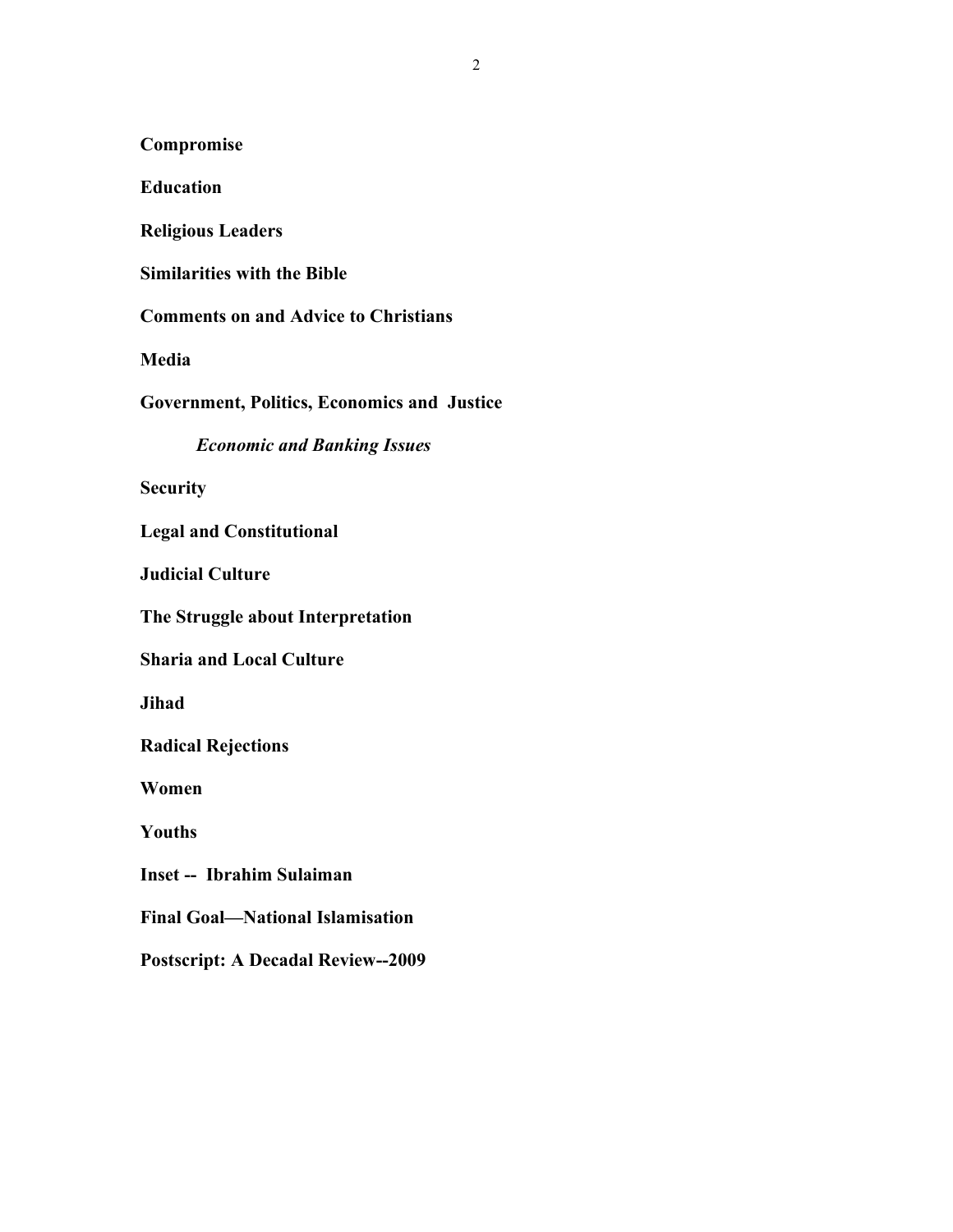# **MUSLIM PROPOSALS AND SOLUTIONS**

*Is it Nigeria that has been Islamised or is it Islam that has been Nigerianized? --M. A. Bidmos[1](#page-2-0)*

*The truth about Nigeria is that we have never been united, but have only enjoyed some prolonged period of calm, though not devoid of nonphysical aggression -- Ahmadu M. Sabo[2](#page-2-1)*

*In the final analysis, Islam is what Muslims make of it -- Hussaini* 

*Holding the country together is not possible, except by means of the religion of the Prophet…. If they want political unity, let them follow our religion -- Northern Nigeria Chiefs[3](#page-2-2)* 

Muslims, this is the last chapter of this entire 8-volume series for you to be heard. I will do my utmost to be fair to you and ask you once again to do the same for Christians by reading the next chapter about their solutions and proposals.

The issue in this chapter are the solutions Muslims offer to the sharia impasse, putting an end to religious violence and, above all, to moving forward together. There is this strong awareness among Muslims that they are in a local as well as global battle over which they must gain the victory. The enemy is everywhere and, according to some, includes renegade or secular fellow Muslims, the West and its local Christian lackeys, who have bought into Christo-secularist imperialism. Muslim solutions have a wide range from personal piety to the rawest forms of aggression, including weapons of mass destruction. Some address the Muslim community itself; some, governments; others, Christo-secularists; still others, all of the above. Solutions, of course, always are based on certain goals, whether expressed or not. These goals are discussed towards the end of this chapter.

**============** 

<span id="page-2-0"></span><sup>&</sup>lt;sup>1</sup>M. Bidmos, 2 Nov/95.

<span id="page-2-1"></span><sup>&</sup>lt;sup>2</sup>A. Sabo, "Adversary and Kukah...."

<span id="page-2-2"></span><sup>3</sup>Quoted in B. Mala, p. 7. This was their response to the West African Students Union in 1942.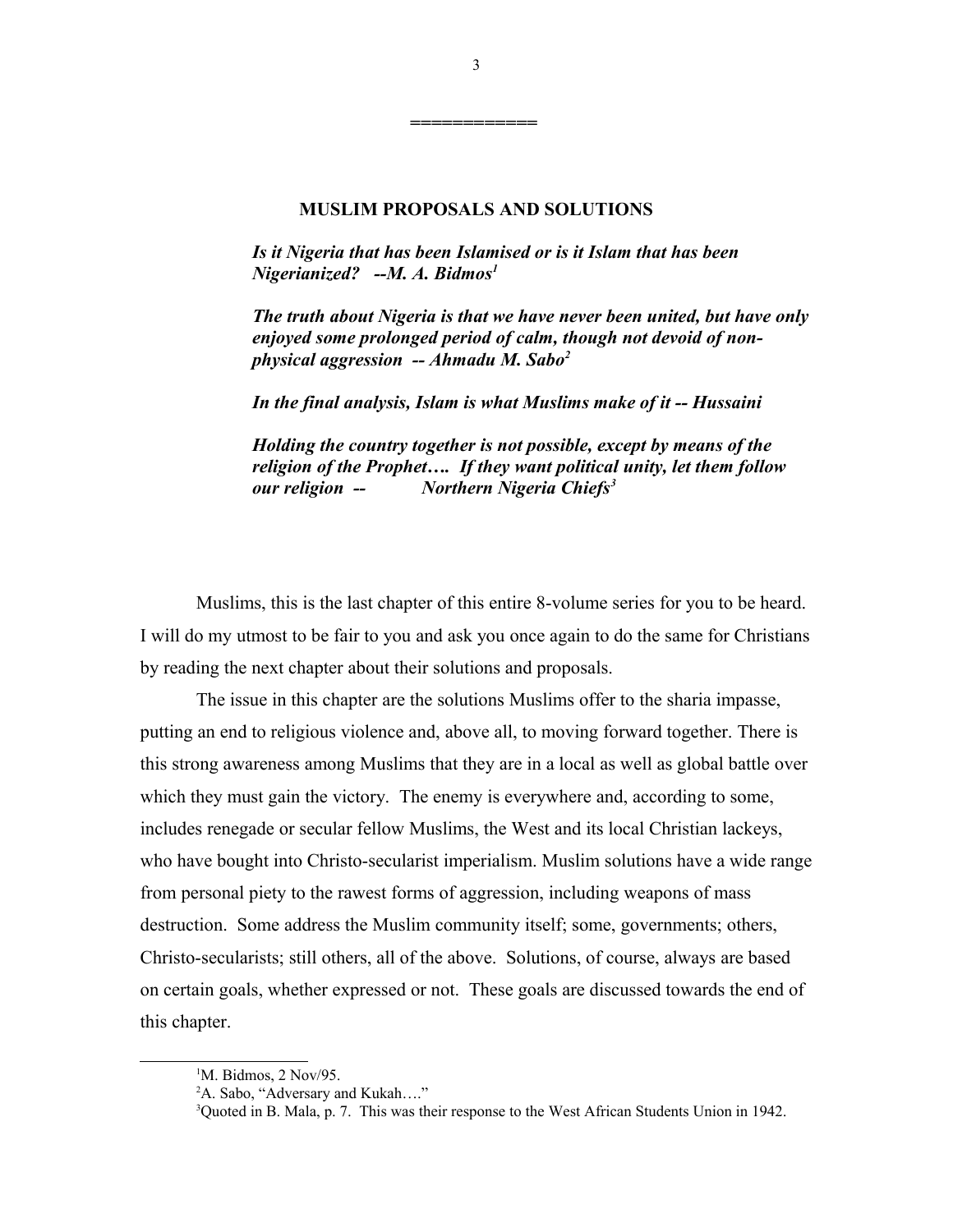I have chosen to place a special focus on Ibrahim Sulaiman by devoting an inset to him. Throughout this series he has featured prominently. So, rather than have his proposals scattered throughout the chapter, a special inset is devoted to him so that his proposals are all in one place. I do recommend that you read about him in Volumes 2, 4 and 6 to become familiar with his train of thought. You can locate him in those volumes by checking their indices. Lateef Adegbite deserves similar attention, but by the time that occurred to me, he was already woven into the chapter. As in Volumes 4 and 6, you will find him all over the map in this chapter.

## **Specific Sharia Measures xxxx**

Sharia being the main concern here, I begin with advice people offer about specific sharia measures to be taken. Suleiman Kumo urged caution. We should be circumspect, he suggested, by implementing sharia in stages. He wanted to begin with "the enlargement of the Sharia Courts of Appeal to cover all civil matters." "A little tidying up" needs to take place at this level. If constitutional amendments are required, let it happen "to accommodate the wishes of Muslims." Sharia governments should ensure "that hooligans and any ill-motivated persons" not be allowed to hijack sharia measures. Such people require extra vigilance and should be dealt with ruthlessly.**[4](#page-3-0)**

Over against prediction that sharia will die a natural death, Isah Abdullahi of Sokoto advised what he called a "reasonable approach" to the sharia issue—adopt a "wait and see attitude." Especially those who have no understanding of sharia, they should simply accept the promises and explanations made by Governor Sani and see how it works out in practice.**[5](#page-3-1)**

#### **Spiritual Revival xxxx**

From a Muslim spiritual point of view, the most natural solution to the sharia crisis lies in Muslims' taking the spirituality of Islam more seriously. That should provide the most genuine guarantee for the success of sharia and, on the surface at least, the simplest. Hence, there are numerous calls for increased devotion to and knowledge of

<span id="page-3-0"></span><sup>4</sup> I. Umar, 9 Nov/99.

<span id="page-3-1"></span><sup>5</sup> I. Abdullahi, 30 Nov/99.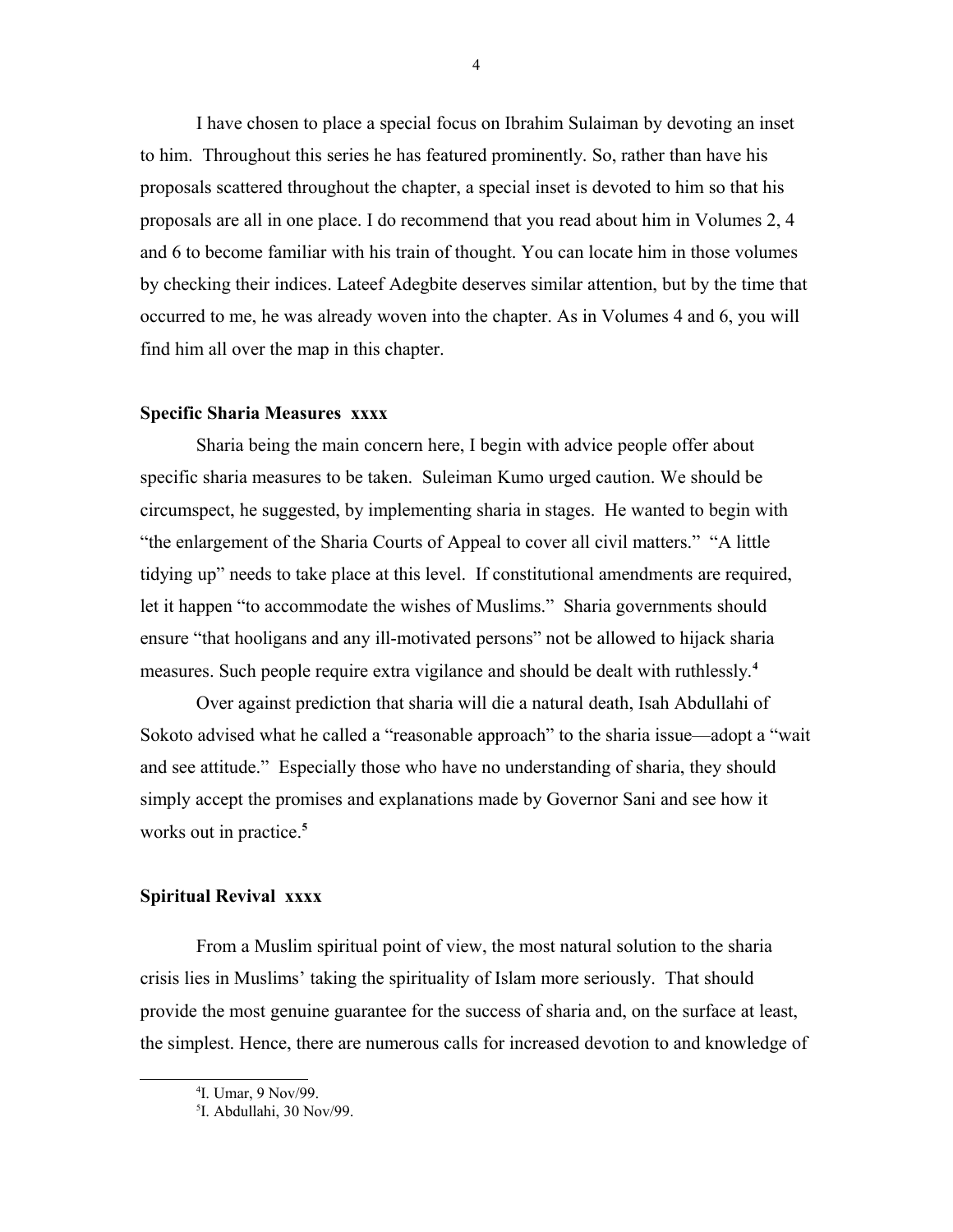both Qur'an and the *Hadisai* [traditions related to the Prophet], for those are after all the basis of spirituality.The BZ part of this discussion is found in Appendix 7.

An integral part of Nigerian culture, both Muslim and Christian, is the recitation of moralistic injunctions and calling Muslims back to Allah. It is practiced widely at every level of society, from the President down to the ordinary citizen, from every local pulpit to archbishop, whether Christian preacher or Muslim imam. In his letter to the editor of *GTFK*, for example, villager Abdulsalam Ado of Kafar Fada Durba in Kano State, recited a long list of laments about the common sins and misdeeds of the day at all fronts, actions that every Muslim knows to be unislamic. Many people say they want sharia, but they have no intention of obeying it. He reminded his readers that there is a divine reward awaiting those who obey sharia. For example, "*ta bangaren kasuwanci, ya kamata a rika sanya gaskiya a cikinsa. In kayan aunawa da sikeli ne, to, kai mai sikelin ka tabbata koda yaushe sikelinka kalau yake, kuma ka tabbata ka auna daidai yadda kuka yi magana da mai saye.[6](#page-4-0)* From there, Ado wrote about measurements, craftsmanship and similar common problematic market practices —all things everyone knew were bad. He wrote about forcing a young girl into a marriage she does not want and that will result in behaviour on her part that is *haram* [forbidden] in Islam. And then there is that evil practice of hoarding food stuffs for the season of scarcity and higher prices. *"Ya kamata mu bar irin wadancan dabi'u." "Dole fa sai mu yi yaki da irin wadannan abubuwa in muna so sharia ta sami nasara." "Don haka sai an tashi tsaye wajen tuntar da jama'a su guji aikata wandannan abubuwa domin sun saba wa Musulunci. Allah ya saka wa duk wanda ya taimaka wajen kafa shariar nan da alheri.*  Amin."<sup>[7](#page-4-1)</sup> Such recitation of forbidden behaviour and encouragement for more Islamic behaviour is typical; it is heard and read constantly, especially at times of religious celebrations.

But such injunctions also came from more educated quarters. Badmus Yusuf of the Kwara State College of Arabic and Islamic Legal Studies, challenged Muslims "to

<span id="page-4-0"></span><sup>6</sup>A. Ado, 15 July/2001. English translation: "When it comes to trading, we must act truthfully. As far as weights and measures go, be sure your scale always gives the proper weight and you weigh your goods exactly as you tell your customer."

<span id="page-4-1"></span> ${}^{7}A$ . Ado, 15 July/2001. English translation: "We must quit doing such things." "It is absolutely imperative that we fight against such practices, if we want the sharia to succeed." "Therefore, we must be serious about reminding the people they should avoid doing these things, because Islam forbids them. May God reward everyone who helps in the establishment of sharia with His grace. Amen."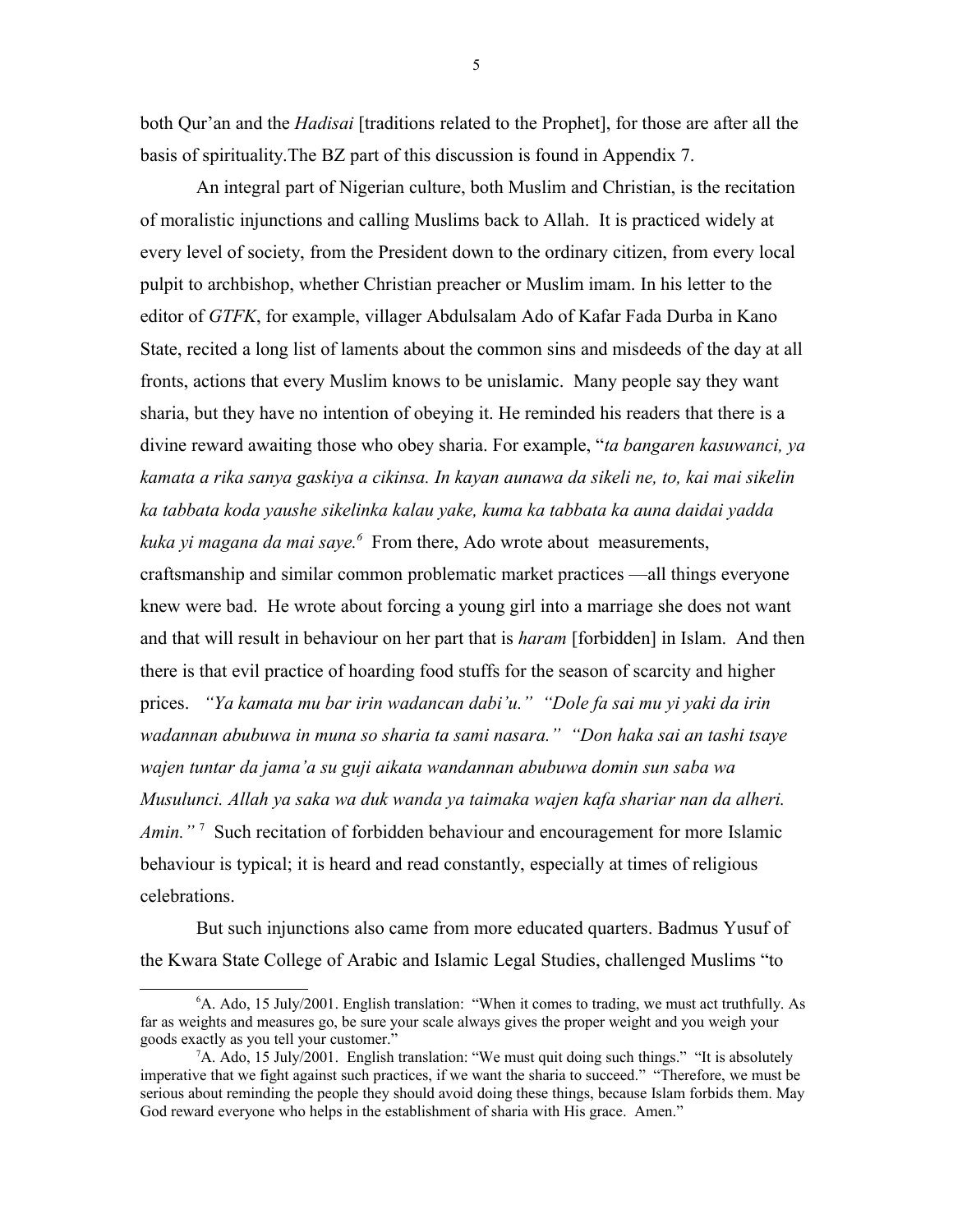rise up and fight corruption and injustice as part of their contributions to the global war on socio-economic vices." Islam, he preached, "has no place for corruption, injustice, nor does it condone violence and rascality." "To contribute to the reformation of the country, every true Muslim must imbibe the teachings of Islam and practice them religiously." He especially inveighed against murder. "Why should a Muslim be involved in any case of murder?" "Muslims should discourage ostentatious living, be in the vanguard to promote welfare of the people and avoid things that could inflict pain on the citizen.<sup>[8](#page-5-0)</sup> In other words, mirror a constructive life style in the society.

Within much of Christianity, talk of religious revival does not usually include political revival. That is not considered religious. In wholistic Islam-- as well as the Kuyper tradition<sup>[9](#page-5-1)</sup>-- it is a different story. A revival leading to a restored sharia must be political as well as religious, a distinction that in itself is dubious. Political revival can take many forms. During the first few months of the AZ era, Buhari Abdu from Kano City expressed his surprise that "there has been no serious attempt for Muslims to initiate an Islamic party in Nigeria. If Muslim minorities in non-Muslim countries, say Uganda, have been able to organize themselves into Islamic parties, why not Nigerian Muslims, whose population is, according to an estimate, 80 million?" Abdu "gratefully recalled the vigorous attempts of former Turkish Prime Minister, Nocmatin Arbakan, to unite Muslims globally for good." It is a pity, Abdu wrote, that the country's "secular system frustrated that attempt." He ended his article with a challenge to Muslims: "Wake up and you have a lot to do in awakening others, if at all you are awake!"[10](#page-5-2)

When we talk of religious revival, the subject of mosques comes to mind almost naturally. Buhari Abdu did not favour an emphasis in this direction. Arguing from the wholism of Islam, he asked, "Isn't this too amazing that there are Muslim businessmen who build a million-naira mosque for their starving neighbours and friends? If I were

6

<span id="page-5-1"></span><span id="page-5-0"></span><sup>8</sup>O. Ezigbo, 2 Oct/2004.

<sup>&</sup>lt;sup>9</sup>Kuyper established a Christian political party that became a major player in his country. It has since joined with a Roman Catholic party. The new party continues to play a leading role with the current Prime Minister of The Netherlands being a Kuyperian. It has in a professional political way successfully struggled against secularism to make space in the market place for *all* worldviews and religions to express themselves. Only a few days ago that Prime Minister addressed the European Union. Neutrality in that context does not mean secularism, but government recognition of and support for *all* orientations, with secularism recognized as just one more with no special privileged position. It was both a spiritual and politicial revival.

<span id="page-5-2"></span> $10B$ . Abdu, 1 Mar/2000. Abdu was not quite right. Read about the Islamic Democratic Progressive Party in J. Boer, 2007, vol. 6, pp. 108-109.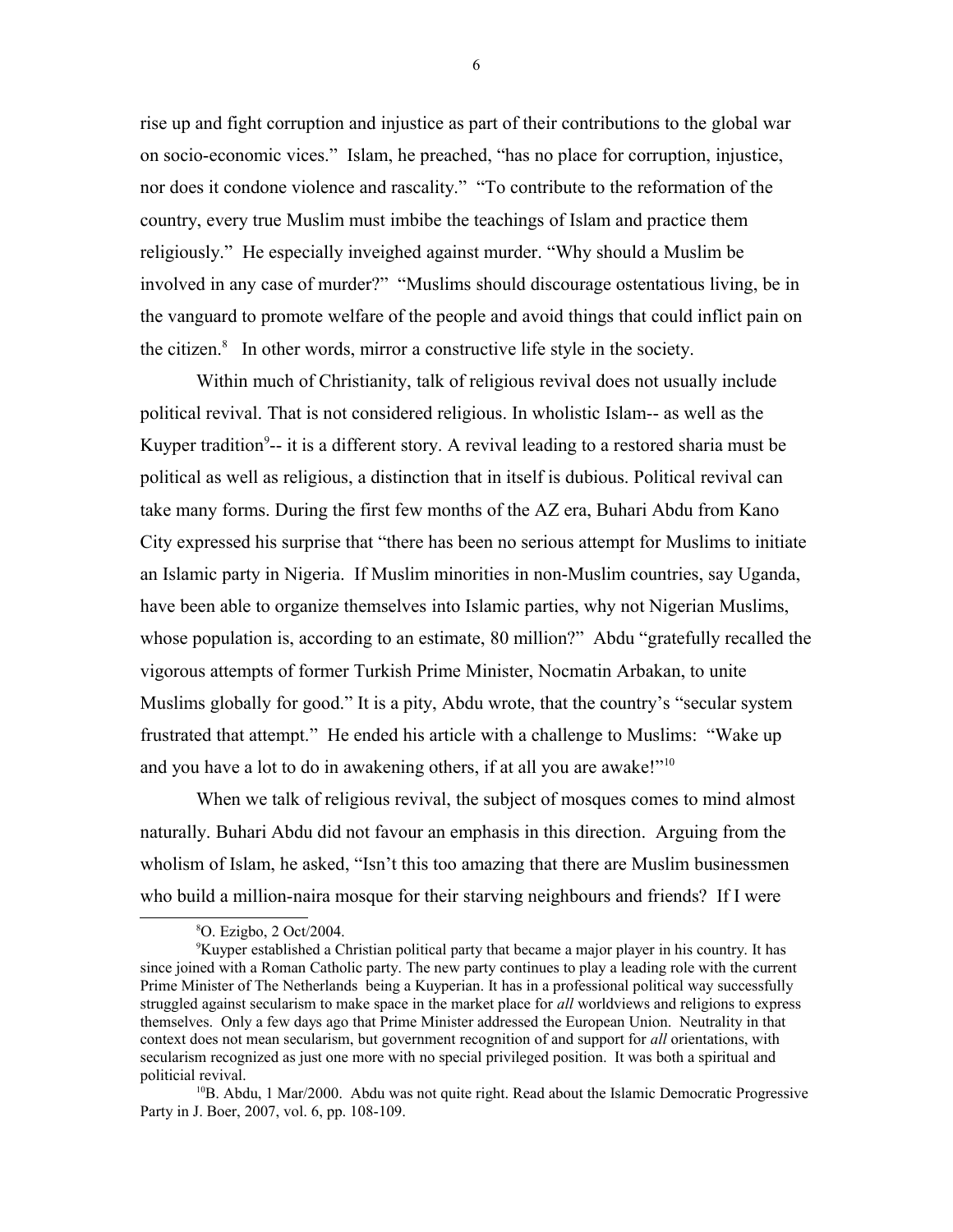one of those neighbours, I might ask, 'How can I pray better with an empty stomach?' If I perish due to serious starvation, God will punish them. That is true Islam." Further into the article, Abdu stated, "Unlike the Muslim businessmen in this country, I do not believe that scarcity of mosques is the major issue before the Muslim *ummah* at this moment. What we need first and foremost, is the awareness that Islam is beyond rituals. Islam represents our whole life perfectly!"<sup>[11](#page-6-0)</sup>

The need for revival was recognized throughout the years covered by this series. Adegbite saw the need. There are a "growing number of nominal Muslims in the country," a situation he attributed mainly to inadequate knowledge of Islam among its adherents. Muslims must "all move away from nominality to reality and authenticity," he urged, for the situation was inimical to both expansion and unity.<sup>[12](#page-6-1)</sup>

But the basic essence of revival is not to be found in politics or other social concerns; it is to be found in a revival of the heart. Abdul-Rah Adam, in his piece on youth, wrote that the Prophet said that "in the human body, there is a piece of meat. If this meat is clean, then the entire body is clean. But if it is dirty, then the entire body is dirty. Lo! This meat is the heart." Adam then commented, "For peace to reign, our youth have a role of spiritual self-upliftment in that every youth should have a clean heart, free from envy, deceit, jealousy, distrust and hated for his fellow human beings." With such an "upliftment" "a peaceful community will be ours forever. All youth should go into a special covenant with God so as to let peace reign."<sup>[13](#page-6-2)</sup>

Musa Ibrahim, a law student at BUK, refers to the same passage. He laments the emphasis that people place on the punitive aspect of sharia. That aspect, he argues, represents only one-seventh of sharia, while the entire sharia has "seven faculties" or aspects. Yet people judge a sharia government only by the number of amputations and lashes as their benchmark. This is "fundamentally wrong." "My advice to fellow Muslims is that we should strive hard to Islamize our hearts, acts as well as our omissions." Then he quotes the same Hadith about the heart. "Islamizing our acts and omissions will take us to what Islam is."[14](#page-6-3)

<span id="page-6-0"></span><sup>&</sup>lt;sup>11</sup>B. Abdu, 1 Mar/2000.

<span id="page-6-1"></span><sup>&</sup>lt;sup>12</sup>A. Adedimeji and U. Abubakar, 29 Sep.2003.

<span id="page-6-2"></span><sup>13</sup>A. Adam, 2004, p. 46.

<span id="page-6-3"></span><sup>&</sup>lt;sup>14</sup>M. I. Umar, 7 Oct/2005.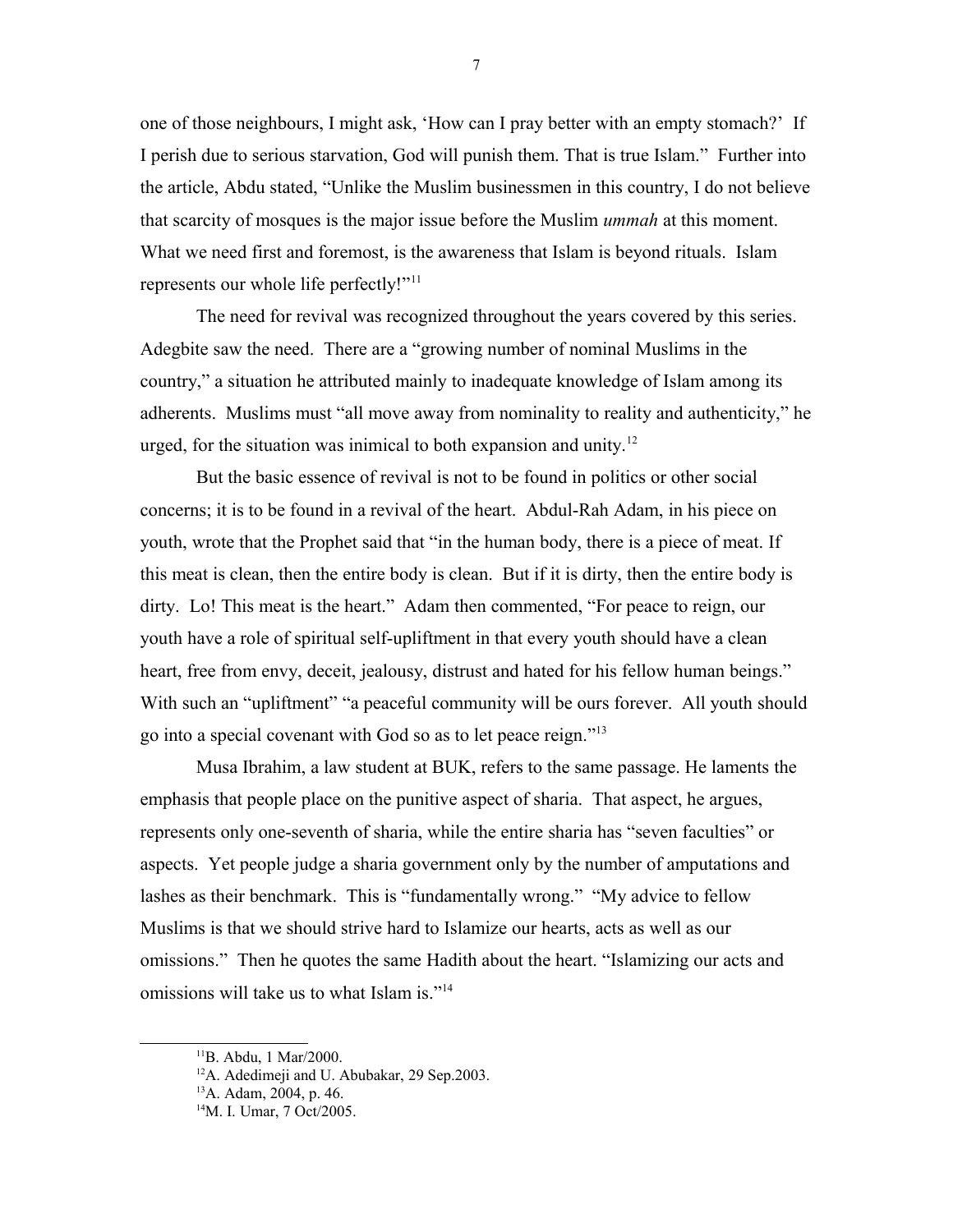Shu'aibu Gimi from Abuja acknowledted that "machineries of government can, of course, be used to implement sharia. But individual Muslims are expected to be shariacompliant and exhibit total commitment to all laws that govern our daily activities." He quoted Auwalu Yadudu of Bayero University, who once stated, "Sharia addresses the individual, working on his conscience to ensure compliance. Sincere believers are, or should be, their own policemen." Gimi further commented,

*It will be irrational to expect Ahmad Sani as the Governor of Zamfara State, to bring about total sanity, when Muslims in both their personal and official capacities fail to create an atmosphere in which good neighbourliness and healthy interactions can thrive.* 

*Our attitudes towards our Creator, parents, families, neighbours and fellow countrymen should be transparant, reflective of the prescriptions of the shaira. This is the only way to play our part in the implementation of the system and for which we shall be handsomely rewarded.[15](#page-7-0)*

For this reason, the NCSCP called on all the major Muslim organizations "to intensify efforts in spreading the knowledge and understanding of sharia throughout the country," while "all Muslims" were urged "to work hard for the realisation of all the goals and objectives of sharia." At the same time, however, it warned Muslims neither "to dominate or allow olthers to dominate them in the realization of sharia."[16](#page-7-1)

Tafawa Balewa has long been a restless place with occasional flareups of violence.<sup>[17](#page-7-2)</sup> The cause has been the colonially-imposed Muslim rule over the indigenes, something that Muslim rulers have refused to address for many decades, much like the Southern Kaduna situation. It had flared up again in 2001. Governor Mu'azu explained the situation as follows to a highpowered group of FG officials in Abuja that included Professor Jerry Gana: "Only divine intervention can bringa a lasting solution to the religious crisis bedeviling Tafawa Balewa LGA. Only prayers can solve the crisis, because the tolerance level of both communities is too low to bring about peace and unity in the area." In the grand governmental and Muslim tradition of the politically correct, he was very clever to avoid blaming either Christians or Muslims. As to Christians, their youth had "peacefully demonstrated against the introduction of sharia," but

<span id="page-7-0"></span><sup>15</sup>S. Gimi, 1 Dec/99.

<span id="page-7-1"></span><sup>&</sup>lt;sup>16</sup>I. Adamu, 22 Nov/99.

<span id="page-7-2"></span><sup>17</sup>J. Boer, vol. 1, 2003, pp. 82-89.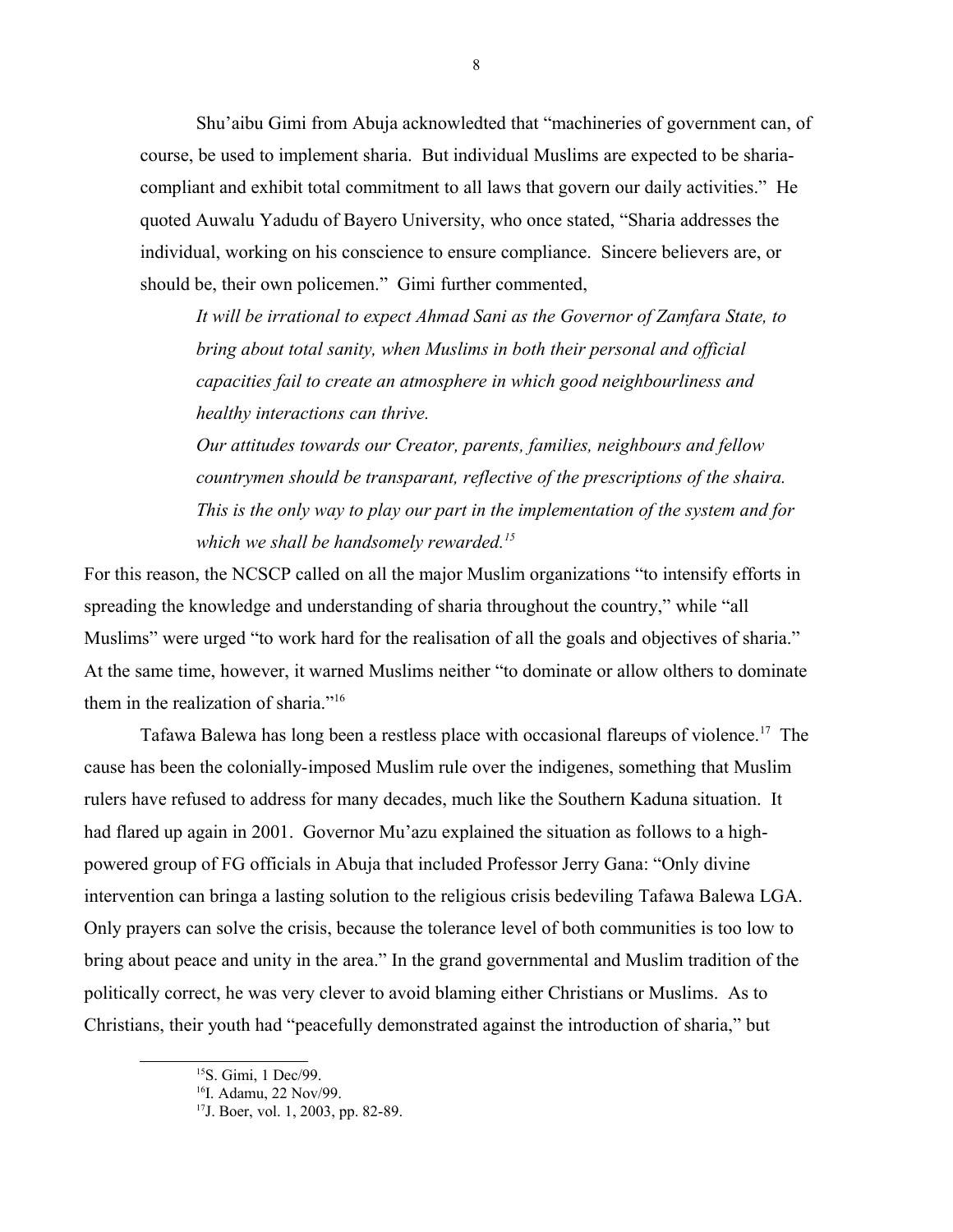"some other 'miscreants' [read: "Muslims," probably also youths] took the opportunity to fuel the current crisis. Seeking the President's approval, he praised the latter for dousing the situation with his "wisdom and advice" dispensed over the telephone. Mu'azu reported to the officials that he had taken the bull by the horns by appointing a high-powered committee of Christians and Muslims to once more "look into the problems and proffer solutions. He had already visited the area and observed a "massive movement of people from the area. But by the time I had addressed them, they changed their minds and promised that they really wanted to live in peace with each other."<sup>[18](#page-8-0)</sup>

 Obviously prayer did not mean simply waiting on Allah to do His thing; it was accompanied by vigorous activity on the Governor's part. But the activities he described did not address the long-standing irritant of internal colonialism. There the politically correct kicked in. The Governor should ask himself whether he expects prayer to work if you consciously avoid the basic problem and engage in aggressive tinkering that may on the surface look like you are grabbing the bull by the horn. According to Numshi Augustine, a friend of mine with his roots in the area, the Governor did not fulfill his promise before he completed his term.

One traditional institution that has taken a beating in the course of the sharia struggle is that of emirs. They have not always played positive roles, often being guided more by money considerations than anything else, according to Zubairu Jibrin Maigwari II, the Emir of Birnin Gwari. He charged that Emirs had lost their relevance to the society by deviating from their role as "traditional leaders of Islam," as "exponents of Islam." "If we deviate from this noble path, anything can be done to us." "We were busy doing the wrong things, going to Abuja, supporting *tazarce* and the rest of it." We will regain our reputation "if only we always stand by our people as spiritual leaders." "The moment a traditional leader loses respect in his religion or spiritual power, he is no longer relevant." "Any traditional leader who wants to be respected and loved must embrace Islam first. If he fails to do so, I assure you he is on his way to self-destruction." "All traditional leaders must embrace Islam first." Then he adduced the example of Oni of Ife, a powerful Christian monarch among the Yoruba. What is the secret of his power? "He is a spiritual leader first and foremost." So, according to this Emir, he and his colleagues need to revive their spirituality<sup>[19](#page-8-1)</sup> and that means, among other things, generous and aggressive support of sharia.

<span id="page-8-0"></span><sup>18</sup>*NN*, 25 June/2001.

<span id="page-8-1"></span><sup>19</sup>S. Obassa, 25 June/2002, p. 14.

9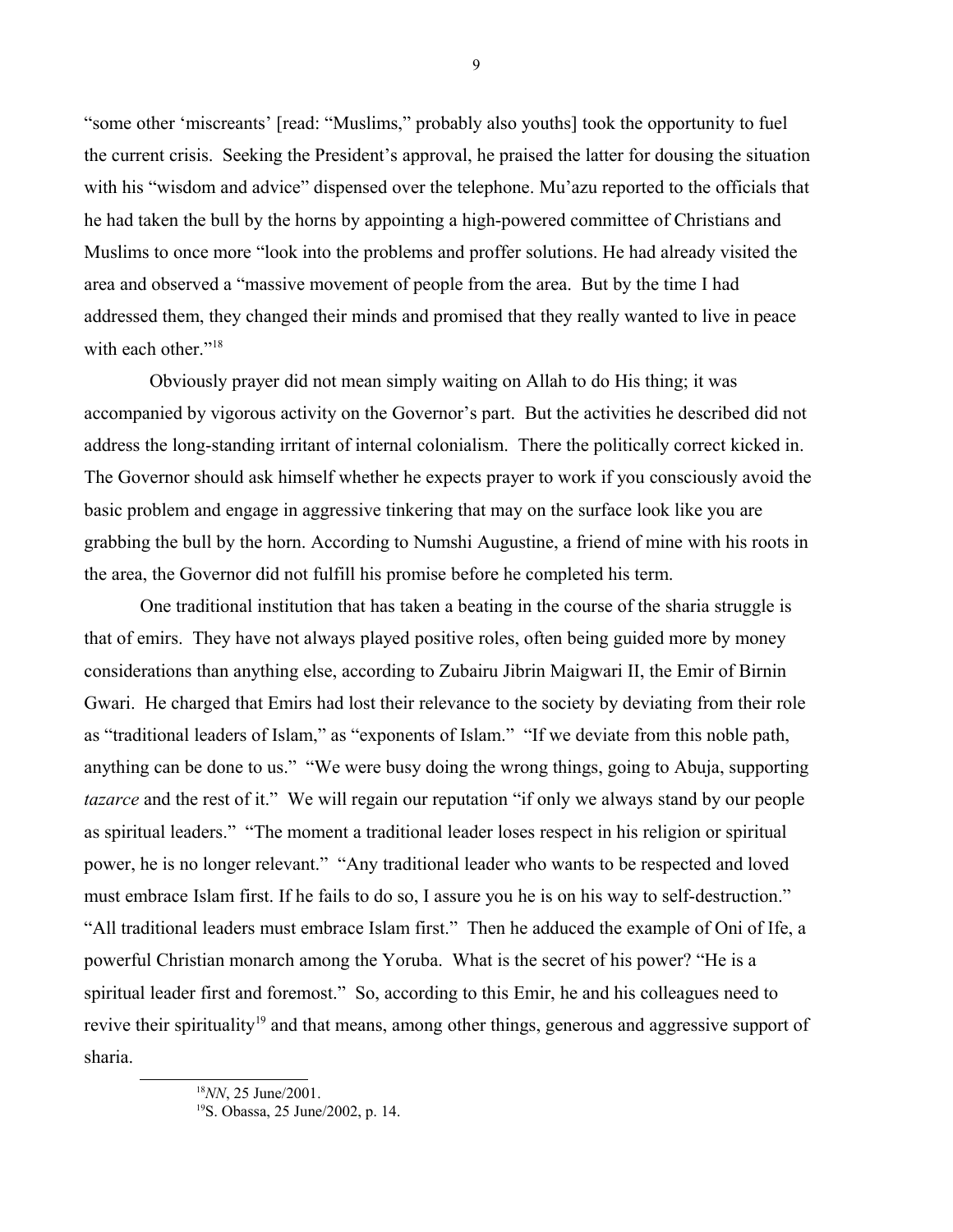Aliyu Tilde, a columnist, describes Nigerian religion and piety at some length in a Gamji article of his. There is too much there to summarize it all here. Hence, I urge you to read Appendix 8. It is a *must* read. He describes both the great religiosity of Nigerians and its opposite, the depressing level of corruption. Nigerian "places of worship are flooded with worshipers at a frequency and quanta that captures the admiration of the eye. Without any contention, the world conceded the gold medal of religiousness to us." That same world also also "gave us a silver medal for corruption; last year, we won the bronze, notwithstanding our religiousness."

Aliyu sees a "paradox:" "Religiousness is not the same as piety." He defines "eligiousness" as being surrounded by symbols of religion and attending religious ceremonies.

*Piety, on the other hand, is not the act of worship but the righteousness that is attained or improved upon by getting closer to God through worship and numerous other means. As the pious leaves his place of worship, he remains conscious of God in all his worldly dealings. In his relationship with other people, his actions are characterized by affection and sympathy, the precursors of kindness, tolerance, honesty, dedication and communality…. While belief remains in the heart, these acts are the expressions of piety, the ultimate goal of religiousness.*

"The relationship between religiousness and piety…is supposed to be a positive one." Unfortunately, this is not the case with most Nigerians, according to Tilde. So what is/are the solution(s)? He prescribes changes among religious leaders that are found in the appropriate section below in this chapter. Writing as he does at a time Christmas and Ramadan are close to each other, as far as the people are concerned,

*let Christmas and another Ramadan return and find a better composition of worshippers among us. Let them meet Nigerians who are imbued with the fear of God and all what it engenders: the supremacy of God in belief and in action; the belief in the Hereafter and its reflection in whatever we do, belief in the universality of the human race nurtured by love and sympathy; and belief in dedication to duty and profession. The same fear of God dispels the ills of sin, crime, dishonesty, hate, bigotry, intolerance and laziness. God, the Most High, said: "Whatever good you do, God knows it; and make provisions (for the Hereafter); and certainly, the best of (such) provisions is the fear of God."[20](#page-9-0)*

<span id="page-9-0"></span> $20$ A. Tilde, n.d., Gamji. Appendix 8.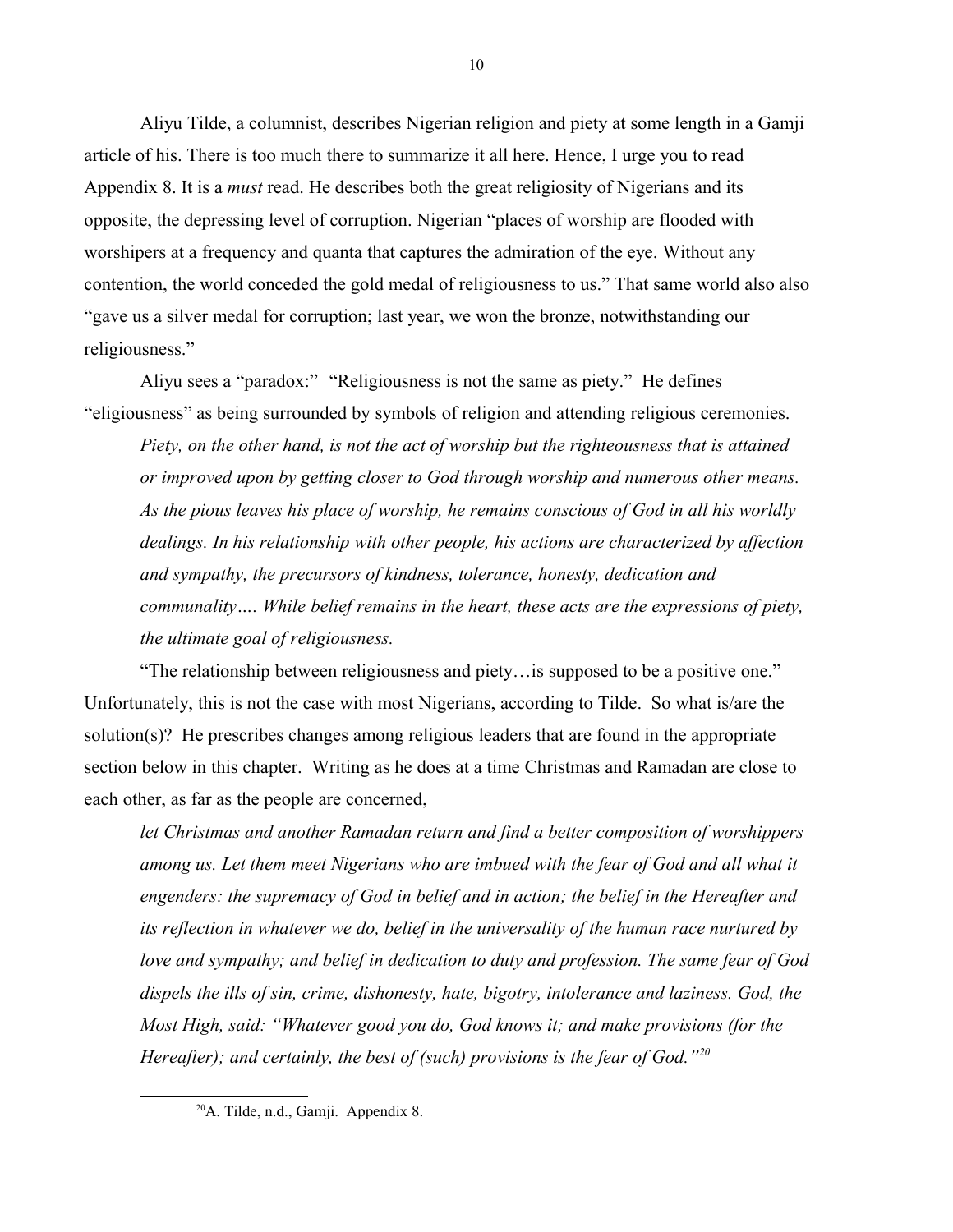## **Secularism versus Wholism xxxx**

The natural consequence of the revival of sharia should be to efface the secular spirit that colonialism has planted in the Muslim community. The revival can be described as a reaction to secularism.<sup>[21](#page-10-0)</sup> Many articles have been published during both the BA and AZ periods that express a deep longing for the restoration of the full sharia, an important step for which is usually seen to be the erasure of this secularism. An anonymous *Radiance* writer strongly urged a serious campaign to stop "the spread of un-Islamic social and moral values. We have reached a stage when we should say 'No' to secular values," these being described as "luxury, materialism, prostitution, alcoholism, profiteering and all kinds of evils" that "have dehumanised our people, and turned them into a helpless and defenceless lot, incapable even of doing things necessary for their survival."<sup>[22](#page-10-1)</sup>

Tawfiq Ladan, in common with so many Muslim authors, traced the immorality and lawlessness that currently plague Nigeria to the secularism bequeathed by the colonial regime. Over against that, he wrote, "The minimum demand of Muslims is that the Islamic social morality, must be restored so that Muslim cities can regain their sanctity and integrity." The secular value system "must be contained." Since he wrote a decade before the Zamfara Declaration, the term "sharia" was not yet on everyone's lips. He did not use the term, but he surely demanded its re-instatement by his emphasis on the restoration of morality. And whose duty would it be to accomplish all these laudable goals of the BZ version of the revival? It is the government's function to promote the "morally right" and to eliminate evil. And thus his "minimum demand" was directed first of all to the governments in the country.<sup>[23](#page-10-2)</sup>

Hamzah Dawood quoted Qur'an 3:109, which says, "You are the best nation raised up for men." The Muslim community is to "serve as shining example to others in

11

<span id="page-10-1"></span><span id="page-10-0"></span><sup>21</sup>J. Boer, vol. 4, 2005, pp. 40-41.

<sup>22</sup>*Radiance*, No. 4/83, p. 40. Living as I do in downtown Vancouver, Canada, I almost envision these comments addressed to my city of 2007 with its devastating epidemic of drugs, homelessness, prostitution, entitlement and welfarism. Authorities and ministries are powerless in their search for solutions because of their secular blindness and political correctness. *It is that very secularism that underlies it all. As long as that is not addressed, they will only end up spending more and more money while the epidemic continues to spread and absorb more scarce resources.* Nigerian Muslims see this clearly.

<span id="page-10-2"></span><sup>23</sup>T. Ladan, 13-27 Jan/89, p. 12.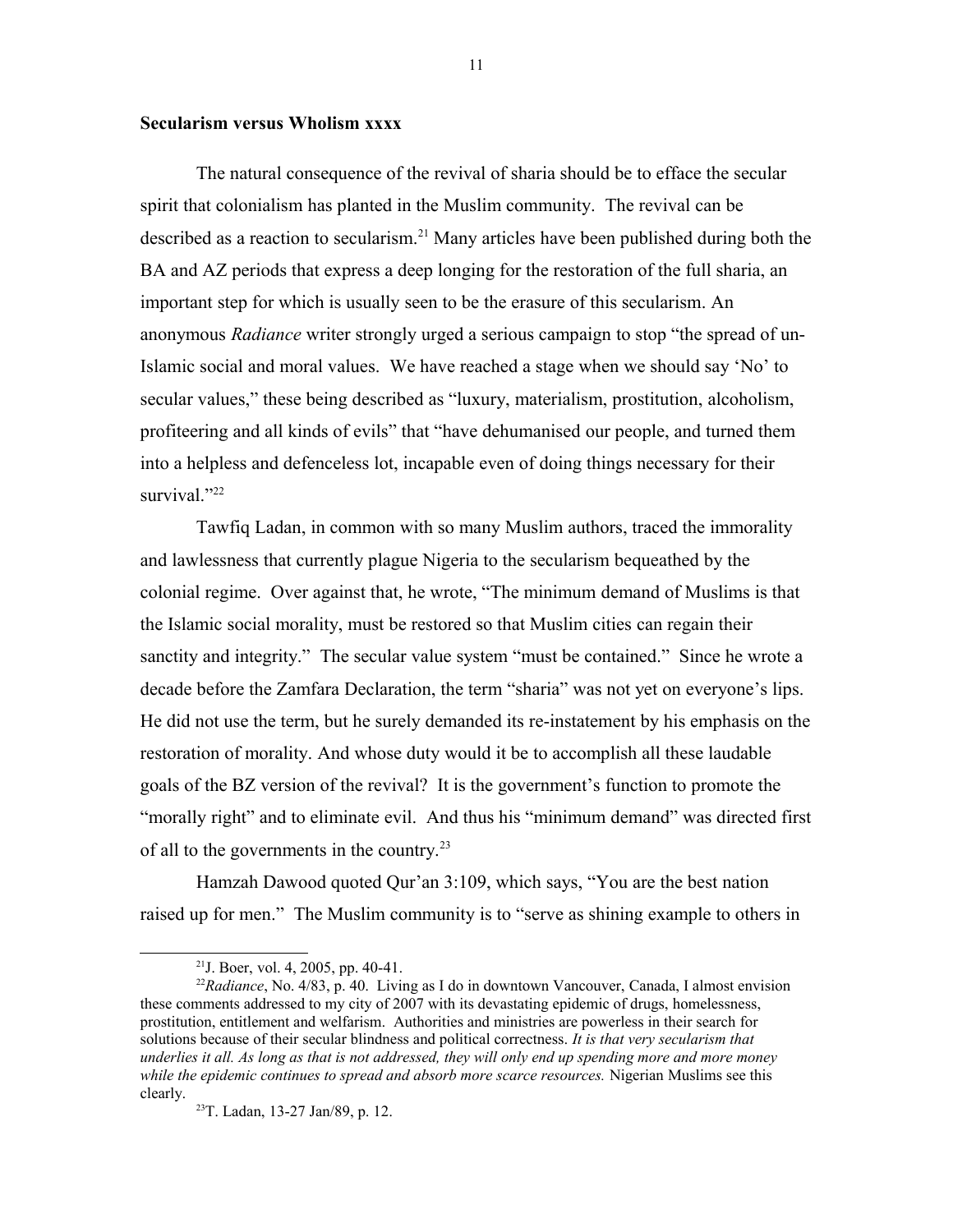all human endeavours." In fact, "Allah established a model state of Islam in order that the administration of the Islamic state, under the leadership of the Prophet, will serve as a precedent." Allah's model was a success. Unfortunately, shortly after the initial period, an "animalistic tendency in man was let loose, the door was opened for godlessness, which was becoming innate in some Muslims of that time."<sup>[24](#page-11-0)</sup> However, "it is the promise of Allah that, if Muslims practise the real Islam, that is, a system that does not separate the spiritual from the mundane, they will regain their past glory; they will be free from economic and political shackles and the rest of the world will be taken to the promised land. The only solution is permanent adherence to the reality [of Allah]."<sup>[25](#page-11-1)</sup> Be sure you recognize the lingo: Dawood was advocating the replacement of secular dualism with sharia.

The same Ibrahim Bello we met earlier, put it in global terms but definitely had the Nigerian situation in mind as well when he wrote:

*The Western world has succeeded in secularising the world through planting secular philosophy via colonialism. The world is today visually secular in outlook and orientation. This is the root of the weakness of the rest of the world. Until the third world realises the role secularism is playing in perpetuating their exploitation by the West, they will continue to be subjected, humiliated and perpetually exploited.*

*Their only way out of this deadly trap is to come to terms with Allah, the Creator of the world, to recognise and align themselves with His plan for this world. They will be doing this through embracing Islam as a faith and a way of life. It is only this path that will save the third world, for it will cause the hitherto exploitative relationship between the West and the rest of the world to come to an abrupt end. Bilateral and mutual relationship will then be the order of the day.[26](#page-11-2)*

In a series of articles on secularism, Hamid Bobboyi, a Nigerian at North Western University in Chicago, USA, discussed the mental and spiritual bifurcation of the Muslim mind that the colonial virus of secularism has instilled.<sup>[27](#page-11-3)</sup> After independence, "many

xxxx

<span id="page-11-1"></span><span id="page-11-0"></span> $^{24}$ Does this amount to an affirmation of a fall into sin? That is not generally accepted in Islam.  $^{25}$ H. Dawood, 2 Nov/90.

<span id="page-11-2"></span> $^{26}$ I. I. Bello, 13-27 Jan/89, p. 13.

<span id="page-11-3"></span><sup>&</sup>lt;sup>27</sup>See J. Boer, VOL. 2, 2004, pp. 33-34; vol. 5, 2005, Appendix 19 for the first installment; vol. 6?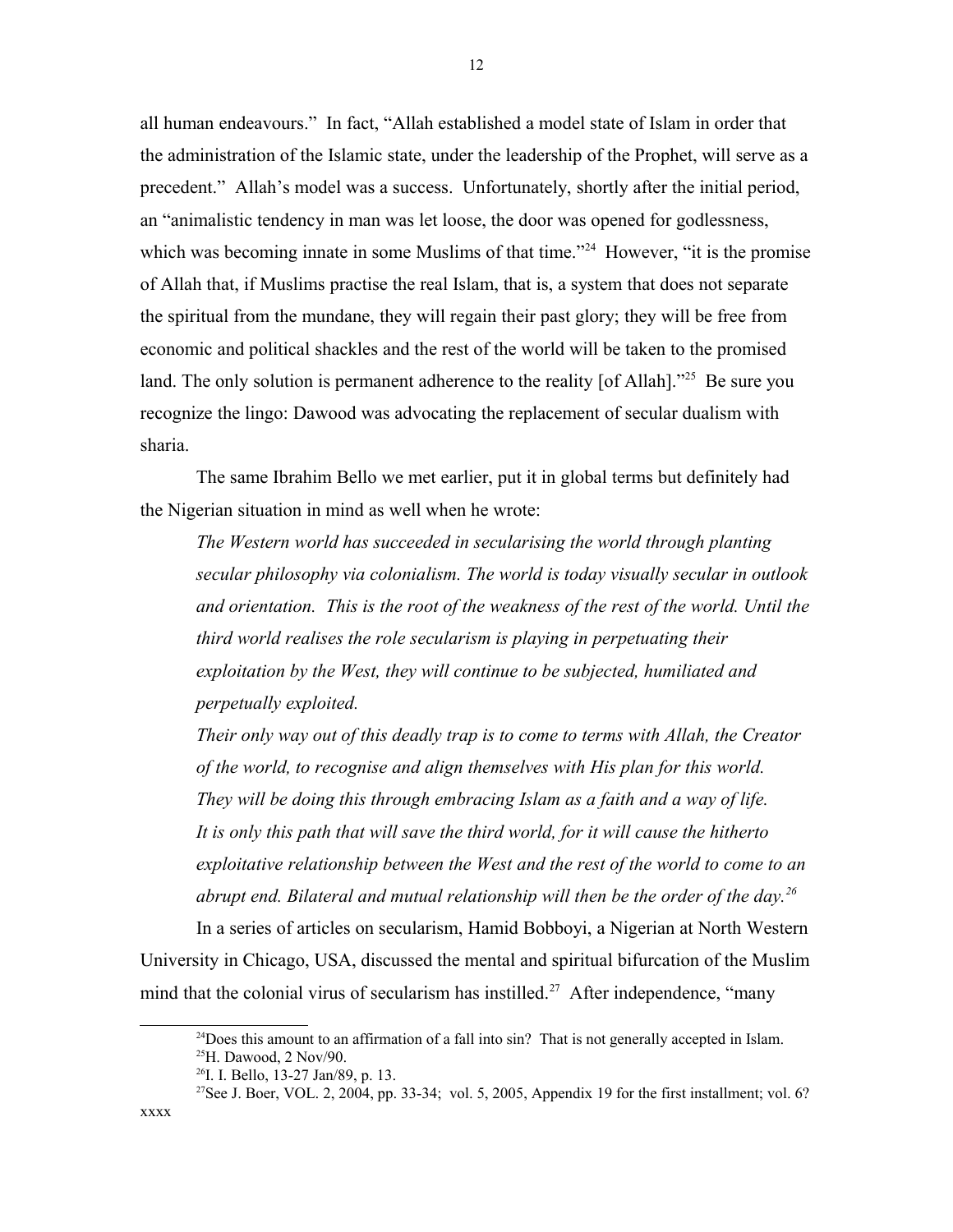notable leaders in the North attempted to develop bridges between the two compartments of their bifurcated minds." He upheld the Sardauna as a prominent example of this attempt. He expressed the hope that "this bridge-building will ultimately shatter this heinous barrier and usher in minds that are thoroughly perfused with the spirit of Islam and ready and willing to put the dictates of Allah first in both their private and public lives." $28$ 

Hussaini Abdu described in his perceptive paper the attitude of both "Muslim secularists" and "Islamic populists" towards the state. Most of these are university lecturers or graduates, who have been berated by people like Ibrahim Sulaiman as having fallen victim to the colonial virus of secularism.Abdu intimated that both "advance a conception of the state that is quite similar in purpose and form to the very secular state they oppose." Both "see the state as an instrument in the hands of ruling powers for imposing a particular conception of the world and specific values on the society. They insist that the Islamic state should be charged with the duty of imposing Islamic law on the larger society." Abdu had come to the conclusion that "the position of contemporary [Muslim] populist movements stand in direct contradiction not only to Islamic values and beliefs, but are also contrary to political practices developed in historical Muslim societies." Though the secularists and populists will undoubtedly have resented Abdu's suggested similarity and disclaimer, his description of the popular views giving wide-ranging functions to the state are very much reflected in their writings.<sup>[29](#page-12-1)</sup> Abdu himself preferred a more democratic society, but he did not represent the majority of authors. They preferred a government more pro-active in religion, one that nips the secular virus in the bud before it spreads and does its damage.

You may remember Ibrahim Ado-Kurawa as a strong opponent to secularism, both in its Western and its Muslim forms.<sup>[30](#page-12-2)</sup> He identified Muslim secularists with ABU. He challenged their use of Shehu Danfodio for support of their theories by demanding thatg they should "come out openly" and quote "their own secularist authorities" and quit quoting Danfodio and others out of context lest they become guilty of manipulation of

13

<span id="page-12-0"></span> $^{28}$ H. Bobboyi, 13 Jan/89, p. 5. This is the major subject of vol. 4 of this series..

<span id="page-12-1"></span><sup>29</sup>H. Abdu, 7 Mar/2003.

<span id="page-12-2"></span> $30$ For information about Muslim secularists, see J. Boer, 2005, vol. 4, ch. 7; vol. 6, 2007, pp. 241-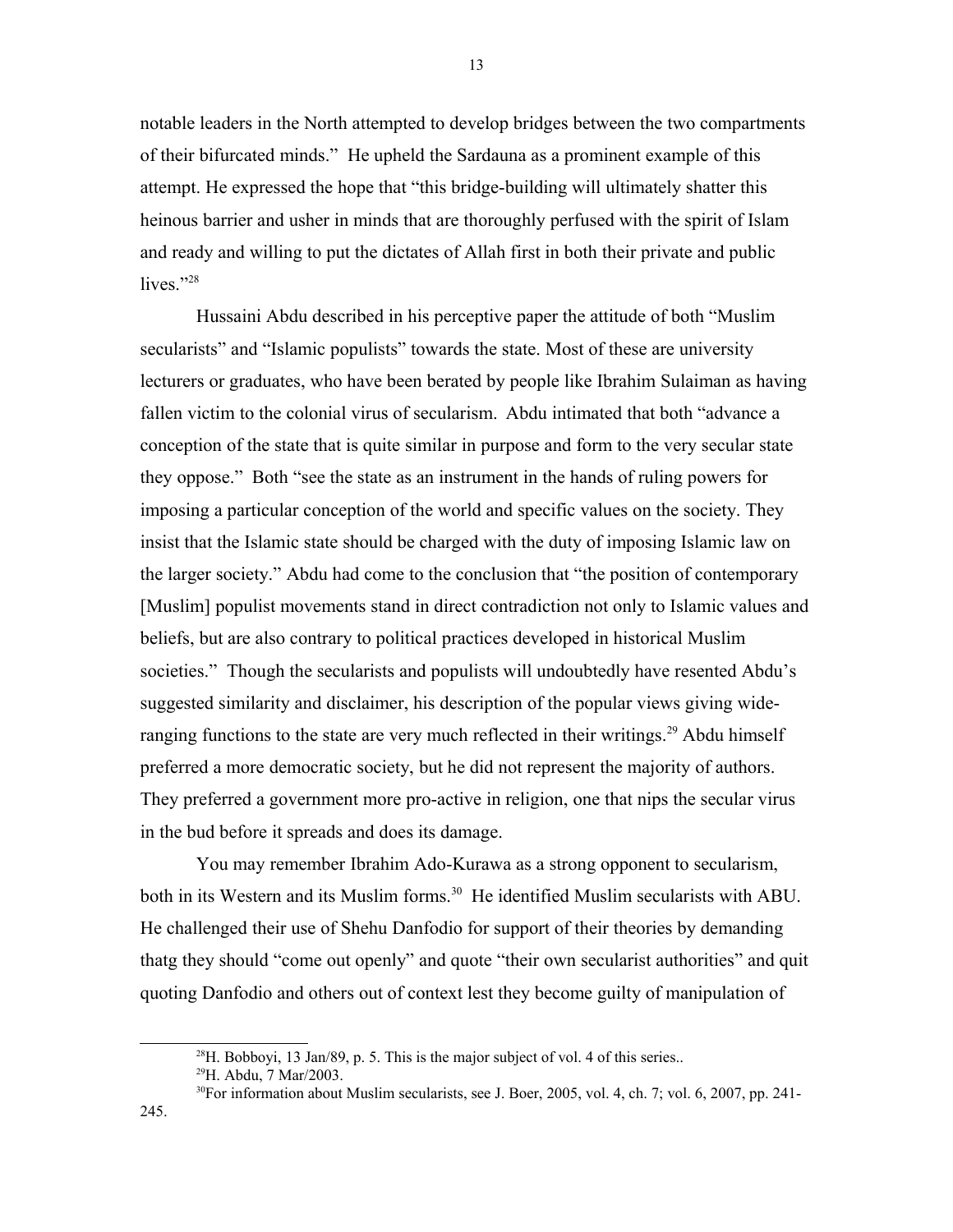religion themselves. He advised them to pay attention to the governors and, if they found them wanting, "flush them out and choose others."<sup>[31](#page-13-0)</sup>

Secularism among Muslims was often seen as a danger that must be marginalized or, in the words of Ado-Kurawa, "flushed out," for it undermines the sharia campaign. Ibrahim Umar did not hide his disdain for it:

*The greatest enemy the Muslim community has today in the attempt to live by the Sharia, according to Professor Tijjani El-Miskin, is not the Christian, the Jew or the Pagans but the secular fanatics who profess to be Muslims. According to the Holy Qur'an, "In their hearts is a disease; and God has increased their disease; and grievous is the penalty they (incur) because they are false (to themselves)." (HQ II:10) These secular zealots are real hypocrites who have been brainwashed and rendered renegades by Western education and propaganda such that, when Sharia is mentioned, their hearts are filled with disgust, contempt and horror. What are we to do with such as reject the establishing of sharia? This is what God told His Prophet (SAW), "O Prophet, strive hard against the unbelievers and the hypocrites, and be firm against them. Their abode is hell, an evil refuge (indeed)!" (HQ LXI:9)*

*Sincere Muslims should not allow themselves to be intimidated and cowed by this bunch of diehard renegades. I quite agree with Malam Yakubu Ali, former editor of the New Nigerian, that constitutionally in a Federal System like Nigeria, Zamfara State has the right to adopt Sharia, and that if for all the past decades Muslims were tolerant of secularism being forced upon them, why can't these secular fundamentalists also be tolerant of Muslims choice done through a democratic means? We now know who have zero tolerance. Governor Makarfi and his likes should be warned of God's ultimatum. "Those who reject the Book (Qur'an) and the (revelations) with which We sent Our apostles shall soon know, when the yokes shall be round their necks, and the chains; they shall be dragged in the boiling fetid fluid; then in the fire shall they be burned" (Qur'an 40:70-72).[32](#page-13-1)* 

<span id="page-13-0"></span><sup>31</sup>I. Ado-Kurawa, 2003, pp. 400-401.

<span id="page-13-1"></span> $32$ I. Umar, 19 Dec/99. Appendix 6 xxxx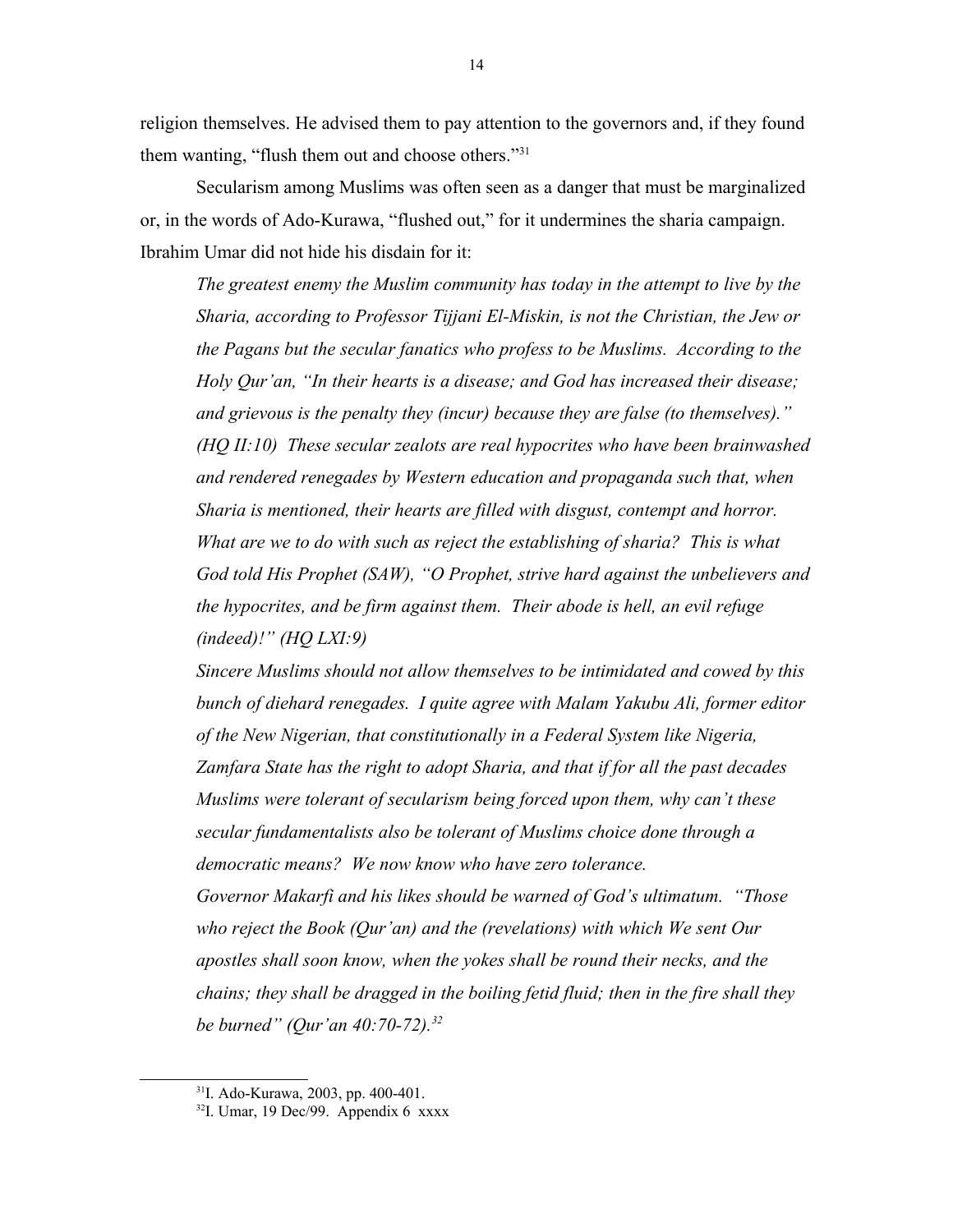I have found a surprising admission in Ado-Kurawa's report on a British conference that Western secularism can be tolerant, tolerated and even comfortable. The Ado-Kurawa we overheard in Volumes 4 and 6 almost cursing secularism and its fallout could also write that in the UK environment secularism gives Muslims

*enough space to practice their religion more than in most Muslim countries. One could meet an immigration officer with Islamic dress in a British airport. This is not possible in Turkey, Tunisia or Nigeria. British Muslims can start a housing project and name the streets after Muslim leaders. For example, in London there are areas named after Danfodio, Bello and Abdullahi. This is not possible in some predominantly Muslim areas of Nigeria,[33](#page-14-0) where tribal xenophobes have vilified these great Muslims leaders. Britain is acknowledged as one of the most liberal states.*

It would seem that, away from the charged sharia atmosphere at home, one can suddenly feel free to drop one's guard of ideology and be honest about the facts. Ado-Kurawa even referred somewhat sympathetically to another scholar's term "weak secularism" that would separate "state from religion but not politics from religion." *So it is possible for Muslims to feel comfortable under certain forms of secularism, even in a largely non-Muslim environment.* Ado-Kurawa being a serious pro-sharia Muslim scholar, his admission of this important point deserves wide dialogue and exploration in Nigeria!

Though the Muslim community in Nigeria has long advocated multiculturalism,*[34](#page-14-1)* there are unacceptable varieties of it. Ado-Kurawa, with cautious and limited approval, summarized an analysis of the British variety explained by an unidentified scholar at a conference in Britain . The British type has one culture superseding others. "Senior officials of the British Government believe in some form of supposedly 'British norms and values' that cannot be contested. For example, the Home Secretary demands that ethnic and religious minorities accept what he calls British 'norms and values.'" Ado-Kurawa approved of the description but obviously did not like that kind of inequality, even though it is very close to the model Nigerian Muslims advocates of pluralism have

<sup>&</sup>lt;sup>33</sup>It *is* possible in some predominantly Christian states. The central shopping street in Jos is called "Ahmadu Bello Way."

<span id="page-14-1"></span><span id="page-14-0"></span><sup>&</sup>lt;sup>34</sup> Look for "multi-culturalism" and "multi-religion" in the indices of vols. 4 and 6.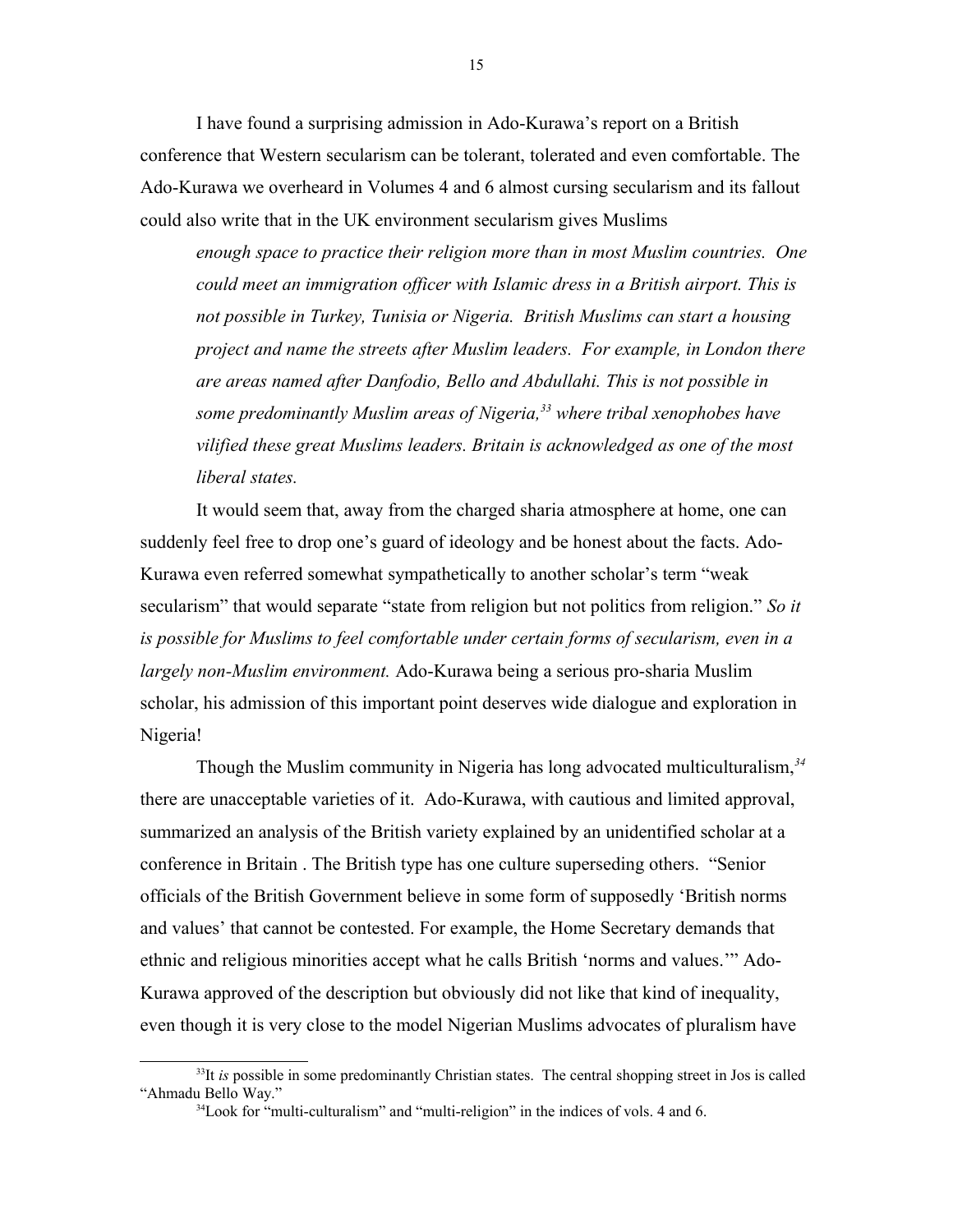in mind, but now with Islam in the saddle. I am not sure he recognized the parallel or how he would react if confronted with it. But he definitely did not favour a multicultural arrangement with another culture, presumably secular, superseding that of Islam.

The same unnamed lecturer also spoke on Islam and liberalism, for our purposes just another synonym for "secularism." He confirmed a point I have made several times in this series, namely that they have some striking similarities: "They both have universal claims and answers to the organization of society." Ado-Kurawa found this a "brilliant presentation," especially because the speaker did not intend "to find some theoretical or formal integration of Islam and liberalism." Instead, he tried "to find spaces of accommodation on both sides that may recognize the specificities and sensitivities of Islam within the social structures that have been profoundly shaped by liberalism [secularism]." Here Ado-Kurawa surely hit the jackpot: This is *the* big question between Islam and secularism and, therefore, of Nigeria. Both proudly claim universality for themselves and despise all who do not recognize it as ignoramuses or *jahilai,* as the Hausa Muslim would put it. And both expect the world to accept their perspective as the only natural and enlightened way to go. Ado-Kurawa apparently found it acceptable in the UK for majority liberalism and minority Islam to seek accommodation that would give space to both. But would he find that acceptable in Nigeria as well? Perhaps not, for, as you can read under the heading "Census Issues" in this chapter, he thought of Islam as the majority in Nigeria. There he would likely recommend the opposite, possibly with secularism finding accommodation within the majority culture of Islam.

Ado-Kurawa had much positive to say about the Enlightenment in his paper of 2003, but then he asked, "Does Islam need any Enlightenment?" It is the same question as to whether Islam needs secularism. The answer has been extensively treated in Volume 4. Actually, he answered his own question: Islam already had its own enlightenment long before the West did. Without our going into the details of that enlightenment, he made it clear that

*Muslims are not willing to accept the elevation of Man to the status of God as was done in the West, where human desires were elevated to transgress God's bounds. And what is the price? The atrocities committed in the world today are as a result of this elevation. The barbarian instinct survived under the layer of* 

16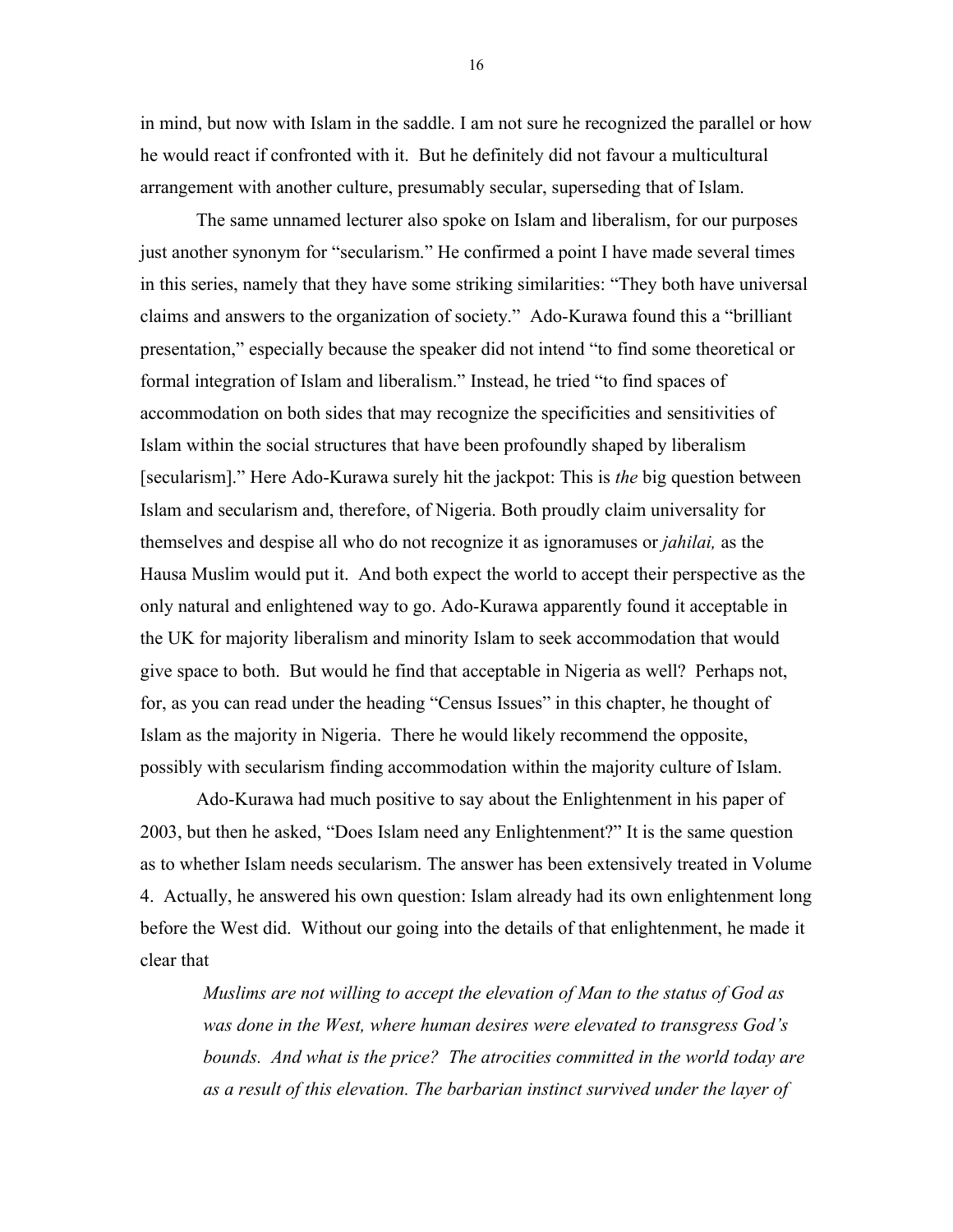*humanistic civilization of the West, facilitated by the Enlightenment. All the evil 'isms' were products of that elevation of Man to the status of God—secularism. It gave birth to Fascism, Nazism, colonialism, neo-colonialism, communism and the current American imperialism.[35](#page-16-0)*

Muslih Yahya of UJ gently emphasized the need for dethroning secularism, especially its strong resistance to religion in the public square. Though such scholars think of themselves as free from bias, tradition and "preconceived notions," these characteristics in fact play a significant role in their attempts to keep religion out of the region. In fact, history is proving them wrong in that religion has made a strong comeback, if, indeed, it ever left. He approvingly quoted John Witte of the Emory University School of Law, who saw "the shift to more public religion as both inevitable and necessary." Yahya expressed his agreement also with Rosalind Hackett, to whose paper he responded and who declared "the need to historicise and contextualise the concepts of secularism and religion," herewith calling, I believe, for relativising or dethroning its ruling position in the world of academia. Among other things, Yahya recommended that "religion be granted recognition in such a way that the atmosphere is conducive for the practice of religion" at all fronts. "A person should not be forced or compelled to be involved in practices that are contrary to the injunctions of religion, simply because he is a public officer." "Liberal democracy should enable people to sit down together and fashion out their constitution and codes of conduct in such a way that they would take care of logical and contestable interests of all oncerned." In other words, public arrangements should be inclusive, not only sexually but also religiously. But this development "unavoidably necessitated an overdue rethinking of the role of religion in this regard," one that should avoid the "emergence of 'new forms of sparationism and demonisation of religious others."<sup>[36](#page-16-1)</sup>

Ali Ahmad has an interesting take on secularism and state neutrality. At the 2004 UJ conference, Abdullahi An-Na'im, a Sudanese scholar at Emory University, USA, strongly opposed government enforcement of sharia.<sup>[37](#page-16-2)</sup> Ali Ahmad preferred the former's choice of "state religious neutrality" above seculism. It was a step in the right direction,

<span id="page-16-0"></span><sup>35</sup>I. Ado-Kurawa, July/2003. Appendix 9

<span id="page-16-1"></span><sup>36</sup>M. Yahya, 2005, pp. 101-106.

<span id="page-16-2"></span><sup>37</sup>A. An-Na'im, 2005, 327-357.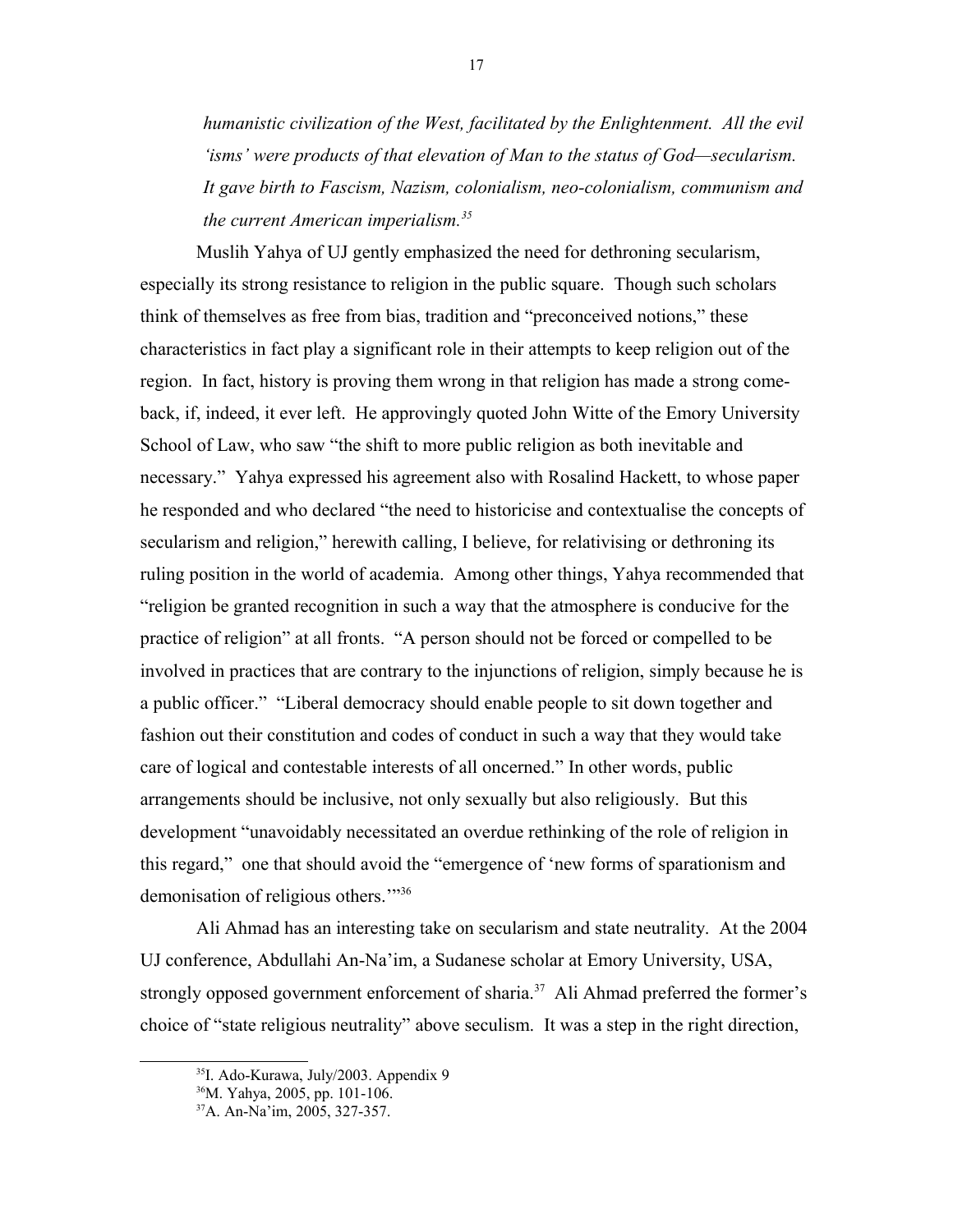though not the final solution. He argued that, even if such neutrality were acceptable in principle, it would not fit the Nigerian situation. Currently, "the rhetoric of state neutrality is misplaced," because "the state structure, its organs and processes are biased. Neutrality is a mere façade where vestiges of colonialism and foreign currents of globalisation sun amok." In Nigeria, the colonial government distorted sharia and imposed Christo-secularism so that, before government can establish neutrality, it has to undo the harm. It has to remove the imposition and correct the distortions. That would mean a lot of work.<sup>[38](#page-17-0)</sup>

In Islam, the demise of secularism is meant to lead to the restoration of a wholistic perspective, probably the most important issue in the sharia campaign. In this context, the relationship of sharia and the Constitution becomes a pivotal point. Sani Salih Mustapha dug fairly deep into the question. I reproduce a few quotes from him: "No sensible and reasonable person endowed with the power of discrimination will accept the Constitution as a charia and *Din.*" "No history can trace the origin of the Nigerian Constitution from a Supreme Authority." He had little use for Western educated Muslims who considered sharia and the Constitution "synonymous terms." But if they are not synonymous*, there is a close relationship with the Constitution being derived from sharia. Mustapha advanced a bold view here* that deserves our full attention and which I therefore quote extensively:

*The Constitution is part and parcel of the sharia and Din of Allah.*

*It is embedded in the unity and design of Allah. Natural law, as conceived by the West, is not independent of the sharia and Din of Allah. The classical theory of natural alw, as hart puts it, is that "there are certain principles of human conduct awaiting discovery by human reason, with which man-made law must conform, it it is to be value. Mr. Hart did not know that sharia has called for the Muslims to use their mental faculty of reason to seek that which is not mentioned in it. All rulings taken on the basis of reason will not differ from the injunctions of Allah and His last Apostle. Mr. John Austin in his lectures on jurisprudence says, "Of the divine laws…some are revealed or promulgated, and others are unrevealed. Such of the laws of Allah as are unrevealed are*

<sup>18</sup>

<span id="page-17-0"></span><sup>38</sup>A. Ahmad, 2005, p. 367.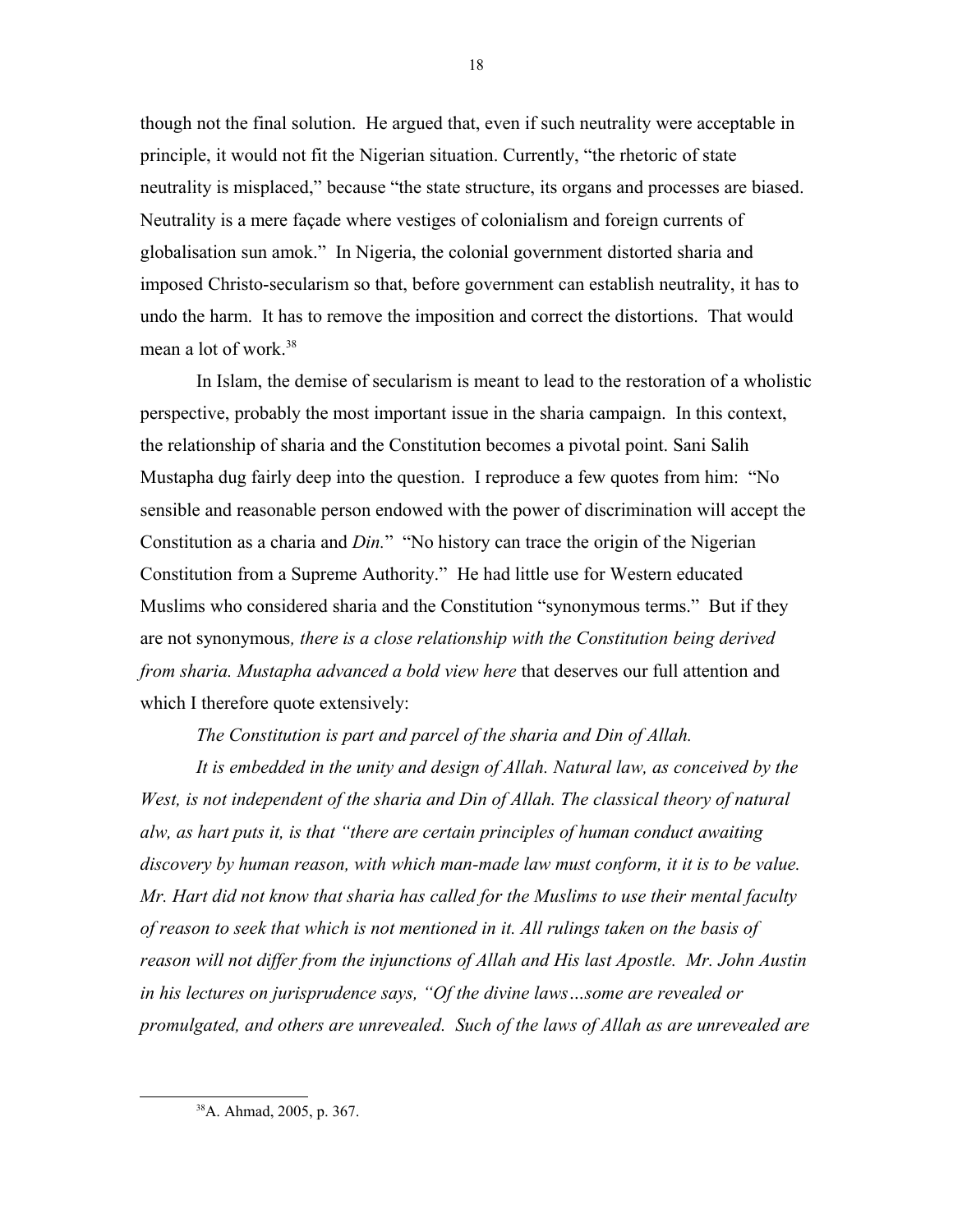*not infrequently enoted by the following names of phrases: "the law of nature," "natural law," or [simply as] the law manifested to man by…nature or reason….* 

*The fundamental position of Islam is that there is no such thing as n atural law or constitution outside of the realm of sharia, on which we can rely as soon as we discover that a rule of law is not directly discoverable from the texts. Such a rule needs to be discovered directly or indirectly from the principles of Islamic law, and not from some ominous brooding in the sky.* 

Mustapha then gives an example of the prescribed three-months waiting period after divorce. This was in order to determine pregnancy. With the advance of medical technology, this waiting period is no longer necessary. Different governments may rule differently on this issue. Hence, variation has always marked the Muslim world and its various constitutions.

*The relationship between sharia and constitution is that of a matured tree with living roots, trunk, brnaches and leaves free of any viral infection. As long as the roots are present, the tree will continue to bear leaves, flowers and fruits. The leaves shed from time to time and are replaced by new ones. The roots, trunk and the branches are sacred and are not interfered with, provided the tree is to bear leaves, flowers and fruits. The shedding of the leaves is seasonal, as well as their colour and size. If this analogy is acceptable to Nigeria, there is no justification for Christians and Muslims to oppose the sharia. Muslims should stop disparaging the Nigerian Constitution, because it is part of the sharia and Din of Allah, revealed to us through His* last Apostle. If the Constitution of Nigeria and the world generally is part and parcel of *the sharia and Din of Allah, what is then their relationship? If it bercomes necessary for Muslims to define the relationship….[39](#page-18-0)*

We have here, it would appear to me, a bold statement about the relationship between knowledge gained from sharia and from human reasoning that does away with the classic Western dichotomy between faith and reason and is in some way parallel to the Kuyperian view of an underlying unity. For a healthy sharia regime, Mustapha demands a redefinition of that relationship in terms of a more classic Muslim tradition from before its being rent asunder by Western secularism Muslims. To Mustapha deepened philosophical reflection and redefinition is a must for a healthy sharia dispensation.

<span id="page-18-0"></span><sup>39</sup>S. Mustapha, 10 Dec/99.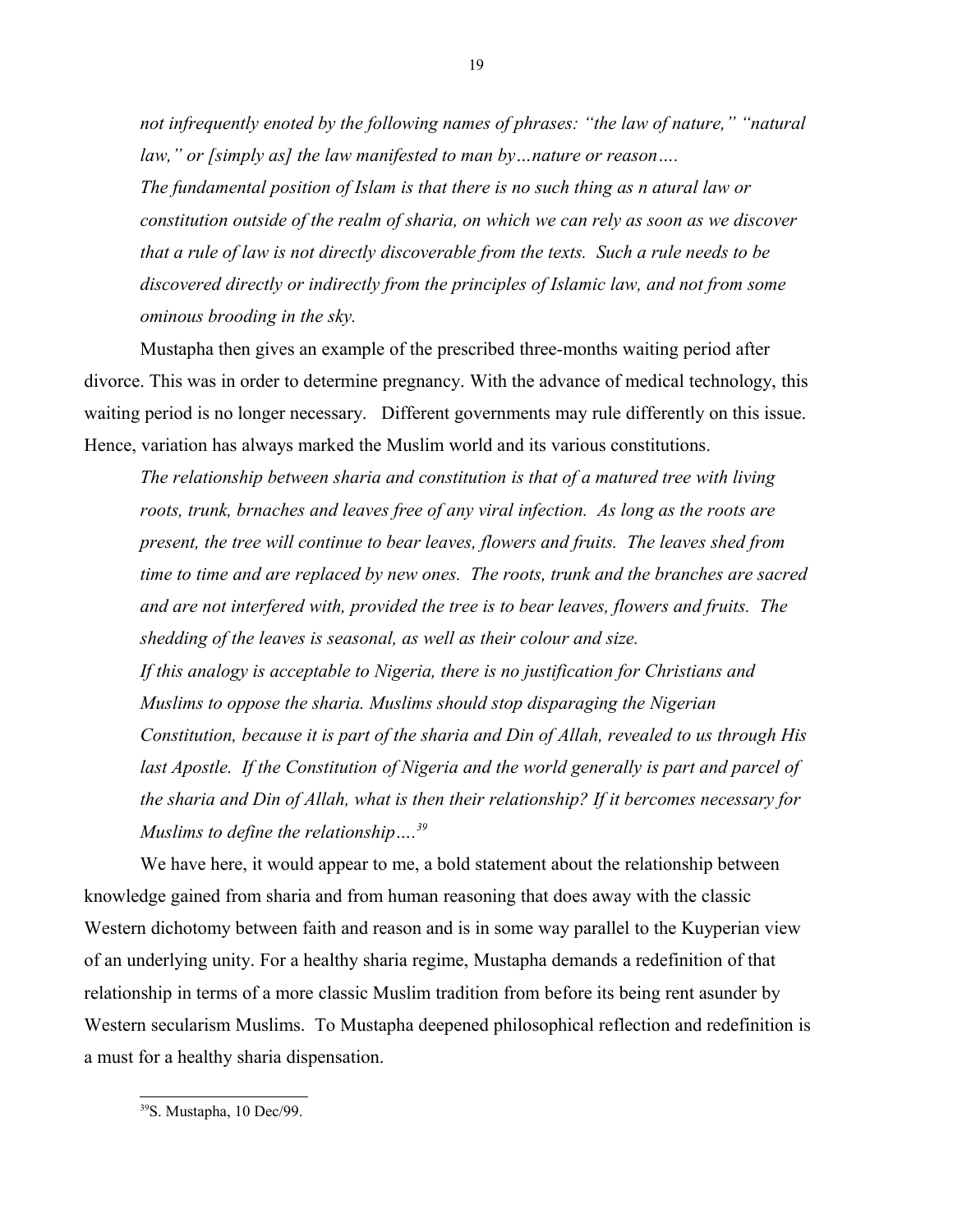#### **DA'WAH** xxxx

This section deals with the Muslim *da'wah* or extension programme that various Muslims believe to be necessary for a positive sharia situation. Extensive BZ material is found in Appendix 10 and has a strong section on Tijani El-Miskin. The more recent AZ stuff is located here and in an inset down below in this chapter.

Recently, the National Conference on Sharia and Constitutional Process (NCSCP) called on all major Muslim organisations "to intensify efforts in spreading the knowledge and understanding of sharia throughout the country." It further proposed the establishment of a body to "co-ordinate the initiatives of various organs working for the full implementation of sharia and urged all Muslims to work hard for the realisation of all the goals and objectives of sharia."[40](#page-19-0)

Governor Sani made a recommendation that made him sound like a  $20<sup>th</sup>$  century Kuyperian, when leaders of the National Association of Islamic Medical Association of Nigeria paid him a courtesy call. He suggested that "Islam is growing in all ramifications and as such , faces a lot of challenged worldwide." He pointed out "that all hands must be on deck in all professions to confront the challenges." Muslims in all professions must promote Islamic culture through *da'wah."* For this reason, he wanted "Muslims in all professions to establish associations with a view to promoting the ideals of Islam." He further urged them to extend their organization throughout the country "so as to unite Muslim medical practitioners." He ended up promising the Association his assistance.<sup>[41](#page-19-1)</sup>

Muhammad Hassan Tom wrote: "It is especially important that Muslims and non-Muslims alike be enlightened about human rights. Genuine seekers of human rights for all have tried virtually all options—except Islam, which has been buried in near anonymity and at best presented in unpalatable perspective." And then he added the clincher: "Another reason is that the sharia model does indeed represent the ultimate model of its kind. Considering what God has already given, mankind does not even need to look for any rights. We just have to awaken to them, exercise and enjoy them to their God-blest fullest."[42](#page-19-2) That is genuine Muslim *da'wah.*

The Assembly of Muslims in Nigeria, an organisation of which I have not heard previously, organised a lecture to which they invited the general public, ostenstibly both

<span id="page-19-0"></span><sup>40</sup>I. Adamu, 22 Nov/99.

<span id="page-19-1"></span><sup>41</sup>*DT*, 11 Aug/2003.

<span id="page-19-2"></span><sup>42</sup>M. Tom, 3 Jan/2000.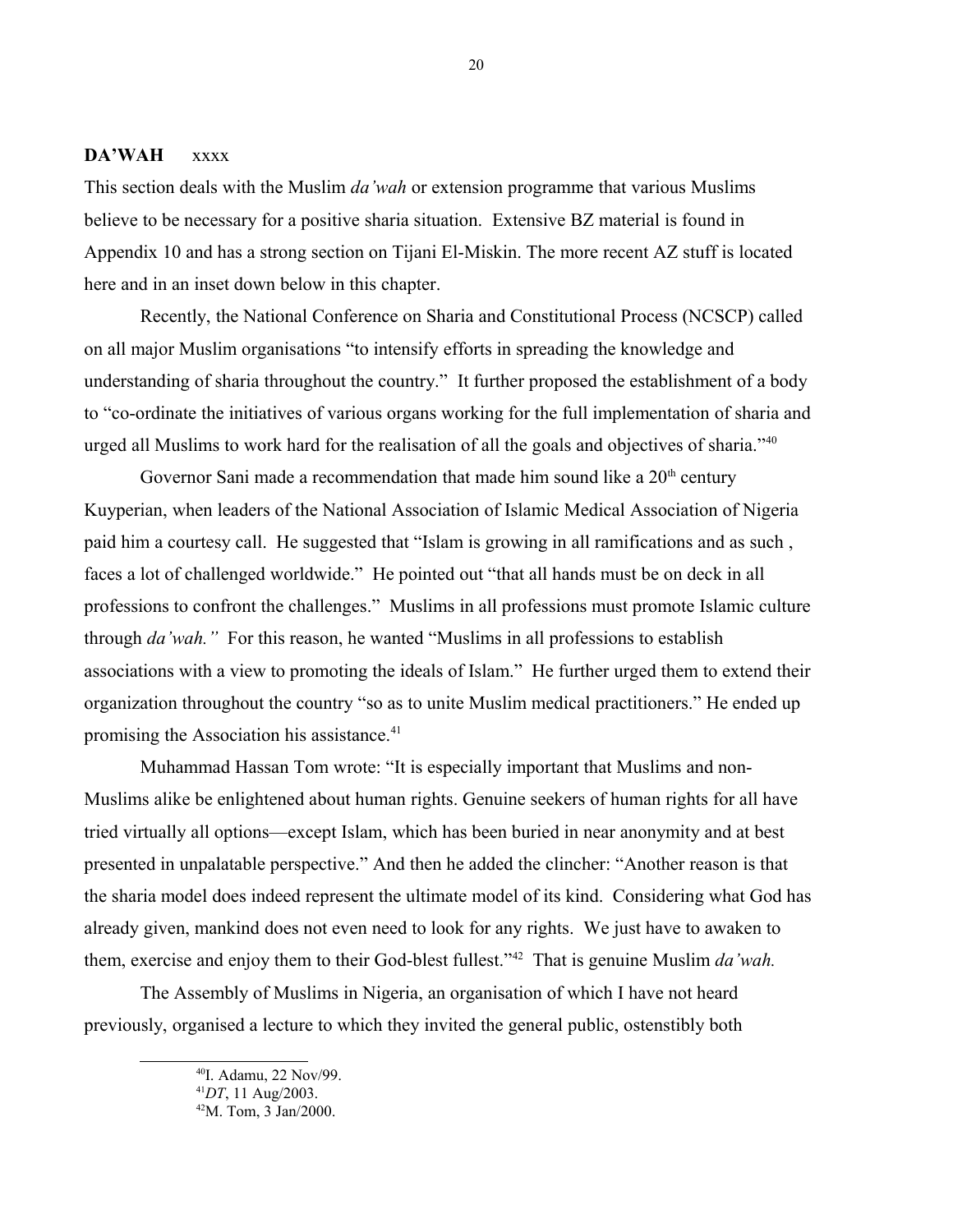Christians and Muslims. Under the title, "The Challenges of Islamisation: The Sudanese Experience," I understand this to have been an attempt to wake up the people to the Muslim mission and, possibly, to alert them to some traps along the way. Given the personalities involved, it could not have been an anti-sharia effort. They were Sadiq El-Mahdi, a former Prime Minister of Sudan as guest speaker, Ibrahim Sulaiman as a "discussant," Sultan Maccido as guest of honour and Lateef Adegbite as chairman.<sup>[43](#page-20-0)</sup> Their presence constituted the highest recommendation for the event.

It should be noticed that this public announcement came during the height of sharia tensions, when I would have expected Muslims to be more circumspect and play down sensitive issues like Islamisation. But here it was, right in the face of the Christian public without any attempt at disguise, rather brazenly contradicting their denial of the Christian accusation of Islamisation. Someone in the strategy department was making his money elsewhere, it seems.

The main sampler of recommendations for *da'wah* is found in the Ibrahim Sulaiman inset later in this chapter. That is where you get a real and extensive taste of Muslim *da'wah*, together with its ambiguities.

#### **A Cluster of Life Style Attitudes xxxx**

There is a whole cluster of ideas that can hardly be separated from each other. A writer who deals with one invariably brings in the others. Though I tried to separate them into different sections, they resisted such compartmentalization. So I treat them together here in this section. The cluster includes tolerance, co-existence, co-operation, compromise, respect, sensitivity, forgiveness and similar notions.

A basic solution offered by the Muslim community is the need for tolerance. Christians do not recognize or experience the tolerance of which Muslims boast so much. Neither do Muslims recognize the same in Christians. Hence, Christians are warned that "Muslim tolerance demands reciprocity. Fanning hatred and peddling unfounded rumours are both counter-productive and injurious to their status in the Muslim communities in which they reside."<sup>[44](#page-20-1)</sup>

For some, tolerance does not cut it: It does not go far enough. Imam Ashafa, the Chief Imam of Ashafa Central Mosque in Kaduna and the Joint Executive Director of the Interfaith Mediation Centre (IMC) of the Muslim/ Christian Dialogue Forum, spoke "with passion on the need for

<span id="page-20-0"></span><sup>43</sup>Assembly of Muslims in Nigeria, 29 June/2001.

<span id="page-20-1"></span><sup>44</sup>MSS, *Radiance*, no. 4/83, p. 44.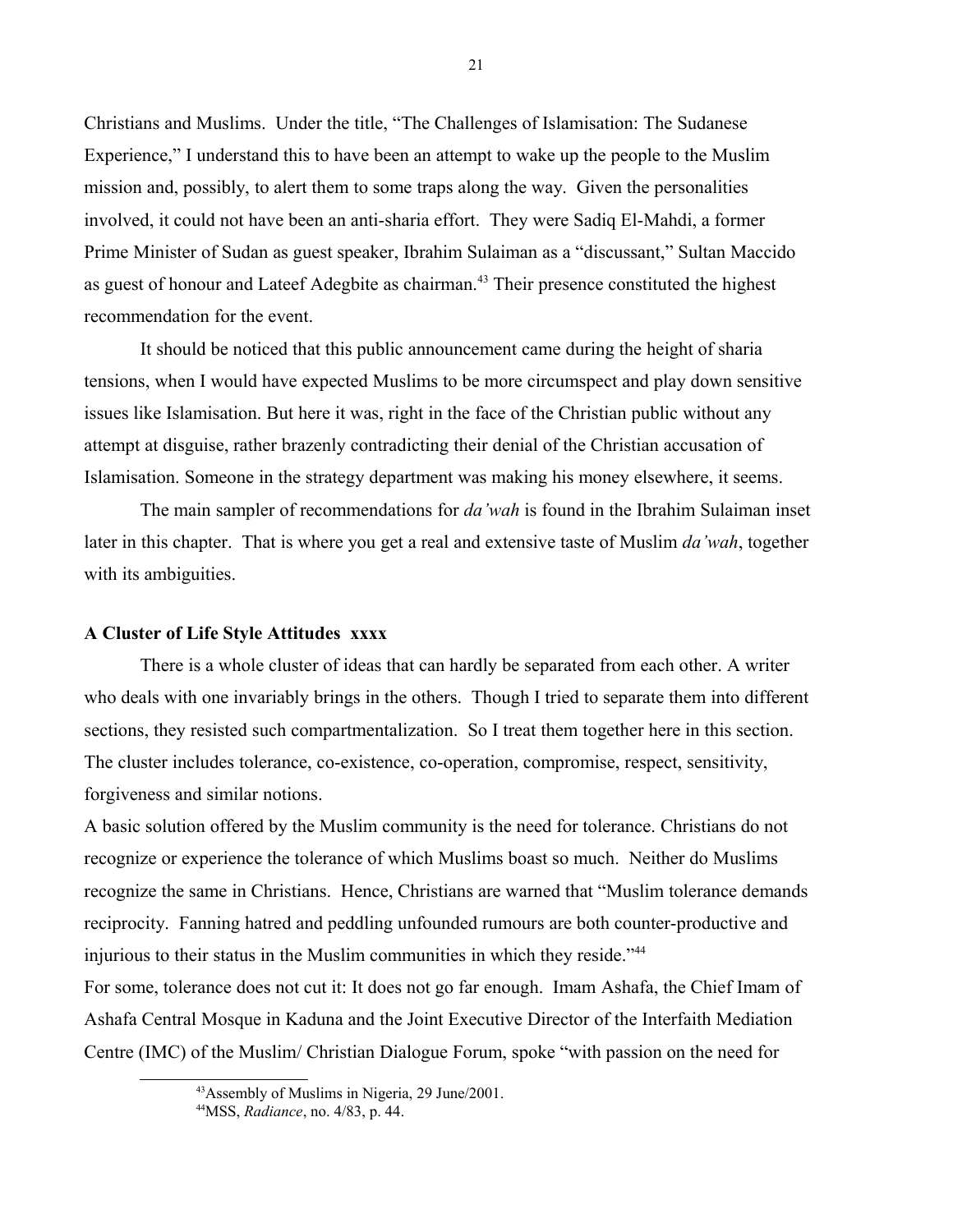peaceful coexistence. He said people can work harmoniously with one another without losing their religious and cultural identities. 'In our work, we say no compromise and nobody should compromise any thing. And there is no tolerance; tolerance is not in our dictionary. Instead of tolerance we have acceptance, accept people as they are not tolerating them, tolerance is negative but acceptance is positive."<sup>[45](#page-21-0)</sup>

In 1989, Jacob Olupona from the Obafemi Awolowo University, in cooperation with the Council for the World's Religion, convened a conference on "Religion and Peace in Multi-Faith Nigeria," the title of the book he edited and published privately in 1992.<sup>[46](#page-21-1)</sup> Participants included Christians and Muslims. One M. A. Abdu-Raheem presented a general set of Muslim concepts and rules that he expected to go far in overcoming the crises the country was facing. Yes, talk of crisis preceded the Zamfara Declaration by at least a decade. The Muslim duty to maintain peace with God, with neighbour and with other creatures, he explained, is the "essence [of] his responsibility as *Khalifat Allah* (vicegerent of Allah) on earth. You cannot get more basic than that in Islam or, for that matter, in Christianity. Basic as this message is, for many Nigerians, grown up in an atmosphere of violence, it was a revolutionary message that needed to be pushed if peace was to be achieved. "Nobody can claim to be a Muslim, if he does not maintan a cordial and peaceful relationship with neighbours and fellow men in general," Abdu-Raheem declared. Having emphasised this basic principle, he went on to list various attitudes to maintain and things to do in the search for peace.

First of all, he rejected all notions of compulsion. Islam "does not sanction forcing people to convert to it. He who forces or intimidates anybody to become a Muslim is guilty of a great sin against the Qur'an, which says, 'There should be no compulsion in religion.'" "Muslims are enjoined to be sympathetic while discussing with people of other faiths. They should appreciate their point of view and reason them out of their un-islamic views with convincing argument." "They should extend hands of goodwill and cordiality to them."

Abdu-Raheem referred to the disadvantages colonialism placed upon Muslims.<sup>[47](#page-21-2)</sup> Though that history has angered many Muslims and provoked them to hatred and violence, he rejected that approach. His concern was "to suggest ways and means of seeking redress without recourse to

 $45R$ . Muhammad, 3 Nov/2007. Appendix 11. For more information about Ashafa and the Centre, turn to Christian Appendix xx pp. xxxx. And Boer chapter on Religion (6?), p. 18 xxxx Get final page from actual book

<span id="page-21-1"></span><span id="page-21-0"></span> $46$ See also Appendix 35, pp. 104-106.

<span id="page-21-2"></span><sup>47</sup>See vols. 2, 4 and 6 of this series for details.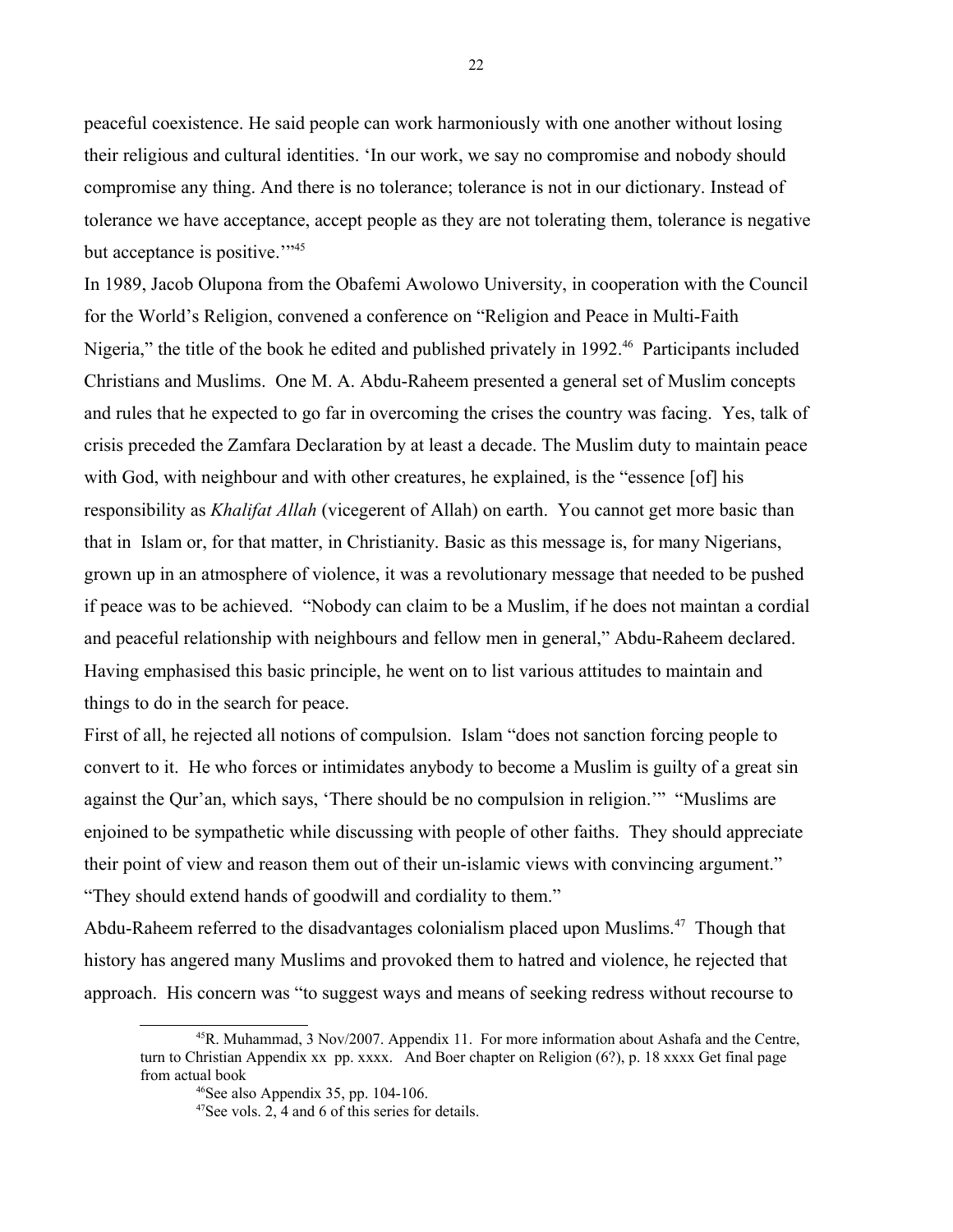violence and disturbing the public peace." "Force is not the proper means of bring about the desired change. It is when there is peace that lasting solutions can be found." At the same conference, R. Deremy Abubakre of the University of Ilorin similarly called for tolerance and mutual fairness. He insisted that "it is wrong to subsume non-Muslims in the jurisdiction of sharia. That any Muslim leader at any point in history and at any place did that, does not accord such error legitimacy. The sharia itself is unequivocal on this." But, he continued, "it is equally unfair for non-Muslims to reject sharia dispensation as long as this applies only to Muslims. The issue {solution?) is simply to take non-Muslims out of the sharia, but not to take sharia out of the Constitution."[48](#page-22-0)

Throughout this chapter and, in fact, this entire series, the importance of education has always been recognized by Muslims. Islam "abhors ignorance," Abdu-Raheem insisted. Hence,

*if every Muslim is aware of how important peace is in Islam, it will go a long way in reducing incidents of violent clashes between Muslims and others. The Government owes it as a responsibility to Nigerians to provide for the teaching of each religion in all institutions of learning. The mass media should also make adequate provisions for religious instructions, not only to make everyone better informed of one's religion, but also to make the citizens have an idea of the religion of one another. This will promote mutual understanding, respect and tolerance.*

By now it will be clear that Abdu-Raheem is your average Muslim, certainly not the average *Northern* Muslim we have been reading about. No hint of violence or rancour. While especially the more militant Muslims may reject any sense of allegiance to the Constitution and the legal system, Abdu-Raheem strongly advocated obedience to "the constituted authorities" on basis of Qur'an 4:59:

*This verse clearly prohibits taking laws into one's hand, no matter what the situation. It strictly commands all Muslims to settle differences between them and others through the proper channels. This is a lesson for the Nigerian Muslim. It is time we learnt that two wrongs do not make a right. A Muslim must learn to exercise self-restraint. That is why the Prophet says, 'He is not strong who throws down another, but he is strong who controls his anger.'"*

<span id="page-22-0"></span><sup>48</sup>R. D. Abubakre, 1992, p. 131.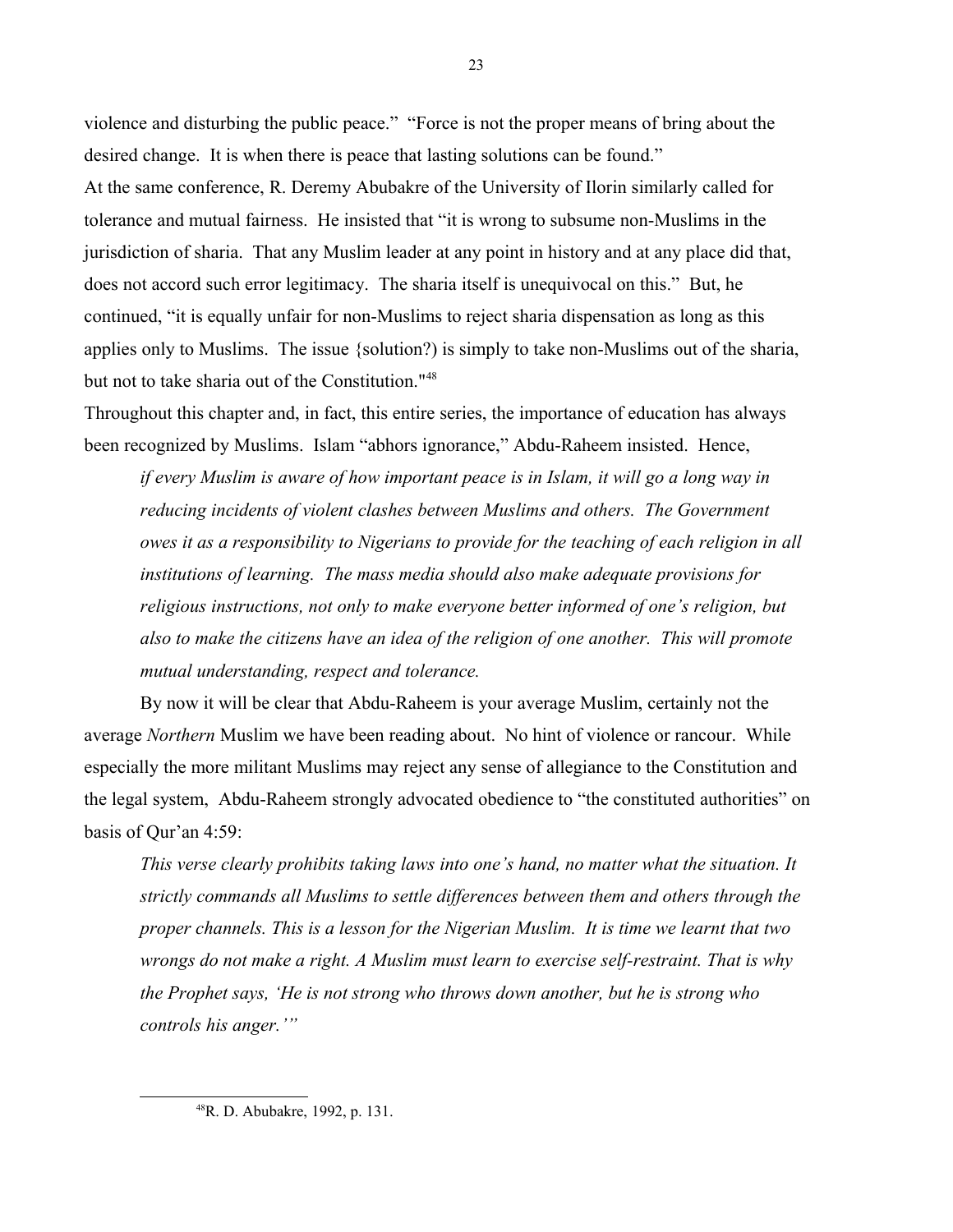A negative action Abdu-Raheem listed was that avoidance of rumour mongering. In Nigeria this has been a particularly dangerous feature of life. He considered it "one of the factors responsible for most of the conflicts between religious groups in the country. Many blatanty lies are fabricated to incite one group against the other." Muslims should guard against it. If people had done so, "many crises would have been averted. It is hoped that other religious groups will identify this problem and find an effective solution to it."

Another cause for friction has been the distance between the two communities. There "is a lack of interaction between them." This distance creates suspicion. "Efforts should be made to close ranks and to see each other as brothers and sisters." He recommended holding "seminars, symposia, public lectures and workshops to provde avenues for religious groups to discuss matters." Such activities will teach them to accommodate each other.

Finally, there is the familiar demand for the government to encourage harmony. "To achieve this, it must strive to creat conducxive atmosphere by not favouring one group at the expense of the other." This should be a serious consideration in the matter of appointments and in the distribution of social amenities.

Though Abdu-Raheem did not claim to have the full solution to the crises, he entertained the hope that those listed above "will be useful to formulate a kind of general approach."[49](#page-23-0) This was the hope of a man who seemed to be "without guile," a truly irenic man without any hidden agenda. This was a Yoruba with their customary tolerance but without the syncretism. A very similar lecturer at that conference was Muhib Opeloye, whom we have already met above. His attitude of tolerance was similar as were his list of recommendations and his hopes that, if followed, they would lead to peace and harmony.

*The teachings of the Scripture on tolerance, if properly digested, could be utilised as a means of welding the adherents of the two religions into one feeling of universal brotherhood under one benevolent God. The teachings could be utilised to bring about mutal understanding and harmonious co-existence among Muslims and Christians. Islam and Christianity are both religions of tolerance and forgivness, of mercy and compassion, of benevolence and goodwill to all. The two religions hold the love of others as* the sine qua non *of piety and righeousness. It is of their essence to seek man's* 

<span id="page-23-0"></span><sup>49</sup>M. Abdu-Raheem, 1992, pp. 70-80.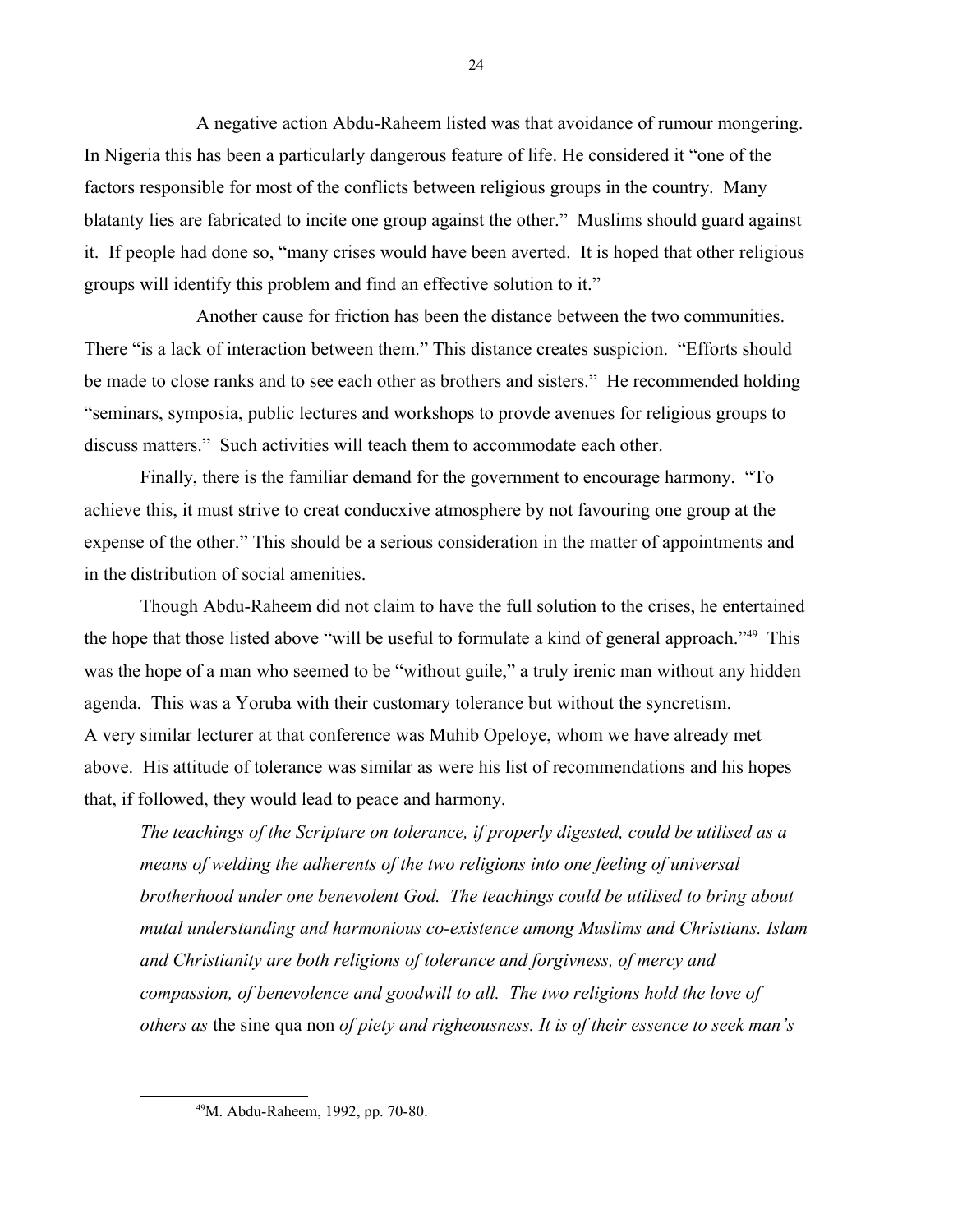*reconciliation and co-operation. This was why the Prophet was prepared to enter into the treaties of co-operation with peoples of other faiths.*

*What the present-day Muslims should learn from Prophet Muhammad's treaty with the Jewish tribe and the Christians are the spirit of tolerance and co-operation with other faiths. The adherents of other religions should similarly learn to recognise the legitimate rights of the Muslims. These are the essential ingredientsz for peaceful and harmonious co-existence in a pluralistic Nigeria.[50](#page-24-0)* 

Abubakre of Ilorin University affirmed that "right from Arabia" Islam has been marked by "consistent tolerance." It was a mark of tolerance that led the Prophet to allow non-Muslims "to decide their cases according to their customary laws and practices. It is laid down in the Qur'an itself: 'Let the people of the Gospel decide cases by what God has revealed in the Book' (5:50)." As Islam spread into areas where Christians or Jews were dominant, it became a "necessity to cooperate [and] compromise." When it conquered Hindu territory, instead of treating that great mass of people as requiring *jihad*, since they were not among the approved "People of the Book," Muslims treated them as Dhimmi, as a protected people. That was toleration beyond the letter of the Book. Abubakre concluded, "sensitivity and respect for each other's views should be an important recipe to mutual tolerance in a multi-religion state like Nigeria." Whether respect can co-exist with a kind of pride that Abubakre, along with Muslims in general, displayed is questionable. He proudly quoted one colonial governor Moloney who reportedly said that "Muslims were the most orderly, intellectual and respectable class of citizens" among the Yoruba. Or one Governor Carter who declared that Muslims were "as a rule the most intelligent portion of the country."<sup>[51](#page-24-1)</sup>

"Peaceful co-existence" is part of the cluster. Bashir Tofa, Chairman of the Bureau of Islamic Propagation (BIP), the publisher of both *The Pen* and *Alkalami*, praised the FG very much when it interfered in the proceedings of the CA by stopping the discussion on sharia.<sup>[52](#page-24-2)</sup> His praise was opposite to the Christian negative reaction. Nevertheless, Tofa took this controversial interference as an opportunity to call upon both Christians and Muslims to "start working for genuine peaceful co-existence." He furthermore prayed for God's guidance for all who work for such cooperative peace. This, in spite of the rather vitriolic language with which he would

<span id="page-24-0"></span><sup>50</sup>M. Opeloye, 1992, p. 91.

<span id="page-24-1"></span><sup>51</sup>R. Abubakre, n.d., pp. 60-62, 65-66, 69-70.

<span id="page-24-2"></span><sup>52</sup>J. Boer, vol. 7, 2007, ch. 5, p. xxxx. *Alkalami, "Tsai de Mahawara…."* 9-23 Dec/88, p. 1.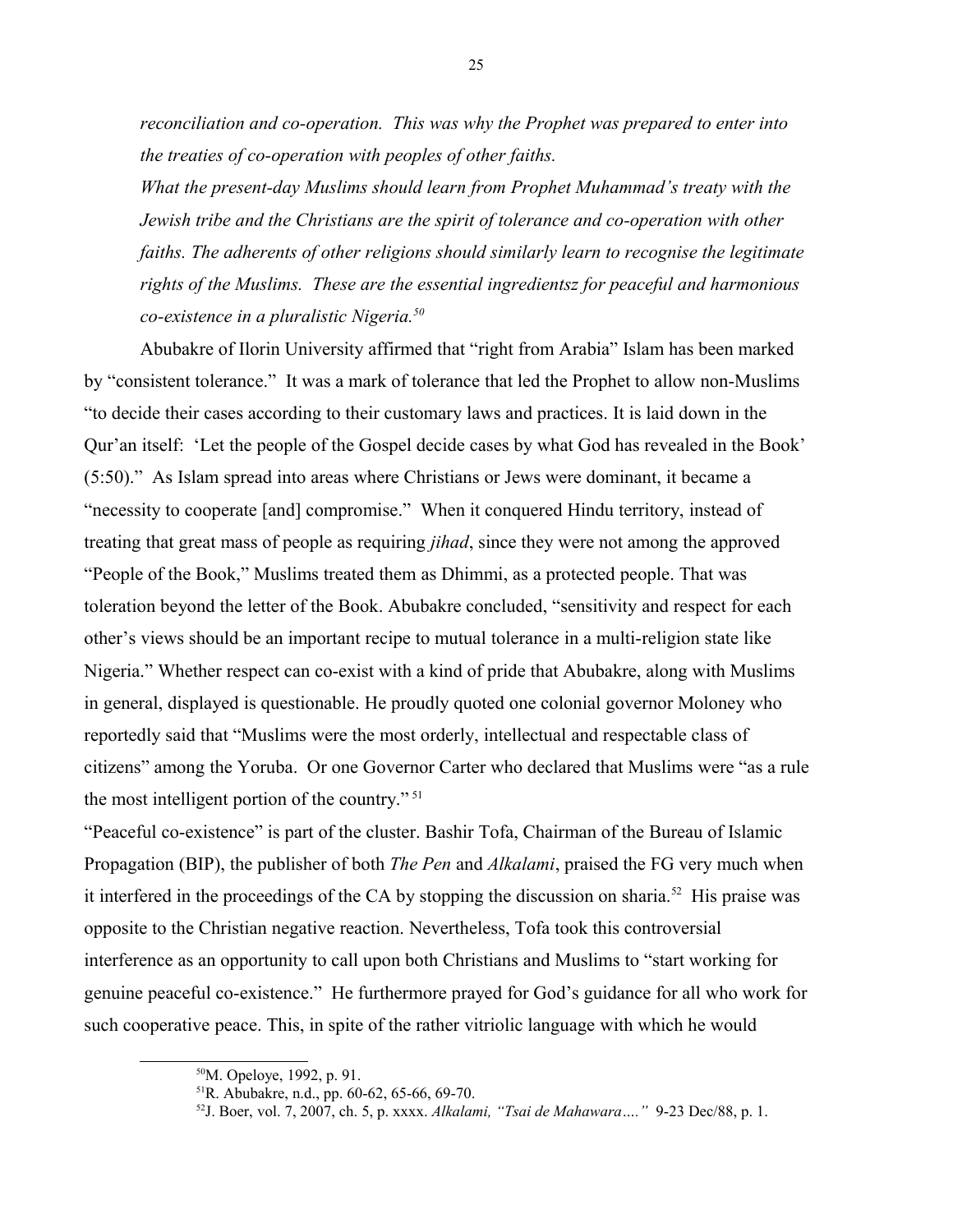sometimes berate Christians. As to those who sought to foment antagonism between the two religions, well, for them it's a different story: "May hell fire be their abode."[53](#page-25-0)

Christians have often been suspicious of another former military dictator, Muhammad Buhari, but, when the occasion called for it, he could recommend an attitude of goodwill and cooperation. A good year before the Zamfara Declaration, he stated:

*We must forcefully resist those who wish to set our society on the path of religious conflict. The recent past was unfortunate; the present is not good enough; and it is our duty to create a future that should become a model for all multi-religious societies. We must get together or we shall all get it together. Our two principal religions share a heritage that ought to be used to forge links between our Muslims and Christians. Both are revealed, monotheistic faiths that teach tolerance and peaceful co-existence. The recent visit of the Pope was a good sign of tolerance and mutual determination to put past mistrust aside."[54](#page-25-1)*

Sometimes this call for tolerance is found in unexpected contexts. Ibrahim Bello wrote a report on the launching of a book on Shehu Dan Fodio, the great jihadist of the early  $19<sup>th</sup>$ century. In the report, the Emir of Kano, Ado Bayero, was quoted as saying that a careful study of Dan Fodio's works could "bring about the desired religious tolerance in the country." There was much to learn about "how Muslims and non-Muslims can live together in harmony." But side by side with these comments in Bello's article you read about "the works of the  $18<sup>th</sup>$ century jihadists whose path must be followed by contemporary Muslims for the restoration of Islam and Muslims' glorious days."[55](#page-25-2) Those were the days of Muslim hegemony over the North and the days of horror for the Middle Belt targets of Muslim slavery.<sup>[56](#page-25-3)</sup>

Ibrahim Sulaiman similarly appealed to Dan Fodio's heritage:

*Our Imam, Shehu Usman Dan Fodio, taught us that the Sharia under which our Caliphate was being administered imposes on us, the duty to safeguard, preserve and defend the "six universal principles": namely, faith, life, lineage, intellect, honour and property. The most important of these principles, he emphasizes in Bayan, is the preservation, defence, protection and propagation of the faith, i.e., Islam, because, the* 

<span id="page-25-1"></span><span id="page-25-0"></span><sup>53</sup>B. Tofa, 16-30 Dec/88, p. 1.

<sup>54</sup>M. Buhari, Fourth Annual Sir Ahmadu Bello Memorial Lecture, 19 June/98 (*Vanguard,*  24 Apr/2003).

<span id="page-25-2"></span><sup>55</sup>I. I. Bello, 27 Oct/89, p. 16.

<span id="page-25-3"></span><sup>56</sup>J. Boer, vol. 3, 2003, pp. 203-204.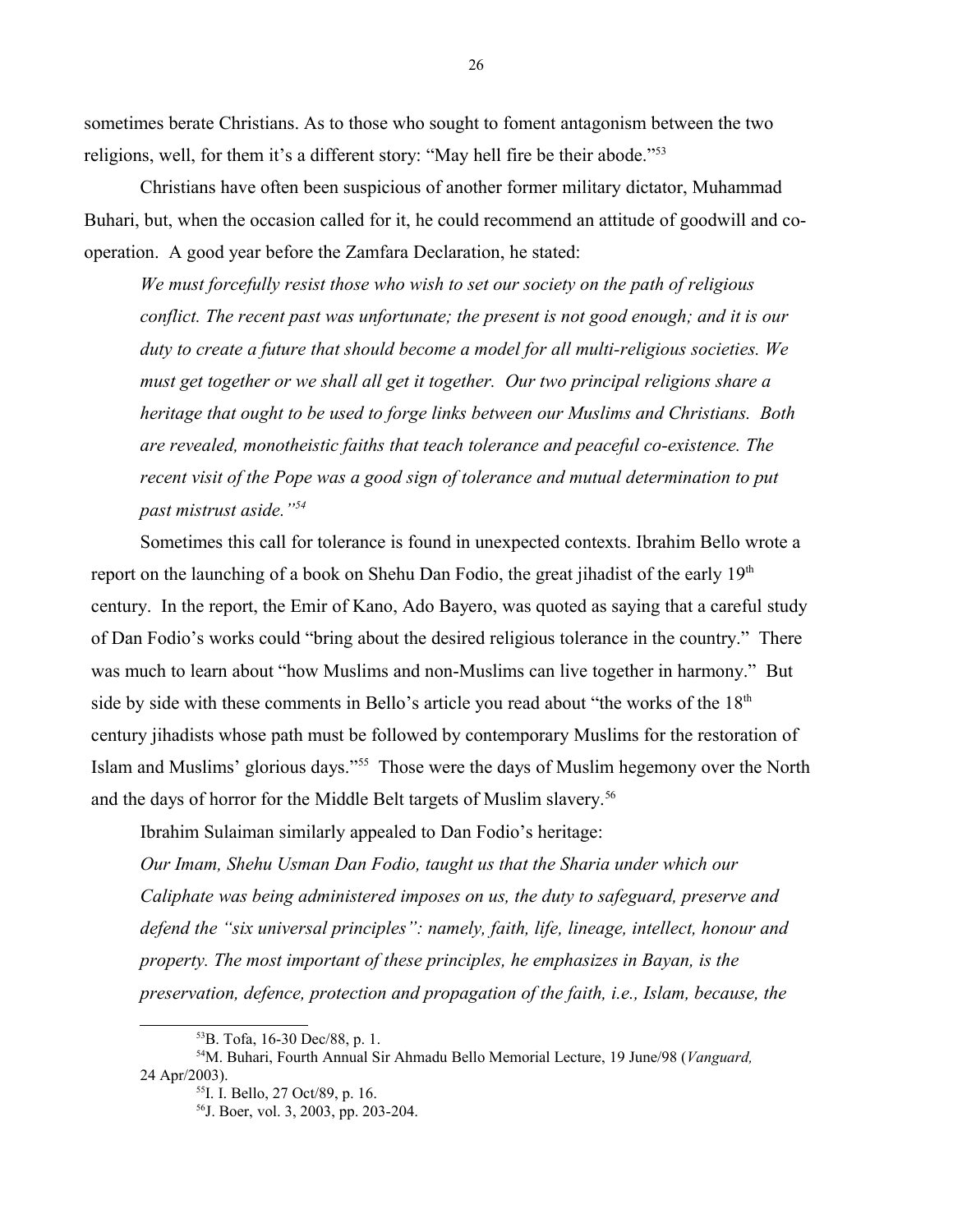*preservation of life, lineage, property and honour are predicated solely and purposely upon the preservation of the faith. The defence of Islam, our way of life, is according to Shehu Usman Dan Fodio, the most important duty of our Caliphate, and indeed of every Muslims. No other task or endeavour is greater or more critical, or yet more strategic. The way of life we Muslims are asked to foster, promote and defend is a universal system, not parochial, not racist, not white, not black, not western, not eastern, but simply one bestowed by the One, Universal God, who hold the whole human race as His Family. The values we cherish, imbibe and propagate are transcendent values, not pedestrian, not profane, not immoral, not sinister, but values of utmost benefit to human beings benevolent, compassionate, sincere and sincere.*

*Shehu Usman told us that in the defence of Islam, we must "mobilize all human potentials." We understood that to mean first of all the harnessing of our intellectual potentials to build our society and our Caliphate and make them strong and unassailable. Then we must harness our natural resources in order to equip our society with all that life required, so that our people could enjoy a life worth living for, and worth dyeing for - abundant, decent, clean, noble. Thirdly, we should make our Caliphate militarily strong, able to defend itself against those who would wish to attack our way of life, or subject us to plunder and genocide. We were to spare no effort in establishing and strengthening the Islamic way of life, and make it prevalent and predominant. We therefore must preserve and enhance the dignity of Islam and defend the sanctity of our faith, our principles, our values, our homeland.[57](#page-26-0)*

Another concept included in tolerance is "multi-religion." Readers of Volume 6 should remember how often Muslims advocate it as a reality and as desirable policy for religions to pursue.[58](#page-26-1) Balogun represented the mainline opinion well in his submission "that a multireligious society is an ideal state for Nigeria." Whether or not the content he poured into that term also represents mainline opinion is another question. To him it meant "a state where one religion is not super-imposed on the other; a society where people will have freedom of worship; where no government makes a proclamation in favour of one religion to the detriment of other religions; and a society where government does not promote any religion as the official

<span id="page-26-0"></span><sup>57</sup>I. Usman, 20 Aug/2005.

<span id="page-26-1"></span><sup>58</sup>J. Boer, vol. 6, 2007, pp. 109-110, 213, 228, 242, 283.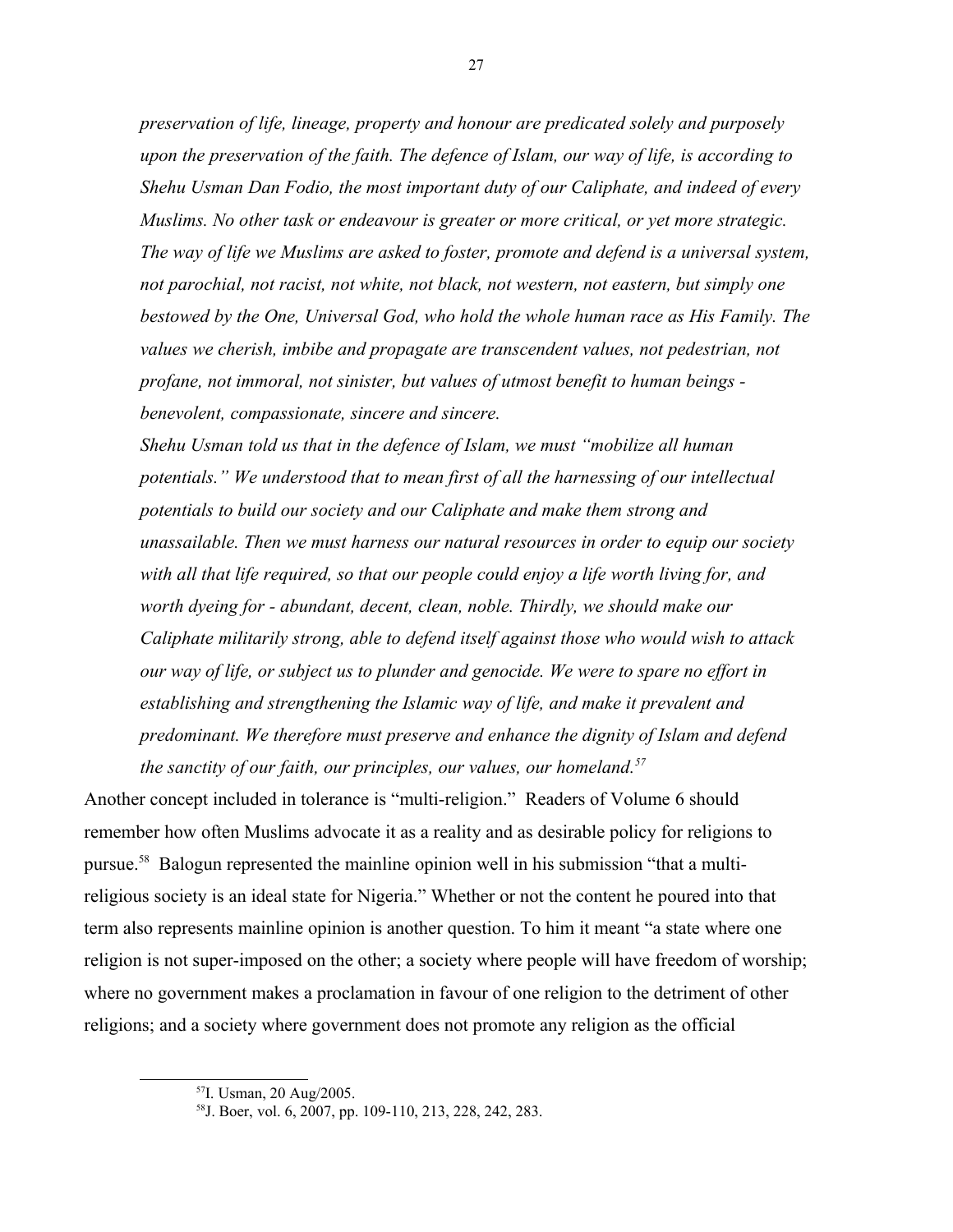religion."[59](#page-27-0) His content would seem to be very close to the Nigerian Christian notion of secularism.

Because of the increased tensions that arose from the Zamfara Declaration and its aftermath, the need for tolerance became more acute and calls for it more frequently heard. During the birth pangs of the new era, Justice Oredola observed that religious tolerance in general is not well understood.

*Religious fanaticism and extremism are gaining higher grounds. This should be checked. Nigerians who are true and sincere will not allow religions to tear apart the very fabric of our mutual existence. It is thus disheartening that adherents of religions adopt irrational postures, because, according to them, in matters of religion people have to be irrational, since faith is involved. Nothing could be further from the truth and nothing more damaging in our circumstances.*

A few paragraphs further, taking into consideration similarities and differences between the two religions, Oredola concluded that "these differences do not in any way preclude co-existence and co-operation between the two. What is paramount is to learn about each of the two religions and to understand their similarities and dissimilarities. The differences need not be accentuated or exaggerated for co-existence to occur. They should co-exist happily."<sup>[60](#page-27-1)</sup>

Only a few months into the AZ era, Zubaire Kazaure, a one-time Nigerian diplomat in Tanzania, exhorted both religions that it was "high time that they freed themselves from this mentality of mutual enmity. After all, Christianity stands for most of what Islam stands for." They are both monotheistic and heirs of Abraham. In addition they share eschatological hopes and "almost identical standards of ethical behaviour," emphasis on love, egalitarianism and brotherhood. Kazaure noted that the Roman Catholic Church (RCC) officially recognized these commonalities and oficially adopted them during the Second Vatican Council. The Church claims to have "high regard for Muslims." "The Second Council now pleads with all to forget the past, and urges that a sincere effort be made to achieve mutual understanding for the benefit of all men. Let them together preserve and promote peace, liberty, social justice and moral values." Yoonus Abdullahi appealed "to the good Christians of our land to imbibe the principle of tolerance and apply dialogue in all we do and say as brothers and sisters in Nigeria." After all, the Pope himself has recommended this attitude. He cautioned, "To tolerate a thing from which

<span id="page-27-0"></span><sup>59</sup>K. Bolagun, 12/86, p. 65.

<span id="page-27-1"></span><sup>60</sup>M. Oredola, 25 Dec/99, p. 20.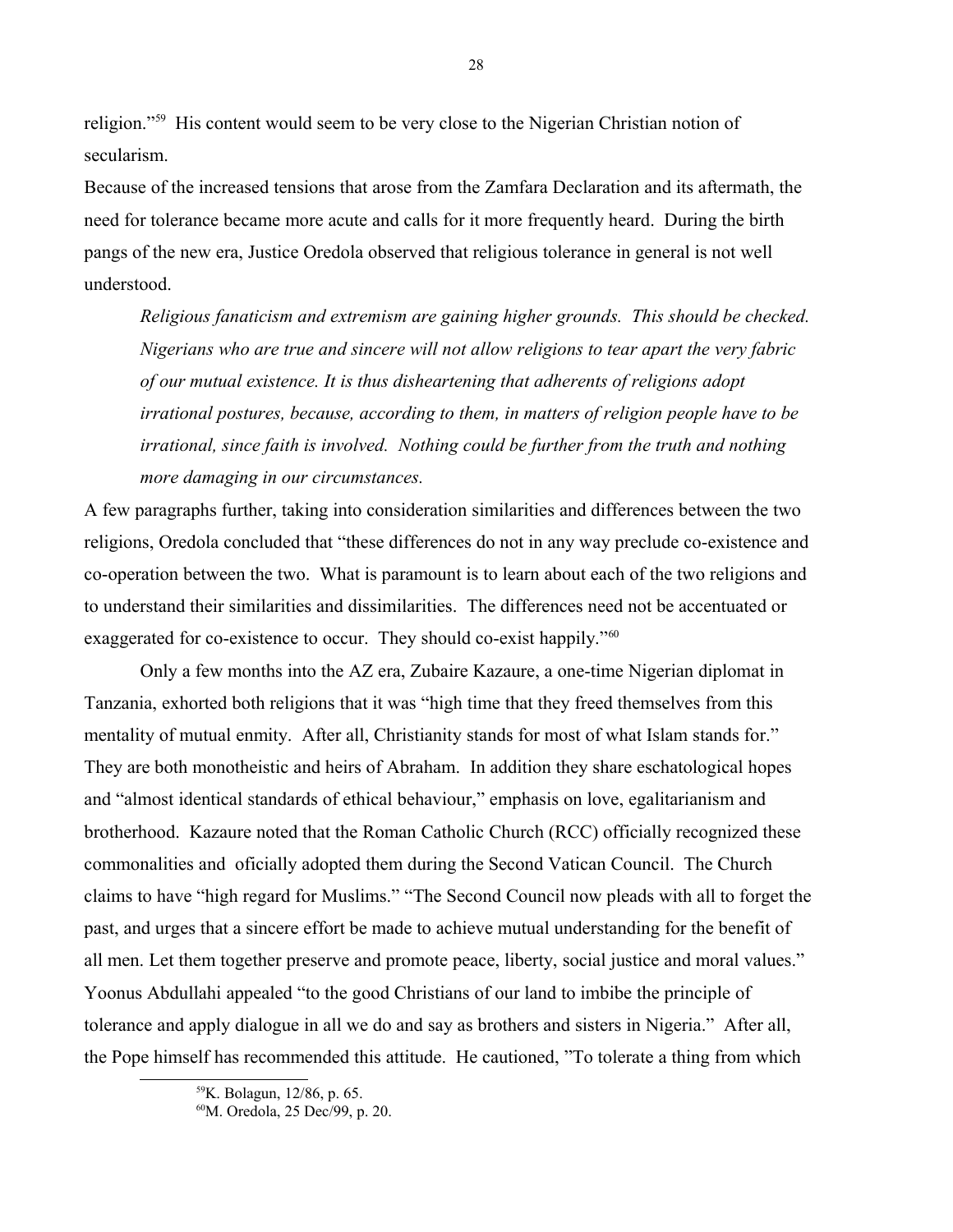we differ, to allow free expression of views and opinions contrary to our own, is becoming rare in our society today. The idea of a few vocal individuals that every deviation from their ways of thinking must be opposed tooth and nail, even with the threat of strike, demonstration and violence, will not be good for the democratic posture of Nigeria." The British Council of Churches supported the spirit of these RCC statements in its Guidelines of 1979: "Christians affirm those things which they believe to be true, good and wholesome within Islam, thanking God for them. They count it a privilege to help Muslims to discharge the obligations which they believe they owe to God."<sup>[61](#page-28-0)</sup>

Lateef Adegbite promoted "religious tolerance as a cardinal rule" for Christian-Muslim interaction. "Tolerance consists in the recognition of and respect for such differences as exist between them. In this regard, the teaching of Islam on inter-religious relationships is very instructive: 'To you, your religion, and to me, mine.' In other words, it is improper for one religious group to impose its ways on others."[62](#page-28-1) Isma'ila Zakariya encouraged Christians "to show understanding in the implementation of sharia." It "would not mean the cancellation of all transactions between Muslims and Christians." For example, other courts and banks "would continue to exist for the use of Christians." Sani Mustapha of Abuja appealed to Christians and their leaders to "seek the co-operation and support of those who know what Islam and the sharia are telling us about for the betterment of our society, peace and progress. The Christians must cooperate in seeing that the sharia is established. They should be its principal advocates, while keeping to their faith, because they should benefit from it more than the Muslim community."<sup>[63](#page-28-2)</sup> Nafi'u Baba-Ahmed, General Secretary of the Supreme Council for Sharia in Nigeria, predicted that Kaduna State "would not know peace unless the two warring groups allow the other to practise its religion as it deems fit and in as much as it does not infringe on the rights of others." He was of the opinion that the contemplated division of Kaduna State in two, a Muslim and Christian section, would only "compound the problem rather solve it, as it will create another set of religious minorities" within each. The only answer is "respect for religious right and tolerance. Otherwise we should learn to live with riots, violence and death, because each group will always lose its head once its religion is perceived to be on the defensive."<sup>[64](#page-28-3)</sup>

<span id="page-28-0"></span><sup>61</sup>Z. Kazaure, 22 Mar/2000. Appendix 12. Y. Abdullahi, 31 Dec/99.

<span id="page-28-1"></span> $^{62}$ L. Adegbite, CCC, 2000, p.  $81$ ; NIREC, p. 1.

<span id="page-28-2"></span><sup>63</sup>S. Mustapha, 4 Nov/99.

<span id="page-28-3"></span><sup>64</sup>I. Halilu, "The Rantings…," Apr/2003.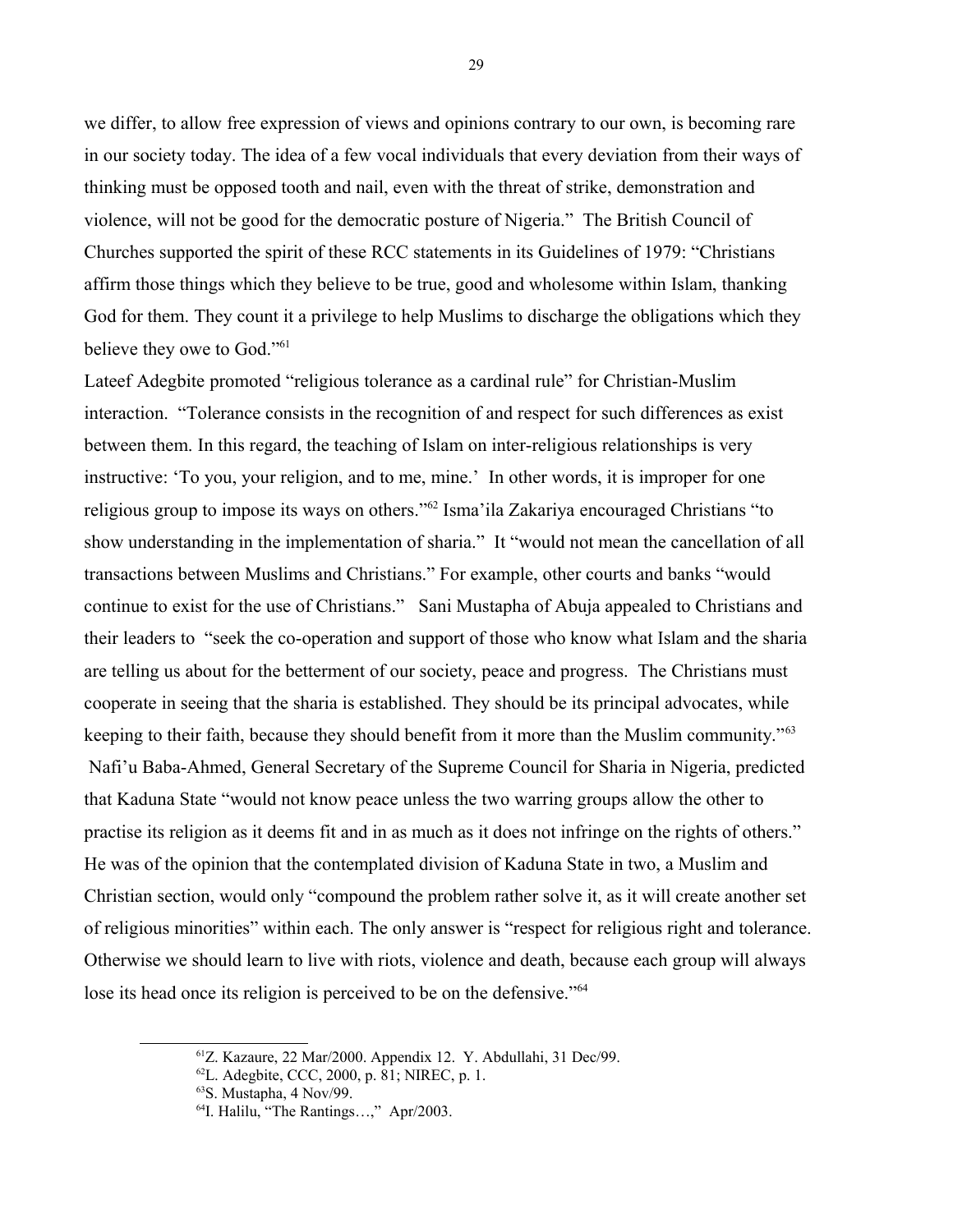Muslim calls for this cluster of attitudes were numerous, day after day, lecture after lecture, conference after conference. Sheikh Ishmaila Zakariya, founder of *Jama'atu Izalatil bid'ah Wa'ikamatis Sunnah*, called on Muslims "to live in peace with non-Muslims.<sup>[65](#page-29-0)</sup> Abdullahi Adamu, Governor of Nasarawa State, speaking to the Northern [Governors'] Peace Conference at Kaduna, on December 1, 2004, pronounced as follows: "But we cannot search for peace outside ourselves. Peace resides in the mind of men and women. Wars and disagreements begin in the mind. The same mind that hatches wars and disagreements also hatches peace. A meaningful search for peace must begin with an honest admission that there is absence of peace. Let us so admit. Things have fallen apart. The north has become a killing field as a consequence of growing social, ethnic and religious intolerance." That is the problem as the Governor saw it. The solution? It was to go back to the mythical past of a unified House of the North with benight father Ahmadu Bello in charge.

*We must get back to those times when our tribes and religions were instruments of unity and peaceful co-existence and not a source of discord and strife. The Premier of the then Northern Region and our revered leader, Sir Ahmadu Bello, Sardaunan Sokoto, of blessed memory, always spoke fondly and genuinely of the North as a family. He saw himself as a father of the region. And he showed that he was an ideal political father. The sense of family infused all his actions and decisions. He promoted a Northern family in which the sons of the rich and the sons of the poor ate from the communal bowl like blood brothers. He brought the sons of royalty and the sons of commoners together to forge a common purpose in the Federal Republic. He promoted religious tolerance and inter-ethnic harmony. He sought for the best for the region. He fought for what was best for the people. For us, he gave his life in the prime of his political career. The house he built has more or less fallen. The region is in disarray because the bond of* 

*the Northern family has snapped. TheNorth has degenerated into an atomistic society in perpetual conflict with itself; a vampire sucking its own blood. It has been the North against the North. Even Northern military men turned their guns against the North. The concept of the core North and the Middle Belt is something we cannot run away from. Some of us believe that the attempt by the people of the Middle Belt region, also known as the North-Central zone, to create their own identity is inimical the northern* 

<span id="page-29-0"></span><sup>65</sup>*NN*, 22 Nov/99.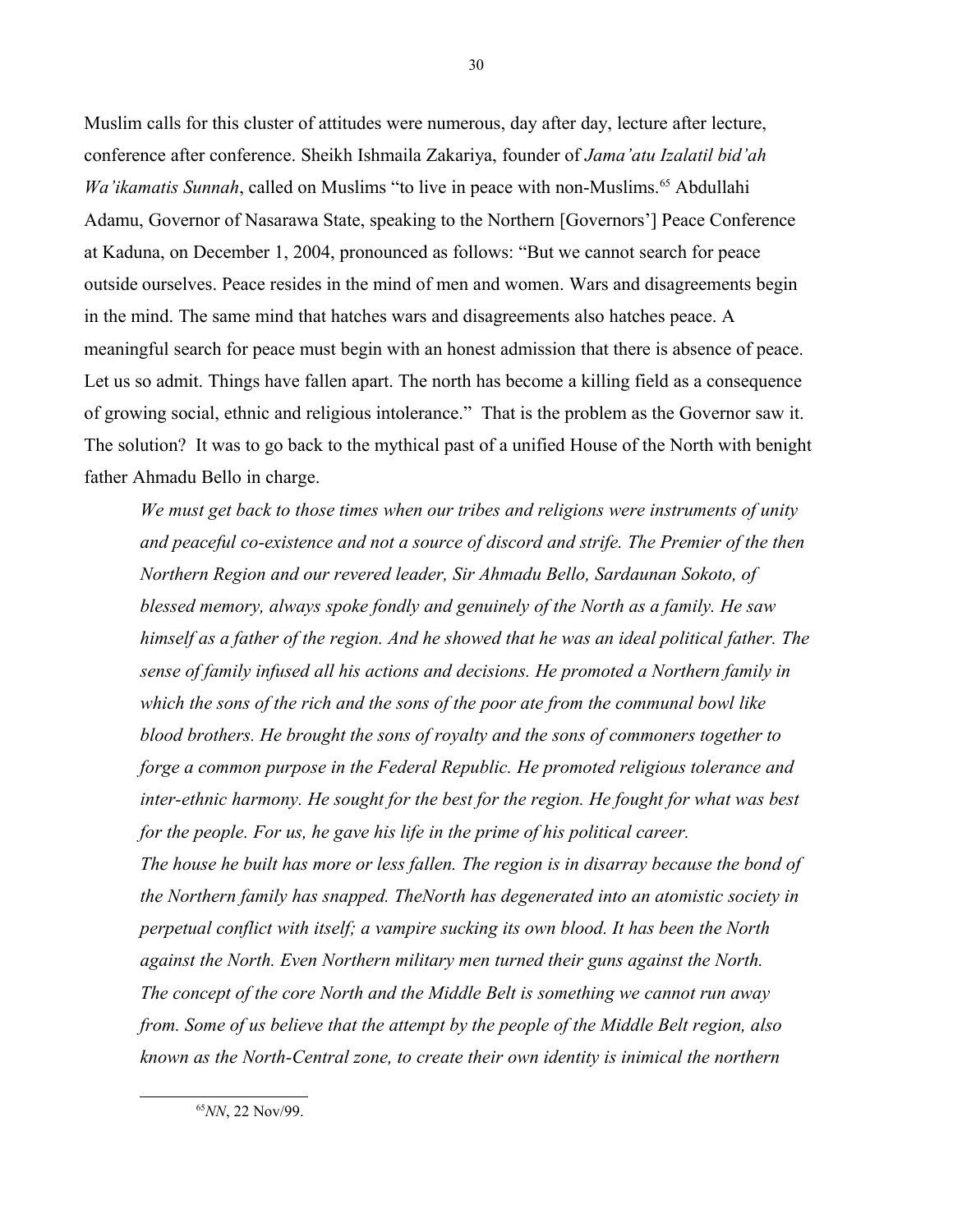*interests. Its leaders are accused of attempting to divide the North. It seems to me that we have judged them without trying to find out what their problems or their worries are. This agitation has a long political history dating back to the years before independence.* Adamu suggested,

*If there are fears about the agitation in any quarters, the most sensible thing is to discuss these these fears and find a remedy to them. The Northern Peace Forum is a clarion call on northern political, business, traditional and community leaders to rise up and shoulder the task of restoring the house the Saradauna built. This meeting raises the hope that we have heard and answered the clarion call. The house will not be ruined by either the short sightedness or the self-centredness of any one of us. We must draw the line in the sand at this forum.*

Let us be prepared to tell one another the bitter home truth where necessary. Let us have *the grace to accept the truth. This forum is not an inquisition. No one is on trial here. As we begin this meeting, let us also bear in mind that the failure of a society is not the failure of the gods but of men and women who choose not to call a spade by its correct name. The times call for brutal frankness. Let us be frank. Conscience is wounded by dishonesty and pretensions.*

While the Governor pleaded for Northern unity, including the MB, he made the following amazing statement: "The special mark of our cultural training is to respect and support those in positions of authority. Our religion teaches that power comes from God. It also teaches us that God cannot make mistakes. It is our moral and religious duty to support the leader that God chooses. The will of Allah must always remain supreme. That is the foundation of our religious faith." He clearly assumed that Islam defines the North, but that very attitude is a major reason for the breakup he so bemoans!<sup>[66](#page-30-0)</sup> Unbelievable! Some Muslims, it seems, never learn. You will read of the attitude of MB leaders in Appendix 35.<sup>[67](#page-30-1)</sup>

 Baba Lemu of Jalingo called "on all non-Muslims to co-operate with their Muslim brothers over the issue of sharia, as it is not a jihad or time bomb as popularly ascribed by its antagonists to a peaceful and united Nigeria."[68](#page-30-2) In a communique, the Kogi State Council of

<span id="page-30-0"></span><sup>66</sup>A. Adamu, 2004. Appendix 13.

<span id="page-30-2"></span><span id="page-30-1"></span> ${}^{67}$ Appendix 35, pp. 56-58.

 $^{68}$ B. Leme, 31 Dec/99. The reference to bomb is probably a reminder of Osa Director's article, . "Sharia Akbar! Sharia Ak-bomb!!" in *TELL*, 15 Nov/99. See also Ayodele Akinkuotu's "Defusing the Sharia Bomb," *TELL*, 17 Apr/2000, p. 12.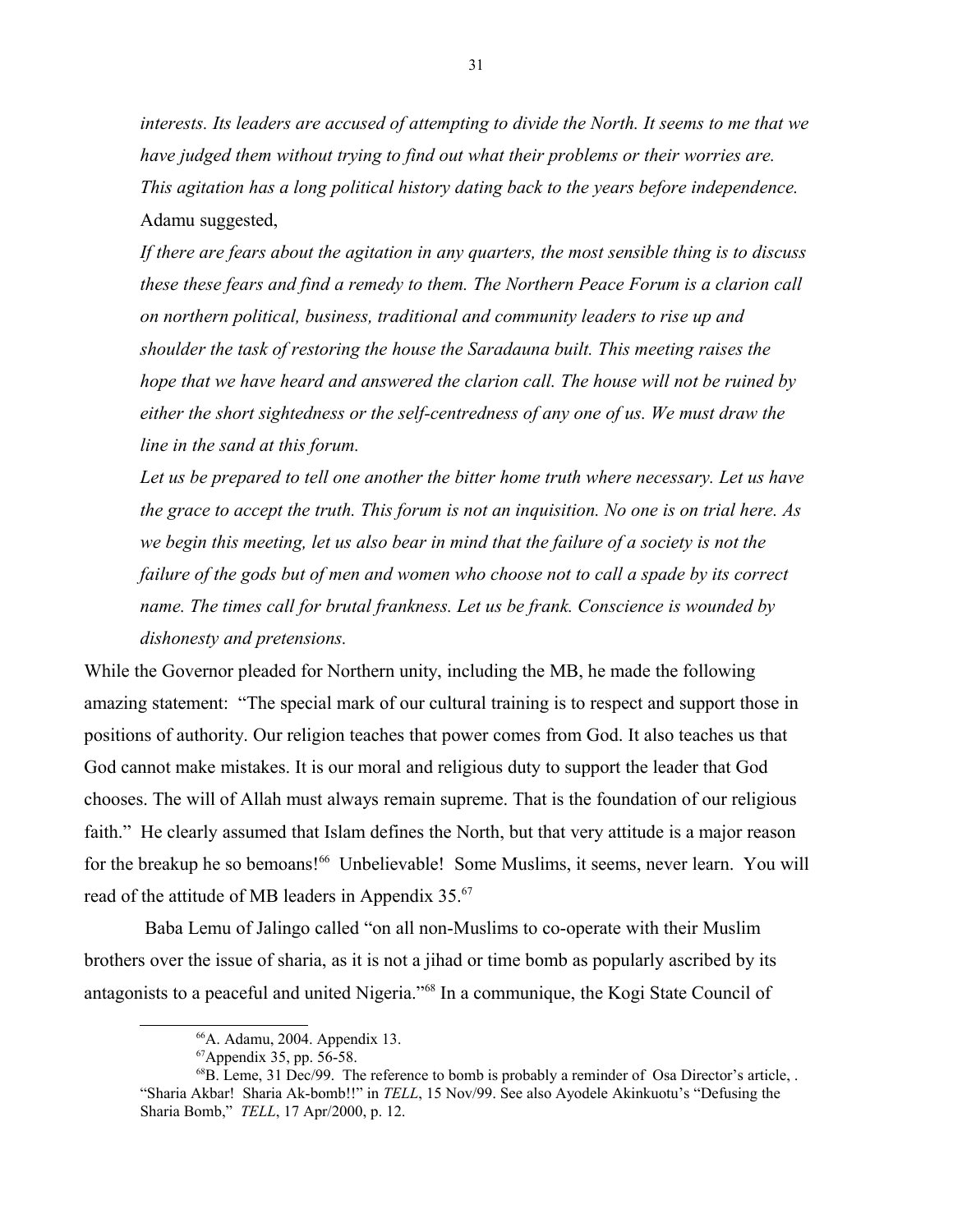Ulama "advised Christians to give sharia a chance "as the system is only meant to ensure moral rectitude" and other virtues such as "peaceful co-existence which Christianity itself preaches."<sup>[69](#page-31-0)</sup> The recently appointed Sultan Muhammad Merced, President of the NSCIA, "appealed to non-Muslims to seek legal redress if they feel threatened by it." The Council insisted that Christians "are not subjected to sharia."<sup>[70](#page-31-1)</sup>

Hussaini Abdu of the Nigerian Defence Academy in Kaduna, bundled a whole range of political and social virtues together. "Islam advocates numerous nonviolent and peace building values and expects Muslims to live by them." They are "supported by the Qur'an and the Hadith (the Prophet's sayings). One of these is the duty to pursue justice" (Qur'an 5:8). Islam is firmly against oppression and insists on helping the needy. Another important set of principles "is that all humans are God's creation, have sacred lives, and thus are all equal (Qur'an 7:11)." Islam rejects "special privileges based on race, ethnicity, or tribal affiliation. All Muslims are to respect and preserve human life (Qur'an 5:32)." Islam stands for "peace, which is a state of physical, mental, spiritual and social harmony (Qur'an 5:64)" Then there is the emphasis on "tolerance and kindness to other people (Qur'an 16:90)." The Prophet himself used "nonviolent methods to resist those who persecuted him. He never resorted to violence or force. Peacemaking and negotiation are considered more effective than aggression and violent confrontation. In fact, the meaning of the word 'Islam' itself connotes peace." Another Muslim virtue is forgiveness (Qur'an 23:96). Thus, "Muslims are urged to live in harmony and peace with all fellow humans."<sup>[71](#page-31-2)</sup>

We have heard the many Muslim complaints about lack of respect and sensitivity towards them on the part of Christians, hatred even and strong prejudice. Such complaints have solid ground. If you have read the Christian-oriented volumes in this series, you have come across many instances of it. In view of this situation, there were/are many calls from Muslim to Muslim to shore up relations with their Christian neighbours. Such calls come especially from emirs and chiefs. The Shehu of Borno, Mustapha Umar El-Kanemi, encouraged his subjects "*da su cigaba da zaman lafiya da* 

<span id="page-31-0"></span><sup>69</sup>S. Gaya, 19 Dec/99.

<span id="page-31-1"></span><sup>70</sup>*CC*, "Nigerian State…," 13 Nov/2000, p. 2.

<span id="page-31-2"></span> $71$ H. Abdu,  $7$  Mar/2003. Some of these claims are open to serious challenge!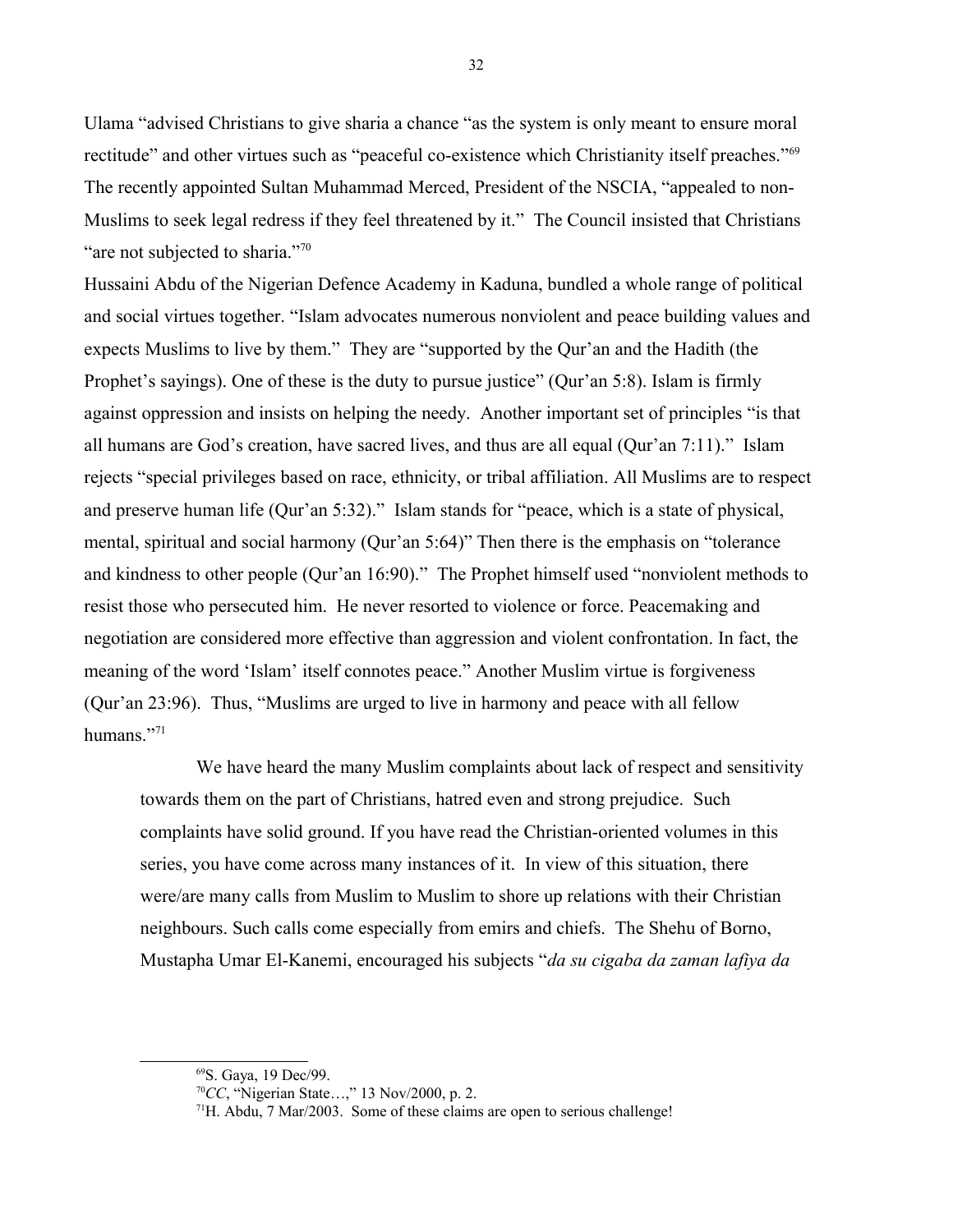*aminci tsakaninsu da sauran al'ummomi na kasar nan."* His motivation was that such positive relationships with others are helpful in evangelism.<sup>[72](#page-32-0)</sup>

Muhammad Gashua argued that "nothing short of according each other the deserved respect" will bring peace and stability to Nigeria. "Such respect must include allowing each faith the healthy atmosphere to put on their fundamental requests by avoiding emotions, insurality, etc. and, especially, the selfish desire to oppose requests for mere opposition sake. Muslims, more than anybody, deserve such respect, realizing the fact that they are taken too far for a ride by their Christian brothers." Nigerians and their leaders, including members of the CA of the day, "must learn to respect each others' sensitivities, especially on emotive issues like religion, in order to allow a healthy atmosphere to reign." Fair enough, but one wonders how serious Gashuwa was about this respect when in between these commendable statements, he threw in the following: "It is ironic that Christianity, a child of imperialism and an agent of neo-colonialism, has no blueprint of its own making, other than transplanting the neo-colonial traits."<sup>[73](#page-32-1)</sup> That hardly betrays respect!

P. A Dopamu observed,

*No religious understanding and cooperation can be achieved, if we think that others must subscribe to our own religion. All religions must be allowed and encouraged to go on with their beliefs and practices. There must be no idea that a particular religion must superimpose its tenets on others. Since religion should guide the human family into wholeness, we should always inspire in men a wholesome respect for other people's religion so that religion may achieve this goal. If men have the right to seek salvation through their own religion, others also have the same right. In doing this, we have to demonstrate a certain level of emotional maturity.[74](#page-32-2)*

Citing Usman Bugaje, Ibrahim Umar declared that "sharia should be implemented with absolute wisdom and sincerity. "Euphoria and emotion" should not becloud "our vision." "If we reduce our march to the ideal Qur'anic state to mob action, terror and

<sup>72</sup>*Alkalami, "Shehun Barno…,"* 31 Mar/89-14 Apr/89, p. 16.English translation: " They should continue to live in peace and trust with all the people in this land."

<span id="page-32-2"></span><span id="page-32-1"></span><span id="page-32-0"></span><sup>73</sup>M. Gashua, 2 Dec/88, p. 5.

<sup>74</sup>Quoted by K. Balogun, Dec/86, pp. 66-67. I do not know Dopamu's religion, but I include it in this Muslim chapter, since Balogun appropriates him.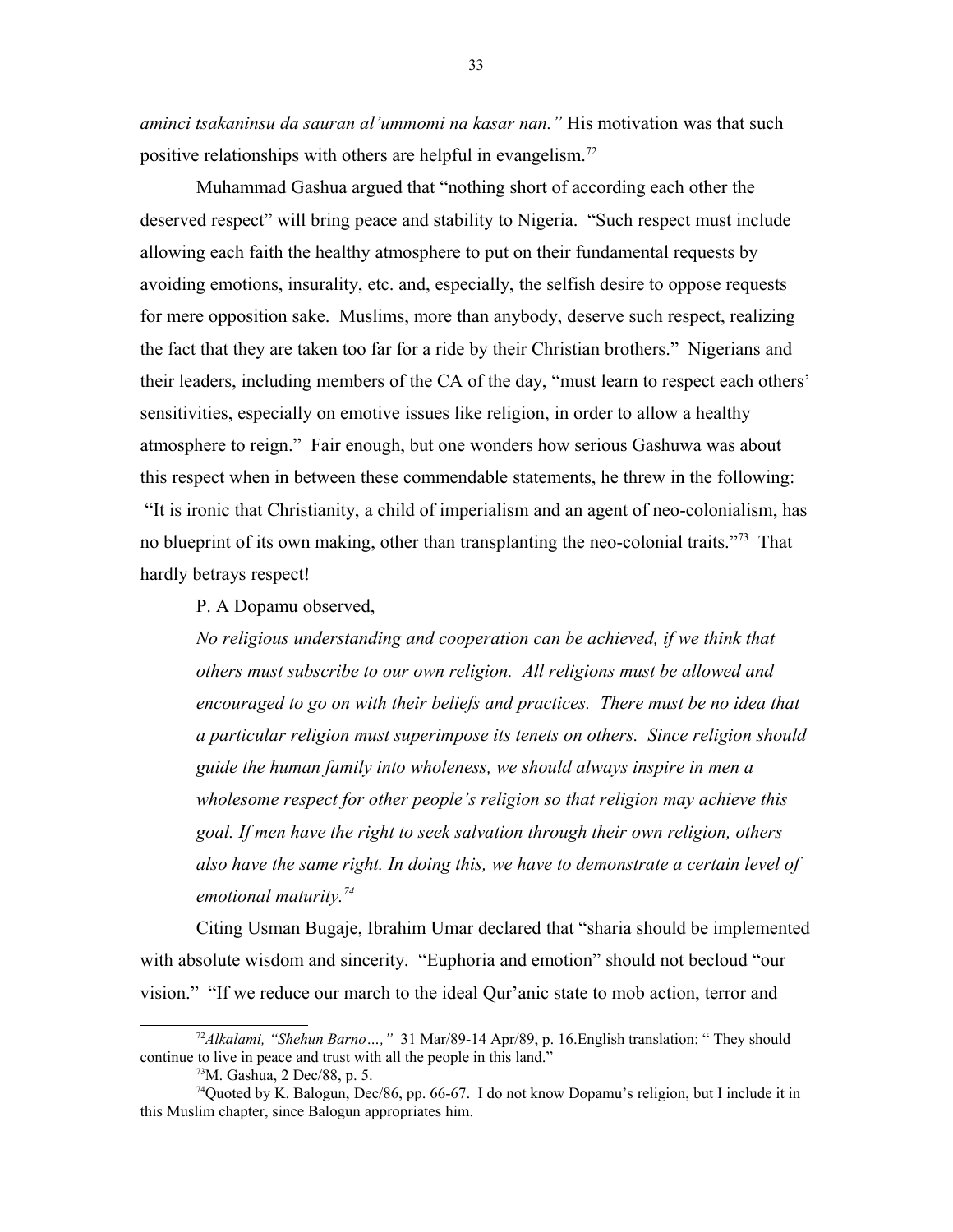violence aginst others, we will end up doing more harm than good in the exalted name of sharia." He then quoted from Qur'an , chapter 5, which reads, "O you who believe, stand out firmly for God, as witnesses to fair dealing, and let not the hatred of others in you make you swerve to wrong and depart from justice. Be just: that is next to piety; and fear God."<sup>[75](#page-33-0)</sup> Please do observe Umar's reference to the "march to the ideal Our'anic state," something that in other contexts is strongly denied.<sup>[76](#page-33-1)</sup>

In the eye of the sharia storm created by Zamfara, the State's AG, Ahmed Mahmud, suggested that along with dialogue, a climate of "good faith, respect for others' rights and beliefs and recognition of Nigeria as a pluralist society that is unified in diversity will help. Non-Muslims must have the courage to reciprocate the respect which the Muslims have for Christian beliefs."[77](#page-33-2) Five years later, Sheikh Zakariya Dawud, chairman of the Council of Ulama in Plateau State and legal advisor to JNI, aired the same demand. He said that Islam teaches Muslims to live in peace with Christians so long as they allow us to live in peace with them, and allow us practice our religion. *"*However," he added, *"*we are enjoined to fight to defend Islam if we are not allowed to practice our religion." He declared, "Nigerian Muslims and Christians can live together peacefully only if the rights of Muslims are respected. These rights include the right to vote and be voted for and equal respresentation in government. Our religion and culture as Muslims must be respected."[78](#page-33-3)

There is another *huge* issue related to co-existence that perhaps did not get enough attention in Volume 6, at least, not in the context of Plateau State. I refer to the settler/indigene dichotomy. It was a major issue in Zangon Kataf, in Tafawa Balewa and, more recently, in Plateau State.<sup>[79](#page-33-4)</sup> Most Christians and Traditionalists in these areas think in terms of this opposition. Governor Dariye's statement is a classic: "Even if I spent 150

<span id="page-33-4"></span><span id="page-33-0"></span><sup>75</sup>I. Umar, 19 Dec/99.

<span id="page-33-1"></span> $^{76}$ J. Boer, vol. 6, 2007, pp. 200-209 and others (see index).

<span id="page-33-2"></span> $77A$ . Mahmud, 6 July/2000, p. 9.

<span id="page-33-3"></span> $^{78}$ O. Minchakpu, 10 Oct/2005; 23 Sep/2005. J. Boer, 2008, vol. 7, Appendix 19.

 $79$ Please scour the indices of previous volumes for entries like "settler" and "indigene" or their derivatives to be see how this issues cropped up repeatedly.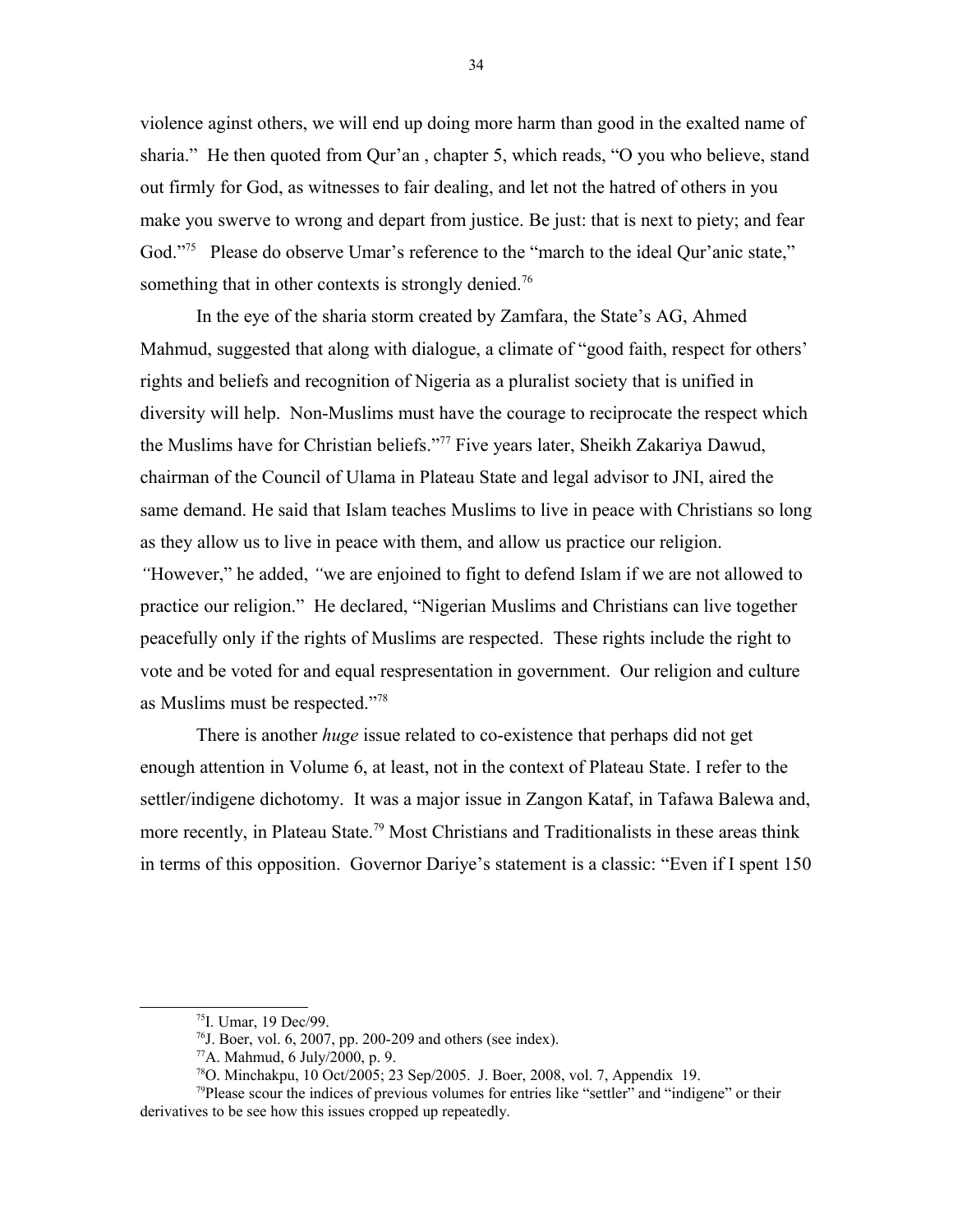years in Bukuru, I can't become an indigene."[80](#page-34-0) In the minds of the Plateau people, the issue was directly related to the sharia tussle.

Addressing the volatile Plateau situation, former Military President Babangida, describing himself as a "nationalist," stressed that the state "belongs to any Nigerian wishing to live in peace and in accordance with the laws of the land." "All the people of Plateau State should be able to move freely and unhindered in any part of the state without fear of being attacked, harassed or obstructed." He was "convinced that peaceful co-existence is a necessary ingredient to development and is the fastest track to enshrining true and representative democracy." He urged the Plateau people "to embrace dialogue as an instrument of conflict resolution." An interesting question is whether this former Muslim President would make the same claim and give similar advice in the context of the sharia states. Of course, this politician may have had his own political future in mind. Since it has been rumoured that he has his roots in the Republic of Niger, the national idea would give him better grounding for his expected bid for the civilian presidency in 2007, a bid that in the end did not materialize. His signed statement included an appeal to "the belligerent factions to kindly sip the milk of forgiveness and settlement by sheathing their swords and allowing for a ceasefire." [81](#page-34-1)

Sani Garba offered the following clear recipe for peace on the Plateau: *The hard way and the only way to the final roadmap to peace in Plateau is to accord the Muslims and every body what the Constitution enjoins them to, namely freedom of worship, association and whatever, in as much as it does not contravene rules and regulations of the land. The issue of indigene/settler must be discarded, as the people that the so-called Peace Conference regard as settlers, are even founders of Jos and other towns in question. Therefore, the issue of indigeneship is diversionary. Unless Hausa/Fulani and their ilk like the Nupes,* 

35

<span id="page-34-0"></span><sup>80</sup>E. Bello, 8 May/2004. For a lengthy treatment of the settler versus indigene issue turn to *Plateau State of Nigeria Gazette*, "Plateau Resolves…," 11 Nov/2004, pp. 23-64. Apart from names and similar concerns, the settler/indigene issue takes up 40 out of 150 pages, an indication of the predominance of this issue over all other matters. Religion takes up a mere 6 pages; politics, 17. However, it must be recognized that the settler-indigene divide largely coincides with the Muslim vs Christian-Traditionalist divide. The two issues really constitute two sides of one coin. Those who operate with political correctness dwell mainly on the on the settler-indigene question and ignore the other side of the coin. It is so much easier to deal with and avoids blaming a particular religion or religion in general. By thus avoiding the real root of the Plateau problem, they also avoid the real solution.

<span id="page-34-1"></span><sup>81</sup>*DT*, "IBB Condemns…," 8 May/2004.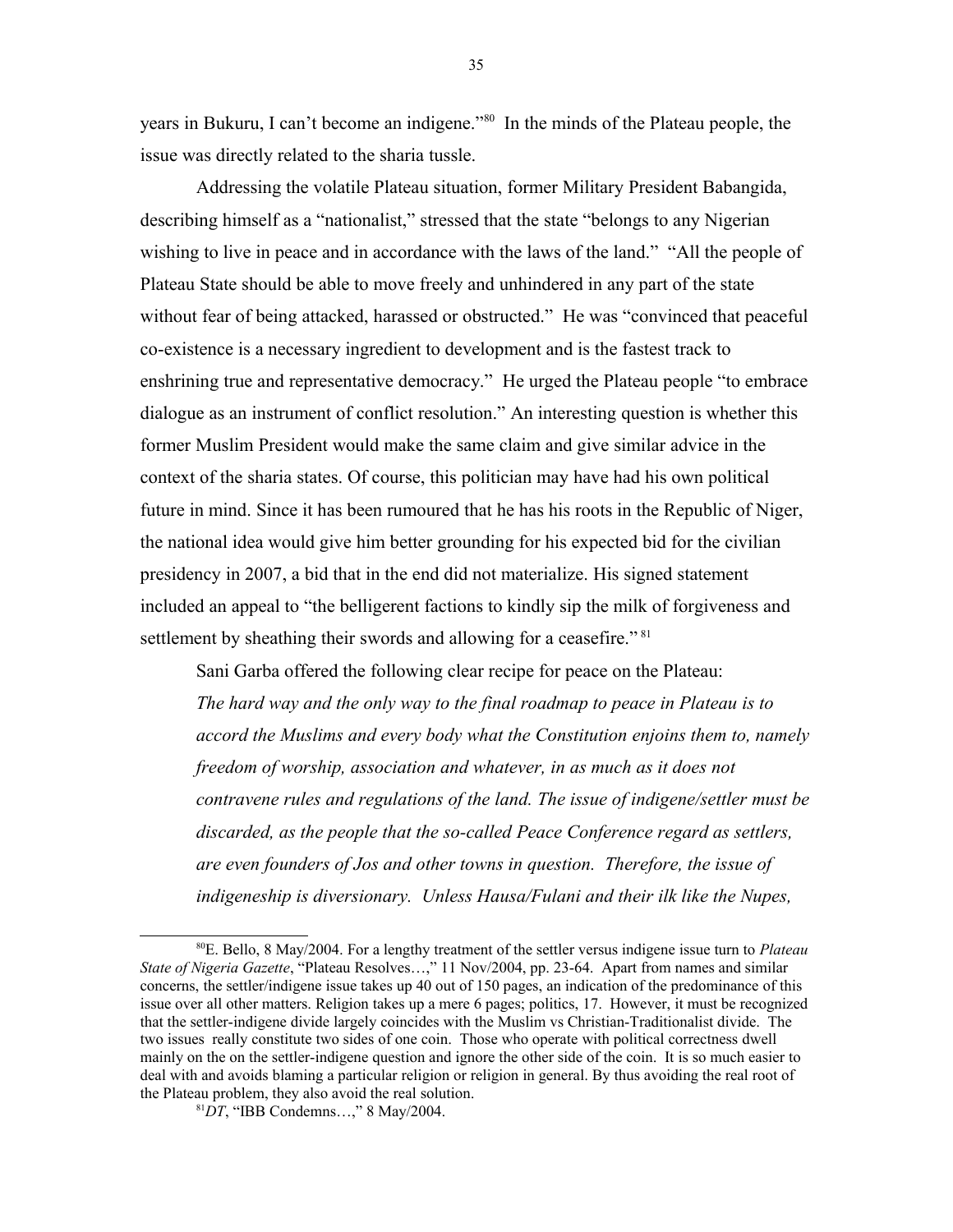*Kanuris and others who have been in Plateau since time immemorial are regarded as indigene, that Plateau will have no final peace. If not, with all the relative peace that the state is now enjoying, it is a time-bomb which sooner or later will explode, unless the contentious issues (like the indigene/settler dichotomy and the poverty/socio-economic status) are either neglected or addressed unsatisfactorily.*

*Also all those affected by the recent crisis and even by the now sporadic attacks against Hausas and others, must be compensated using Plateau State Government resources. This becomes necessary, for all the assistance these people got is from outside the state, because [there is] not any Christian in the entire refugee camp. Anyway, all eyes are there, and should anything happen again, then only Allah knows the dimension it will take.[82](#page-35-0)*

In his excellent Gamji paper, "Politicians, Press and the Indigene/Settler Question," Mohammed Haruna wrote that eliminating the dichotomy would constitute an important solution to the religious problems Nigeria faces. On the surface, his proposal seems similar to that of *The Comet[83](#page-35-1)*. If Nigerians did not make the distinction during their independence struggle, why has it become so important now?

*It is clearly retrogressive and reactionary for them to do so in the 21st century. The fact, indeed, is that, in the end, we are all settlers. History is about the migration of the various peoples of the world as well as about the conflicts and resolutions arising from such movements. The difference then should lie not simply on who got where first, but in what value they have added to the community.[84](#page-35-2)*

Last, and perhaps most important, it should be obvious to us by now that our *emphasis on group identity rather than merit and individual rights and responsibilities for the resolution of our socio-economic problems is an emphasis* 

 $82$ S. Garba, Dec/2004. For further references to the indigene- vs- settler issue see entries in indices of previous volumes. It has cropped up in various states and often leads to violence.

<span id="page-35-2"></span><span id="page-35-1"></span><span id="page-35-0"></span><sup>83</sup>M. Haruna, Dec/2004. J. Boer, vol. 7, 2007, ch. 8, pp. 277-278 xxxx.

<sup>&</sup>lt;sup>84</sup>Muslims have more than once boasted about their contributions to the development of the North in contrast to those of the former ATR folks. They have no doubt that theirs far outweighs that of the latter.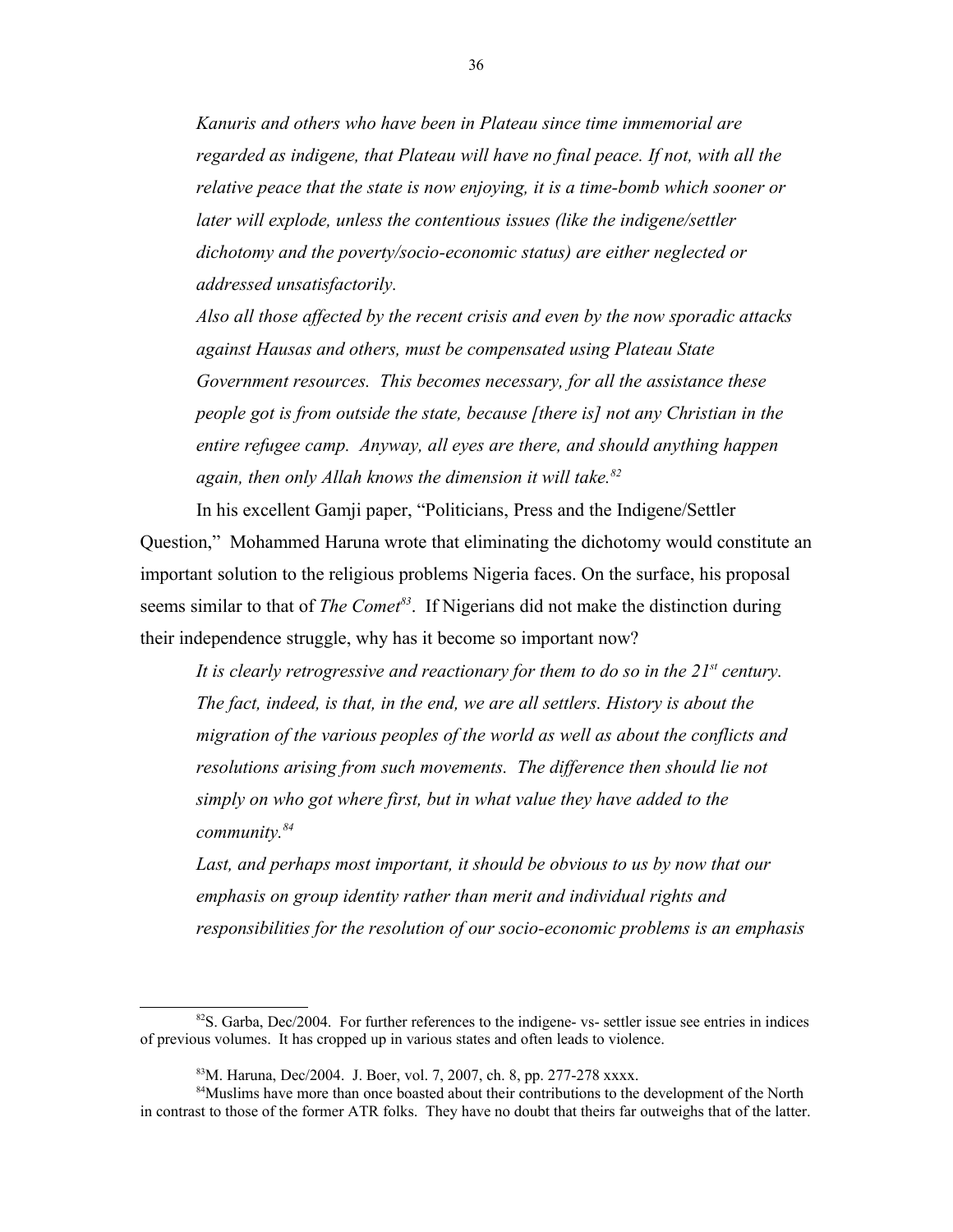*in vain. The emphasis in looking for solutions to our problems should be on our humanity, not our tribes or religions.*

Haruna was not suggesting that eliminating this dichotomy would solve all problems and bring the perfect peace. "All this, of course, is not to say that there are not religious or ethnic questions begging for answers. The trouble is that all too often we ask the wrong questions. The big question is not who settled where first." He then quoted from the executed Ken Saro-Wiwa, a well-known Nigerian poet and challenger of oil companies: The big question is rather, "Why do incompetent, failed politicians, poor managers of the political economy try to create a schism between Nigerians of different faiths to mask their failures and inanities?" To which he added still another question: "Why do pressmen, the supposed watchdogs of society, allow themselves to be pressed into the service of such incompetent, failed politicians and poor managers?"

A Kaduna-based NGO, Even Development Projects (EDP), ran a workshop in Kano for 35 people to explore avenues to permanent peace. Participants represented both State Government and LGs. It ended up advising the Government "to provide legal codes to accord native status to those who have lived in an area for up to 50 years."[85](#page-36-0) Though that was some distance removed from the stand discussed by Haruna in the above paragraphs, it was moderate compared to the extreme view of Governor Dariye who would make no concession even after 150 years.

Patience is a highly-valued virtue in both Christianity and Islam, as well as in Nigerian tradition, though in current culture may be another question. At any rate, little of it came to the surface in the long sharia ruckus. As a result, Muslims served plates heaped with advice to Christians to be patient. The words of two scholars and an activist come to mind. First, the words of Professor Aminu Mikailu, Vice-Chancellor of Usman Dan Fodio University of Sokoto, who, upon the heels of the Zamfara Declaration in 1999, advised Muslims "to continue to exercise patience and show understanding in the face of current criticism and outright provocation by opponents of sharia," while he also advised opponents to sharia that they "should be patient and give the sharia project a chance to take off and mature, after which they could decide whether the idea has positive

<span id="page-36-0"></span><sup>85</sup>S. Obassa, 28 June/2001.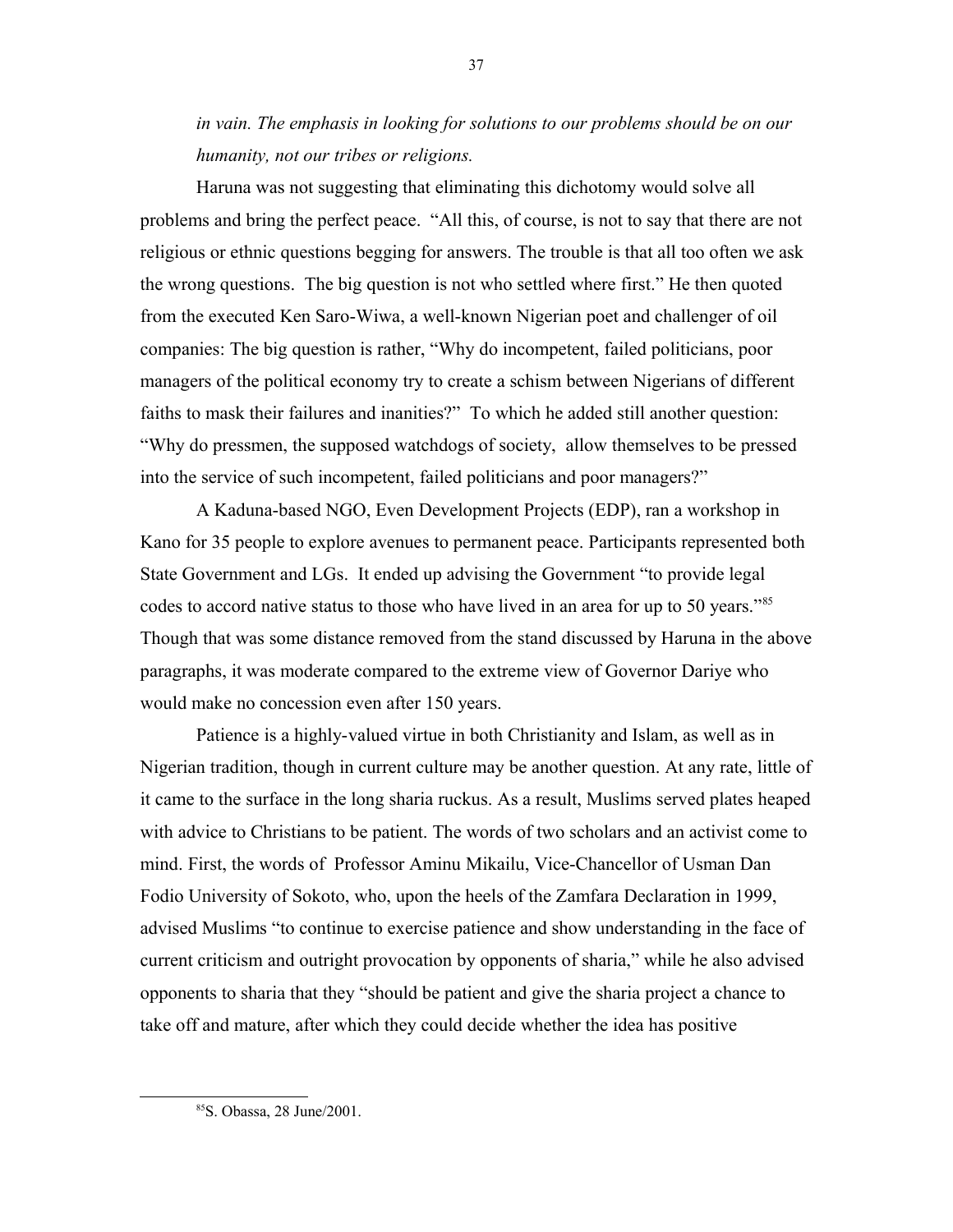implications."[86](#page-37-0) Second, the words of Sheikh Amin Abdullahi as reported by Abubakar Yakubu. At a Muslim celebration in Kuje, the Sheikh

*called on Muslims to imbibe the spirit of forgiveness. The best virtue which a good Muslim can possess was to emulate the Holy Prophet, who had the spirit of forgiveness and patience. It is against the spirit with which Prophet Muhammad lived his life for a Muslim to think of paying evil for evil or to regard a fellow human being as a permanent enemy. The Prophet so practised the art of forgiveness that, when he had ample opportunity to retaliate on the people of Mecca for the bad treatment they meted out to him at the early stages of his prophethood, he rather forgave them. The religion of Islam is always seeking the best alternatives for the existence of peace, and he advised Muslims to always adhere to such tenets. Whoever was floating the idea of violence in the name of Islam, cokuld never be regarded as a true Muslim, because at no time and nowhere either in the Holy Qur'an or Hadith is violence encouraged.[87](#page-37-1)* Ibrahim Umar agreed

*wholeheartedly with Dr. Usman Bugaje who cautioned that the sharia should be implemented with absolute wisdom and sincerity. We should not allow euphoria and emotion to blind our vision and perception. If we reduce our march to the ideal Qur'anic state into mob action, terror and violence against others, we will end up doing more harm than good, more so in the exalted name of sharia. God Himself warns: "O you who believe, stand out firmly for God, as witnesses to fair dealing and let not the hatred of others to you make you swerve to wrong and depart from justice. Be just; that is next to piety, and fear God. For God is well acquainted with all that ye do" (Qur'an 5: 9).[88](#page-37-2)*

Patience, yes, and a lot of related good attitudes, but that did not mean easing up on the sharia campaign. Lawal Gano, a Kaduna lawyer, recommended that Muslims "remain dogged about sharia." In view of its divine origin, it is the vehicle that provides

<span id="page-37-1"></span><span id="page-37-0"></span><sup>86</sup>S. Gaya, 17 Nov/99.

 $87A$ . Yakubu, 18 Apr/2007. It is very interesting that this occasion of such a pious sentiment and further marked by Qur'anic recitations also included groups that "sang and danced in praises to Allah." Such activities, you may remember from vol. 6, p. 255, are considered by some as highly impious and could result in the accusation of suspension of sharia..

<span id="page-37-2"></span><sup>88</sup>I. Umar, 19 Dec/99. Appendix 4.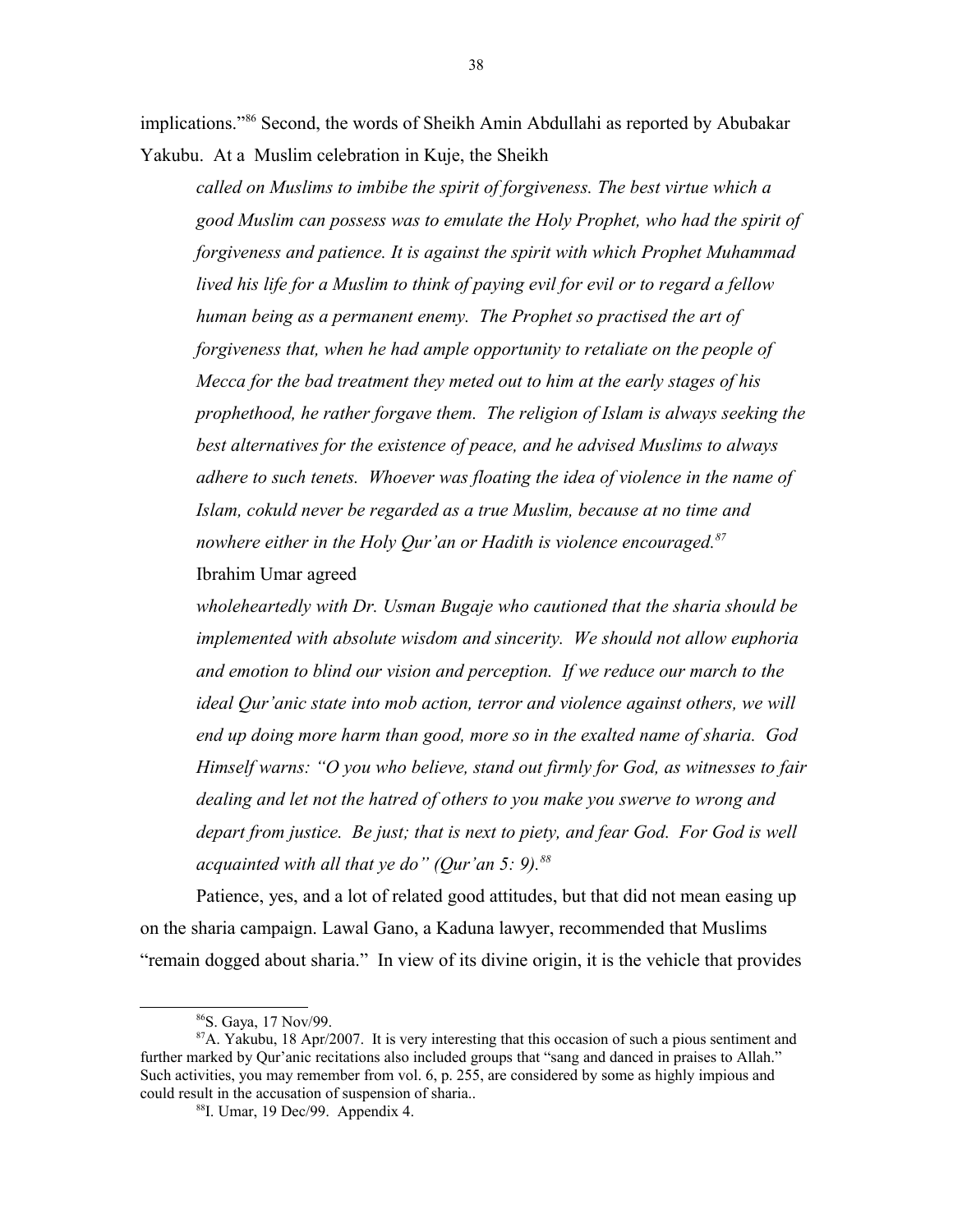the best judgment. Governor Sani "has lightened our candle again and there is no going back. *Insha Allah,* we shall remain inexorable. This clarion call for sharia to reign shall continue from our gneeration to generations yet unborn."[89](#page-38-0)

But at the end of the period covered by this series, in response to the Jos mayhem of November, 2008, Kayode Ogundamisi is very negative and despondent about Nigeria's future: "I have been combating myself over the weekend, my mind undertaking a marathon cum 100 meters race between, anger, despair, desperation, disgust and others."<sup>[90](#page-38-1)</sup> Such despondency does not bode well for the future.

# **Unity xxxx**

One of the common Muslim complaints is that secular colonialism has broken up the unity of the global Muslim *ummah.* It is a cry that is echoed throughout Nigerian Muslim writings as well as throughout Volumes 2, 4 and 6 of this series. It holds for the global as well as the local Nigerian situation.<sup>[91](#page-38-2)</sup> Joseph Kenny, an American Dominicand scholar of Islam based in Ibadan for some decades, claimed that "there are hundreds of Muslim associations and societies in Nigeria" of which he briefly described a few.<sup>[92](#page-38-3)</sup> Kenny sees this development as an indication of increasing disunity, a fragmentation of the *ummah*. [93](#page-38-4) Volume 6 demonstrates the terrible rancour with which Nigerian Muslims berate and even curse each other, let alone berate Christians.<sup>[94](#page-38-5)</sup> There is no doubt that a weakening of the sense of *ummah* is occurring. It has led to a weakening of Islam itself that can be overcome only by restoring unity.

An early call for unity came from the pen of that anonymous *Radiance* author we met under the heading "Revival" above.

<span id="page-38-0"></span><sup>89</sup>L. Gano, 1 Dec/99.

<span id="page-38-1"></span><sup>90</sup>K. Ogundamisi, Dec/2008.

<span id="page-38-2"></span><sup>&</sup>lt;sup>91</sup>M. bin Mohamad, 25 May/2007. Appendix 15.

<span id="page-38-5"></span><span id="page-38-4"></span><span id="page-38-3"></span><sup>92</sup>J. Kenny, 1984.

 $93$  It may also be possible to regard this development positively as a normal process of cultural differentiation of a formerly closed primitive society now in the process of opening up.

 $94$ For example: J. Boer, vol. 6, 2007, pp. 220-223. Vilification of each other by Nigerians is not restricted to Muslims. Chudi Ikwueze, a Nigerian professor of accountancy in New York, tells how a fellow Ibo Christian, Eddy Oparaoji, totally vilified him on <www.Kwenu.com>as "a jihadist apologist, whose only aim is to serve his jihadist masters." It is hard to imagine worse vilification than that among Ibos (C. Ikwueze, "Whoever is Pro-Oba-Na-Eze's 2006 Declaration Speaks for Ndiigbo: It is that Simple," (<www.Gamji.com> and <www.Kwenu.com>.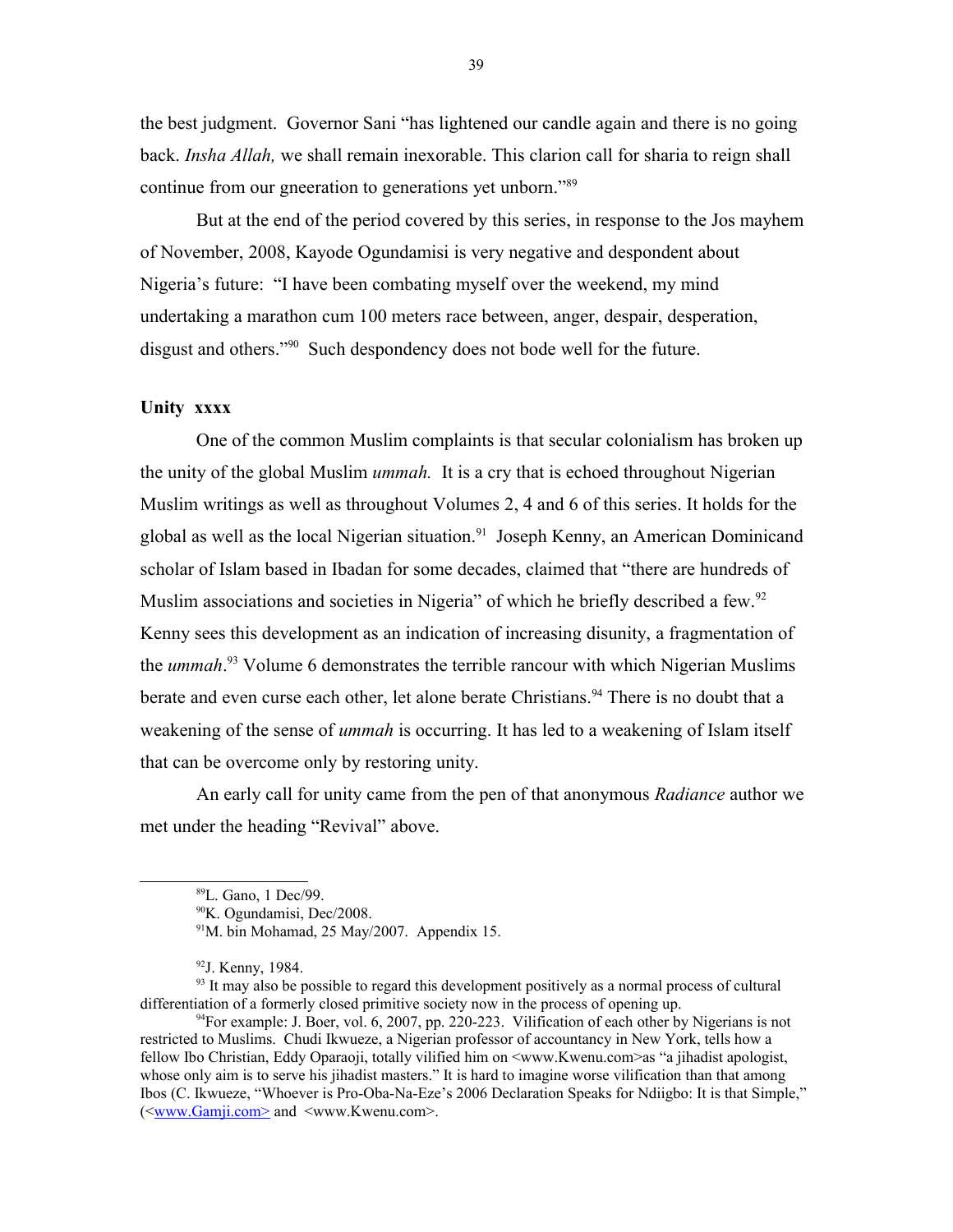*The unity of Muslims, and especially of Muslim scholars, has become absolutely necessary. It is the lack of unity among them that creates the opportunity for false principles to gain ground. It is the same disunity that is responsible for the loss of spirit and courage among Muslims, making it impossible for them to fight moral vices and curb dangerous social values. The present squabbles on issues that are frivolous, futile and unrelated to the fundamentals of Islam are signs of more troubles—and a warning that they have to stop.* 

The author recalled that it was frivolous issues that divided Muslim scholars during the hay days of Andelusia in Spain that weakened the Muslim community and led to their being wiped out by Christian armies. These scholars

*should understand that their role is not to divide the Muslims, but, rather, to be the guardians of the Islamic message, the educators of the society, the champions of the people's welfare and promoters of justice and human dignity. But now they have diverted the attention of Muslims from their own welfare, from justice, from genuine education to issues which have never been resolved in Muslim history. One would only hope that they realise their folly and start doing something constructive.[95](#page-39-0)*

"Today," Justice Mustapha Akanbi lamented, "the wider Muslim world has been torn apart. Everywhere there is visible lack of unity and fragmentation. Muslims killing brother Muslims in senseless wars of attrition—all in defiance of Allah's injunction." At home, in Nigeria, there is no single voice, either individual or group, that can speak for the entire Muslim *ummah*: None is "really acceptable all over the country," whether North or South. The national organizations JNI and the Supreme Council for Islamic Affairs are about as national as they come, but they do not enjoy nation-wide support due to tribal factors. Akanbi suggested the vacuum should be filled by "one single Council of the Ulama that is capable of speaking for all religious rights and obligations."

At the same time, Akanbi warned that the unity he called for was "not that which seeks to divide or compartmentalise our society. It is not that kind of unity which teaches 'we' on one side and 'they' on the other'. It is not a call on the faithfuls to 'gang up.'" Muslim unity should make it "possible for Muslims to be able to play a more effective

<span id="page-39-0"></span><sup>95</sup>*Radiance*, no. 4/83, pp. 39-40.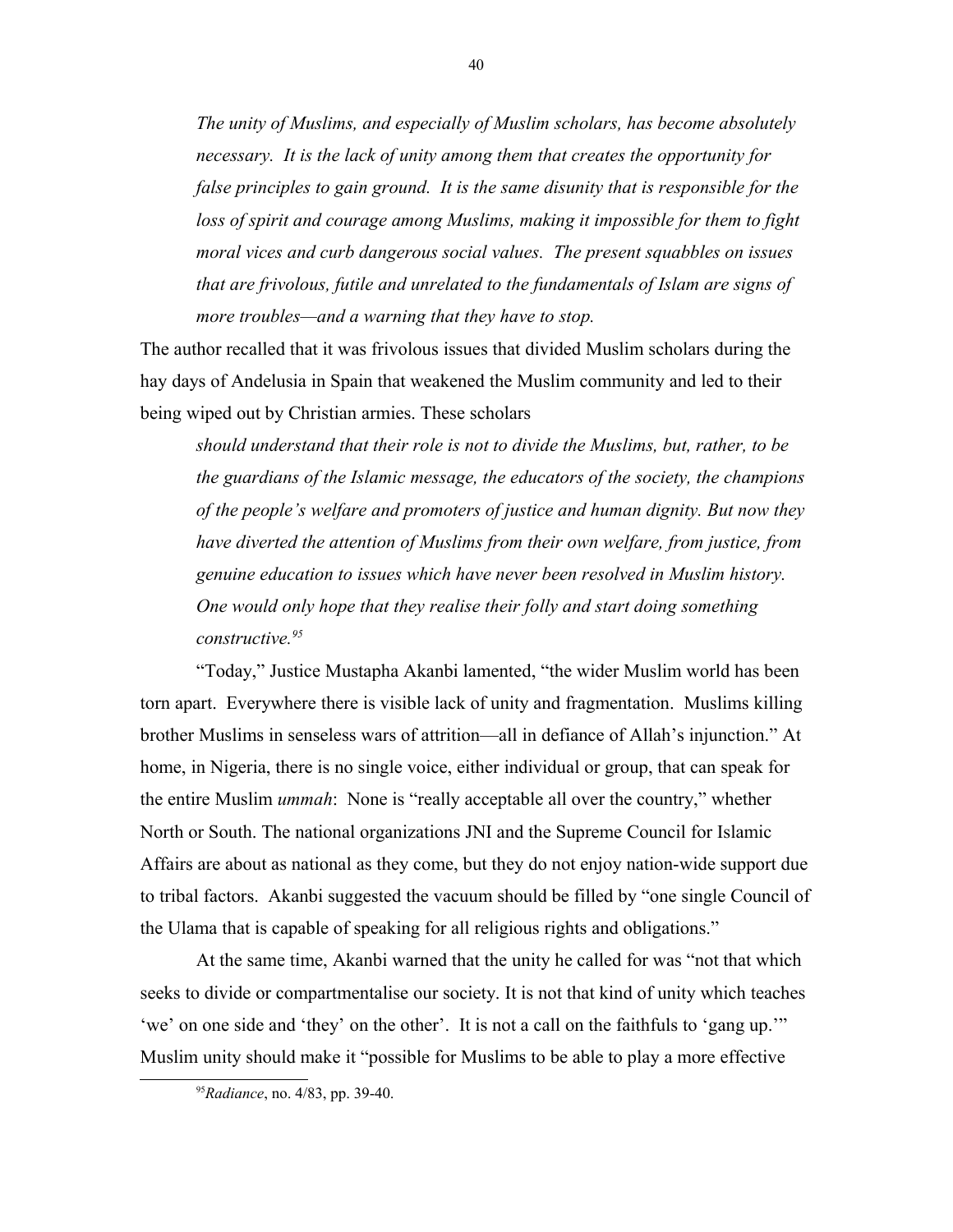and meaningful role in our society, to be their brothers' keeper, to give each according to his due deserve to be able to actualise what Allah said in Qur'an 3:110…." The end result should be that others will gladly join us.<sup>[96](#page-40-0)</sup>

And why this strong emphasis on unity? According to Akanbi above, to make Islam attractive to others. According to Ibrahim Alfazazi Adamu, the world's imperialists know that if Islam becomes a united front, they would lose and disappear with their imperialism. Though Muslims make mountains of their differences, they are considered mere molehills by imperialists. Nevertheless, these differences are fueled by imperialists.<sup>[97](#page-40-1)</sup> The Muslim "inability to sink our differences has been greatly instrumental to our being unable to voice serious support for the establishment of the sharia despite our majority." Adamu concluded his article with the truism, "And most indisputably—'United we stand (against all forms of oppression); divided we fall."[98](#page-40-2)

The twin papers, *The Pen* and *Alkalami,* contain article upon article that call for unity. *The Pen* of 27 October, 1989, published Magaji Galadima's article, "Only Islam Can Unite Nigeria" and a full-page feature by Ibrahim Alfazazia Adamu, "Muslim Ummah and the Question of Unity." *Alkalami* ended its editorial about the tenth anniversary of the Iranian revolution with a note of regret for the war waged between Iran and Iraq. It strongly advocated that rifts between Muslim countries be reconciled: "*A wannan matsanancin hali da ake ciki bai kyautu a ce kawunan Musulmi a rarrabe yake ba. Musulmi duk 'yan'uwan juna ne ko a wace kasa suke. Don haka hadin kai da zaman lafiya da juna shi ne kawai zai kai mu ga cin nasara."* [99](#page-40-3)

Bashir Tofa explained various reasons for the establishment of his Bureau for Islamic Propagation (BIP), publishers of the above twin weeklies, one of which was the "promotion of unity." This was to be achieved by "the protection, preservation and promotion of the religious, cultural and political life of Muslims" as well as "the development of better understanding of Islam and Islamic culture so as to be able to

<span id="page-40-0"></span><sup>96</sup>M. Akanbi, 1 July/88, p. 15; 15 July/88, pp. 10, 11.

<span id="page-40-1"></span> $97$ For a good example, see T. E. Lawrence of Arabia in J. Boer, 2007, vol. 6, p. 5.

<span id="page-40-3"></span><span id="page-40-2"></span><sup>98</sup>I. A. Adamu, 27 Oct/89, p. 7.

<sup>99</sup>*Alkalami, "Sharhin*…," 17 Feb/89, p. 1. English translation: "Under our present circumstances, it is not good to observe that Muslims are divided. Muslims from all countries are brothers. Therefore, in order to gain the victory, they must unite and live in peace with each other."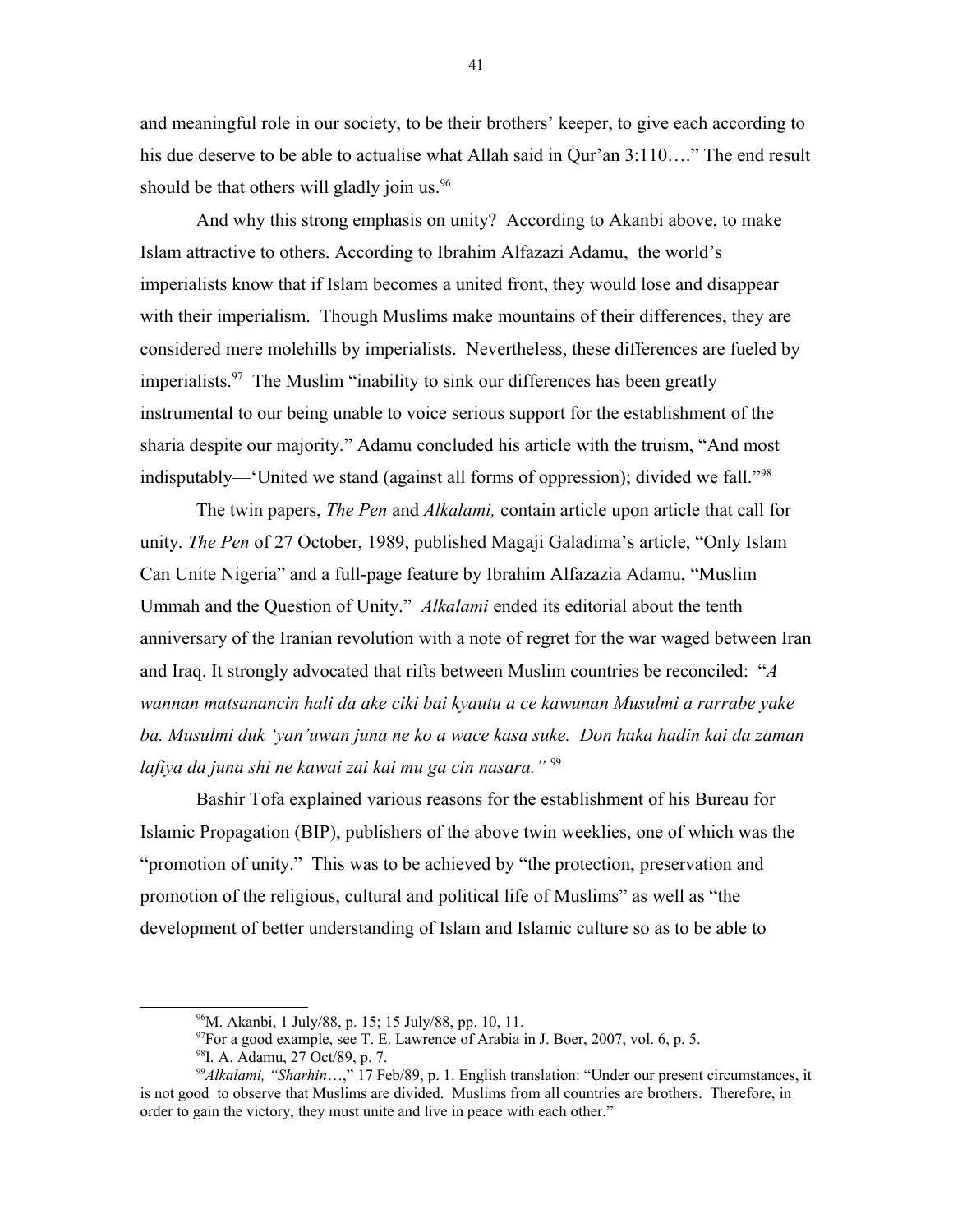obliterate the divisions among Muslims"—and note well: "as well as among non-Muslims in Nigeria."

Bashir Sambo, at the time the Grand Khadi of Abuja, addressed the same need. There have always been differences among Muslim leaders in the past, according to him, but that did not bring disunity among them. So why should such differences divide us today?[100](#page-41-0) Dahiru Bauchi, a well-known Muslim scholar and preacher, ditto: "He appealed to the Muslims to stop being at each other's throats simply because they understand issues from different angles. He argued that difference in understanding has been in Islam since before now and wondered how people should now lose sleep over  $it.$ <sup>"[101](#page-41-1)</sup>

Moving into the AZ era, Sultan Maccido stressed the need for the many different Muslim organizations to respect each other, co-ordinate their work to avoid overlapping and, in general, to face the world with one united front. Islam cannot afford fragmentation. Each organization must have "as one of its cardinal principles to identify, liaise and develop a harmonious working relationship with similar bodies at both national and international levels." He suggested that the OIC was "well placed to provide leadership in this direction."<sup>[102](#page-41-2)</sup>

Governor Ibrahim Shekarau of Kano was deeply aware of both "internal and external forces working against the implementation of the sharia, but vowed that no amount of pressure would make him rescind." He then called on Muslims "to be united and come under one umbrella so Muslims can speak with one voice." At the same occasion, Ibrahim Umar Kabo, Chairman of Kano's Sharia Committee, called on the Ulamas in the State "to be united and preach only peace and love among their followers, rather than inciting members against others."<sup>[103](#page-41-3)</sup>

But there was also the call for unity *between* adherents of different religions. Balogun wrote,

*It is necessary that the citizens of all religious persuasions should change their way of looking at each other. They must seek a basis of unity that brings them together without destroying difference in religious application or political* 

<span id="page-41-0"></span><sup>&</sup>lt;sup>100</sup>M. Sirajo, 14 Apr/89, p. 1. M. Zubairu, 7 Apr/89, p. 1.

<span id="page-41-1"></span><sup>101</sup>*The Pen*, "Dahiru Bauchi…." 5 May/89, p. 16.

<span id="page-41-2"></span><sup>102</sup>M. Maccido, 9 June/2003.

<span id="page-41-3"></span> $103$ T. Anthony, 6 Jan/2004.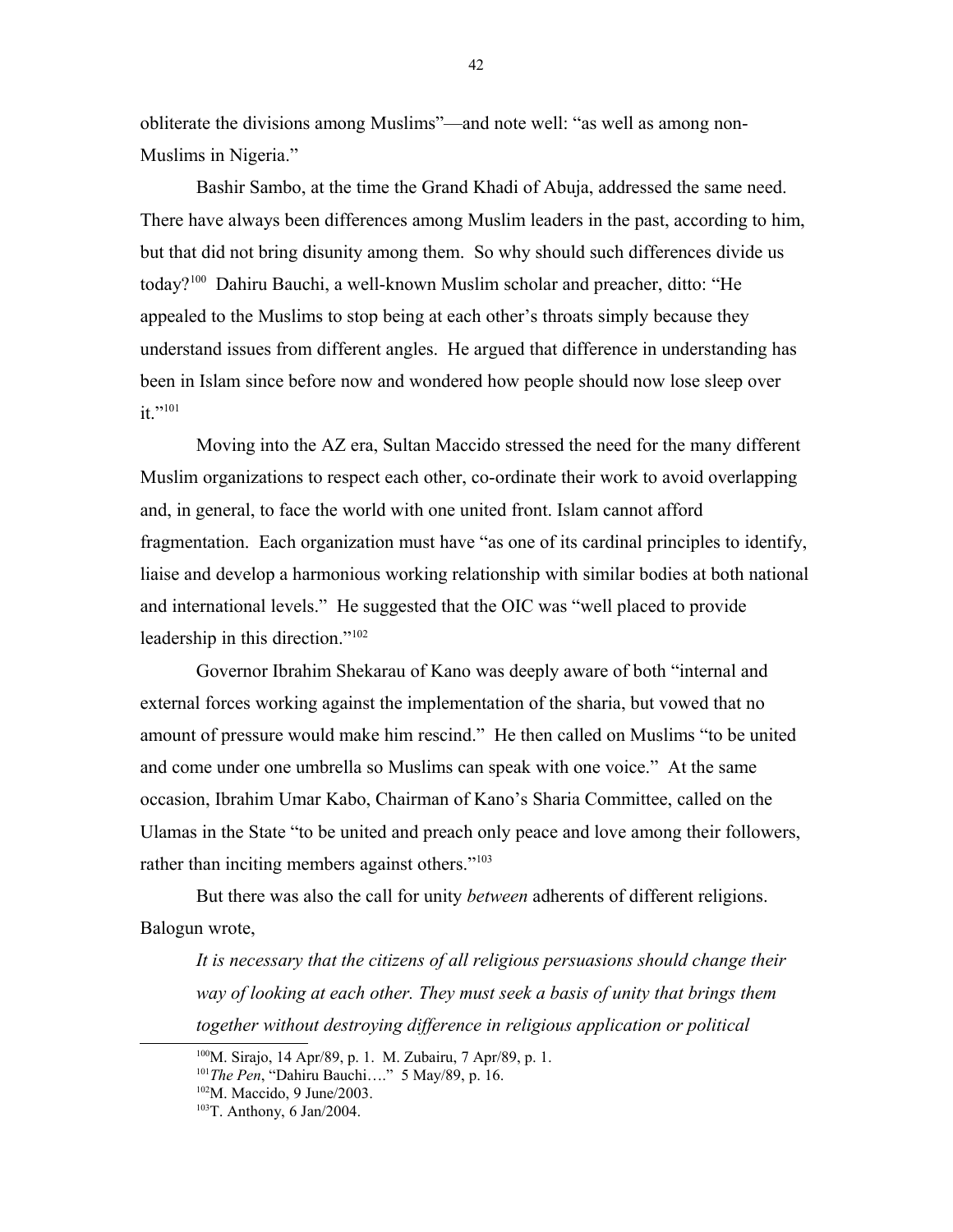*alliance. This vision presupposes a resolute will to leave the ways of conflict, and embark on a new way that carries its own tests of the spirit and share of risks. There and then, they can create a common ethos of understandings and expectations concerning the shape and form of the new Nigeria, whereby godly virtues of each religion would be seen as the rallying points of peace, unity, understanding and cohesion.[104](#page-42-0)*

It was in this spirit that Lawan Danbazau, a NEPU politician and member of the Kano Elders Forum, cautioned sharia advocates "to avoid sowing the seeds of discord and hatred among Nigerians." The haste with which sharia was adopted "was capable of giving enemies of sharia and Nigeria the chance to turn the country into a war zone." Hence his warning against sowing discord between the two religions. He added, "The need to keep Nigeria one is a duty for every patriotic Nigerian. My call for caution is based on my love for Islam, for peace and for Nigeria." He advocated the establishment of a c ommittee to which every Nigerian, regardless of religion, can present his view on the Constitution. Such structures, he lectured, are not new to Islam and he presented some early examples.<sup>[105](#page-42-1)</sup> Sheikh Isma'ila Zakariya, a well-known founder of a Muslim order, "called on Muslims to unite and strive to live in peace with non-Muslims as ordained by Islam."<sup>[106](#page-42-2)</sup>

And then there is the disunity caused by tribalism, an absolutising of ethnicity, blowing it up out of all proportion and making one's ethnic group the central focus of all values. I have dealt with it in earlier volumes, especially in the context of Plateau State where the terms "indigene" and "settler" became so important. It had become difficult to separate religious and ethnic issues, for in the North their boundaries tend to coincide. The difficulties many Christians have experienced in the core Northern states is often exacerbated by the ethnic factors. Though I do not accept the thesis that ethnicity is the basis for all of it, I do readily acknowledge its prominent role in these developments.<sup>[107](#page-42-3)</sup> Ambassador Kazaure suggested that, since "religious ill-feeling is invariably exacerbated

<span id="page-42-1"></span><span id="page-42-0"></span><sup>104</sup>K. Bolagun, Dec/86, p. 66.

<sup>105</sup>*NN*, "Danbazau Cautions…," 18 Nov/99. L. Danbazau, 28 Nov/99. For more on Danbazau see vol. 2, pp. 109-114; vol. 4, p. 143; vol. 6, pp. 73-74, 79.

<span id="page-42-3"></span><span id="page-42-2"></span><sup>106</sup>*NN*, "Christians Told…," 22 Nov/99, p. 2.

<sup>107</sup>J. Boer, vol. 5, 2006, pp. 36, 111-112, 116-118, 211; vol. 7, 2007, pp. xxxx (page to be determined from proofs of vol. 7)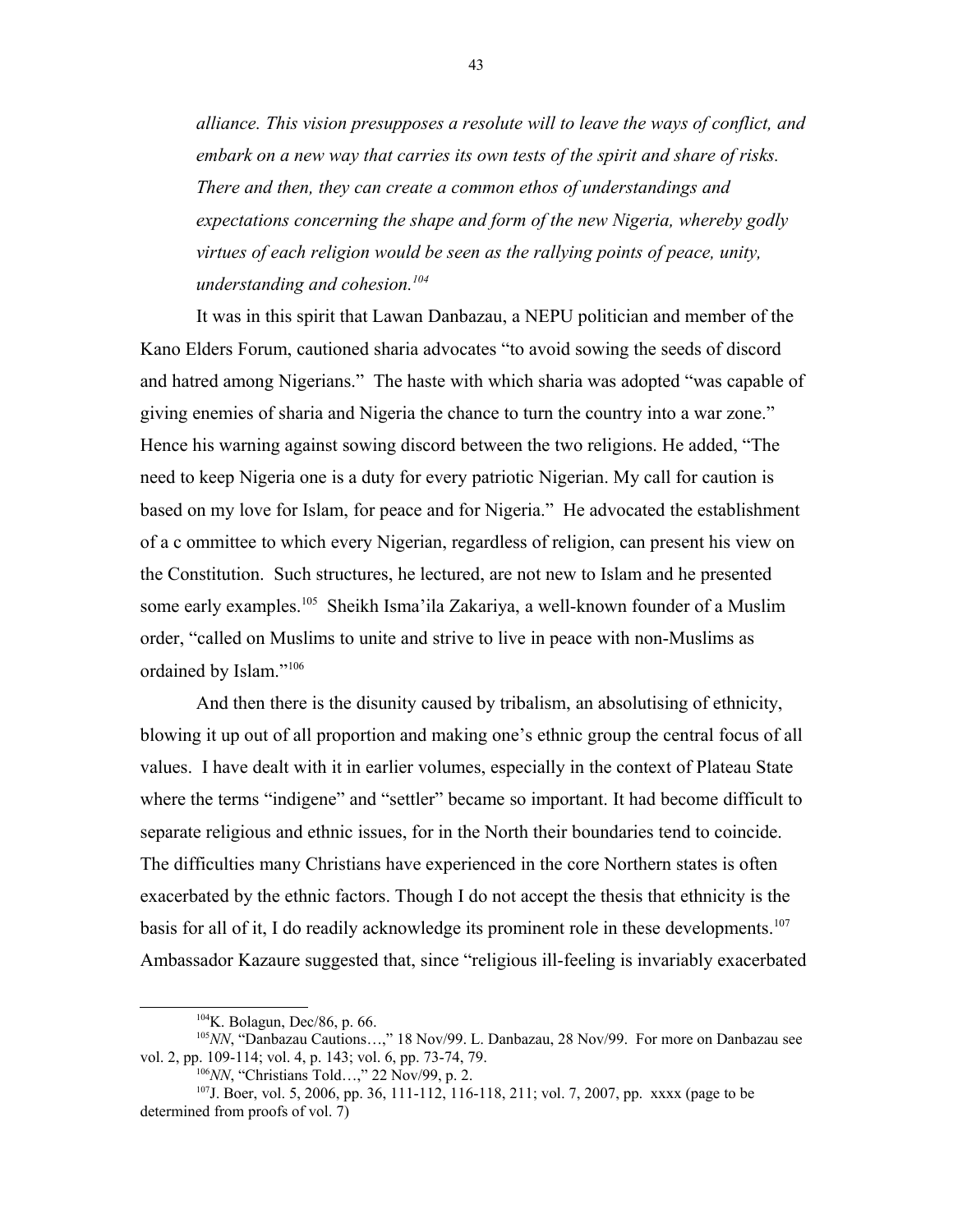by ethnic tension, where the division between the two religious communities runs along ethnic lines, efforts towards achieving national integration as well as a sense of participation and belonging should be sustained and intensified."[108](#page-43-0) So, unity is a multifaceted issue that needs high priority in a country divided along so many lines. It needs serious attention from the religions, from ethnic authorities and from governments at all levels.

However, there are a few who call into question the usefulness of the continued unity of the country. We all remember, of course, the challenge from the failed Christian coup plotter, Gideon Orkar, to excise the core North. There is also the call from Mary Anfani Joe to divide the North into Christian and Muslim sectors.<sup>[109](#page-43-1)</sup> Bashir Yahaya of Gombe reminded us of the complex pluralism of the Nigerian population that is so "intricately intermingled" that any thought of "undoing" Nigeria is out of the question. The situation

*necessitates unity in diversity and tolerance for peaceful coexistence. If, however, the feelings and thoughts of a particular religious or cultural group are dispsied, disrespected and treated with contempt and suspicion, then the desired unity will forever remain elusive. The idea of corporate existence, which will only be a euphenism for supremacy of particular tribal groups and of benefit to only a small percentage of Nigerians, is meaningless.*

*We came together as one country not out of our choice but as the result of an accident of history. The most realistic option will be to restrcuture the policy along geographical, ethnic or religious lines. Let each unit adopt whatever system of government it desires. After all, we have witnessed the disintegration of many countries greater than Nigeria—e.g. USSR, Yugoslavia and Czechoslovakia, and it is business as usual.* 

*We as Muslims feel proud of our religion and we shall sacrifice all it takes in order to uphold its honour and glory. If people out there feel disgusted or find it repugnant, then it's too bad, but let them realise that we owe them no apology for that. We cannot continue to accommodate the ungodly and sensational journalism of the South-Western press that mocks us, spits venomous criticism on* 

<span id="page-43-0"></span><sup>108</sup>Z. Kazaure, 1987, p. 17.

<span id="page-43-1"></span><sup>&</sup>lt;sup>109</sup>See ch. 4, p. 59xxxx.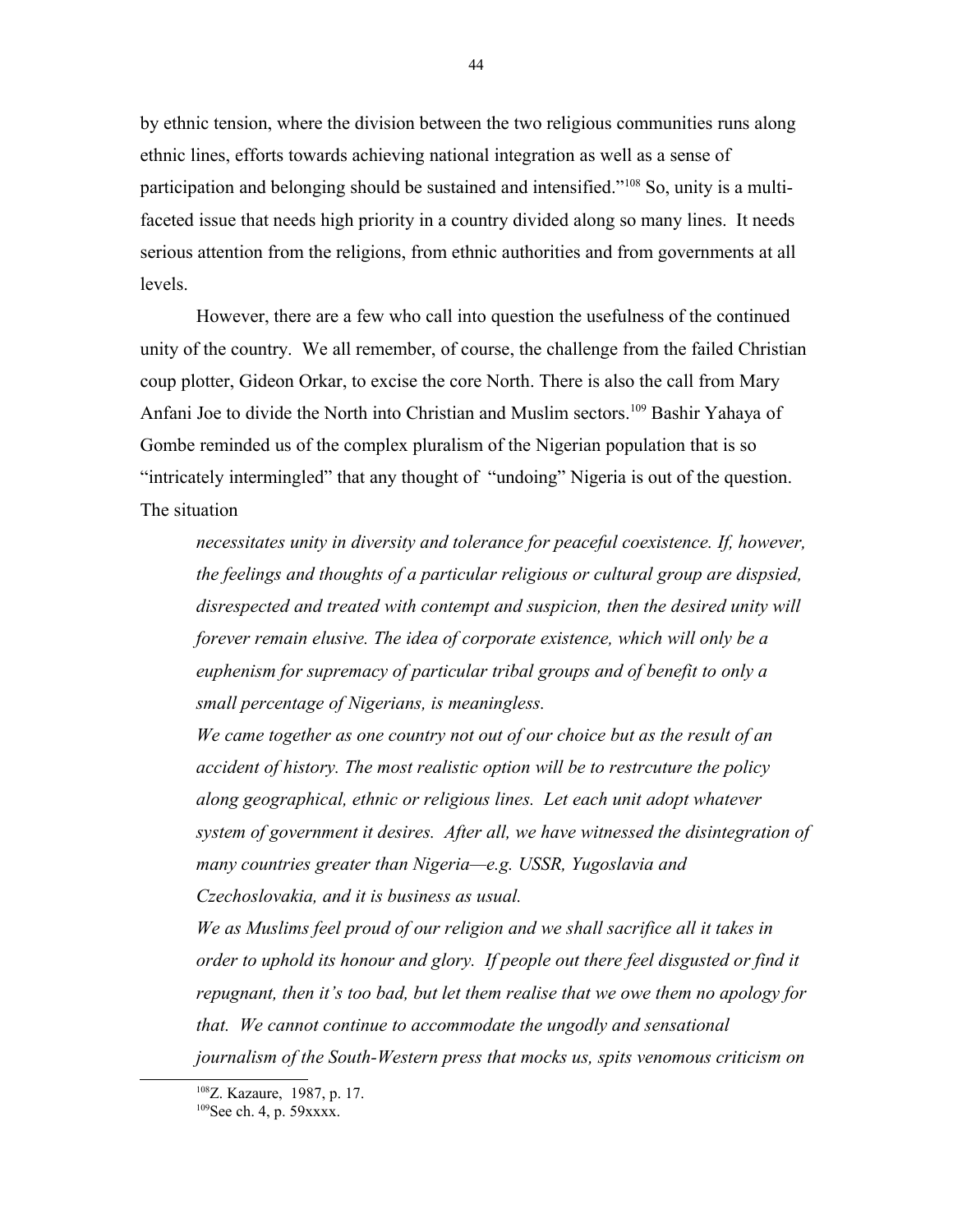*us and preaches the gospel of hate against us under the pretext of safeguarding the corporate existence of Nigeria, just because we want our lives to be governed by divine and not mundane laws.[110](#page-44-0)*

In other words, no national unity at the cost of Islam.

During the closing months of the writing of this series, end November, 2008, a new flareup of violence took place in Jos. Of course, it again evoked calls for unity. I give the closing words of this section to Kayode Ogundamisi: "…we all know killings based on ethnicity will keep recurring in Nigeria until the day we all sit down on a round table under a sovereign national conference and decide on how we want to live together as brothers, sisters or otherwise. Until we do that the blood to keep Nigeria together will flow more...."<sup>[111](#page-44-1)</sup>

# **Dialogue by Word and Deed xxxx**

As with other topics, so this one is divided into BZ and AZ, with the former relegated to Appendix 16, while here we treat AZ developments. A few paragraphs appear in both.

The subject of dialogue is an umbrella topic that covers a host of issues that are scattered throughout this chapter, often without reference to dialogue. Nevertheless, dialogue underlies most of these discussions. I could have chosen "Dialogue," understood in its widest sense as "relationship," as the heading for this entire chapter. At a sharia seminar organized by JNI, Ahmed Bello Mahmud suggested that the *only* way out of the difficulties created by the adoption of sharia is "through constant dialogue."<sup>[112](#page-44-2)</sup> If that is true, then dialogue is the most important project leaders and adherents can engage in. I am not about to dispute it.

# **1. Dialogue of the Word xxxx**

I begin with a definition/description of dialogue provided by Muhammad Sani Umar of Unijos during BZ days:

<span id="page-44-0"></span><sup>110</sup>B. Yahaya, 3 Dec/99.

<span id="page-44-1"></span><sup>&</sup>lt;sup>111</sup>K. Ogundamisi, Dec/2008.

<span id="page-44-2"></span><sup>112</sup>A. Mahmud, 6 July/2000, p. 9.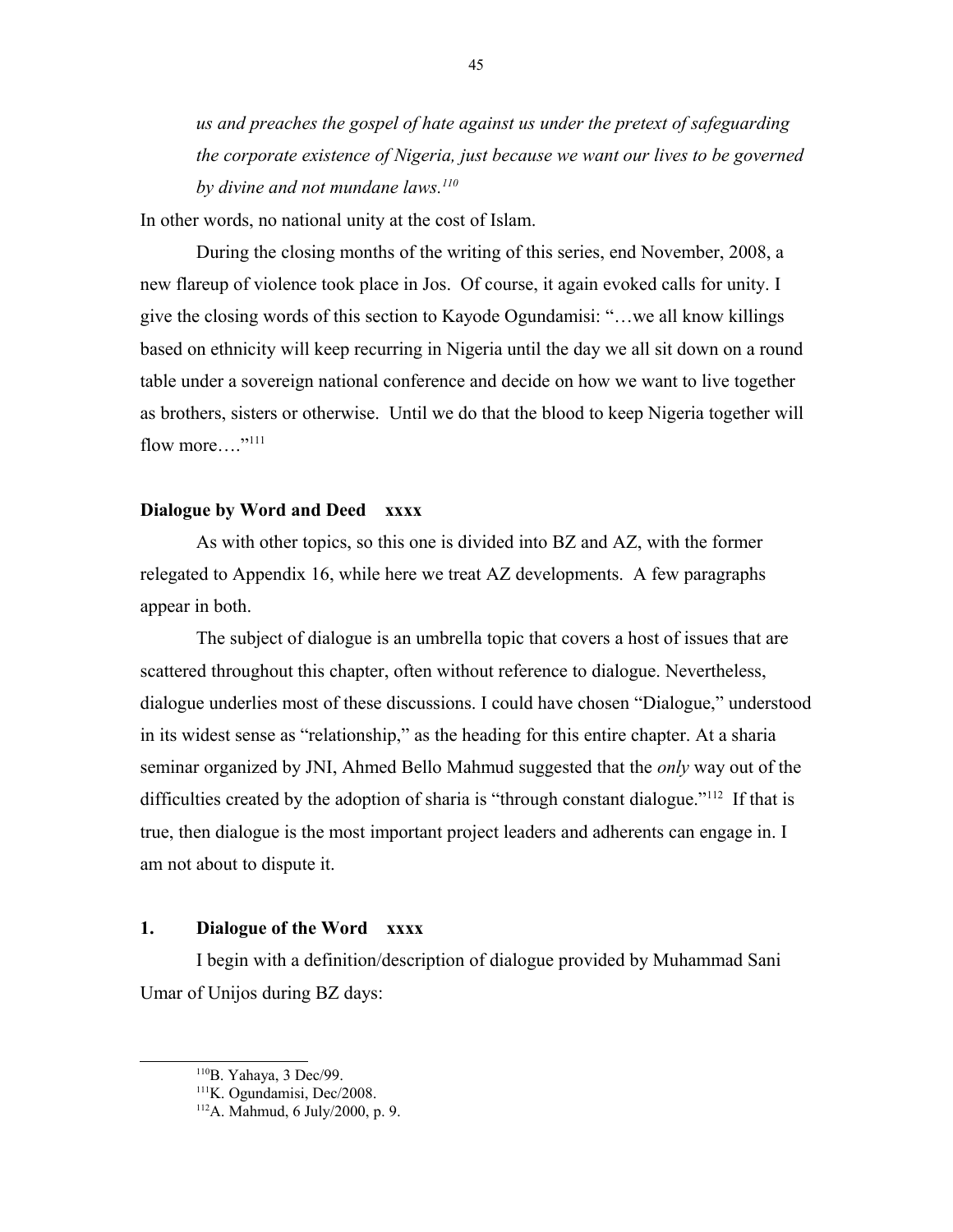*Religious dialogue entails exchanges of ideas and information between followers of two different religions. It should not aim at conversion, but be a genuine attempt at empathetic understanding of the religious beliefs, practices and other concerns of the other partner to the dialogue. It should induce better appreciation of one's own religion as well as of the other religion. Where religious differences occasion conflict, religious dialogue ought to identify the source of and the solution to such conflict.[113](#page-45-0)*

As ecumenism, multi-culturalism and multi-religion became increasingly prevalent during the 20<sup>th</sup> century, dialogue between various religions gradually developed into a veritable industry.<sup>[114](#page-45-1)</sup> During 2007, probably the most famous global dialogue was initiated by world Muslim leaders, who wrote an open letter to world Christian leaders. The latter responded in various ways, liberals positively and Evangelicals mostly negatively. I urge you to read some of the documents on the *Companion CD*. [115](#page-45-2)

Nigerian Christians and Muslims were not excluded from this trend and interest in it.<sup>[116](#page-45-3)</sup> Ambassador Kazaure observed the growing interest of Western Christians in dialogue with Muslims and attributed this interest partly to the influx of Muslims into their countries and "the steady conversion of Europeans and Americas into Islam." He took note of international initiatives by both the Roman Catholic Church (RCC) and the World Council of Churches (WCC) as well as more local efforts in various countries.

Turning to Nigeria, he observed, "Given the frequent expression of religious intolerance in this country, the need for Muslim-Christian dialogue and cooperation is obvious." He went on to list a number of such efforts over the years. These included

*the 1978 seminar on Religious Understanding and Cooperation in Nigeria, sponsored by the University of Ilorin; the Presidential Panel which met in Abuja in 1985; the Reconciliation meeting of Patriotic Christians and Muslims held in the wake of the* 

<span id="page-45-3"></span><span id="page-45-2"></span><sup>115</sup>*Companion CD* <Misc Arts/Dialogue> files <2007-10-13> and <2007-11-27>.

<span id="page-45-1"></span><span id="page-45-0"></span><sup>113</sup>M. Umar, 1993, pp. 66-68.

<sup>114</sup>See, e.g., website of the American Muslim Interfaith Dialog Center—http://idcnj.org. Be sure to tap into its archives to see the almost dizzying range of activity. For reports on interesting dialogues see Folder <Dialogue> on *Companion CD* <Misc Arts/Dialogue/>, especially those held in during 2007 in Canada between the Mennonite Central Committee and a group of Iranians and for one in Washington, DC, between American Evangelical Fundamentalists and Arab ambassadors in 2007 at <Misc Arts/Dialogue/ , files <2007-06-08> and <2007-07-10>.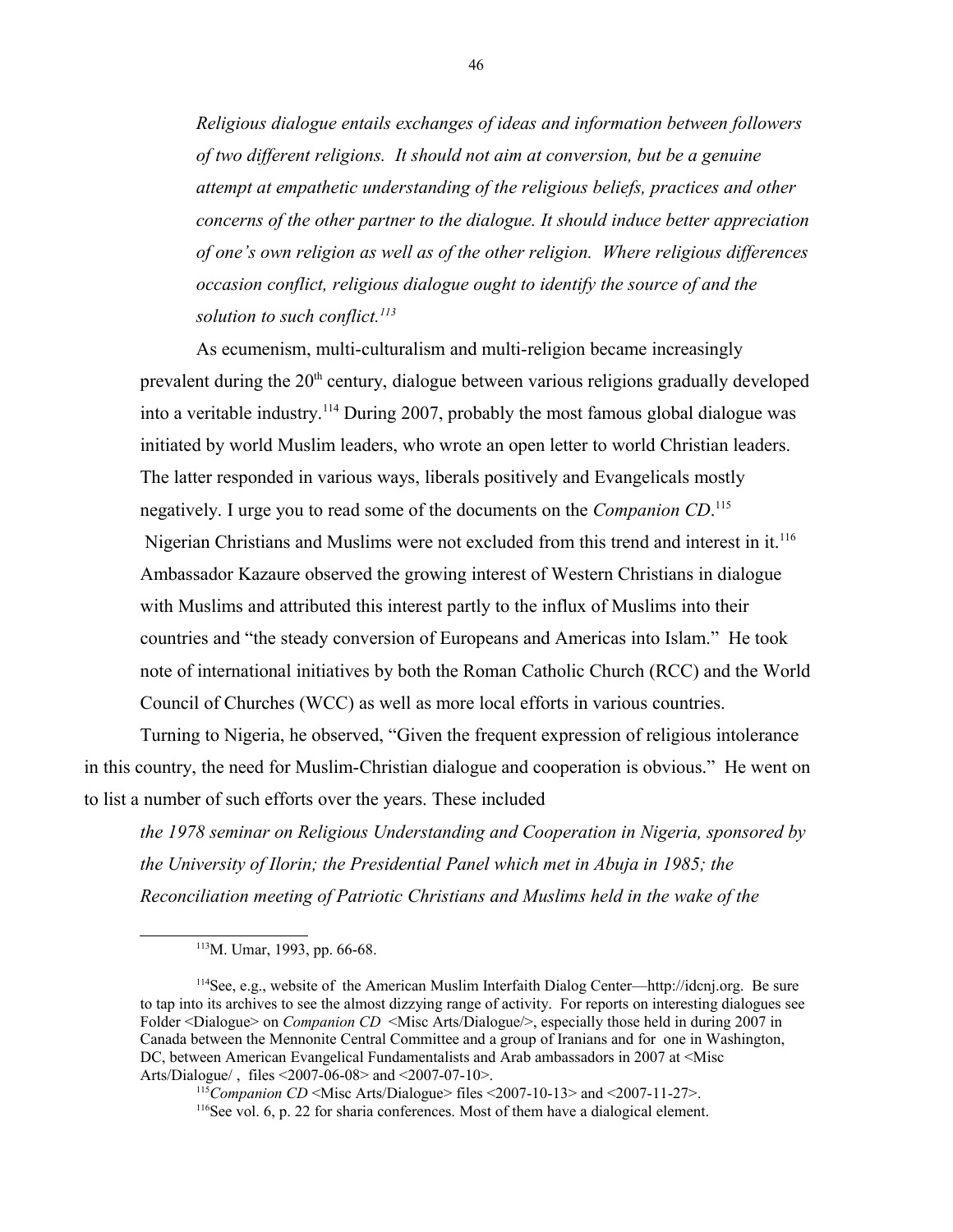*Kafanchan riots; and another reconciliation meeting of Muslim and Christian elders which took place in Kaduna on 6th June, 1987. All of these initiatives indicate a desire on the part of men of goodwill to promote peaceful co-existence of the two religious communities.[117](#page-46-0)*

There are barriers to dialogue, some of which are discussed in Appendix 11. It does not always go smoothly. Auwalu Yadudu of Bayero University described the Nigerian version of it as "dialogue of the deaf as each side was talking to itself, avoiding to take a hard look at the issues." "The contenders have till now avoided facing the issues head on, preferring to play the role of the demagogue on the one hand or the immaculate on the other."[118](#page-46-1) Sanusi L. Sanusi used the same term a few years latter, when he described the exchange between Nigeria and the West as "stretching" the dialogue idea "to encompass total hysteria, best defined…as a dialogue of the deaf,"<sup>[119](#page-46-2)</sup> a term that has become common currency. Sanusi applied that term to stubbornness on the part of the West and its sense of superiority. Is-haq Oloyede described the dialogue between Islam and the West as "between two unequal and mutually suspicious parties who, in an attempt to acts as partners, which they ought to be, suppress, more often than not, their real feelings, the substance of the matter and the actual objectives of the encounter between them, by digressing into secondary issues and gigantic co-operative projects, which are realisable only with a firm foundation of sincerity, genuine dialogue and mutual respect." For him, indeed, it was a "discussion with the dumb."<sup>[120](#page-46-3)</sup>

But there were also barriers to dialogue internal to Nigeria's Muslim *ummah.* Sanusi referred to the familiar accusation that sharia advocates are politically motivated, not religiously. Apart from the fact that these motivations cannot be separated in faithful Muslims, neither is it true across the board. "While this may indeed be the case among…segments of the establishment, it does not necessarily apply to everyone." This "blanket allegation" has called up "genuine indignation" among the true defenders of sharia. Such "unjust aspersions cast on their motives" is an additional case of the deaf. Such suspicions and accusations make dialogue impossible. Dialogue in such situations "can be [Boer: *must* be] facilitated through recognition of and respect for the honesty and good intentions of at least some, and perhaps many of them."

<span id="page-46-0"></span><sup>117</sup>Z. Kazaure, 22 Mar/2000; "Strategies for Promoting…," pp. 14-16. Appendix 12.

<span id="page-46-2"></span><span id="page-46-1"></span> $118$ A. Yahudu, 2000, p. 34. For Christian use of the term see Appendix 35, p. 95.

<sup>&</sup>lt;sup>119</sup>S. Sanusi, "The West and the Rest...," 2005, p. 254. The exact quotation comes from the prepublication conference paper.

<span id="page-46-3"></span><sup>120</sup>I. Oloyede, 2005, pp. 292-293.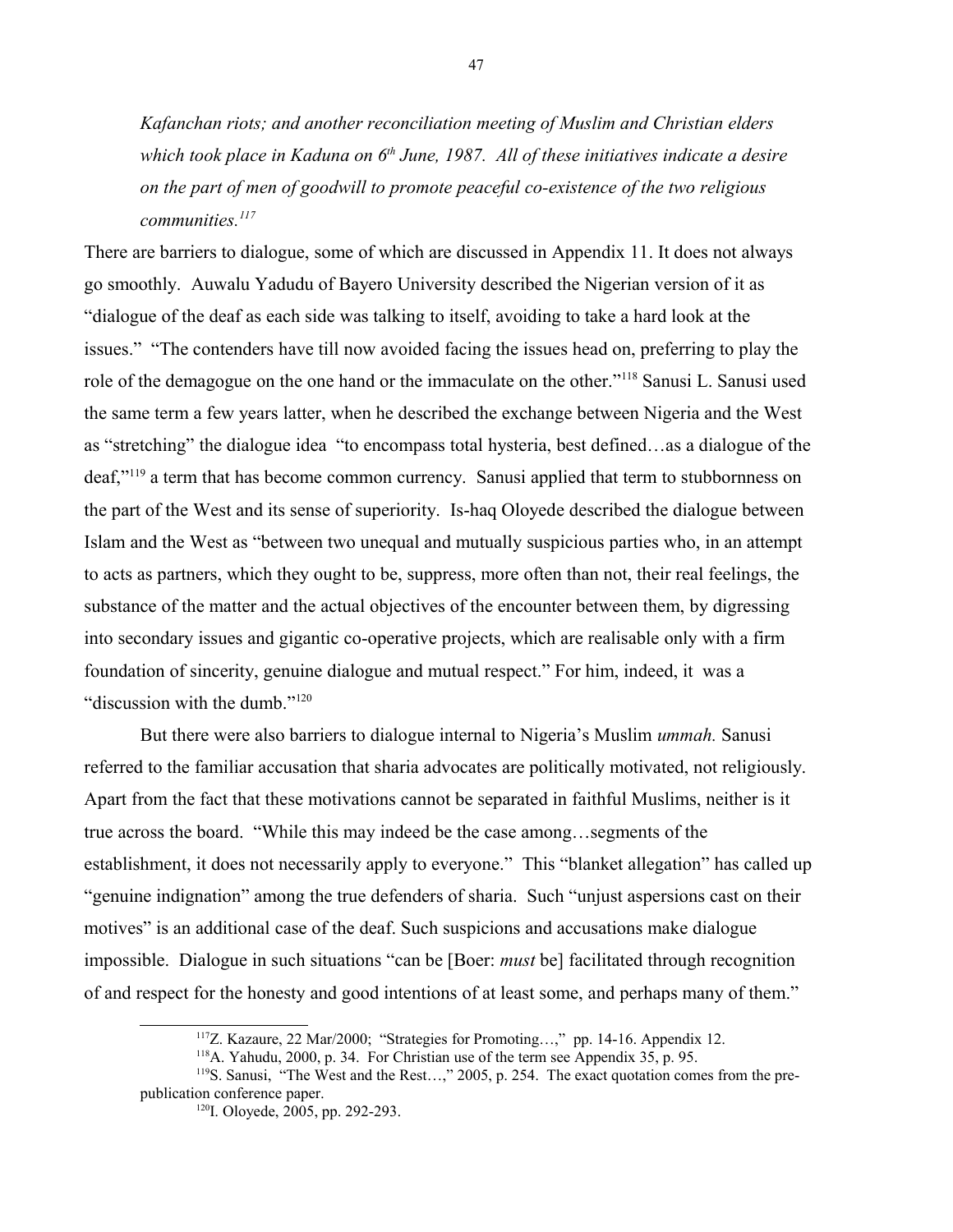Such genuine dialogue "offers an opportunity for progress," Sanusi suggested, "through reciprocal absorption of the ideas and viewpoints of the other. By adopting a dialogic approach to social problems we are able to move the views of the other towards our own, while we in turn find our own views fashioned or altered somewhat through contact with foreign views." [121](#page-47-0)

I will here introduce you to two currently major dialogue *institutions*, in distinction from conferences that tend to be single events. The first is the Nigeria Inter-Religious Council (NIREC). As to the origin of NIREC, during September, 1999, a delegation of CAN paid a visit to the Sultan of Sokoto, Muhammadu Maccido, who was also the President of JNI. Their meeting resulted in the establishment of NIREC to be composed of 25 Muslims and 25 Christians. The aim was to organize occasional meetings "to forge an understanding amongst ourselves with a view to peaceful co-existence." President Obasanjo inaugurated the Council on September 29, the day of their first meeting. Almustapha Haruna Jokolo, Emir of Gwandu, who provided us with this founding history, commented, "We now hope that with the creation of NIREC we shall bury our inglorious past."[122](#page-47-1) These NIREC papers are an important collection of dialogue documents. In this chapter I will refer to and quote from the Muslim papers only.

After his election as President, Umaru Yar'adua reconstituted NIREC in October, 2007, for it gone moribund. In the meantime, there were frequent calls from many Muslims on the FG and state governments to establish some mechanism for consultation and dialogue. You will come across them frequently in the subsequent pages of this chapter. It is now co-chaired by Sultan Sa'ad Abubakar and John Onaiyekan, National President of CAN, with Prof. Ishaq Oloyede the Executive Secretary and National Co-ordinator. Oloyede announced that two lead papers would be presented on "NIREC and Nation-Building." Archbishop Josiah Idowu-Fearon of the Anglican Communion and Prof. Muhammad Tabiu of the Faculty of BUK would speak on the theme." Some members wanted to expand its programme to include social issues like poverty. Falalu Bello, Managing Director, Unity Bank and nominee from the Nigeria Supreme Council for Islamic Affairs, said the Council should also focus on other issues, such as poverty, unemployment and governance. "As a non-political and non-governmental organisation, I think

<span id="page-47-1"></span><span id="page-47-0"></span><sup>121</sup>S. Sanusi, "The West and the Rest…," 2005, pp. 265, 268, 270.

 $122A$ . Jokolo, 10 Dec/99. This article also provides significant information about JNI and CAN. It is very critical of JNI and charges that, until its recent re-organization, it had lost its way and become a tool for vested Muslim interest groups. His positive attitude towards Christians is surprising in view of his apparent hostility in ch. 2, pp. 32-33 (exact pages to be determined from proofs xxxx) See also I. Ka-Almasih and B. Ladan, 29 Nov/99.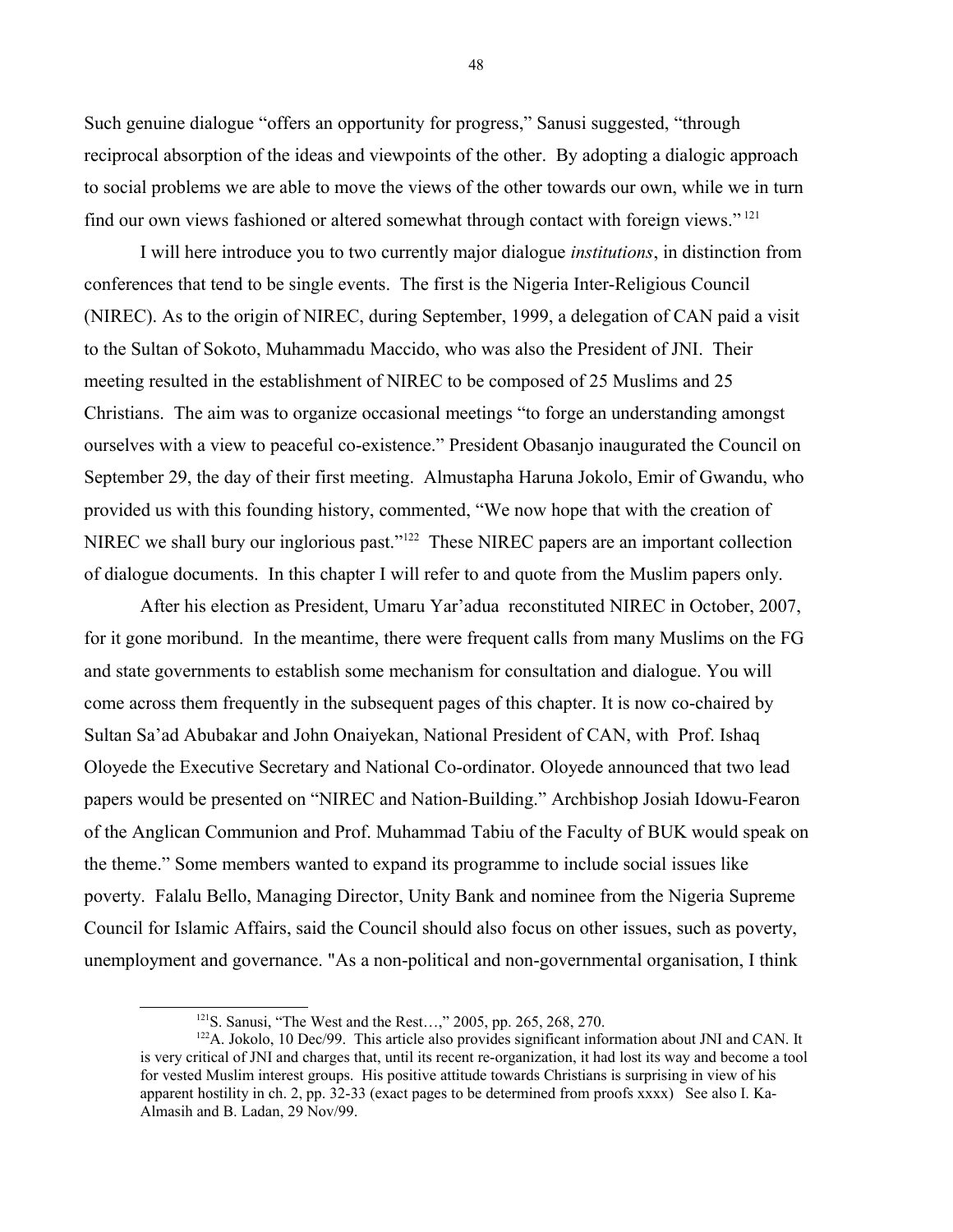we should equally have the courage of questioning political instability in the country, " he said. During his 2007 trip to the US, Sultan Sa'ad Abubakar even spoke of a global role for NIREC. Addressing an

*audience of professionals, diplomats, academics and the business community, Sultan Sa'ad disclosed that the NIREC was set to mediate in the Darfur crisis." He said NIREC was preparing "to intercede and dialogue with the inter-religious council of Sudan through which it hopes to convince the government of Sudan to resolve the Darfur crisis amicably and urgently. He explained that the Council in Nigeria had full support from Muslims and Christians and the Federal Government of Nigeria as a platform for resolution of religious crisis, both in Nigeria and elsewhere in the world."[123](#page-48-0)*

In Appendix xxxx Chapter 4, we will see that Christians members also wanted to expand. Judging from the October theme, it seems as if its programme has already expanded.<sup>[124](#page-48-1)</sup>

The second dialogue institution is the Committee of Concerned Citizens (CCC). This group identified itself only by the list of its participants, who include both Christians and Muslims, many of whom feature national honours behind their names. So, a stellar group that must be taken seriously. A common theme running through all the papers featured in its privately published collection of papers is that of dialogue. In this chapter I frequently refer to and quote from the Muslim presentations, while the Christian ones will feature in Chapter 4.

If the Zamfara Governor Ahmed Sani, along with his AG, Ahmed B. Mahmud, can be considered the central figures in the sharia campaign, NIREC should probably be regarded as the most important body for dialogue, it being launched by President Obasanjo, re-launched by successor President Yar'adua and founded by personalities of the highest rank in both Muslim and Christian communities. The collection of papers that emerged from CCC's first seminar on 21-22 June, 2000, may legitimately be regarded as a close second dialogue document in rank. It is time to enquire what participants in these efforts expected or demanded from dialogue. We have already heard what Emir Jokolo hoped from NIREC. Lateef Adegbite was all agush over the first NIREC seminar in 2000. He began his presentation with the following remarks: "This Seminar is a step in the right direction. Indeed, it ought to have held long before now, as the dialogue would certainly enlighten all concerned on the sharia issues. It should in particular

<span id="page-48-1"></span><span id="page-48-0"></span><sup>123</sup>P. Nyam, 16 Nov/2007.

<sup>124</sup>*D/Triumph*, 17 Oct/2007. *Vanguard*, 19 Oct/2007. *The Tide*, 21 Oct/2007. For more information on NIRED, turn to *Companion CD* <Misc Arts/Dialogue/NIREC/> and Google "NIREC."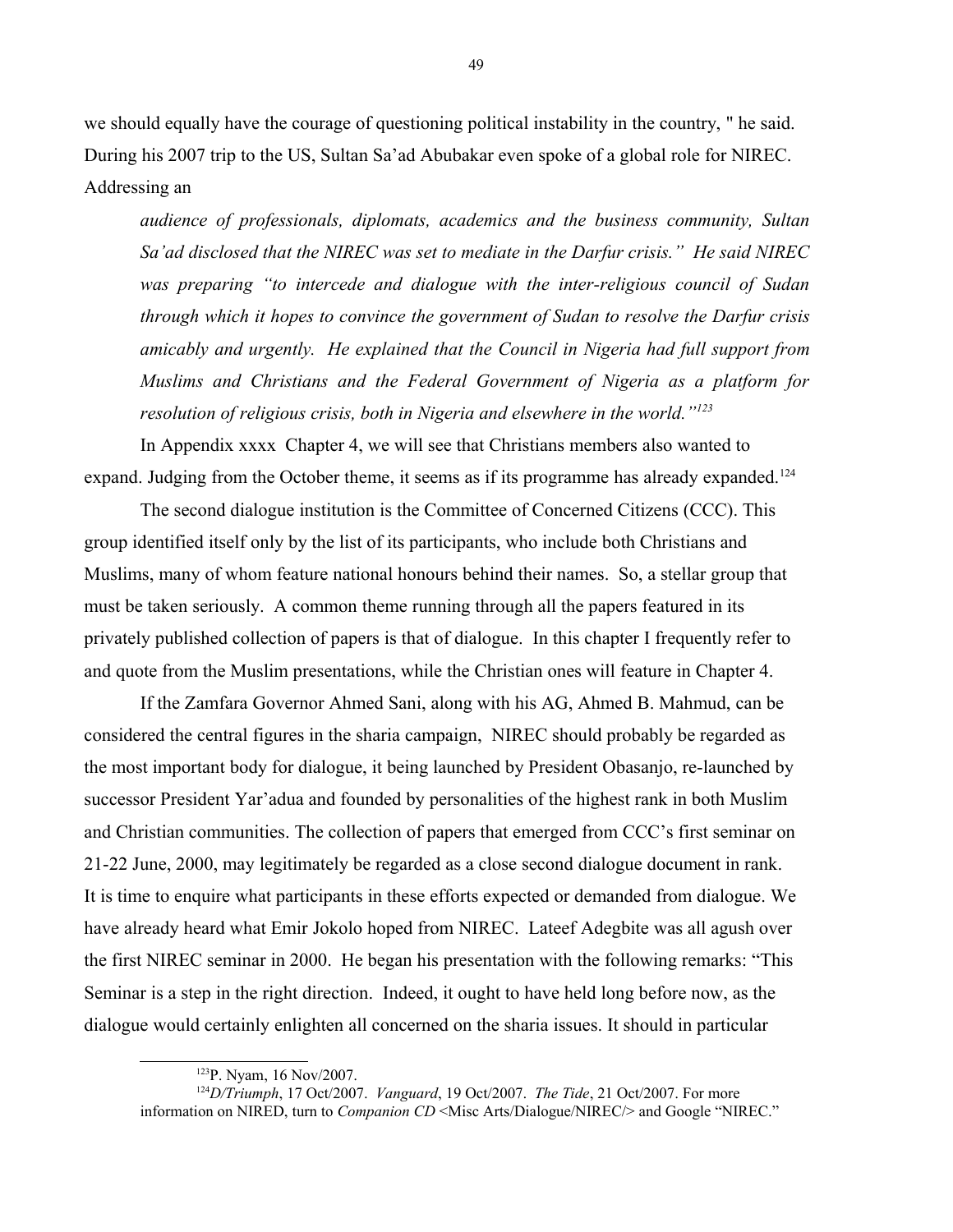assist in dousing tension on the matter. It should also facilitate the quest for a permanent solution of the recurring but avoidable problems associated with the application of sharia in Nigeria." He was hopeful that it would result in increased understanding on the part of Christian participants. The event would give them a chance "to know sharia better, its place in Islam, its status and application in Nigeria." Adegbite entertained the hope that Christian participation in the NIREC seminar would result in their enlightening "their followers on the need to embrace tolerance and to end once and for all their sustained resistance to sharia." They should realize that their decades of opposition "have not produced an abandonment by Muslims of sharia," but have, instead, resulted in more vigorous insistence on sharia.<sup>[125](#page-49-0)</sup> Adegbite proposed that non-Muslims, instead of "persisting in their opposition to sharia, should seek safeguards from its application." One such mechanism might be a "Religious Relations Committee" that would receive complaints. The procedures of such committees should be simple, inexpensive and thus within the reach of all.<sup>[126](#page-49-1)</sup>

A BZ example of the negative results of opposition instead of dialogue is the OIC controversy. "A top Muslim scholar close to the Sultan of Sokoto" suggested that "if Christian leaders had quietly consulted with Muslim leaders, the issue would probably have been amicably resolved. The Muslim determination to keep Nigeria in the OIC was precipitated by an equally extreme opposition taken by the Christians to have the country unconditionally withdrawn from the organisation."<sup>[127](#page-49-2)</sup>

In his capacity as Secretary-General of the Supreme Council for Islamic Affairs, Lateef Adegbite was invited to deliver a goodwill message to the Nigerian Conference of Catholic Bishops. In his speech, he acknowledged "the good gesture of your Council in extending an invitation to me." This was the second such occasion for him, he reminded his audience. "This form of practical inter-religious dialogue is most desirable as it helps to promote better understanding among religious leaders for the benefit of their respective communities and the nation." Adegbite reminded his audience that Islam actually "enjoins such interactions, as Allah specifically calls on Muslims to invite Christians and Jews to constructive spiritual discourse from time to time, with a view to striking common grounds for the betterment of mankind. We should avoid an adversarial approach to religion and using cut-throat tactics to win or retain

<span id="page-49-0"></span><sup>125</sup>L. Adegbite, NIREC, 2000, p. 1.

<span id="page-49-1"></span><sup>126</sup>L. Adegbite, CCC, 2000, p. 79.

<span id="page-49-2"></span><sup>127</sup>A. Akpaka, 6 Apr/87, pp. 22-23.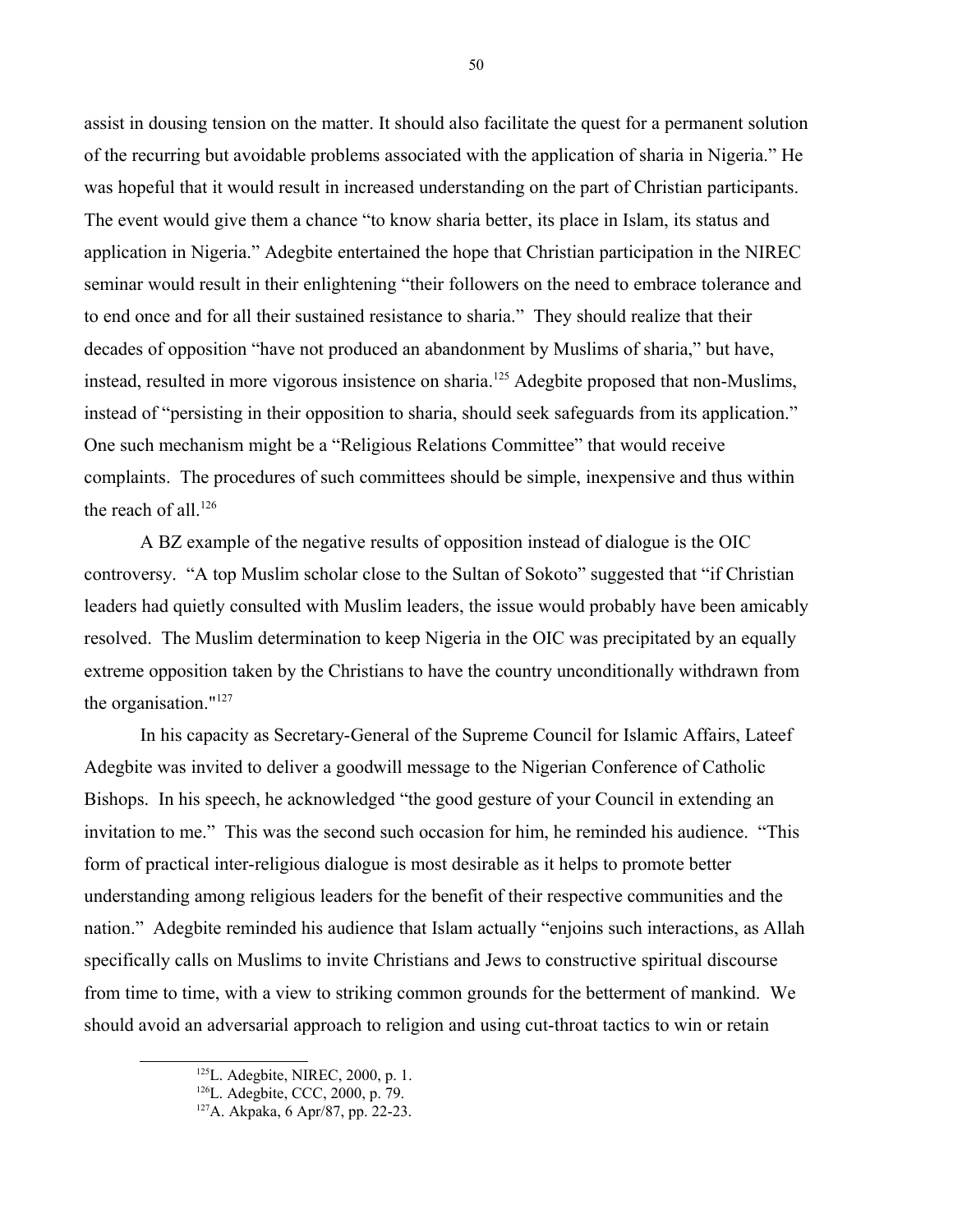souls." "It is imperative that we understand and tolerate one another, respecting our differences and spreading goodwill at all times."

Pope John Paul II came in for "a glowing tribute for his sustained commitment to dialogue through the Special Commission instituted by him, under the leadership of our [Nigerian] Cardinal Arinze." And then Adegbite really stretched himself with his appreciative recognition of the appointment of Anthony Okogie as Cardinal and even called it a "well-merited elevation."[128](#page-50-0) Okogie, that former National President of CAN who so frequently had bitter and acrimonious head-on collisions with JNI and other Muslims and who was called all kinds of uncomplimentary names by them.<sup>[129](#page-50-1)</sup> Well done, Adegbite! Dialogue demands that such attitudes in the past should be forgiven, forgotten and replace with more positive mutual resolve.

Other Muslim speakers had similar hopes for the seminar. Justice Abdulakdir Orire was every enthusiastic over the opportunity given to him to present his paper. He expected to "be doing yeoman service to break the barrier of ignorance and misunderstanding surround sharia." He was disappointed to read Christian documents against sharia and Islam and described them as "distortions deliberately made to confuse and create hatred and ill-feelings." Hence, he "decided to put something down to explain what sharia means."<sup>[130](#page-50-2)</sup> That should put an end to all that nonsense. That was, after all, the aim of the NIREC seminar. Justice Bashir Sambo began his paper by commending NIREC for the seminar "with the sole intention to make sharia understood in view of its misunderstanding which has recently caused unnecessary tension." "It is my earnest belief that misunderstanding is our worst enemy and as soon as we manage to do away with it, almost all our problems will be amicably solved once and for all."<sup>[131](#page-50-3)</sup>

The Introduction to the CCC report states that the Committee concluded "that the best and most effective option open for the solution of the problem is to make arrangement for dialogue among interested parties." In fact, "*only* a dialogue can produce a satisfactory solution." Dialogue is especially useful between the older generation who created the current situation and the newer generation that is now taking over. It will give the younger generation a chance to understand the reasons and motivations of the past and the older the direction for the

<span id="page-50-0"></span> $128$ L. Adegbite, 14 Apr/2004. Appendix 17.

<span id="page-50-2"></span><span id="page-50-1"></span> $129$ See the frequent Index entries to Okogie in the previous volumes. Seldom peaceful or flattering. <sup>130</sup>A. Orire, 21 June/2000, p. 1.

<span id="page-50-3"></span><sup>131</sup>B. Sambo, 21 June/2000, p. 1.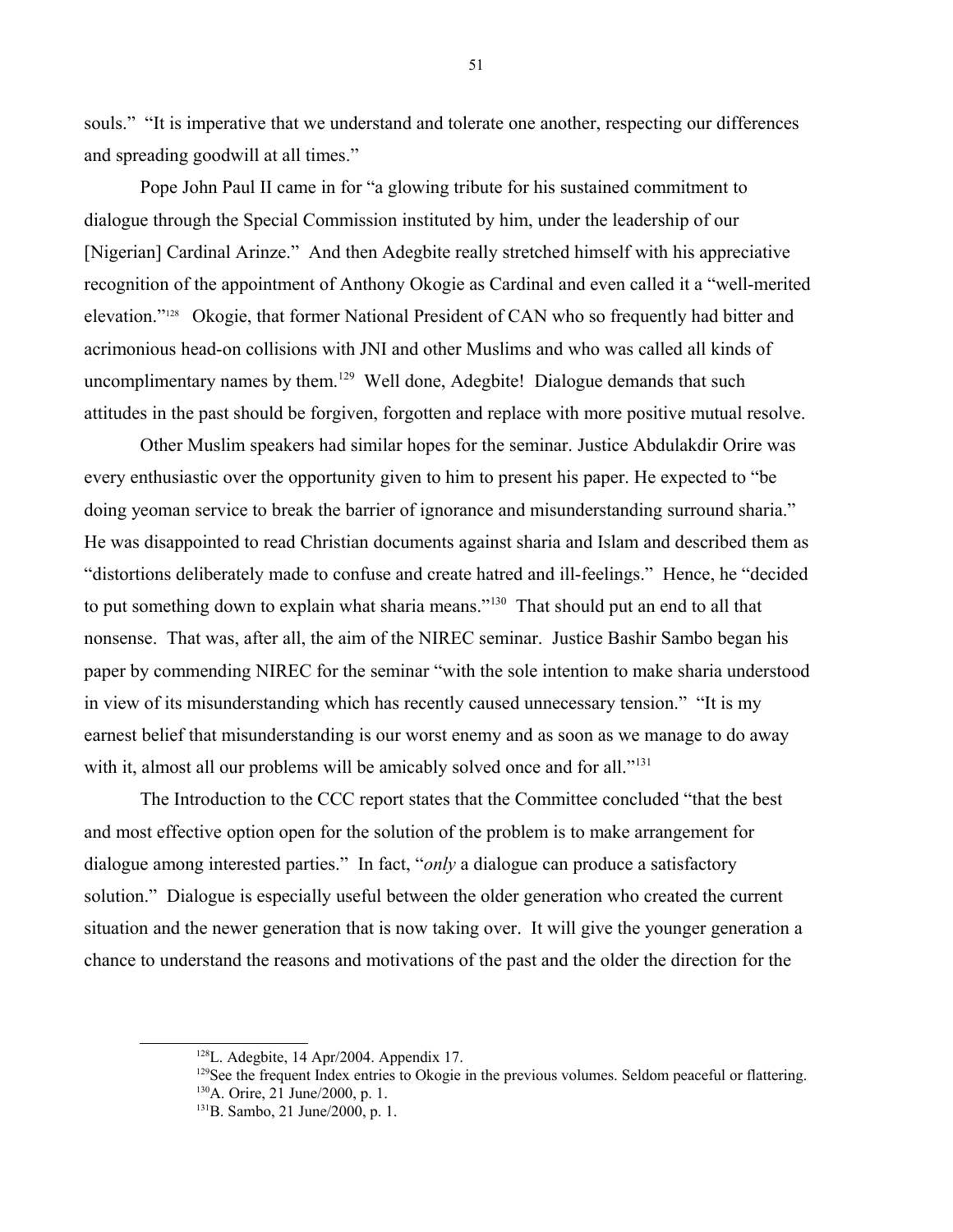future.<sup>[132](#page-51-0)</sup> The Committee issued a short communique that was signed by its Chairman, Chief S. I. Edu. The core of the document is this one paragraph:

*After very anxious and serious consideration of all aspects of the matter, we have come to the conclusion that the best and most effective option open for the solution of the problem is to make arrangements for dialogue among leading citizens who are interested in the progress and stability of this country on the one hand and supporters and opponents of the proposals for the incorporation of sharia into the legal system of some of the states in the country on the other hand.*

About the same time as these major efforts, various others were conducted as well. The Assembly of Muslims in Nigeria (AMIN), for example, was established in October, 2000 "to promote national unity through tolerance and religious dialogue. It intended to organise national and international conferences, symposia and other visitations to articulate differences and reach concrete and amicable resolutions in areas of conflicts and crises in the country." "AMIN seeks to reach out to other Nigerians to encourage tolerance, harmony and peaceful co-existence," according to Chairman Ibrahim Saleh. The organization was about to "embark upon a nationwide public education and enlightenment programmes that would preach unity and brotherhood among Muslims and promote understanding with members of other faiths." It was understood that "without thorough understanding, peace and unity among members of different faiths, there will be no tangible growth and development in Nigeria. So we are going to use the tools of contact and dialogue to reach out to all Nigerians."[133](#page-51-1)

Early 2004, Alhaji Inuwa Ali, Chairman of one of the Jos branches of JNI, took "a bold initiative to bridge the unhealthy and suspicious gap" that existed between Christians and Muslims in Plateau State.[134](#page-51-2) He lead an unannounced JNI delegation to visitCatholic Archbishop of Jos, Ignatius Kaigama to bring the "message of peace and love in the spirit of *Eid-el-Kabir*. Ali noted that there was little difference between the religions and he therefore saw "no reason why adherents of both should not work in unity." He recalled that during the Plateau crisis on 7 September, 2001, the bishop gave shelter to fleeing Muslims, while Muslims who "sought refuge in the church were adequately taken care of." He wanted by this visit to "cement the relationship

<span id="page-51-0"></span><sup>&</sup>lt;sup>132</sup>CCC, 2000, pp. 1-2.

<span id="page-51-1"></span><sup>133</sup>*NN*, 5 July/2001, p. 16.

<span id="page-51-2"></span><sup>134</sup>J. Boer, vol. 7, 2007, ch. 7.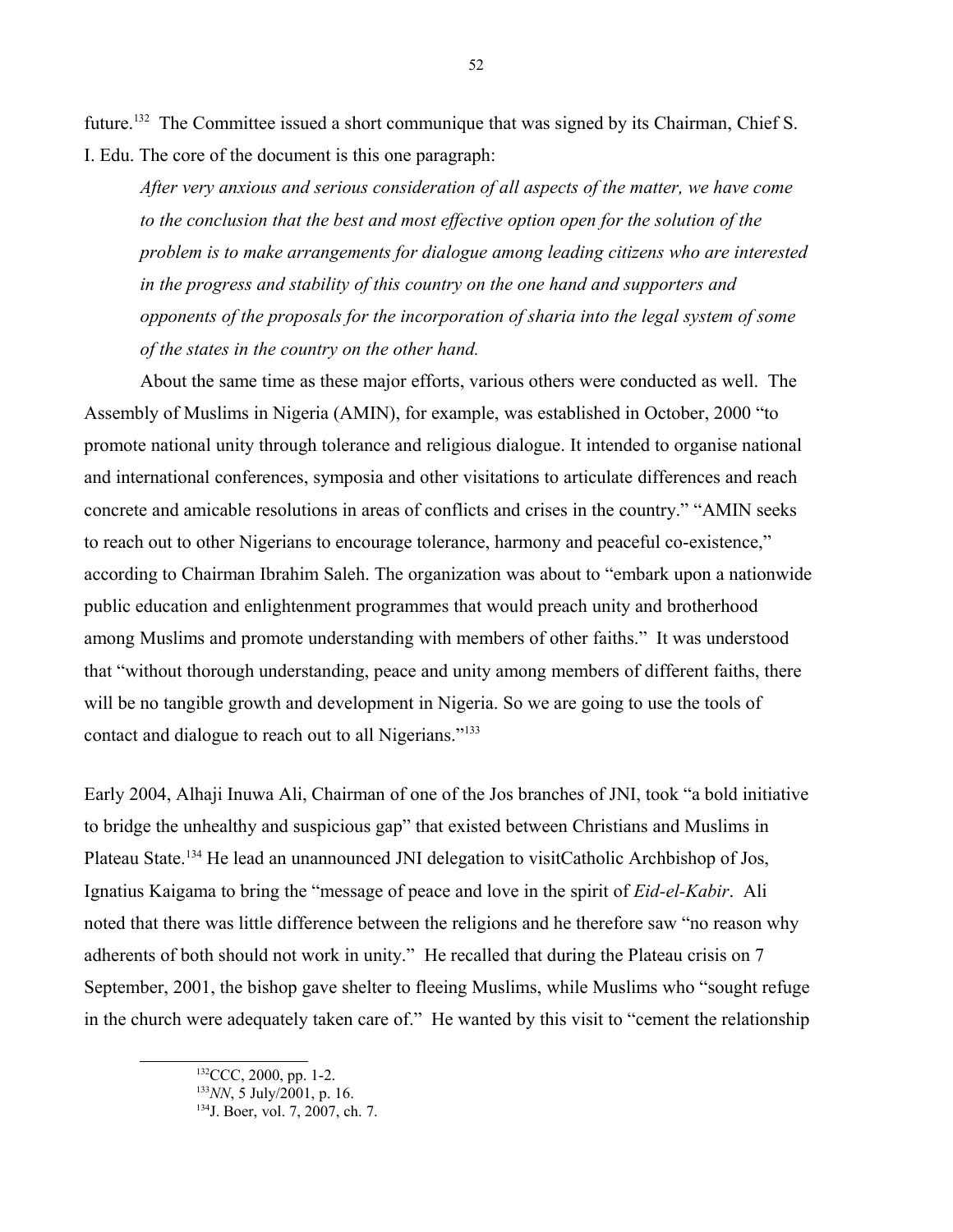between the two groups and enhance the peace in the state. He also mentioned that the two religions abhor the same social vices.

In response, Kaigama said "he was overwhelmed by the visit" and commended the JNI for this bold step. He stressed that "religious leaders must enlighten their followers not to use religion for political ends or to settle old scores." He continued, "Religion is about piety and good works; it is about showing love to one another, no matter your religion or ethnic background. Everybody deserves freedom of religion wherever he/she is." He condemned the notion of Muslim states" and "Christian states." "We should be able to worship anywhere and anytime without mlestation. We are all the same and worship the same God and should therefore work together in fellowship."[135](#page-52-0) A wonderful moment of fellowship initiated by the Muslims. I think the bishop would have been wiser not to bring up the hot buttons, but simply to embrace and leave the rest for another visit.

You may recall Sanusi's earlier comment in this chapter about the "dialogue of the deaf." He justifiably described the Western response to sharia as "hysterical, characterised by widespread condemnation in the name of human rights of what the West terms 'cruel and dehumanising,' even 'barbaric' punishments. The West speaks to Islam from a position of arrogance, demanding not a dialogue but capitulation to its values."

*Muslims view [Western] criticism as merely one more opportunity taken to open a new flank in the battle against Islam. The use of adjectives like "barbaric" and "inhumane" in describing the punishments of the Muslim code are considered value-judgements, reflecting a certain element of cultural arrogance and unacceptable claims of superiority. In general, the West demands from other cultures unconditional acceptance of its concepts and values[136](#page-52-1), showing little respect for their desire to protect their own cultural integrity. This makes dialogue difficult, if not impossible.*

As a result, instead of engaging in dialogue with each other, "the West has so far only succeeded in alienating Nigerian Muslims." "The missing element in the West's attempt at dialogue," Sanusi wrote, "is its unwillingness to conduct this dialogue under conditions of reciprocal recognition" and of respect for the right of other cultures…."[137](#page-52-2) Well, yes,

<span id="page-52-1"></span><span id="page-52-0"></span><sup>135</sup>F. Peter-Omale, 9 Feb/2004.

<sup>&</sup>lt;sup>136</sup>See R. Peters, "Review...." Peters, a European himself, describes the European Union as "committed to elevating European libertarian values to universal values." It is a common Muslim complaint, but it cannot simply be dismissed as mere Muslim paranoia! Muslims, of course, do the same.

<span id="page-52-2"></span><sup>137</sup>S. Sanusi, "Intercultural Dialogue…," 2005, pp. 260-263.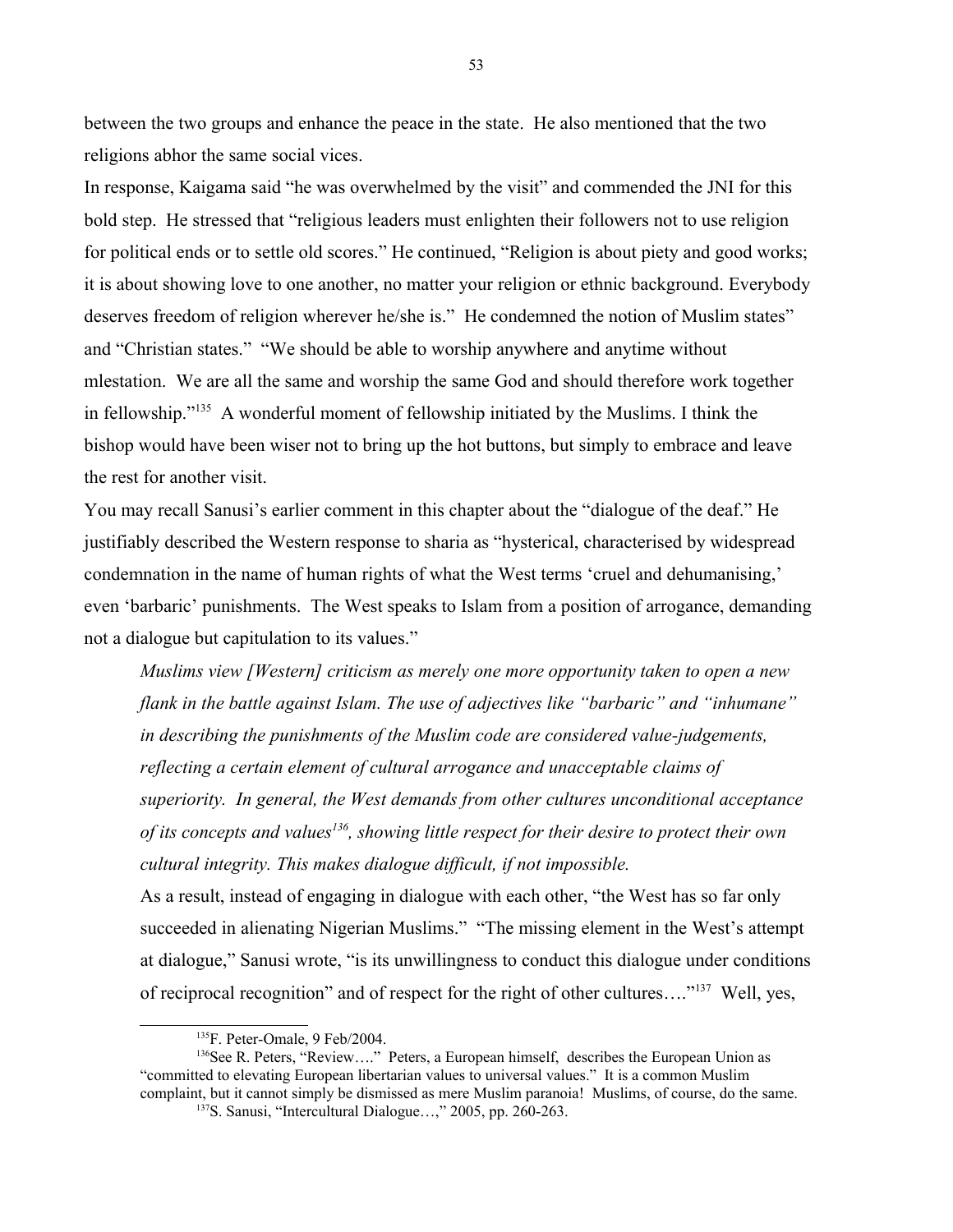that's what happens when *both* parties to a dialogue are arrogant! Dialogue becomes impossible.

But did Sanusi not recognize that the Muslim attitude towards dialogue with Christians is very similar? When we overheard Muslims saying earlier on that the purpose of dialogue with Christians is unilaterally to make them understand Islam, we were essentially dealing with the same attitude. The old adage applies: Do unto others….

Not unexpected, the Nigerian Union of Journalists (NUJ) also entered the discussion. The Kaduna State branch called a one-day conference to which both Christian and Muslim groups were invited. Once again, CAN declined the invitation. The conference ended up encouraging CAN, JNI and other groups to put their heads together anytime violence threatened and before they go public with their respective explanations. It demanded that the two organizations keep checking with each other to ensure peace and the edification of their respective constituencies.

Dialogue was not to be restricted to religious organizations. NUJ also advised the Kaduna State Government to organize meetings in the rural areas to enlighten villagers on the importance of living in peace with each other: "*Ta rika shirya taruka a yankunan karkara domin wayarwa da jama'a kai game da muhim mancin zaman lafiya."* In addition, the Government should prepare courses at primary school level to teach children how to live peacefully, as is currently done already at universities.<sup>[138](#page-53-0)</sup>

Muhammad Buhari was an ardent advocate of dialogue and the relationships that are supposed to emerge from it. Continuing with his speech about leadership we have heard earlier, he insisted that everyone must "learn that his rights end where those of his neighbours begin. Everyone must be made to accept that we are all one vast family under the Lordship of God." For this reason,

*We should try to heal the wounds of past conflicts. I wish to suggest that Christians and Muslims must break down their barriers of suspicion, hostility and misunderstanding. The best way to do this is by directly talking to each other. It is certainly time to begin a dialogue between Christianity and Islam at all levels individual, communal, national and even international-- to reassure ourselves,* 

<span id="page-53-0"></span><sup>138</sup>M. Awwal, 29 Apr/2004. English translation: ""They should continue to organize meetings in villages to enlighten the people about the importance of living in peace."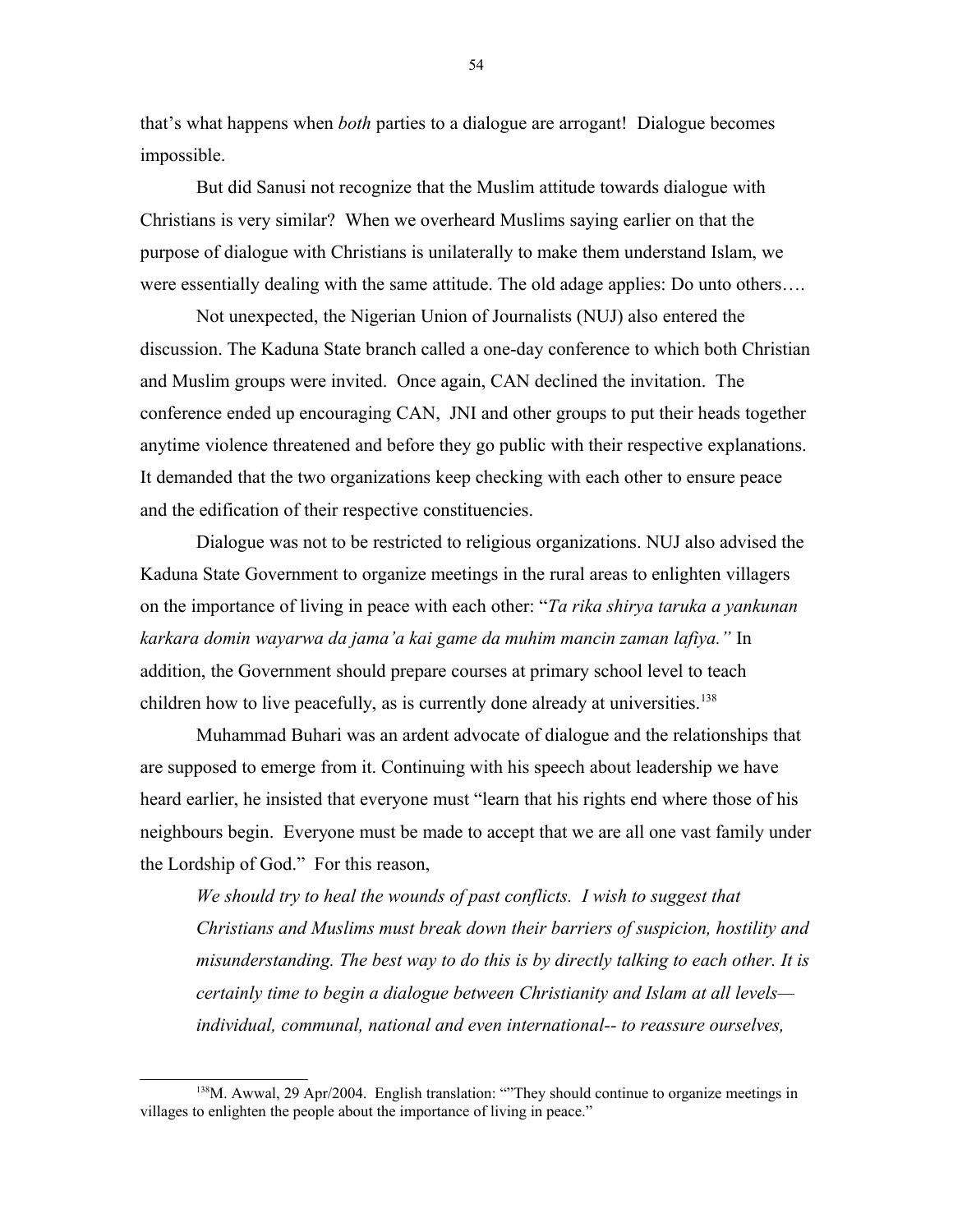*save our present, preserve our future and have a basis for hope here and in the hereafter.[139](#page-54-0)*

The previous paragraph deals with the opinions of a prominent Nigerian politician discussing *religious* dialogue. This paragraph deals with a Muslim cleric speaking primarily about *political* dialogue, though the religious angle is not left out. Sheikh Imam Abdulrahman Ahmad, a national official of *Amsar-Ud-Deen Society of Nigeria*, after berating the political class for their part in grinding the nation to a halt , called upon them to return to sanity by organizing a national dialogue that did eventually take place as the "National Political Reforms Conference." Believing that the Nigerian crisis was not one of religion but of irresponsible and selfish politicians, he naturally turned on them to deride them with sharp words. They "think they have all the wisdom in the world, thereby not listening to the voice of reason, but I can tell you here categorically that, unless we all come together, the problem would persist." "Stakeholders should come together to discuss the way out of this mess. Even in the Holy Qur'an, when there seemed to be a problem between Christians, Muslims and Pagans, Allah brought them together to discuss the problem and eventually put a stop to it. Tell me, why is it that our leaders are afraid to talk with the people, if they are not having skeletons in their cupboards?" The end of the report was a call to religious leaders to organize "meetings from time to time on the way forward in the country.<sup>[140](#page-54-1)</sup> The sheikh also had some advice for the FG, but for that we turn to the section on government..

Towards the end of the period covered by this series, we find Sultan Sa'ad Abubakar III in Washington, DC, talking about co-operation and dialogue with Christians in upbeat tone. In the language of news anchors, *TD* has the report:

*Sultan Sa'ad Abubakar III, weekend in Washington, DC, said Nigerian religious*  leaders have been holding crucial meetings to put a permanent end to the *incidents of religious crises in the country.*

*The Sultan of Sokoto, who made the disclosure during a visit to the Voice of America (VOA) said: "Leading religious leaders from Nigeria's two major religions are fervently working at bringing about better tolerance, understanding* 

<span id="page-54-0"></span><sup>139</sup>*Vanguard*, "Buhari on Democracy…," 1 May/2003.

<span id="page-54-1"></span><sup>140</sup>Y. Akinsuyi, 17 Oct/2004.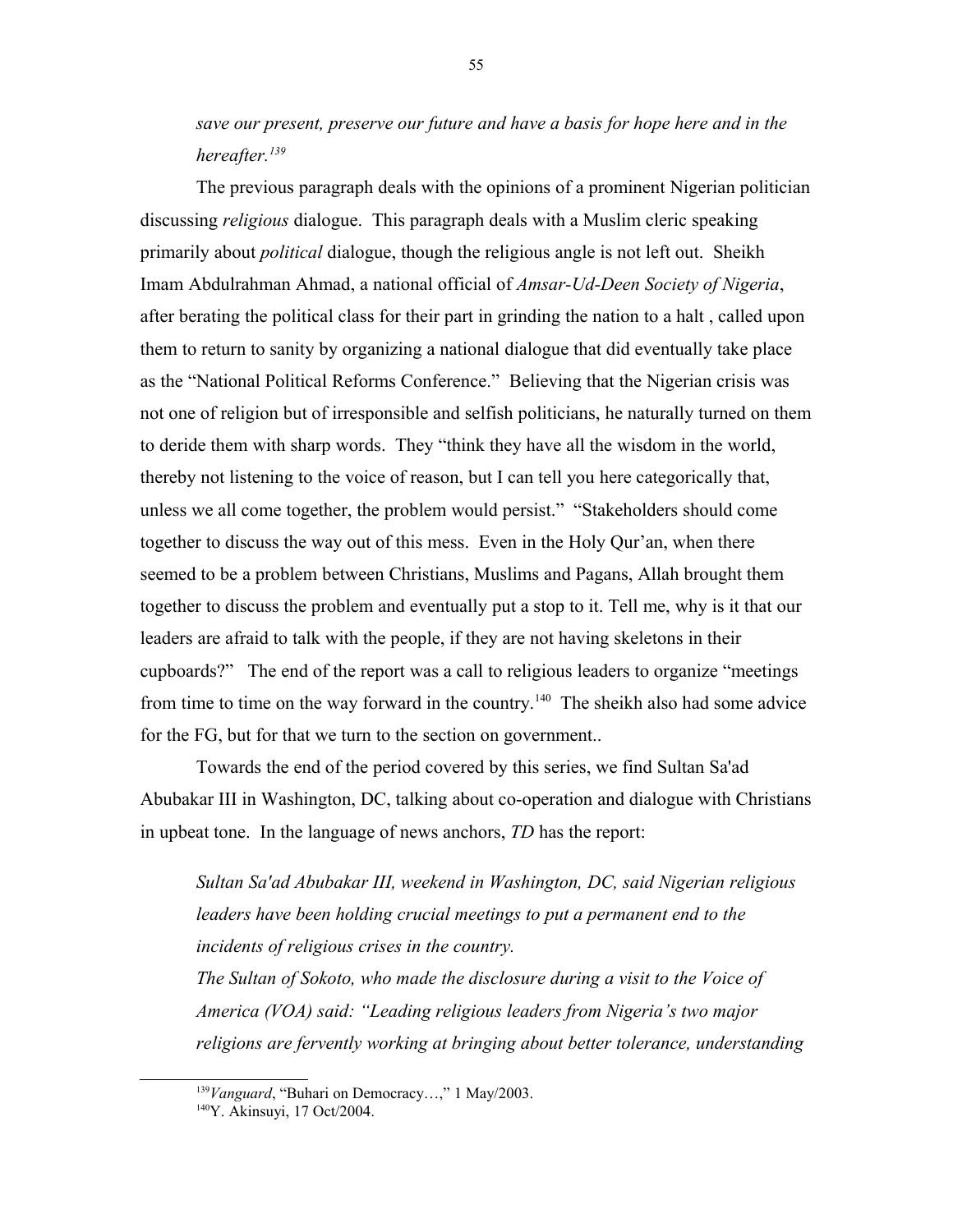*and peace amongst their followers. I have visited Jos, Plateau State, the Niger Delta and a few conflict prone areas in the country, since assuming the throne, preaching the message of peace. "These areas are not necessarily Muslim states in my effort to create better understanding. I am the first Sultan to make such visits to these areas"*

*The Sultan who is on a visit to the US at the invitation of the US Institute of Peace, also explained that the contacts were some of the ways adopted by the leaders through which they communicate to make sure religious tension is reduced. He said: "Islam is a religion of peace, we must respect our neighbors and love them"* 

*In his treatise on the topic "Islam and Democracy in Nigeria," the Sultan reiterated the need for peaceful co-existence of all peoples of Nigeria and the Human Race. Advancing reasons for his stand, he emphasised that extremism and violence have no place in Islam. The religion, he said, is a way of life premised on social justice and equity as well as tolerance and moderation in everything we do.*

*Reacting to questions on "the state and religion", he emphasised that there is no conflict as the Constitution of Nigeria dictates that democracy is the form of government to be practiced and this is in line with modern trends, he also explained that traditional institutions play a vital role in enhancing peaceful coexistence of all peoples irrespective of tribe and religion as well as support all government institutions, from ward, local, state and federal authority. The Sultan is expected on Tuesday to talk about the state of Muslim-Christian relations in Nigeria and the efforts being made to maintain religious peace and harmony. He is expected to also discuss the extent to which so-called religious conflict in Nigeria is actually religious in character. This event is co-sponsored by Center for Strategic and International Studies, Woodrow Wilson International Center for Scholars, and the Africa Program at Johns Hopkins SAIS* The Sultan found a ready ally in VOA and had positive words for and from them:

*Earlier while on a visit to the Voice of America Africa Division and the Hausa*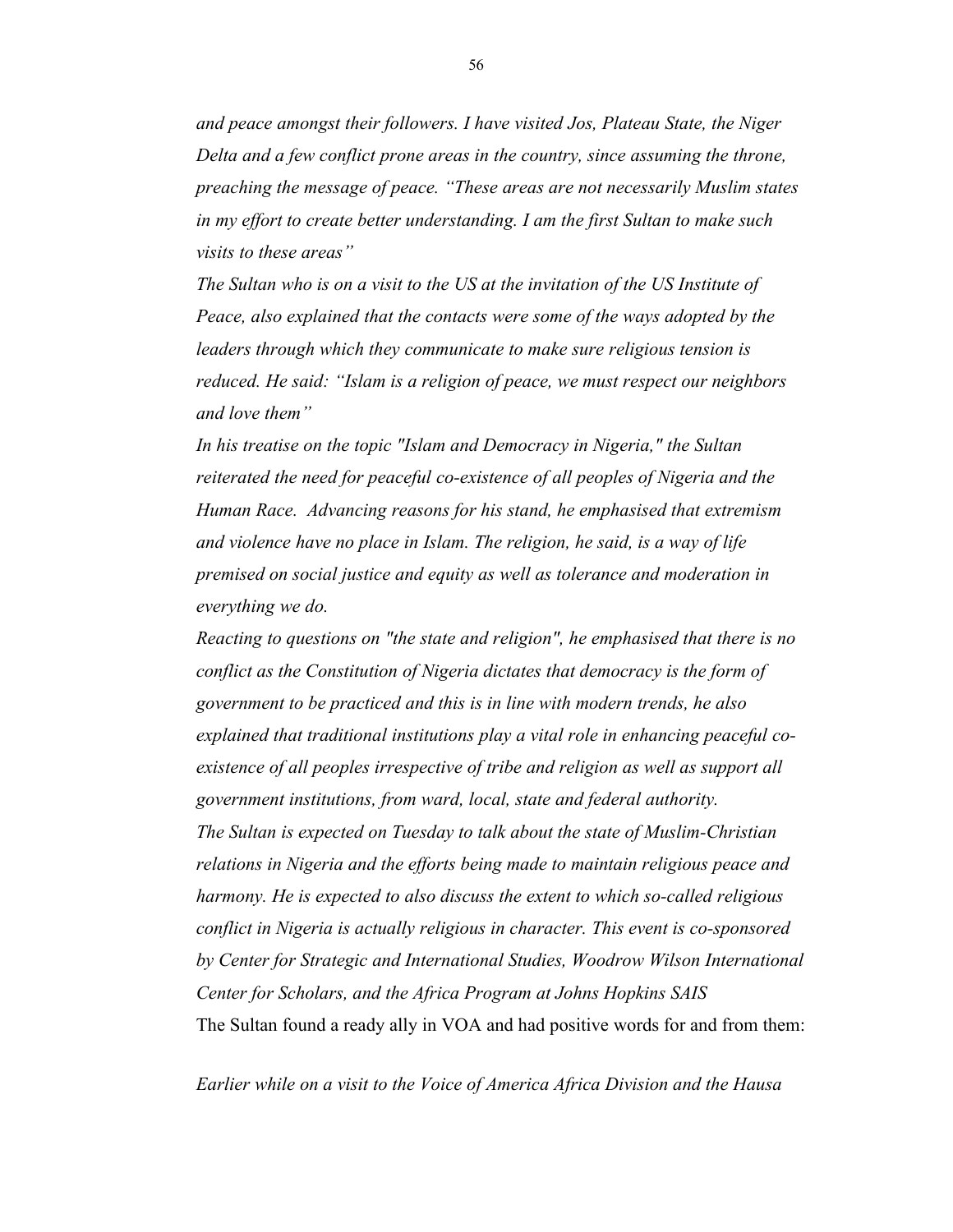*service, the Sultan said the radio was a major means of information relied upon by millions of people in Northern Nigeria." You will find out that almost every Fulani herdsman has a small radio in one hand while shepherding his cattle…" He expressed happiness that the VOA was in the business of providing important news and information.*

*The Director of the VOA, Dan Austin and Director, Africa Division, Gwen Dillard both received the Sultan and in private talk informed him that suggestions from him will be welcomed. They also reinforced the fact that VOA was in the business of accurate news dissemination and regard Nigeria as a major audience market.*

*Gwen Dillard and The Chief of the Hausa Service, Sunday Dare announced the plan to start a new religious program that would look at how the Islamic religion is being used as a vehicle for economic and social empowerment and as a tool of education and healthy living. The program will focus on Islam at work in different Nigerian societies. The Sultan thanked the VOA for this initiative and pledged his support for the programme.*[141](#page-56-0)

These last few paragraphs represent a switch from dialogue emphasis to that of Muslim *da'wah*. As emphasized previously, dialogue does not mean to suppress the essentials of participating religions. Since outreach is an essential part, genuine dialogue must allow for continuing mission on the part of all partners. So, I can only imagine the joy of the Sultan at the *da'wah* plum VOA threw into his hand and can hardly blame him for accepting it without qualms—except…. Yes, there is an except here. Unconfirmed reports from reliable sources have recently told me about efforts of the Northern Muslim leadership to find legal ways to stop the Christian *da'wah* among core Northern people. The VOA programme of Muslim *daw'ah* will be covering the entire country, Christian, Traditionalist and Muslim alike. How, in the names of pluralism, freedom of religion, democracy<sup>[142](#page-56-1)</sup> and dialogue, all things that Sultan touted during his visit, can he square these two directions? Honourable Sultan, the world is awaiting a satisfactory explanation!

# **2. Dialogue by Deed** ddddd

<span id="page-56-0"></span><sup>141</sup>*TD*, 11 Nov/2007.

<span id="page-56-1"></span><sup>&</sup>lt;sup>142</sup>For the Sultan on democracy during his US visit, see T. Hallah, 12 Nov/2007.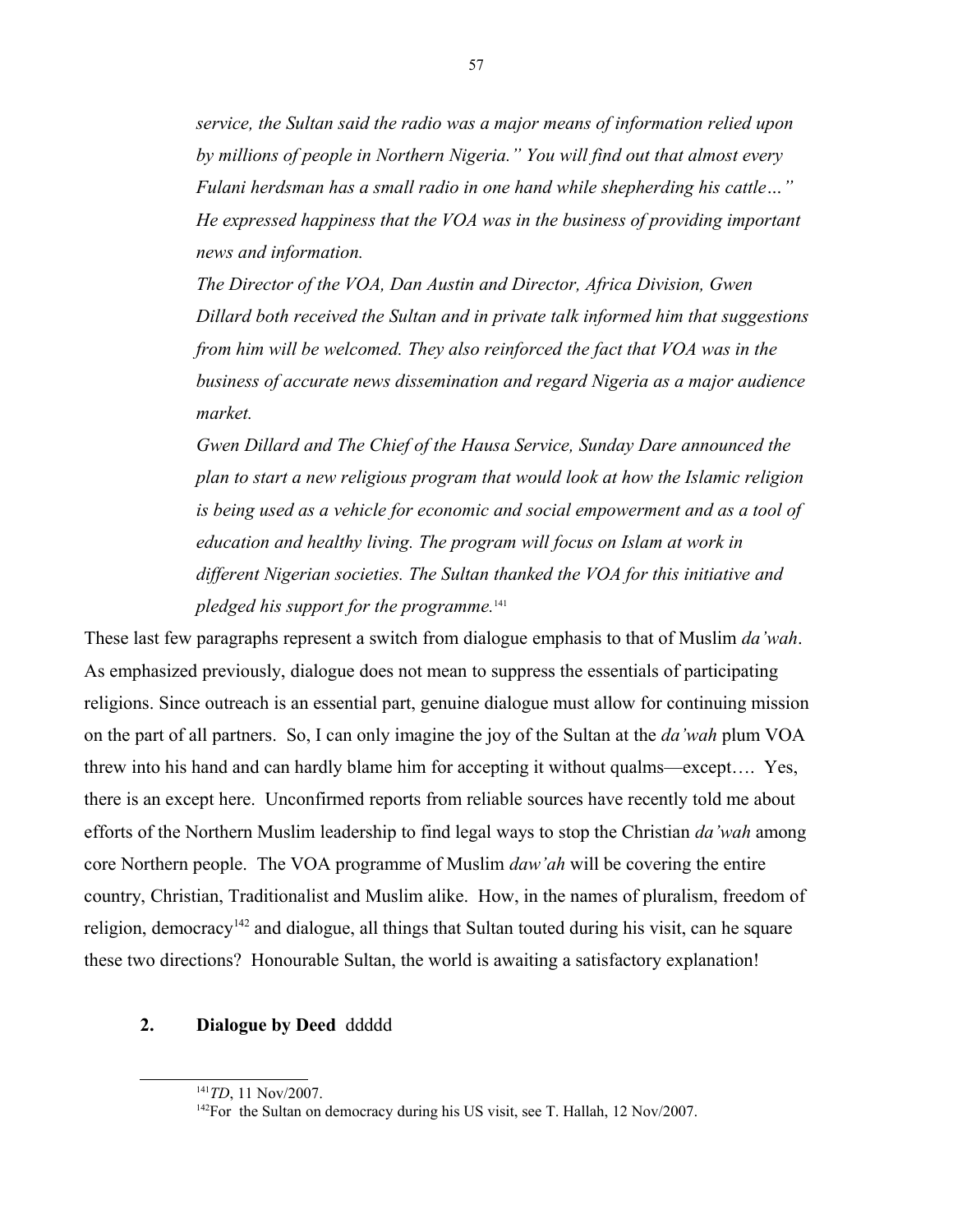Dialogue is not only a matter of words, discussions, conferences and publications; it is also a life style. Muhammad Ndagi may not have used terms like "sharia" and "dialogue," but writing as he did in that context, it is clear that he was aware of the negative fallout of the sharia controversy. It has produced an ugly atmosphere that has made it difficult for many Muslims and Christians to be civil to each other. He wrote an article in which he encouraged Muslims to be civil, courteous, helpful and friendly to Christians. "The dislike that is sometimes expressed, especially by non-Muslims towards Islam, springs from the attitude of some Muslims," he declared. "The beauty of Islam would become invisible if those who practise the religion are impolite, rough, hard and violent in their words and actions." He then proceeded to tell the stories of some non-Muslims who converted because someone was good to them or they admired a certain kind of behaviour. He concluded his article with the prayer that Allah may "grant us the ability to demonstrate manners that would build bridges of understanding among people, especially in a multi-faith society like Nigeria."<sup>[143](#page-57-0)</sup> This is life-style dialogue—building "bridges" of understanding."

Still another form of dialogue takes place when individuals or organizations purposefully organize joint projects between members of the two religions. As sociologist K. A. Balogun already suggested during the BZ period,

 *all religious bodies should work hand in glove to identify and solve the fundamental aspects of religion in relation to the issues. For instance, what does religion know about family planning, embezzlement of public funds, corruption and human rights, to mention but a few? They should come together to fuse their knowledge and fight these issues in union rather than broad generalizations and mere sentimental statements of concern from different religious bodies*

Such joint actions may not only lead to solving social problems together, but should also result in greater understanding of each other as they discuss, plan and work together. To this end, Balogun advised the FG that it

*should give directive to the governors in all the states to form a religious council, similar to that at the Federal level, which will comprise all the representatives of the major religions in the country. This, undoubtedly, will augment the efforts of the [pre-NIREC]*

<span id="page-57-0"></span><sup>143</sup>M. Ndagi, 29 Jan/2005. Appendix 18.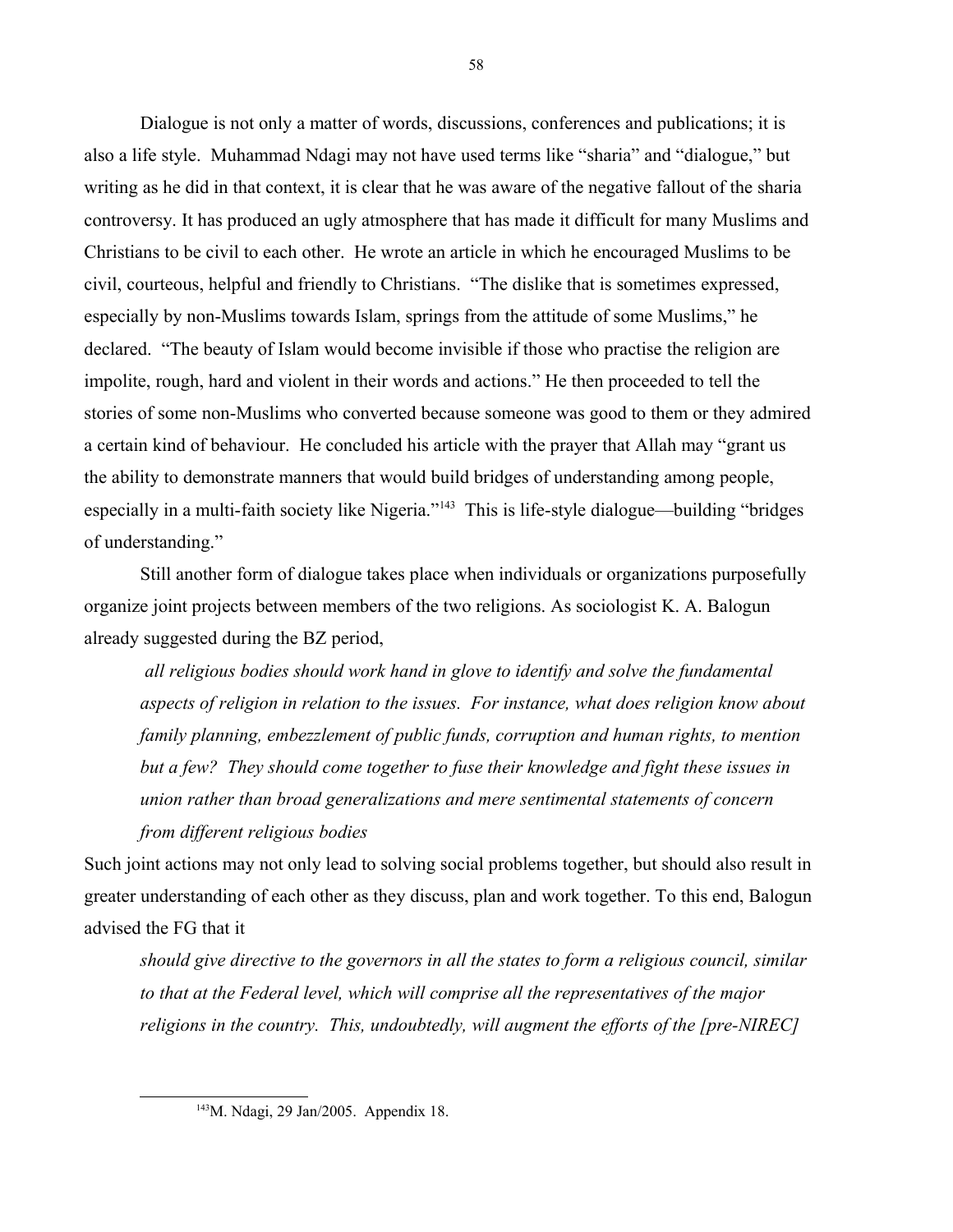*National Religious Council. It will also provide a forum where many religious problems can be checked and tackled before they get out of hand."[144](#page-58-0)*

From his earlier BZ perch, Ambassador Kazaure advocated that "regular meetings should be arranged between the Muslim and Christian leaders to discuss matters like the falling standard of morality. In order to create a favourable atmosphere for dialogue, arguments about fundamental theological issues should be avoided. Discussion on the grievances of both groups should also be put aside for the time being." As and when the religious groups understand each other, an inter-religious organisation for Christian-Muslim friendship should be set up at the national level with branches in all the state and with the following aims...<sup>[145](#page-58-1)</sup>

After preparing the ground for dialogue Kazaure, moved on to some suggestions for interesting dialogical actions. The first:

*The Supreme Council of Islamic Affairs (SCIA) and CAN should engage in regular constructive dialogue, with the view to building mutual confidence and promoting tolerance and peace among Muslims and Christians. With goodwill on both sides, it is not beyond the ingenuity of the religious leaders, with help of the FG, to work out a resolution of the sharia crisis that would satisfy the aspirations of sharia proponents and allay the fears of non-Muslim communities. Such resolution could ensure that the sharia affects only Muslim communities and has jurisdiction only in predominantly Muslim areas, while guaranteeing that the rights of non-Muslims to religious freedom are not trampled upon in any way. Should there be no agreement, the matter can be settled through referenda in all the states planning to ream [?] the sharia.*

Kazaure had more, a mixture of word and deed. The above two organisations should hold discussions in the media about common elements they share and about current social problems. "Mutual understanding and confidence" can also be enhanced by joint social action such as assisting the poor and provide joint aid during disasters. They can even establish permanent joint hospitals, orphanages, mental homes, low-cost housing, and so on. All levels of government have a special responsibility for bridge-building. The establishment of NIREC is a step in the right direction. And then an interesting one: Christians, Muslims and adherents of ATR "who are members of the same family should be encouraged to hold televised discussions on how they live together peacefully, notwithstanding their different religious affiliation." I

<span id="page-58-0"></span><sup>144</sup>K. Balogun, "Religious Fanaticism…," p. 189.

<span id="page-58-1"></span><sup>145</sup>Z. Kazaure, 1986 p. 18. Appendix 12.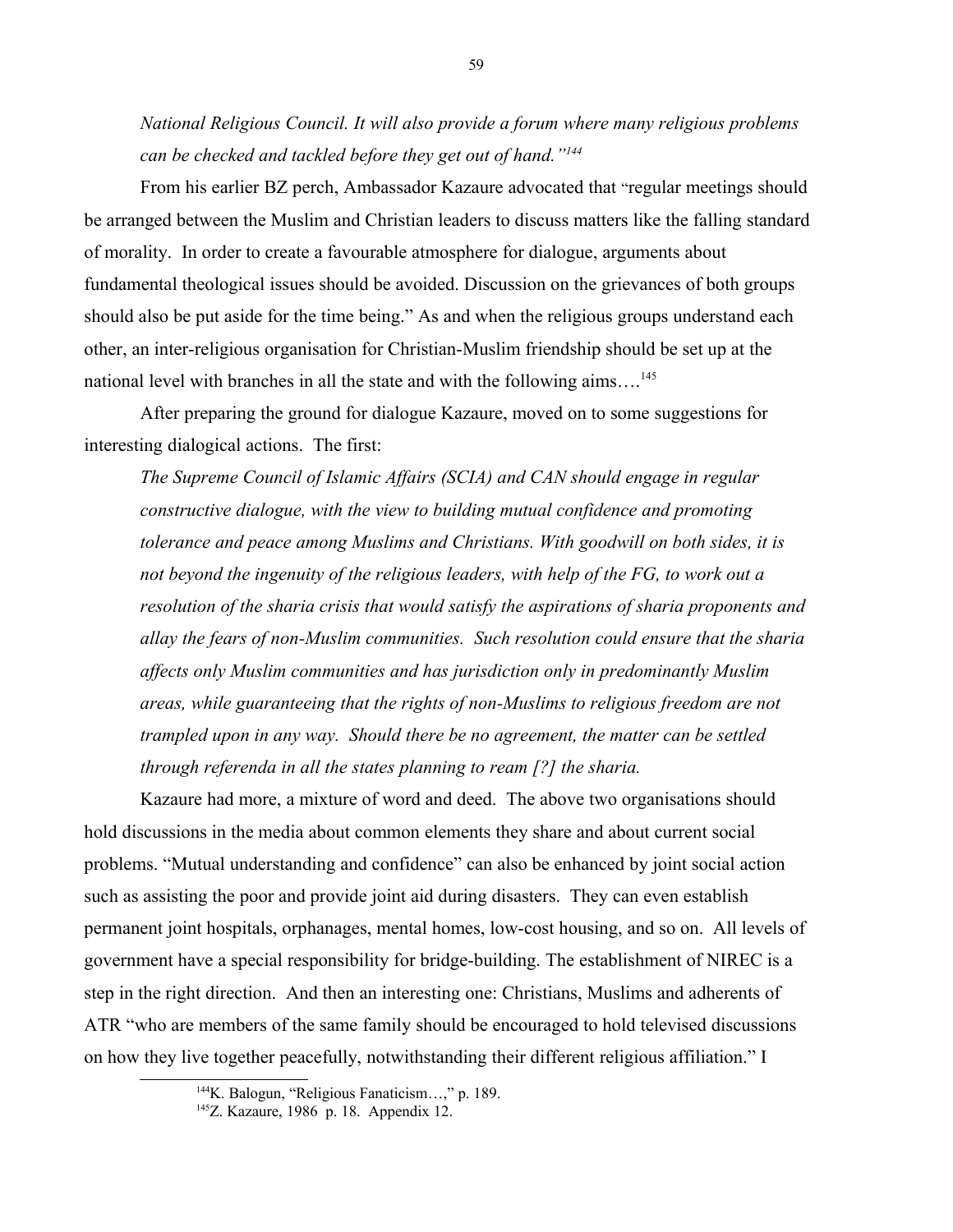believe I detect something of the diplomat in Kazaure with these suggestions. He relayed the comment of the late Tanzanian President, Julius Nyerere, who said that *Nigerians "were more aware of our weakness than of our success or strength."* A "disturbing example" of this tendency, according to Kazaure, is "our perception of our religious, cultural and ethnic differences as sources of division and conflict rather than as catalyst for deliberate effort to promote unity and co-operation." He concluded his paper with this admonition: "Let us completely change this attitude and use the power of religion to promote social harmony instead of disorder, so that we may build a fully cohesive nation."[146](#page-59-0) While most people of goodwill, including myself, would like to see his proposals put into gear, it is too bad that Kazaure failed to unearth the barriers that have so far prevented such projects.

In his address to the Catholic Bishops mentioned earlier, Lateef Adegbite also went beyond the realm of words onto dialogical or joint action. Having laid the groundwork for goodwill, he went on to declare it encumbent on religious leaders "to reverse the misfortune of our people." He first of all exposed the basic reason leaders had failed in this respect by tracing the root of the "rot" of corruption that is "brutalizing Nigerians." He mentioned the heart of secularism without using the term: "Consciously or otherwise, religion has been split into two, the spiritual and the material, with the vast majority giving attention to the latter." That was true even for the Muslims who have ruled Nigeria. They should have known better. Adegbite properly derided his fellow Muslims in this Christian audience, a very unusual occurrence. He then proposed an 11-point joint project that, in summary, included advocacy with governments on behalf of the poor, the disabled and other vulnerables; critique or condemnation for wrong government policies; re-enforcing the spirit of toleration on the part of adherents by uplifting sermons; calling on NIREC to help resolve differences; avoiding and discouraging the fanning of religious conflicts; preventing the anger that goes with them, and--yes, of course—praying for all to live by God's law. A plate full of veritable challenges to dialogue by deed for both religions.<sup>[147](#page-59-1)</sup>

A fine and practical example of dialogue in action is that of the International Centre for Gender and Social Research (Inter-Gender). Though it began as a centre for gender studies and action, it has expanded and is currently very engaged in bringing Muslims and Christians together in the search for peace and reconciliation. The programme includes seminars and workshops for

<span id="page-59-0"></span><sup>146</sup>Z. Kazaure, 22 Mar/2000; 1986, p. 20.

<span id="page-59-1"></span><sup>147</sup>L. Adegbite, 14 Apr/2004.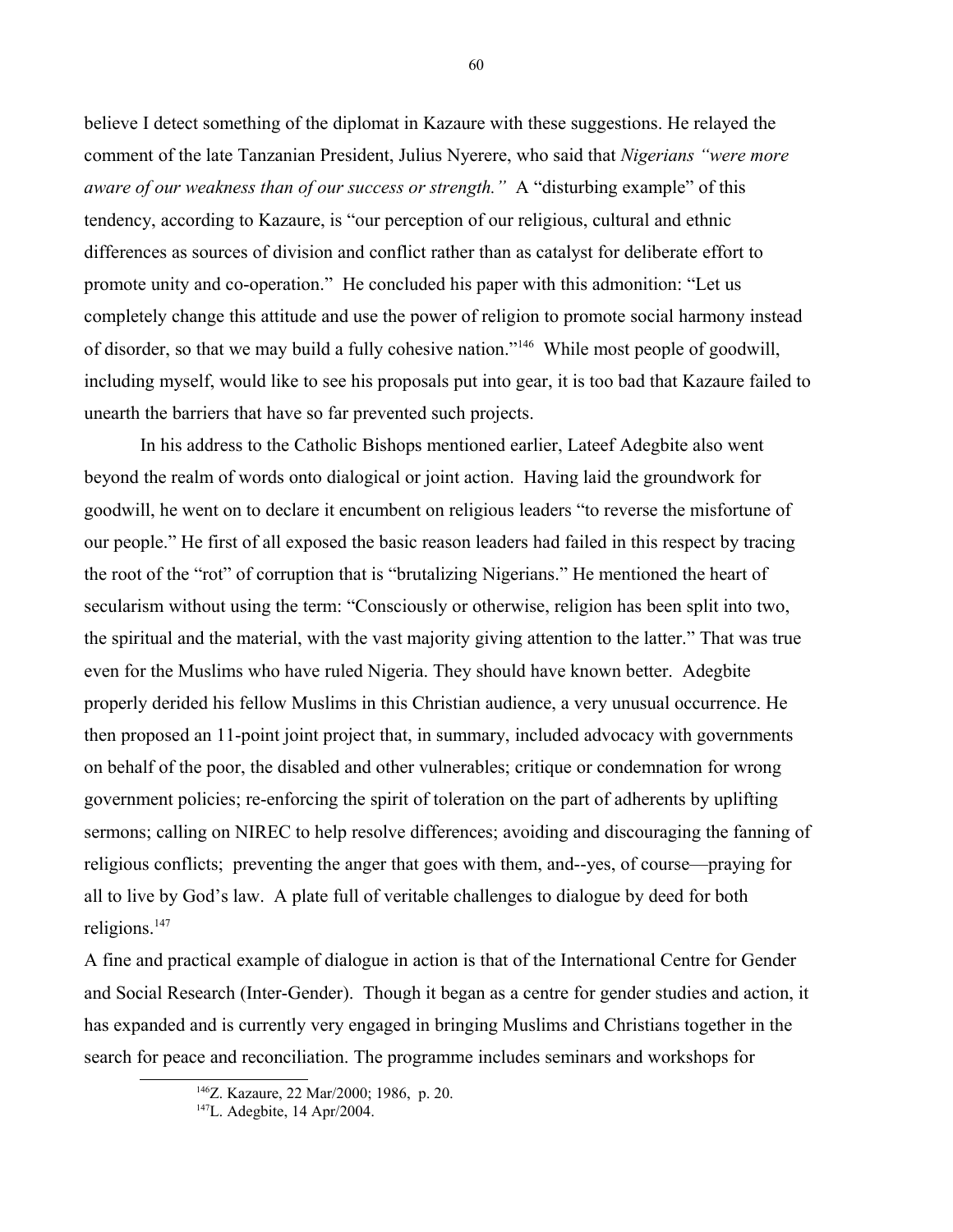various social groups, encouragement of reconciliation among groups in conflict, the promotion of dialogue with a special focus on women and youths. In front of me lies a copy of the *Inter-Gender Peace Bulletin (IGPB)* of November, 2004, the front page of which has reports on both a Christian-women and a Muslim-women conference, both sponsored by Inter-Gender. Some of their events are separate; many, joint occasions. A unique element were "16 novelty football matches between Christians and Muslims in Plateau and Kaduna States to give adherents of the two faiths the opportunity to play together while learning to 'work' and 'walk' in teams." They even gave me an opportunity to introduce this series of studies to a mixed audience of Christians and Muslims in Jos early in 2005. I was gratified to note how warmly it was received by both groups.<sup>[148](#page-60-0)</sup>

Among the latest *de facto* dialogue projects is that of the Nigerian chapter of the African Anti-Abortion Coalition. In a reaction to President Obasanjo's alleged move towards legalising abortion, Cardinal Okogie called for a strong anti-abortion movement. The Coalition's Chairman, Philip Njemanze, announced plans for a "one-million man march" against abortion on 14 February, 2007. "He called on Christians and Muslims in Nigeria to organise local marches as ecumenical and multi-faith efforts and urged contact between religious leaders to fight against abortion."[149](#page-60-1) This is dialogue in action: The primary concern is not to encourage dialogue so much as to support a common social cause.

One of the first practical things AZ NIREC did was to send a delegation of Muslims and Christians to bring reconciliation to the tribal conflicts between the Jukun and Tiv in Taraba State. Plans were also underway to send similar delegations to other trouble spots in the country.[150](#page-60-2) Later in the same month, we find the two co-chairmen, the Sultan and the National Chairman of CAN, in Ilorin to calm the community's spirit after a 4-day riot in which churches were vandalised and burned down. Sultan Maccido warned that violators of peace and perpetrators of violence would face the opposition of both religions. "Nigerians must embrace peace and co-operate with one another to see that law and order in the society were not disturbed." He also urged the Kwara State Government, represented by the the Deputy Governor, Deacon Simon Sayomi, to thoroughly investigate and punish the perpetrators. And would they please give NIREC a copy of the report. Sound familiar?

<span id="page-60-1"></span><span id="page-60-0"></span><sup>&</sup>lt;sup>148</sup>See D. Ityavyar, 1 Aug/2005, p. 9, for a more complete description of the programme. <sup>149</sup>U. Kalu, 16 Jan/2007.

<span id="page-60-2"></span><sup>150</sup>A. Jokolo, 10 Dec/99.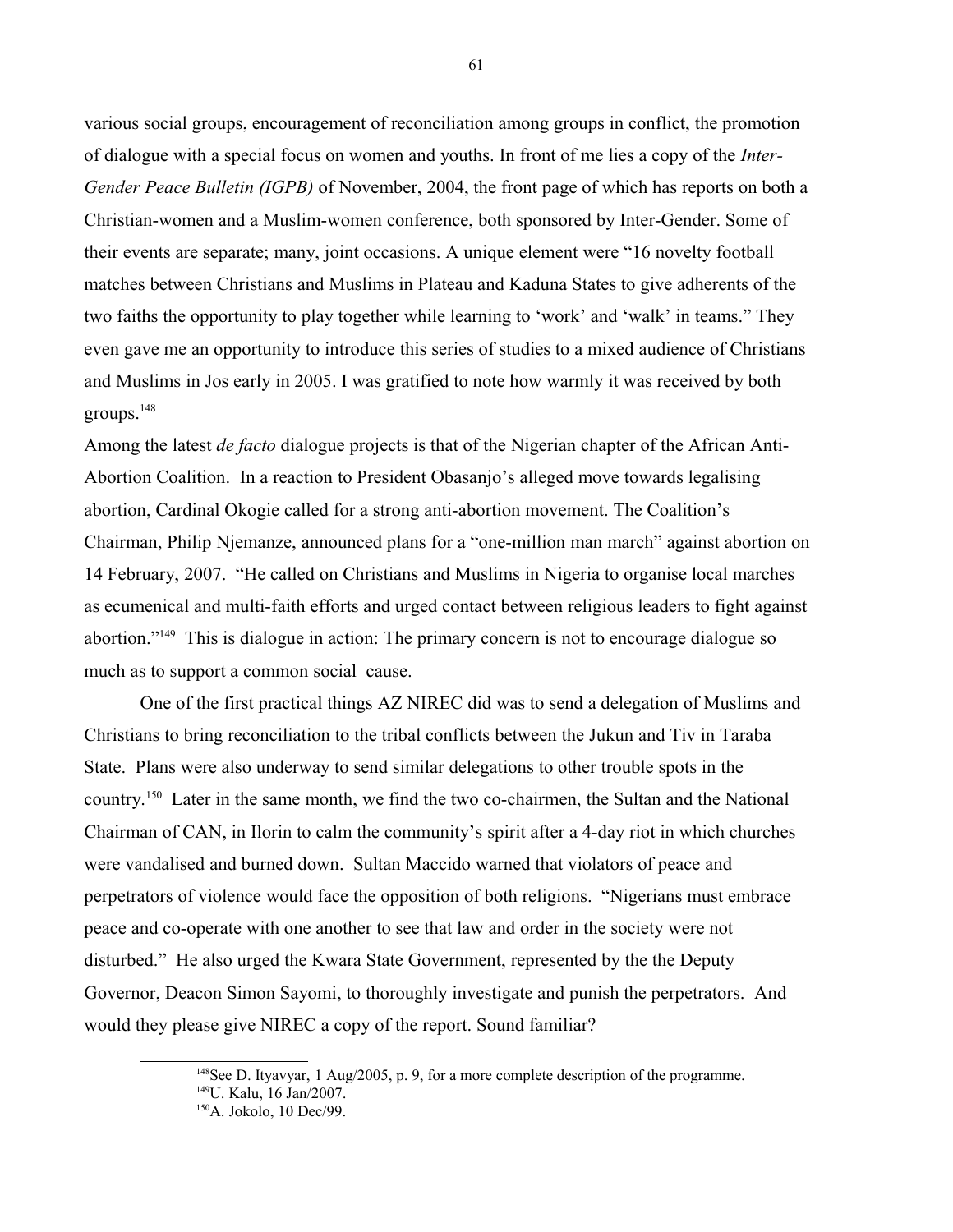Professor Yesufu Obaje, a sernior official at the Presidency, underscored the foolishness of religious conflict and destruction of churches by reminding his listeners that the Prophet Muhammad "allowed Christian to use a mosque to pray. The Emir of Gwandu, Mustapha Jokolo, also present at the occasion, indicated that the Prophet Muhammad "actually wrote against the buring of churches and the destruction of Christian properties, saying Islam does not support any form of religious bigotry."<sup>[151](#page-61-0)</sup>

For a while NIREC was dormant, but when it revived in 2007, the demand rose to go beyond reconciliation activities. In an early meeting with the Sultan and other representatives of NSCIA, President Yar'adua said

*that the FG would build bridges across religious divides to create harmonious relationships among them. Yar'adua said no country could thrive under religious disharmony. He identified the need to make religious studies compulsory in schools, as a way of preparing the young ones morally, saying that moral training was crucial to government's efforts. "Without the necessary moral training and authority, no government can achieve its missions," the president said.* "*A body such as this and CAN always serve to guide the leaders of the country; your guidance will provide government direction and wisdom that will improve the quality of governance."* 

At this point, the Sultan reminded the President of the dormant NIREC. He called for the strengthening of NIREC to make it more effective.<sup>[152](#page-61-1)</sup>

The President listened. Things soon began to move. In August, the Economic and Financial Crimes Commission (EFCC) , a Federal body charged with combatting corruption, held a meeting with Muslim and Christian leaders to begin a joint war against corruption. As such meetings go, a communique was published with many brave sentiments and resolutions. One of the recommendations read, "A national inter-faith advisory committee on corruption should be established by EFCC in collaboration with Nigeria Inter-religious Council (NIREC) to coordinate the fight against corruption." The document was signed by Onaiyekan, Adegbite and Isiaq Oloyede, Secretary General of NIREC.[153](#page-61-2)

Within a few months the President convened a NIREC meeting at which members made calls for going beyond the earlier reconciliation efforts. Sultan Mohammed Abubakar, chairing

<span id="page-61-0"></span><sup>&</sup>lt;sup>151</sup>M. Lamidi, 30 Dec/99, pp. 1-2. See p. 91 in ch. 4 for the Christian contribution to the visit. <sup>152</sup>*TD,* 19 June/2007*.*

<span id="page-61-2"></span><span id="page-61-1"></span><sup>&</sup>lt;sup>153</sup>First National Inter-Faith..., 16 Aug/2007. Appendix 31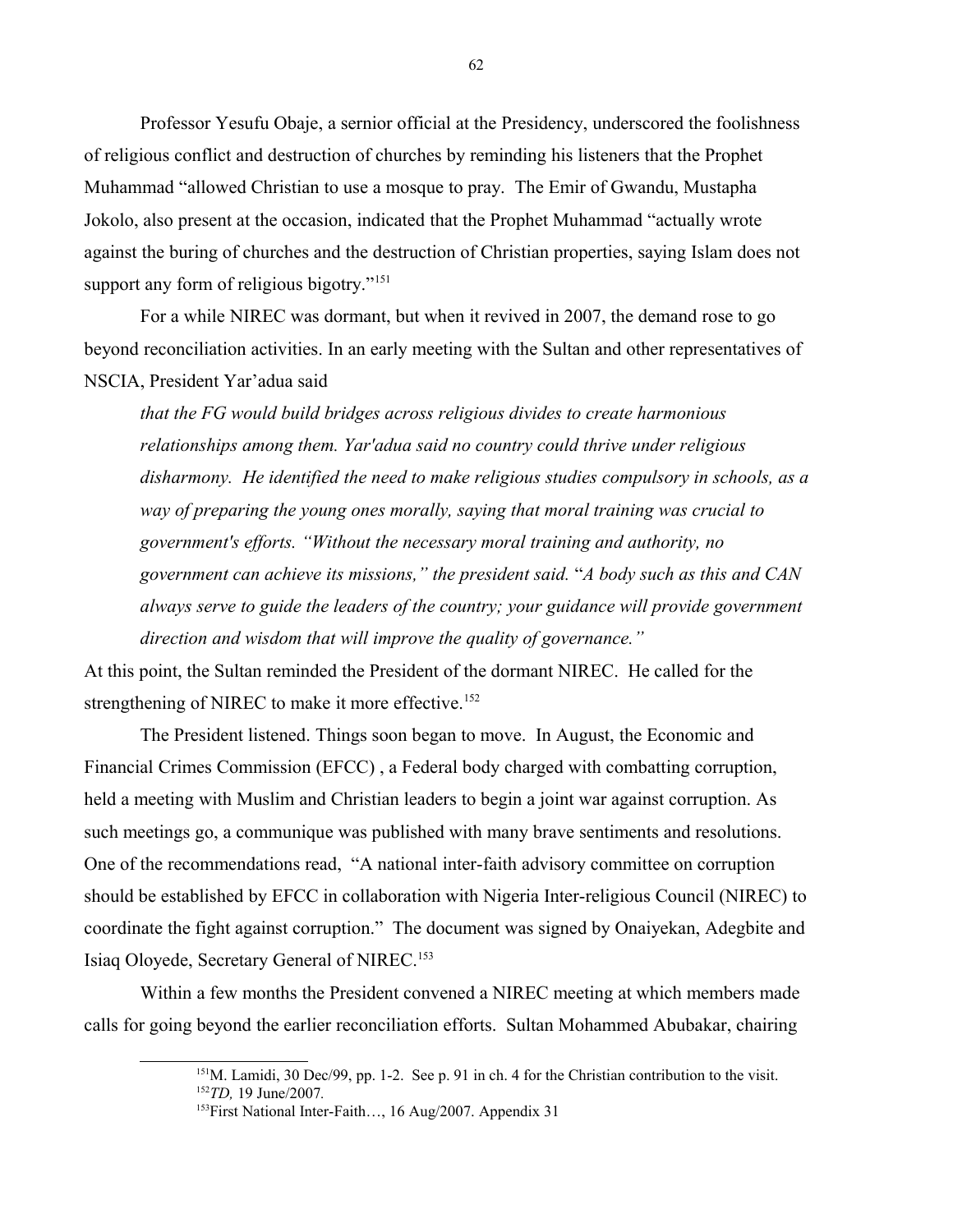the meeting, "described peaceful co-existence as the key ingredient of nation-building and socioeconomic development." He furthermore stated the following:

*Religious harmony and respect for one another embody not only the commitment to national goals but also express our common humanity and affirmation of the benevolence of the Creator who has put us together in a common abode.*

*He observed that religious difference should serve as a source of national strength to live together, work together and co-operate with one another as well as resolve any misunderstanding that may occur in day-to-day activities.*

*The Sultan, who called on religious leaders to re-dedicate themselves to the noble cause of peace-building and mutual co-existence of the people, urged them to serve as worthy shepherds and provide necessary spiritual and moral guidance to engender a Godfearing society and God-conscious nation.* 

*He said: "We must extol the virtues of tolerance, charity, respect and forgiveness as well as promote the universality of common bonds, which bind us together. We must, as religious leaders, champion the cause of truth, honesty, accountability and justice and ensure that our followers, be they in public service or as private individuals, embody these virtues and put them into effect.*

*"We must, above all, serve as a source of succour to the weak and the poor in our societies and provide hope and confidence to our people to face the social, economic and moral crises, which they are bound to encounter in their collective existence."*

*Noting that peace and religious harmony are not the concern of religious leaders alone, Sultan Abubakar warned politicians, opinion leaders and those charged with authority at all levels of governance to exercise utmost restraint in all their actions and utterances as well as ensure equity, fairness and social justice at all times.*

*He explained that the formation of NIREC was occasioned by the incessant ethnoreligious crises, which punctuated the nation's socio-political landscape in the last few years, stressing that the establishment of the council was because the usual responses to these crises, which were mostly ad hoc in nature, could not get the nation far.*

*Abubakar submitted that the body would provide religious leaders with a veritable form, which would promote greater interaction and understanding among themselves and their*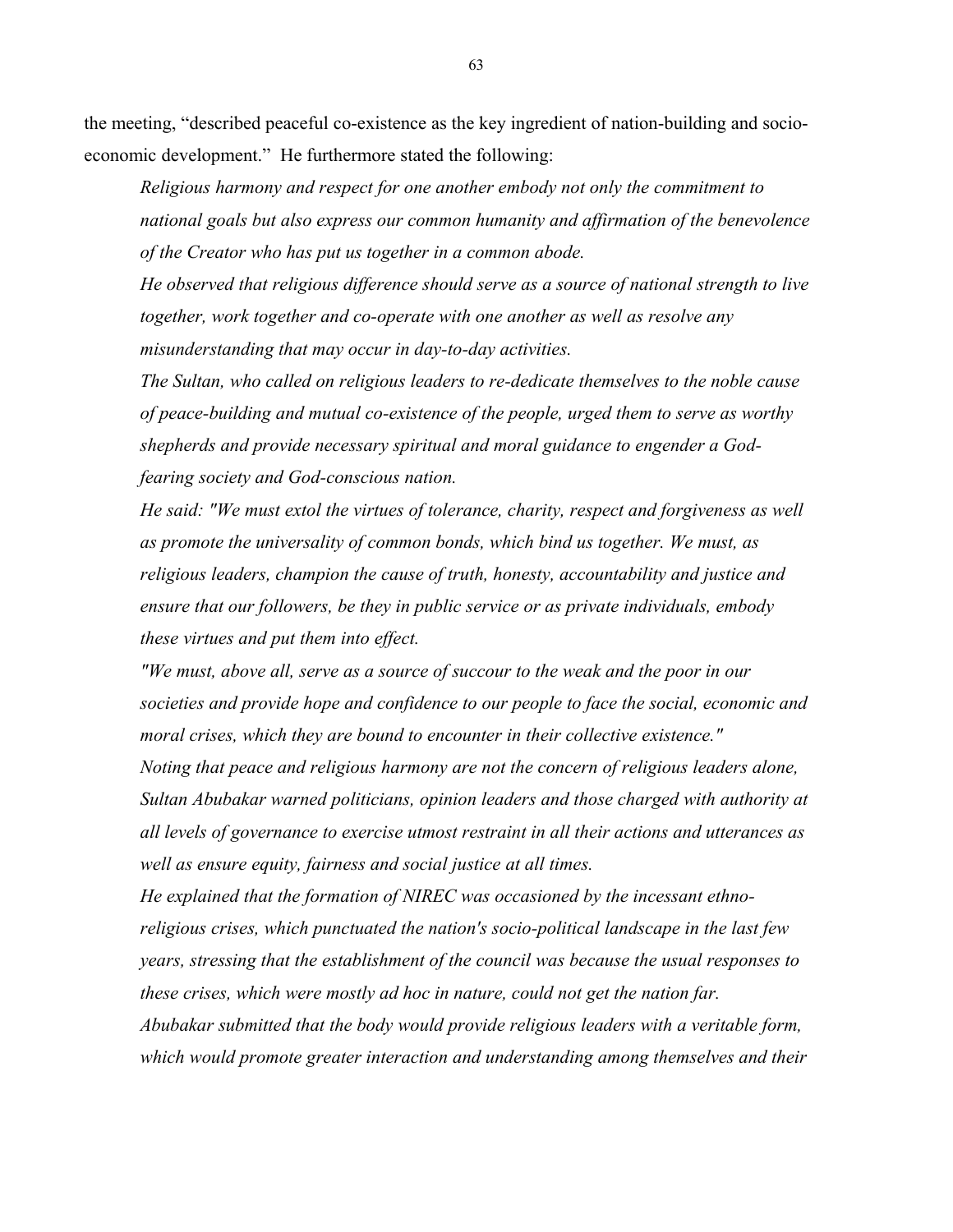# *followers and establish the foundations of sustainable peace and religious harmony in the country.[154](#page-63-0)*

Ado-Kurawa wrote extensively about dialogue issues. A Muslim, he quite naturally tended towards wholistic solutions. That is to say, solutions that go beyond narrowly-conceived religion and involve other sectors of culture. However, such wholistic perspective can also lead to paralysis and thus to *de facto* failure. When your perspective takes on the entire world wholism with a vengeance!—the challenge can simply become overwhelming. This may have been the case with Ado-Kurawa. Though he has, to the best of my knowledge, never rejected dialogue in principle, the complications arising from a wholistic worldview that encompasses global politico-economics seemed so insurmountable to him at one stage, that it almost paralysed him that he almost threw in the towel. In the concluding chapter of his *Sharia and the Press in Nigeria*, the first section heading reads "Muslims Versus Christians: Between Tolerance/ Dialogue and Confrontation." He emphasized that ":tolerance and dialogue between Muslims and Christians are as old as Islam." However, it has largely been a unilateral relationship with Muslims tolerating Christians but not vice versa. I believe we all know that history, at least, the history of some centuries ago. He then put the issue on hold to move on to political considerations that led him to the question, "Is there any basis for dialogue or tolerance between Muslims and Christians in Nigeria?" As citizens we have no choice but to tolerate each other, but beyond that…. His answer: "Muslims will never abandon the sharia…." From here on it is only about politics: the old discussion about colonialism and the role of the Nigerian Christians. We have been through all that in Volumes 2, 4 and 6. Much of it is right on, including his views on missionaries with respect to colonialism and on Nigerian Christians with respect to neocolonialism and globalism[155](#page-63-1)--but Muslims participate as enthusiastically in globalism, a fact he did not readily acknowledge until his venture in London. At the end, Ado-Kurawa sideswiped the question of dialogue, while tolerance was only seen as an obligation but without any real hope for it as long as the politico-economic system is not radically changed. His last question was not about dialogue or religion but about the Nigerian economy: "Any hope?" One of his last suggestions was political and negative. He did not believe "the Western Christian world [will] allow sharia to exist in Nigeria." *From his perspective, the sharia issue will not be solved by* 

<sup>&</sup>lt;sup>154</sup>Association of Nigerian Abroad, 17 Oct/2007. In view of Ado-Kurawa's complaints about the anti-Muslim bias in the Southern press, it is interesting to note that at least *TD* and *Vanguard* give much more coverage to the Sultan than to his co-chair John Onaiyekan—and respectfully so.

<span id="page-63-1"></span><span id="page-63-0"></span><sup>&</sup>lt;sup>155</sup>See J. Boer, 1979 and my two publications of 1992 for details on both counts.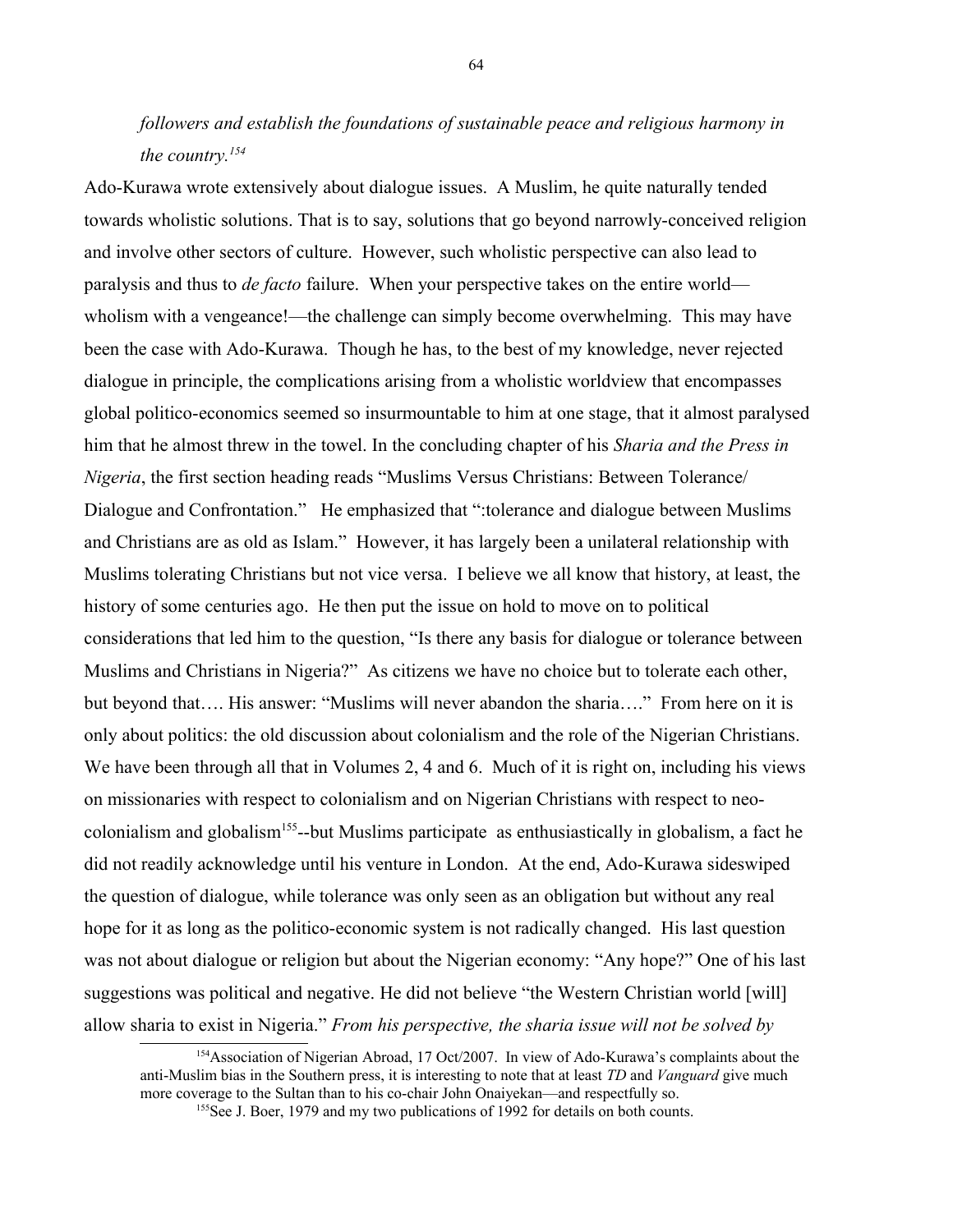*dialogue, unless the term is broadened to include the entire world of politics and economics. There is something to be said for that, especially in terms of the wholistic perspectives of both Islam and Kuyperianism*, a movement of which he seemed faintly aware.<sup>[156](#page-64-0)</sup>

Throughout much of these discussions, Ado-Kurawa assumed a greater bond between Western globalist politico-economics and Christianity than in fact exists, an assumption that is basic to all his earlier theorizing but which he did eventually tone down. What if, in fact, a wedge of growing tension between these two forces is pushing them in different directions? The WCC has long talked in terms of their opposing logic. Though from a wholistic perspective, religion and politico-economics are theoretically to travel together, in fact there is considerable dissonance between the latter and the Christian religion, perhaps with the exception of the American Christian rightwing. Western politico-economic forces are more in sinc with the regnant secular worldview than with Christianity. That being the case, it may be more possible for Muslims and Christians to work towards dialogue than Ado-Kurawa allowed. Perhaps the *major* joint project should be to take on the politico-economic regime together! But this project would be a long-term project. In the meantime, smaller projects could prepare us for that major one. What do you say to that, Ado-Kurawa? I, along with a whole crowd of Kuyperians, would be prepared to jump in the boat with you—though my age may prevent me!-- and there would be plenty of other Christians, perhaps including the WCC and the RCC. This could be an exciting journey. If ever there was a challenge, here it is!

Subsequent to writing the above, I stumbled upon a paper by Ado-Kurawa from July, 2003. It represents his reflections on a British Conference in which he displayed much greater nuance with respect to the West that, in turn, appears to have led to greater optimism concerning dialogue on his part. I have attached the document as Appendix 9 because of its rich and wideranging reflections. Without going into all the details of the change of nuance, I am going to summarize his dialogue thinking as reflected in this more recent paper.

"For dialogue to be successful," Ado-Kurawa warned, "Muslims must not behave like dogmatic Westerners," the children of the Enlightenment. He agreed that "there are indeed many Enlightenment ideas that are laudable," but they "must be separated from those that promote colonialism and exploitation." Furthermore, Muslims had their own enlightenment long before the West did. He praised the British for organizing this conference precisely because this

<span id="page-64-0"></span><sup>156</sup>I. Ado-Kurawa, *Sharia and the Press*…, 2000, pp. 423-435, 411-412.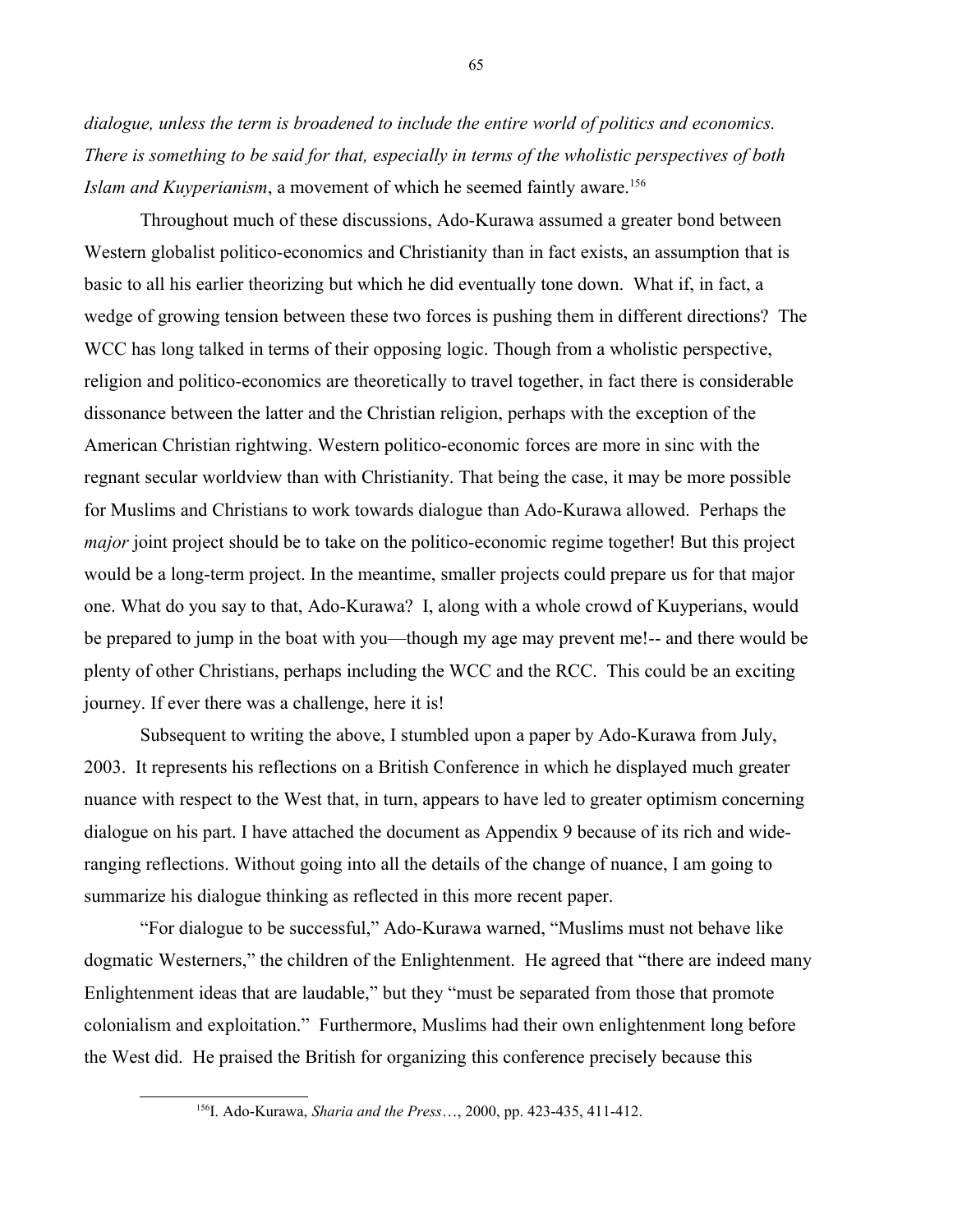dialogue avoided those common traps. "The effort of the British Council in encouraging this discourse is commendable," he wrote. "It is in the spirit of the English tradition of seeking understanding or the third way of humility and rejection of arrogance."

*With this background of accommodation of Islam in the British establishment, the British Muslims who attended the seminar have every reason to be proud of being British and resist attempts by Muslims, especially from the repressive societies of the Middle East, to export their militant version of intolerance into Britain. Muslims, especially from Nigeria, have many things to learn from British Muslims, since we both speak the same language.*

The following statements surely indicate his increased openness, especially to the UK: "Muslims and Westerners have many things in common" and "Both have enriched each other." But then he warned, "What is essential is dialogue and not imposition." Over against Americans, who always "attempt to use their power at every given opportunity, the British have since realized the futility of this arrogance. Hence this seminar by an important cultural arm of the British society."

*Dialogue between Muslims and Christians is not only desirable but also essential. So, the issue is the motive. If it is to arrive at a theological middle ground, then it will fail, because of their theological differences that cannot be solved and any attempt to do that would lead to conversion. Therefore the only acceptable motive should be utility named peace, which could be achieved by the recognition of each other's faith. The dialogue is therefore brief, because of Islam's rejection of the libertarian culture of modernity as evil and decadent. "The fact that Islam has a strong legal side and that sharia defines the permissibility and the limits of human activity leaves no room for a gray area in which a dialogue" on these limits "can occur." Muslims cannot compromise the integrity of the Prophet (SAW). This does not limit freedom of speech. Muslims also recognize the integrity of others. Hence blasphemy under Islamic law extends to other Prophets and Muslims are not allowed to disparage other religions. Decency, therefore, demands that other societies also respect Islam. Therefore, in this respect the British polity must recognize the integrity of the prophet of Islam. After all, the British Muslims have responded to the Rushdie affair within the limits of British law.*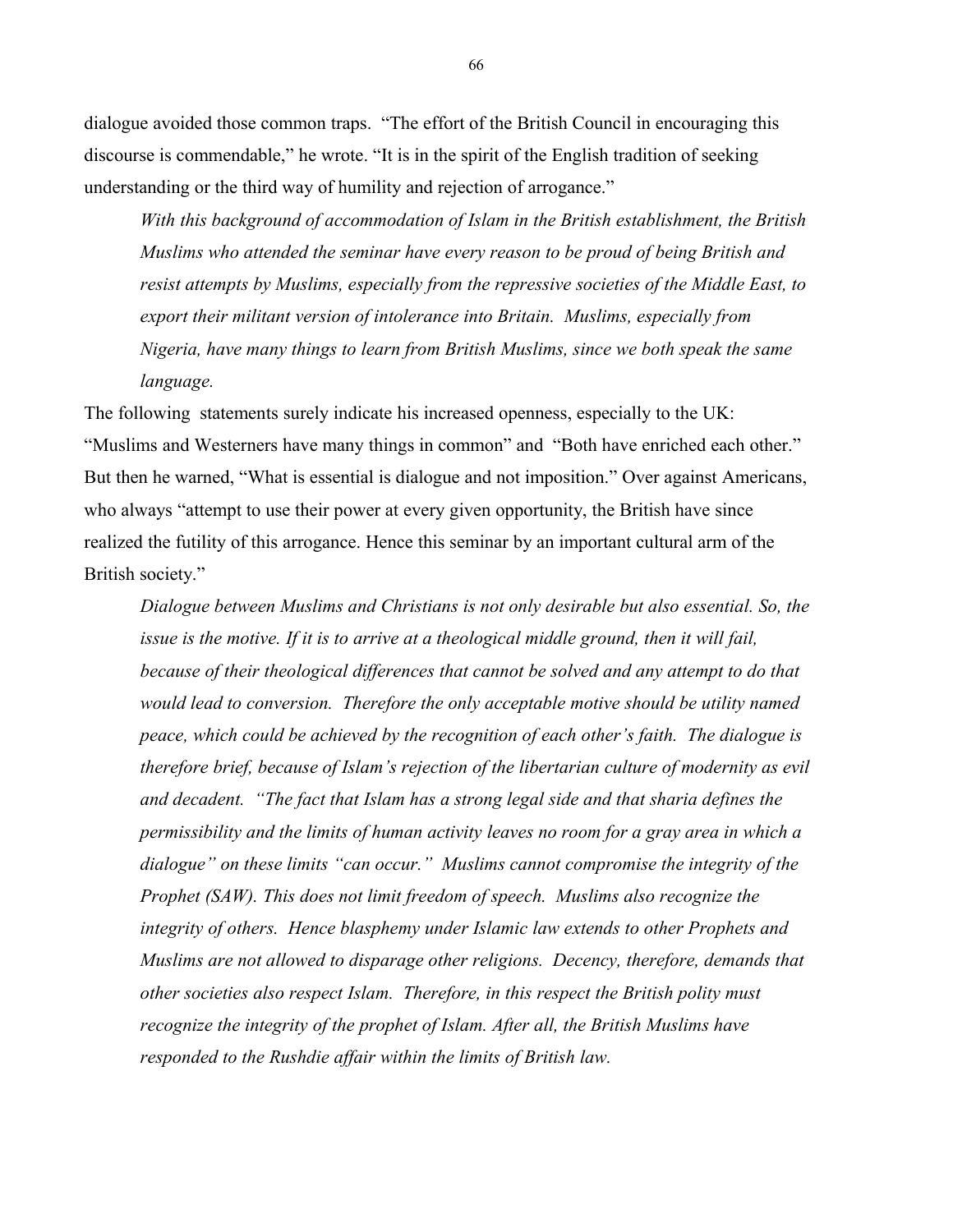*British Muslims have a great responsibility to the world in their efforts of negotiating their identity in the British society, because they serve as models for others to follow. It is commendable that their efforts of securing better representation of Islam in the media is recognized by the mainstream British society through the British Council. They have every reason to be proud of being Muslims and British because of the opportunities they have, which are more than those in Muslim majority countries.*[157](#page-66-0)

Ado-Kurawa foresaw that Islam can gain if the various traditions, relying on their respective "ancient prophetic traditions," join as allies in growing opposition to "the project for a new American century*.*" *"Such an alliance, breaking free both from the Pentagon's vision of human civilization and from that proposed by Saudi, could have immense healing power. It would facilitate a better understanding of Islam in the West and greater appreciation of the West among Muslims, who for too long have assumed that greed, hegemony and godlessness are the only active principles of Western civilization."* In addition, he now publicly acknowledged that there were dangerous Muslim preachers of terror and intolerance who brought shame to Islam. The Jews were no longer the only or even the worst of economic sinners, that is, usurers. It is wrong to blame only Jews for such gross evil. Muslims and Christians are involved as well, but "one of the greatest usurers and by far ahead of many Jews is a Saudi prince."<sup>[158](#page-66-1)</sup>

By now it is a far cry from the earlier angry Ado-Kurawa to a more balanced and congenial one who recognizes virtue and vice on both sides, without relenting on his principial opposition to major aspects of the West and Christianity. It appears that his venture from the isolation of Kano into the more cosmopolitan environment of London helped him develop greater balance and made him more open to genuine dialogue. Well, that's what dialogue is *supposed* to accomplish.

So, Ado-Kurawa asked again, "Is there any basis for dialogue between Muslims and Christians in Nigeria?" This time he is more positive. Indeed there is: "As citizens of one country, adherents of both faiths must live together." Though "Muslims will never abandon the Shari'ah, whether the personal or its criminal aspects just to please Christians, both the majority of the

<span id="page-66-0"></span> $157$  For this comparison, please check his earlier materials in this volume but also in vols. 4 and 6 by checking his name in their indices. The quotation within the last quote is from M. Aminrazavi, 1996 "Medieval Philosophical Discourse and Muslim-Christian Dialogue," *American Journal of Islamic Social Sciences,* 13: 3, p. 386. I strongly recommend that you read Ado-Kurawa's wide-ranging paper (Appendix 15).

<span id="page-66-1"></span><sup>158</sup>I. Ado-Kurawa, July/2003.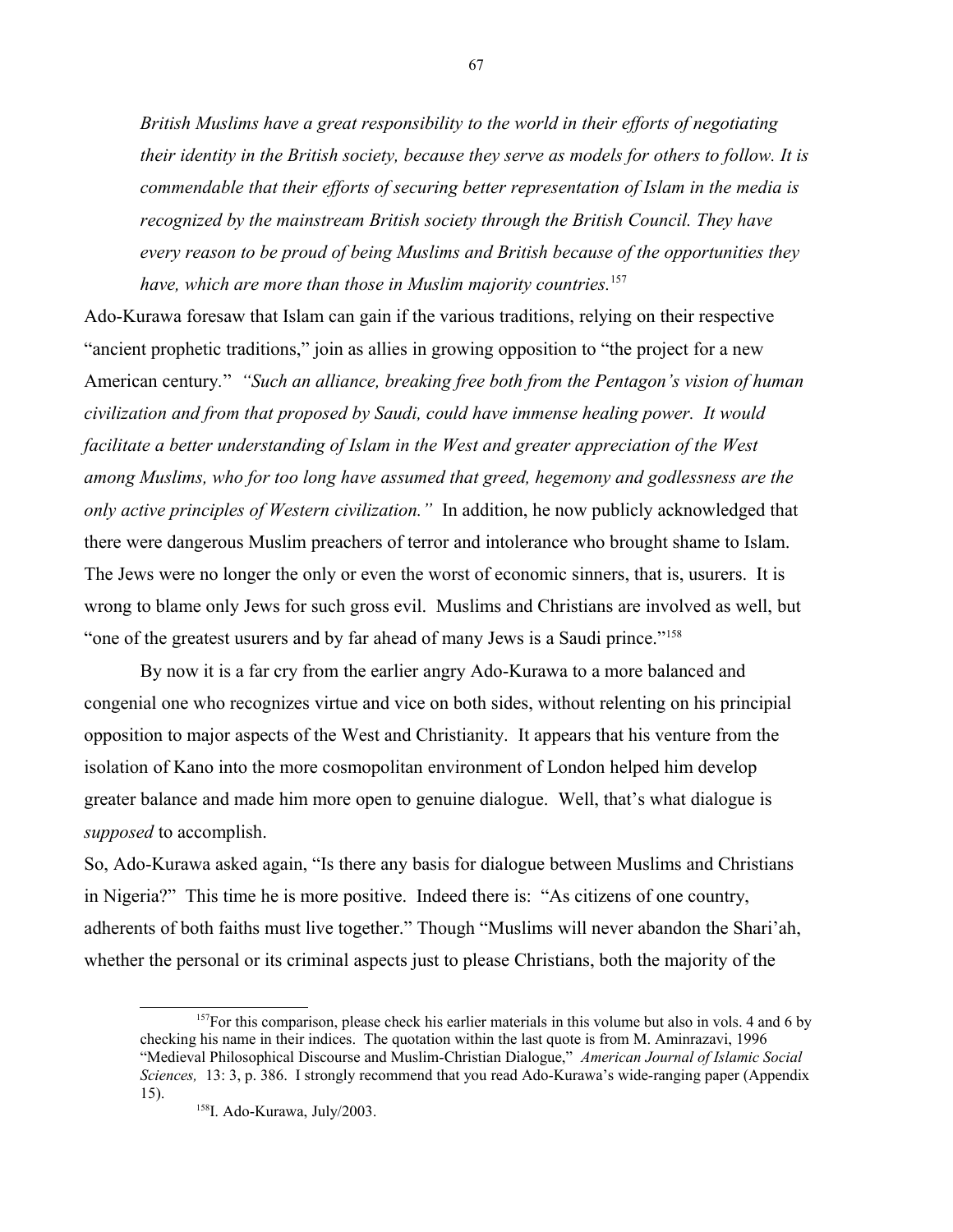Muslims and Christians in Nigeria have indicated their wish to live peacefully because they have no option other than their present structure."

In distinction from his earlier writings, he now approved of "some Muslim intellectuals" who have acknowledged the role of the Vatican in promoting understanding<sup>[159](#page-67-0)</sup>. "Pope Paul IV did his best to promote understanding between Muslims and Christians by stating clearly that the Vatican does not support proselytization in Muslim countries. But according to him, "There are some extremists who would like to undertake that in much the same way as you have extremists in the Muslim world". The Pope, according to Ado-Kurawa, called for cooperation to bring in those who do not believe in God.<sup>[160](#page-67-1)</sup> Ado-Kurawa appears to have scaled down in his own mind the previously unsurmountable obstacles to dialogue and affirmed both its desirability, necessity *and* possibility. There remain the three conditions of acceptance of sharia, rejection of proselytism and an attitude of humility on the part of dialogue partners. For me there also remain some questions: If proselytism by Christians is an obstacle to dialogue, how about proselytism by Muslims? When is mission or *da'wa* legitimate and when has it degenerated to proselytism? Another related question: Can both religions live with such a restriction? Can Islam forego *da'wa*? Could Norwegian Christians and Muslims have found the answer with their joint proclamation to allow free and unobstructed conversion from one to the other?<sup>[161](#page-67-2)</sup>

### *Selected Quotations: xxxx*

So many people talk about dialogue that I cannot possibly discuss it all. So, as I have done in previous volumes, I will here simply reproduce a few statements without further comments.

Khalid Aliyu Abubukar at the Muslim-Christian Dialogue on Peace in Jos: *"It is through interaction, dialogue and gatherings of this nature, we would be able to iron out or settle our differences, and better understand the religious doctrines of one another."[162](#page-67-3)*

<span id="page-67-1"></span><span id="page-67-0"></span><sup>&</sup>lt;sup>159</sup>For more information see Braibanti 1999: 31

<sup>&</sup>lt;sup>160</sup>I. Ado-Kurawa, 2002. The rest of this endnote as well as endnote 159 refer to Ado-Kurawa's own endnotes: Pope Paul VI made his statement at the "Islamic-European Dialogue," a conference held at the Vatican, which was attended by Christian clergy and the Ulama from the Muslim World. See Yamani, M. A. 1997 'Islam and the West: The Need for Mutual Understanding AJISS 14:1: 94.

<span id="page-67-2"></span><sup>&</sup>lt;sup>161</sup>Sultan and Tveit, 2007. Appendix 19.

<span id="page-67-3"></span><sup>162</sup>K. A. Abubakar, 2004, p. 10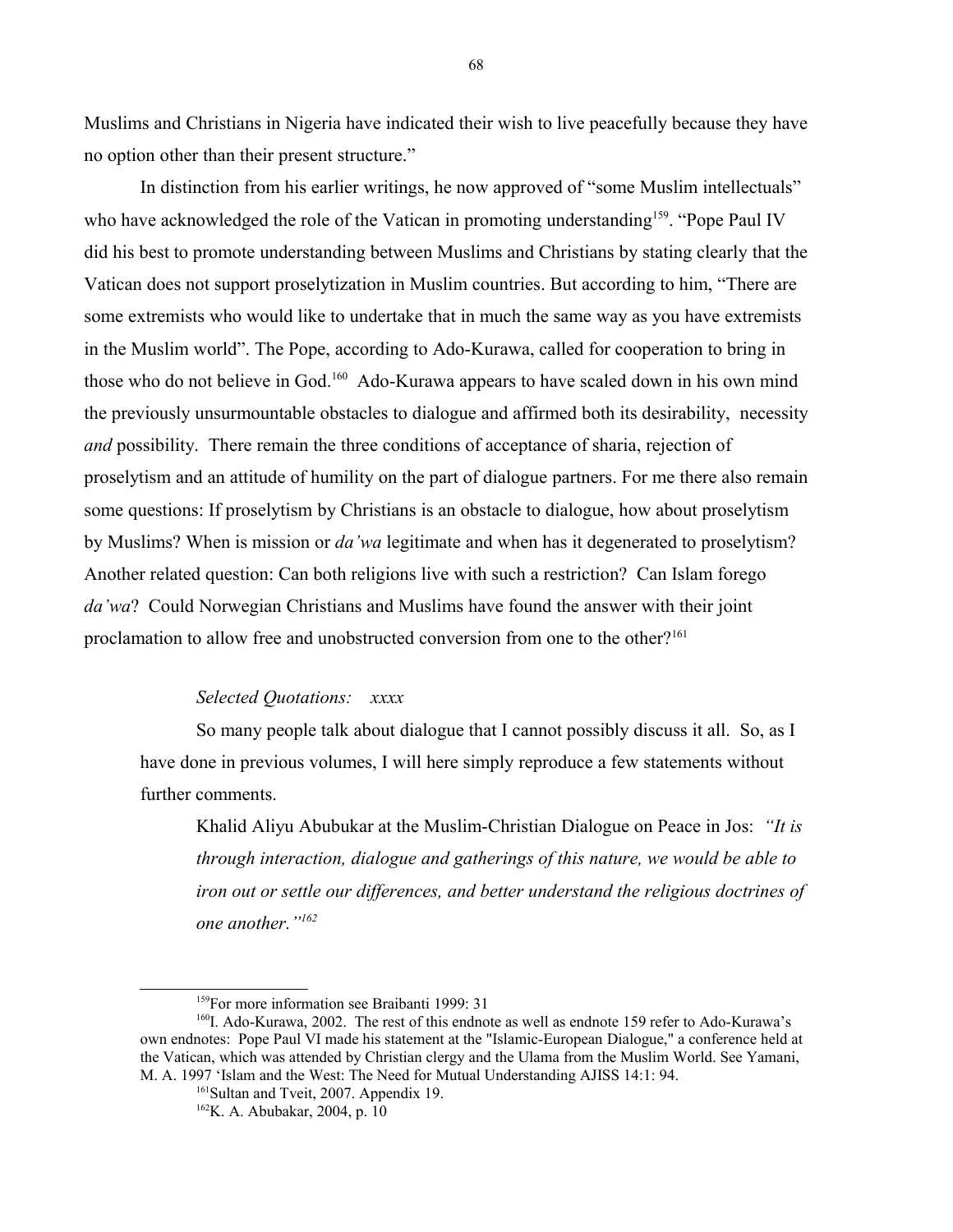D. S. Dauda: *"I share in the belief that it is only through objective dialogue that we can learn to live together in peace and harmony, values without which our continued co-existence and collective progress will forever remain*…" [last word missing]. $163$ 

Sanusi L. Sanusi: "*My thesis was and remains that Islam requires Muslims to join hands with other Nigerians in the struggle to create a better, more religious and human, more liberal, honest and fair political environment in which all Nigerians can improve their lives—economically, culturally, intellectually, spiritually and morally. The struggle is for me, a revolution against our collective oppressors rather than a crusade against our fellow oppressed.[164](#page-68-1)*

### **Pluralism xxxx**

Pluralism, according to its spokemen we have overheard in Volume 6 is an important mark of Islam. More than a decade before the Zamfara Declaration Auwalu Yadudu argued for plurality on basis of federalism. "There are as many legal systems in the USA as there are states. That is good for their federation. It should not be bad for ours." "A federal system must recognize and accommodate regional and ethno-cultural diversities. This is a necessary ingredient of a federation." Legal plurality should be suppressed no more than Nigeria's enormous linguistic plurality. He warned that those "advocating for uniformity in our legal system" are in fact "leading to the ultimate destruction of other systems of law." [165](#page-68-2)

Thus, Christians should be allowed to practise what they believe in, proclaimed Ibrahim Sulaiman. Those whose culture allows them to drink alcohol, should be free to do so. In modern Nigeria with its emphasis on "democracy, federalism and human rights, there must be divergent views and demands. The only way to guarantee that different groups have what they want is to encourage pluralism and provide alternatives." This means that the "responsibility of the FG is not to impose unitary laws on states but to find ways of managing the different yearnings and aspirations of the different units of the federation. Co-ordination of the conflicting interests is the responsibility of Abuja." In the context of this pluralism discussion, Sulaiman seemed to

<span id="page-68-0"></span><sup>163</sup>D. Dauda, "The Politics of Religion…," Apr/2003.

<span id="page-68-1"></span><sup>&</sup>lt;sup>164</sup>Quoted in Alkali Bello, "The Islamic Movement...," Aug/2003. Appendix 21

<span id="page-68-2"></span><sup>165</sup>A. Yadudu, 16 Dec/88.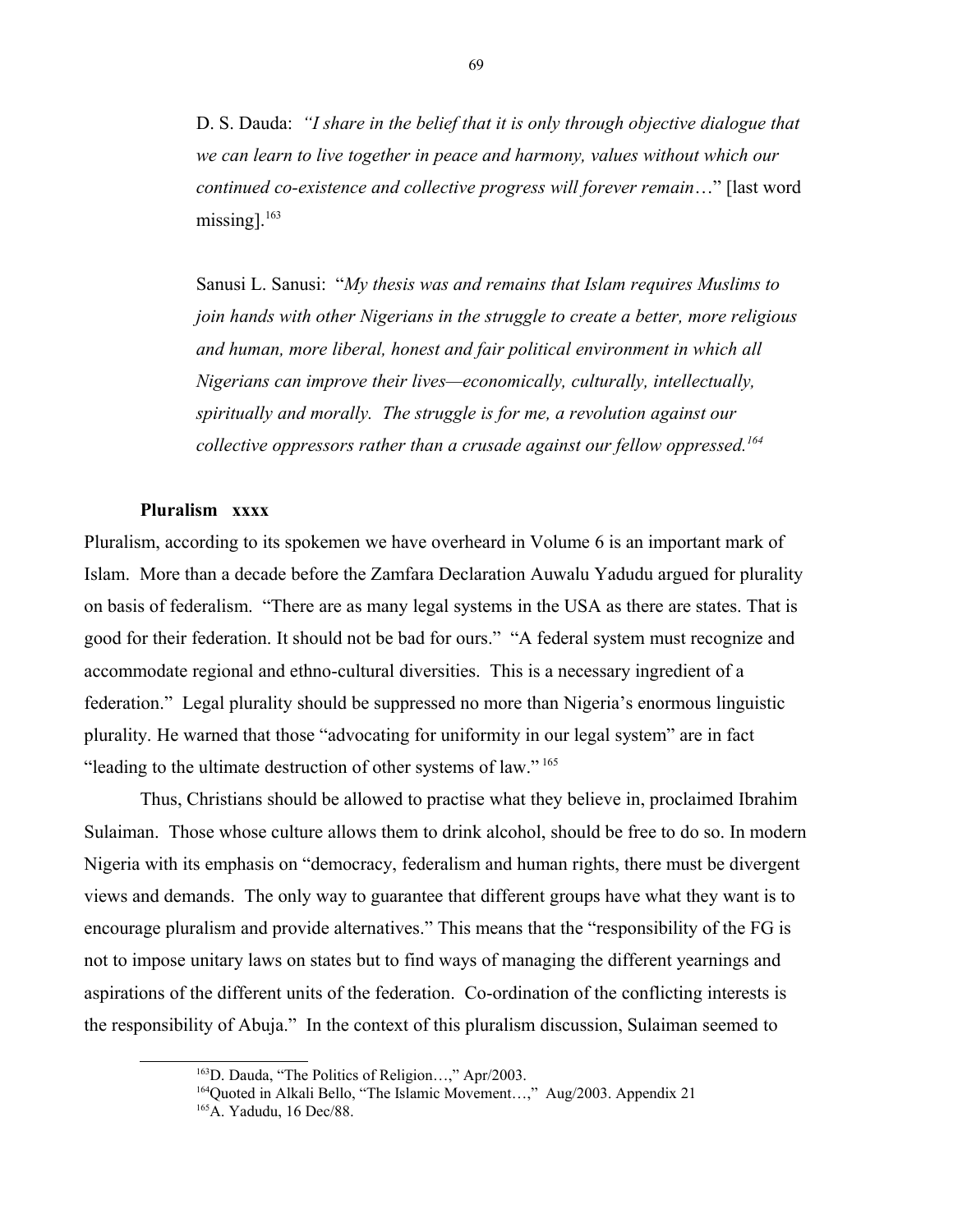favour limited government: FG should concentrate "mostly on foreign relations, external security and monetary issues." State governments had more detailed responsibilities that include a list of random examples such as standardizing weights and measures, ensure decent dress for school children, prevention of illegal drug trade. Every state government has the right to "administer laws that are acceptable to the people who voted them into office."<sup>[166](#page-69-0)</sup>

Umar therefore advised the FG "that it should allow the component parts of the Federation—the states—to exercise their rights under a federal system. Any attempt to sabotage or halt Governor Sani from carrying out the sharia, will bring an unpleasant backlash. Any attempt to suppress Islamic way of life, will breed the type of violence we have in the Middle East." He ended his article with a quote from Malcom X, who allegedly said, "It is either the bullet or the ballot." Umar: "We prefer the ballot."<sup>[167](#page-69-1)</sup>

### **Majority and Census Issues xxxx**

Due to the history of this subject in the development of this project, Christian and Muslims writers and issues are so intermingled that the material fits neither in this Muslim chapter/appendix nor in Appendix 35, its Christian equivalent. For this reason, I have relegated the material to Appendix 20.

# **Compromise xxxx**

**T**he Muslim-oriented volumes in this series sometimes present the impression of a predominantly hard-line approach to sharia issues. The recommendation of the Muslim Corpers' Association of Nigeria of BZ vintage is typical: "The sincere implementation of sharia as the only solution to the predicament of the country." It warned, "Any attempt to neglect it (sharia) in the Nigerian Constitution would be futile."<sup>[168](#page-69-2)</sup>

More recently, Abdullahi U. Bello quite strongly rejected compromise as impossible. He asked, *How can we build a more religious society when we have many religions that are sometimes diametrically opposed to each other? How can we have a fair political environment, where the idea of a political environment differs between individuals and groups in the country. And how can we improve our lives, where the concept of some is* 

<span id="page-69-0"></span><sup>&</sup>lt;sup>166</sup>I. Umar, 2 Nov/99.

<span id="page-69-1"></span><sup>&</sup>lt;sup>167</sup>I. Umar, 19 Dec/99.

<span id="page-69-2"></span><sup>168</sup>A. Ahmad, 21 Apr/89, p. 16.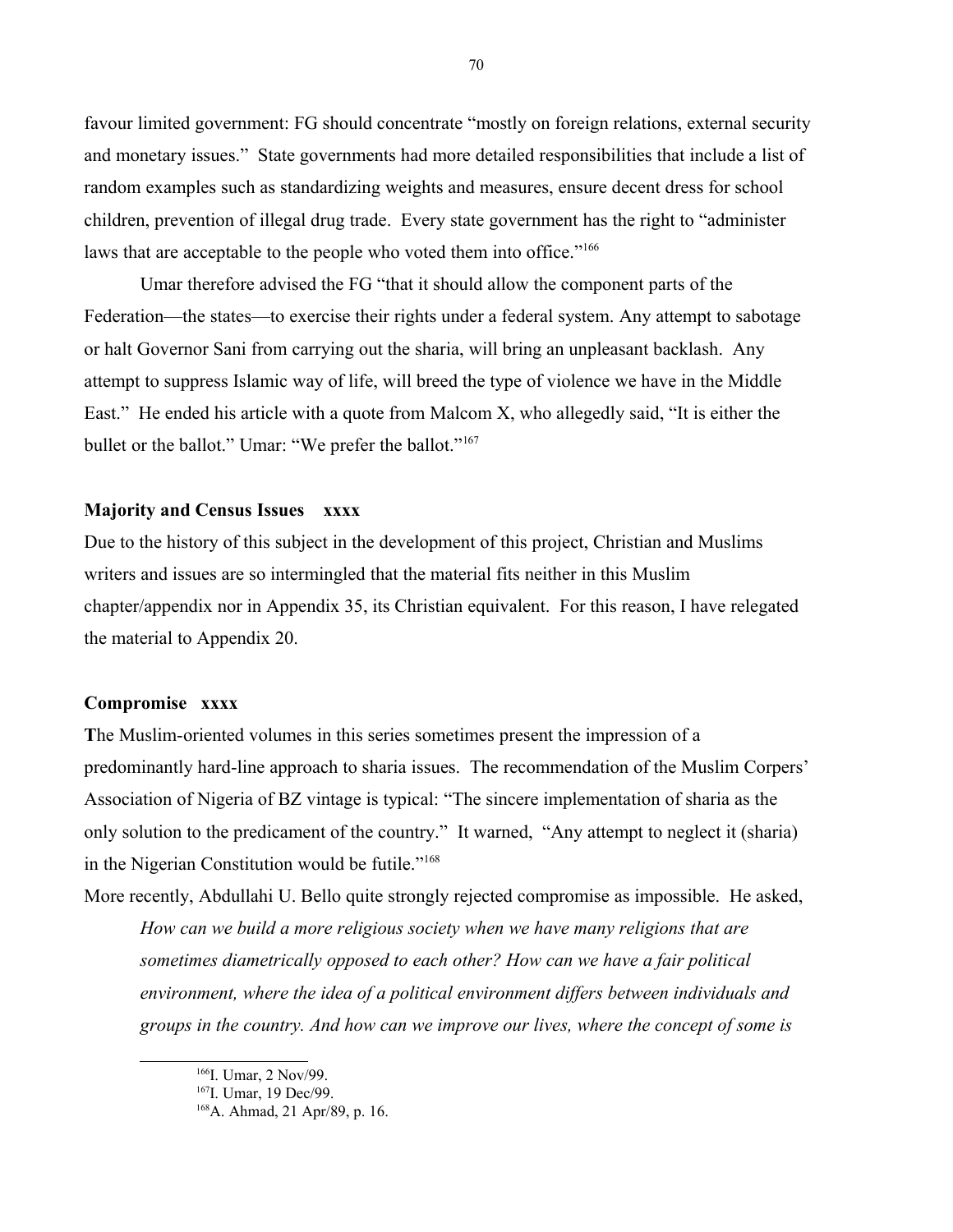*completely different from that of others? Some would argue that in this situation, compromises would have to be made and each one should follow his own religion and culture, so that we can co-exist peacefully. But at what expense are we going to do that?*

Bello then turned to the example of differences in economic thinking. Compromise would require Muslims accepting interest, but doing so would amount to being "possessed of the devil" [Qur'an 2:275]. The whole of the Nigerian economy is anti-Islam. "How can we be comfortable with a system that places people, not God, as sovereign?" How can we place a human constitution above the divine law? "We cannot afford to compromise our identity and accept the present arrangement with its roots in imperialism." "Are we going to compromise our noble ways because we want to flow with the tide?" "We have to address these painful questions now or we have to accept the consequences in the hereafter. Granted that there exists a law of necessity, but for how long are we to hide under this law? At least, if we try and fail, God is a witness to our actions, but it is not an excuse to accept the present imperfections and do nothing to change the situation."

Bello suggested a restructuring of the nation. The population consists of large blocks. The Yoruba with a population of over 25 million are a big nation. "What sense does it make to deny such a people autonomy of their choice? Why should anyone today in Sokoto, Maiduguri or Makurdi raise a finger against a new Biafra? What moral imperative or interest would compel the North to 'save' the oil-rich Niger Delta, if its people strongly feel they will be better off with an autonomy that gives them exclusive control over their oil resources?" Likewise, the North with its Muslim majority "can unite and form a completely Islamic state under a restructured Nigeria."

But it appears Bello would not wish to stop at this. Once such an arrangement has been established, it would become possible to export the Islamic model to the rest of the nation "with the help of God, the force of reason, moral uprightness, [and] leading by example." That is how the Prophet "conquered the whole of Arabia and beyond." "We can use his methods to achieve what we want to achieve." In other words, divide the country into autonomous regions, each free to adopt its own ways. This, suggested Bello, would open the way for the now truly Muslim North to carry out a *da'wah* programme to the other regions by example and persuasion. the North, that would shine over the rest of Nigeria as Old Testament Israel was to shine over the nations.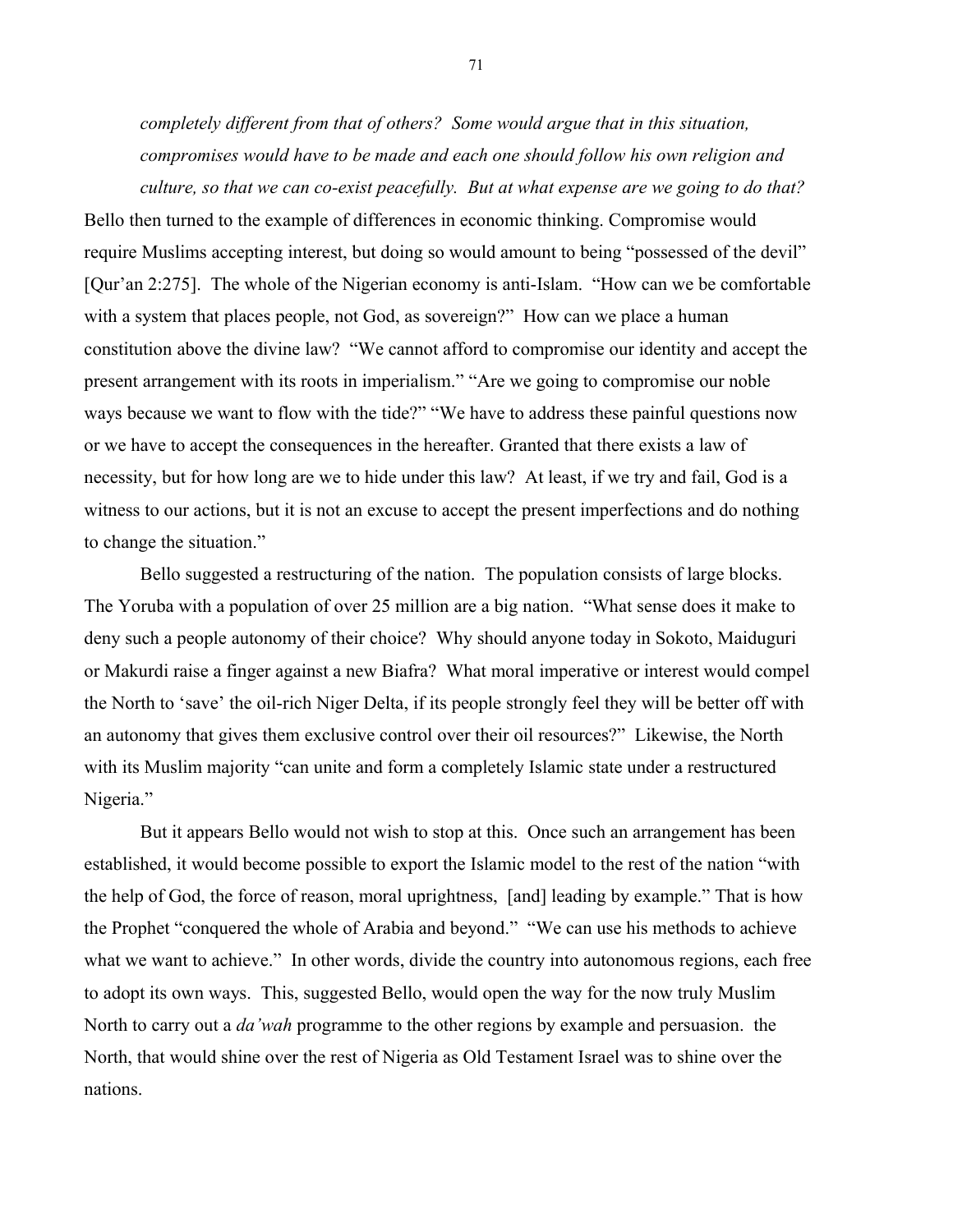Bello left some questions unanswered. If his scheme were introduced, what would happen to non-Muslims in the North? He completely ignored the significant Christian presence there, including the indigenous ones. It seems he was ready to sacrifice them. His proposal would "lay to rest some aspects of the debates, since 'non-Muslims in a contemporary Islamic State' is no more a fundamental issue." The plan would create serious problems of human rights that would once again attract the attention of the world—and pressure.

Furthermore, his proposal contained a serious contradiction. He upheld Australia and South Africa as "countries ahead [of Nigeria] in almost all indices." But these are secular countries, each in their own way. After equating secularism and imperialist structures with the devil on one page, how can these nations now suddenly emerge as desirable examples on the next? Bello, though I admire your enthusiasm for the beauty of a wholistic Islam, you have some serious issues to work out. Your scheme does not take sufficient account of the restrictions multi-religion force upon you. You seem suddenly prepared for a compromise that would, in your own words, lead you straight to the devil<sup>[169](#page-71-0)</sup>

Fortunately, there were *more temperate, pragmatic voices*. Abubakre insisted that compromise and adjustment have frequently been forced on Muslims in order to survive. Adapting to the worldviews of West Africa enabled Islam to survive not only but to spread. This attitude "has been helpful to its spread more than any form of organized proselysation." This attitude was displayed already early in the history of Islam. "They could hardly have done otherwise at that stage." It is " the characteristic of Islam, a sort of bending your head at the right time in order not to bruise the head, so to say, which did tide Islam over" in West Africa. Yoruba Muslims made "friends with Christians to mutual advantage," something that is approved, provided Islam is not injured or it leads to conversion to another religion. Yoruba Muslims also developed "positive relations to the British."<sup>[170](#page-71-1)</sup>

Yoruba Muslims, along with their fellow Christians and Traditionalists, have long been a different breed from other Nigerians. In an earlier volume I have already indicated that the Yoruba are by nature more syncretistic and more tolerant. The alleged reason for that is that at bottom both Yoruba Christians and Muslims continue to adhere to the basic worldview of ATR.<sup>[171](#page-71-2)</sup> Deremy Abubakre, a Yoruba himself, referred to several Yoruba cases of syncretism

<span id="page-71-2"></span><span id="page-71-1"></span> $170R$ . D. Abubakre, n.d., pp. 60-61.

<span id="page-71-0"></span> $169A$ . U. Bello, Aug/2003. Appendix 21

<sup>&</sup>lt;sup>171</sup>J. Boer, vol. 3, 2004, pp. 66-68. Kehinde Faluyi wrote, "A good number of Nigerians who embrace Christianity or Islam during the day, play activer roles in ATR practices under the cover of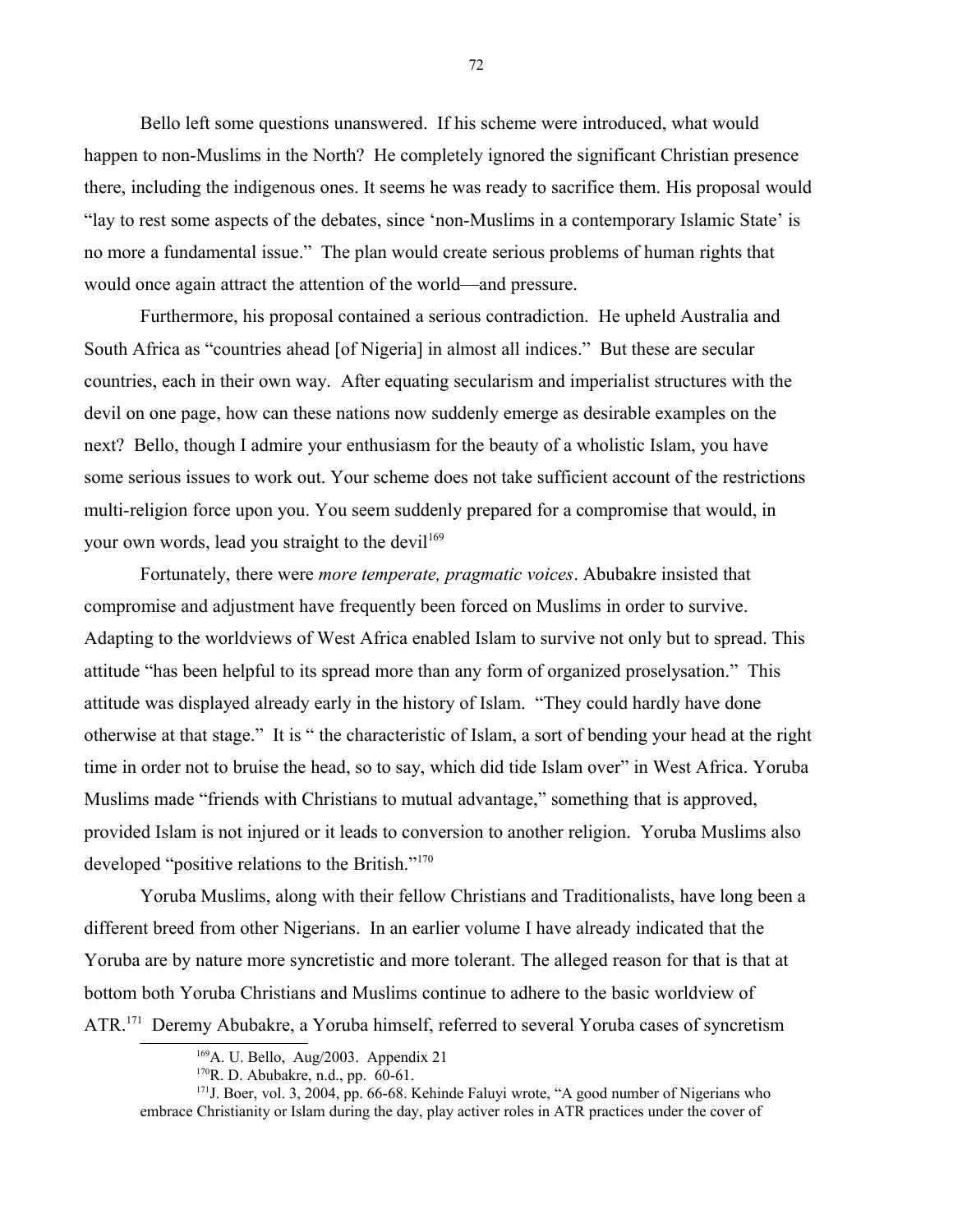and concluded that "the Yoruba are not only dynamic but rather pragmatic to a fault; a people whose response to changing circumstances is extremely elastic."<sup>[172](#page-72-0)</sup> It is thus not surprising that Yoruba Muslims were more open to compromise with respect to sharia. Lateef Owoyemi was prepared to suggest that "given the impact of globalisation and the import of international human rights conventions and agreements to which we subscribe," sharia "may not be fully applicable in Nigeria." "I believe the Qur'an contains enough provisions for modifying laws to suit local cultures," as long as the basics of Islam are adhered to. $173$ 

As you can read in the section on Government further down, the Northern Governor Makarfi of Kaduna State seemed very prepared to compromise by adjusting the political borders and structures within his state to finally bring a semblance of peace to his people. He made at least one Archbishop happy.

Sometimes compromise leads to distortions. Ali Ahmad admitted to "a feeling of unease from attempts to create symbolic equality" between the two religions. The reference was to "equal treatment by government of issues of unequal theological or spiritual significance in the two religions." Islam "has no symbols, images or icons which it particularly venerates." Not even the crescent. Islam does not have an equivalent to the symbol of the Christian cross.

"Nevertheless…, in order to put the two religions formally on a par, symbols of both must be accorded equal treatment. Hence, the Muslim crescent…is elevated publicly to the same status as the Christian cross."[174](#page-72-2) Similarly, the treatment of religious holidays. Under colonialism, three annual Christian holidays were established. "To create equality in number of holidays for Muslims, government…chose the Prophet's birthday in addition to the two Islamically

darkness" (K. Faluyi, 1987, p. 123). P. Williams: "Deep down, each Nigerian is still tied to his [ATR] roots." She summarized missionary descriptions of the dominantYoruba attitude as "a brazen display of syncretism" (P. Williams, 1987, pp. 166, 170). As Pini Jason put it some 20 years ago, "Nothing has stopped men of God from hopping from holy communion to the native doctor for most of their mundane problems. Not even the universities, that have become the centres for religious fanaticism, have been spared the battle of red, green and yellow lizards thrown by lecturers at each other for promotion and positions" (P. Jason, 27 Apr/87). C. O. Williams likewise has "confessed" that Christians and Muslims tend to continue their basic adherence to ATR (*Nigerian Christian,* 12 Dec/95, p. 5). As to an explanation regarding the native doctors issues, see J. Boer, 1989, pp. 3-5 and J. Boer and D. Ityavyar, vols. 1 and 2, 1994, throughout. Actually such situations are not unusual at all. Western Christians have a long history of syncretism with Greek Paganism and with their own rationalism and secularism. Probably it is an inescapable feature of religion.

<span id="page-72-0"></span><sup>172</sup>R. D. Abubakre, 1992, pp. 124-127.

<span id="page-72-2"></span><span id="page-72-1"></span><sup>173</sup>L. Owoyemi, 12 Apr/2000.

<sup>&</sup>lt;sup>174</sup>Muhammad Haruna holds the opposite view on the status of the crescent. He wrote, "So even though Arabic is linked to Islam, it does not symbolize the religion like, say, the Crescent which is the equivalent of the Cross for Christianity (M. Haruna, Gamji 329).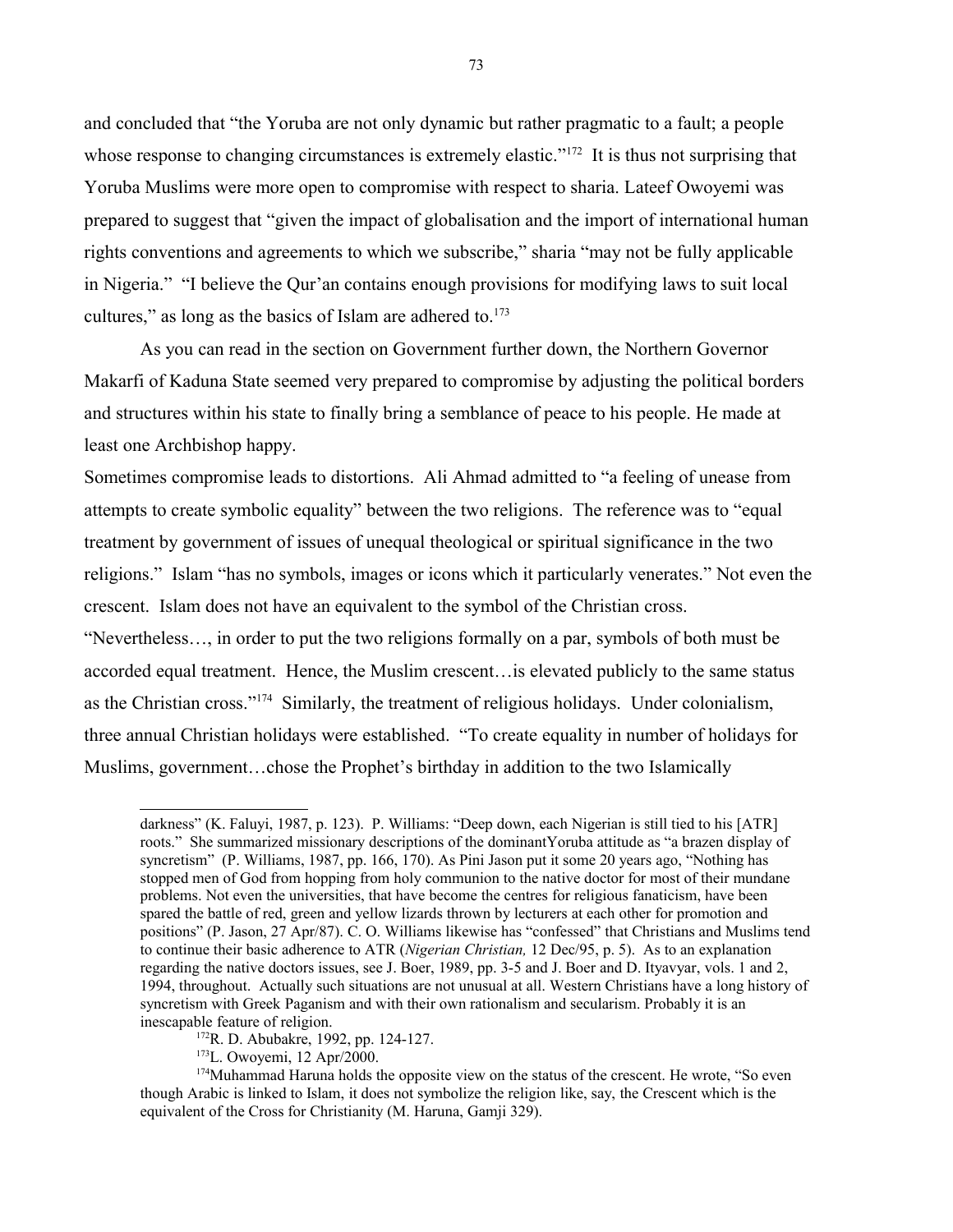recognised holidays of Ramadan and the Eid of Sacrifice." Thus government created "a parallel between the Prophet's birthday and Christmas…. This is done without regard to the view of some Muslims that marking the Prophet's birthday has no theological basis and could, in fact, be unorthdox." It was Ahmad's opinion that such attempts at equality are downright silly. Allow Christians their extra celebration, since it is so firmly rooted in their theology. Ahmad advocated the same approach to other issues that have been argued in earlier volumes. The Muslim pilgrimage or *hajj*, e.g., has deep roots in the religion unlike the Christian pilgrimage to Jerusalem and Rome. Christianity has "no corresponding theological imperative" to support pilgrimage. "Attempts to equal Christian pilgrimage to Jerusalem with *hajj* can only be explained in relation to pretentious equality." Parallel issues are those of dress codes for female Muslim nurses, work-free days on Fridays and Sundays, and, of course, sharia versus canon law. Such pseudo-equalization exercises are a mockery, as long as the real inequalities caused by colonial distortions in both religion and government remain in place.<sup>[175](#page-73-0)</sup>

Western educated Muslims are often accused of being secularized. Many of them were very critical of Governor Sani of Zamfara and his colleagues. Though they are Muslim either by culture or at heart, they often critiqued the implementation of sharia without an awareness, according to Sanusi, that they were in fact applying Western secular standards—in other words, compromising. He advised them to "be more critical of their own views" and recognize their source. He described their condition as "West-oxification." Secondly, these critics must distinguish between those who seek to apply sharia for genuinely pious and religious ends and those who "consciously manipulate religion for ideological ends." This distinction will help prevent them from "wholesale judgement of Muslim society by the standards of Western capitalist societies." The distinction can also lead to more open discussion among Muslims that in turn will somehow "lead to a more liberal, egalitarian and progressive application of Muslim laws." Finally, these Muslim critics must move away from constant negative criticism to an emphasis on "more constructive comments aimed at using Islam as a driver of social justice and human development." The sharia discussion—"discourse," as Sanusi preferred to call it in academic jargon—could yield positive reforms without the Muslim community caving in to Western cultural pressures." They "can preserve essential elements" of Muslim "authenticity by

<span id="page-73-0"></span><sup>175</sup>A. Ahmad, 2005, pp. 368-370.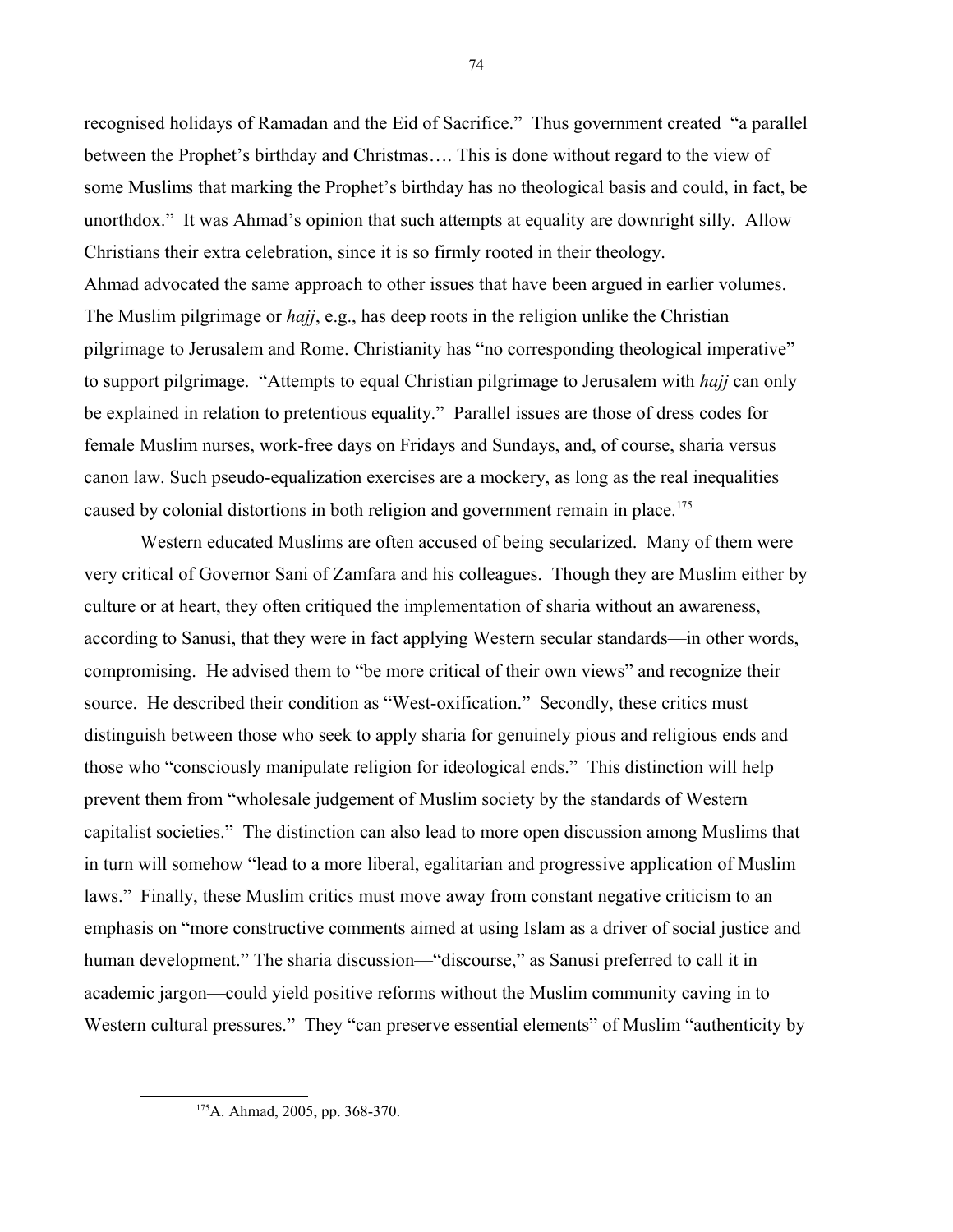selective adoption of those modern values that satisfy the yearnings of the modern Muslim for emancipation, justice and equity."<sup>[176](#page-74-0)</sup>

Actually, opinions about compromise did not really change much over the years. There is no noticeable difference between BZ and AZ thinking. Justice Abdulkadir Orire once compared the Nigerian situation "to two people agreeing to buy a house together and then having to compromise about how it is used." He said, "Nigeria does not belong to non-Muslims alone. Muslims should give non-Muslims their own concession and non-Muslims should give Muslims their own concession. And Muslim concession is Allah's concession." No worthy Muslim, he explained, would agree to any compromise that removed him "from Allah's order."<sup>[177](#page-74-1)</sup> I take this to mean "yes" to the principle of compromise; as good as "no" to its practice.

# **Education xxxx**

First, a basic issue. Ahmed Lemu emphasised two facts of Islam that should form the foundation of Islamic education. First, there is man's office of *khalifah* or vice-gerent.[178](#page-74-2) Secondly, "God has endowed man with the faculty of logical definition and thus conceptual thinking." "It is on the basis of this philosophy that Muslim educational aims and methods of instruction should be formulated." Over against secular education, Muslim education combines a moral dimension with science, without which "it is likely to create widespread havoc and death." As has been explained in previous volumes, Islamic education gives great emphasis to science, but only in combination with a Muslim worldview. The curriculum should not separate the "religious" from the "other" subjects. It is not to be taught as a separate subject but infused through and integrated in all the courses.<sup>[179](#page-74-3)</sup> If Islamic education is to overcome the legacy of immoral secularism, it must be designed on basis of these principles. As Omar Bello, a one-time Acting Director of the Centre for Islamic Studies at the University of Sokoto, put it, "True decolonization lies in islamization of knowledge."<sup>[180](#page-74-4)</sup>

<span id="page-74-0"></span><sup>176</sup>S. Sanusi, 2005, pp. 271-272.

<span id="page-74-3"></span><span id="page-74-2"></span><span id="page-74-1"></span><sup>&</sup>lt;sup>177</sup>J. Fearon, 1992, p. 7. The story is culled from APS Bulletin, 27 May/91.

<sup>&</sup>lt;sup>178</sup>For further explanation of these terms, see J. Boer, vol. 4, 2005, pp. 184-185; vol. 5, 2006, pp. 184-186.

 $179A$ . Lemu, 7 Apr/89, p. 4. The Kuyperian tradition sees the integration of religion with the entire curriculum in exactly the same way.

<span id="page-74-4"></span><sup>180</sup>I. I. Bello, 7 Apr/89, p. 16. Remember the new Al-Ahmanah Academy in Kaduna that was established precisely to "combine Western and Islamic education" (J. Boer, vol. 4, ch. 2. S. Babdoko, 29 Apr/2004). For a Christian discussion on the islamization of knowledge see Barnabas, "The Battle for Truth" in Bibliography, but here it is seen as a threat without appreciation for a basic integration of religion and knowledge as a whole. At bottom there is a worldview issue here of an unacknowledged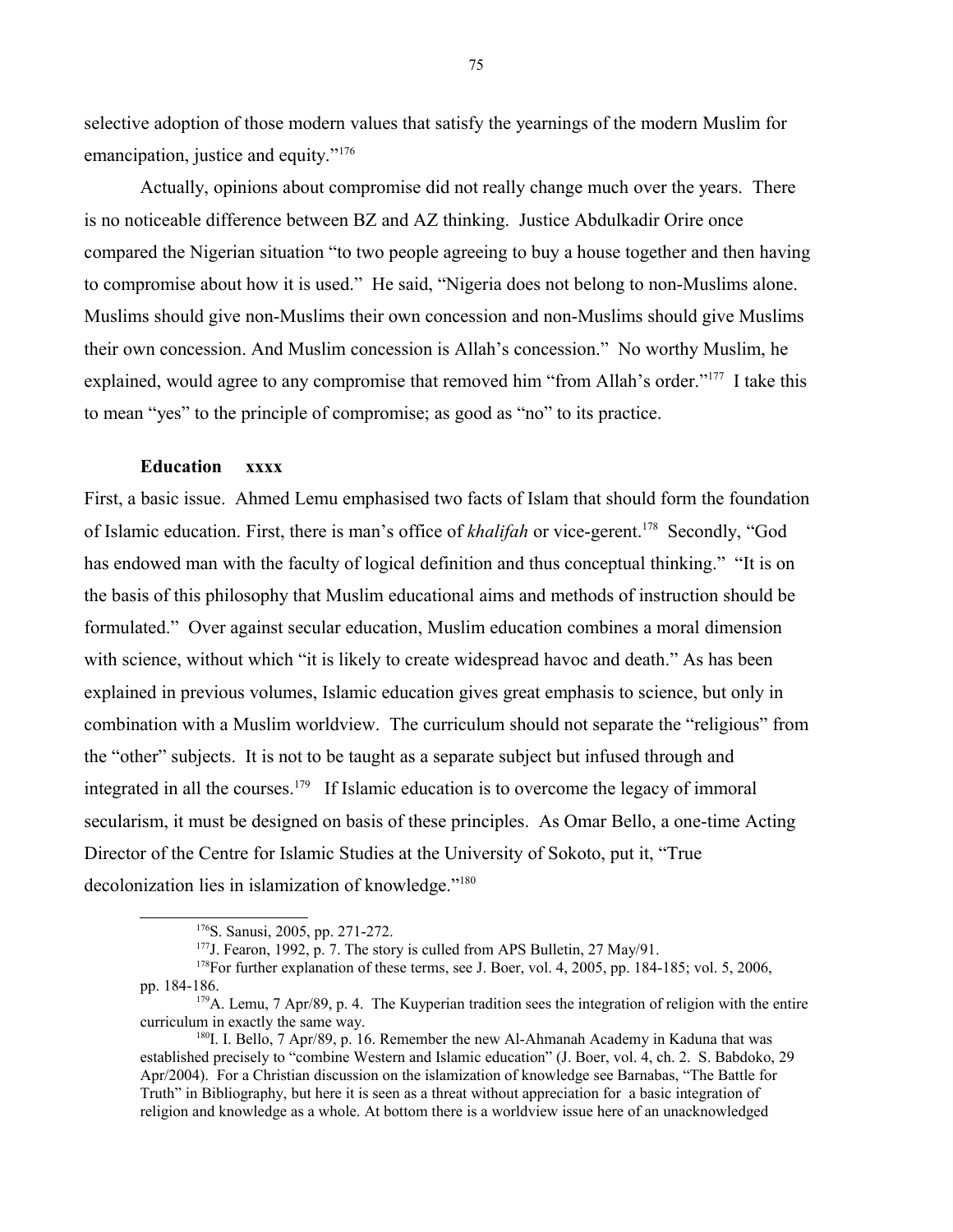If colonial education has instilled the virus of secularism in the minds of Muslims, that virus needs to be excised by Muslim education.<sup>[181](#page-75-0)</sup> Though the Northern Muslim community is often berated for its ignorance and its lack of education, there is a keen desire for proper Muslim education as the way to overcome their problems, education at every front. There is a strong feeling among Muslims that rejection of Islam or its sharia is caused by misunderstanding, often rank ignorance that may be supported by "false phobias." Adegbite frequently called on sharia opponents to "show more understanding."[182](#page-75-1) There is no need to repeat what I wrote about it before,<sup>[183](#page-75-2)</sup> but do be aware that the general climate of opinion on education changed little from BZ to AZ.

If you have read Appendix7 about BZ educational developments, you will know there was an urgent concern to integrate Qur'anic education with the public primary system. By 2003, some success was apparently booked in this area. Aliyu Musa Kardi, a zonal co-ordinator for the FG's Universal Basic Education (UBE), "applauded the integration of Qur'anic education and Western education in the North, saying it has boosted enrolment." Governor Ibrahim Shekarau of Kano similarly stressed that "only imparting a combination of Islamic and Western education could save the society from the series of trials Muslims the world over are experiencing." Other necessary ingredients of the education process, according to the Governor, were discipline and moral conduct. His entire educational package represented classic Nigerian mainstream Islam. Some of these so-called 'Islamiyya schools' had already begun to teach Mathematics, Science and English." In one such school in Sokoto females outnumbered males!<sup>[184](#page-75-3)</sup>

Ibrahim Dan Halilu proposed the restructuring of the support system of Qur'anic schools. He wanted them "funded jointly by the community and local government councils." He did not state which problem this would solve, but presumably he was aiming to end the plague of begging *almajirai* on the city streets, since they would no longer need to support their teachers.<sup>[185](#page-75-4)</sup> Educational thinking was not restricted to the teaching of Muslims in Muslim institutions. Already during BZ days, Muhib Opeloye wanted all children in secondary schools to be taught the fundamentals of both Islam and Christianity in order to "encourage interaction." This should

dualism between religion and "secular" subjects that reaches into the depth of history as far back as the Scholasticism of Thomas Aquinas. See J. Boer, 1979, pp. 192, 449-456, 454-455; 1984, pp. 78, 132-137.

<span id="page-75-0"></span><sup>181</sup>J. Boer, 2004, vol. 2, pp. 37-48

<span id="page-75-1"></span><sup>182</sup>M. Mumuni, 15 Nov/99, p. 17.

<span id="page-75-2"></span> $183$  J. Boer, 2007, vol. 6, pp. 22-23. For example, A. Binji in J. Boer, 2007, vol. 7, Appendix 1.

<span id="page-75-3"></span><sup>184</sup>I. Okpani, 25 Sep/2003. A. Abdullahi, 23 May/2005.

<span id="page-75-4"></span><sup>185</sup>I. Dan Halilu, "The Rantings…," Apr/2003.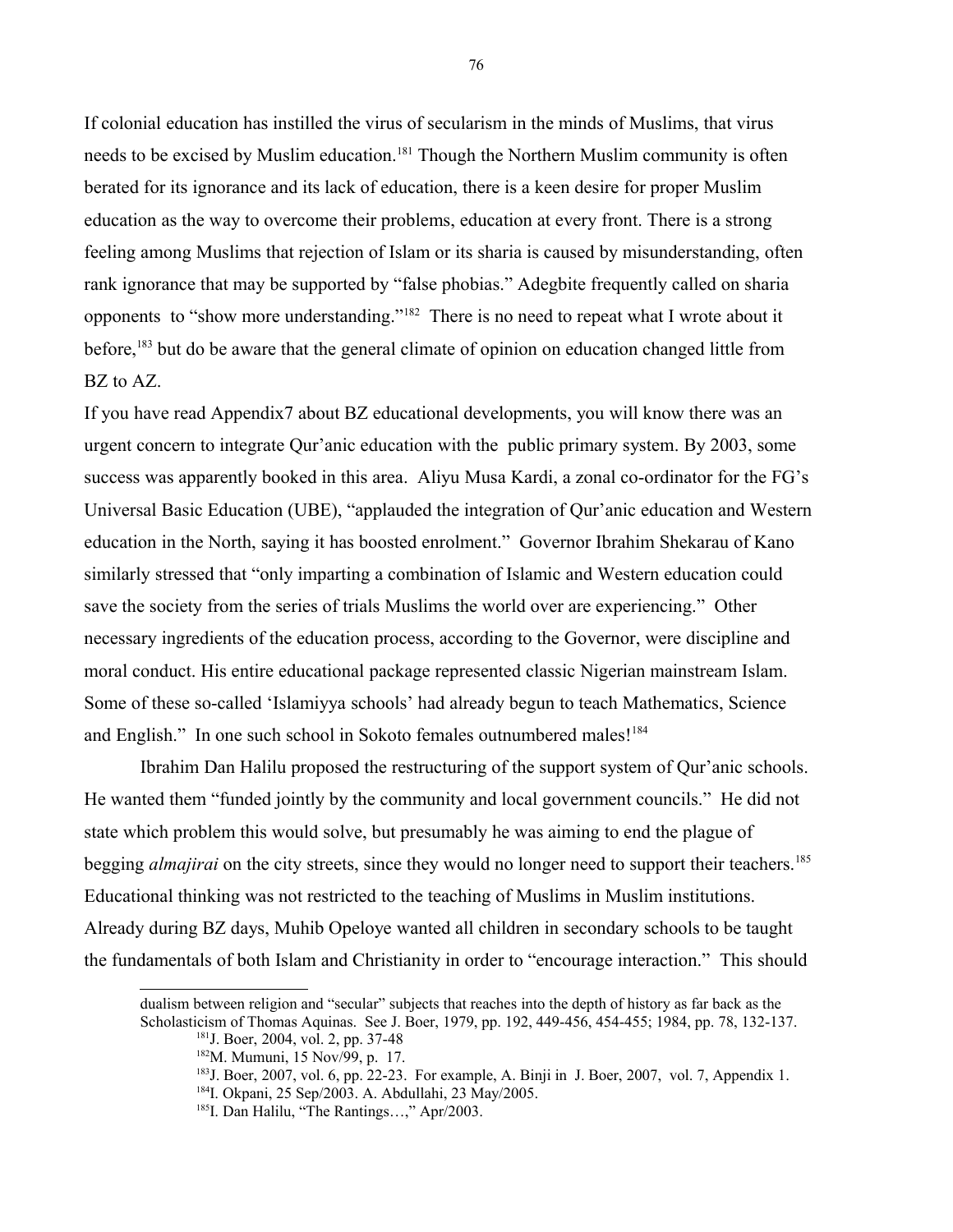lead to children of the two faiths to regard each other "as friends rather than foes." The traditional hostility is "because they are ignorant of the other religion." The school system must correct this situation, especially by emphasizing commonalities.<sup>[186](#page-76-0)</sup>

 This idea survived into AZ days. Adegbite advised that children "should be exposed to the fundamentals" of both religions "from early age." The teaching of both should be made compulsory at both primary and secondary levels. The purpose would be "to inculcate better understanding and tolerance among Christians and Muslims."<sup>[187](#page-76-1)</sup> This popular suggestion was in direct contradiction to the colonial practice of opposing "giving religious instrtuctions to a pupil other than his own religion." Hopefully, this newer policy would include teaching the limits of tolerance, so that no one would entertain any false hopes of coalesceing religions.<sup>[188](#page-76-2)</sup> Adegbite was not alone. Dan Halilu wanted to place comparative religious studies in the secondary school curriculum, so that every young Nigerian will know a little about the two major religions in the country. This is to guard against abuse of religion and to promote religious tolerance among our youths."<sup>[189](#page-76-3)</sup>

The Kogi State Council of Ulama, lamented that Muslim secondary school students in the state are suffering "continued intimidation and molestation" and "no Arabic or Islamic teachers are employed to teach them their religion, especially in private missionary schools." The solution, the Council suggested to the State House of Assembly, was "to enact an edict making it mandatory for schools to employ teachers for all religions practised by the students."<sup>[190](#page-76-4)</sup> I wonder whether the Council would also welcome teachers of CRK in Muslim schools? Demand it they did, but would they be welcome? I have not heard similar demands from their colleagues in sharia states!

You have read Abdul-Rah Adam's statement on the revival of the heart. As it is, lack of education stands in the way. Youths have no awareness of "the true tenets of their religions." This lies behind a lot of the violence. The Kano spillover of the Yelwa violence in 2004, for example, "was in part due to lack of proper religious education. Kano youth had no reason to fight innocent 'settlers' in Kano. According to the Qur'an, 'Allah does not forbid you from those who don't expel you from your home from being righteous towards them and acting justly

<span id="page-76-0"></span><sup>186</sup>M. Opeloye, 1992, p. 90.

<span id="page-76-1"></span><sup>187</sup>L. Adegbite, NIREC, 2000, p. 17.

<span id="page-76-2"></span><sup>188</sup>K. A. Balogun, Dec/86, p. 61.

<span id="page-76-3"></span><sup>189</sup>I. Dan Halilu, "The Rantings…," Apr/2003.

<span id="page-76-4"></span><sup>190</sup>S. Gaya, 19 Dec/99.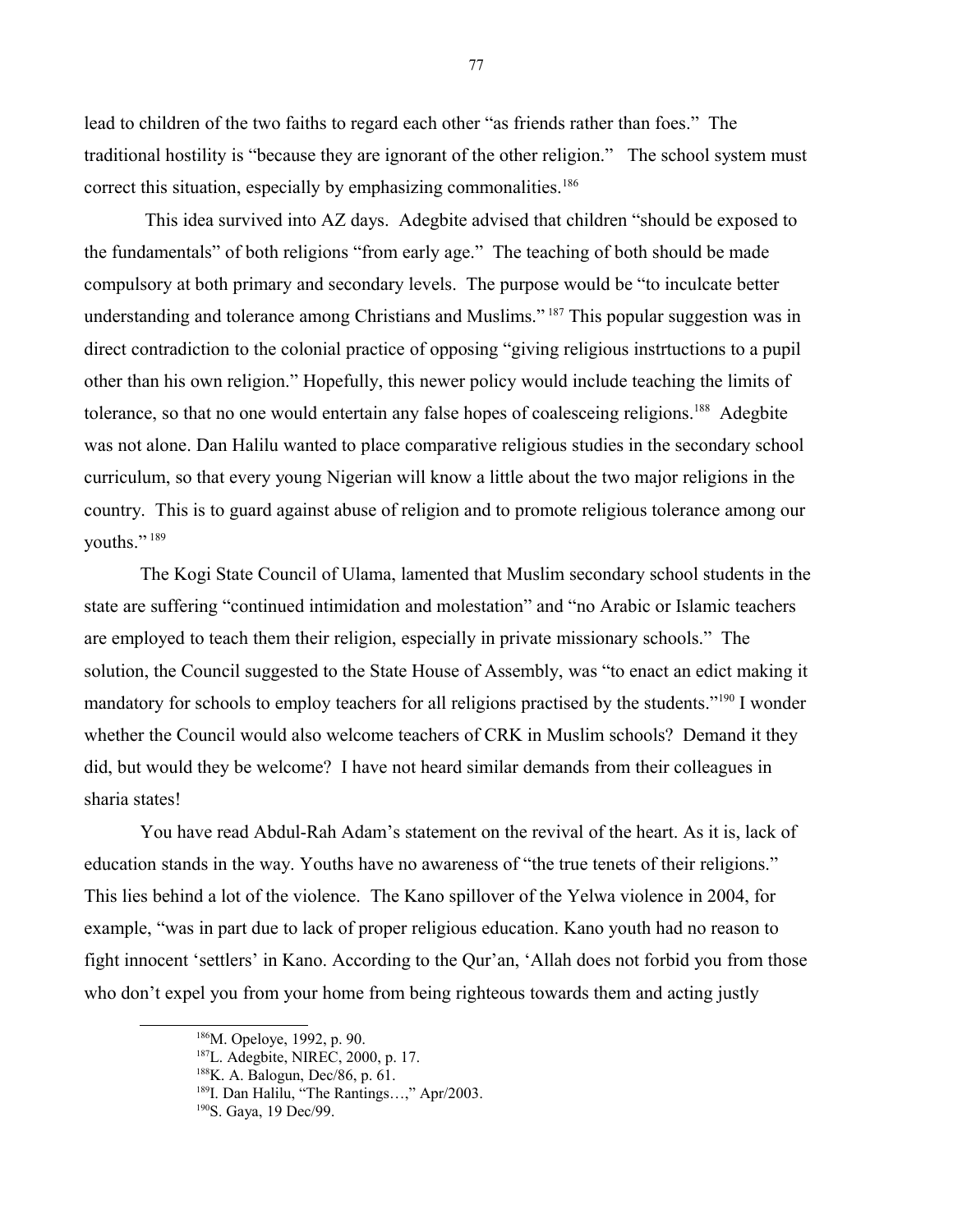towards them. Indeed, Allah loves those who act justly (60:8).'" The same, Adam asserted, can be said of Muslim youth involvement in the Kaduna sharia riots: lack of proper awareness.<sup>[191](#page-77-0)</sup> Aliyu Dauda wrote a very powerful article about the serious problems Muslims were having with ABU, the university that was supposed to help develop the Muslim community. Among other things, he reviewed a speech delivered at the 1972 ABU Convocation by the *Wazirin Sakwato*, Dr. Junaidu, outlining the problems not only but also pointing to a different direction for ABU. The University "should arrest the process of endorsing our personality out of our lives, education and upbringing." Junaidu warned the ABU scholars, "Let not your degrees, researches and publications be an excuse to feel haughty amongst your own people. Always remember that knowledge is at its best when it is universally useful and that the best scholars are those whom the ordinary man fears neither to encounter nor to address." Junaidu called on "all revolutionaryminded Muslim youths" "to remain on the alert, be very vigilant and monitor the activities of such foreign subversive clubs, societies, associations and women libs, al well as all other dubious social groups, so that, whenever necessary, we can mobilize the already disenchanted and bitter silent majority against satan and his agents." Dauda insisted that the situation at ABU's daughter university, Bayero University, Kano, is the same.<sup>[192](#page-77-1)</sup>

Auwalu Muhammad Karaye of Bayero warned that the proposed Kano State University would be similarly derailed into a non-Muslim direction unless care was taken. Existing universities are all "based on anti-Islamic principles and doctrines." Islam may be taught, but not the true Islam. So, planners must introduce courses that cover the entire Muslim waterfront, including Qur'anic sciences but also Islamic banking, political science and jurisprudence. This is a list similar to that offered by Professor Mahdi Adamu at a workshop at the Usman Danfodio University on the "Islamisation of knowledge."<sup>[193](#page-77-2)</sup> Karaye called on "all Muslims to wake up and realise the dangers contained in our system of education and call for immediate changes so that it will be in conformity with Islam."<sup>[194](#page-77-3)</sup>

Most of these ideas may seem reactionary and conservative to the secular mind that tends to berate everything non-secular as backward and reactionary, but that is not really the case.

<span id="page-77-0"></span><sup>191</sup>A. Adam, 2004, p. 47.

<span id="page-77-3"></span><span id="page-77-2"></span><span id="page-77-1"></span><sup>192</sup>A. Dauda, 1, 15 Julyu/88.

<sup>193</sup>On this subject see also *Companion CD* <Misc Arts/Persecution/Barnabas/Islamisation of Knowledge>.

<sup>&</sup>lt;sup>194</sup>A. Karaye, 7 Apr/89, p. 3. I. I. Bello, 7 Apr/89, p. 16. See A. Dauda for the non-Muslim secular conditions of ABU (1 July/89, p. 12 and 15 July/89, p. 11). See also J. Boer, Index entries under "Education," "Universities, " "Elite" in vols. 2, 4, 6.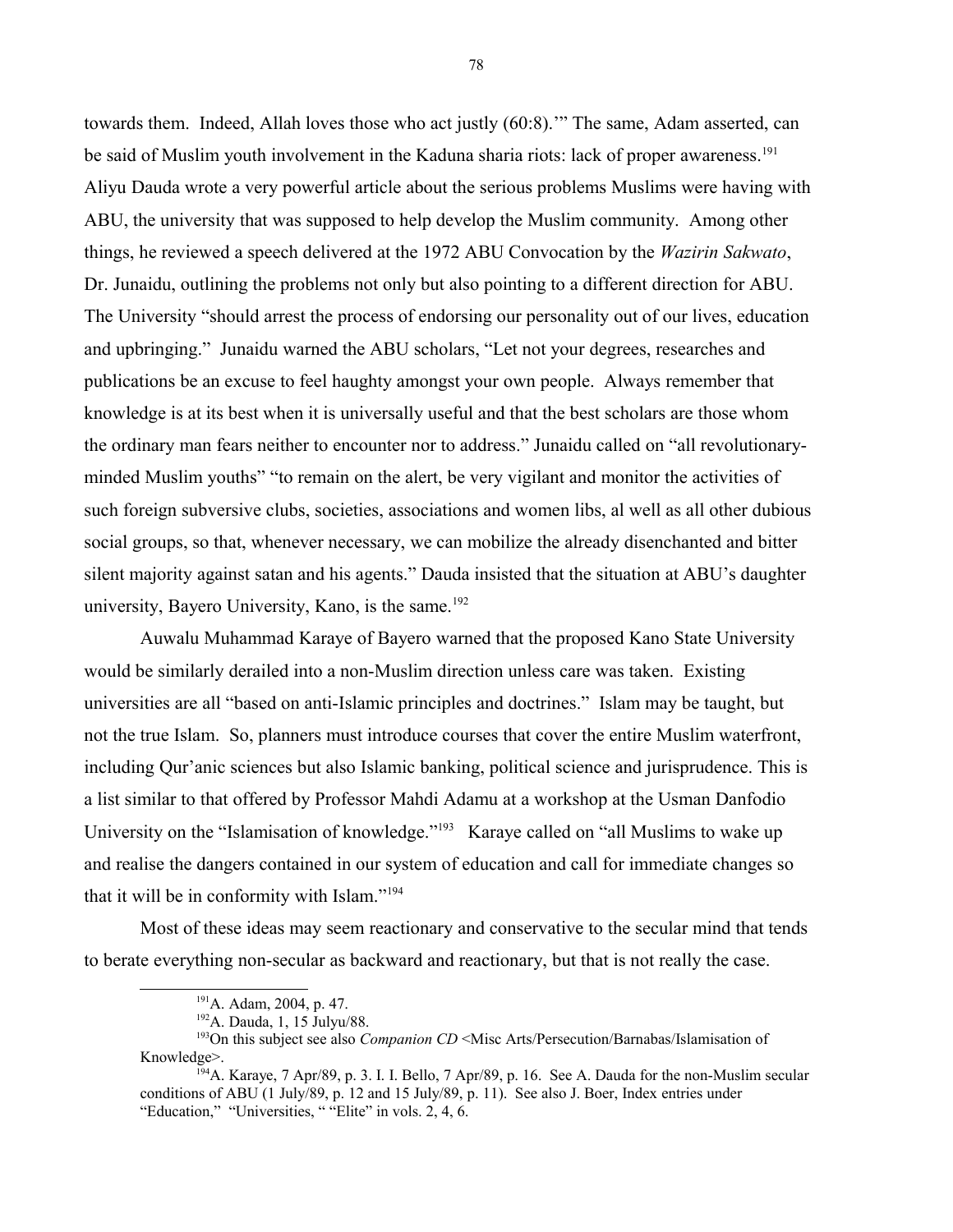When you fit these ideas into the framework of serious modern Muslim perspectives, there is plenty of room for creativity and progress. Even the call on FG by MSS to devise a programme of continued education for young married women or, actually, married girls, is not as unusual as some might think. The Northern Muslim custom is to marry girls off as soon as maturity sets in —and that is usually the end of any thoughts of education. The MSS wanted the early marriage custom to continue, since it helps prevent "irregularities," but it should not prevent further education.[195](#page-78-0) An interesting mix of tradition and progress that has within it the seed for the demise of the custom.

Another badly needed educational improvement was for legal training in the proper administration of sharia itself. We read about this need back in Volume 6, but it was already keenly recognized during the BZ period. To advance this goal, a national workshop was held at the University of Sokoto on "Teaching of Islamic Law in Nigeria." Be aware that such events were held more than a decade before the Zamfara Declaration. In order to fully appreciate the papers at this conference, you must be familiar with the problems and complaints treated in Volumes 2, 4 and 6. The proceedings were published under the title *Islamic Law in Nigeria* with Syed Khalid Rashid as editor. In his Foreword, Mahdi Adamu, at the time Vice-Chancellor of the University of Sokoto, wrote that "in order to restore the dignity of the sharia in this country, the teaching of this form of law should be stepped up and be firmly entrenched in Nigerian universities and colleges."[196](#page-78-1) Editor Syed Rashid spoke of the need for Nigerian lawyers to "become more aware of the Nigerian and Muslim social realities." Hence, he felt that "it is highly desirable that some elements of Islamic Law should be taught in Nigerian universities that presently ignore it completely." He then proceeded to outline "the ideal course content" that was to "be made compulsory in such universities."[197](#page-78-2)

Though this section so far has emphased Muslim sources and perspectives along with science, there is also a strong sense that education and knowledge can be gained from everywhere and every culture. Some militants with their strong antithetical bias may reject knowledge from any source beyond Islam and science, but on the whole Muslim writers are much more cosmopolitan than that. As Abubakre put it, no "race or group of people" has a monopoly on knowledge. "The Qur'an commends the wisdom of a Nubian." Knowledge can be sought anywhere, even as far as

<span id="page-78-0"></span><sup>195</sup>*Alkalami, "Daliban Musulmi*….," 31 Mar/89-14 Apr/89, p. 16.

<span id="page-78-1"></span><sup>196</sup>M. Adamu, "Foreword." In S. K. Rashid, 1986, p. vii.

<span id="page-78-2"></span><sup>197</sup>S. K. Rashid, 1986, pp. 93-102.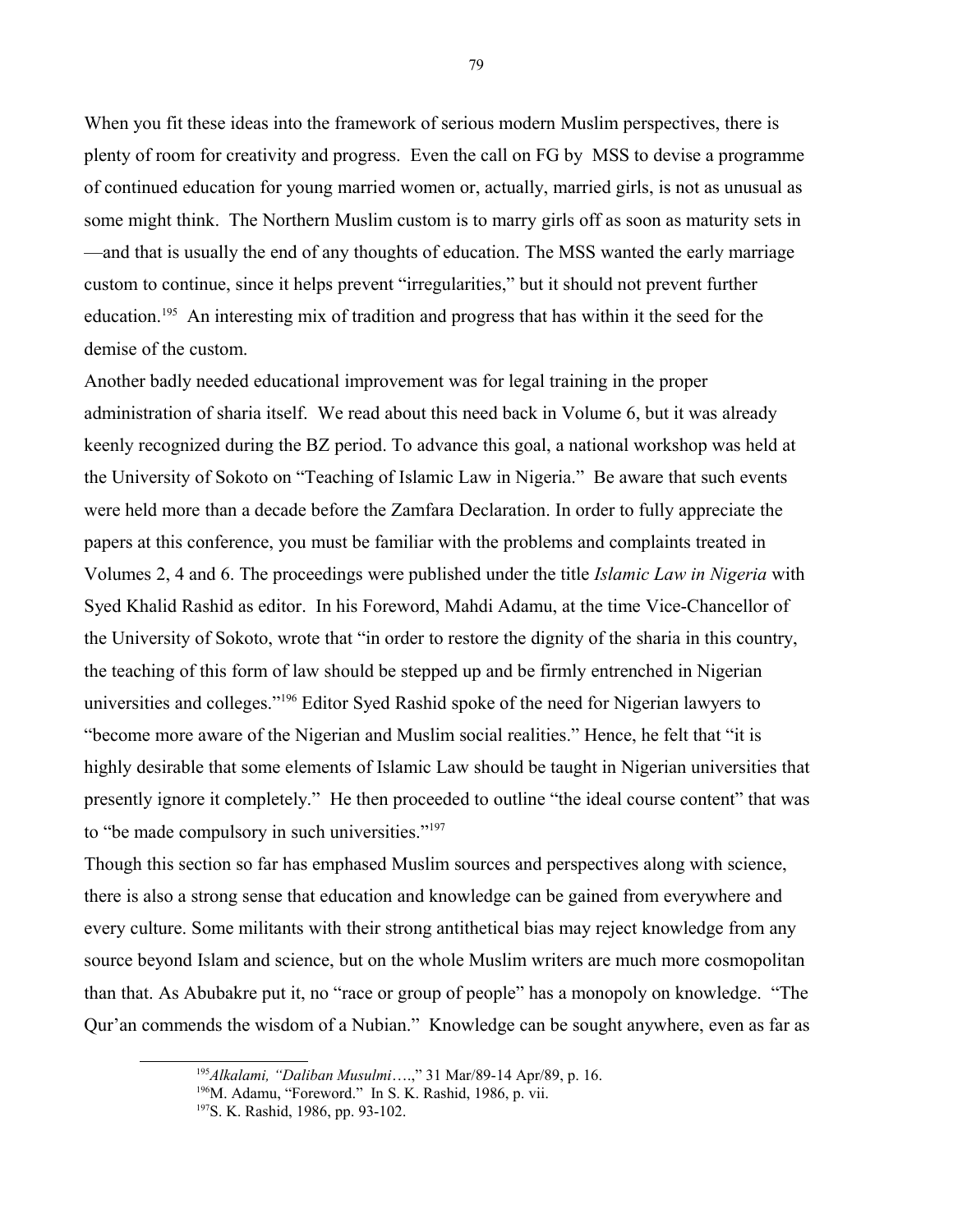China. Islam exalts "learning without discrimination against the place or the person from whom it is obtainable." He told of the "golden age of Islam" during which one al-Ma'mun dreamt he met Aristotle. He "patronized Hellenistic ideas and adapted Aristotelian philosophy." Islam, in fact, created the bridge over which Greek philosophy was introduced to the West.<sup>[198](#page-79-0)</sup> In similar vein, Aliyu Dauda referred to a "Prophetic *Hadith* which commands Muslims to go in search of knowledge even if it means travelling to China." Again, "the geo-political area where knowledge comes from is immaterial; that should never be a barrier." Kiser Barnes recalled how the Prophet urged upon his followers "the principle of learning in these clear, emphatic statements: 'Seek knowledge from the cradle to the grave.' "Seek knowledge, be it even in China.' 'The ink from the pen of the scholar is more worthy than the blood of the martyr.' 'He who leaves his home in search of knowledge, walks in the path of God.' And the Qur'an declares: 'Are they equal: those who know and those who know not?'" (Qur'an 39:12).<sup>[199](#page-79-1)</sup> Even Western knowledge is welcome, provided it is stripped of its secular trappings.<sup>[200](#page-79-2)</sup> Islam can enrich itself by embracing knowledge from every quarter.

The late Sultan Muhammadu Maccido, in a lecture delivered to the Co-ordinating Committee on Joint Islamic Action held in Mecca, brought up the need for Muslims to "have knowledge of non-Islamic ideas and ideologies" and understand them in order "to sift out what is beneficial in other ideologies and guard against their harm." He was thinking of notions like "democracy, freedom and evolution theory." So, no closed-mindedness to external knowledge and ideas as marks some of the more extreme exponents of sharia. "Closely related to this," he continued, "is the challenge to understand and stem the tide of other religions like Christianity in order to guard the *ummah* from the affront of their missionaries" as well as being "able to communicate the message of Islam and call others to the true path."[201](#page-79-3)

As previously observed, there is no end to the solutions offered. Ibrahim Dan Halilu wanted to overhaul the educational system in order to "address the serious issue of

80

<sup>&</sup>lt;sup>198</sup>R. D. Abubakre, n.d., pp. 62-63. K. Barnes, 1992, p. 57. For an alternative interpretation of this history see *Barnabas Aid*, May-June/2007, pp. ii-iii. The argument here is that most of the work for which Islam claims credit was in fact done by Christians.

<span id="page-79-1"></span><span id="page-79-0"></span><sup>199</sup>K. Barnes, 1992, pp. 56-57.

<span id="page-79-3"></span><span id="page-79-2"></span><sup>200</sup>A. Dauda, 1 July/88, p. 11.

 $201$ M. Maccido, 9 June/2003. It is interesting that he wanted to harness the OIC for this very Islamic purpose. During the OIC membership controversy some years earlier, Muslims all argued that the OIC was not a religious but an economic and developmental organization like the UN and that Christians would feel at home in it. When the Islamic nature of OIC is no longer the issue, the cat is allowed out of the bag! See indices for "Organization of Islamic Conference" in vols. 2, 3, 4, 5. Which it its true face?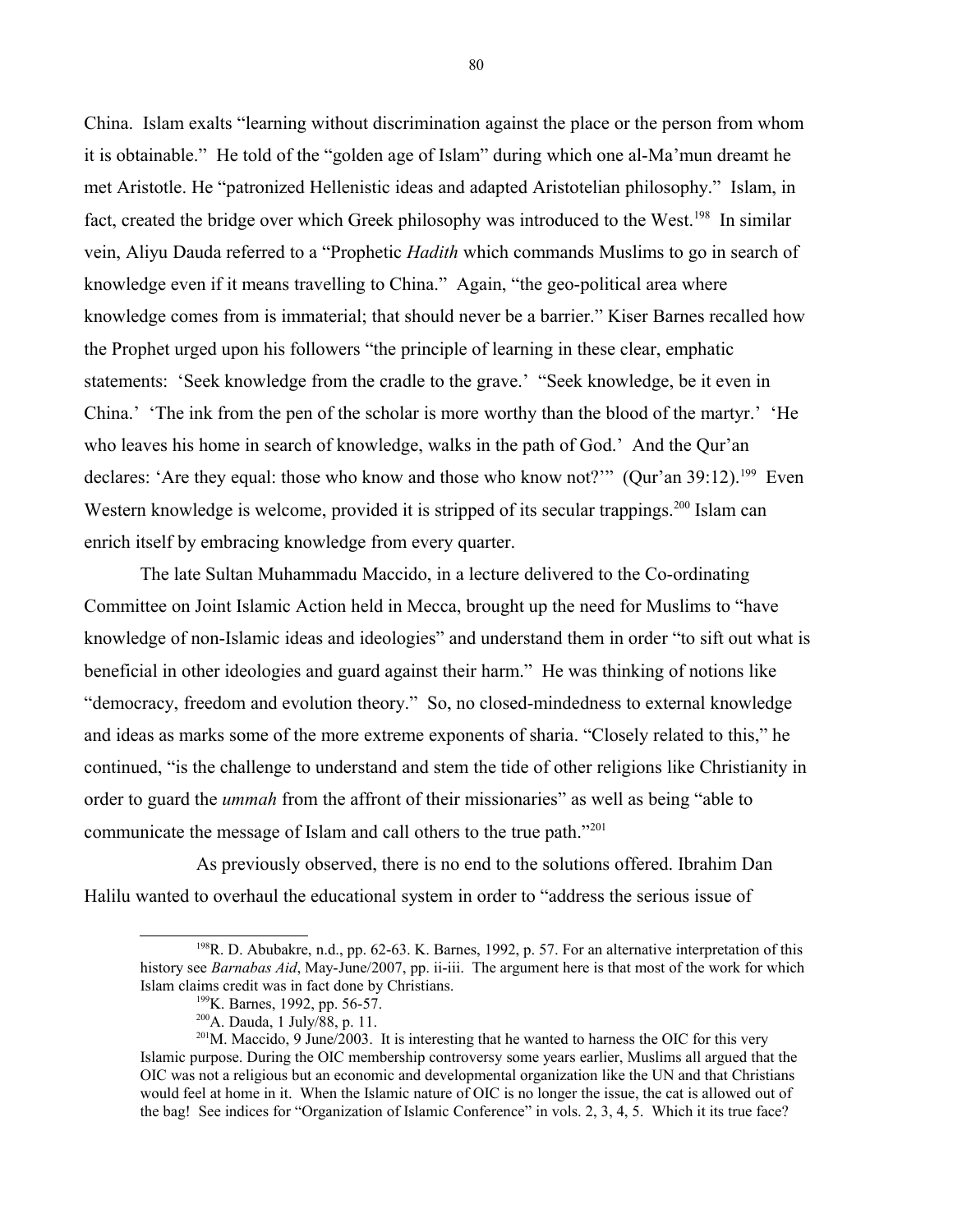unemployment. We should concentrate in producing technicians, artisans, craftsmen and the like, instead of students of liberal arts and drop outs that have no useful skills to generate wealth."[202](#page-80-0) Such a development would, of course, also narrow the market for recruiting youth for violent purposes.

In general, there is a strong feeling that governments are responsible for education, though throughout the country individuals and organizations have established a myriad schools. They usually see themselves as assisting the government in these projects. Nasir El-Rufai, Minister for the Federal Capital Territory of Abuja, was one person whose focus was less on the government. He "suggested the deregulation of the educational sector" "to enable institutions generate more funds for their running, instead of depending solely on government allocations.' He advocated private sector involvement in the management of the educational system." He "decried the assumption of some people, particularly those from the North, that it was the responsibility of government to fund the educational needs of their wards. 'This belief is un-Islamic,' he stressed. 'Even when our Holy Prophet Muhammad (SAN) said we should travel as far as China to acquire education, he did not say that government should finance or sponsor the journey.""<sup>[203](#page-80-1)</sup>

Shehu Sani is a well-known Muslim political activist in the country. I encourage you to check him out on the Web and discover the scope of his activities. He set out to educate the public, especially the public of sharia states, about what was all wrong with the way sharia was implemented. In the process he gave a counter interpretation of Shehu Danfodio, the greatest icon of Northern Muslims—their Abraham Kuyper, if you wish. He chose drama as his means and wrote the play "The Phantom Crescent." Alas, at the time of this writing, he is prevented by a Kaduna Sharia Court decision from doing a public presentation. I refer you to an interview of Shehu Sani by Segun Alatunji where you can read the story in Sani's own words. It is all about how the sharia and religion in general are used by politicians and clerics to exploit and oppress the people. His story really is a summary of all the Muslim complaints about sharia you should

81

<span id="page-80-0"></span><sup>202</sup>I. Dan Halilu, "The Rantings…," Apr/2003.

<span id="page-80-1"></span><sup>203</sup>*Vanguard*, "500 Churches…," 30 Dec/2003.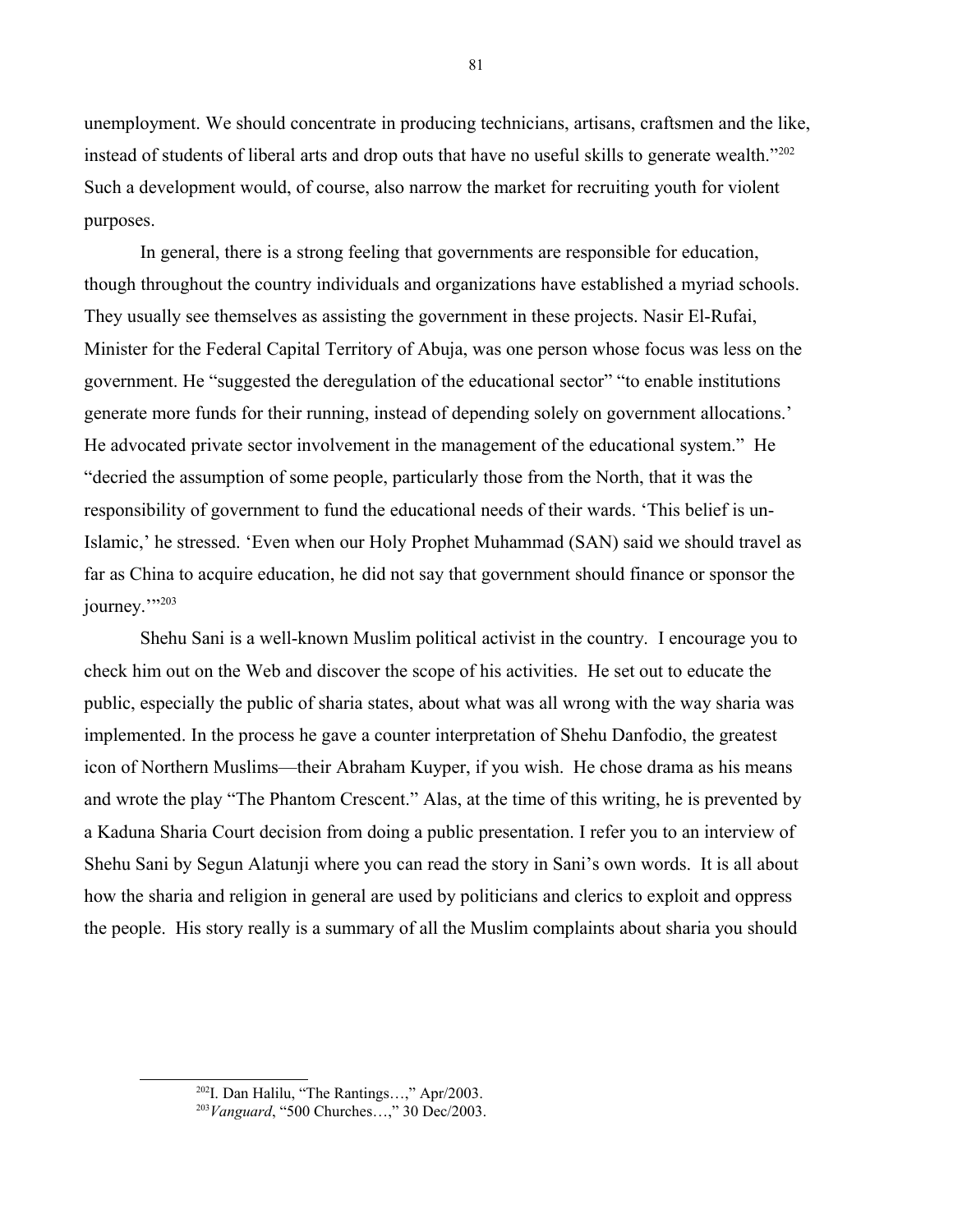have read in Volume 6.<sup>[204](#page-81-0)</sup> Here is an example of an attempt at informal education of the masses through the means of drama.

#### **Religious Leaders xxxx**

It is widely recognized, of course, that religious leaders play a crucial role in these affairs, also that their role sometimes is negative. Human nature being what it is, that should not surprise anyone. The same is true for leaders in politics, business, sports and anywhere else. Hence, more than a decade before the Zamfara Declaration, Muslims were already proposing solutions to religious violence. Isa Kaita, you may remember from above, had two priorities. The second one was that "no laymen should ever be permitted to preach in a religious gathering." This was actually a compliment to the professionals. During the heat of the Kafanchan crisis of 1987, Abubakar III, the Sultan of Sokoto, "summoned 50 Islamic teachers and scholars to his palace and urged them to make peace. He also sent directives to the imams in the mosques to preach nothing but peace." Given that Sokoto State had been spared the violence that had been wracking other states, Akpaka concluded that this approach of the Sultan was an effective way to curb religious violence.<sup>[205](#page-81-1)</sup>

Ambassador Kazaure proposed the following:

*Since religious leaders hold the key to religious tolerance and since the prejudice, mistrust and hostility between both sides are so intense, it would be necessary, as a first step, to convince the leaders that tolerance between the leaders of the two religious communities is imperative and urgent and that the alternative is continued religious tension, disunity and, possibly, war. The FG should select eminent Nigerian patriots from each of the two religious communities, who should not include any of the religious*  leaders, but who should be sufficiently versed in religion to be able to impress on the *leaders the need for purposeful inter-religious dialogue.[206](#page-81-2)*

<span id="page-81-0"></span> $^{204}$ S. Olatunji, 13 Oct/2007. The interview is reproduced in Appendix 22, along with more Nigerian articles and links to international articles. See the following internet addresses: *<*allafrica.com/ stories/200710151627.htm>,< allafrica.com/stories/200710150634.htm>, <everythinliterature.blogspot. com/2008/02/comrade-**shehu**-**sani**-no-one-can-stop-me.html>, <talatu-carmen.blogspot.com/2008/ 02/interview-with-controversial-playwright.html>, <bouncingbubbles.wordpress.com/category/**shehusani**/>, <islam-watch.org/Others/Sharia-and-Human-Rights-in-Nigeria.htm>. See also J. Boer, 2004, vol. 2, pp. 104-104 for other radical action by Sani. See ch.8, p.xxxx, for my recommendations about Sani's approach.

<span id="page-81-2"></span><span id="page-81-1"></span><sup>205</sup>A. Akpaka, 6 Apr/87, pp. 22-23.

<sup>&</sup>lt;sup>206</sup>Z. Karaure, 1987, pp. 17-18. The rest of his discussion on dialogue is recorded in the section on Dialogue, p… xxxx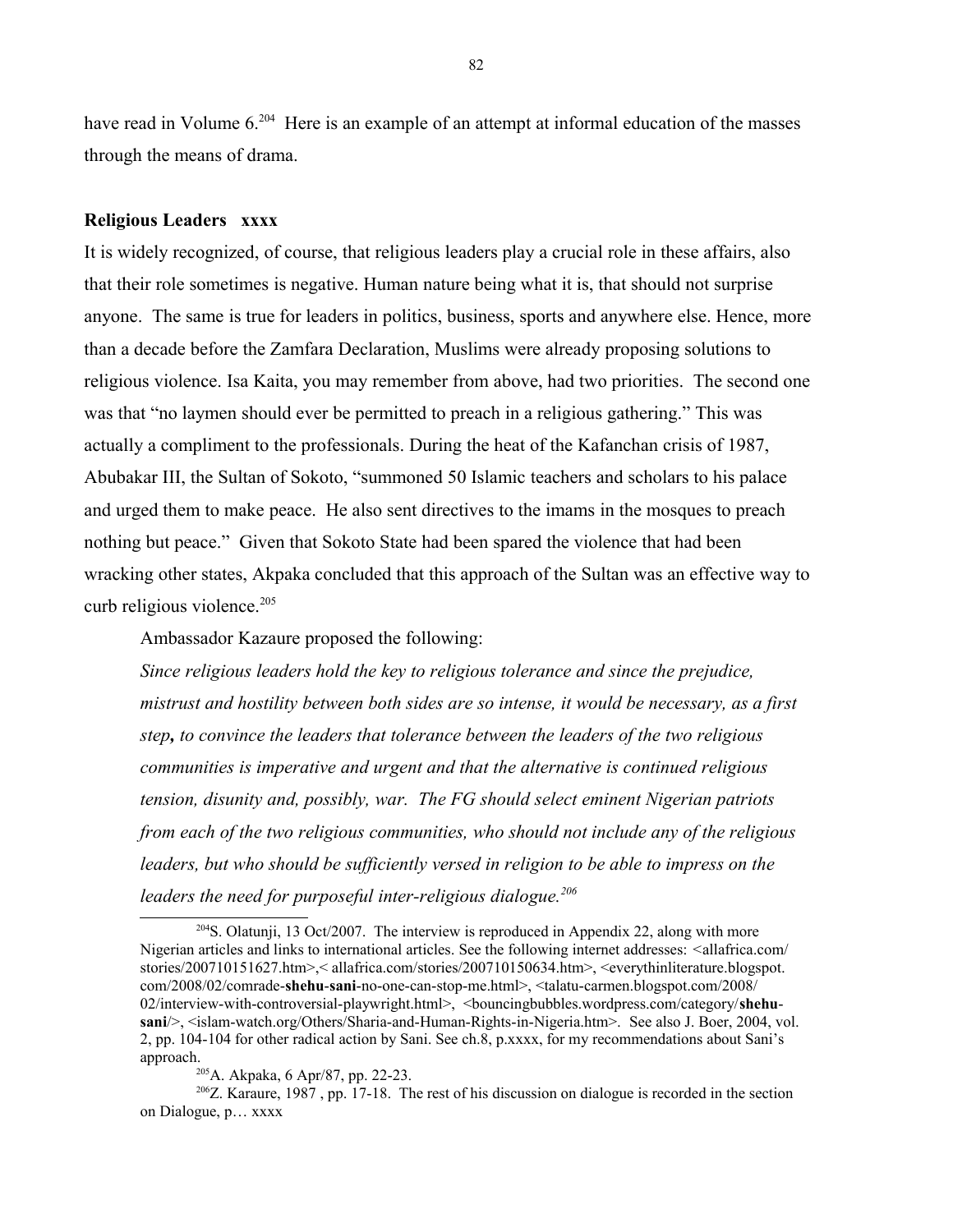At the dawn of the new sharia era, Justice Massoud Oredola of the Ilorin Sharia Court of Appeal expressed his views on the role of religious leaders:

*They have the sacred duty to teach their followers their avowed religions, especially those aspects that have to do with patience, peace, tolerance, co-operation and coexistence. They must avoid provoking ill-feeling or dissension in the minds of other religious groups. No religious leader or group will be allowed to wantonly threaten the other. Similarly, no religious leader or organisation will be allowed to confront government in its assigned area of responsibility. Any religionist who behaves as an extremist or fanatic should be handled and treated accordingly. The rights of all the religious groups should be respected and constitutionally guaranteed.[207](#page-82-0)* 

The NSCIA was also concerned with irresponsible behaviour on the part of religious leaders. "It cautioned religious leaders about the habit of making inciting and misleading statements capable of inflaming passions to desist from doing so."**[208](#page-82-1)**

All the previous volumes of this series have demonstrated the sorry plight of politics in the country. If you are not familiar with the situation, read those volumes. But in the context of Christian-Muslim struggles, a Muslim participant at the First International Conference in 1993, Yufusu Magaji, encouraged religious leaders of both faiths to get out there and clean up the corruption on the path to righteousness. He quoted at length from a booklet by Samuel D. Gani, the Deputy Governor of Taraba State, in which the latter used strong Christian arguments for Christians to put on their gloves. Then he held up two Christian clergymen who have become state governors, Jolly T. Nyame of Taraba and Moses Adasu of Benue, as models of courage, and called on both Muslims and Christians to follow their lead. Magaji even quoted positively from the New Testament, a fine touch of dialogue! $209$ 

One-time Military Head of State and two-time civilian presidential candidate, Muhammad Buhari has a checkered history when it comes to his actions and pronouncements in the world of religion. Sometimes his actions and words were strongly pro-Muslim. At other times he could be

<span id="page-82-0"></span><sup>207</sup>M. Oredola, 25 Dec/99, p. 20.

<span id="page-82-2"></span><span id="page-82-1"></span><sup>208</sup>T. Adejo, 27 Feb/2000.

<sup>209</sup>Y. Magaji, *First International Conference*, 1993, pp. 86-87. For more information about these governors, see vol. 5, pp. 78, 93. At the time of writing, Nyame was still/again governor. Adasu has long ago left it in disappointment. I wonder why Magaji referred only to clergymen in politics. Was he not aware of other Christians among governors—or Muslims for that matter? As to Nyame, at the time of this writing, he is in custody awaiting trial for alleged corruption. See *Companion CD* <Misc Arts/Corruption/ Govs and States/2007-03-27 Governor Nyame> and <…2007-07-20 Dariye and Nyame>.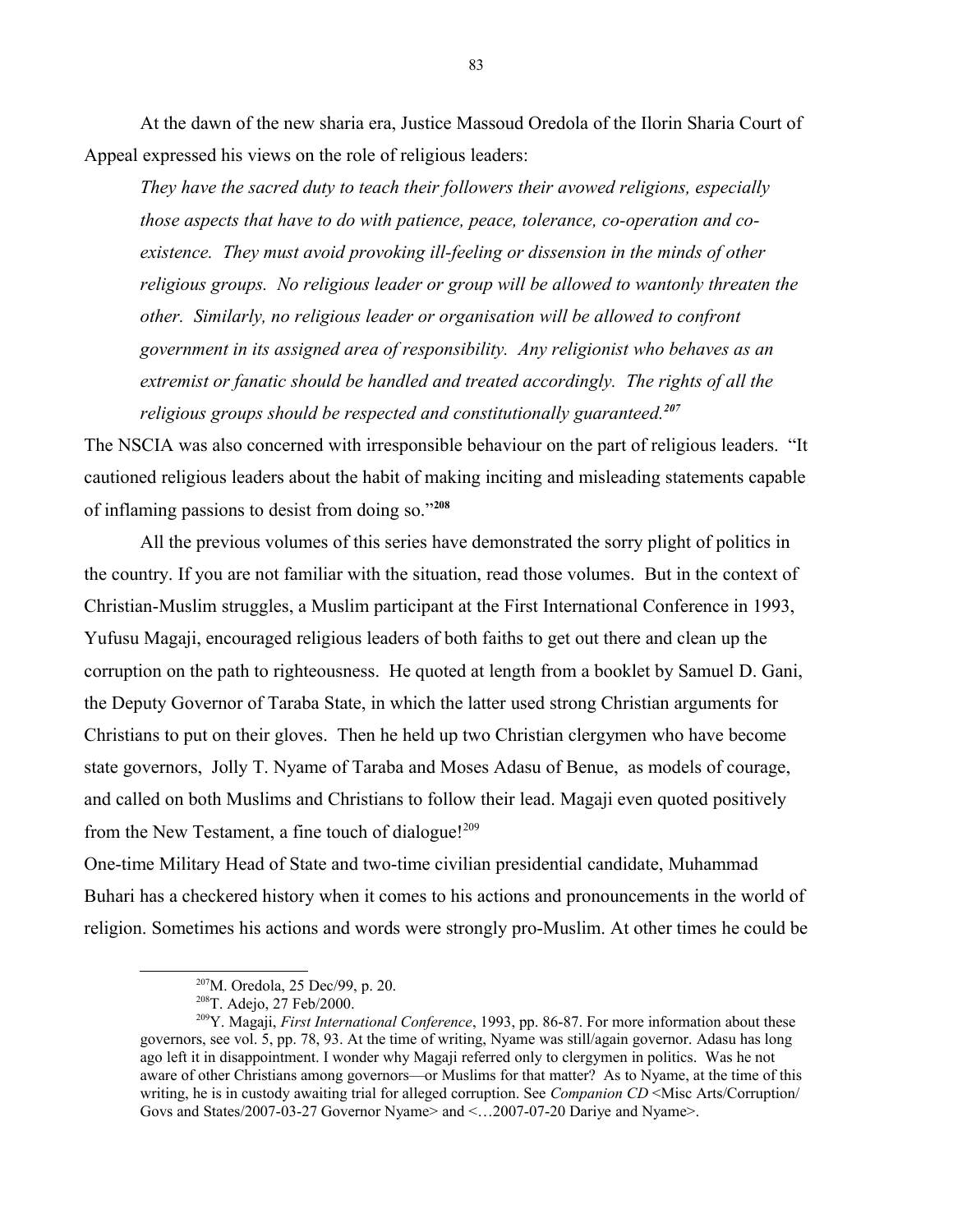more irenic and ecumenical. During his 2003 presidential campaign, after depicting the multireligious attitude of the Prophet, who discussed theology with Christians in his mosque, Buhari proclaimed that Islam teaches "brotherhood and tolerance" and demands from its followers that they practice them. And then the challenge: "If nowadays this type of interaction [with Christians] does not exist, Muslims must search their souls and ask themselves if they indeed copy the example of the Holy Prophet in their dealing with the People of the Book." Then turning to Christians, "In the same vein, our priests must be able to know that Islam is very different from what missionary education teaches, and to distinguish between the agenda of Western imperialism. *The Qur'an teaches Muslims that among those closest to them are the Christians."* And then a comment that reminds us of his alleged dictatorial undemocratic tendency:

*Perhaps, it can with justice be said that the problem of leadership is most acute in the domain of religion; because, more than in other areas, leadership in the religious sphere tends to lead from behind. Leaders seem to wait to determine what the mob wishes to hear, and they tell exactly that. But the mob is frequently a blood-thirsty creature that has no place in the scheme of any of our civilized monotheistic faiths. Whoever, therefore, in the name of either religion preaches intolerance is clearly an* 

*adherent of neither. And our society must evolve a way of unmasking the hidden agenda at work. We must understand provocation, while it is being planned and stop it before it happens.[210](#page-83-0)* 

Writing during the aftermath of the Miss World riots of 2002 in Kaduna, Ibrahim Dan Halilu suggested an "interfaith dialogue" programme that would introduce the "concept of interreligious support" and include cooperation in a work project:

*We must encourage joint fund-raising and cleaning of worship places between Christians and Muslims as a way of nipping in the bud old hatreds and animosities. Our religious leaders, whose knowledge and understanding of interfaith relationship is still at the infant stage, need to be educated about the current happenings the world over. They must realize that Nigeria has reached a stage where evoking religious sentiments will only lead to anarchy, as Nigerians have bonds of unity beyond their religious circles.* The subject was close to Dan Halilu's heart. In an earlier article he wrote:

<span id="page-83-0"></span><sup>210</sup>*Vanguard*, "Buhari on Democracy…," 2 May/2003.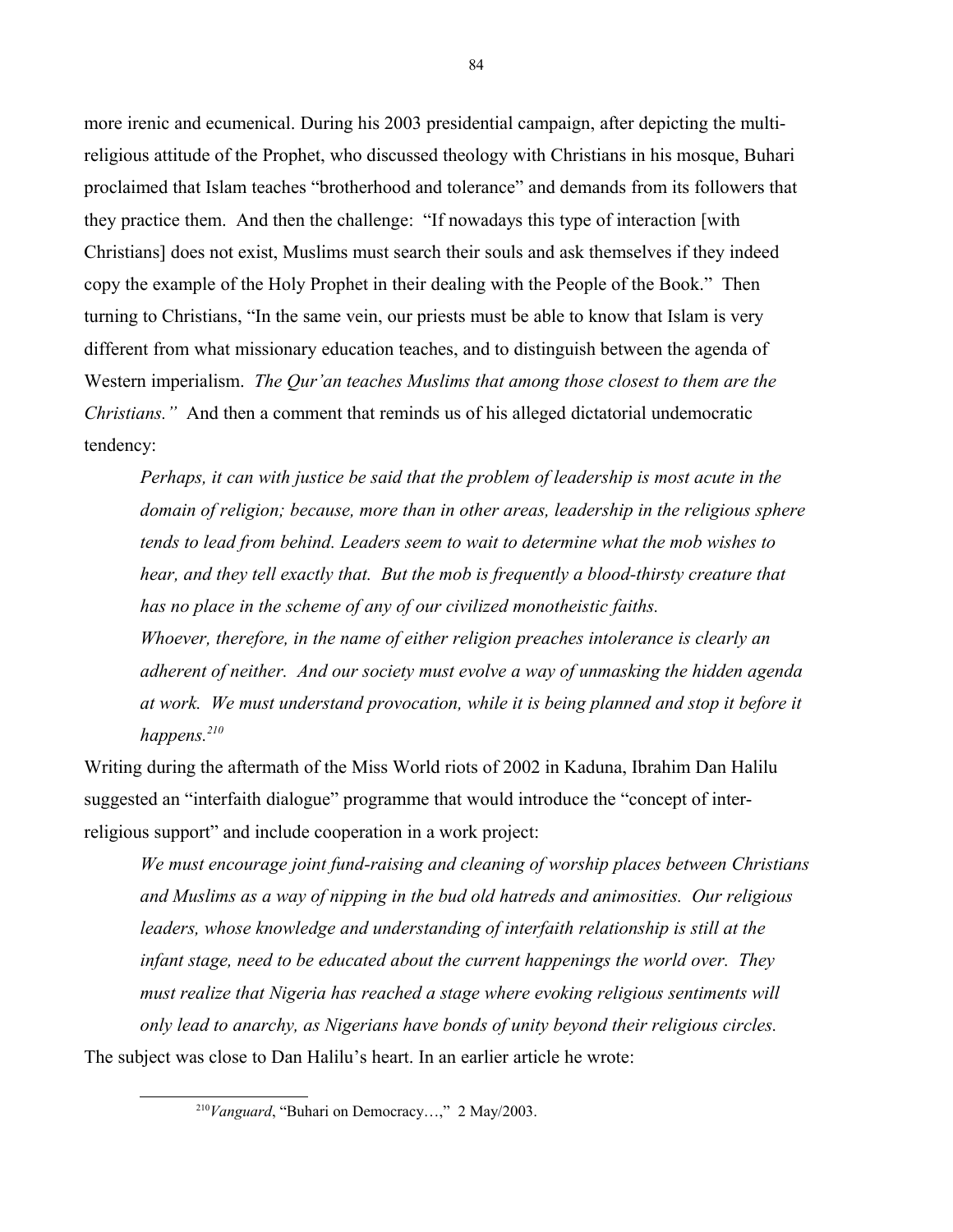*The docility of the Nigerian middle class, the polarization of the media and the conspiratorial collaboration of our ulama and priest have combined to create a new construct of Nigerian unity and all other values we hold dear to our heart. Even the concept of God has been bastardised to the extent that one may begin to ask which God the clergy are worshipping. Unless these agents of social change return to the path of honour, we will not have the courage to ask relevant questions and put an end to our collective exploitation by the ruling class.[211](#page-84-0)*

The above perspective drove Dan Halilu directly to various educational subjects some of which you will find under the previous heading "Education."

Aliyu Tilde challenged religious leaders with the following expectations: *Therefore, what we expect from our religious leaders is the role that their predecessors played, people like Avicena (Ibn Sina), Averoes (Ibn Rushd), Thomas Aquinas, and many others. These were men of religion who played the roles of scientists, philosophers and clerics, at the same time. They did not separate between the divine and the profane and had a heart that embraced the whole humanity.[212](#page-84-1)*

*In addition, religious leaders must live as leaders, setting the pace of piety for us, their followers. This will give them the moral locus, without fear of losing the lucrative opportunity of material acquisition, to correct the society right from Aso Rock down to the remotest village.*

*However, they will not succeed in their job without a firm commitment to this world as they have for the Hereafter. This will lead them to acquire and respect knowledge, labor, justice and humanity, ideals that will place them at a great distance from their present state of contempt for the fundamentals upon which any just and progressive society is*  built. God has decreed that his Earth be a commonwealth of different people from *different backgrounds in ethnicity and belief. And so it must remain. Once the clerics fail to dedicate themselves to this world, it will be ruled by the lowly, people before whom nothing has value except the desires of their hearts.[213](#page-84-2)*

<span id="page-84-1"></span><span id="page-84-0"></span><sup>&</sup>lt;sup>211</sup>I. Dan Halilu, "The Rantings...," Apr/2003; 8 Mar/2003.

 $2^{12}$ Actually, though I have high respect for Thomas Aquinas, he is the person who laid the philosophical groundwork for the dualistic worldview that I am battling in this series. He is the father of Scholasticism, the philosophical tradition that bequeathed Nigerian Christians with their handicap.

<span id="page-84-2"></span><sup>213</sup>A Tilde, n.d., Gamji. Appendix 8.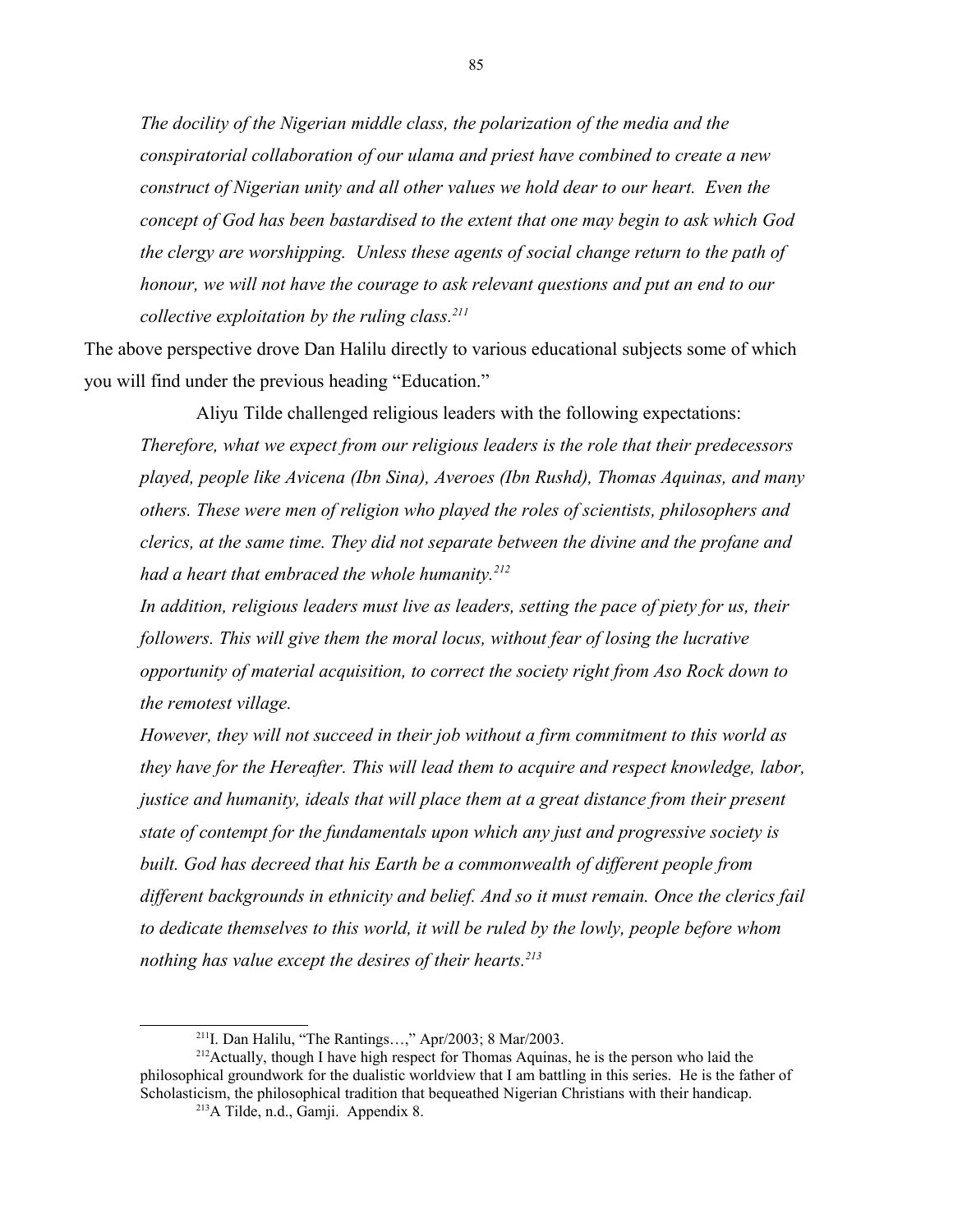### **Similarities with the Bible xxxx**

There is a strong sense among Muslim writers that there are important similarities between sharia and the Bible, especially the Mosaic laws. They are often puzzled why Christians object so strongly to sharia, when much of it is found in the Bible. They are also puzzled why Christians seem not to take these laws seriously. Tahir T. Umar, National President of the MSS, advised Christians to "appreciate what the law has in common with the Biblical provisions on punishment for sins, as contained in Leviticus 20:1-21."[214](#page-85-0) Mu'az Dadi, a Nigerian studying sharia in Syria, advised the leaders of his state, Bauchi, to "invite the Christian leaders and make them clear and aware that all the Muslim community knows the equivalent laws in the Bible. He then produced several pages of Biblical laws, mostly from the Old Testament, that show remarkable parallels to sharia provisions about adultery, marriage, theft, alcohol, interest, weights and measures, justice, dress code for women, apostasy and more. He suggested that Christians "go back to restudy their Bible, for they do not even understand it." And at the end? Well, Christians and Muslims happily submit together to sharia. "I call on Muslims and Christians to come back to their senses and be awake by accepting Islamic sharia. It is the only future path for Nigeria. It provides solutions for all Nigeria's problems. "Let us accept this call of sharia and be free from these problems."[215](#page-85-1) A perfect world!

Since sharia and Biblical law were seen as so similar, Aminu Binji advised Christians that, if they "are worried about sharia, let them introduce Biblical laws in their stronghold states. No Muslim will raise eyebrows."[216](#page-85-2) On another occasion, A. A. Shuaibu of Malali, Kaduna State, advised the then National CAN President, Sunday Mbang, to read his Bible. Mbang had allegedly vilified and insulted Governor Sani so grossly in the media that Shuaibu was highly offended and advised Mbang "to go back and digest the following message in the Bible in unbiased manner"—and then follows a list of texts.<sup>[217](#page-85-3)</sup> The Council of Ulama of Nigeria published a press statement shortly after the Zamfara Declaration in which it angrily chided Christians.

*If CAN believes that the Constitution as well as other segments of laws tagged common*  law, have no relevance with the Canon laws, the Council challenges CAN to advance *Mosaic laws for the Constitution. Muslims will give them support. But if, on the contrary,* 

<span id="page-85-0"></span> $214$ A. Alhassan, 28 Dec/99.

<span id="page-85-1"></span> $^{215}$ M. Dadi, 15 Mar/2000. Appendix 17, vol. 6.

<span id="page-85-2"></span><sup>216</sup>A. Binji, *NN*, 31 Oct/99, p. 5. Appendix 1, vol. 7.

<span id="page-85-3"></span><sup>217</sup>A. Shuaibu, 26 Nov/99.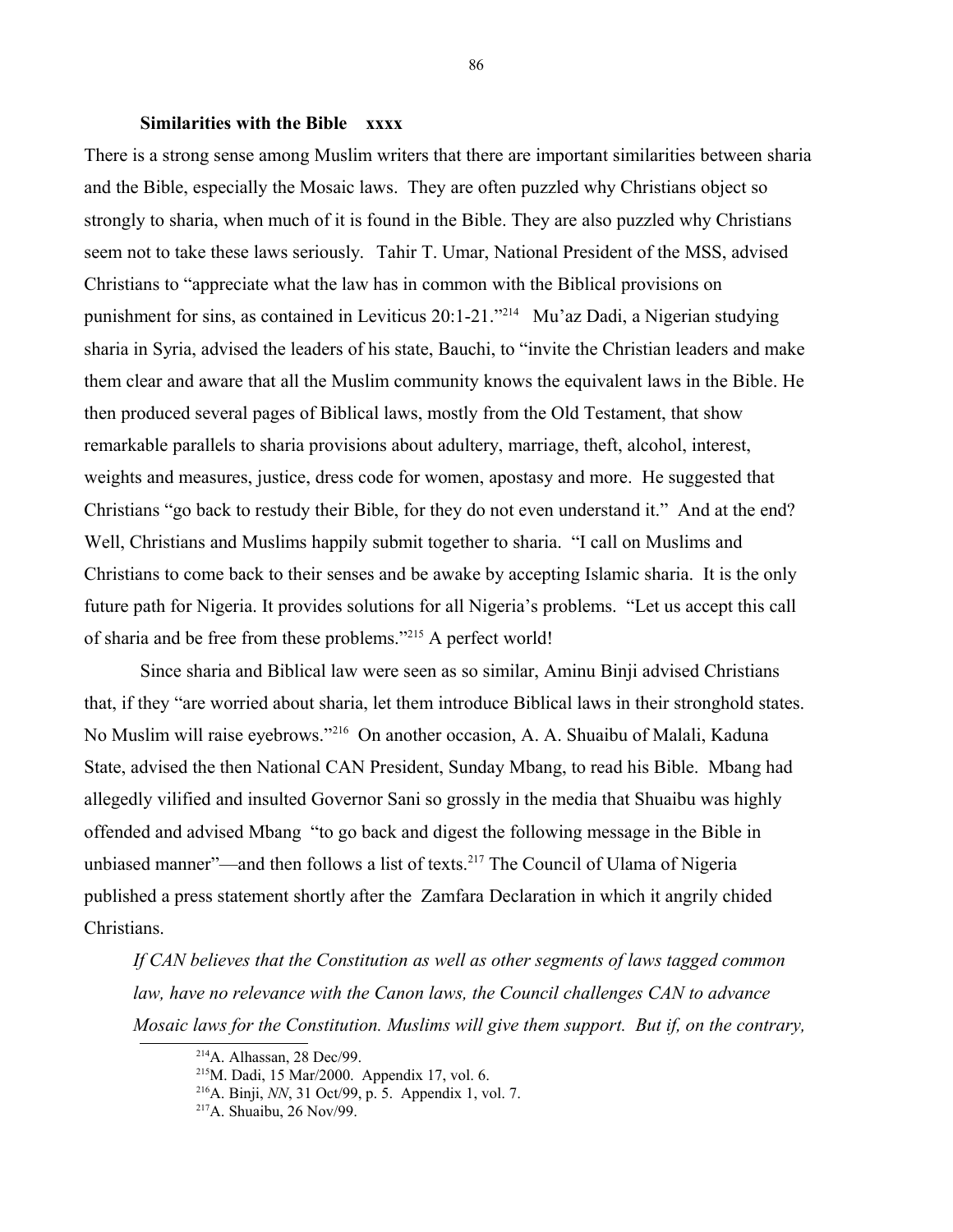*the Common Law and the Canon Law are one and the same, it is better CAN behave responsibly towards their Muslim brethren in the spirit of mutual understanding and reciprocity of tolerance.[218](#page-86-0)*

In his speech at the Zamfara sharia launching, Abdul Alao similarly described common law as "90% Christian law." He also encouraged—"challenged" may be the better word here— Christians to come up with a Christian law to be based on the Decalogue. "We shall support them. We shall never oppose them."<sup>[219](#page-86-1)</sup>

Continuing with the canon law theme for a moment, Adegbite urged, "Since freedom of worship is allowed in this country, both the Christians and Muslim must be allowed to freely practise their religions, sharia included." When asked "whether it would be proper if Christiandominated states decide to introduce canon laws, Adegbite said, 'Let them do it, it would be better.' He added, 'I am surprise that the Christians have abandoned canon law, even though I know why.'" The reason? "Christians have to abandon that canon law, because the church wanted to dominate the state, while the state wanted to dominate the church." Then he hastened to add, "But that is not the case with sharia." But if Christians want canon law, Muslims won't hinder them.<sup>[220](#page-86-2)</sup>

Ado-Kurawa approvingly reported that the Iranian Professor Ali Ferroz "noted that there was no difference between Islamic and Christian teachings as far as the prohibitions of the sharia are concerned. Some Christians are against the sharia, because they want to promote libertarianism such as ordination of gays as bishops, which is against the teachings of the Bible."[221](#page-86-3)

In a more irenic spirit, Leme of Jalingo, Taraba State, issued an invitation: "It is believed that if there is any other Christian-oriented law that will bring about peace, harmony and development apart from the present one we are using, it is welcome."<sup>[222](#page-86-4)</sup> Malam Sidi advised similarly that "if people are afraid of the sharia, they should fall back on the Bible—the Old Testament, where they would find clearly that anybody who commits adultery would face capital punishment." That same Bible also stipulates similar punishment for alcohol consumption, according to the

<span id="page-86-0"></span><sup>218</sup>Council of Ulama, 7 Nov/99.

<span id="page-86-1"></span><sup>219</sup>A. Alao, 5 Nov/99.

<span id="page-86-2"></span> $220$ C.Gyamfi, 11 May/99.

<span id="page-86-3"></span><sup>&</sup>lt;sup>221</sup>I. Ado-Kurawa, July/2003. Appendix 9.

<span id="page-86-4"></span><sup>222</sup>B. Leme, 31 Dec/99.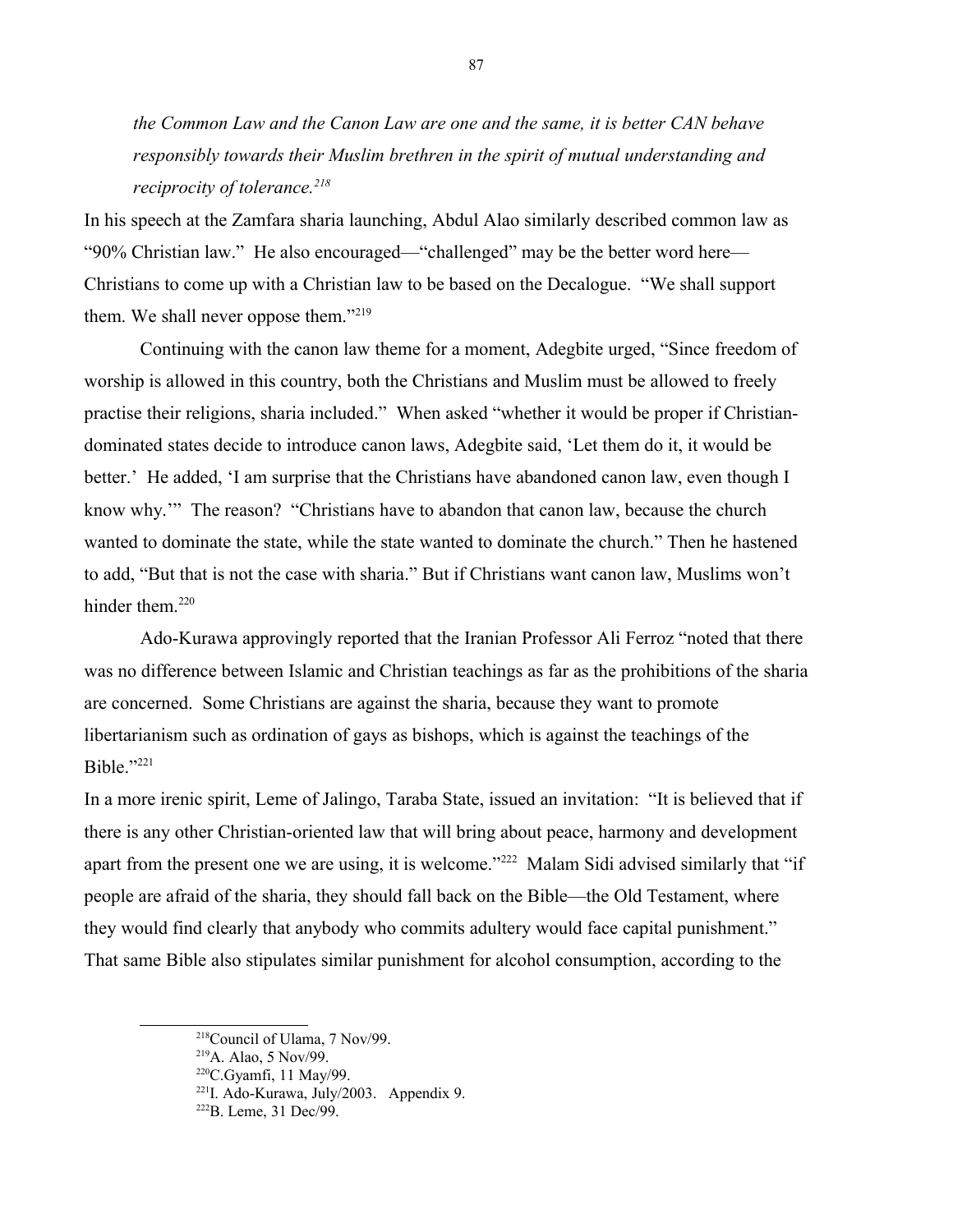Malam. He supported his affirmation with a story about how the Prophet handled a case involving sharia and the Old Testament.<sup>[223](#page-87-0)</sup>

So, the Bible and sharia share significant features. But the same is argued for Christianity and Common Law.[224](#page-87-1) Muslims use this claim to oppose Christian insistence on the neutrality and non-religious nature of Common Law. They draw the conclusion that, since the Christian Common Law has ruled them for so long, they have the right to demand sharia law, even if it is religious. The one is no less religious than the other and no more neutral. Two commonalities sharia and Bible, Christian and Common Law--, but they are never brought together. The contradiction this creates is discussed in Appendix 22 xxxx

### **Comments about and Advice to Christians xxxx**

In this section I gather various words of advice and, sometimes, warnings that Muslims direct to Christians. Way back in 1974, when Christians in Kano were complaining of discrimination against them in access to the airwaves, Military Governor Audu Bako told them to investigate the Southern Christian states to see whether they gave Muslims access. Then let them report to him and he would reciprocate. When in 1987 a journalist from *ThisWeek* discussed the same point with the Kano State Information Commissioner, Ujudud Sheriff, the latter repeated Bako's assignment and promise.<sup>[225](#page-87-2)</sup>

Shortly after Zamfara Declaration, the strong initial negative reaction to sharia by Christians offended Sani Mustapha. After asserting that the Prophet never forced sharia on Christians, he challenged them "to counteract my claim by proving from any book of detailed exposition of authority where Prophet Muhammad (SAW) or his rightly guided Khalifas ever passed judgement to unbelievers." He appealed to Christians

*to tell the truth if and when they know it. If they do not know it, they should believe in it whenever historical evidence is produced before their intellect. They should seek the cooperation and support of those who know what Islam and the sharia are telling us about the betterment of society, peace and progress. Christians must co-operate in seeing that the sharia is established and should be its principal advocates, while keeping to their faith, because they should benefit from it more than the Muslim community.[226](#page-87-3)*

<span id="page-87-0"></span> $223$ U. Salifu, 6 Nov/99.

<span id="page-87-1"></span><sup>224</sup> M. Sambo, 3 Nov/99. J. Boer, 2005, vol. 4, Appendix 8, pp. 223-224.

<span id="page-87-2"></span><sup>225</sup>A. Akpaka, 6 Apr/87, p. 17.

<span id="page-87-3"></span> $226$ S. Mustapha, 4 Nov/99.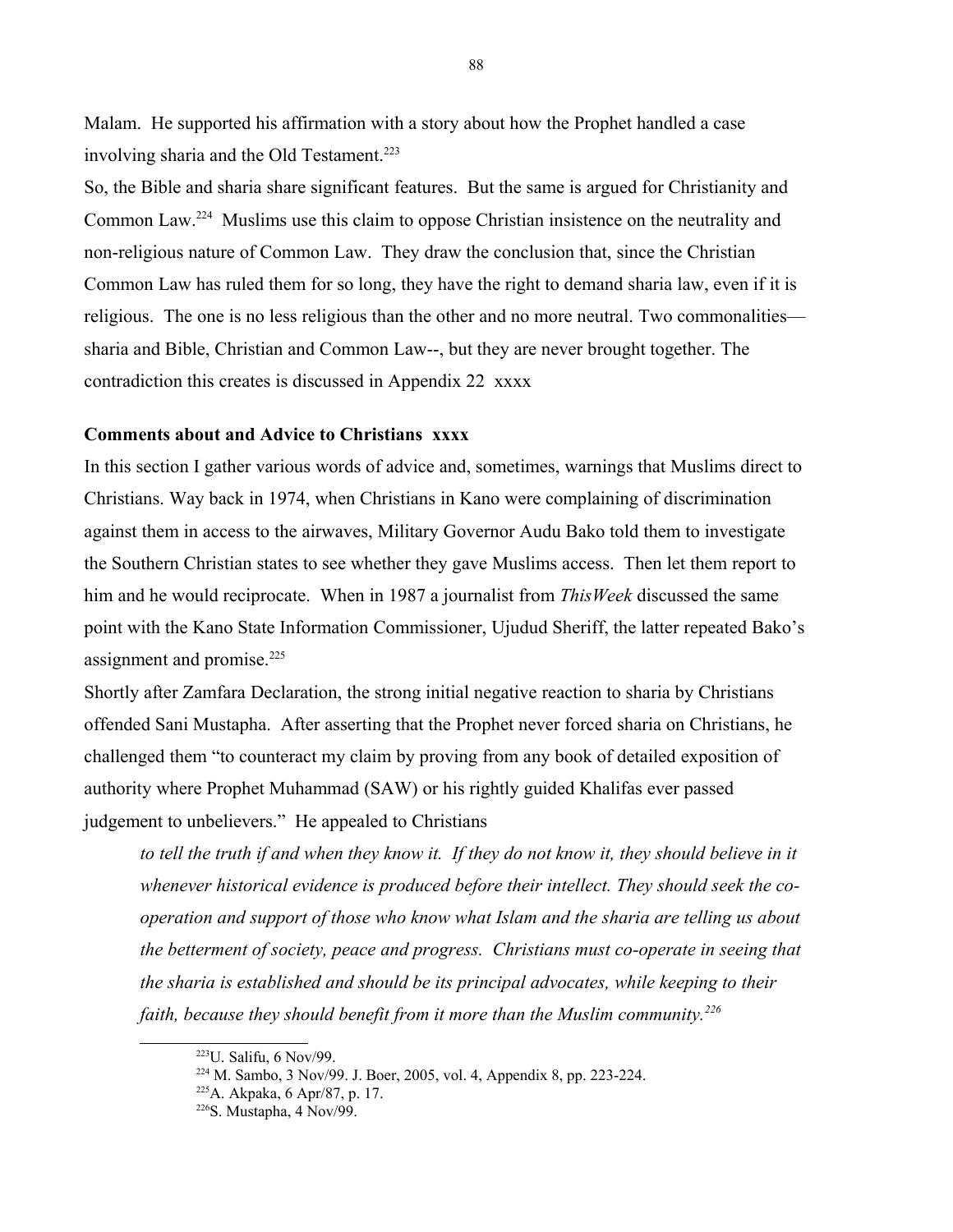Yusuf Hadeijia wondered why secularists and Christians do not attempt to embody their laws in their communities and thus "give peace a chance." He lauded the attempts by Muslims to free themselves from "the dictates, the myopic assumptions and understanding of secularism." He advised adherents of the latter, in whom he included Christians, that "they should acquaint themselves with the teaching of the religion and the sharia, which they go about criticising, and find out if at all there is unequal treatment both within Muslims and the non-Muslims. It is beyond reasonable doubt that this sharia has respect for all aspects of humanity." Hadeijia then turned to Al-Maududi, whom he described as a "renowned scholar" and said, "Most if not all such people who indulge in this prattle have no clear idea of Islamic way of life." He charged that such people "have never made a systematic study of the Islamic political order or of the place and nature of democracy, social justice and equality in it." Then he quoted an unnamed bishop of Zamfara who agreed that Christianity rejects the same social sins as do Muslims. The problem is that Christians have "not provided a clear-cut solution to such misconduct." "What then," asked Hadeijia, "is the issue at stake for choosing sharia to provide the solutions?" He warned that Muslims will leave no stone unturned to get sharia in place at any price. "The religion of Allah shall surely prevail in spite of stoppage or threats. The Zamfara move is a journey of a thousand miles started with just a single step."<sup>[227](#page-88-0)</sup>

Lateef Adegbite called on Christians "to exercise restraint in expressing their fears." He wanted disputes "resolved through constitutional machinery." In his NIREC lecture, he expressed his hope that "Christians would articulate their fears" and that "a formula would be found that would preserve sharia without rancour, while at the same time incorporating safeguards that adequately address non-Muslim fears and apprehensions."<sup>[228](#page-88-1)</sup> As Secretary General of NSCIA, he advised "those opposed to the enhanced application of sharia," among whom Christians are the majority, to "adopt constitutional means to ventilate their grievances through such for as the State House of Assembly and the courts of law," rather than take to violence.[229](#page-88-2) He also suggested a role for the Government here, but please check out the appropriate section for that. He chided Christians and other critics of sharia for not addressing "the mischiefs that sharia seeks to redress." These are the familiar social vices written about *an* 

89

<span id="page-88-0"></span><sup>227</sup>Y. Hadeijia, 8 Dec/99.

<span id="page-88-2"></span><span id="page-88-1"></span> $228$ L. Adegbite, NIREC, 2000, p. 1.

 $^{229}I$  confess to amazement that NSCIA pretends not to understand the dynamics of Kaduna State, when they have been so thoroughly analysed in response to the various riots over the decades. An example of "dialogue of the deaf?"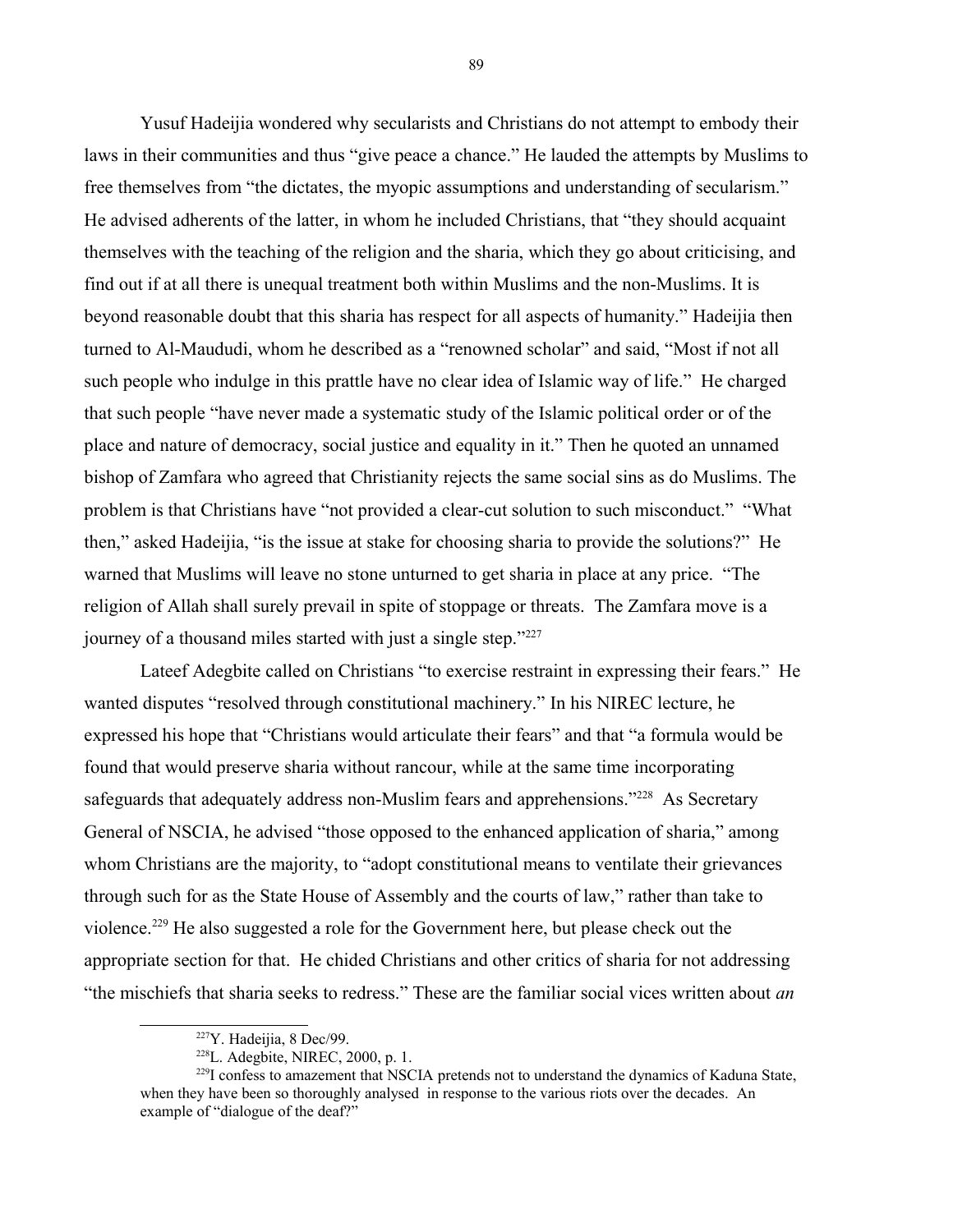*nauseam* by both Christians and Muslims. In his CCC paper, he lectured about misconceptions that sharia is foisted on non-Muslims. The promise that it will not happen "has fallen on deaf ears"![230](#page-89-0) 

Yusufu Sambo Rigachukun, a Muslim scholar from Kaduna, advised Christian leaders "to be moderate when critising sharia to avoid misunderstanding among followers." This was in response to Archbishop Benjamin Achigili's demand that the state committee on sharia should be disbanded. The bishop was all wrong, according to Rigachukun. Christians should give Muslims a chance to operate sharia and see what will come of it. Had not Muslims always shown tolerance? Did not a Muslim President bring the Pope to Nigeria? Christian leaders should "desist from cheap publicity through the media." He was wondering whether Christians were preparing for a "revolt against sharia."<sup>[231](#page-89-1)</sup>

Ibrahim Dan Halilu wanted CAN to engage in introspection after the Miss World riots of 2002: *CAN should ask itself why it is always against Muslims and their interest. Is it really true that Islam and Christianity are sworn enemies and incompatible? Let us go down memory land and study how the late Sardauna lived with Christians in post-independent Nigeria and draw a lesson from such. Why don't we build on this achievement instead of destroying it?*

*If there is basically no big difference between Islam and Christianity, why is CAN always against anything championed by Muslims in Nigeria? CAN should reflect on these and many other issues and come up with satisfactory explanations. This may be the path to peaceful co-existence between the two world religions.[232](#page-89-2)*

The situation in Plateau was, of course, the opposite from that of Kano. Here the Muslims were on the defensive and looked upon as dispensable. The 2004 turmoil involved several murky issues that Muslims found difficult to understand. There was that of the settlerindigene controversy of which the various parties had very opposite views. There was the Christian leaders' call for the return of Governor Dariye, internationally known for his corruption. In this context of baffling ambiguities, Sani Garba called upon Plateau "Christians like Yakubu Pam and others of his ilk (like Lar) who are the only Christians enjoying and supporting Dariye in all the atrocities he committed, to re-read Christianity again and re-

<span id="page-89-0"></span> $^{230}$ *NN*, 22 nov/99, p. 2. L. Adegbite, "Sharia in the Context...," 2000, p. 76.

<span id="page-89-1"></span> $^{231}$ M. Musa, 30 Dec/99.

<span id="page-89-2"></span><sup>232</sup>I. Dan Halilu, "The Rantings…," Apr/2003.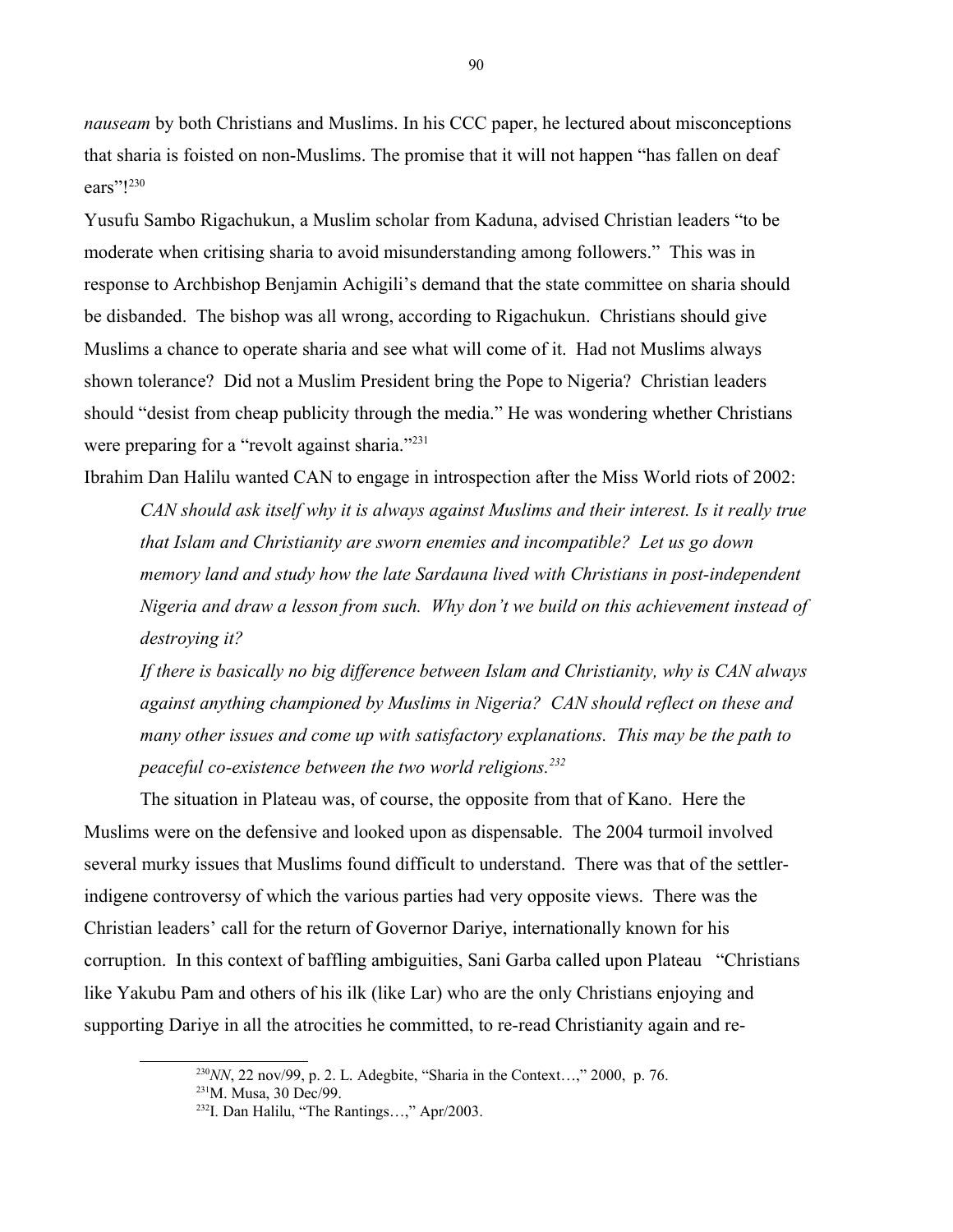strategise their plan or else they are heading to nowhere." Also, "The issue of indigenes/settler must be discarded,"—but that is discussed elsewhere.<sup>[233](#page-90-0)</sup>

Talk of sharia tends to generate fear in Christians that needs to be addressed. There are the fears of second-class citizenship, of apostasy, disinheritance and a whole lot more. Mamuda Aliyi, Deputy Governor of Zamfara State, appealed in Jos to Christians to "continue to be calm and not to be afraid of the implementation of sharia in the state." At the same time, he urged Muslims to "continue to strive and agitate for the implementation of full sharia."[234](#page-90-1) I am not sure whether his message to Muslims may not have undermined the one to Christians.

Shuaibu Gimi called upon sharia "detractors" to "consider the enormous force behind the crusade and simply leave us alone. The resurrection of the sharia system is both natural and irresistible," While it will "protect its architects, facilitators and supporters, including non-Muslims, it will destroy its saboteurs, including Muslims."<sup>[235](#page-90-2)</sup>

In his "Letter to Zamfara Governor," Baban Takko expressed himself with amazement concerning the Christian reaction to sharia. He doubted that Christian opponents are sincere Christians or knowledgeable. The insincere oppose sharia only because its champions are Muslims. What really amazed him was hearing Christians affirm the "supremacy of the Constitution instead of the Bible." They should examine themselves, he advised them. Furthermore, he proposed that it was "high time the Christians start to think about the best way to apply Christian laws in their states of control." That would be better than for them to deny Muslims "the right to practise their religion as guaranteed by the much talked-about man-made Constitution."[236](#page-90-3)

We have read in the previous chapter how Ali Ahmad approved of Danny McCain's gentle warning to Christians about their reaction to sharia. He had his own warning as well and criticized Christians for their wrong response to sharia. "Christians should have empathised with their Muslim fellows that Islam mandates the sharia." Having done that, they should have gone on "to protect Christian interests…." Muslims, he predicted, would have magnanimously "reciprocated the gesture in some way and Nigeria would have been able to teach the rest of the world and present a contemporary model of ... religion in the public sphere."<sup>[237](#page-91-0)</sup> In other words,

<span id="page-90-0"></span> $233$ S. Garba, Dec/2004. See above at pp. 22-25 ?xxxx and J. Boer, vol. 7, 2007, ch. 7.

<span id="page-90-1"></span><sup>234</sup>*NN*, "Christians Told…," 22 Nov/99.

<span id="page-90-2"></span><sup>235</sup>S. Gimi, 1 Dec/99.

<span id="page-90-3"></span><sup>236</sup>D. Takko, 10 Dec/99.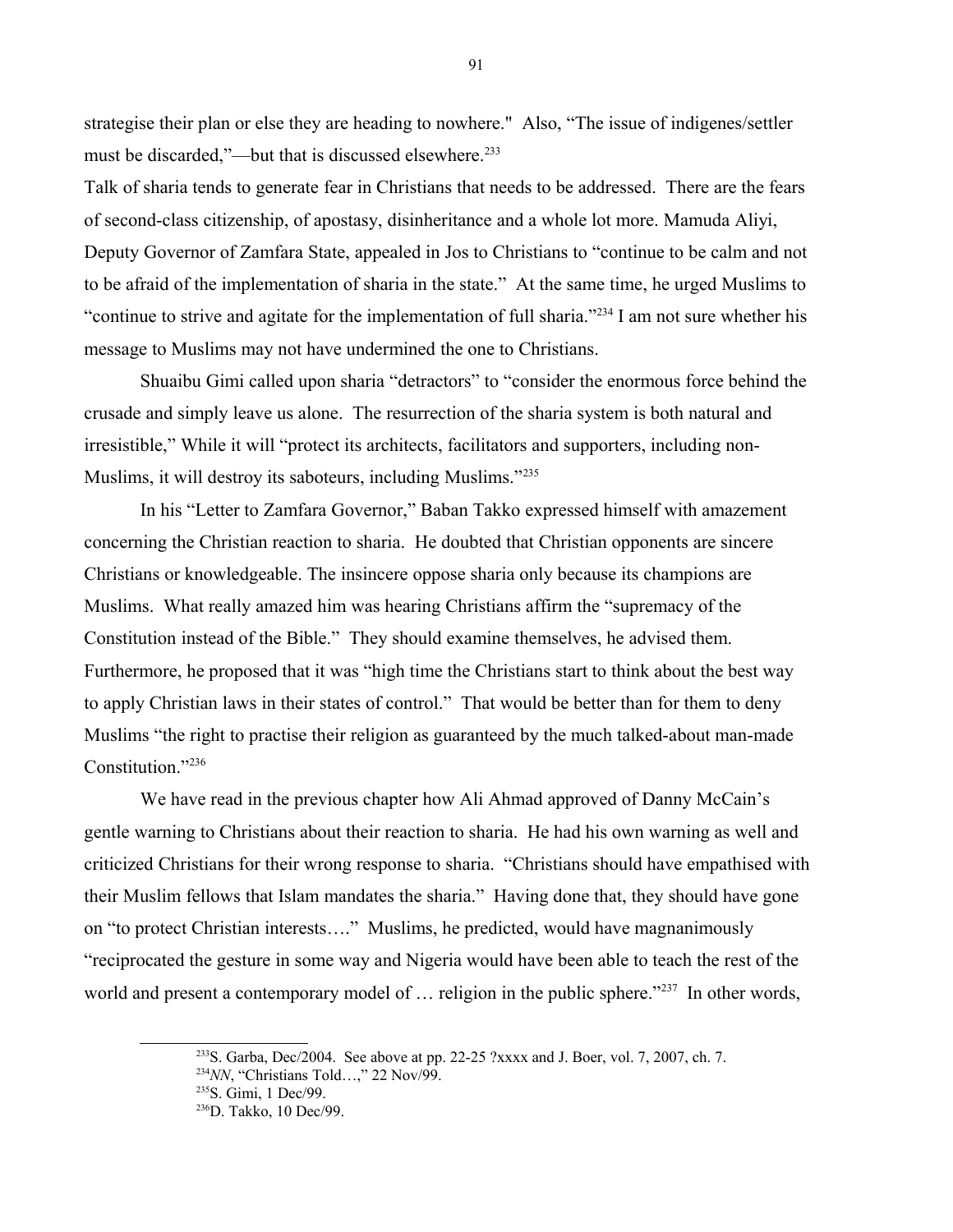Christians missed a great opportunity—shades of Philip Ostien's thesis of such a missed opportunity at CA 1978.[238](#page-91-1)

Okpanachi said he had no problems with sharia, as long as the Governor did not apply it to Christians. He then advised the critics, the press, Christians and all, to "leave sharia in Zamfara to undergo a natural process of development, because that way there will be a lot of fine tuning with time and it will blend with society without losing its meaning."<sup>[239](#page-91-2)</sup>

# **Media xxxx**

The media have received their share of attention in the previous volumes of this series. They will receive less in this one, since there really is not much new to be said. The late Isa Kaita, in life a popular Muslim politician and Chairman of the Code of Conduct Bureau, prioritized two things to be done, one of them being preventing the media from reporting anything "without verifying the facts." Similarly, Bilkisu Yusuf, at the time editor of the Kano-based *Sunday Triumph*, advised journalists "to shed any prejudices and look at the situation just as it is." As a professional hereself, she ought to know. Abubakar Adam Othman of the University of Maiduguri felt that "the press should stop treating volatile issues with prejudice and sensationalism."<sup>[240](#page-91-3)</sup>

Dan Halilu proposed an educational function for the press, specifically for the *Daily Trust* in which his article appeared. He advised them to "introduce a column for civic education so that the majority of the Nigerian electorate will appreciate the essence of good governance" and realize that it "is not a function of religious or ethnic background. Both Muslims and Christians can acquire the skill through scholarship." Among the recommended type of materials would be the "rich and informative literature produced by such great men as Usman Dan Fodio," the great Fulani revivalist of the early 19<sup>th</sup> century, some other classic Muslim authors and even Mao Tse Tung and Plato. In this way the press can contribute "to the eradication of poverty of the mind," for "an ignorant person cannot be a good leader however hard he tries and no matter the level of his commitment. This is the root of our problem." The media as a whole must "sanitize itself

<sup>&</sup>lt;sup>237</sup>A. Ahmad, 2005, pp. 368-371. The details of the imposition, distortions and pseudo-equality are all fully discussed throughout previous volumes.

<span id="page-91-1"></span><span id="page-91-0"></span><sup>238</sup>P. Ostien, "An Opportunity Missed….," p. 18.

<span id="page-91-2"></span><sup>239</sup>A. Okpanachi, 8 Dec/99.

<span id="page-91-3"></span><sup>240</sup>A. Akpaka, 6 Apr/87, pp. 17, 22-23.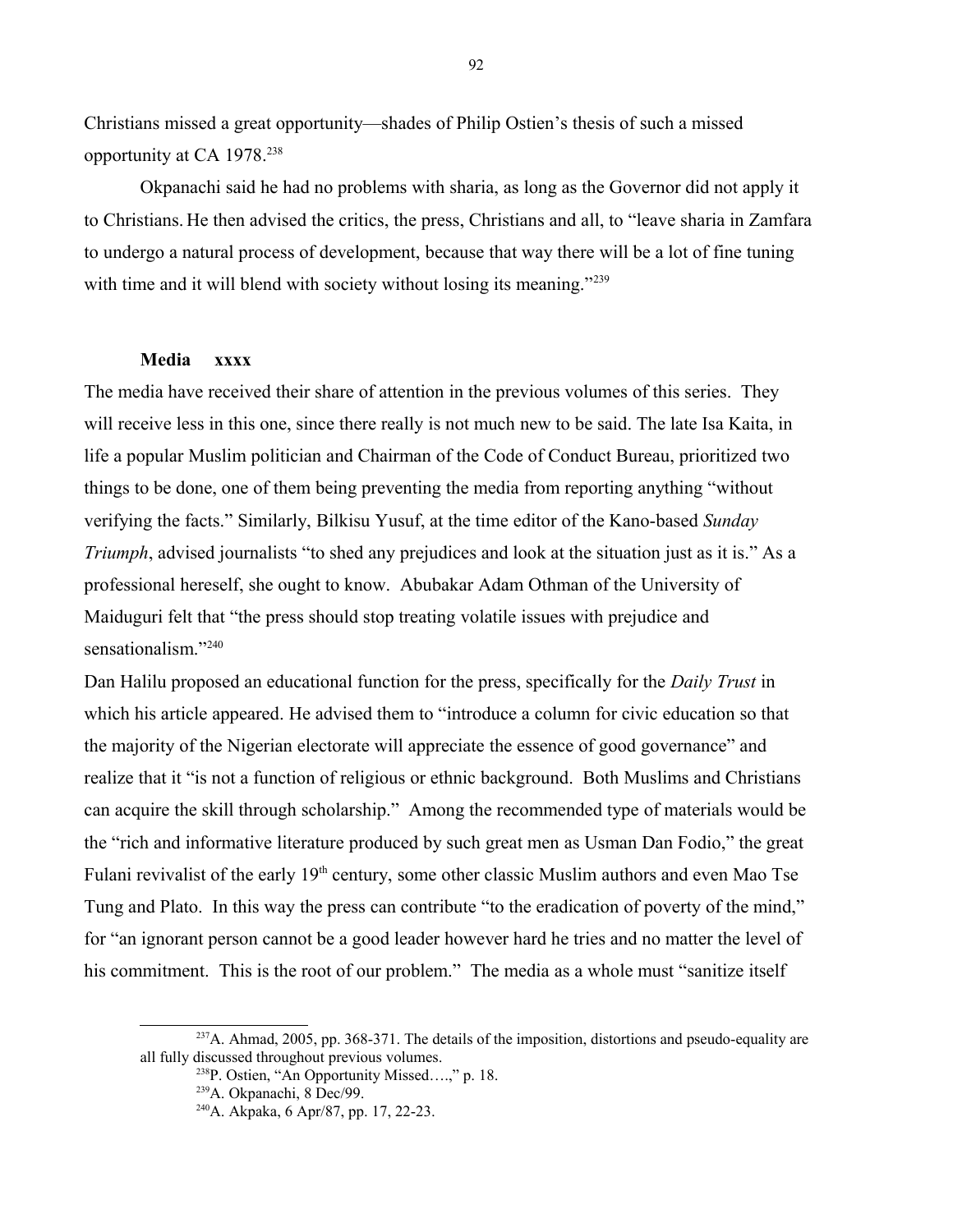and redefine its focus. Instead of promoting ethnic and religious politics, let it shift its focus to serious issues" that will build the nation and bring us together.<sup>[241](#page-92-0)</sup>

#### **Government, Politics and Economics and Justice xxxx**

In this section we begin with governmental issues and politics and then slide kind of surruptitiously into economics and from there briefly hit justice. In wholistic Islam that's an easy, natural journey. The one almost automatically merges into the other. In Nigeria, because of their omni-presence, governments pop up in almost every discussion. Throughout most of this series they are often seen as part of the problem. In this section we will see how they might become part of the solution. They are advised on many different topics. Again, many of the concepts in this section have been aired in scattered fashion throughout these volumes; here they are brought together. The BZ section of this is found in Appendix 23.

Demands from and advice to governments were aplenty after the Zamfara Declaration. After discussing opponents to sharia, both Christian and Muslim, BabanTakko advised Governor Sani, "Don't bother about them, but always ask them to go back to the Constitution they were talking about and see the provisions made for the propagation and practice of religion." And then, in a brotherly voice and posture, he wrote, "Brother Sani, I am sure by now you must have started to grow big and strong, because of the various tensions, emotions and tribulations you are going through. Such experiences are necessary in order to prepare you for the daunting task. Don't falter. Don't lose heart. Be a brave mujahid. Consider all the agonies, trials and tribulations as the price you have to pay for championing the cause of Allah."*[242](#page-92-1)*

Suleiman Kumo was quick with advice for the FG within two weeks of the Zamfara announcement. First of all, it "should refuse to be intimidated by the wrong-headed, illmotivated attempt to whip up and organise an anti-sharia mass hysteria to frighten and mystify some Nigerians." Secondly, the FG "should give leadership in the matter by providing some forum for a proper, frank and sensible discussion of the issues involved with a view to resolving them permanently and to the satisfaction of the people. It would not be proper for the FG to wish the issue away."[243](#page-92-2) NREC was the Government's eventual answer to these proposals for a discussion forum from both NCSCP and Kumo.

<span id="page-92-0"></span><sup>241</sup>I. Dan Halilu, 8 Mar/2003.

<span id="page-92-1"></span> $242$ D. Takko, 10 Dec/99.

<span id="page-92-2"></span><sup>243</sup>I. Umar, 9 Nov/99.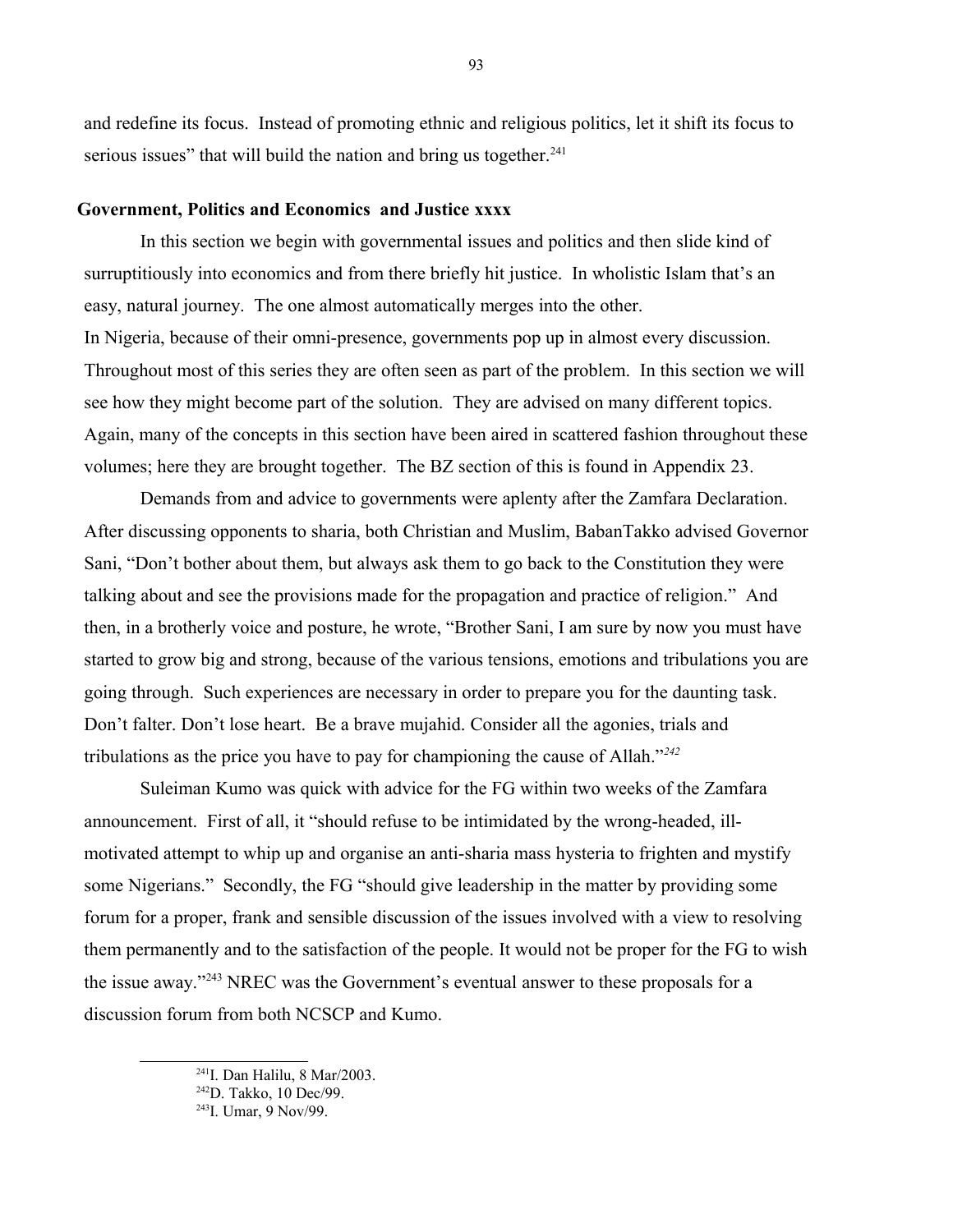Sidi Ali Sokoto, a Muslim activist, was asked for advice by the Zamfara Government. He offered various worthwhile pieces. His first point was to remind them of the classic Muslim perspective that they are shepherds who will have to give account of their stewardship. The second point was patience on the part of the Governor. Even if he ruled righteously, he would have to go through a period of false accusations, criticism, insults and assaults before the truth is recognized. Anyone who is familiar with the climate, will immediately recognize the situation as described. Malam Sidi advised him to be patient, steadfast and firm while fearing Allah. "If you maintain your cool and not give in, you don't look back in regret, surely you will reach success. You may be passing and people shouting at you. Tomorrow you pass and they rain abuse on you. The next time you come, there would be a warm reception for you. But if initially you react, the whole thing would go wrong." Another aspect of patience is that the Governor should not expect to complete the sharia mission during his tenure. He should "take it step by step." If he cannot complete a project, his successor can finish it. Sharia cannot come at once. Those who complain, will complain under whatever circumstances. "If out of ten, five have been achieved, he has tried. A country that is said to be a secular state and someone blazed the trail and came up with sharia, he has tried"—a Nigerianism meaning he has done well. The third point was unusually frank and honest. "The Governor must also watch out for the Hausa race. We are not good fellows. Because we are used to hypocrisy, falsehood, cheating, hold on to your cabinet and know how to carry them along." Fourthly, the Governor was warned not to jump to hasty conclusions when someone is accused of wrong droing. "Don't rush into ruling. Investigate and get to the root of the matter. Rushing to pass judgement always leads one into disaster." Finally, the Governor should show mercy. The Malam recounted a story of the Prophet showing mercy to a group of non-Muslim prisoners, many of whom then converted to Islam. "We hope the Governor would follow the footsteps of Prophet Muhammad."

The interviewer, Umoru Salifu, also asked Mallam Sidi for advice for some state governments that were hesitant to take the sharia route because of the controversies it had raised. Sidi responded that they "should not develop any cold feet. They should just go on, because the devil is all over the place among people. If you want to embark on a good job, the devil is working hard to stop such effort." We pray that sharia would be embraced by all. They should not be deterred. If there were no sharia, the society would decay. As to any individual Muslim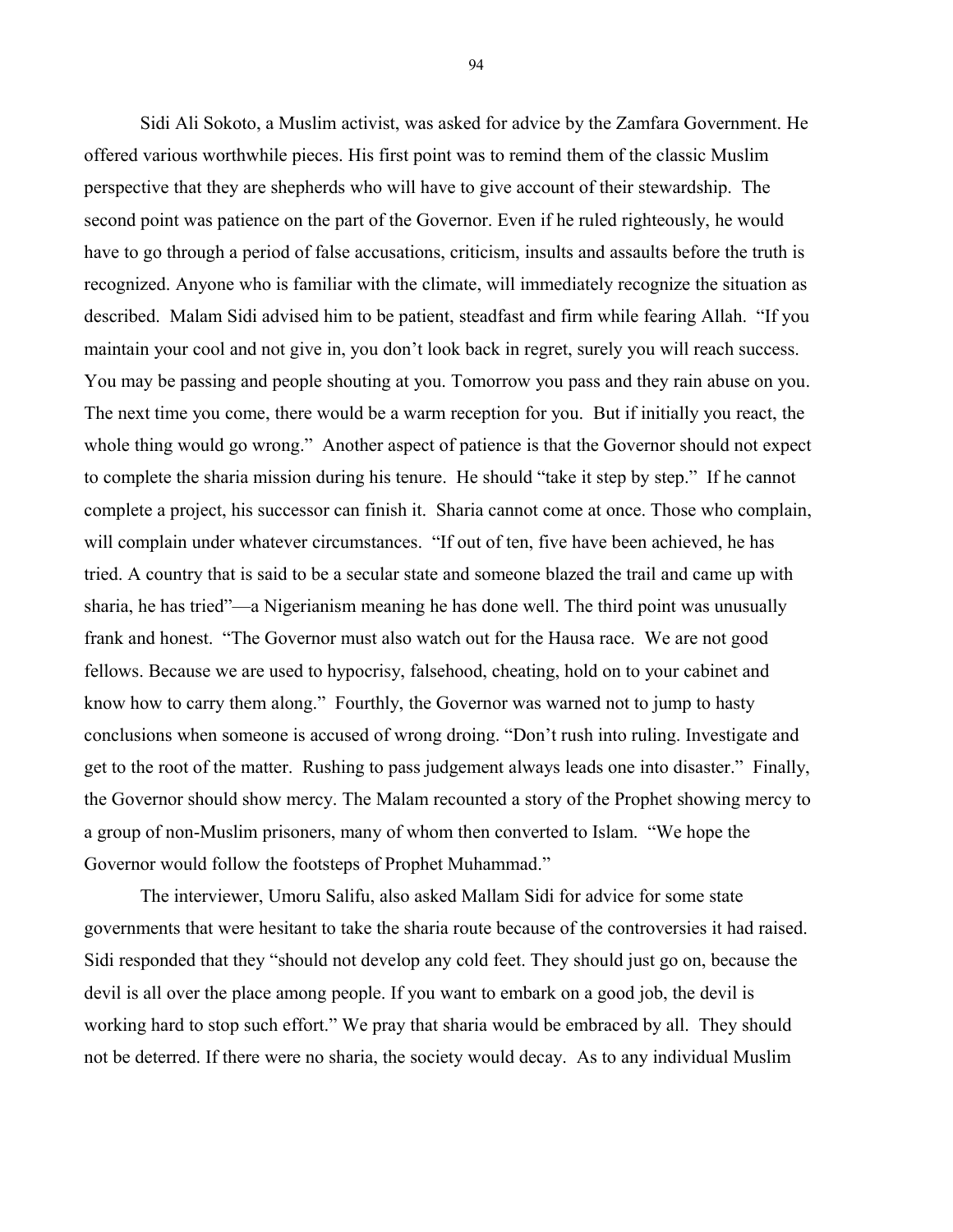who is not concerned about sharia, his "faith has waned seriously. He has to come back and proclaim again the article of faith, because sharia is the Qur'an; it is the article of faith."<sup>[244](#page-94-0)</sup> A specific demand for political action was made from both the National Assembly and all state houses of assembly. Please recall the 2007 Kano State local cartoon incident reported in Chapter 2. In response to that, Kano's youth, through its KMYCF, called on these bodies "to enact laws against blasphemy on any religion in the country as a panacea to incessant religious crises." Chairman Aminu Yakub said that "absence of any laws that will punish blasphemy has been responsible for religious intolerance in the country." He continued his arguments as follows:

*It is necessary that laws on blasphemy on any religion be promulgated so that religions and prophets will be protected as well as reduce the recurring strife over such attempts. He said the law should provide stringent punishments for anyone who attempts to ridicule any religion in the country, to reduce escalation of crisis as most people resort to taking laws into their hands because of the impression that nothing will be done to persons who commit blasphemy. 'The National Assembly and all the 36 other state houses of assembly will do the nation good if they enact such a law, for it will surely prevent unnecessary attacks on religions and their prophets."* 

*Malam Yakub advocated capital punishment as contained in the holy books, adding that it is better for anyone who blasphemes to die than for his action to cause the death of so many people. While citing the Ijeoma Daniels, Gideon Akaluka, and the recent Denmark crisis as examples, the forum's chairman said if a stringent measure is not taken to stem the increasing cases of blasphemy, then the nation will not only continue to witness loss of lives unnecessarily, but will also incur the wrath of God who will certainly take action against a people who dwell on attacking His prophets.[245](#page-94-1)*

 Balogun represented Muslim secularists well with his three recommendations that are scattered under the appropriate headings in this chapter. The role of Government with respect to religion

*should be that of a watch-dog to check the excesses and abuses of the various religions. While religious tenets and doctrines may guide and shape the life of the individual in the business of daily living, it is not desirable that a particular religion should be the focus* 

<span id="page-94-1"></span><span id="page-94-0"></span> $244$ U. Salifu, 6 Nov/99. Appendix 24.

 $245$ H. Karofi, 21 Oct/2007. For information about the three incidents see respectively J. Boer, 2004, vol. 3, pp. 296-299 along with *Companion CD* <Misc Arts/Miss World>; 2003, vol. 1, pp. 46-47; 2008, vol. 7, pp. xxxx and *Companion CD* <Misc Arts/Muhammad/Cartoons>.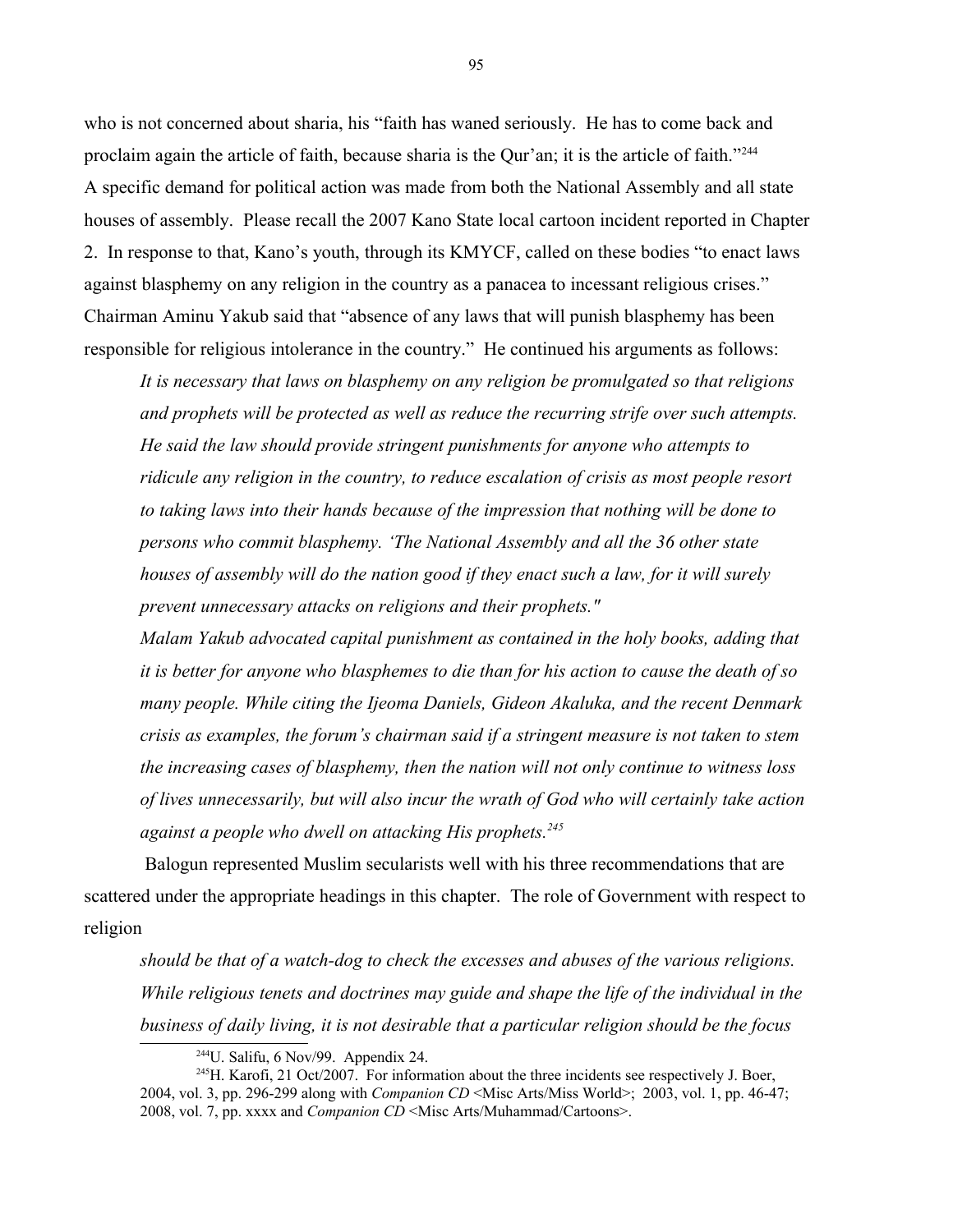*of the state. Government should be interested in "religion" general, because of the role it can play in moulding character and bringing about peaceful co-existence, and not just in any particular religion.*

This emphasis on the neutrality of government towards religion is a deviation from majority mainstream Nigerian Islam, but in his ideas about the moral function of government Balogun followed the more traditional path, but for that you need to turn to the BZ discussion in Appendix 23.

However, even some mainstream people advocated government religious neutrality, some very prominent ones even. For example, Lateef Adegbite, deeply immersed in national Muslim leadership and usually moderate, advised the FG to be neutral and fair to all, while simultaneously refusing to "succumb to pressure from any qyarter that would pitch it against the majority of the people in the exercise of its constitutional powers.*[246](#page-95-0)*

Sometimes I get the impression that, with all due respect for him, Adegbite does not always have all the pieces of the Muslim-Christian "puzzle" in place and can thus seemingly contradict himself. He insisted elsewhere that "religion is the responsibility of the state." "Sharia is a religious law and the state must enforce it." "If the Christians no longer recognize the fusion of religion and state, the Muslims can never endorse this [Christian] approach." Here, it would seem, we have reached the limits of Adegbite's tolerance and the beginning of an antithetical situation.

Adegbite spoke on many related issues in various situations. He proposed "to eliminate or reduce to the barest minimum the perennial controversy" about sharia by various constitutional provisions.*[247](#page-95-1)* Please note his terminology: "reduce to the barest minimum." Adegbite was honest and realistic. He knew that there will no end to the controversies any time soon: Nigeria must learn to manage them with mutual tolerance and without rancour and violence. Adegbite realized Christians have some legitimate fears that the Government must help them overcome. There are ways of getting around at least some of these fears. He was of the opinion that apostasy laws could never be an issue under the current Constitution. Of course, you may remember the response of Governor Sani, who calmly stated that individuals or families would take care of this privately. This fear for "over-zealous enforcement of sharia through self-help, according to Adegbite, must be "forestalled by strict prohibition of private meddling in law

<span id="page-95-0"></span><sup>246</sup>*NN*, 22 Nov/99, p. 2.

<span id="page-95-1"></span><sup>247</sup>L. Adegbite, NIREC, 2000, p. 17.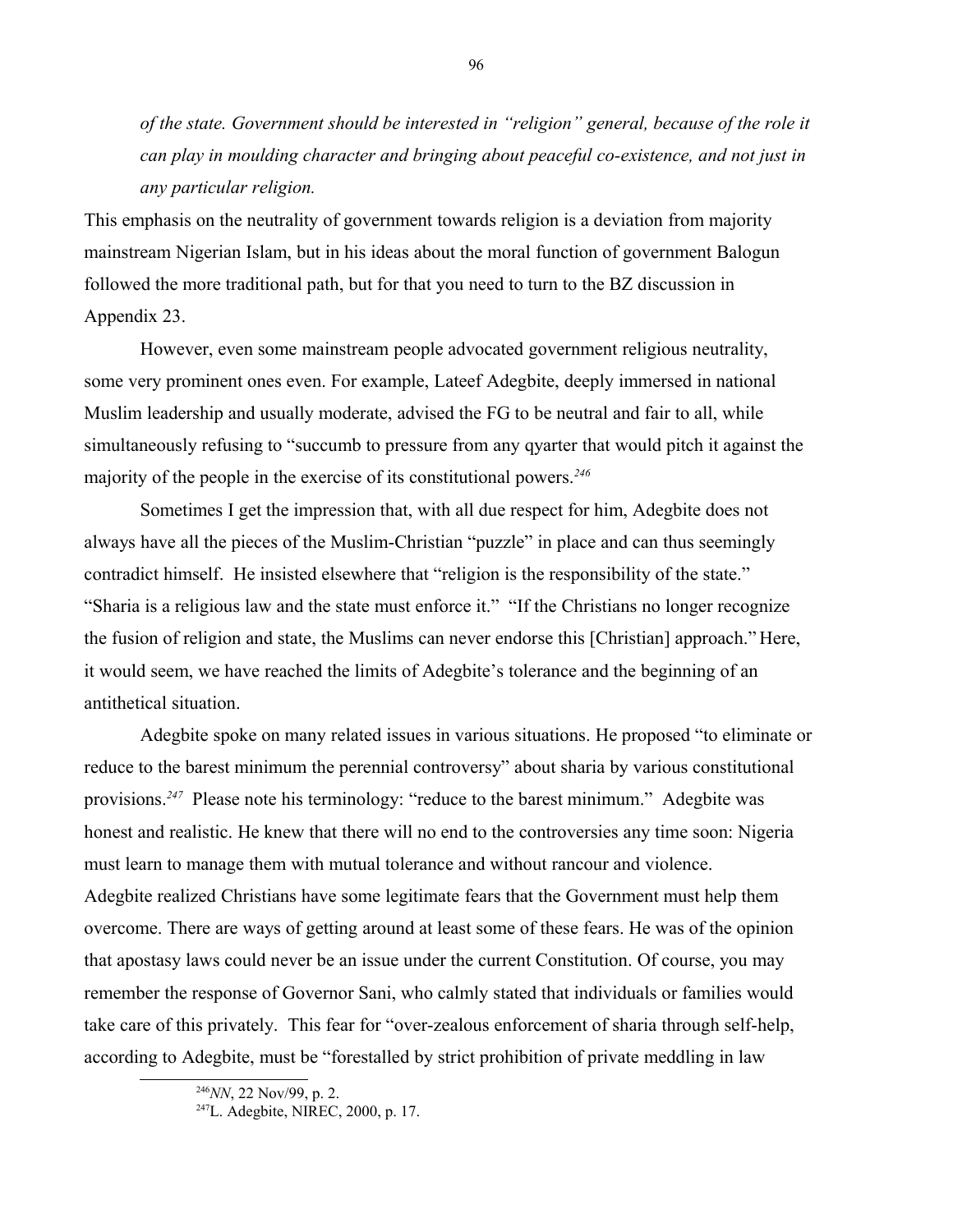enforcement." Persons involved in it "should be severely dealt with by the authorities." As far as disinheritance is concerned, "the owner can upturn the effect of the sharia rule by making a will."*[248](#page-96-0)*

Writers and organizations continued churning out proposals about various ways in which governments could help restore peace. In a communique, the NCSCP offered a number of suggestions to governments. It called on the FG "to make sharia accessible to all Muslims, because it is their fundamental right." It recommended "that a body should be established to coordinate the initiatives of various organs working for the full implmentation of sharia." In addition, "all efforts should be made to remove whatever legislative and constitutional obstacles were encountered."<sup>[249](#page-96-1)</sup> Ibrahim Dan Halilu of Kaduna, writing about the Kaduna Miss World riot of 2002,[250](#page-96-2) demanded that the Government—presumably the Kaduna State Government—and religious leaders must sit together and fashion out a plan of inter-religious harmony in Kaduna and other religiously volatile states in the country. The present religious enclaves created out of fear in Kaduna, must be demolished, using instruments of the law and through consultation and deliberate planning to re-integrate the various ethnic-religious entities inhabiting the state. An edict must be enacted by the State House of Assembly, disallowing the establishment of religious enclaves. This should be followed up with the establishment of government high-density housing schemes in all parts of Kaduna metropolis to neutralize the dangerous trend of religious exclusivities. [251](#page-96-3)

Salisu Bala of Arewa House, Kaduna, in an extensive paper on sharia and conflict in Kaduna, offered a paragraph full of governmental programmes "to seriously address the socioeconomic and political problems. Otherwise peaceful co-existence and harmony among the different ethno-religious groups will be a difficult task to achieve, especially among the socalled marginalized." Government must immediately check "poverty, hunger, unemployment, mass corruption as well as the importation of deadly weapons. And lastly, there must be equality in the distribution of resources among the citizens of this great country. Government

<span id="page-96-0"></span><sup>248</sup>L. Adegbite, CCC, 2000, p. 69.

<span id="page-96-2"></span><span id="page-96-1"></span><sup>249</sup>I. Adamu, 22 Nov/99.

<sup>250</sup>For details of this riot see "Miss World" Index entry in vols. 2, 3, 5, 6 and *Companion CD* <Misc Arts/Miss World>.

<span id="page-96-3"></span><sup>251</sup>I. Dan Halilu, "The Rantings…," Apr/2003.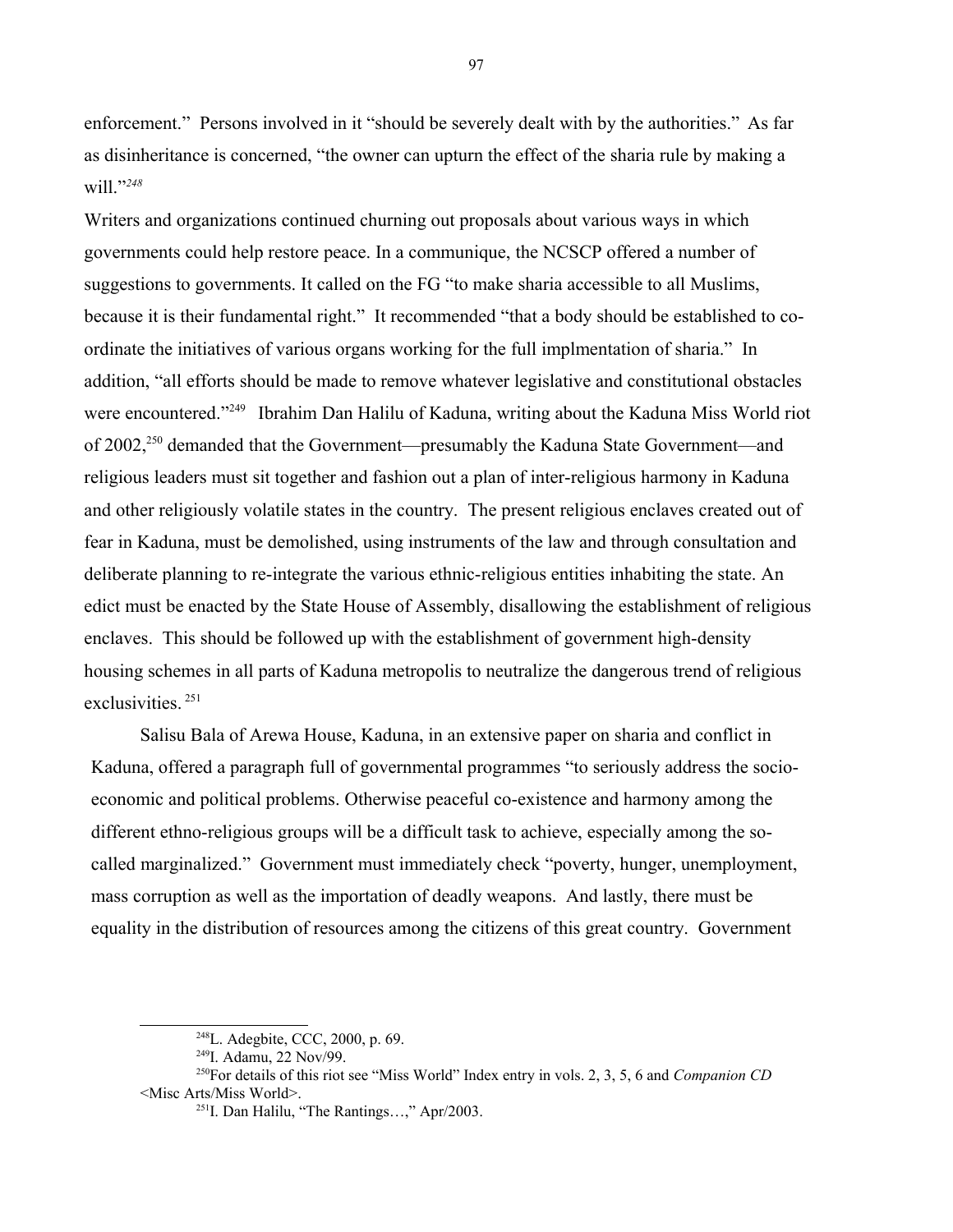should as a matter of urgency provide free and qualitative education at all levels and free medical care to all its citizens without discrimination."[252](#page-97-0)

At the 2001 International Conference on Restoration of Sharia in Nigeria, where Roy Nweke interviewed Governor Sani, Professor Ali Nazrui of the Binghampton State University of New York delivered a lecture in which he advised sharia governments to take the following actions:

- Ensure the efficiency and credibility of the judicial system.
- Reform the laws governing the administration of the sharia in the non-criminal area.
- **Improve the quality of Islamic legal education in order to produce efficient and well**educated manpower for implementation of sharia.
- Take advantage of available expertise when enacting and implementing sharia.
- Enlarge the focus from purely legal issues by initiating policies in areas like the economy, public morality and accountability, as well as social relations that the sharia as a comprehensive system embraces.*[253](#page-97-1)*

Anyone who has read Volumes 6 and 7 will recognize all of these as felt dire needs for sharia to succeed in the long run and for peace to become viable.

Hussaini Abdu asked, "To what extent can we use Islam to promote democracy and good governance?" While rejecting the secular idea of democracy with its companion concept of human autonomy, Abdu insisted that a chastened form is compatible with Islam. "Rejecting democracy because man is sovereign is a big mistake," he asserted. We need to limit man's sovereignty. "Democracy with its principles of limited government, public accountability, checks and balances, separation of power and transparency does succeed in limiting man's sovereignty." The traditional Muslim concept of shura [consultation] can be interpreted as a democratic principle, since it demands open debate among both the ulama and the community."

The democratic potential in any nation depends on the local situation, Abdu argued. In Nigeria it "hinges on the ability of the state to cope with the diverse oppositional and constitutional demands of religious groups" as well as on "our conception of democracy." He advised, "Rather than dismiss some of these religious issues as reactionary, primordial and incompatible with our national aspirations, we should constructively engage these religious

<span id="page-97-1"></span><span id="page-97-0"></span><sup>252</sup>S. Bala, 2000.

<sup>&</sup>lt;sup>253</sup>R. Nweke, May/2001, p. 12. Mazrui is no Nigerian, but his incorporation in this report constitutes Nigerian appropriation of his contribution.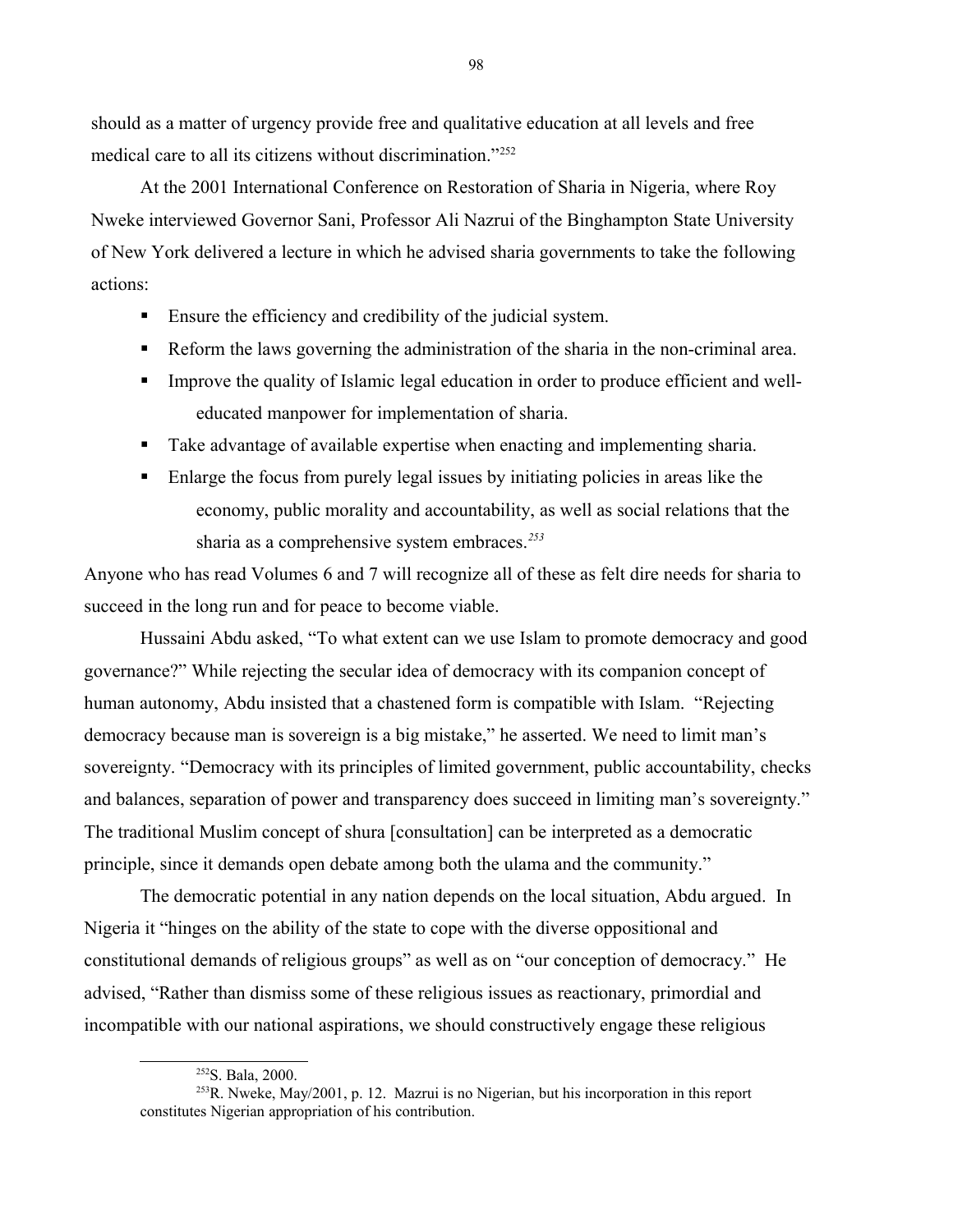issues." While he recognized that they were often tools of manipulation in the hands of leaders, "it is important to note that some of these demands could represent the genuine mode of participation for many groups and may carry important mental and aesthetic loads that give dignity to people and community.<sup>"[254](#page-98-0)</sup> It is unfortunate that Abdu failed in his paper to deal more explicitly with solutions to the Muslim-Christian rift. How can his concept of Muslim democracy be made to dovetail with that/those of Christians? Who has to make what compromises? But I do thank him for publicly exploring issues of democracy, jihad and others elsewhere in this chapter. His paper is one of hope and openness.

So it is clear that democracy is not necessarily considered un-Islamic as some Nigerian Muslims do. Abdul-Razaq Fagge's wholesale condemnation of democracy does not seem to be in line with most of the Muslim world. He considers it an inseparable twin of secularism with the two always appearing together. He then condemns democratic secularism as a tool of "Western liberalist civilization" to "impose alien Western and anti-Islamic values on Nigerians, with no regard to our beliefs and religious differences." He complains that Nigerian Christians and even Muslims are buying into it and supporting moves to introduce anti-Islamic laws for the equalization of inheritance for males and females and preventing marriage of their daughters under the age of 18. All this flies straight in the face of the Qur'an. He further objects—and here I agree with him—that for these "liberalists" "there is nothing eternal and anything can be changed" according to the popular demands of the day. They can even "decide to legalize any divine prohibition in so far as it conflicts with their worldly interest."<sup>[255](#page-98-1)</sup> He then traces the origin of this western mentality to its dualism: "The West took their religion to cover spiritualism alone, with very weak and limited influence over their physical lives." He sees a strong antithesis between the two. "The movement along the process of democratization through secularization and then to liberation is a journey of billions of miles away from the Islamic faith."<sup>[256](#page-98-2)</sup>

Fagge represents a rigidity often found in Nigeria's advocates of Zamfara-style sharia. It is a stark either/or with no way out. And if the Pew Foundation is right, Fagge's position is spreading. In the course of their research, Pew concluded that in Nigeria "most of those who

<span id="page-98-1"></span><span id="page-98-0"></span><sup>254</sup>H. Abdu, 7 Mar/2003.

<sup>&</sup>lt;sup>255</sup>Fagge here comes close to describing the basic perspective of the Liberal Party of Canada as I see it, where nothing is sacred and the most basic and historical social structure, the family, is up for grabs without a serious second thought.

<span id="page-98-2"></span><sup>256</sup>A. Fagge, 15 Sep/2005.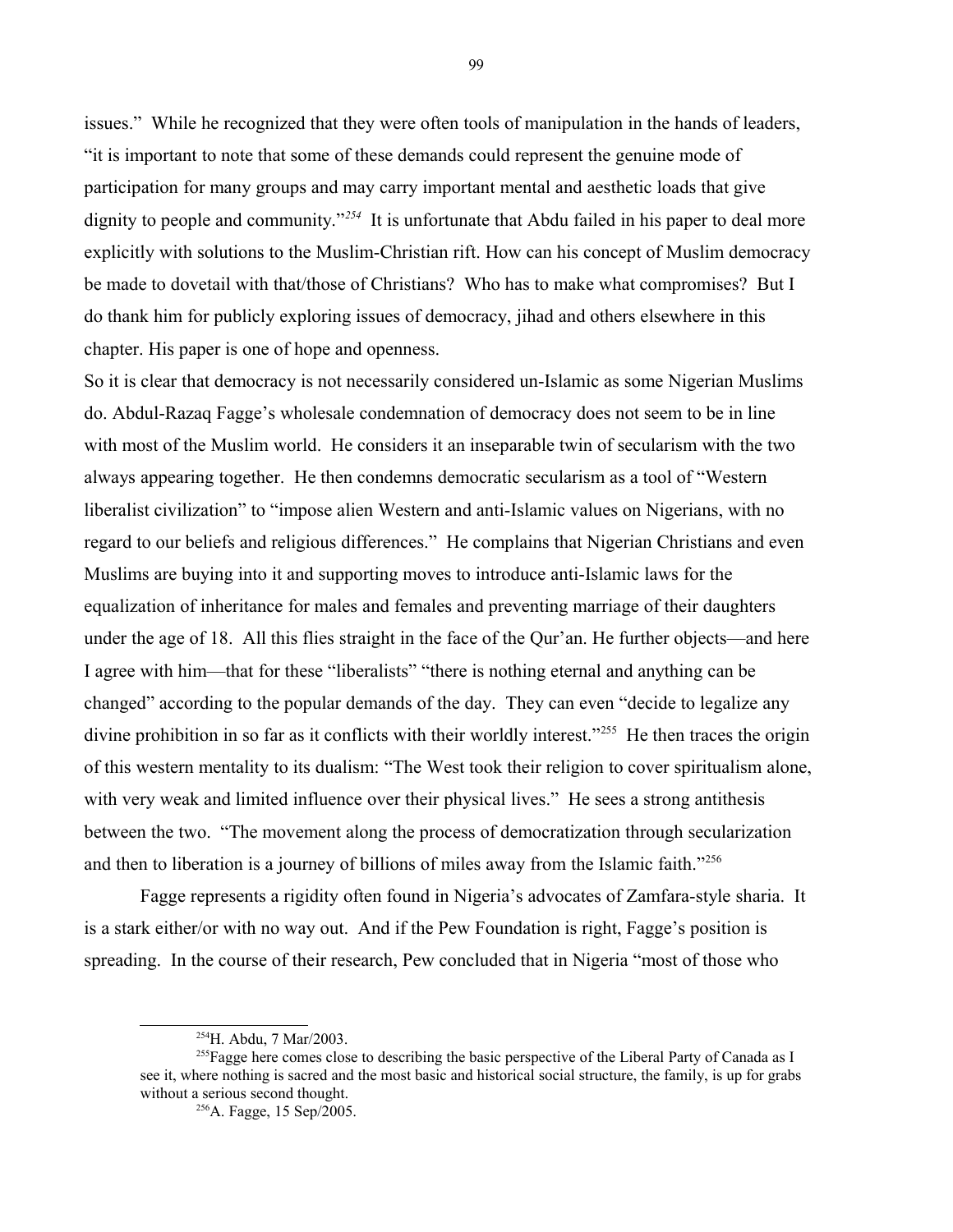perceive a struggle between modernizers and fundamentalists put themselves in the latter camp."[257](#page-99-0) This finding is in keeping with the view of the late Ambassador Tanko Yusuf that even moderate Muslim leaders have pushed Islam as hard as they could." They "have maneuvered jurisdiction" over many major cultural sectors. Neither have moderates condemned fundamentalists, at least, not publicly.[258](#page-99-1)

Fagge is contradicted by many Nigerian Muslims. Lawan Danbazau advocated the establishment of a committee to which every Nigerian, regardless of religion, can present his view on the Constitution. Such practices, he lectured, are not new to Islam. He presented some early examples to illustrate his point.*[259](#page-99-2)* Fagge is also flatly contradicted by Ibrahim Shekarau, his own Kano State Governor, who stated that the ideals of democracy such as "the rule of law, mutual consultation and the safeguarding of human rights are not far from the teachings of the sharia. In fact, they are at the core of its philosophy."*[260](#page-99-3)* It appears that the larger Muslim ummah sees things in a broader light. Yes, democracy, but within the parameters of sharia and without secularism. Apparently, the majority of Muslims refuse to accept the narrow parameters of Fagge's either/or and envision another direction.

Many assignments were also dished out to various state governments. Much of this material is found in Volume 6, Chapters 4-7, of this series; some of it in the BZ part of this section. These chapters not only contain much criticism by Muslims, but also recipes for a better future, for what to do, both implicitly and explicitly. One Al-Bishak's recipe was passed on to us by Ado-Kurawa. He advised Governor Sani against emphasizing the hudud punishments that have given sharia such a bad name. Instead, he should "emphasize the non-penal sides of sharia" such as "banning street begging, discouraging forced marriage, checking the maltreatment of women, securing justice for non-Muslims…, increasing salaries of workers…," and more, most of them issues of justice and development. The Governor, according to Al-Bishak, "has done positive things on sharia but handled his publicity very poorly. He should emphasise the non-

<span id="page-99-0"></span><sup>257</sup>A. Wolfe, 2008, p. 60.

<span id="page-99-2"></span><span id="page-99-1"></span><sup>258</sup>L. Grissen, 1995, pp. 75, 107.

<sup>&</sup>lt;sup>259</sup>NN, "Danbazau Cautions...," 18 Nov/99. L. Danbazau, 28 Nov/99. For more on Danbazau see J. Boer, 2004, vol. 2, pp. 109-114; 2005, vol. 4, p. 143; 2007, vol. 6, pp. 73-74, 79. His suggestion sounds generous enough, but only one finely-tuned to Islam would recognize that it also illustrates the tension such generosity creates in the Muslim heart. No Christian would feel the need to insert the phrase "regardless of religion." Of course regardless of religion. Why even bring that up? But to the Nigerian Muslim such generosity does not come naturally; he has to stretch himself, not to say convince himself. The instinctive attitude is to assume only Islam, even though they can find these kinds of illustrations in their early traditions.

<span id="page-99-3"></span><sup>&</sup>lt;sup>260</sup>I. Shekarau, 25 June/2005. Appendix 25.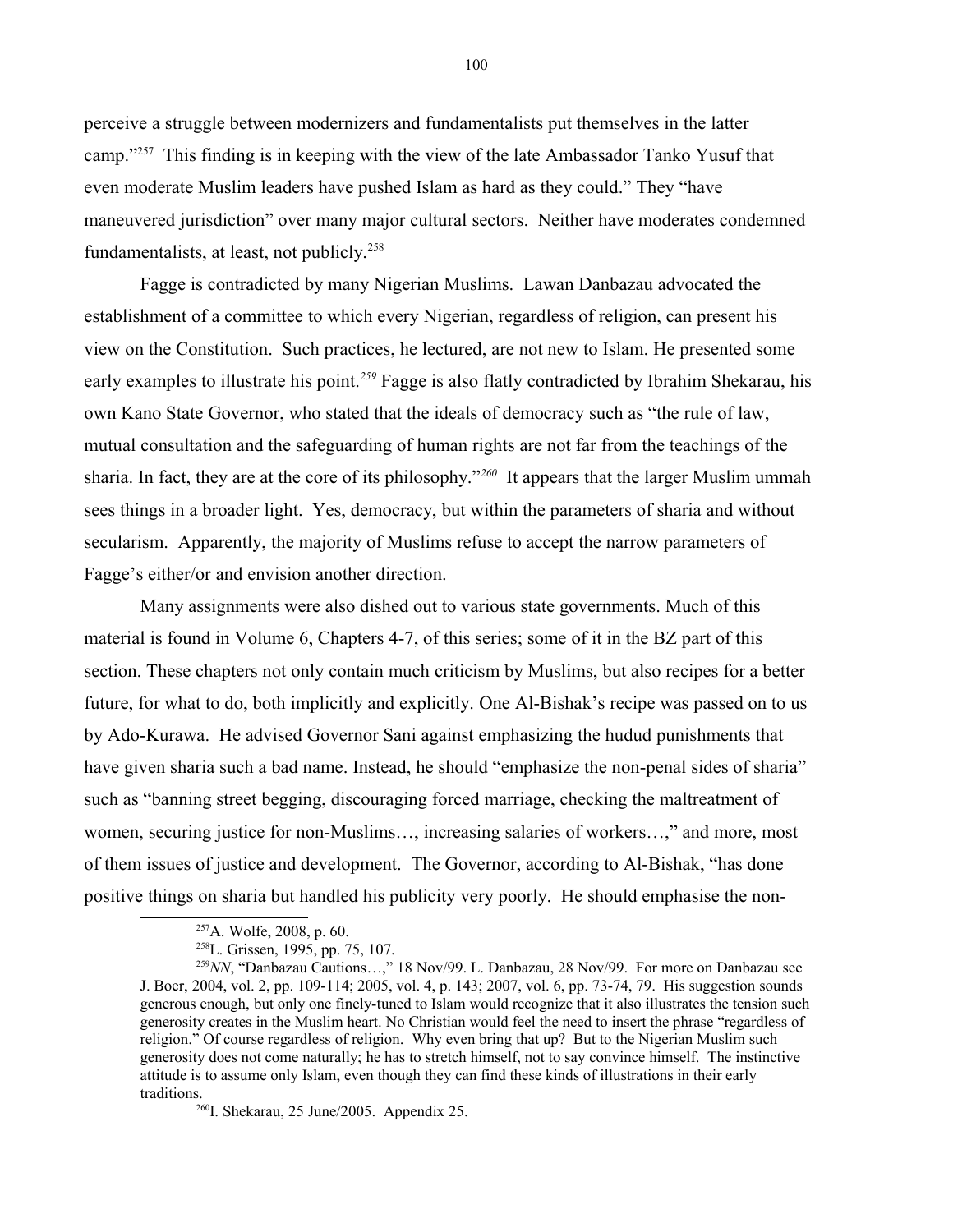penal aspects of sharia and shy away from…unnecessary controversy. That way, he will help Islam. Once that is done, I believe that non-Muslims will be better informed about sharia, and many of them with enough goodwill will emulate it and implement it. Sharia is positive, and does not deserve all the negative publicity it has received so far through faulty implementation.*[261](#page-100-0)*

Apart from Governor Sani of Zamfara, some other incumbent governors were very active in sharia affairs, some in a creative way. The previous volumes in this series deal extensively with the Muslim-Christian struggle in Kaduna State. The state has had to endure much violence. Christians object to the colonial imposition of alien [that is, not belonging to their own tribe] Muslim rulers and to the domination of Muslims over the entire state, while a large section of the state is Christian. Governor Makarfi, during whose tenure at least two major riots occurred in Kaduna city as well as serious skirmishes in some LGAs, including his own home town, Makarfi, wanted to take the bull by the horns in the state's political structures Though sometimes berated by fellow Muslims and even accused of secularism, the Governor doggedly proceeded along his chosen way. His basic principle was to recognize the legitimacy of the long-standing complaints of his Southern constituents and that peace demanded their complaints be acted upon. For one thing, according to Abdul-Azeez Suleiman, Makarfi appointed more Southerners to political office than ever before, including some very pretigeous. He upgraded some chiefs and chiefdoms, a problem that had long grated Christian souls. They hailed this step as "an emancipation and fulfillment of years of yearing for self-determination from the 'feudal clutches' of the Zazzau Emirate."[262](#page-100-1)

Already in 2000, the Governor announced a sharia arrangement that would be fair to both faiths. He agreed to its application only in Muslim-majority LGAs, a step that earned him outrage from sharia advocates, but that Abdul-Azeez Suleiman expected to result in his re-election in 2003—which did indeed materialize.<sup>[263](#page-100-2)</sup> Sharia Courts would be introduced in the Muslim areas and Customary Courts in the non-Muslim.

It appears that the plan was delayed. During the 2003 campaign it was again announced that Makarfi "resolved the question of sharia in the state through the setting up of both sharia and customary courts of equal jurisdiction to tend to adherents of different religions." Leon Usigbe

<span id="page-100-1"></span><span id="page-100-0"></span><sup>261</sup>*NN*, 10 Aug/2000, p. 5. Quoted by I. Ado-Kurawa, 2003, p. 409.

<sup>&</sup>lt;sup>262</sup>For full explanation of thewse irritants see Y. Turaki, 1993. Also C. Avre, 17 Nov/95. S. Bakut, 2 July/92. J. Boer, vol. 3, 2004, pp. 175-213.

<span id="page-100-2"></span><sup>263</sup>A. Suleiman, 12 Apr/2003.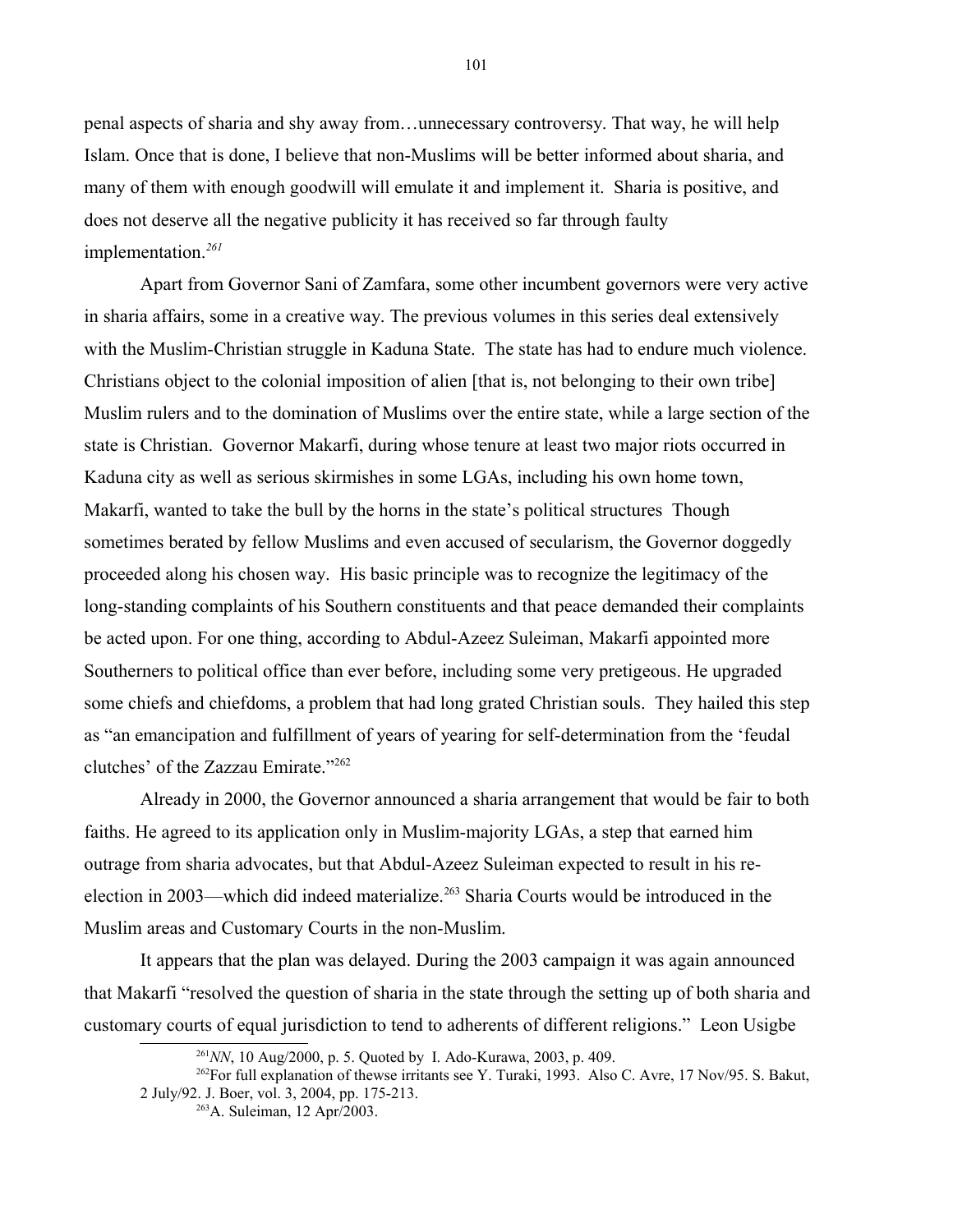commented that as a result, "many citizens would feel disappointed and insecure if he is not returned to power. He has been able to douse the tension in the state and residents now appear to have a sense of belonging and a measure of trust among themselves."<sup>[264](#page-101-0)</sup> Well, he was.

But there was more. During his 2003 campaign, Makarfi announced the creation of 19 new LGAs, with the provision that the State House of Assembly would have to approve. He explained that one of the reasons for this move was to achieve "total reconciliation" between the peoples of his state. Thirdly, he "formally launched the campaign for the creation of a new state from the present Kaduna State." Christians from Southern Kaduna State had long called for such a division. The rationale for this move was said to be, among other things, "the need to assuage feelings of alienation by sections of the state."<sup>[265](#page-101-1)</sup> That need surely existed and the desire for such division was great among Christians. Though Makarfi's support for this move probably gained him some Christian votes, in 2007 Kaduna State had not yet been divided. Makarfi moved on the Senate. Whether or not the new LGAs have been established, I do not know. But at least, here was one politician who was addressing some of the basic politico-structural causes for the religious tension in his state and in the process reduced tension—and got re-elected in 2003.

Reactions were mostly positive. The BBC quoted a prominent Muslim sharia proponent, Hadi Auwal, and the leader of the state branch of CAN, Archbishop Benajmin Achigili, as both being satisfied with the arrangement, though a "formal response" was yet to be issued.<sup>[266](#page-101-2)</sup> Similarly, Anglican Archbishop of Kaduna, Idowu-Fearon gave the Governor high cudos. But Richard Akinola of the Centre for Free Speech was not so sure. "The government is trying to satisfy both sides," he said, "but given the known antics of some Muslim fundamentalists, a lot has to be done to ensure that the proposed law is complied with."<sup>[267](#page-101-3)</sup> What, pray tell, is wrong with a compromise that is acceptable to both sides? Is that not at the heart of good politics in a pluralistic society? As to assurance, well, Christians do have enough experience with such promises not to accept too quickly.

Political maneuvering? Almost certainly, but probably not exclusively. He may have recognized the genuine legitimacy of the complaints and wanted to solve the problem once and for all. The outcome of the 2003 elections in Kaduna State gave a strong indication that, giving

<span id="page-101-0"></span> $^{264}$ L. Usigbe, 7 Apr/2003.

<span id="page-101-1"></span> $^{265}$ A. Ali and A. Madugba, 7 May/2003.

<span id="page-101-2"></span><sup>266</sup>BBC, "Sharia Compromise…," 12 Oct/2000.

<span id="page-101-3"></span><sup>267</sup>*CC*, "Nigerian State…," 13 Nov/2000.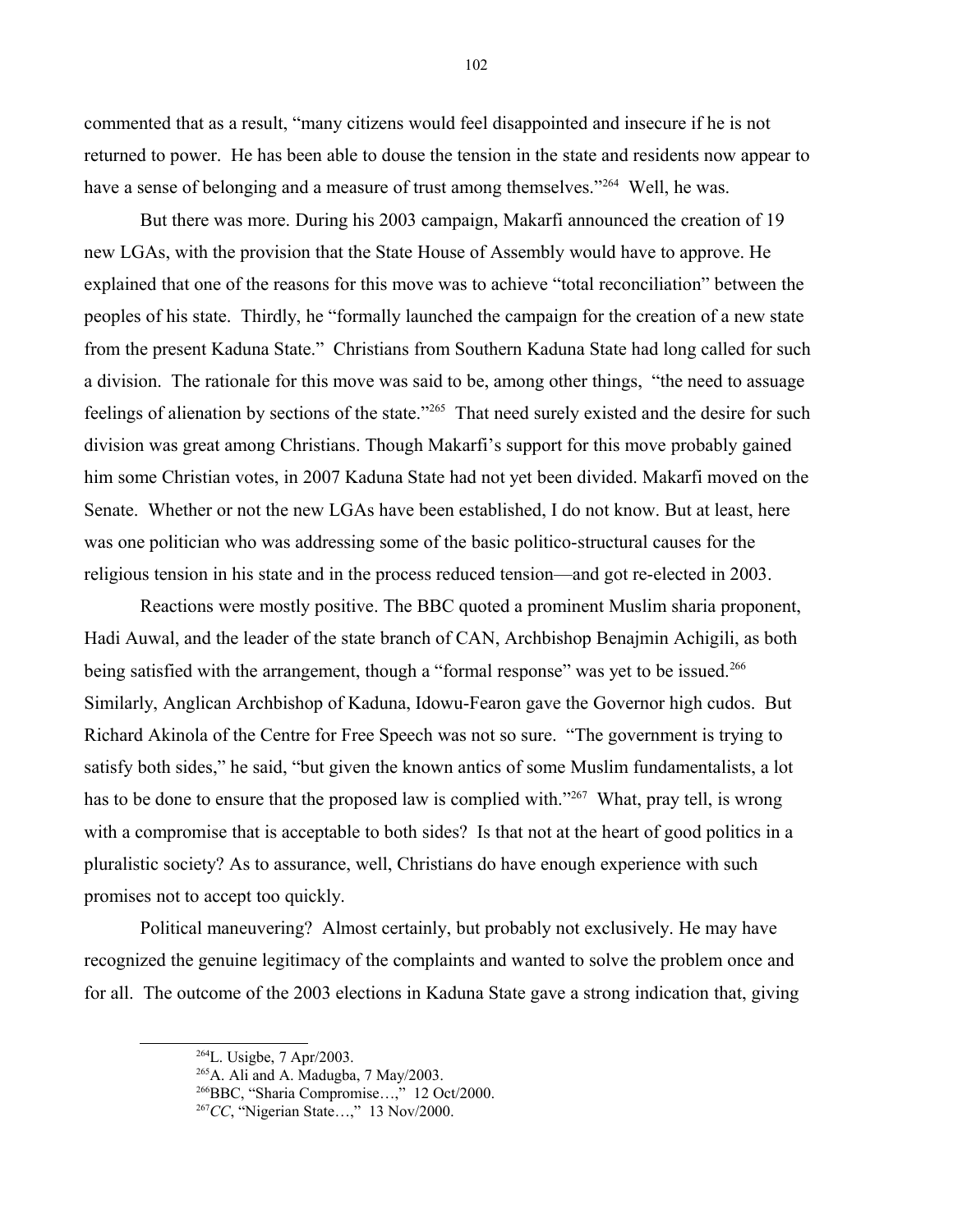Christians a sympathetic hearing and solving their problems yields goodwill, co-operation and unity.

And then there was Shekarau of Kano. Five years into the AZ era, this Governor made some assertions about the role of government and morality. At a London conference he explained that Nigeria had been experimenting with "Euro-American inspired concepts, ideas and institutions in the running of its affairs of the nation,"—but "without much success." He quoted Mahmud Tukur, who stressed the need to solve these problems "in a manner harmonious with the worldview, way of life and temperament of the population." The West has not helped the process with its campaign to "spread democracy." Though Shekarau could accept "the universal application of its fundamentals," he insisted that "any attempt to impose the Euro-American world always sees third world countries dying in the throes of attempts to give birth to an alien species." "There are far deeper structural problems in the implementation of democratic models than we, and the West in particular, would like to accept." "It will involve the West swallowing its pride and accepting the fact that democracy cannot be supplanted outside the West without framing it within the history and cultural experiences of the people." And then came the surprise: "The developing countries must be willing to sit with political experts from Western capitals, in the like manner they normally do with economic experts and fashion out home-grown political models that will suit their social, cultural and historical antecedents." Unlike many sharia advocates, the Governor appeared more open to Western secular theories, even if he rejected their imposition.

So what did Shekarau propose for his state in this sharia era? You can read about his projects by searching the Index of Volume 6. The ideals of democracy such as "the rule of law, mutual consultation and the safeguarding of human rights are not far from the teachings of the sharia. In fact, they are at the core of its philosophy." He explained that the obstacles to democratic developments include the related triad of greed, corruption and lack of sacrifice. His government had begun waging "a war of societal re-orientation falling back on the moral teachings of our two sacred religions, Christianity and Islam. In Kano State we have established a directorate and saddled it with the responsibility of re-orienting our society towards its pure and cherished values. Our platform is the religion the majority op the people believe in—Islam." This was his flagship campaign called in Hausa *A Daidaita Sahu.[268](#page-102-0)* "Our task is to lead the people and prevail

<span id="page-102-0"></span><sup>268</sup>J. Boer, vol. 6, 2007, pp. 155, 163.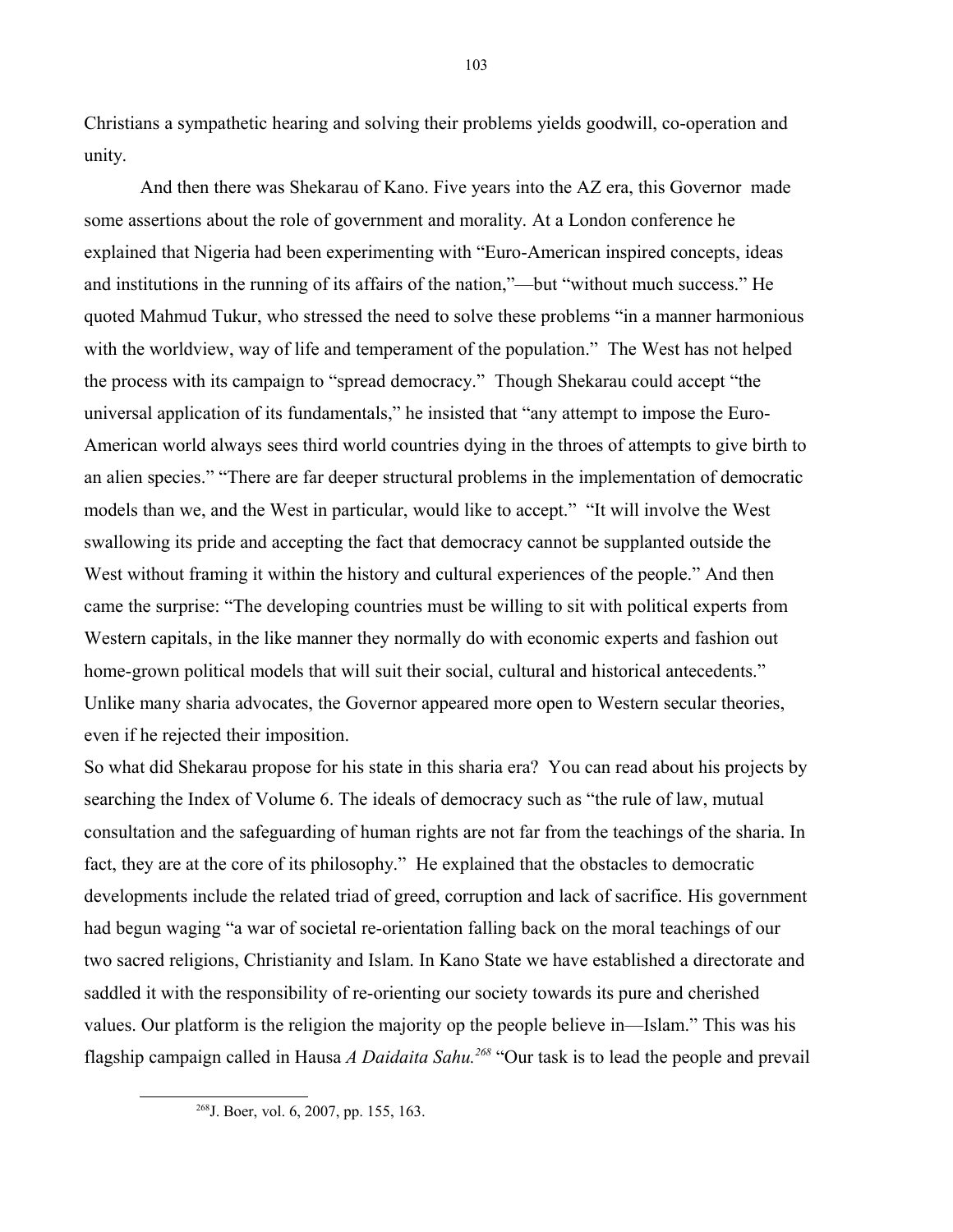over them to re-embrace the Islamic-Christian values of discipline, hard work, tolerance, cooperation, accommodation, decency, cleanliness, moral uprightness, respect for law and order, respect for elders, proper upbringing of children, respect for the rights of women and, above all, the fear of God."*[269](#page-103-0)* Boer comment: An interesting ambiguity. You embrace *both* religions where they are seen as similar, but at the end of the day, you build on the platform of *one*. That is to say, you embrace the other in terms of your own. That's not quite multi-religion.

Not everyone approved of this omni-responsibility of government for all of life. We have already taken note of Nasir El-Rufai's attitude towards funding for education. His remarks had obvious implications for more restricted or limited government and lead him to hold quite a different view of the role of government in general. His view was likely influenced by his fiscal responsibilities that could not meet the expectation of most Muslims. And with the close integration of education, religion and morals advocated by most, I wonder whether El-Rufai would favour a more limited government in religion as well. Unfortunately, he left the matter for our imagination.*[270](#page-103-1)*

Another voice of caution was that of Ali Ahmad in his response to the Sudanese An-Na'im's lecture. The latter did not favour deep governmental involvement in sharia affairs. Though Ahmad, as we have already seen, rejected the notion of governmental neutrality in matters of religion, he cautiously followed An-Na'im in disapproving of government involvement in sharia. "The "current widespread arrangement in Nigeria…where the executive arm of government, rather than the people or, at minimum, the learned jurists, determine what emerges as sharia criminal law," he suggested, is not the best. He agreed that "the current practice of what emerges or could emerge as the official sharia confirms An-Na'im's fear about fusion of religion and state and the tendency for repression of minority views. Government may facilitate but should have no hand in what emerges as an enacted sharia." He closed his presentation with the statement, "The ultimate objective of any modern state, including Muslimmajority states, is to devise means to ensure non-discrimination against minorities or dissenters and to guarantee protection of their rights by limiting the powers of the state in relevant areas." There is "the need to guarantee protection of human rights of all citizens, as well as to ensure

104

<span id="page-103-1"></span><span id="page-103-0"></span><sup>269</sup>I. Shekarau, 25 June/2005. Appendix 25.

 $270$ We are likely to hear a lot more advocacy for limited government as the new fledgling Initiative for Public Policy Analysis takes root and its Director, Thompson Ayodale, publishes more papers. Address: P. O. Box 6434, Shomolu, Lagos. Digital addresses: [<www.ippanigeria.org>](http://www.ippanigeria.org/) and  $\leq$ thompson $\omega$ ippanigeria.org> and  $\leq$ thompsondele $\omega$ onebox.com>.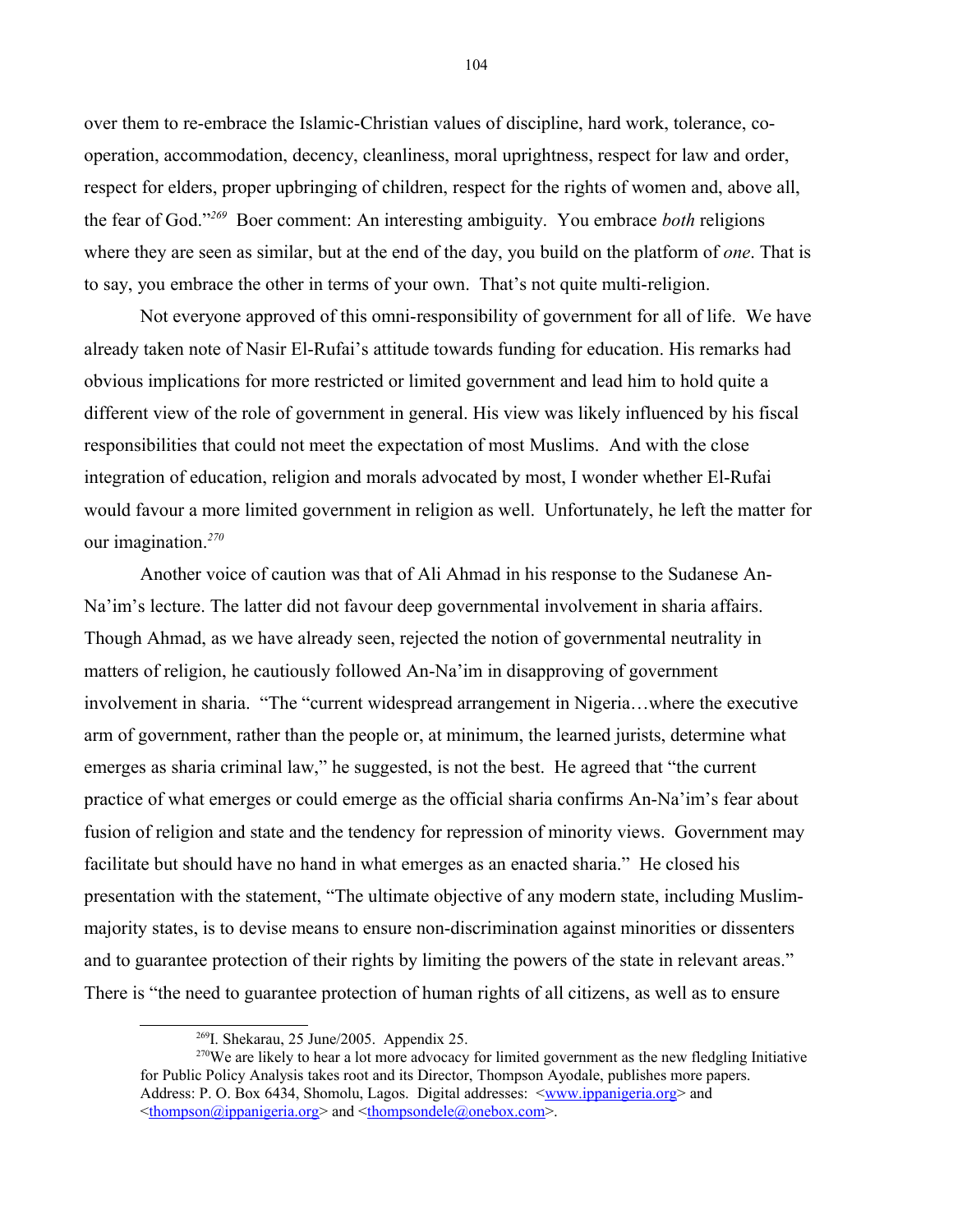religious neutrality of the ever-intrusive nation state."*[271](#page-104-0)* But remember Ahmad's thesis about affirmative sharia action? Though in principle he preferred a neutral government, the historical situation required temporary affirmative sharia action on the part of government.

Ibrahim El-Zakzaky had very different ideas. "Replacing common law with sharia involves a total overhaul of society and its structures." Corruption must be overcome before sharia can be applied. Only *after* all that hard work has been done, is it possible to "establish the just and egalitarian society that Islam envisages." A "conducive atmosphere" must be created and that includes replacing the present system of government with the Islamic system."*[272](#page-104-1)* So, a complete societal overhaul before a sharia overhaul. Sharia must come at the *end* of the "sharianisation" process, not at the *beginning."* Several expressions help explain the problem. The Zamfara government put "the cart before the horse," for "sharia has a lot of stages before the final one which was implemented." The Governor "jumped the gun." Or the Hausa "*Ya wuce gona da iri*." In terms of economics and justice, he insisted that for sharia to succeed, it is not first of all a matter of sharia courts, but "the society must first get rid of poverty, illiteracy and other societal vices." The Government must first "help educate our people, wipe out poverty and then establish the just and egalitarian society which Islam envisages, before thinking of sharia application." It is unjust to amputate the hand of a thief desperate for food. The prevailing poverty that drives people to steal is created by the government itself. A conducive atmosphere must be created, for "haphazard introduction of sharia may lead to early collapse." If sharia court comes before social reconstruction, it will end up as an oppressive institution. Besides, sharia cannot work when it is subject to a non-Muslim constitution in a secular context. Everything, literally everything needs to be overhauled—and *then* sharia.*[273](#page-104-2)*

Supporting El-Zakzaky, Saleh Maina announced that "the government should work to improve the material conditions of the people as a prerequisite for commitment and dedication to the objectives of the sharia."*[274](#page-104-3)* Adegbite did not stress this issue, but he did encourage the government--not sure which government—to embark on development and educational projects.*[275](#page-104-4)* Abubakar S. Mohammed and his co-authors published a series of articles, "The

105

<span id="page-104-0"></span><sup>271</sup>A. Ahmad, 2005, pp. 371-372

<span id="page-104-1"></span> $272B$ . Abdullahi, 2 Nov/99.

<span id="page-104-2"></span> $2^{73}$ A. Madugba, 14 Oct/99. A. Doki, 8 Oct/99. S. Obassa, 26 Feb/2000.

<span id="page-104-3"></span><sup>274</sup>S. Maina, 4 Nov/99.

<span id="page-104-4"></span><sup>275</sup>*NN*, "Christians Told…," 22 Nov/99, p. 2.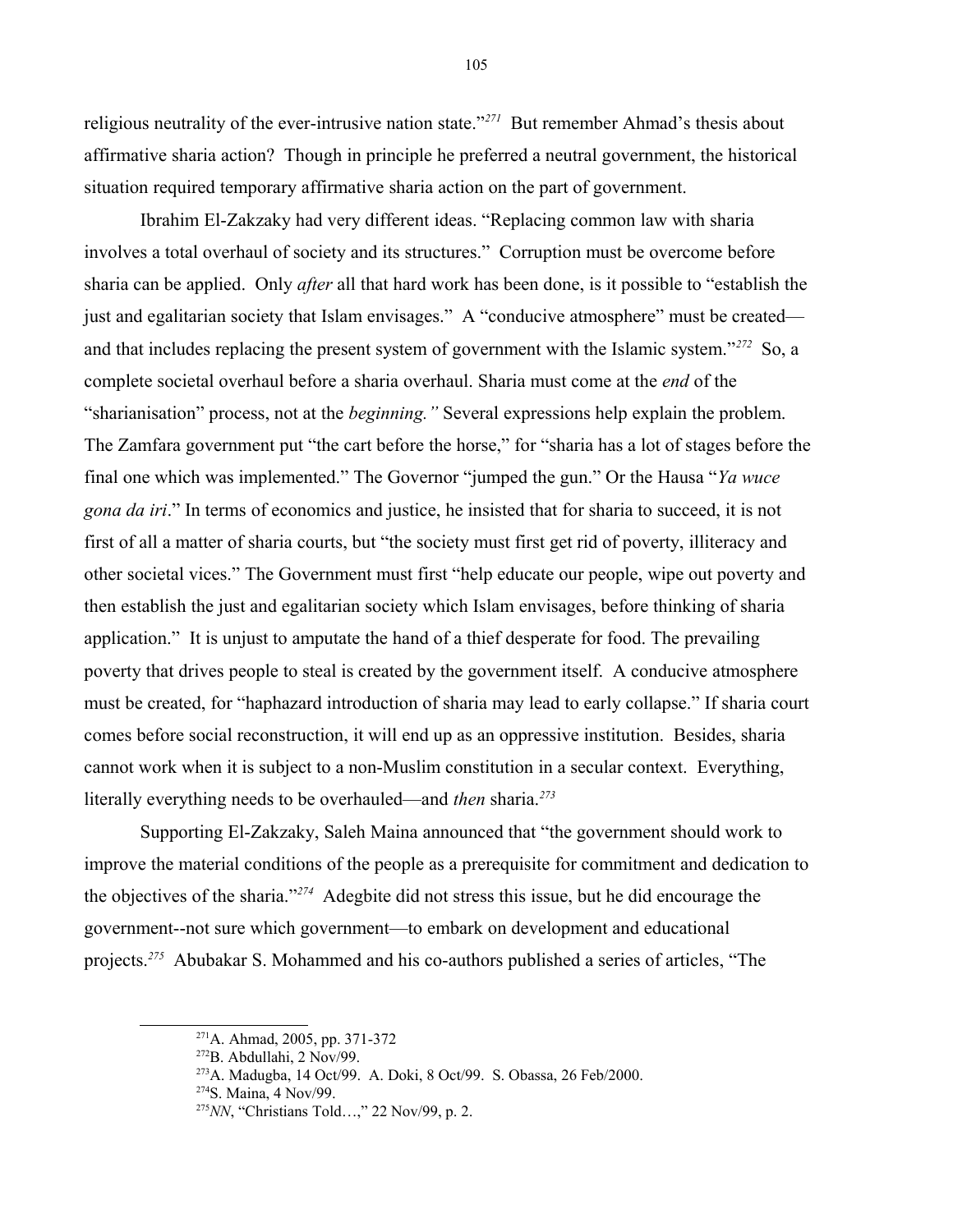Talakawa*[276](#page-105-0)* and Sharia," in which they similarly insisted that "anyone genuinely interested in the promotion of sharia in Nigeria must first of all be concerned with the actual living conditions of Muslims." There are "some of the most fundamental conditions which must be satisfied, before real social justice as envisaged by the sharia can be achieved"—and they must be fulfilled prior to implementing sharia. "These existential conditions are of prime importance, because they can determine whether or not a human being can practice his or her faith in any meaningful way. In the case of many Muslims in Nigeria, the existential conditions are such that they make it difficult for them to practice their religion."*[277](#page-105-1)*

## *Economic and Banking Issues* **xxxx**

I have already made the predicted move from sharia religion cum government into economic issues. To many, sharia governors do not simply follow wrong strategies, but they are dead wrong in their basic idea of sharia-based economics. Muslim critics cover the whole range from moderates through more fundamentalistic types to those berated by the latter as secular Muslims.

Some, like Lateef Adegbite, can hardly be classified as critics. He is more of a senior and sympathetic adviser. As such, he urged the Zamfara Government to be "alive to its enormous responsibilities by striving to make the state a haven for excellence." To accomplish this, it should 'create an environment for stronger spiritual and economic life for the people." The Government should take advantage of the new unity among the people by "mobilising them to be more productive, honest and upright." It should "provide welfare programmes such as interestfree banking." He also emphasized that Christians should be allowed to fully participate and profit from these developments. They "must share fully in the abundance and the new era in focus as well as the serenity that is bound to remain in a true Islamic society."*[278](#page-105-2)* Sanusi wanted President Obasanjo and all other elected officials down to LG level to be challenged about improving the lot of the poor, the uneducated, those recruited for demonstrations, violence and riots. "Our *jihad* should be about changing these pathetic circumstances."*[279](#page-105-3)*

Abdulkareem Albashir advised sharia governments to "execute sound and effective Islamic economic policies, which only well learned scholars in Islamic economics can design."

<span id="page-105-0"></span><sup>&</sup>lt;sup>276</sup>Hausa for "the ordinary people."

<span id="page-105-1"></span> $277A$  S. Mohammed and others, 4 Dec/99; 18 Dec/99.

<span id="page-105-2"></span><sup>278</sup>*NN*, 22 Nov/99, p. 2.

<span id="page-105-3"></span><sup>279</sup>S. Sanusi, 8 Sep/2005.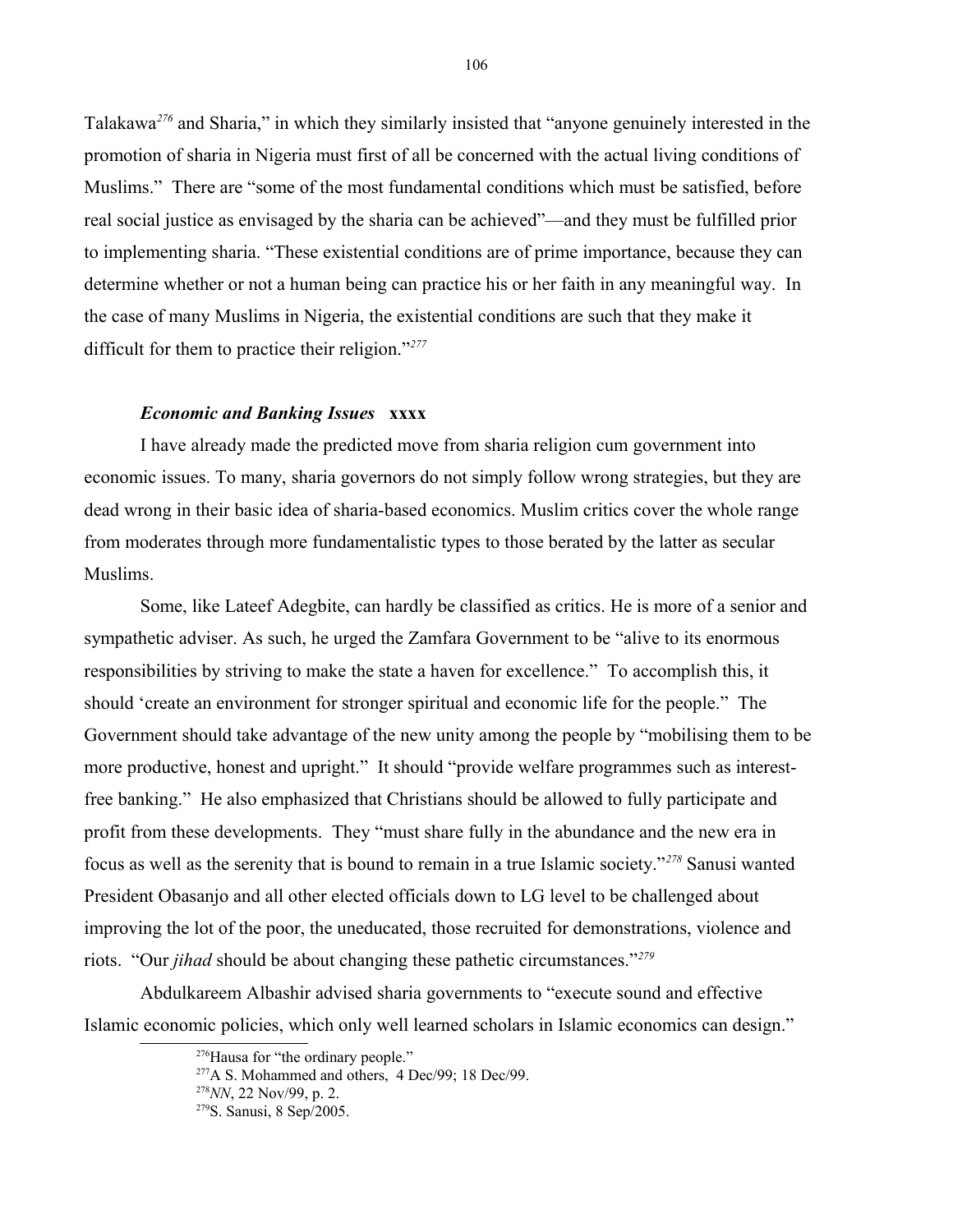For him, this was to be part of a general approach to Islam to enhance its image. These governments must "present, propagate and display all the attractive and inviting aspects of Islam which have been misschievously suppressed by its enemies in orde to prtray it in negative colours. Critics often make a lot of noise over certain penalties provided for in Islamic law and say nothing about Islam's effective legal system, economic and social system." These states should bring these scholars together to devise an Islamic economic plan. Among other things, they must "resist the urge to obtain loans from the IMF, World Bank, Paris Club, etc. These loans are instruments to make such states subservient under the weight of huge debts to these bodies, who will spare no efforts to plot against Islam." Albashir adduced a Jewish law "to drive this point home:" "At the end of every seven years, you must cancel the debt which your fellow Israelites owe you, but as for foreigners owing you, apply pressure to them." The pressure might include "devaluing their local currency, gaining control of parastatals, buying huge shares in industries, etc. All of which spells doom to the victim state."*[280](#page-106-0)*

However, some major economic players, including Muslims, considered sharia an obstacle to healthy economic development. In 2003, the Nigerian Stock Exchange (NSE) organized an interesting and important workshop on sharia and the modern world capital market, a potential source of development funds that most sharia states were avoiding. The NSE identified sharia as an obstacle to the sharia governments' access to these funds. If it were not for sharia, the spokesman said, they would have used them for their projects. Sharia "has been a major excuse for running away from bond issues" that have helped Southern states. He called on authorities "to find a way of educating and convincing" sharia governments of the need to use these financial sources. The underlying issue was: with or against sharia? Suleyman Ndanusa, Director General of the Securities and Exchange Commission, explained that Islamic capital market and Islamic banking were "gaining wide acceptance" in the financial world. International bodies "indicated interest in developing these concepts to enable all interested stakeholders tap the benefits."*[281](#page-106-1)* On the "against" side, Binos Yaroe, representing Yobe State, informed the participants that his government had raised large funds from the capital market, ignoring sharia. He called on other sharia states "to emulate Yobe, which also embraces Islamic doctrine, but

<span id="page-106-1"></span><span id="page-106-0"></span><sup>280</sup>A. Albashir, 8 Nov/99.

<sup>281</sup>For details about the spread of Muslim banking, see the articles in *Companion CD* <Misc Arts/Business/Banking>, especially File <2007-12-14 Muslim Banking Taking Over>.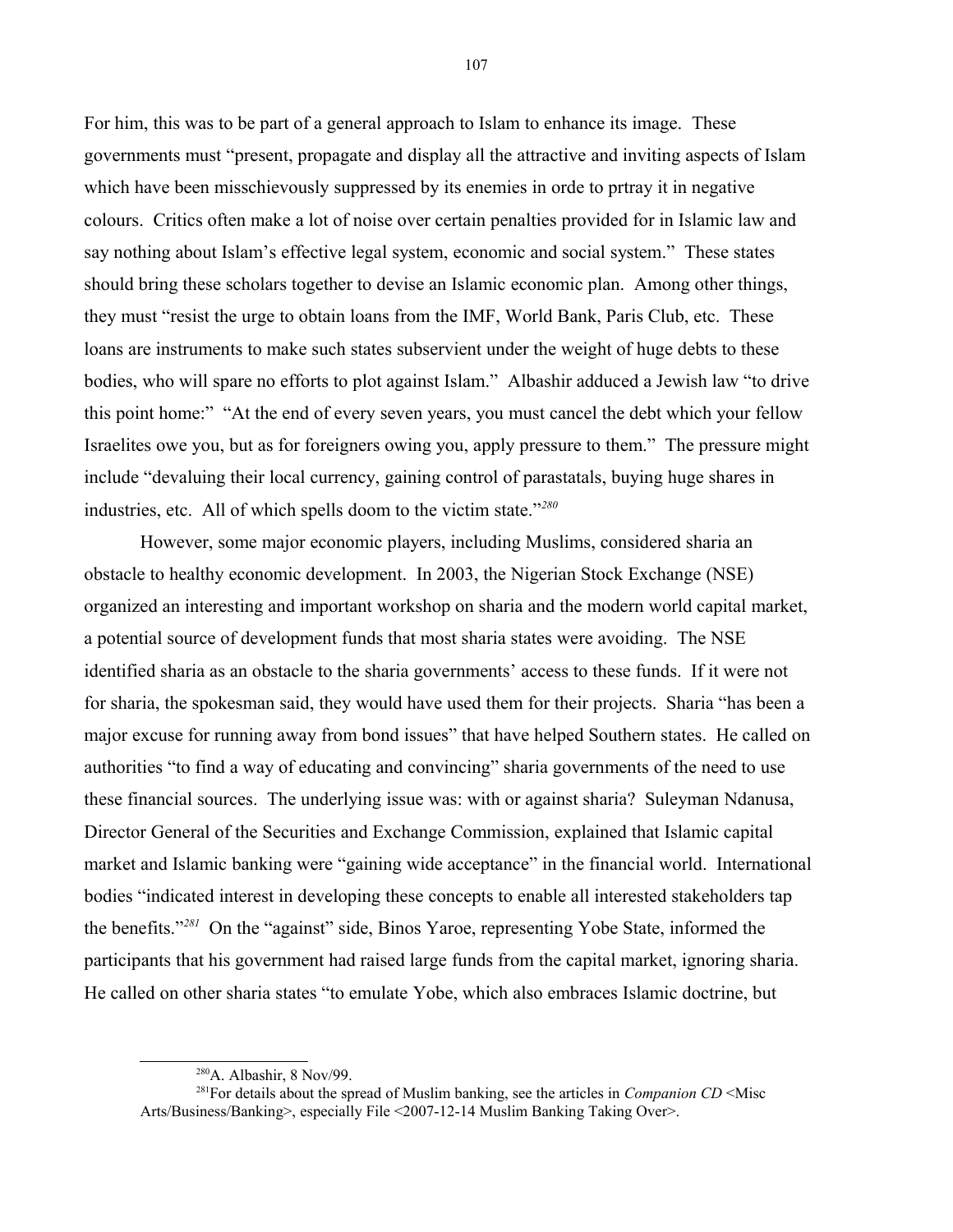came to the market to access funds." He stated that sharia governments accessed money markets that also charge interest. It makes no sense, he argued, to access some and not others.*[282](#page-107-0)*

In keeping with that spirit, there are several banks in the country under Muslim control that charge interest. No doubt, Sulaiman would argue that the interest factor only goes to prove the deep inroads of secularism, but that may be difficult to maintain in view of the high prestige of this initiating agency. I would rather view this new move as a natural result of the more traditional-"liberal" school of interpretation.

The introduction of Islamic banking into Nigeria is a recent phenomenon. When Governor Abdullahi of Nasarawa State addressed his fellow Northern governors, he lamented that "The north is not even a medium player in the banking industry either. The support of the banking industry is critical to economic, social and industrial development. How can our business men and women and our industrialists compete with their southern counterparts in the absence of the support of the banking system?"*[283](#page-107-1) But not a sound about Islamic banking*. In the same year, Tariq Hameed, Executive Chairman of the London-based Institute of Islamic Banking and Insurance, called for the adoption of the Islamic financial system around the world, including Nigeria. He said that the development of the Islamic financial industry mirrored the virtues of Islam. He stressed the need to recognise the specific attributes of the religion in the development of the Islamic financial system. Now that's a sound not often heard in the "neutral" banking establishment of the secular West or of religious Nigeria. His speech, of course, included some technical and professional banking details that are beyond me, but they included phrases and terms with a positive sound, such as "primacy of participatory equity financing, and the nonpayment of interests," "effective regulatory system to ensure the effectiveness of the Islamic banking system."*[284](#page-107-2)* 

On May 18, 2005, the Central Bank of Nigeria approved the first Islamic Bank in Nigeria under the name JAIZ Bank International. The bank was well connected to Nigeria's banking sector, with its Board of Directors headed by Alhaji Umaru Abdulmutallab, former Chairman of United Bank for Africa and current Chairman of First Bank of Nigeria. It was not going to be some small pious marginal religious bank, the type you find in the US. Mustapha Bintube, the CEO, explained,

108

<span id="page-107-0"></span><sup>282</sup>P. Egwuatu, 10 June/2003.

<span id="page-107-1"></span><sup>283</sup>A. Adamu, 2004. Appendix 13.

<span id="page-107-2"></span><sup>284</sup>*The Guardian*, 28 Apr/2004.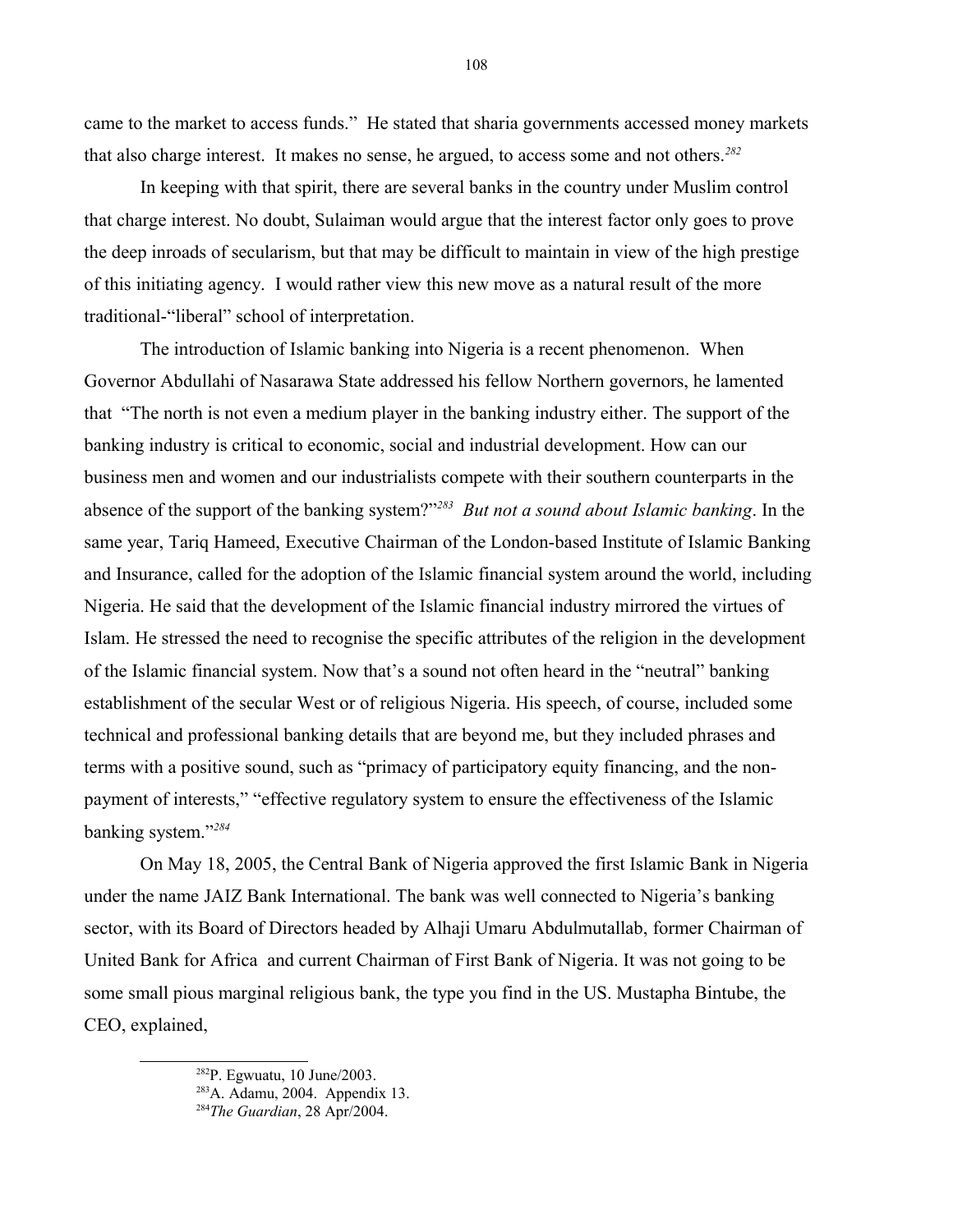*We plan to position the bank as a national bank and we welcome, therefore, all genuine customers and investors irrespective of race or religion. The bank, which proposes to site its head office in Abuja, will set up branches in key commercial centres of the country…. The bank is not for adherents of the Islamic faith only, said: "In terms of customers, we won't discriminate. In terms of branches, as long as they meet standards, we will go there. We are going to compete with the conventional banks." He continued: "We also want to be among the top 10 banks in Nigeria by the year 2010. Though this is tough, it is achievable. We will also provide social and economic empowerment to the people."*

109

As to services and products, Bintube announced,

*The Federal Government and the CBN have been concerned about high interest rates. We don't charge at all. In Islamic banking, it is zero interest. Besides, most of our products will be ethical products as we will be socially responsible. For instance, we will thus have nothing to do with vices such as gambling and promoting pornography. Islamic banking gives people choices, especially for people who do not want interest on their investments because of their beliefs.[285](#page-108-0)*

In Islam, matters of government, politics and economics must all work together to create a just society. Nigerian Christians have not always noticed or experienced this, but Muslims proudly and emotionally boast frequently of the justice inherent in Islam. In fact, justice comes close to a definition of Islam. Hence, an anonymous *Radiance* author insisted on the need for the "entrenchment of justice in the fabric of society, for there is nothing more dangerous to the existence of Muslim society as injustice. According to Shehu Usman Dan Fodio, a state can endure even on non-Islamic values, but no state can endure on injustice."*[286](#page-108-1) That*, of course, is what the *people* were expecting from sharia. That's what it was all about as far as they were concerned.

Human rights also entered the picture. We have seen especially in Volume 6 the close relationship of sharia to human rights issues. We saw that these rights as defined by international conventions tend to be regarded by Nigerian Muslims as products of the dominant worldview of the West and as lacking in global validity. International efforts at eliminating capital punishment in Nigeria were interpreted as a "coverup to fight the sharia and to change the

<span id="page-108-0"></span><sup>285</sup>M. Oloja, 30 May/2005. Appendix 26.

<span id="page-108-1"></span><sup>286</sup>*Radiance*, no. 4/83, p. 40.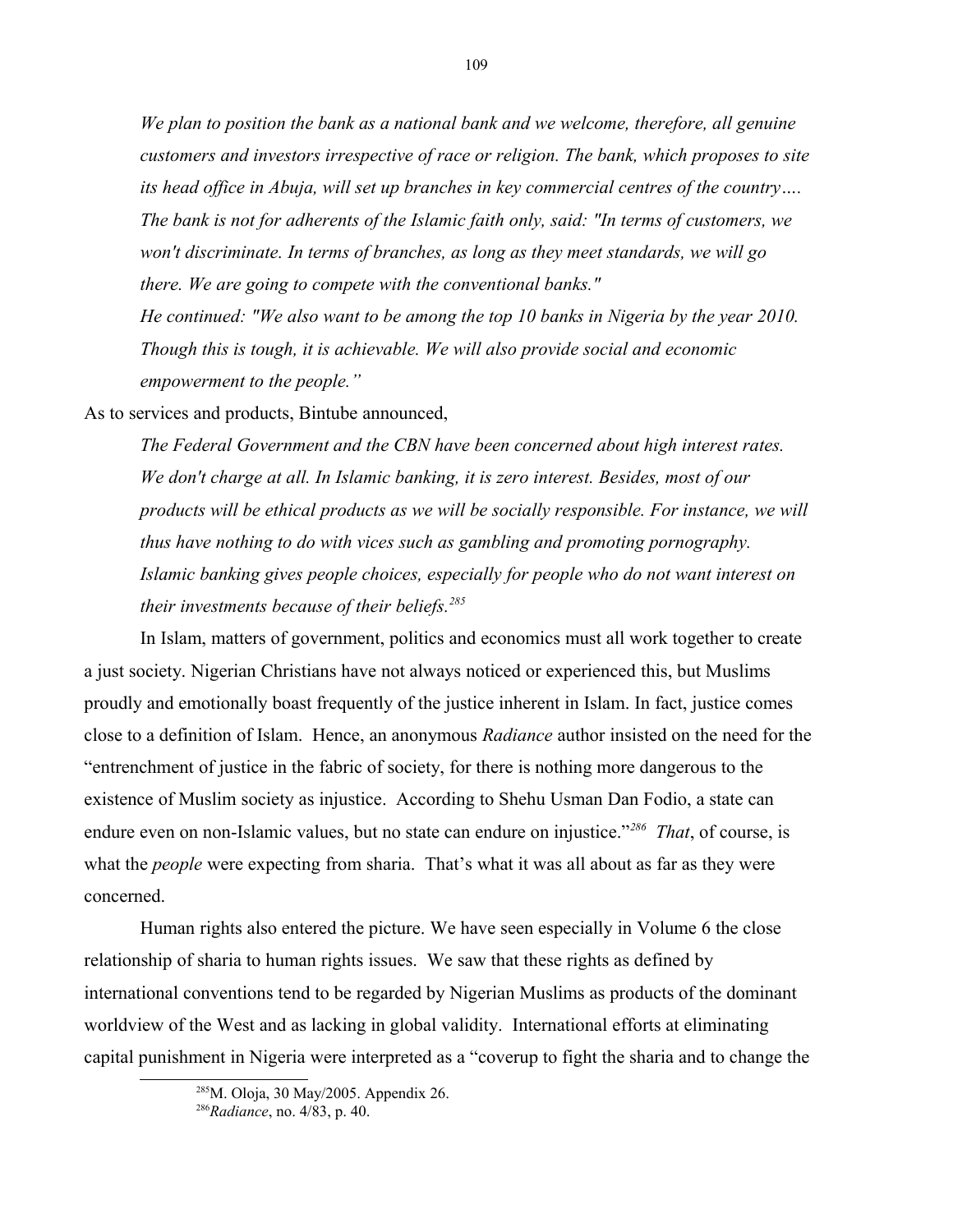system in Nigeria through the back door." Nigerians were challenged to resist such efforts strenuously, for it would amount to apostasy.*[287](#page-109-0)*

 Muhammad Hassan Tom was ready to dump all this as Western baggage. "There is no reason why humanity should have hope in the UN Declaration of Human Rights. After all, the same UN is the parent of the International Monetary Fund and its three deadly 'Ds': debts, devaluation and deregulation," all terms related to the dire straights of the Nigerian economy.*[288](#page-109-1)* This does not mean Tom was not interested in human rights, but they can only be made effective "by mass mobilisation" leading to the people themselves owning up to them. "All classes, creeds and nationalities among us must be made to realise the absolute need for human rights for all," including their correlative responsibilities.

Tom went still one further radical step: *"We must call on our government, as a matter of urgent priority, to set up a socio-political and economic agenda detached from the apron strings of the West and its agencies."* After all, the new Asian "tigers pulled themselves up by looking inward first." Nigeria's leaders "do not need to make Europe and America their second office in order to bring peace and prosperity to the nation. Let us all stay back and salvage it together."<sup>[289](#page-109-2)</sup>

Babandi Gume published a Gamji article questioning Nigeria's dependence on the West. With visible disgust, he wrote about a recent G-8 Summit at which "African countries unfortunately [were] invited for photo opportunities. They were there only to plead with the rich nations to look leniently at their unfortunate plight." He depicted Africans as "falling on our knees, pleading and begging on behalf of the Dark Continent, as if we don't have anything. An unfortunate situation." "The Prophet tried to discourage his followers from begging, as we can see from experience that a beggar always remains a beggar as there is no improvement in his condition. Why can't we help ourselves? Why do we have to depend on others to help tackle our problems? Although every day we hear the problem is being tackled, yet it is on the

<span id="page-109-0"></span><sup>287</sup>J. Boer, 2007, vol. 6, chapter 7 as a whole, but especially pp. 310-322. For similar OIC sentiments see Appendix xxxx (OIC)

<span id="page-109-1"></span><sup>&</sup>lt;sup>288</sup>Tom conveniently forgot the dominant "C" in the equation: corruption, the factor that is widely recognized by Nigerians, including past and present Presidents, as having led to the big "D's."

<span id="page-109-2"></span> $289M$ . Tom, 3 Janu/2000. In the course of my research projects on colonialism and various neocolonialist situations (J. Boer, 1979, 1984, and 2 in 1992), I would make similar suggestions to my Nigerian friends and colleagues, but they always responded with ruckus laughter. Such a suggestion coming from a Western missionary could not be taken seriously! But there was also an element of despair in the laughter. It was realized that the elite profit too much from the Western connection to sacrifice it for the nation's long-term good. But, really, it should be asked seriously: What has the West profited Nigeria? Could Nigeria not do better in South-South alliances?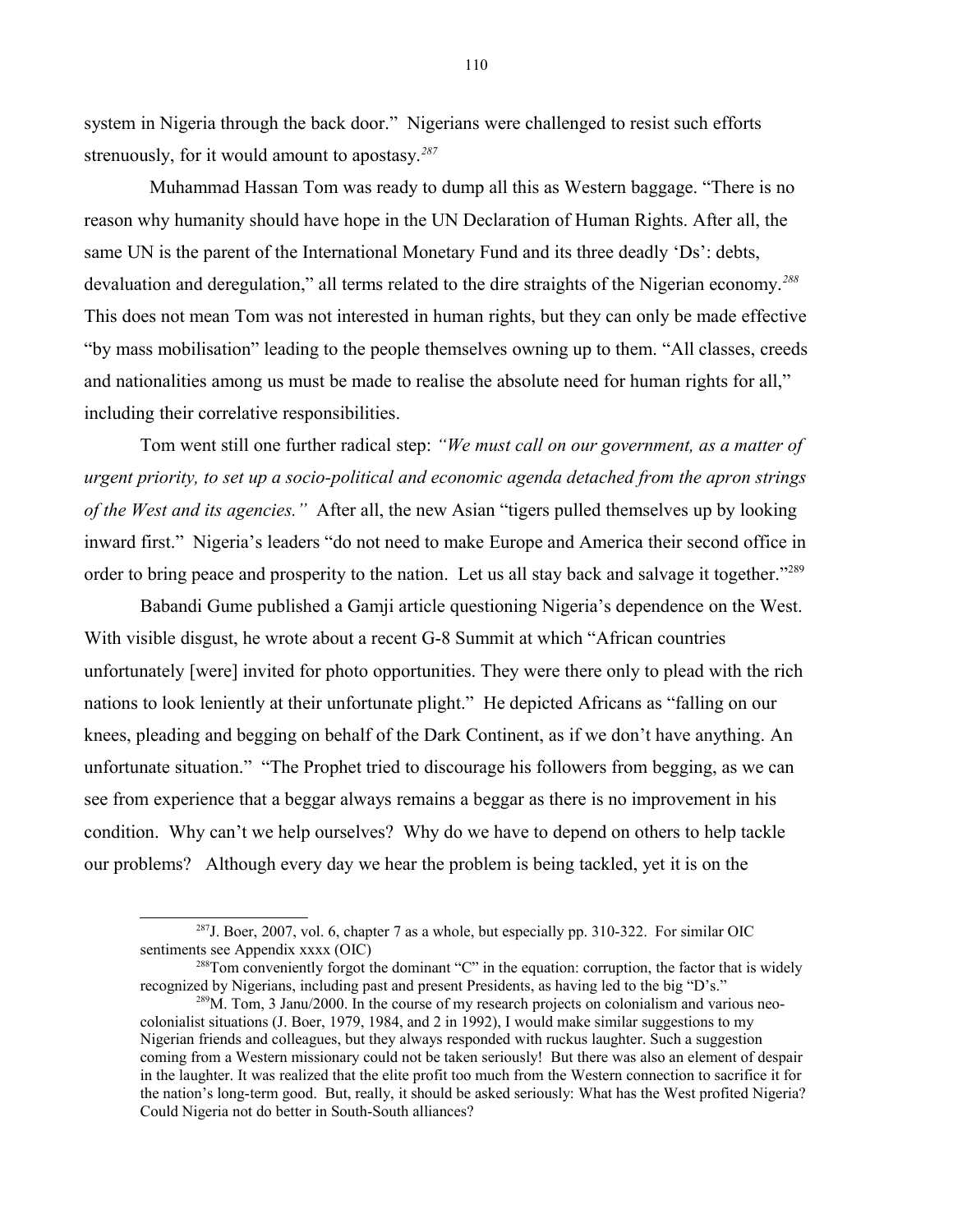increase."[290](#page-110-0) Gumel did not refer to sharia, but if you were to push him on the subject, he would surely agree with previous authors in this section that it is precisely this foreign dependence that makes it difficult for Nigerian Muslims to have their way with sharia.

Though these writers were annoyed by Western contempt at the Muslim practice of human rights, that does not mean they have a restricted view of human rights. An exceedingly macho view of women can stand side by side with broad human rights perspectives. The very same Orire who regards women as the playground of men,<sup>[291](#page-110-1)</sup> presented a very broad overview of human and other rights at the 2000 NIREC conference. He discussed "the rights of Allah, the rights of self, the rights of othjer human beings and the rights of other creatures." "Sharia makes it a duty of every person that he should respect the rights of other persons…." Christians "of course have right upon every Muslim to be fairly and equitably treated and not to have his religions or religious leaders slighted or insulted." Even non-human creatures such as animals, plants and inanimate objects have their rights. "Even these animals, creatures and things that have been harnessed for man to serve his need, possess rights upon him that he should not recklessly or wantonly harm or destroy them or make them object for his sport." The point of these rights is "to make people live in peace and harmony and to save the society from conflicts and tension." "The ultimate objective of Islamic law is the universal common good of all created beings...."<sup>[292](#page-110-2)</sup> It is unfortunate that Nigerian Christians do not experience this face of Islam. If Muslims in general were to put these principles into practice, we would see great improvements in relationships. I believe that is what Orire had in mind. That was the purpose of the very conference at which he delivered this lecture. Of course, it would have to fully include women as well and elevate them from the status of toys.

An appropriate closure to this section but almost antithetical to its spirit is the advice of the venerable *Aare Musulumi,* Abdul Aloa, at, of all occasions, the Zamfara sharia launching. Earlier on this chapter we listened to his warning Governor Sani to be careful and not be pushed into a corner. Contrary to all the radical demands overheard in this section, he counseled the Governor and the Ulama to accept the status quo:

*give 100% support to the Obansanjo administration. This administration is God-sent and we must support it. 99% loyatly is not enough. It must be 100%. We shall remember* 

111

<sup>290</sup>B. Gumel, June/2007. The Biblical book *Proverbs* 22:7 says, "The borrower is servant to the lender."

<span id="page-110-1"></span><span id="page-110-0"></span><sup>291</sup>J. Boer, 2007, vol. 6, pp. 277-278.

<span id="page-110-2"></span> $292$ A. Orire, 2000, pp. 8-10. Appendix 27.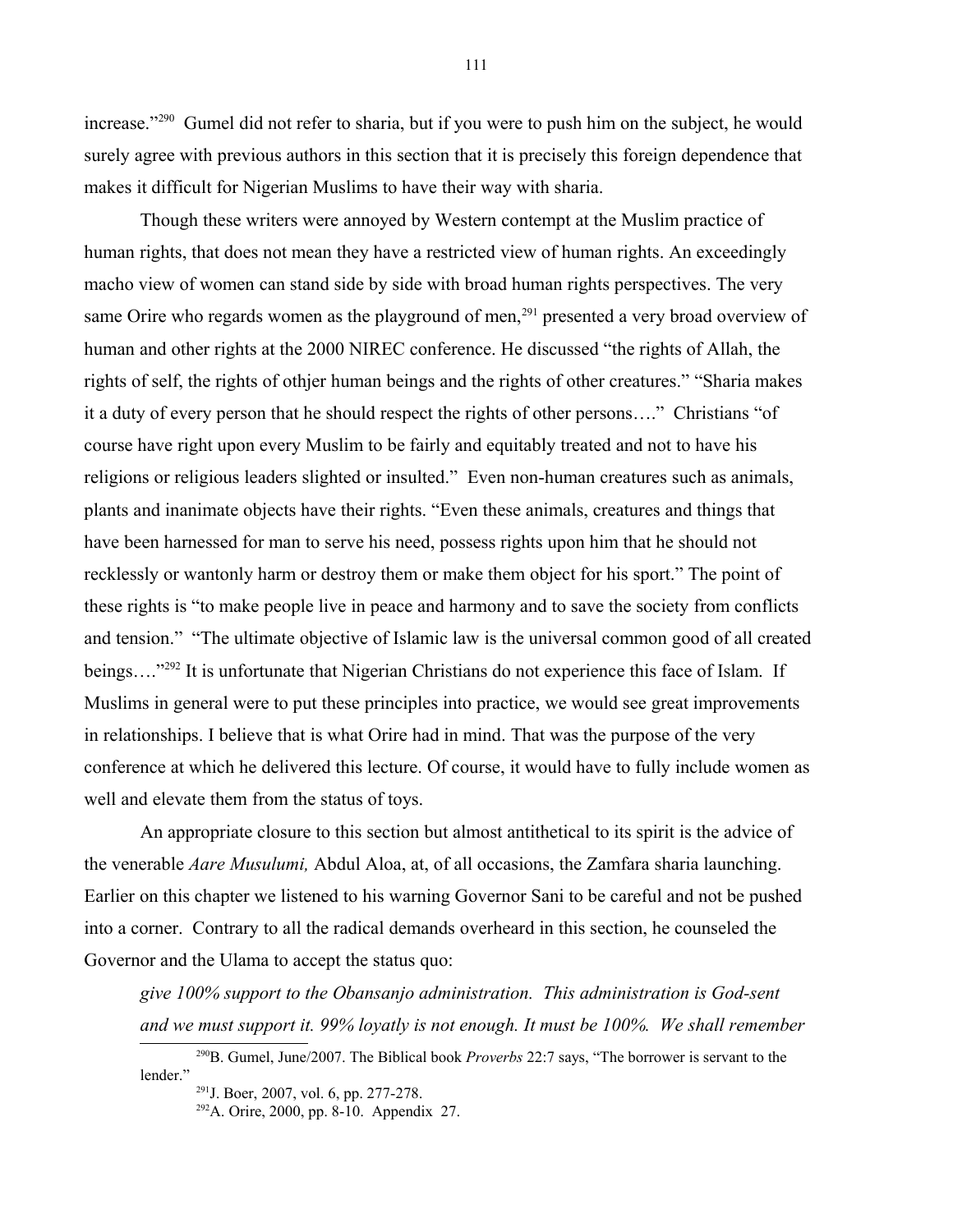*that there had been governments before this government. Let us shame our critics. It is on record that it was the Muslim leaders who gave Obasanjo 100% support. Many Christian leaders opposed him. Even some Christian prophets said God told them he would not be alive by the day he would be sworn in. We should remember nobody can ever become President except by Allah's will.[293](#page-111-0)*

This was an amazing statement in the heat of sharia fever. Few people would be able to get away with it. What was the dynamic? Practical politics, not to say pragmatic? Yoruba ethnocentrism? Was it an expression of the famous Yoruba propensity for compromise? Or perhaps an expression of true wisdom expected from an *Aare Musulumi*? I exit with these questions--and with the reminder that Obansanjo has since been succeeded by allegedly his own hand-picked Northern Muslim..

One thing that continues to surprise me is that quite a number of people deny that a Governor has the right or to revive sharia or is the proper person to do so. I understand that in Islam there are no privileged positions, no hierarchy, no class that poses as religion's "owner" as we have in some Christian denominations. El-Zakzaky is probably the most famous and vocal objector to Governor Sani's attempting this revival. He pointed out that "It is not anybody who can implement sharia." Governor Sani may not measure up to the kind of person who is qualified to usher in something as weighty as an extended sharia. Such a person must "be the representative of Almighty Allah and must, therefore, be a rarified soul. He must be knowledgeable and pious. Certainly, it is not a job for every Tanko and Bala," his Nigerian version for "every Tom, Dick and Harry."*[294](#page-111-1)* True, he committed himself to adhere to the Nigerian consitution, but this is true for all citizens. What happened to the high position of the shepherd-ruler chosen by his people? Where does *khalifa* fit in? I hope we do not have a case of class interest disguised in a cleric as, according to my opinion, we have in Christianity. Islam boasts it is free from such artificial "spiritual" hierarchies. So, then, what have we here? Is this a judgement of Sani's spirituality? If so, on what basis? Mallam Zakzaky, can you help me out?

*Security xxxx* 

<span id="page-111-0"></span><sup>293</sup>A. Alao, 5 Nov/99.

<span id="page-111-1"></span><sup>294</sup>A. Madugba, 14 Oct/99. A. Doki, 8 Oct/99.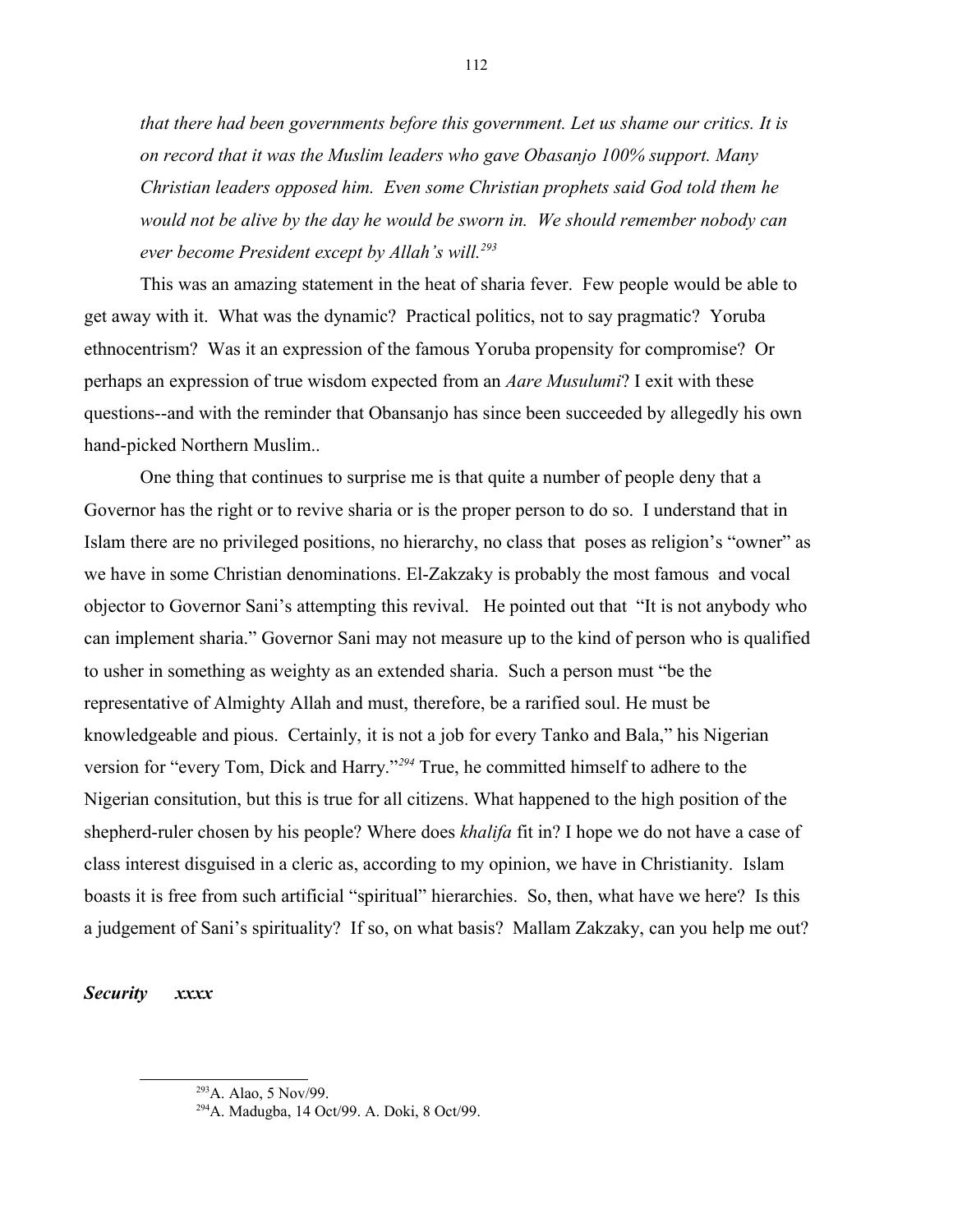Security is one of a government's prime responsibilities. As in others, this section emphasizes proposals for solutions.*[295](#page-112-0)* If you have read all the volumes, you will know how big an issue security is for both religions, with both complaining regularly that either there is no security at all or it is applied only in favour of the "other side." Sometimes security forces are caught aiding and abetting the forces of insecurity against the people. At other times they are just plain useless by showing up after the event for being fearful, under-equipped or undertrained. And then, of course, there is the problem of big-time corruption. This has created a national sense of insecurity and betrayal. I have experienced it many times personally. Under such conditions peace and stability are impossible.<sup>[296](#page-112-1)</sup> As Ibrahim Bashir put it seven years into AZ, citizens "always sleep with their two eyes open, as a result of the fear of the unknown."*[297](#page-112-2)*

In the context of the Maitatsine riots during the early 80s, an anonymous *Radiance* writer described the police force as "frightened sheep on the advance of a motley crew of kids armed with sticks and cutlasses." The FG "should realise that the stability of the nation depends on the extent of its ability to establish real, absolute justice."<sup>[298](#page-112-3)</sup> In other words, "Government, wake up to your responsibilities." That was one of the solutions the people sought for in that day, a situation that by and large remains the same 25 years later with little improvement to show for.

Abdulrahman Ahmad pretty well summarised the general Muslim feeling about the NPF during the AZ period. He placed heavy emphasis on the law-and-order angle by demanding an upgrade of law enforcement agencies. They should be increased in number and strength, better funded and better motivated. "If our leaders are serious about stopping crises in the country, why can't they strengthen our law enforcement agencies? We have been grossly under-policed. The few we have are poorly trained, poorly attired and motivated. Increase their numbers, their pay, and pay them when due."[299](#page-112-4)

Not only do the security forces often fail to provide the protection people expect from them, they not infrequently actively contribute to the chaos and insecurity. This was true for the NPF and the army, but also for the '*yan agaji* or the *hisba*, the youthful morality police

<span id="page-112-0"></span> $^{295}$ In order to understand the reasons for the concerns and proposals, go to Appendix 27 (J. Boer Muslim Security Concerns), where many of the same proposals appear but more in their context.

<span id="page-112-1"></span><sup>296</sup>For details see entries "Police," "Security" and *Hisbah/ 'yan agaji"* in the indices of other volumes, especially vols. 2, 4, 6. For your convenience I provide you here with the pagination for some examples and complaints, mostly on the part of Muslims. Vol. 1—pp. 80, 83, 136-138; Vol. 2—pp. 26-30, 52-53, 93-94, 100-108, 148-149; vol. 4—pp. 44-46, 97, 120-122, 189-190; vol. 6—pp. 151-152.

<span id="page-112-2"></span><sup>297</sup>I. Bashir, May/2007.

<span id="page-112-3"></span><sup>298</sup>*Radiance*, no. 4/83, p. 40.

<span id="page-112-4"></span><sup>299</sup>Y. Akinsuyi, 17 Oct/2004.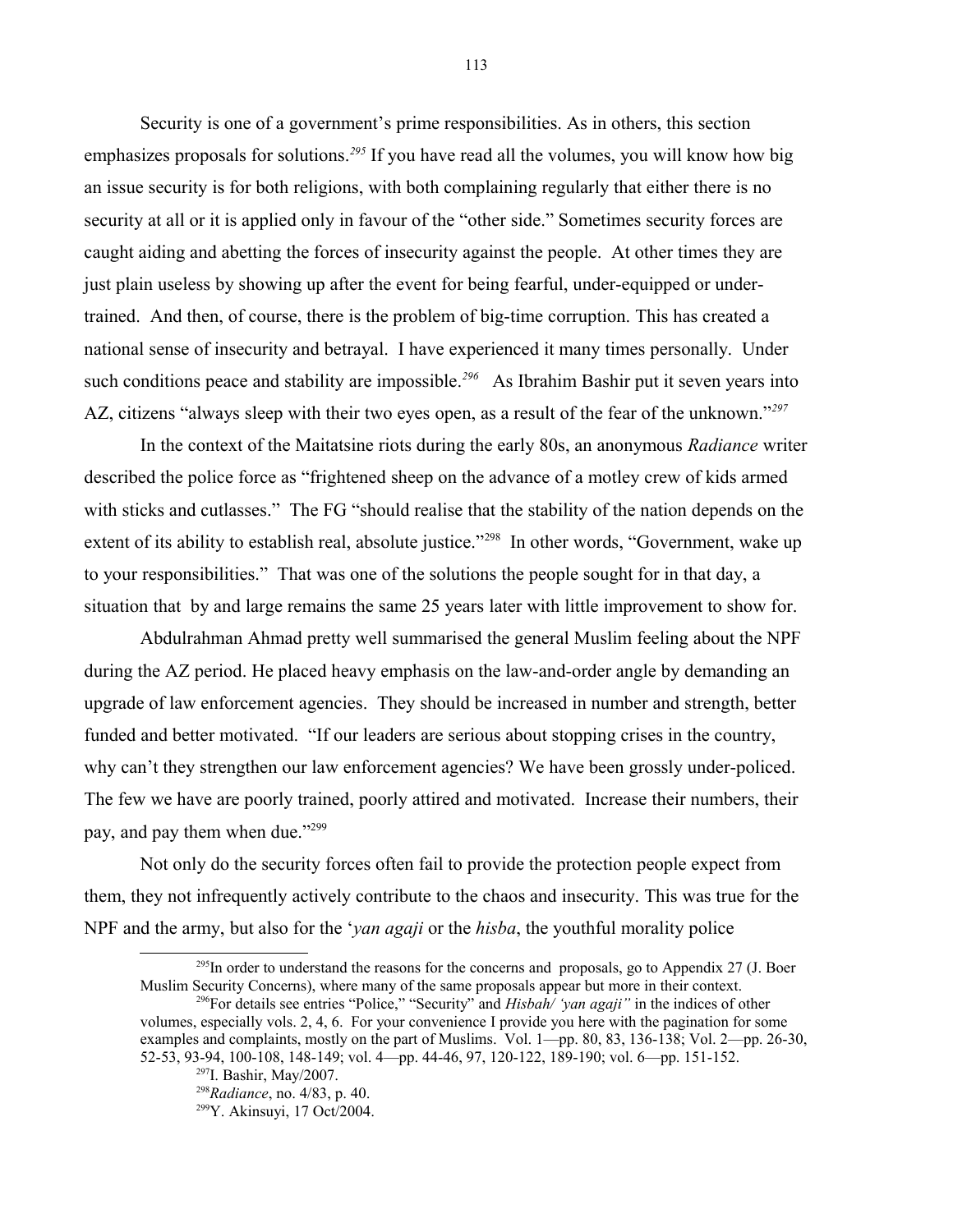appointed by sharia governments, the very ones promising to turn the ship around! Therefore Salisu wrote, "We are appealing to the Governor, whose idea of *Hisbah* in the state was to screen out the true members who know what sharia means, to rescue innocent people from being intimidated."*[300](#page-113-0)*

Ibrahim Bashir explained that NPF members cannot live without engaging themselves in corruption. Hethen demanded, "Unless we address our priorities and consider the welfare of our fellow countrymen, especially those who stake their lives to protect you and me, as equally important as ours, we will continue to grapple with insecurity in our fatherland, as the society continues to produce bad eggs even among the security operatives whose welfare packages cannot meet their needs. A word is enough for the wise."*[301](#page-113-1)*

Dan Halilu's first target was the establishment of a "state and local security force." He disapproved of the current arrangement under which "the security of our lives and property is in the hands of people who do not give a hoot if the entire state is wiped out. There is no justification for putting the security of states in hands hundreds of miles away, who cannot easily assess the level of our insecurity."*[302](#page-113-2)*

The issue of insecurity was wider and deeper than security forces. As if he foresaw the rise in general violence among Muslims, in his Zamfara launching speech, Abdul Alao warned Governor Sani, the Ulama and Muslims in general, "We must be very careful in our pursuit of this noble goal. This is important so that our enemies may not put us in a tight corner. We should not allow a few fanatics to derail our goal by taking the law into their hands. For some people to start burning beer parlours and hotels is not good for our cause."*[303](#page-113-3)* If you have read Volumes 6 and 7 you will understand that this much-needed warning demanded more forceful control than some sharia regimes were either willing or able to assert.

As already told in Volume 2, Sheikh Yakubu Hassan, Chairman of the Katsina State branch of the *Izala*, blamed religious violence on the failure of governments to punish the culprits. Unless the government flushed out and punished the culprits of the latest violence in Kaduna, there will be no end to religious crises, as the arsonists will continue to be encouraged by government's inaction."*[304](#page-113-4)* This complaint has been aired repeatedly by high and low over the years. In

<span id="page-113-0"></span><sup>300</sup>I. Salisu, 16 Nov/2004.

<span id="page-113-1"></span><sup>301</sup>I. Bashir, May/2007. See also *TELL*, 6 June/2005, for a more extensive litany.

<span id="page-113-2"></span><sup>302</sup>I. Dan Halilu, "The Rantings…," Apr/2003.

<span id="page-113-3"></span><sup>303</sup>A. Alao, 5 Nov/99.

<span id="page-113-4"></span><sup>304</sup>*NN*, 2 Mar/2000. J. Boer, vol. 2, 2004, pp. 88 , 103.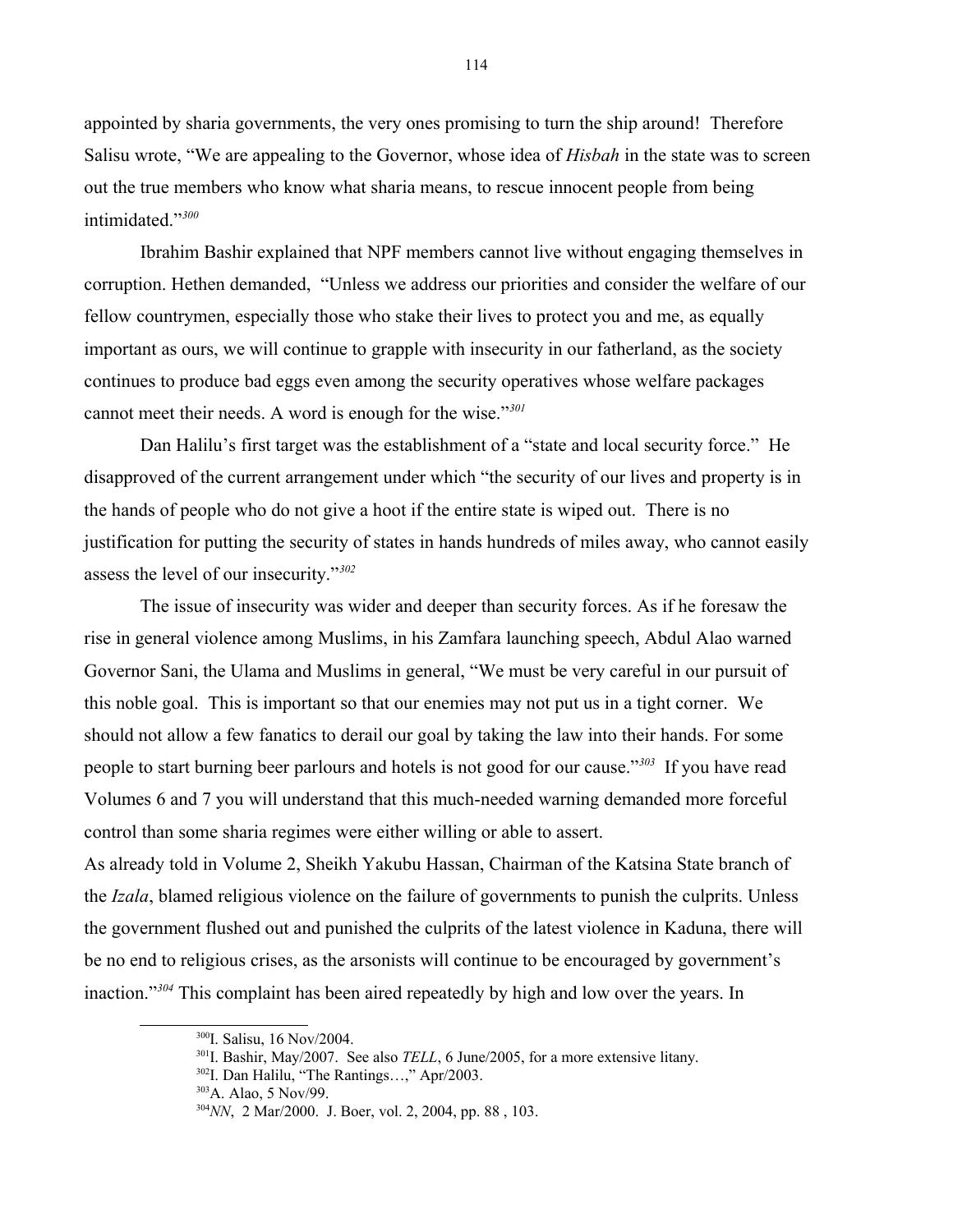connection with the Plateau tragedy of 2004, even former President Ibrahim Babangida warned, "The earlier these faceless persons who perpetrated these crimes are identified and brought to book, the better it would be for the peaceful co-existence of the multi-cultural people of Plateau." In fact, he encouraged the Plateau Government to "leave no stone unturned in apprehending the perpetrators of this crime which, unless checked now, such dastardly acts of wanton destruction of lives and properties of innocent people by a select group…"—the sentence is left unfinished.*[305](#page-114-0)* This is an amazing complaint, coming from a former ruler against whom the same complaint was aired *frequently*.

Abubakar Umar, former military governor of Kaduna, commented on "the current religious crisis rocking Kano" during the 2007 elections. He insisted that "those found culpable in the religious crisis should pay the supreme price." "Government must declare that religious aggression, especially aggression which leads to death, carries mandatory capital punishment. The situation requires that all religious attacks on others be thoroughly investigated and the offenders promptly prosecuted." Umar

*advised the government that "the law forbidding the preaching and dissemination of hate messages must be enforced strictly" and that "there is need for state governments in the North to establish religious peace enforcement agencies with equal powers of investigation, arrest and prosecution of persons hiding behind religions to foment trouble. If government considered it necessary to establish para-military agencies to check trafficking in drugs or corruption in financial and economic matters, crimes that, in comparision with religious misuse, are less incendiary, there is no justification for not setting up religious police. It is an enforcement agency long overdue."[306](#page-114-1)*

That, of course, was the reason for the *hizbah.* 

Directly related to government failure to apprehend the culprits is their failure to publish the reports that various commissions, at both state and FG levels, had been assigned to write on various riots. Every riot results in one or more commissions assigned to find out the "immediate and remote causes," but their reports, often referred to as "white papers," are seldom published. The EDP workshop held in Kano addressed the issue. The participants would "do everything

<span id="page-114-1"></span><span id="page-114-0"></span><sup>305</sup>*DT*, 8 May/2004.

<sup>&</sup>lt;sup>306</sup>S. Akhaine, 20 Apr/2007. For further details about these Kano riots, see M. Kwaru and H. Karofi, 20 Apr/2007; *VS*, "Nigerian Islamic Group…," 18 Apr/2007.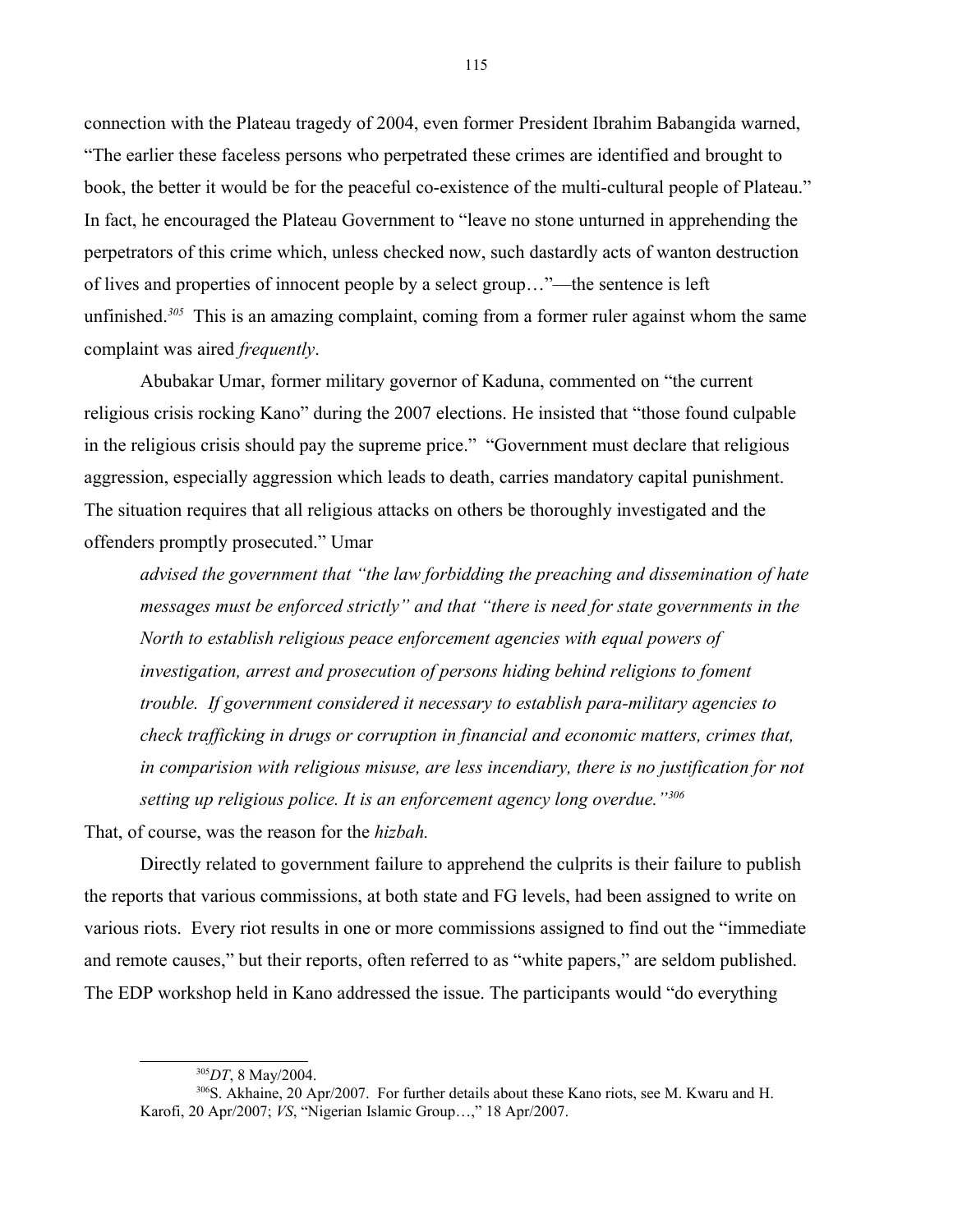possible to make government release the white papers on the various crises in the state and that the culprits should be punished to serve as a deterrent."*[307](#page-115-0)* As Ibrahim El-Zakzaki put it,

*Government should be held responsible for the [sharia] tragedy in Kaduna, as people*  who instigated similar incidents in the past were never punished. In Kafanchan in 1987, *a lot of people were killed. A commission of enquiry was instituted, but nothing else was done. There were two other cases in Zangon Kataf in 1992, and another commission was instituted. It apportioned blame to those who were responsible, but they were rewarded chieftaincy titles. Other commissions did good jobs and submitted their reports, but government failed to act.[308](#page-115-1)*

It could almost be predicted that someone would write in similar vein during or after the Jos riots of December, 2008. Kabiru Tsakuwa and Muhammad Ishaq did not disappoint us with their Gamji articles.*[309](#page-115-2)*

After the 2007 elections, the issue of security continued to be uppermost in the minds of of governors and emirs even. A rather amazing meeting took place in Kano between the State Command of the NPF and the Kano Stakeholders Forum. Here Governor Shekarau and other members of the Kano powerbrokers seemed helpless in the face of insecurity.<sup>[310](#page-115-3)</sup> Both Governor and Emir are pleading for help from the police, from the President and from the people themselves. They are appealing for prayer. It was even "reported that the police in the state invited a private hunter from Bauchi, Alhaji Ali Kwara, when they realized the situation was worsening on daily basis. But police swiftly disputed the report, saying they have never invited any private detective to assist them." Nevertheless, there he was, operating in the state. Kwara himself reported that he was indeed involved.<sup>[311](#page-115-4)</sup> For a more complete Kano security picture read also Appendix 19. What happened, I am forced to ask, to the promised "*Pax Sharia?"* 

Sokoto continues to be wracked by intra-Muslim violence and a consequent sense of insecurity. It almost seems that if Northern Muslims cannot find Christians to molest, they turn on each other. Governor Aliyu Magatakarda Wamakko "warned perpetrators of religious crises

<span id="page-115-1"></span><span id="page-115-0"></span><sup>307</sup>S. Obassa, 28 June/2001.

<sup>308</sup>*NN*, 2 Mar/2000, p. 15. K. Kolade, 4 Mar/2000. J. Boer, vol. 2, 2004, p. 103; vol. 3, vol. 3, 2004, pp. 154-157; vol. 7, 2007, pp. 237-238 (?x xxx ch. 8)

<sup>309</sup>K. Tsakuwa, Dec/2008. M. Ishaq, Dec/2008.

<span id="page-115-3"></span><span id="page-115-2"></span><sup>310</sup>D. Mgboh, 4 Aug/2007.

<span id="page-115-4"></span><sup>311</sup>Y. Ibrahim, 3 Nov/2007. Appendix 28.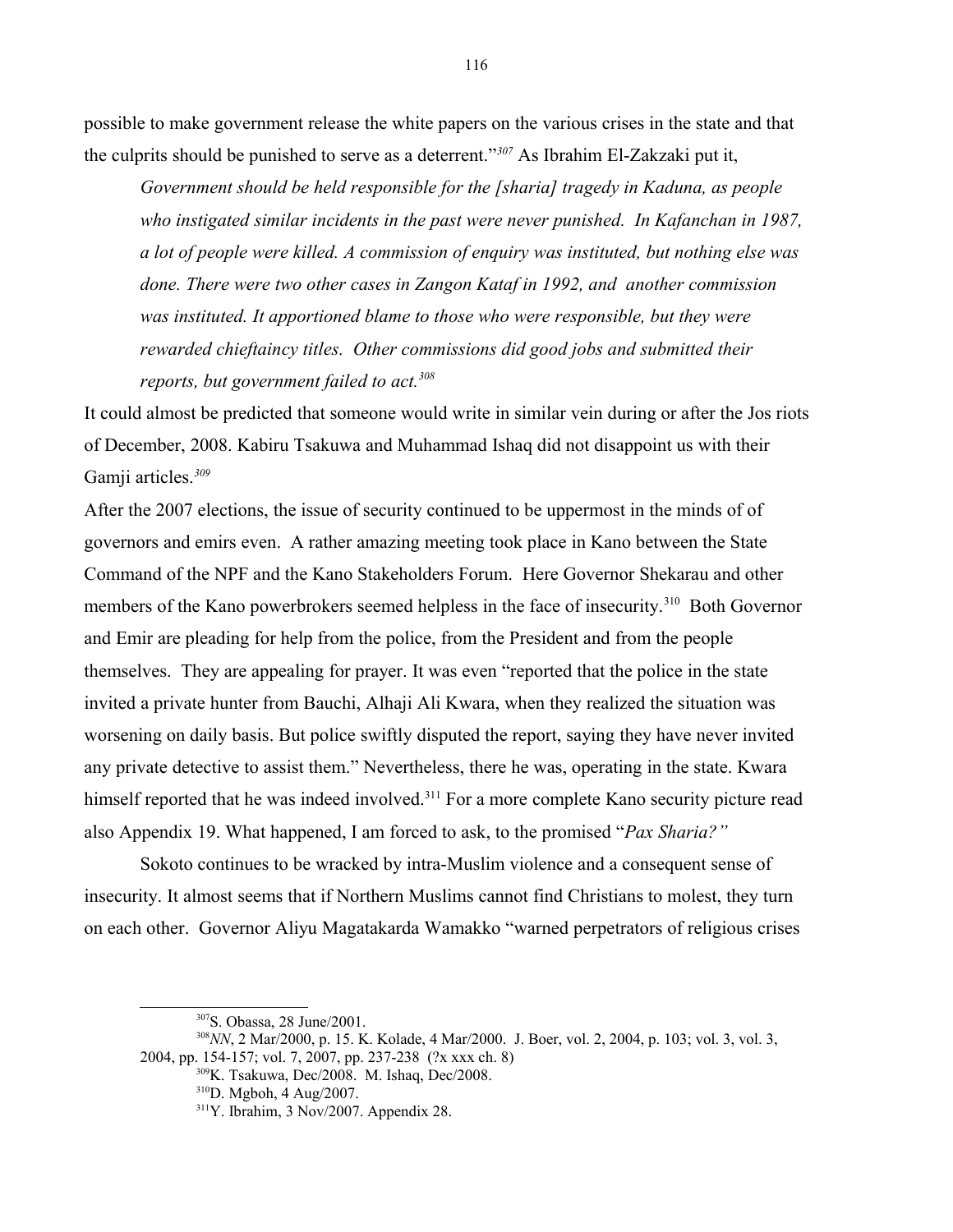to pack their bags and leave the state, because 'freedom has limits, and if they think they can forment trouble, we are prepared to deal with them squarely.'"<sup>[312](#page-116-0)</sup>

In reaction to all the Sokoto violence, the Joint Council of Ulamas spoke up. I reproduce part of Hamza Idris' report on their protest:

*The killing of Islamic clerics is undermining the peace and security of society, the Joint Council of Ulamas in Yobe State said yesterday. The spokesperson of the group, Sheikh Abubakar Diyar said security operatives in the country must face the challenge and uncover the assailants. "The rate at which Islamic scholars are being killed is not only frightening but is a serious threat to scholarship and preaching", the Sheikh said. "Islamic scholars in Nigeria require protection under the law to save them from planned, unscheduled and unexpected attacks from unknown killers", Sheikh Diyar advised. He called on the government to check the threat so that peace would continue to prevail. "Islamic clerics are worried because nobody around could tell who are those behind the killing of the innocent preachers and no group or organization came out to claim responsibly."[313](#page-116-1)*

Government must of necessity bring all those found culpable in the perpetrations of the most heinous crimes against humanity in recent past to justice. There should be no sacred cows. And Justice must be done in order to serve as deterrence to other criminally minded politicians who are lucking in every corner for opportunities such as this,

The desparate call for increased security is loud and clear. The impatience with the inability of the authorities to nip the violence in the bud and to apprehend the culprits is unmistakable. It is the cry of the land.

The new Federal Capital Territory (FCT) Minister, Aliyu Umar, promised that in his jurisdiction "the protection of lives and property of Abuja residents would be given priority." In fact, he further promised, "by next week we will be able to come out with concrete measures to ensure safety for FCT residents.<sup>"[314](#page-116-2)</sup> Malam Umar, we sincerely wish you great success as the pace setter.

<sup>&</sup>lt;sup>312</sup>A. Mohammed and A.Abdulfatai, 23 July/2007. It is not clear to me whether the two Sokoto reports talk of one or two incident.

<span id="page-116-2"></span><span id="page-116-1"></span><span id="page-116-0"></span><sup>313</sup>H. Idris, 23 July/2007. <sup>314</sup>*D/Triumph***,** 31 July/2007.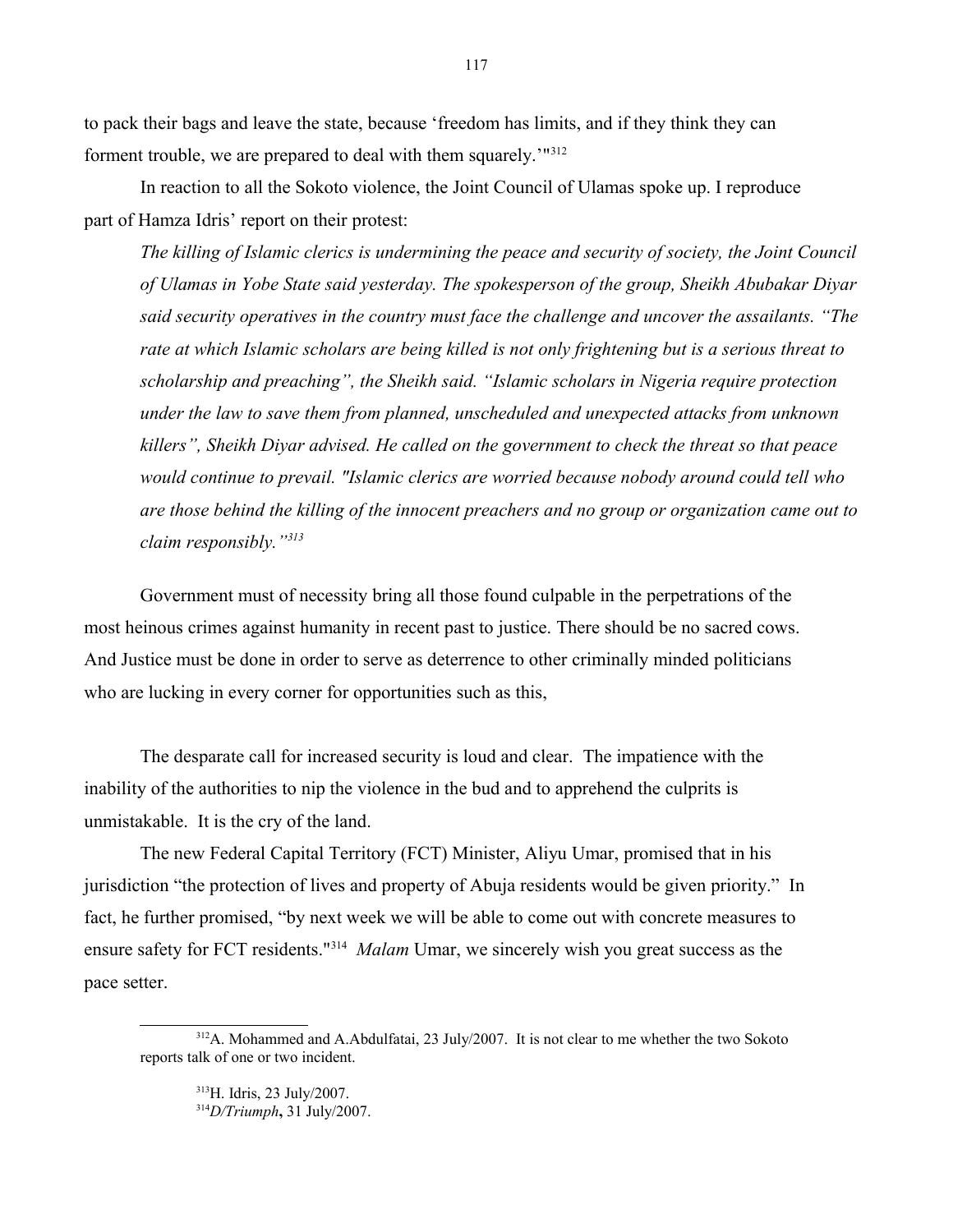Moving from state affairs through those of the Capital Territory, we end up at the Presidency, including the new President Yar'Adua himself. That all this energy and writing about security was not a mere blowing in the wind was clear from his inaugural address in May, 2007. Although his main reference was to Delta oil issues rather than religion or sharia, he stated, "We will move quickly to ensure the security of lives and property and investment. In the meantime, I appeal to all aggrieved communities to suspend all forms of violence. Let us allow the intending dialogue to take place and continue to act from there. We are all in this together and we will find a way to achieve peace and justice." After outlining the main components of his programme, he promised,

 *"These plans will mean little if we do not respect the rule of law. Our Government is determined to strengthen the capacity of law enforcement agencies, especially the police. The state must fulfill its constitutional responsibility of protecting life and property."[315](#page-117-0) Three months later, the President assured the international community of a firm tackling of security in the country.[316](#page-117-1) It is significant that this Muslim President, enough of a supporter of sharia and Islamization during his tenure as Governor to worry Christians, mentioned neither religion in general nor sharia in the context of his security assurances, nor even in his entire inaugural. Is his predecessor's prophecy coming true or is he continuing the game of smart silence?*

# **Legal and Constitutional Concerns xxxx**

The legal and constitutional challenges to sharia have been debated at length in both Volumes 6 and 7. Auwalu Yadudu of Bayero University, delivered a lecture at the National Seminar on the Political Future of Nigeria, organised by the Muslim Forum of ABU in August, 1986, under the self-explanatory title, "We Need a New Legal System." He was very dissatisfied with the direction and contents of the debates about Nigeria's political future, considering them irrelevant and bizarre. He ended his contribution with the following three suggestions that went to the root of the problem as Yadudu saw them. Muslims should:

*1. Question the legitimacy of and justification for the continued supremacy of an alien and demonstrably unsuitable and unjust legal system, i.e., the English common law.*

<span id="page-117-0"></span><sup>315</sup>J. Lohor and others, 30 May/2007.

<span id="page-117-1"></span><sup>316</sup>Y. Adebowale, 25 May/2007.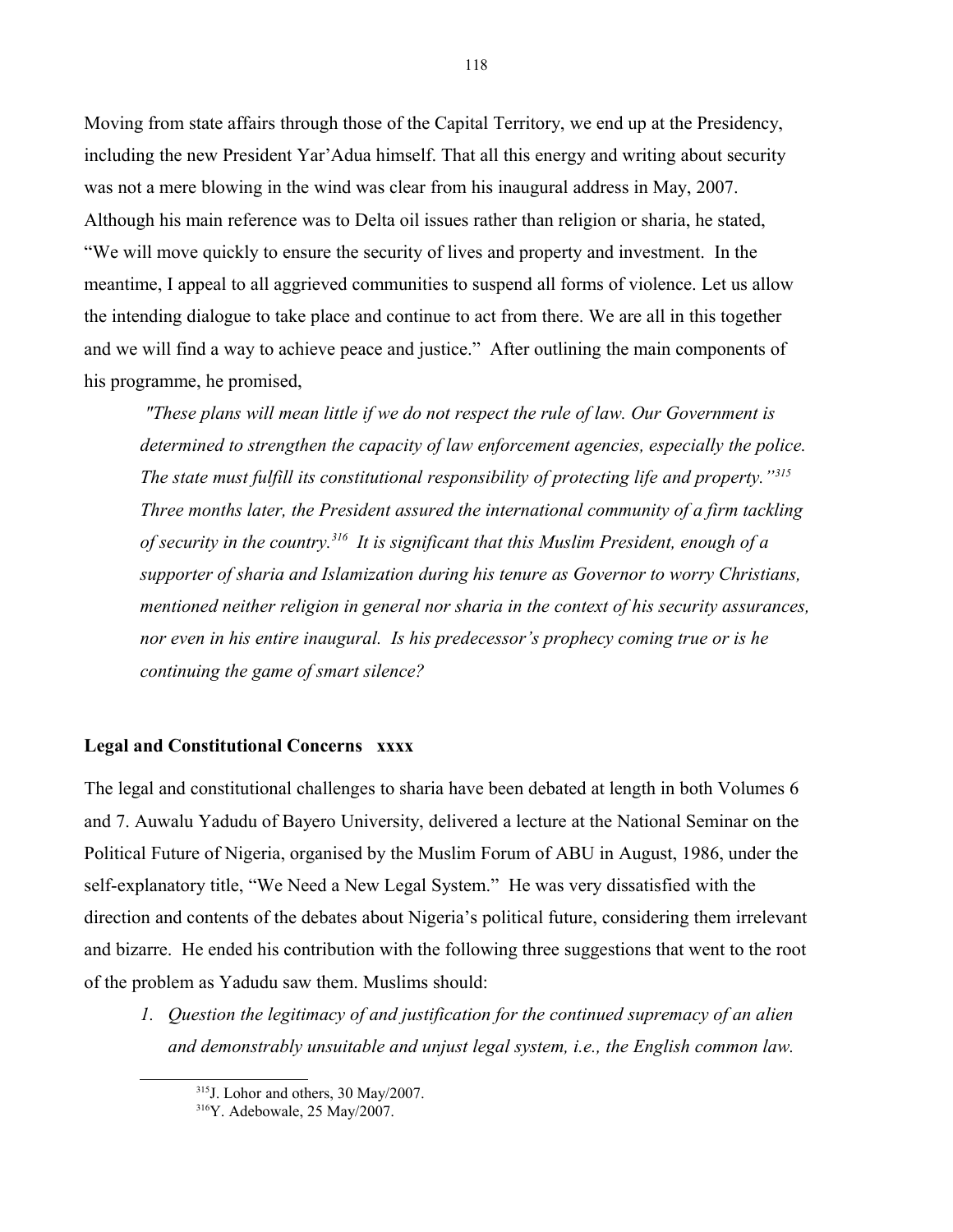- *2. Demand and work towards the removal of all restrictions on the application of Islamic law.*
- *3. Demand for and concertedly work towards the unhindered and unqualified application of the sharia to the Muslims in its entirety.[317](#page-118-0)*

Though in some way welcoming sharia in Zamfara, El-Zakzaky basically rejected Governor Sani's approach long before. He insisted, "The struggle must be from without the system. If you do it from within, you have to play the rules of the game, and very soon you become part of the game." It is a waste of time to try to Islamise parts of the existing system as some are attempting. Muslims should not make piecemeal demands; they should ask for the whole. "Once this country is Islamic, there is no question what legal system the country will operate. It has to be Islamic."*[318](#page-118-1)*

Zakzaky's wife. Zeenat, summarized her husband's aims and those of his Islamic Movement very succinctly. He aimed "to ensure that Muslims are given an opportunity to live according to Islamic injunctions." This used to be the case under the pre-colonial Sokoto Caliphate but was undermined by Europeans.

*They imposed Western ideas and way of life and our society began a system of decline. Now the Europeans have left, but their system of disbelief has prevailed. Islam is being sabotaged by the imposition of this Western system of life. That was why Malam [her husband] called us to join this Islamic Movement: to find our roots, restore our Islamic culture and shun the disbelief of the system imposed on us. We are committed to ensure that Allah's religion triumphs over heathen practices and disbelief.[319](#page-118-2)* 

Just a couple of weeks prior to the Zamfara Declaration, Zakzaky declared that sharia "is not meant to be practised under an un-Islamic system. No court should be above sharia and sharia is not [designed to be] limited to courts." To be effective and legitimate, sharia cannot exist under a secular system. It must be part of a fully Islamic system, not just legal.

*It is a sort of subsystem within a parent system. The parent system is Islam, which encompasses all aspects of life. But a country which does not practice the Islamic system [in its entirety] cannot apply sharia as a legal system, because sharia envisages that the leader of the society is someone whom allegiance is paid to and is seen to be a sort of* 

<span id="page-118-0"></span><sup>317</sup>S. Bala, 2000, p. 7. [A. Yadudu, 1988, p. 7—Bala's own endnote.]

<span id="page-118-1"></span><sup>318</sup>J. Fearon, 1992, p. 8. Culled from *Citizen*, 29 July/91.

<span id="page-118-2"></span><sup>&</sup>lt;sup>319</sup>Quoted in J. Fearon, 1992, p. 13.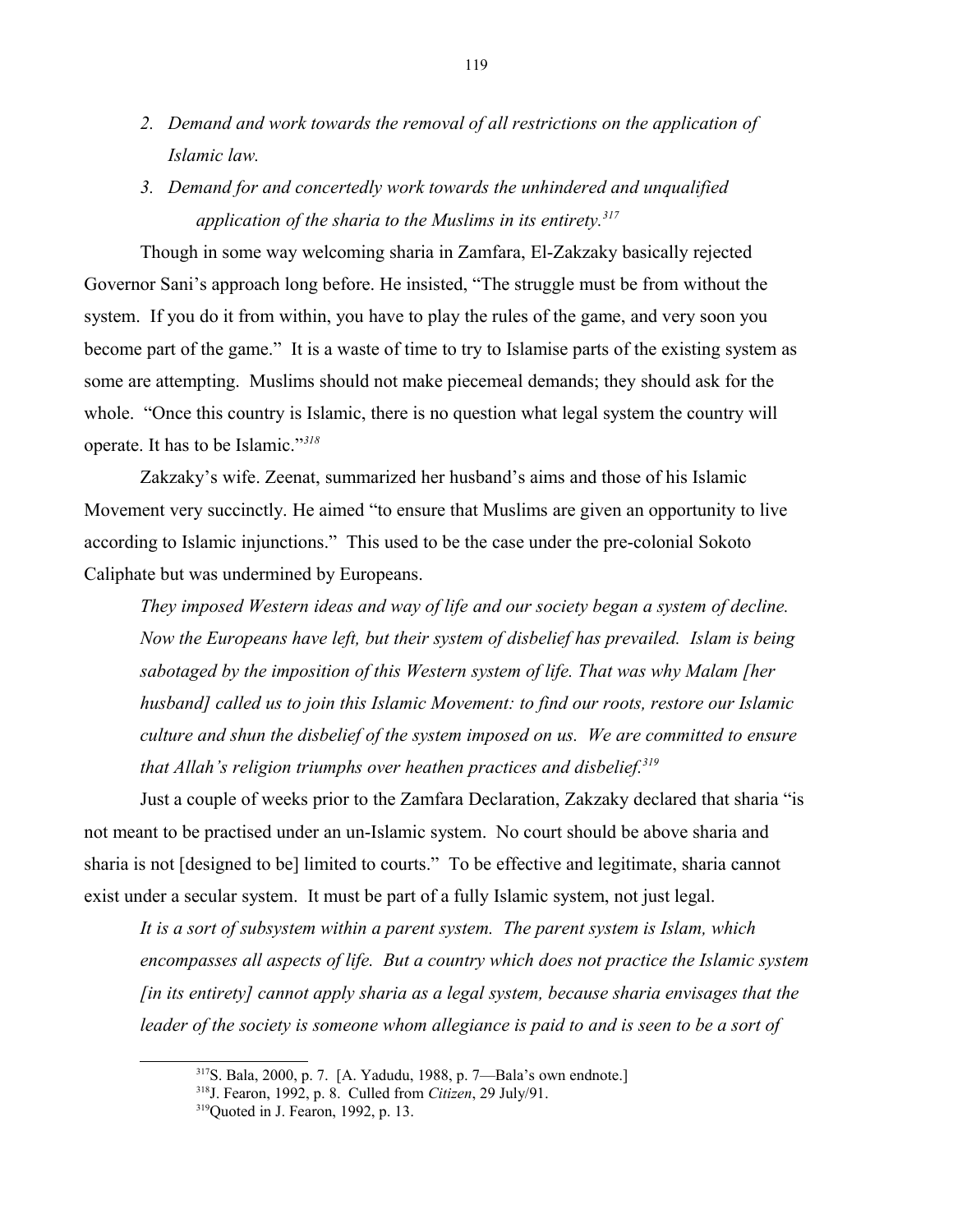*representative of Allah on earth and he is the custodian of not only the sharia but the Qur'an as well.*

It is not possible for a state within the country to have a complete system running it *contrary to the system running the whole country. To me, it is just the beginning and not the end of the struggle.*

*It is hardly possible for a state within the country to be fully Islamic, because the whole country maintains a single constitution. The states are not independent. They are part of the whole and the federal laws surpass those of the states. So, in case of a contradiction, the federal laws will be sovereign.*

*The Constitution is supreme. In order to operate sharia effectively, it has to be superior or placed above the Constitution and any other law. If you have a law superior to the sharia, then the sharia cannot work. Application of the sharia envisages a society that has already accepted the supremacy of Allah.*

El-Zakzaki could only accept the Zamfara step as "part of the process of bringing about awareness among the Muslim people as to what should be their future. It could encourage other states to move in the same direction until, by democratic processes, the entire country were to follow or, at least, "end up having some concession at the federal level." And now it comes to the radical part of his perspective: "To establish an Islamic system, one has to do away with the present system. The present governors of the system were elected to run the system. They cannot come naturally and run a system contrary to the system they were elected to run." Governor Sani was trying to short-circuit the process of Islamization. It is a "natural process" that "you don't accelerate by force. You allow things to take their natural course."*[320](#page-119-0)* Of course, we have heard similar demands earlier in the chapter.

Then there were calls for amending the Constitution to make room for the "full application" of sharia. Suleiman Kumo was somewhat impatient with those who declared the new sharia unconstitutional. He advocated "a little tidying up" of existing legal provisions. "And if in the process constitutional amendments are required, then, so be it. Let the Constitution be amended to accommodate the wishes of the Muslims of Nigeria." It should be remembered that the current 1999 Constitution, having been framed under the military, "cannot claim any sancrosanctity."*[321](#page-119-1)* In line with this, a few years later, the Fifth Annual Forum for [Sharia]

<span id="page-119-0"></span><sup>320</sup>A. Doki, 8-14 Oct/99. A. Madugba, 19 Oct/99.

<span id="page-119-1"></span><sup>&</sup>lt;sup>321</sup>I. Umar, 9 Nov/99.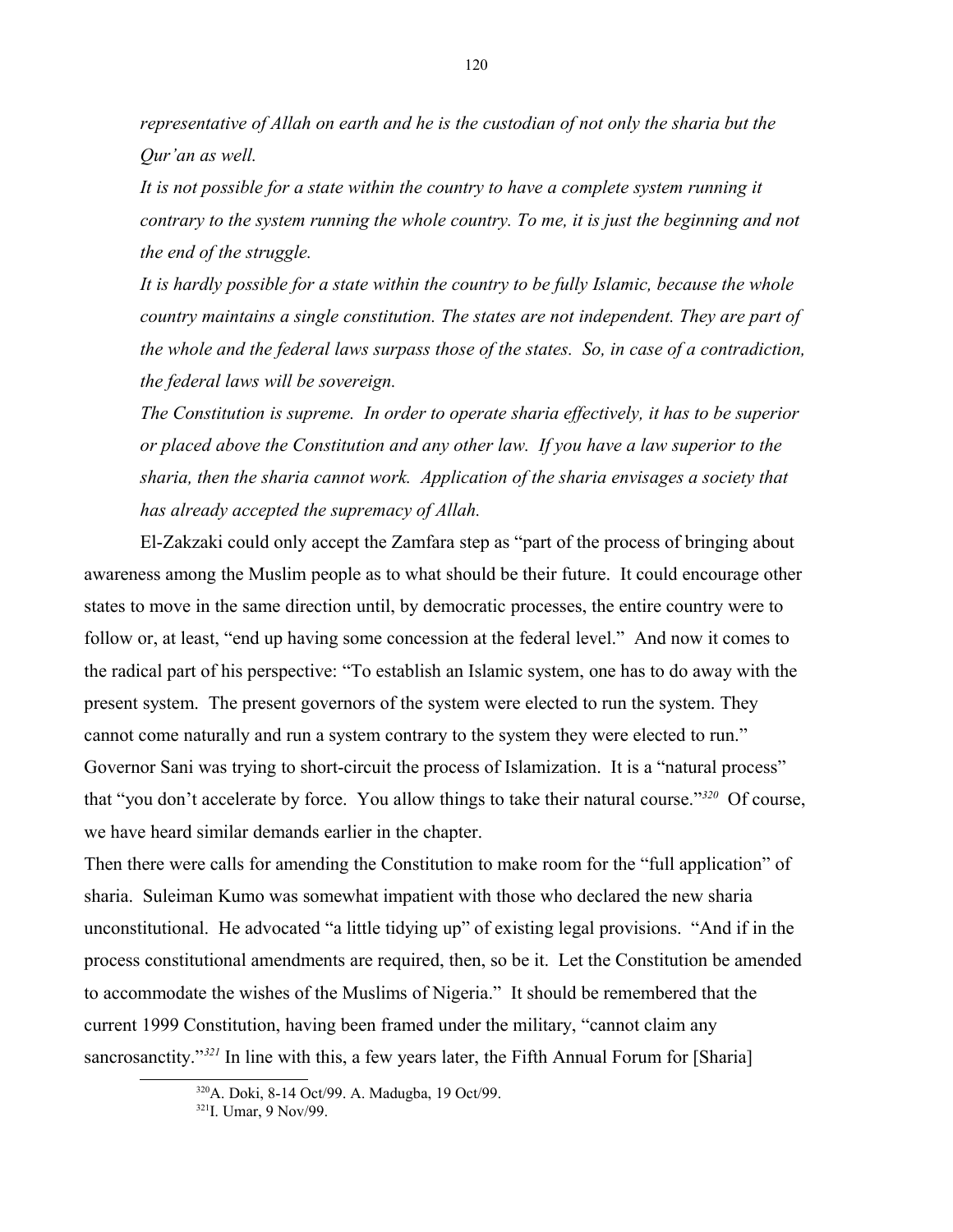Judges, organized by the Centre for Islamic Studies of ABU, in a debate about capital punishment, "urged the National Assembly to amend the 1999 Constitution to allow for full implementation of sharia."*[322](#page-120-0)*

If you have read Volumes 6 and 7 and Appendix 6 of this one, you will remember the hot debates by both Christians and Muslims about constitutional and other legal issues. Many Christians want to hang the entire issue on whether or not the Zamfara sharia is constitutional. It could be argued that the issue is used as an excuse rather than a driving reason, since under normal circumstances Nigerians tend to have a rather nonchallant attitude towards the Nigerian legal system. "Liberated," as one pundit put it.

According to Suleiman Kumo, the issue should not be decided on constitutional grounds. After Muslims have had their rights trampled upon for so long, "all fair-minded Nigerians should support the Zamfara experiment and insist on their rights even if this would necessitate amendments to the current constitution." And since the Constitution is presently under review, "Muslims must now speak with one loud, clear, orderly and non-ambivalent voice, demanding and insisting on their right to have the sharia implemented." $323$ 

Lateef Adegbite strongly rejected this undue dependence on these legal questions. Instead, "an enduring solution to the controversy must be sought beyond the law. He received support from a namesake, Lateef Owoyemi, who likewise insisted that this was not an issue to be decided on the Constitution alone. "Even if the courts were to declare sharia, for the time being, unconstitutional, through dialogue and constitutional amendments, ways will still have to be found to address" Christian fears and Muslim insistence. Dialogue would be the key method.

If you have read Volumes 6 and 7, you will know that legal pluralism was a major consideration in the sharia saga, with most Muslims favouring it. Can a nation have more than one legal systems? The answer of sharia opponents, especially Christians, is generally negative. Subsequent to the Zamfara declaration, it quickly became a major point of discussion, but was already an issue throughout the CA decades. Back in 1988, the editor of The Pen demanded a pluralistic legal approach. In the wake of the second post-colonial CA he wrote, "Since this country has been under a Christian legal system, there will now be no more justification for denying sharia a significant place in the constitution of our land. The choice is now between giving sharia equal status with the Christian common law or doing away with both. Anything

<span id="page-120-0"></span><sup>322</sup>E. Mamah, 23 Dec/2003.

<span id="page-120-1"></span><sup>323</sup>I. Umar, 9 Nov/99.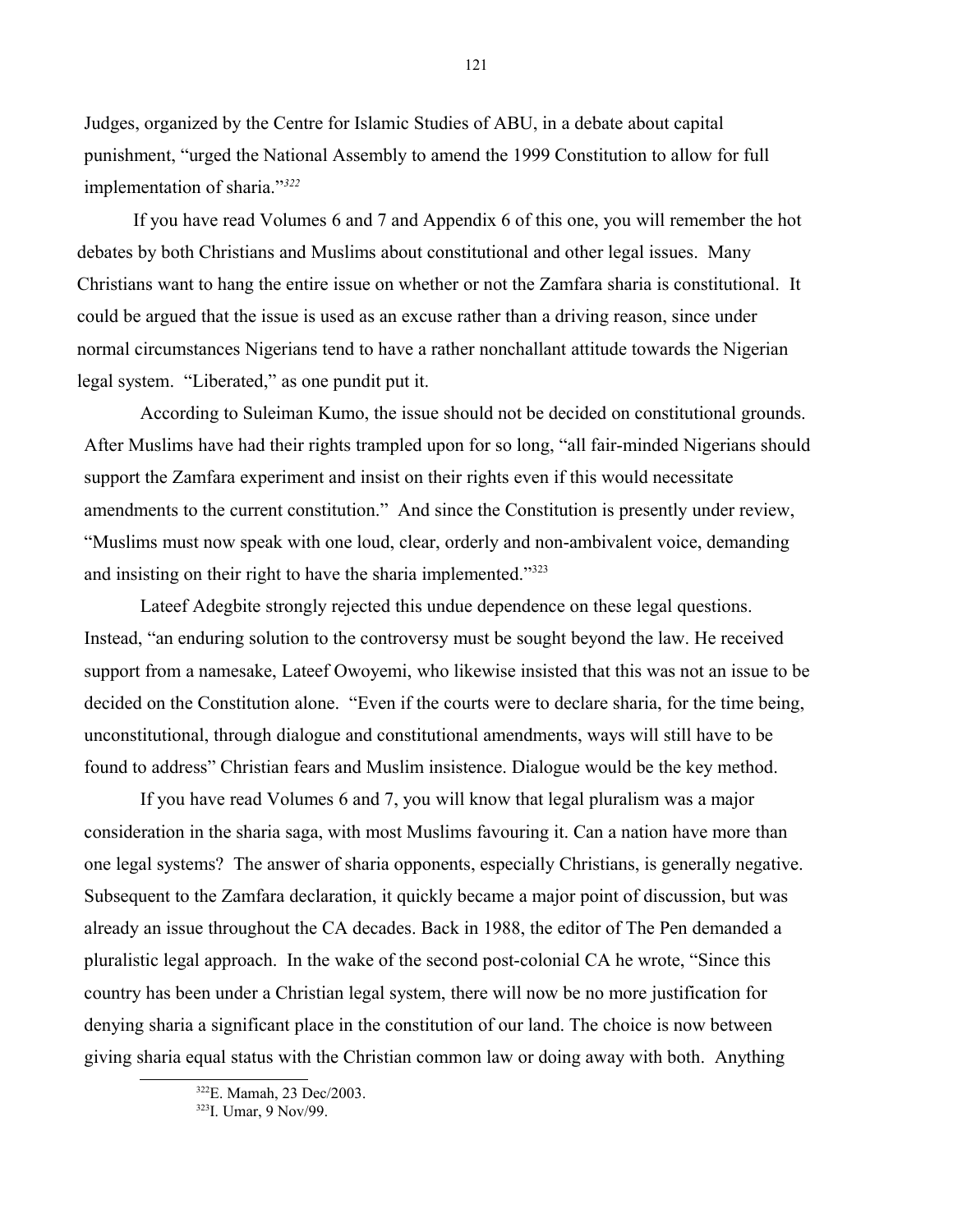less will amount to a profound mockery of our secular creed."*[324](#page-121-0)* Imams and Muslim scholars from Nigeria's Eastern states echoed the same sentiment: "If the sharia is to be abolished, then the existing common law must also be excluded, because it is completely Christian in origin, content and application."*[325](#page-121-1)* In other words, both are needed--a plea for pluralism.

Auwalu Yadudu denied that the current Nigerian legal system is pluralistic. True, Muslim and customary law exist side by side with Common Law. However, the first two are not "independent and autonomous partners of Common Law." At best they "are simply and politely tolerated in the hope that they would gradually die out or be submerged by the Common Law."[326](#page-121-2) That relationship is no mere accident. It was designed that way from the beginning.

In Appendix 6, we will read Yadudu's discussion about the three phases of sharia. The upshot of the long-range development was that sharia by conscious colonial design became a limited handmaiden to Common Law. Yes, three systems co-exist, but with the sharia and customary law existing "at the mercy and under the shadow" of Common Law, as appendages of the latter. Sharia "does not exist as an autonomous and self-regulating system. It is defined in terms of Common Law. It is subject to the standards of common law. Its courts are established and its personnel trained and appointed in the same way and using virtually the same criteria as those of Common Law courts and justice." Today—1986—"we see how the English legal ideas affect the thinking process of policy makers, judicial officers and the legal profession as a whole."<sup>[327](#page-121-3)</sup> That, in Yadudu's opinion, is not pluralism, for pluralism implies equality.

You may remember from Monograph 5 that Muslims cogently argue that secularism is a coercive mono-cultural system that will brook no rival, while Islam is pictured as a tolerant and open system that leaves room for other systems to flourish alongside it. Sharia, being the embodiment of Islam, is tolerant and pluralistic. Ibrahim Sulaiman asserted that "through all the ages, sharia has been the only system that, rather than impose itself on others, respects pluralism." One of the most quoted statements in the Qur'an is that there can be no compulsion in religion. When Jews came to Muhammad to judge in disputes, he would ask them to judge on basis of the Torah. The Qur'an does not teach that all people should live under one set of laws or be forced to accept other cultures. Where sharia is in force, non-Muslims are to be allowed to

<span id="page-121-0"></span><sup>324</sup>*The Pen,* Editorial, 16 Dec/88.

<span id="page-121-2"></span><span id="page-121-1"></span><sup>&</sup>lt;sup>325</sup>The Pen, "Chief Imams...," 18 Nov/88.

 $326\text{A}$ . Yadudu, 16 Dec/88. That, of course, is the classic dream of secularism and the classic hope or even plan of colonialism.

<span id="page-121-3"></span><sup>327</sup>A. Yadudu, 1986, pp. 4-6.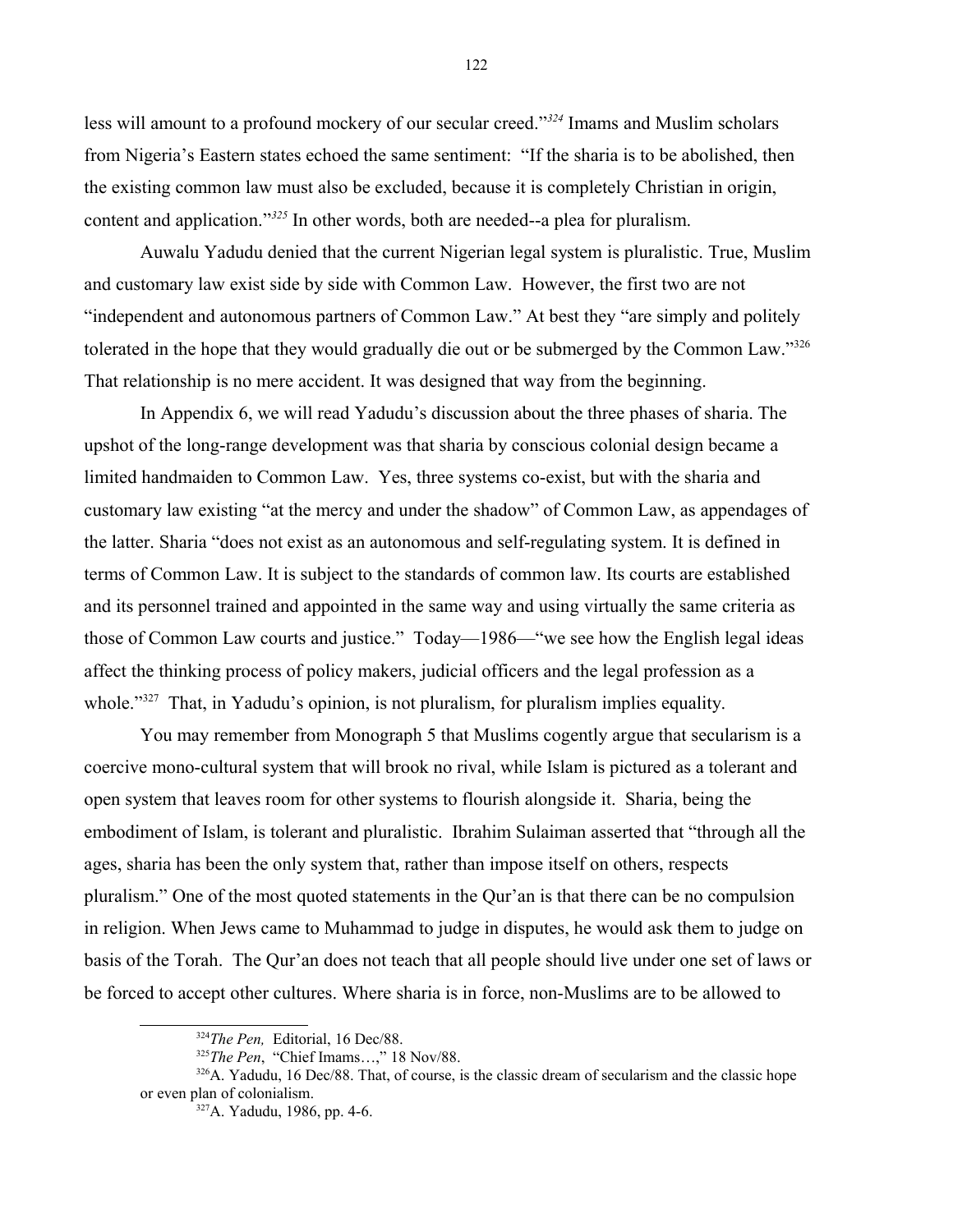practise their own system. They can drink alcohol in their own part of town. Europeans have wiped out tolerance and pluralism in Nigeria as you may have overheard Sulaiman argue in Monograph 4.

Nigeria's Constitution has assigned to state governments the responsibility to pass laws suitable to their people, based on their customs and culture, which, in the case of the core north, is Muslim. "The responsibility of the Federal Government is not to impose unitary laws on states, but to find ways of managing the different yearnings and aspirations of the different units of the federation."[328](#page-122-0)

At an international sharia conference in the UK, Ali Mazrui asked "whether a federal system is able to support cultural self-determination of its constituent parts and still retain cohesion as a federation." He referred to the Swiss model "where cultural autonomy has been conceded to its constituent cantons."[329](#page-122-1) Can a secular legal system co-exist with a religious sharia? Generally Christians answer this question negatively.

Muslims usually counter this with an affirmative. Salisu Bala felt it quite "possible to adopt a plural legal system in the country." "The problem is whether the two systems can coexist peacefully or not." He approvingly gave the floor to Awwalu Yadudu, who declared, "There is absolutely nothing objectionable or problematic in having a plural legal system, which is a necessary consequence of the historical experience of the diverse people of Nigeria." "It shall co-exist with others as an autonomous and self-regulating system and not as an appendage of the English common law."[330](#page-122-2) JNI held a national seminar on sharia in Kaduna and published a communique in which it denied that sharia threatens the unity or further development of Nigeria. Haliru Yahaya, speaking for the conference, stated that Nigeria's legal pluralism "should not be seen as an impediment to the development of the country." After all, Nigeria has long had a pluralistic legal system consisting of three strands, sharia, common and traditional. It has learned to live with it. Secondly, such pluralism is not peculiar to Nigeria. While that is true, it is unfortunate that the report or, perhaps, the communique itself, does not expand on where else such pluralism exists or how it works. The final word was that any future constitution must "fully and unambiguously reflect the country's religious and legal plurality."[331](#page-122-3)

<span id="page-122-0"></span> $328$ I. Umar, 2 Nov/99. Appendix 56, vol. 6.

<span id="page-122-2"></span><span id="page-122-1"></span><sup>329</sup>R. Nweke, May/2001, p. 12.

<sup>330</sup>S. Bala, 2000. The Ostien materials taken from his "A Study of the Court Systems of Northern Nigeria with a proposal for the creation of Lower Sharia Courts in some Northern States," 1999.

<span id="page-122-3"></span><sup>331</sup>*NN*, 14 Feb/2000. Appendix 32, vol. 6. K. Kolade, 19 Feb/2000.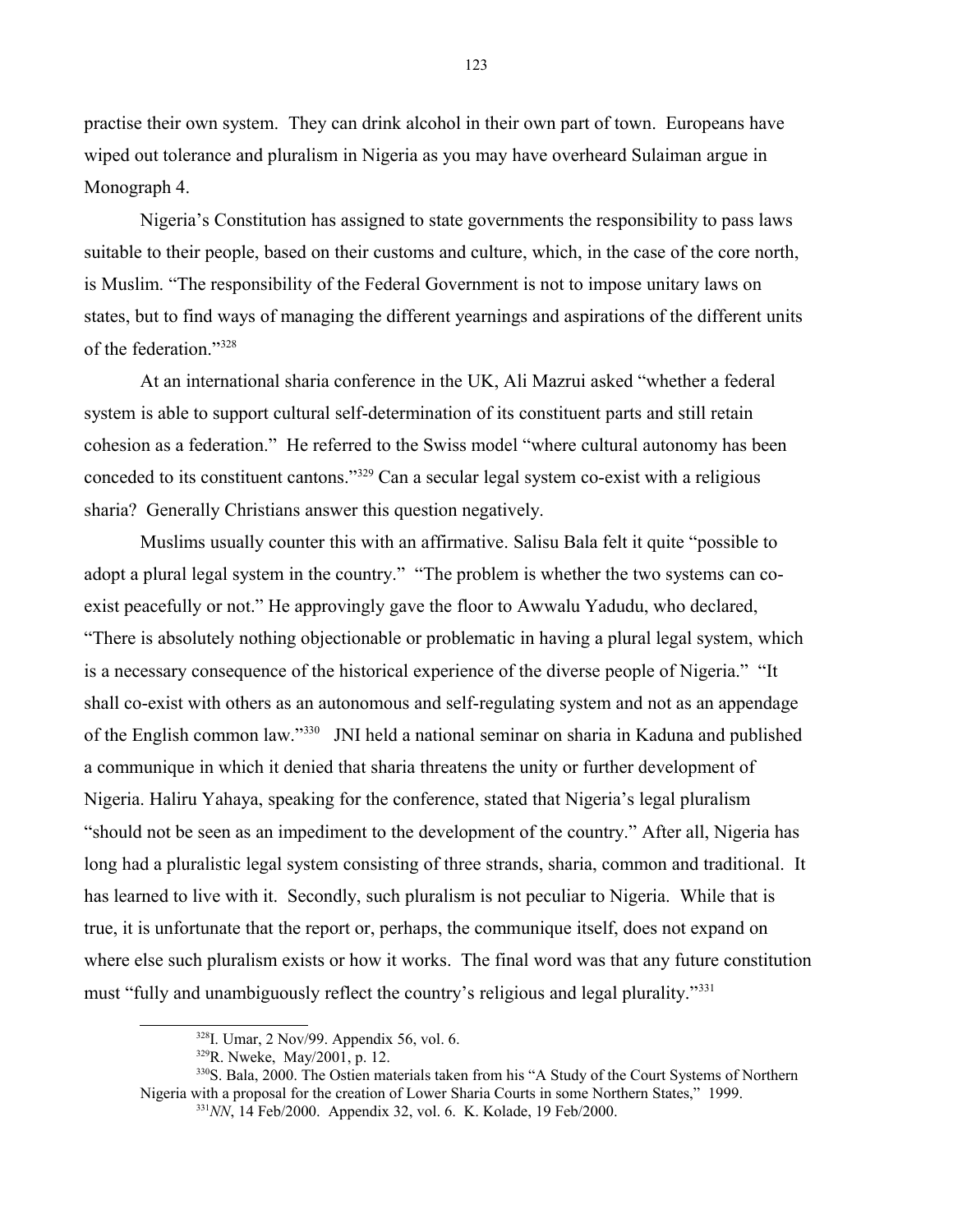A sharia conference held in Kwara State made the same recommendation. Nigeria's pluralistic legal system is a "healthy practice which should be encouraged in Nigeria just as it obtains in Canada, India, UK and Switzerland."[332](#page-123-0) Mu'az Dadi reminds his readers that in the United States, states have their own laws that may even contradict those of other states. They "are applied strictly without regard to the other states."[333](#page-123-1) Auwulu Yadudu, in a lecture on capital punishment, said that the FG "should allow each state to determine if capital punishment should be retained." That amounts to advocating a pluralistic legal system.<sup>[334](#page-123-2)</sup>

Ibrahim Sulaiman stated that God **"**has prescribed that laws must never be imposed on any religious community against their will, and that the system of law of each human organisation should be duly recognised and protected. This is the only way to ensure harmony in society, and forestall friction and conflicts which may ultimately lead to the disintegration of society." He goes back to the time of the Prophet when a covenant was created between Muslims and Jews and a *Pax Islamica* established. One of the guiding principles of this covenant

is

*that Muslims should co-exist with other communities within one nation only under a firm, secure and written agreement in which the terms of the co-existence are clearly set out. The rights and obligations of Muslims must be spelt out precisely and unequivocally. Likewise the rights and obligations of non-Muslims. Another principle is that such a constitutional agreement must contain terms which are fair to the Muslims as well as to non-Muslims in addition to an irrevocable acknowledgement that the law of God shall remain supreme and the free expression of Islam shall in no way be hindered.*

The above situation hardly obtains in Nigeria, Sulaiman observed. Instead, Muslims and Christians live together under conditions that are not negotiated but imposed. The Nigerian state is designed to dissolve Muslim institutions. The most sensible solution is to work out a fresh agreement between Muslims and Christians "based on equity and fairness" that includes "mutual respect and reciprocal obligation" and will produce "sustainable and peaceful co-existence."

<span id="page-123-0"></span> $332$ M. Lamidi, 22 Feb/2000, p. 2. Canada has 10 provinces and three huge territories, each with their own laws. Though these are mostly based on the British system, Quebec's is based on their French heritage as well as on their different history. In addition, Canada has laws that apply only to the Aboriginal peoples in the country-- very much of a pluralistic legal system that has so far enabled the country to manage its diversity of peoples, geography, history and cultures. A unitary legal system would unleash the existing tensions and probably render them unmanageable.

<span id="page-123-1"></span><sup>333</sup>M. Dadi, 15 Mar/2000. Appendix 17, vol. 6.

<span id="page-123-2"></span><sup>334</sup>J. Orintunsin, 12 Jan/2004. *TD*, 13 Jan/2004.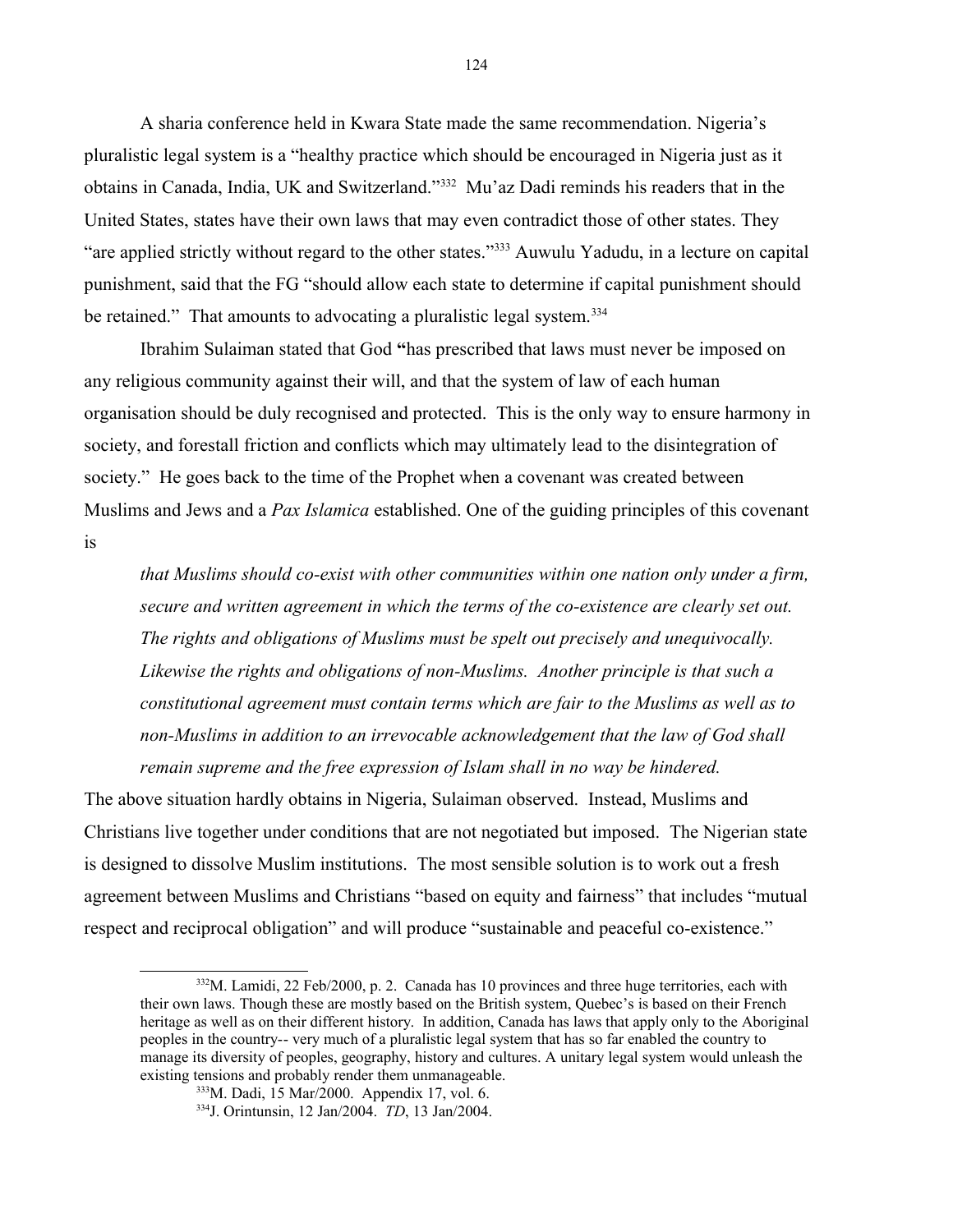Islam, Sulaiman promises, "offers justice to all." Sharia "grants automatic legitimacy to Christian laws and enjoins the Islamic government to facilitate their application. It grants others a high degree of social and juridical autonomy."

Yes, legal pluralism is the word from Sulaiman, but a few pages earlier we have seen that he often contradicts it. There is more. For example: "The state must give full recognition to the Islamic value system. All things Islam declares morally good must be regarded as such by the state. All things Islam declares reprehensible, like alcoholism and human exploitation, the state shall not protect them, let alone attempt to make profit through them." "Prominence should be given to the enforcement of the sharia provisions relating to the maintenance of social justice in society." He then lists a number of concerns and issues with which Christians would also be concerned, such as human welfare, land policy, dignity of labour and more.<sup>[335](#page-124-0)</sup> Sulaiman continued:

*This, then, is the Islamic recipe for human society, as far as the legal system is concerned. Social tensions and upheavals come only when the Islamic injunctions, recognising the rights of religious communities to maintain their laws, and enjoining upon the state to ensure that those rights are strictly observed, are ignored. In the context of Nigeria, these injunctions imply, (i) that the sharia shall enjoy full application in all areas where Muslims predominate, and that it takes precedence over all other legal systems in Nigeria, as the law that governs the majority of her people; (ii) that such other* legal systems are accorded recognition in accordance with the extent of the following *they command. Equally significant, there must be a definite commitment by Nigeria to abolish all aspects of imposed laws that are inconsistent with our fundamental values, norms and the demands of our faith. In fact, the entire colonial legal enterprise must be abolished and be replaced with our authentic and legitimate laws. This indeed is the irreducible minimum in our quest for genuine self-determination and sovereignty.[336](#page-124-1)*

Lateef Adegbite has also insisted on legal pluralism. The federalism enshrined in the Constitution is not just an empty word. It means that "Nigerian laws, institutions and people must respect the cultural diversities intrinsic in the nation. These diversities are not just regional, ethnic or tribal; they also extend to religious beliefs and practices." It is as "proper to extend recognition and protection to Islamic law" as it is to common and customary law.

<span id="page-124-0"></span><sup>335</sup>I. Sulaiman, 1986, pp. 8-9, 14-16.

<span id="page-124-1"></span><sup>336</sup>I. Sulaiman, May/86.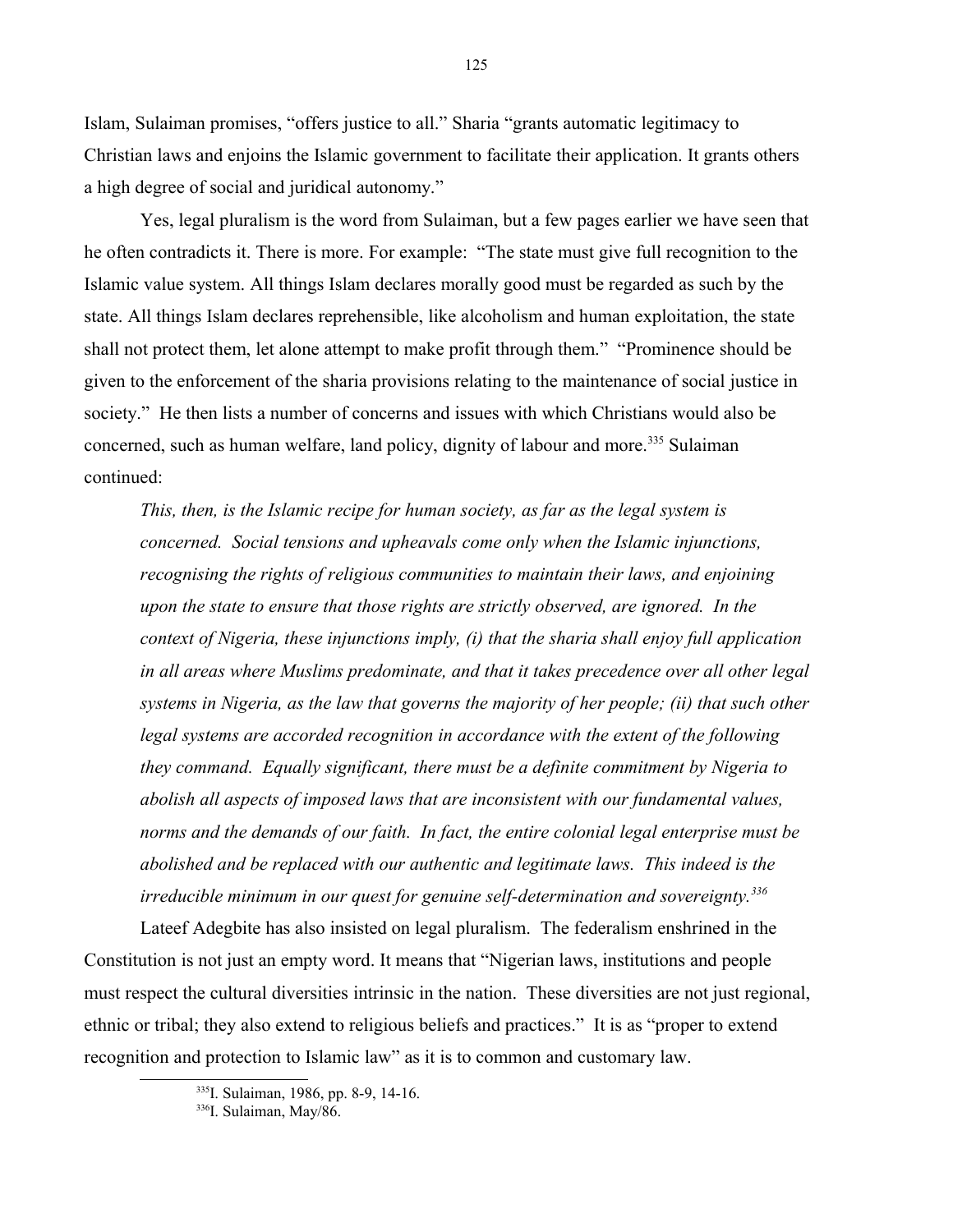*Indeed, Nigeria being a pluralistic society, has opted for a multiple legal system, a kind of tripod. The three must co-exist and receive fair treatment from the authorities. Each state is competent to embrace any of these laws to a degree consonant with its social and cultural structure, in the legitimate exercise of its autonomy. To hold otherwise is to undermine the federal status of Nigeria and to negate the autonomy of the states.*

"In a multi-religious and federal country," asserted Adegbite, "legal pluralism is a *desideratum*." Muslims will never abandon sharia. To force them to do so "would be a denial of their freedom of religion, an abomination which the Muslims can never contemplate." Therefore, the three law systems "have come to stay in Nigeria and should be allowed a healthy cohabitation." Oh, yes, under legal pluralism one can expect conflicts between the systems. Religious pluralism produces strains. However, there "are well-developed rules and procedures for resolving such conflicts as may arise from time to time."<sup>[337](#page-125-0)</sup>

This entire section amounts to a strong demand for legal pluralism in which there will be equal space for all three Nigerian systems. The question is whether the demand for a pluralism of equality is to be taken seriously.

There are some good reasons to question the seriousness of the Muslim emphasis on pluralism. In Volume 7 we will hear the Christian complaint that they have not noticed much of Muslim pluralism. During the "innocent" pre-Zamfara days, when people were not as much on their guard, the Kano branch of the Council of Ulama of Nigeria condemned Kano's Ministry of Education for agreeing to a change of name of the Ahmadiyyah Secondary School to that of "Ahmadiyyah Muslim Secondary School." Muslims the world over, it must be understood, have rejected the Ahmadiyyah movement as heretical and thus not Muslim. This was a kind of excommunication. The addition of the term "Muslim" to the name was, according to Ibrahim Umar Kabo, spokesman for the Ulama, "particularly annoying as it was sanctioned by a Ministry that 'was run by Muslims and supposedly to advance and protect the interest of the Muslim community in Kano State.'" The Council reminded the Ministry of the "heretical colonial" nature of Ahmadiyyah that deprives them of the right to the name "Muslim." The Ministry should gather the courage to withdraw the name change.*[338](#page-125-1)* So, when pluralism is not a public issue, it seems to be flouted very easily and replaced by intolerance. The latter instinct seems to

<sup>&</sup>lt;sup>337</sup>L. Adegbite, "The Constitutional and Legal...," 2000, pp. 4, 13-14; "Sharia in the Context...," 2000, pp. 70, 76.

<span id="page-125-1"></span><span id="page-125-0"></span><sup>338</sup>S. Durbunde, 7 Apr/89.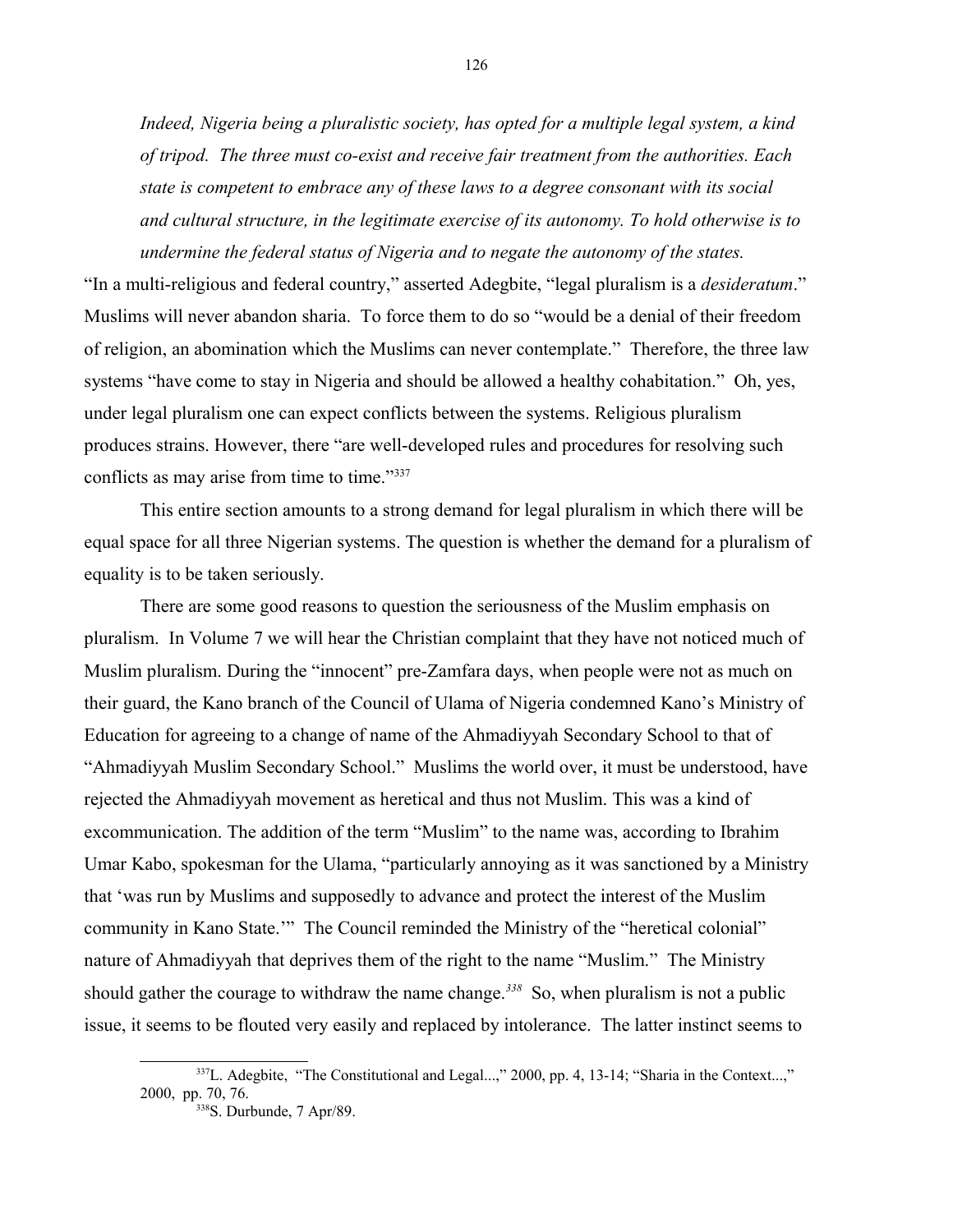surface naturally in unguarded moments. Pluralism does not seem as instinctive as some of these writers try to picture it.

But the issue was not one of two systems, but three. Some Muslims favoured an expansion of the three-legged court system already in existence in some states, namely the common, traditional and sharia court systems. Yoonus Abdullahi wrote that it would be "in the fairest interest of Nigerian justice, equity and conscience" to implement all three components "throughout the federation." *[339](#page-126-0)* Quoting Crown Prince Abdullah, Abdullahi warned that Muslims will never be able to convince the world that sharia guarantees human rights, "unless the advocates of manmade laws see with their own eyes, how these Islamic laws are successfully put into practice in daily life."*[340](#page-126-1)* To him that would mean the tripod court system.

Adegbite favoured a federal system that would allow the diversity of the tri-court system. The federal status of Nigeria must be taken seriously and make room for diversity within the greater unity. We must make up our minds if we truly want Nigeria to be a federation, if we want it to be a democracy. Federalism presupposes that all cultural diversities should be recognized."[341](#page-126-2) He advocated the recognition of all three systems. "Each state is competent to embrace any of these systems.to a degree consonant" with its type of culture.<sup>[342](#page-126-3)</sup> "In a multireligious and federal country, legal pluralism is a *desideratum* [something desirable], especially where Islam is the religion operative in the country." Thus, those three systems "have come to stay in Nigeria and should be allowed a healthy cohabitation." Of course, in a situation of legal pluralism, occasional conflicts between the three are bound to arise, but Nigeria already has "well-developed rules and procedures for resolving such conflicts." He then called on the authorities who must operate the judicial system to "assure non-Muslims of fairness and protection: and be seen to be doing that. " They must allow the general court to operate so that citizens who are not Muslims will have access to those courts. They should fund those courts well. They should not fund only sharia courts to the detriment of the other courts."

Adegbite offered some additional suggestions for the way ahead. First of all, he wanted the civil sharia applied throughout the country. Southern Muslims are as entitled to it as are Northerners. Secondly, "many Nigerians would be willing to live with sharia criminal jurisdiction if confined to the crimes recognised by the Northern Penal Code." Some practices,

<span id="page-126-0"></span><sup>339</sup>Y. Abdullahi, 31 Dec/99.

<span id="page-126-1"></span><sup>340</sup>Y. Abdullahi, 31 Dec/99.

<span id="page-126-2"></span><sup>341</sup>M. Mumuni, 15 Nov/99, p. 17.

<span id="page-126-3"></span> $342$ For further discussion on legal pluralism, see vol. 6, p. 90 and vol. 7, ch. 3.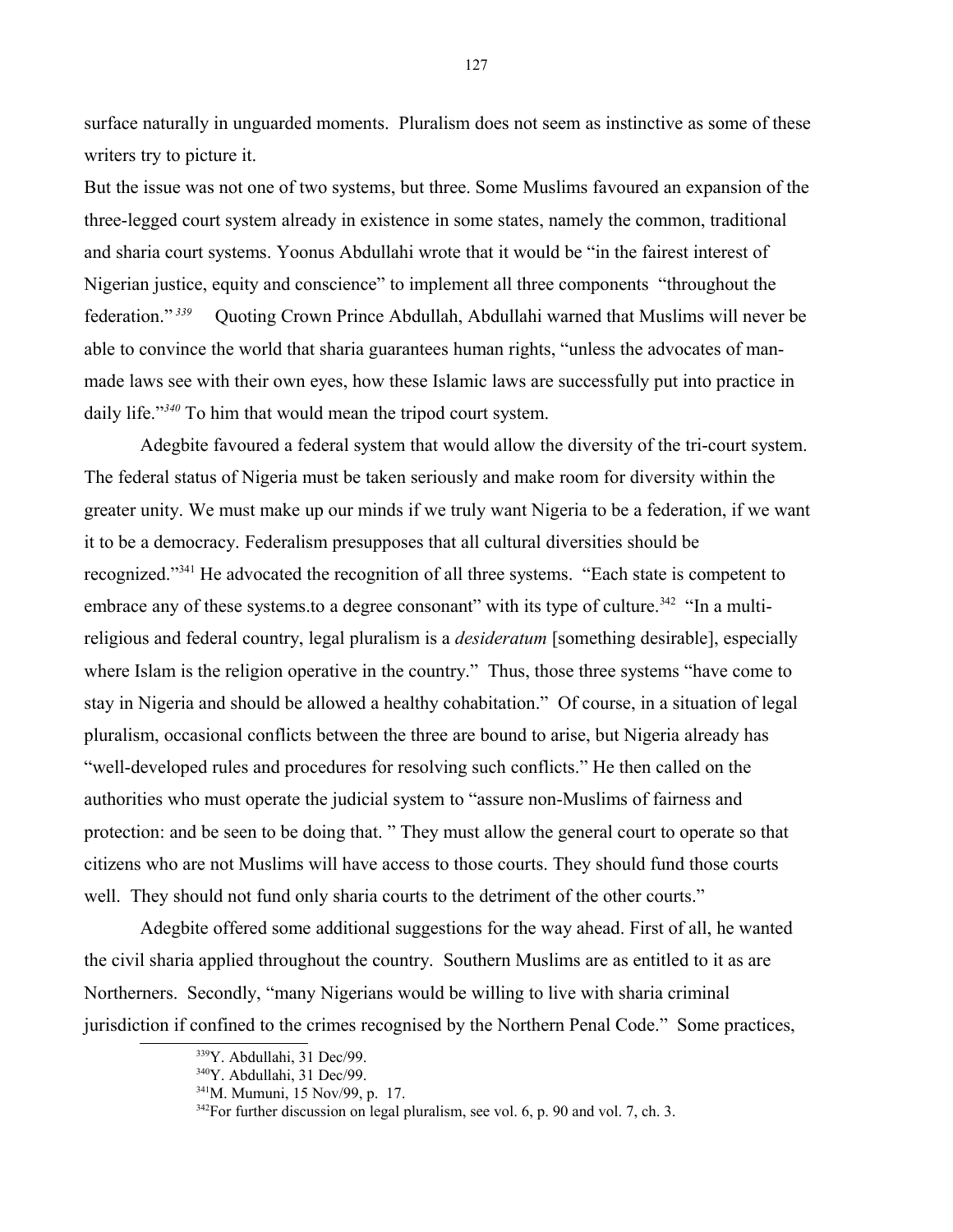such as drinking alcohol and prostitution, are allowed by the Constitution but they are hurtful to society. Should a state not have the power to "prohibit activities injurious to the health of its citizens?" "It would be correct to place a ban on goods and activities likely to impair health or well-being of the society," as is already done with drugs.<sup>[343](#page-127-0)</sup>

Sidi Sokoto, asked about Governor Umaru Yar'adua of Katsina State [now President Yar'adua], who wanted to delay sharia until the Constitution was amended, denied the need for such an amendment. The Constitution grants the right to sharia. He then raised an interesting historical point: Did Governor Sani "just entrench sharia out of the blue? Didn't he seek for permission from those above him? He sought approval." He was not driven by "madness or illiteracy." "He made other consultations before deciding on sharia."**[344](#page-127-1)** Whether Sidi was merely surmising or whether he was privy to inside information never made public, only insiders will know. I have seen no reports about the Governor consulting President Obansanjo and the Governor himself denied such contact.**[345](#page-127-2)**

An anonymous *NN* writer had an interesting suggestion with which I close this section. *If, as all are agreed, the sharia is in the Constitution, then why make it an issue of legislation, which has the tendency of elevating it to the point of such monumental disagreements? Why not simply constitute the sharia courts, instead of making specific*  laws of "adoption" of sharia? Between the need for Muslims to be fulfilled in their religion and for the fears of Christians in such a dispensation to be addressed, there *ought to be a middle ground. That middle ground is not necessarily making laws for sharia adoption. We should take that middle ground. It exists.[346](#page-127-3)*

# **Judicial Culture and Protocol xxxx**

A major problem in the old sharia justice system was the low level of the judges. Muslims have long recognized and struggled with this problem. Justice Abdulmalik Bappa Mahmoud wrote a three-part BZ series on defects in the sharia system and how to overcome them. The defects were already found during the emerging years of Islam. He presented us with a very interesting historical account of how all this developed over the centuries, going back to the

<span id="page-127-0"></span><sup>343</sup>L. Adegbite, CCC, 2000, pp. 76-79; NIREC, 2000, p. 10. M. Mumuni, 15 Nov/99, p. 17. <sup>344</sup>U. Salifu, 6 Nov/99. Appendix 24. Handpicked by President Obasanjo, Governor Yar'addua became President during the 2007 elections.

<span id="page-127-3"></span><span id="page-127-2"></span><span id="page-127-1"></span><sup>346</sup>*NN*, 27 Feb/2000, p. 5.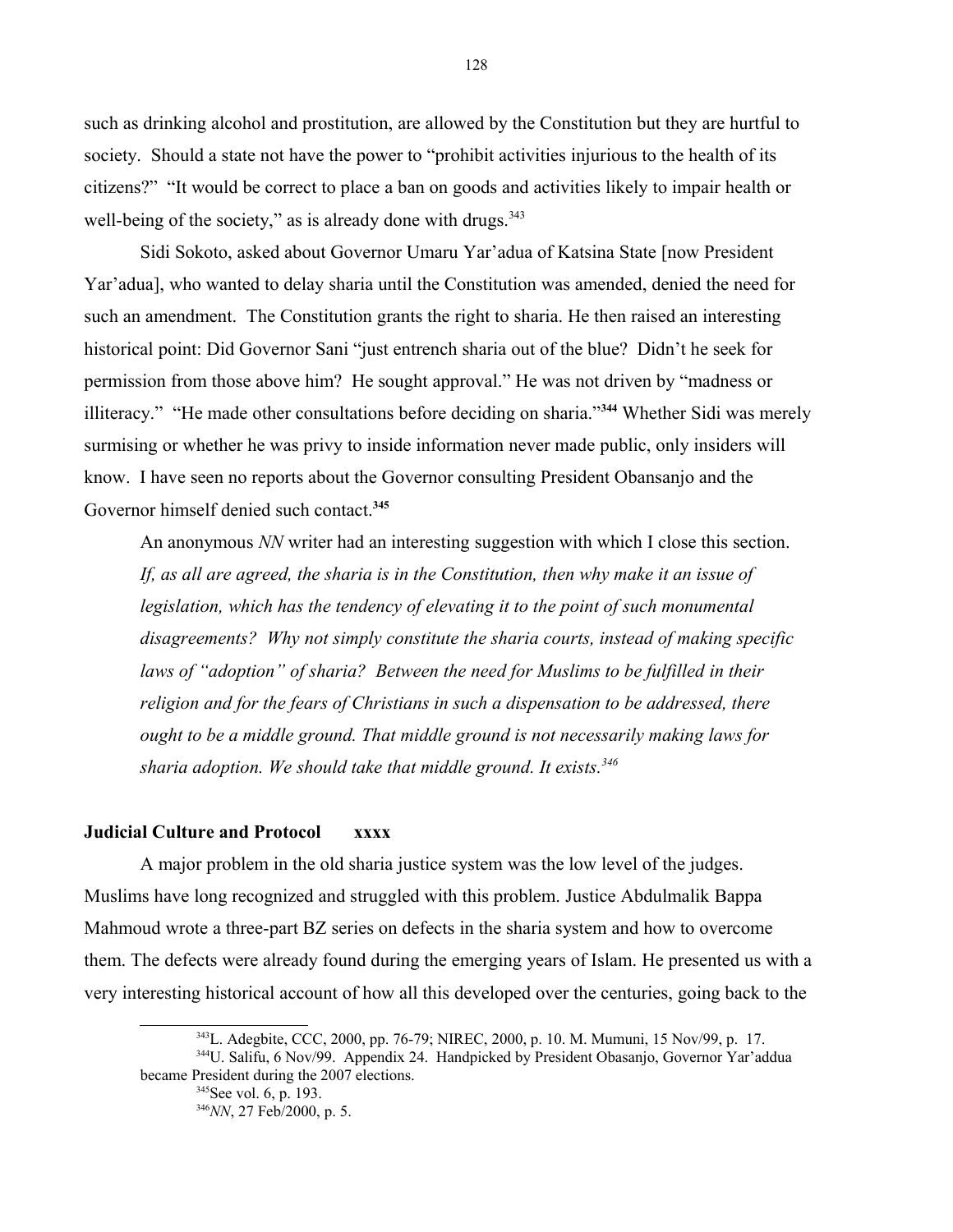seventh century AD or 140 AH. I have summarized this history in Appendix 20 and strongly urge you to read it.

 At the end of his historical account, Mahmoud provided a list of judicial etiquette or protocol for judges to follow to avoid the trap of corruption and to encourage just and righteous sentences. Since the first installment of his series is missing, I cannot vouch for whether he culled this collection of etiquette from established tradition or whether this list is the mature expression of an experienced judge. At any rate, he offered 35 rules as corrective and rejuvenation of a severely wounded system that Muslims in both the BZ and AZ eras recognize as very corrupt. I merely summarize his points here, while the full text is found in Appendix 20. The emphasis was on simplicity of life style and dress, restraint in all his public behaviour, dignity, transparency, cleanliness and restricted social life This should lead to avoidance of boastfulness, pomposity, and extravagance, behaviour that characterized the elite. Others were no display of exuberance and enthusiasm; fluency of speech, but no prattling or garrulity; avoidance of parties and other social gatherings apart from weddings and funerals; rejection of gifts, except from close family members, to avoid bribery; no taking advantage of a privileged position. And then there were a number of professional protocol rules as to court location and scheduling issues.<sup>[347](#page-128-0)</sup>

True, many judges were hardly qualified with the result of very skewed judgements and sentences. For this reason some sharia states screened them, dismissed those that were disqualifed or organized training opportunities.<sup>[348](#page-128-1)</sup> Ibrahim El-Zakzaky was second to none in his contempt for sharia judges and their lack of readiness to handle the new sharia situation. "The majority are graduated high court messengers," according to him. There was a need "to upgrade the courts to fare like modern magistrates and those to run them should also be manned with full knowledge of the sharia."<sup>[349](#page-128-2)</sup> In view of his general attitude towards Nigeria's legal inheritance from the West, I find it interesting that he upheld modern magistrates as models. Only a week later, Suleiman Kumo went public with his demand that the right caliber judges must be trained. "There is no need to establish any new courts. The existing ones can do the job adequately. The

129

<sup>&</sup>lt;sup>347</sup>A. Mahmoud, 13 Jan/89, pp. 5, 15. Appendix 29. Unfortunately, the first rule is in installment 1, which I have not been able to locate. So the appendix begins with point 2.

<span id="page-128-2"></span><span id="page-128-1"></span><span id="page-128-0"></span> $348$ J. Boer, vol. 6, 2007, see entry "judges" in Index.

<sup>&</sup>lt;sup>349</sup>B. Abdullahi, 2 Nov/99. For background information on El-Zakzaki and the Islamic Movement, check their entries in the indices of vols. 2 and 4 as well as the website  $\leq$ www.islamicmovement.org> Also M. H. Sulaiman, 11 May/92.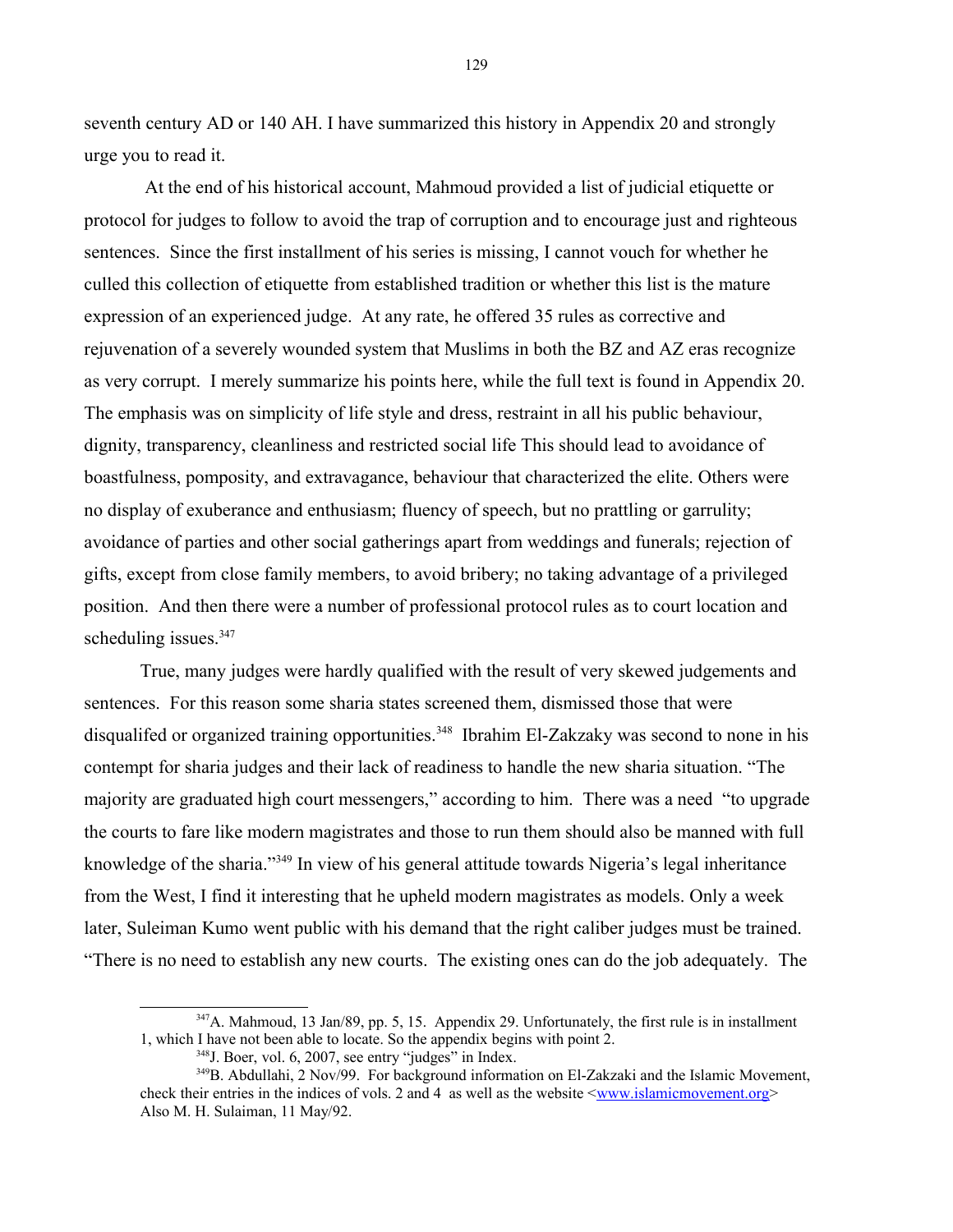only thing is to get the right *alkalis.* The necessary retraining must be done right here in Nigeria; no need to send anyone abroad.<sup>[350](#page-129-0)</sup> Mu'az Dadi proposed a "re-orientation of the present [set of] judges and magistrates by means of classroom lectures so that they will cope and catch up with the system in a short time."[351](#page-129-1)

It is important to remember that Muslims themselves are painfully aware of the shortcomings of sharia judges. These are considered *serious* shortcomings and called for *serious* reactions on the part of Muslim authorities themselves: outright dismissal, upgrading and delay by governors in carrying out of judgments. Christians and Muslims look at this negative situation very differently. Muslims insist that the problems arise from ignorance, incompetence and corruption of an impeccable system, while Christians charge that these problems arise from the nature of sharia itself. The sharia Christians complain about, according to some Muslims, is not the true sharia; it is the deformed sharia of colonial vintage, made even worse by corruption and incompetence.It is good to remember this issue when we read about Christian complaints over sharia courts. They don't do themselves a favour by ignoring this important point, but neither have Muslims done much so far to prove their point.

Given the above situation, it is no wonder that in Bauchi State, for example, the Sharia Commission was "inundated with complaints of mass withdrawl of civil litigations from the various Sharia Courts, due to allegations of corrupt practices by some sharia judges." They were all being investigated, with one already suspended. The government would keep up the process till all the bad ones had been weeded out.<sup>[352](#page-129-2)</sup> From Volume 6 we know that other states also started this cleansing process, without which sharia could never achieve acceptance.

But Sidi Sokoto denied there was a problem of inadequate judges. "There is no problem in that direction. We have woken up from the slumber. From 15 years back, the North has rediscovered itself. The scholars are there. At least, we have 200 of such scholars in Zamfara State who studied in universities in Cairo, Medina, Libya, Kuwait and Sudan. We have them. We have learned scholars."*[353](#page-129-3)* Not everyone agreed with him.

#### **The Struggle about Interpretation xxxx**

<span id="page-129-0"></span><sup>&</sup>lt;sup>350</sup>I. Umar, 9 Nov/99.

<span id="page-129-1"></span><sup>351</sup>M. Dadi, 15 Mar/2000.

<span id="page-129-2"></span><sup>352</sup>*Daily Triumph*, 2 May/2005; 13 May/2005.

<span id="page-129-3"></span><sup>353</sup>U. Salifu, 6 Nov/99.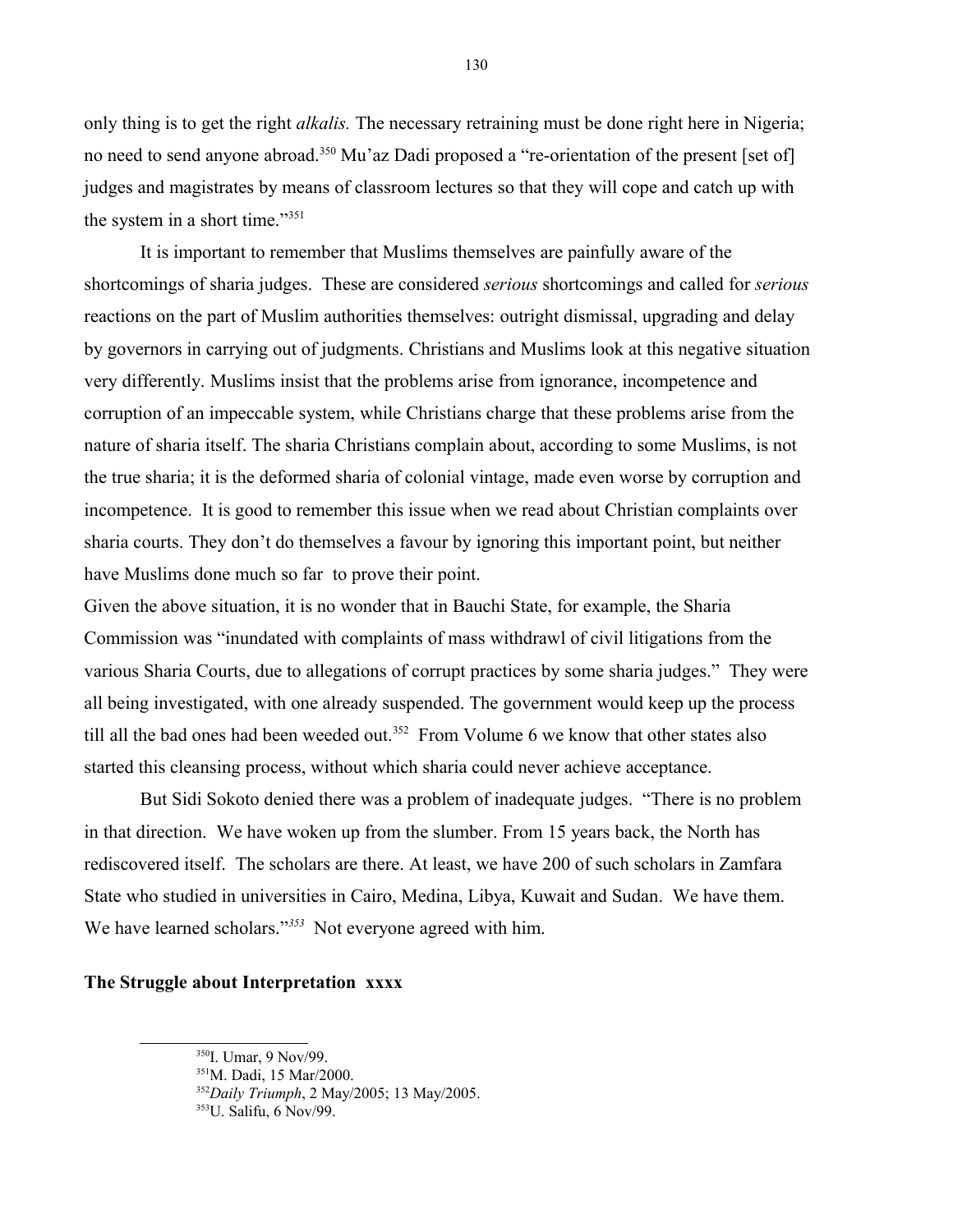Differences about the correct interpretation of authoritative ancient Muslim sources have a profound impact on the way sharia is thought about and implemented, as you may remember from Volume 6.[354](#page-130-0) A literal, static interpretation usually seems to lead to a legalistic and harsh sharia regime. An interpretation that takes into consideration the historical context of a text, the human role in its development and then moves on to its contemporary dynamic equivalent, often results in a more humane and meaningful application. Proponents of the latter tend to be horrified at the static approach and accuse its advocates of giving Islam a bad name, because it ends up in oppressing the more vulnerable, especially the poor and women.

Muhammad Asad has been introduced to us in Volume  $6.355$  $6.355$  He was a strong advocate for a dynamic approach to the Qur'an and to other classical Islamic documents. A dynamic approach is absolutely necessary, for the "sterile, formalistic" approach "makes it impossible for many educated Muslims to accept the sharia as a practical proposition for the our time." It ends up prescribing patterns and traditions that evolved in the Muslim community but "for which there is not the slightest warrant in Qur'an or *Sunnah.*" In addition, these static interpreters —"self-appointed guardians of Muhammad's Message" he called them— insisted without warrant on discrimination and separation of Muslims from others as supposedly demanded by sharia. They were thus "making it impossible for minorities to bear with equanimity the thought that the country in which they live might become an Islamic state." Thus, "in order to overcome the apprehensions of our non-Muslim citizens, we must be able to show that Islam aims at justice for Muslim and non-Muslim alike, and that in our endeavour to set up a truly Islamic state, we Muslims are moved by moral considerations alone." Hence, "particular care must be taken to differentiate between ordinances intended by the Prophet to be valid for all times and circumstances, and ordinances which were obviously meant to meet the needs of a particular occasion or time."

Asad outlined the criteria for recognizing these differences and suggested a method for codification of sharia that would meet both Muslim and modern standards. The dynamic approach of Asad supposedly makes room for creative interplay with the contemporary situation and avoids the rigid traditionalism advocated by so many sharia proponents. So, an Islamic approach—yes; sharia—yes; but on basis of the recognition of the historical human contributions to sharia and their contextual meaning. Attributing the source of ancient Muslim documents

<span id="page-130-0"></span><sup>354</sup>J. Boer, vol. 6, 2007, pp. 255-260.

<span id="page-130-1"></span><sup>&</sup>lt;sup>355</sup>See entries under his name in Index of vol. 6.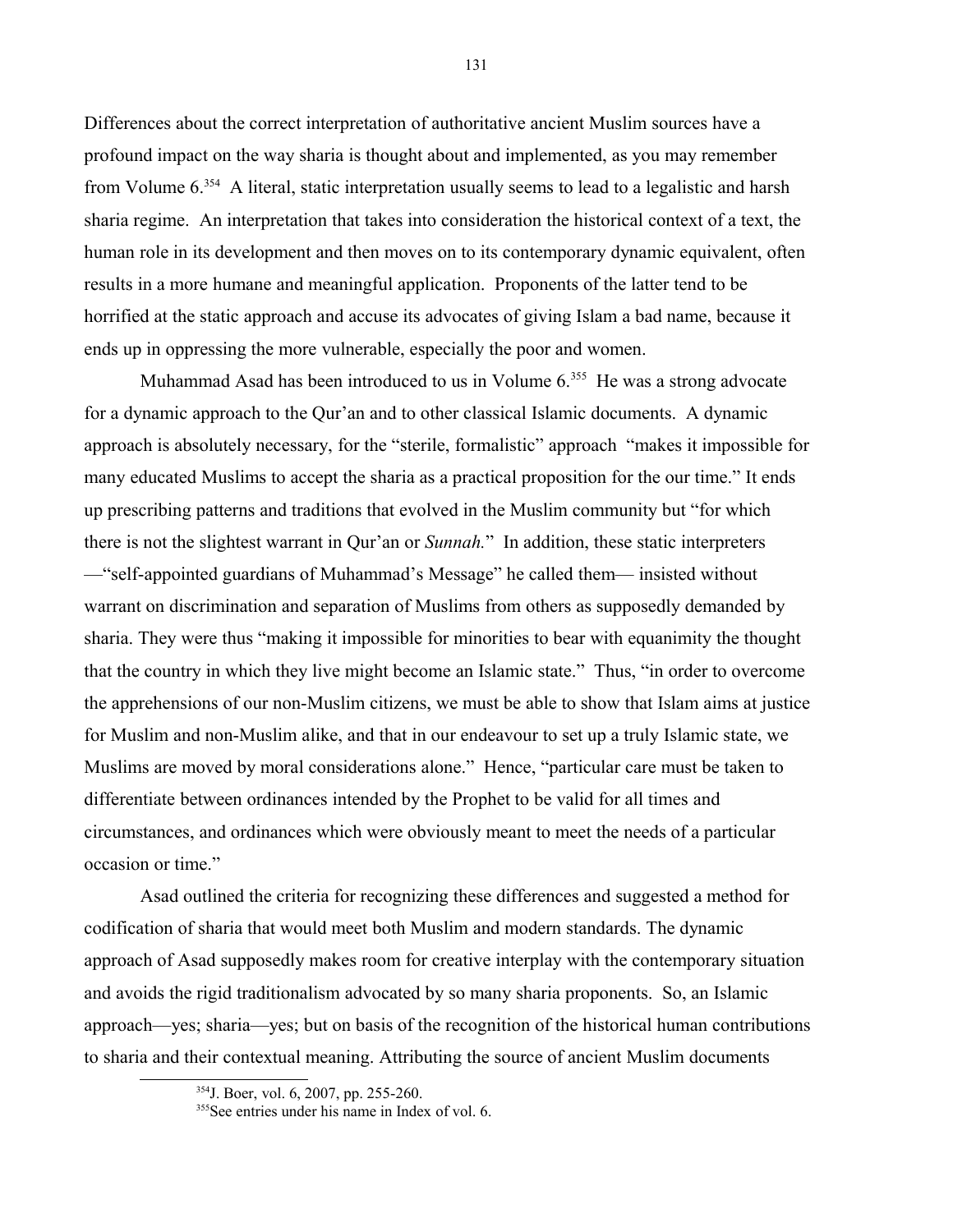solely to Allah and ignore or even deny the human historical role in their development is to misread them and results in misusing them.<sup>[356](#page-131-0)</sup>

Ayesha Imam, a prominent Muslim female rights activist, delivered an acceptance speech in 2002 in Montreal, Canada, for an award given her for work on behalf of Muslim women.<sup>[357](#page-131-1)</sup> In my estimation, it was a remarkable speech that shed a lot of surprising light on the development of sharia and Muslim law in general. It is a classic example of the work of BAOBAB,<sup>[358](#page-131-2)</sup> which "involves de-mystifying religious laws by documenting how historical, political, economic, socio-cultural, and gender specificities mark the construction of all laws (customary, secular or religious), and the empirical diversity of Muslim laws historically and contemporarily both within Nigeria, and in the Muslim world more generally." That is exactly what Imam does in this lecture. I can only pass on a few of her insights by means of a few numbered summary statements. You can access the entire lecture by turning to Volume 6, Appendix 39.

- *1.* She was engaged in *"defending women's rights in Muslim laws and practices," because "it was clear that many women cannot access their rights in Muslims law, because they do not know them. Consequently, in 1996BAOBAB…began making that knowledge available…through legal literacy leaflets and activies, training workshops, paralegal support and so on."*
- *2. Those politics have…produced claims that the new sharia… of 1999-2002 incorporate perfectly a universal God-given code, and that to raise any issues of possible defencts…is unIslamic, anti-sharia and tantamount to apostasy—in short, a politics of intimidation and threat. However, the falsityu of allegations like these are clear, when examining the nature of Muslim laws.*
- *3. There are several schools of Muslim legal thought. Each school has variations according to the cultural, political and socio-economic contgexts in which they were developed and the philsophy of reasonsing that was accepted.*

<span id="page-131-0"></span><sup>356</sup>M. Asad, 15 Jul/88, pp. 5, 12, 15. See also J. Boer, vol. 6, 2007, pp. 255-260. In vol. 6 there are many denials by Muslims that via the Zamfara style sharia, they intend to set up a Muslim state. In this Asad article, written a decade before AZ, that was not yet an issue. Hence the positive references to an Islamic state were left unedited. But it is telling us something about Muslim dreams and casts some doubt on their denials.

<span id="page-131-1"></span><sup>&</sup>lt;sup>357</sup>A. Imam, 2002. The award was the John Humphrey Freedom Award. John Peters Humphrey was a Canadian law professor and human rights activist. In 1946, he was appointed as the first Director of the [Human Rights Division](file:///w/index.php%3Ftitle=United_Nations_Division_of_Human_Rights&action=edit&redlink=1) in the [United Nations Secretariat,](file:///wiki/United_Nations_Secretariat) where he was a principal drafter of the [Universal Declaration of Human Rights](file:///wiki/Universal_Declaration_of_Human_Rights) (Wikipedia).

<span id="page-131-2"></span><sup>358</sup>A baobab itself is "a broad-trunked…tropical tree," according to the *Merriam-Webster's Collegiate Dictionary,"* Tenth edition, 2002.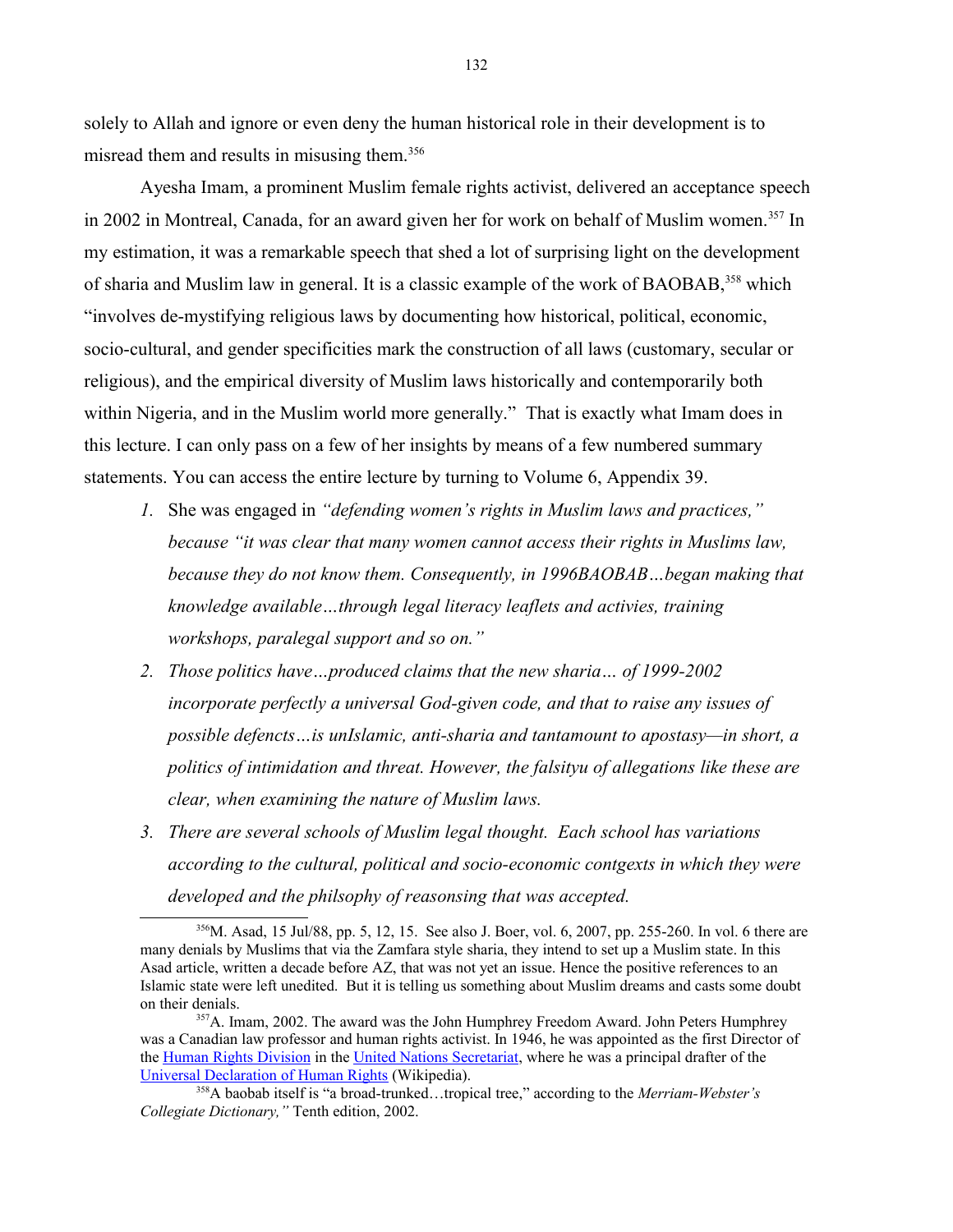*4. Even the oldest schools…did not exist until many decades after the revelation of the Qur'an and the Prophet's death (peace be unto him). Hence the laws they outline (commonly collectively referred to as sharia…) are clearly not direct divine revelations from Al;lah, but mediated through human judicial reasons [called ijtihad]. It was recognised in that "golden period of Ilsam" that there were legitimate variations in Muslim laws…and therefore that sharia must be subject to progressive development and therefore to change.*

Imam then proceeds to illustration these variations by referring to differences, contradictions even, among Muslims about various issues like polygyny. Then there are differences that illustrate the progressive nature of understanding sharia by reference to slavery. It is allowed in the Qur'an but not acceptable to Muslims today. They have move on beyond the Qur'an.<sup>[359](#page-132-0)</sup> I continue with more statements.

- *5. Muslim laws are therefore not unchangeable laws, to be accepted unquestioningly by all Muslims. In fact, the scholars after whom the four currently accepted schools of Sunni sharia were named, had no intention of making their view final and binding on all Muslims. Imam Hanbal urged, "Do not imitate me [and others]…and derive directly from where they themselves derived." Imam Malik, the founder of the school…accepted in Nigeria, cautioned that "I am but a human being. I may be wrong and I may be right. So, first examine what I say. If it complies with the Book and the Sunnah, then you may accept it. But if it does not comply with them, then you should reject it." Good Muslims were precisely those who questioned and examined and trusted their own reasoning and beliefs. Furthermore, the founders also found it acceptable that the reasoning of one legal tradition might be considered correct on one issue, but that of another more correct on a different issue.*
- *6. The unthinking acceptance which dominates most Muslim socieites derives from the myth of the closing of the doors of ijihad, whereby for the last thousand years and more, legal jurisprudence has ceased to develop in favour of following establish models.*

<span id="page-132-0"></span><sup>&</sup>lt;sup>359</sup>In Christian terminology, this is known as "progressive revelation," revelation that goes beyond the letter of the Book on basis the larger framework that carries the entire Book. Along the way, specifics are dropped in response to insights that do more justice to the Spirit of God as understood in the new circumstances. New developments in the "Book of Nature" sometimes give legitimate cause to reinterpret previous understanding of the text.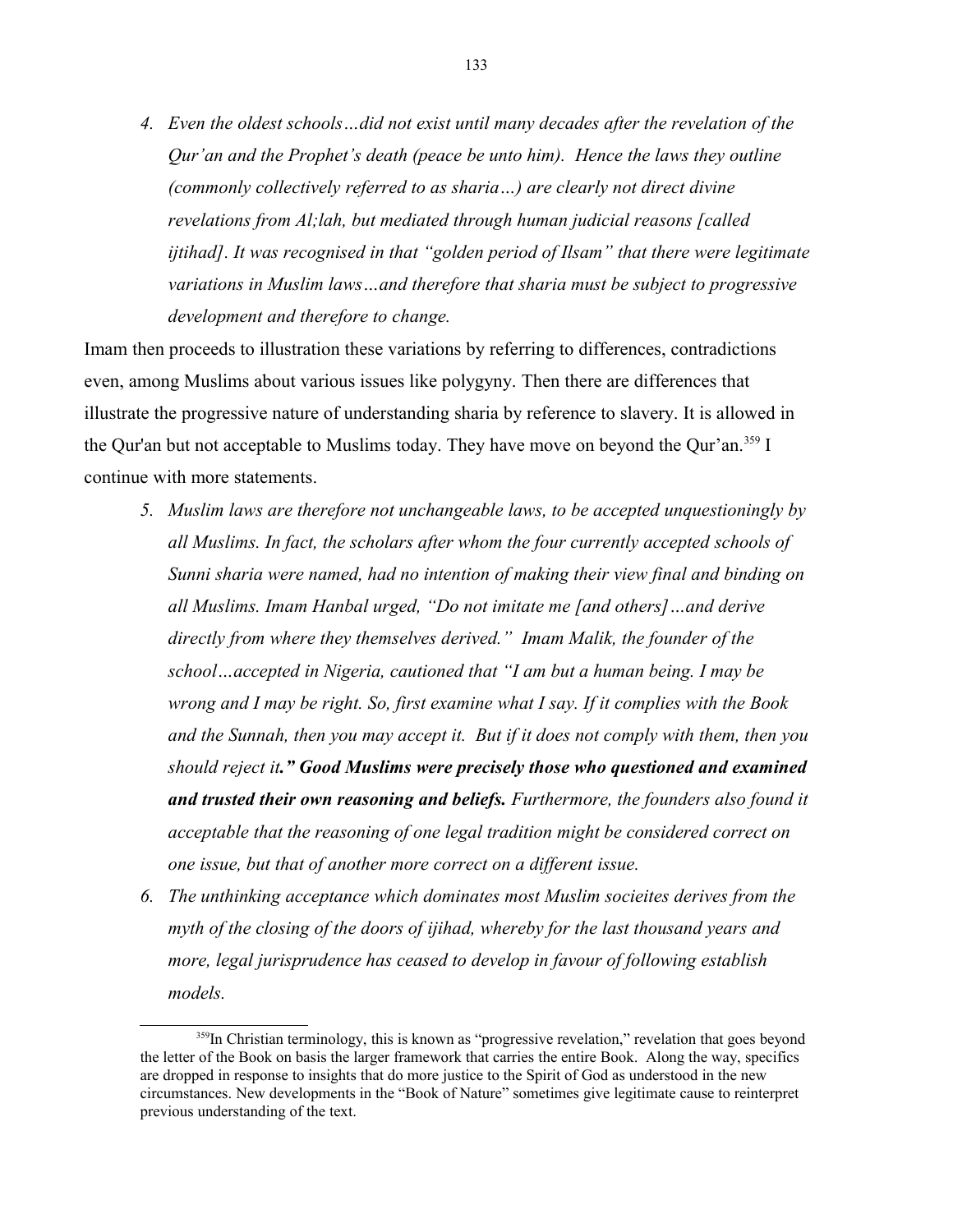This book is not meant to serve as a source of history. However, in view of the extremely static conception of sharia that has the Northern Muslims in its grip, knowing this history should help release them from this bondage and free them up for more liberal interpretations. It could help set the stage for more dynamic democratic developments within the strictures of orthodox faith.

Oppression, common as it may be in Muslim communities, is usually "the product of custom and has no relation to the law," insisted Sanusi L. Sanusi. It represents a fundamentalistic rejection of the traditional Muslim interpretative tool of "*ijtihad,"* and seeks to freeze current social classes and traditions, even when they go against the grain of the justice that is said to lie at the heart of Islam. The resulting laws end up violating the spirit of genuine Islam and have made Islam repugnant to many. ever since the beginning of colonialism. Much of the Northern Nigerian sharia regime is based on that static approach and is shaped by a "lack of dynamism that is a reflection of a general state of intellectual stupor and the dominance of a quasi-feudal, patriarchal discourse." Even "among the scholars there is complete ignorance of the possibilities which exist and the actual changes taking place in other Muslim lands." The ignorance is widespread, not only among the masses but even the *qadis* or judges are ignorant of the very traditional laws they are supposed to interpret and implement. They override the spirit of the law because of the forces of feudalism and patriarchy that dominate the society. The liberating pressures of sharia are simply overruled by oppressive non-Muslim traditions.<sup>[360](#page-133-0)</sup> In view of this, what is "the way forward?" Sanusi proposed that Muslims be educated about the law and be given "political support and empowerment to seek enforcement of their rights." In addition to education and empowerment, there is a great need for sharia governments to pass practical legislation in various cultural sectors to protect weak individuals and structures, especially marriage. "These," Sanusi concluded, "are the areas that governments interested in the restoration of sharia need to look at in the interest of Islamic justice and equity."<sup>[361](#page-133-1)</sup>

<span id="page-133-0"></span><sup>&</sup>lt;sup>360</sup>The problem seems to be common among Muslims, even in a country like the UK. In his report on a British conference, Ado-Kurawa wrote that most British Muslims "give preference to the customs of their native land, which they sometimes elevate to the status of Islamic precepts (I. Ado-Kurawa, July/2003).

<span id="page-133-1"></span><sup>&</sup>lt;sup>361</sup>S. Sanusi, 11-14 Mar/2002, pp. 5-14. For information about Sanusi himself, see Index entry "Sanusi" in J. Boer, vol. 6, 2007. Though I have great respect for Sanusi as a creative thinker, it is good to keep in mind that he has a reputation for arrogance and even heresy and does not hesitate to berate his opponents as ignorant and worse…. However, the discussion in vol. 6 indicates that his position is shared widely by more liberal minded Muslims. If his is heretical, then Nigerian Islam embraces many heretics.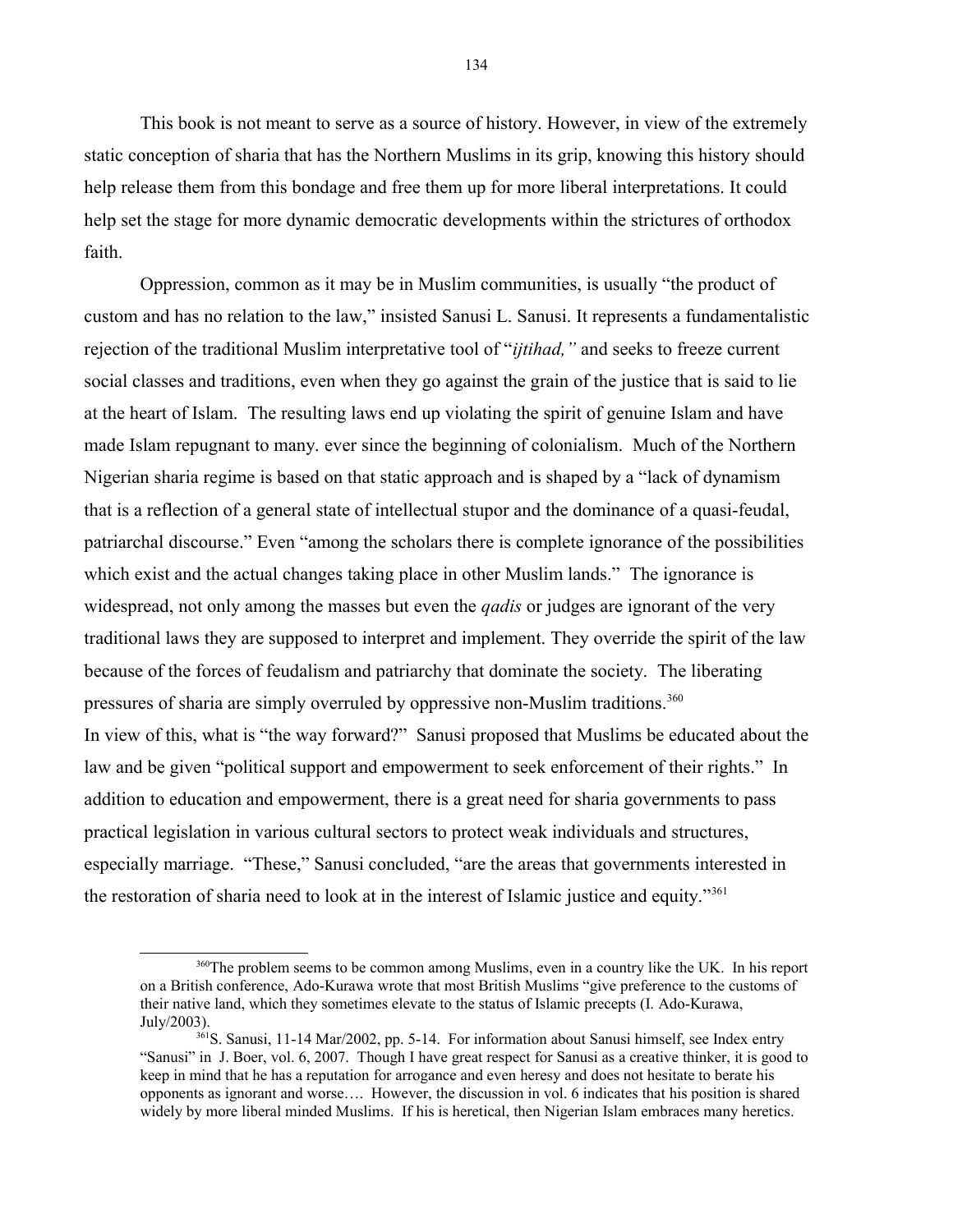Ali Ahmad of Bayero University wrote, "If Nigerian Muslims are all incapable of making *ijtihad* or scholarly exertion, then we have no business running a sharia show. Something is wrong with a system that is adept in convicting cow thieves but unable to hook in two years one public office holder in a sea full of those who betray public trust."<sup>[362](#page-134-0)</sup> Abdulsalam Ajetunmobi picked this up and, on basis of a more dynamic interpretation of sharia, urged that "Muslims should intensify and multiply their efforts towards the safeguarding of human right." And again, Muslims are not supposed to limit their discretion or fetter their judgement or bind themselves to unnecessary and irksome legislation." He wanted "insightful Muslims to offer a better way of articulating the Qur'anic view intelligibly, intellectually and convincingly."

*It is not only in the interest of our country's unity, but the dignity of our religion that Nigerian religious leaders effect a positive change in their attitude towards critical thinking in religious matters and present Islam as a vibrant and progressive package for people to reckon with, rather than the current manner of representing Muslims as an emotionally insecure community that is no longer at ease with itself but, instead, eager to look for excuses to justify its own weaknesses.* 

*The right to differ is one of the greatest of social virtues. It is a creative engagement in the gift of human difference. By respecting the free will of others to choose how they want to live their lives, we best protect our own.*

While some might expect that, given the above, Ajetunmobi would prefer secularism, since it allegedly allows for the greatest of freedom, he ended his article by pointing out that "secular systems are devised to bring about the public disappearance of other religions." Its adherents "are keen to tell people of all faith what they should believe and how they could express it. Is secularism not worse than other religions?"*[363](#page-134-1)*

But Ajetunmobi *did* want to create more space for an "interplay of alien philosophies and Islam." Going "a bit further down memory lane," he disclosed that

*Muslim scholars, sages and philosophers in the early period of Islam drew inferences from the Qur'an and the Sunnah and then combined these with Greek philosophy and sciences, as well as studied the classical philosophy of India, Persia and China to revolutionise the concept of knowledge by broadening the horizon of study and* 

<span id="page-134-1"></span><span id="page-134-0"></span><sup>362</sup>A. Ahmad, 31 May/2006.

<sup>363</sup>A. Ajetunmobi, Jan/2004. For a fuller discussion of Muslim views on secularism, see vol. 5 of this series.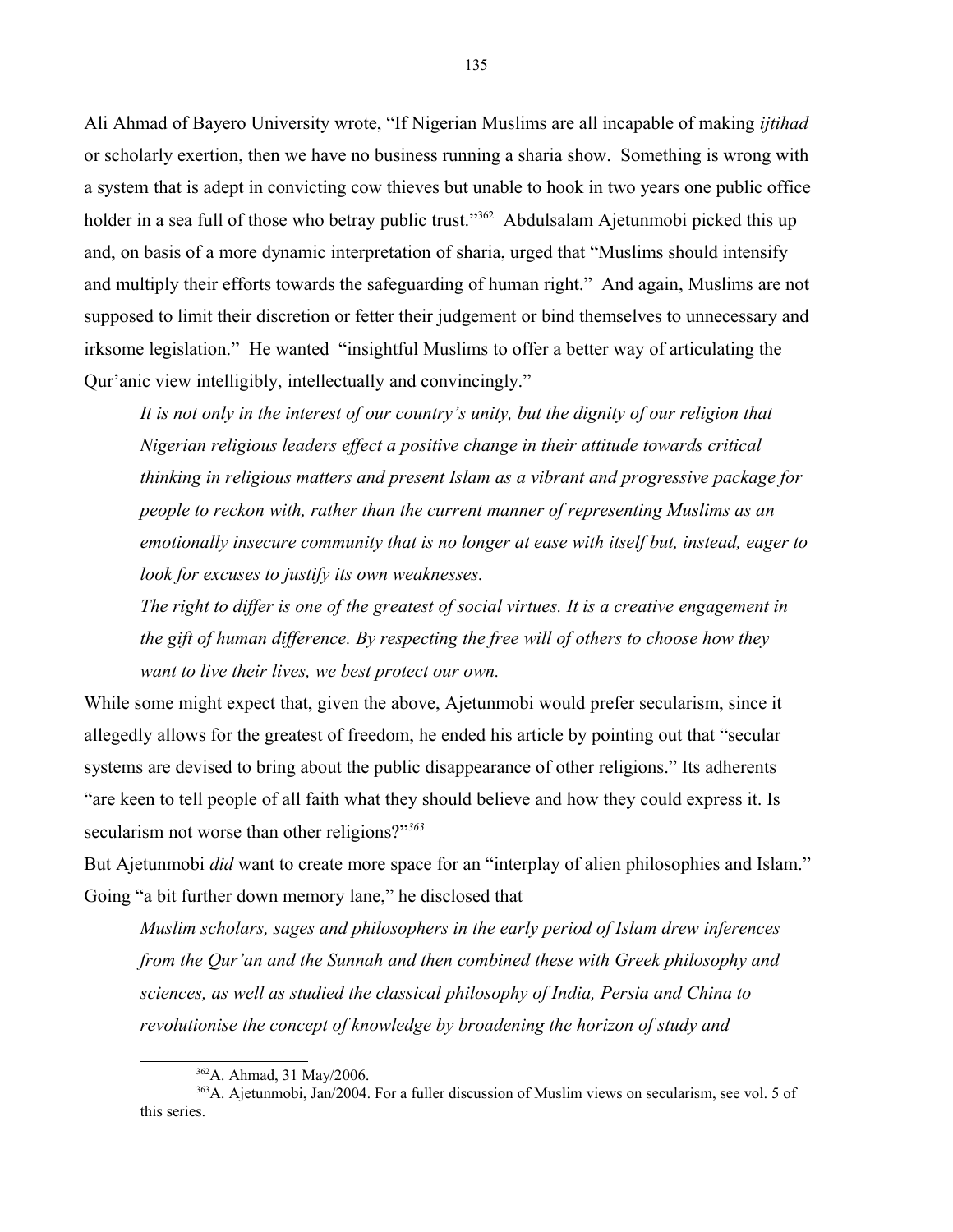*investigation to an unsurpassed dimension. But one fact came out, i.e. that these scholars' association with secular branches of knowledge was seldom at the cost of their faith.*

It was that kind of openness that resulted in the Muslim culture of Andelusia, Spain, during the period of Muslim culture, surpassing "all other Muslim countries of the time in most fields of scientific research. Added to that, there was enjoyed a long and seldom broken period of relative peace." Ajetunmobi's point here was to demonstrate not only that such interplay with non-Muslim systems of thought was common practice in ancient times. He was also proposing that even today it "would probably help to further the course of Islam far better than the blind pursuit of juristic ideas of the ancient [Muslim] schools of thought." Muslims should reject exclusive dependence on the traditional four schools of jurisprudence and be more open to "using *kafir* philosophies."

 Ajetunmobi wanted to pre-empt the frequent accusation that such "modernist" attitudes would lead to the enthronement of "reason over revelation." There is, he argued, a "correlation between the revelation and observational truth in Islam," as Professor Abdus Salam, a Nobel Laureate, "observed that the number of verses exhorting Muslims to make the best use of reason, rationality and scientific investigation adds up to 750 and that he could not find a single verse in the entire Qur'an that advocates irrational dogmatic invasion of the world of ideas that seem to be gaining ground in some quarters." Therefore, concluded Ajetunmobi, "any suggestion that the revealed truth by itself is all-sufficient and as such it should be accepted without any rational investigation has no foundation." "There is indeed an interrelationship between faith and reason."

*Revelation and reason work both independently and jointly; they both aid one another. Revelation can help provide a better understanding of things which are observed through sensory organs by illuminating the human faculties to a much higher and more refined order of perception. The sensory organs in their turn also help the recipient of revealed truth to understand its message better.[364](#page-135-0)* 

 As you process the above open approach, do not forget the heated opposition this dynamic approach has triggered as discussed in Volume 6. The approach is favoured mostly by members

<span id="page-135-0"></span><sup>364</sup>A. Ajetunmobi, Apr/2003.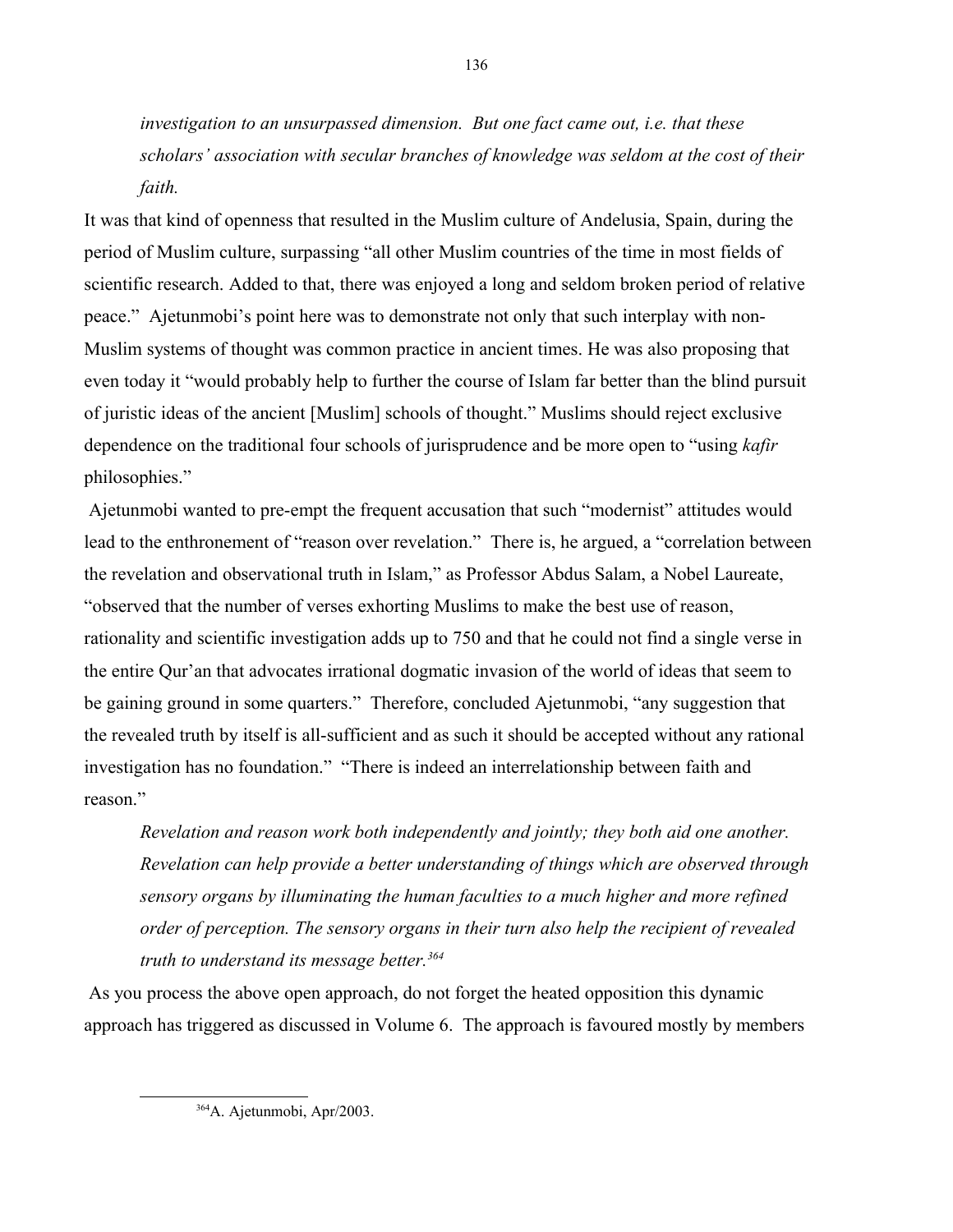of the intelligentsia. It has released bitter venom among the more traditional thinkers, directed especially against Sanusi.*[365](#page-136-0)*

It is difficult to know how Justice Sabo Suleiman Darazo, Chief Judge of Bauchi State, would classify himself as a Muslim. In view of his various appointments, I would consider him a capable man of honour. When asked how he felt about the death sentence for offences like adultery under the sharia regime, he answered as follows:

*The problem is that I know well as a Muslim that this is a purely religious affair. In Bauchi State, there has not been anytime when such sentences like amputation or death penalty were dished out to convicts [for] offences like adultery. But definitely, I believe that it is either due to not applying the law properly, because Islamic laws also have procedures which are very strict and it is very difficult to prove most of these offences.*  Let me also say that naturally, as a lawyer and as a Muslim, one would feel that we have *passed the time that death sentences should be given for such offences.[366](#page-136-1)*

The answer seems to indicate that Darazo did not espouse a literalistic interpretation of sharia. He would prefer its implementation applied in the spirit of the times, no doubt taking into consideration both the past and current *Sitz im Lebens,* the differences between the time of the sharia's original codification and today.

## **Sharia, Islam and Hausa Culture xxxx**

The relation of Hausa culture and customs to Islam is another a major issue, especially for the average Hausa Muslim. Custom and religion are so intertwined that many customs are popularly regarded as having religious sanction. An attack on a particular custom or set of customs is then regarded as an attack on Islam. Though he was not discussing sharia *per se*, Abdullahi Birniwa once wrote, "*Da wuya ke ce wannan al'ada ce, wancan kuwa abin da ya shafi addinin ne. Sai dai kuma abin takaice har gobe akwai wadansu abubuwa da ake yi wadanda ba su dace da*  addini ba ko kadan. "<sup>[367](#page-136-2)</sup> It is a problem of all religions. I can point to similar situations among Christians in the Dutch village of my childhood, in the Canadian communities of my teens and retirement years, in the American city of my college years and in the Nigerian Christian community of my missionary years. You may have read a discussion on the subject in my

<span id="page-136-0"></span><sup>&</sup>lt;sup>365</sup>See "Sanusi" entry in Index of Vol. 6.

<span id="page-136-2"></span><span id="page-136-1"></span><sup>366</sup>*Vanguard*, "Law and Human Rights…," 14 Feb/2003.

<sup>367</sup>A. Birniwa, 9-23 Dec/88, p. 3. English translation: "It is difficult to determine which is custom and which religion. However, in short, people engage in activities that do not jibe with Islam."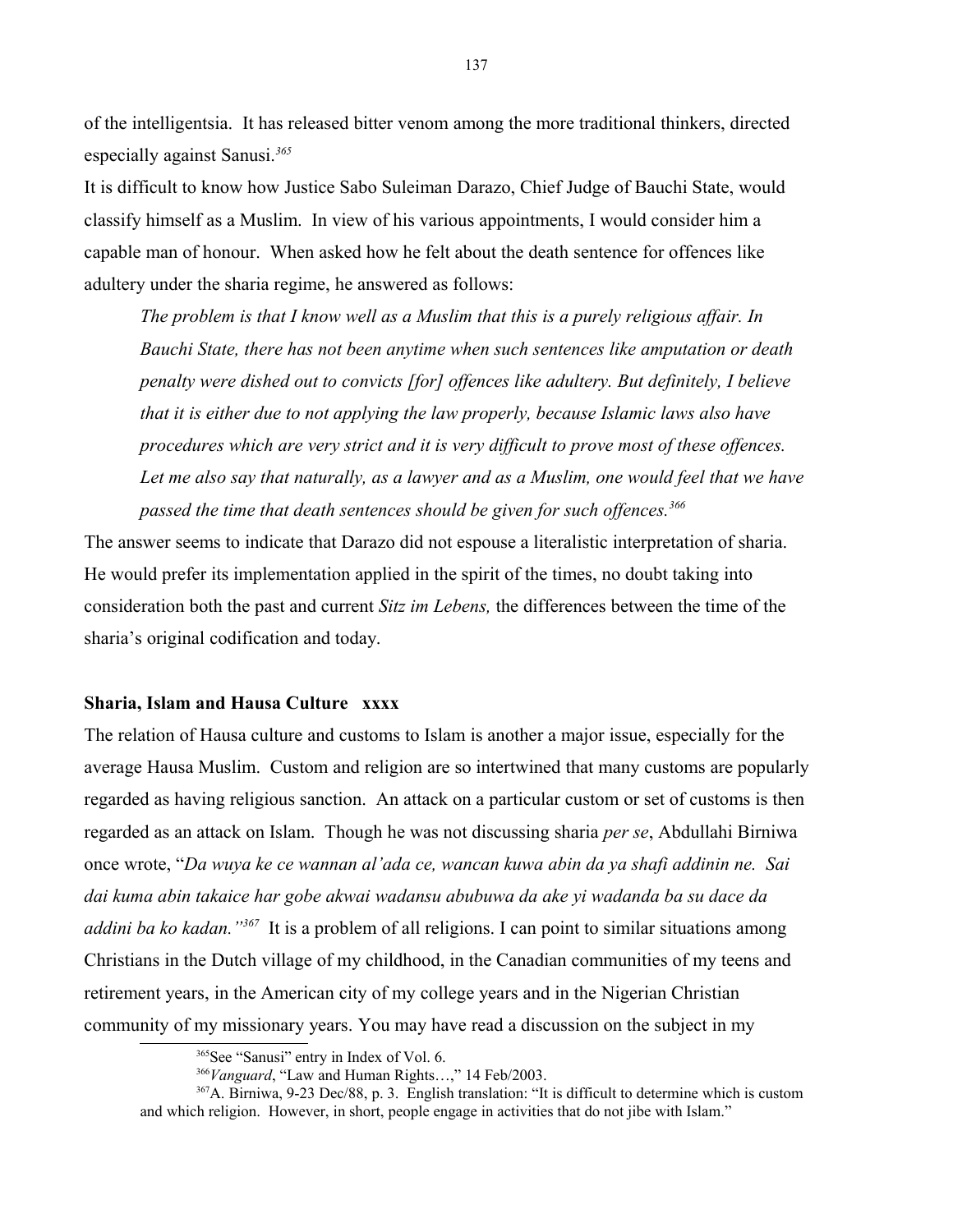Volume 6.[368](#page-137-0) It means identification of sharia with various Hausa customs, so that when someone critiques a custom, he is regarded as attacking Islam and its sharia. This tendency exists everywhere and is due basically, I believe, to the fact that most individuals and communities adhering to a religion are by nature too conservative to understand the liberating elements of their religion and too fearful to embrace the openness it offers. In addition, there is the power of vested interests in the status quo, perhaps held unconsciously. This holds for Christians and Muslims alike. More about this in the next chapter.

The issue comes up repeatedly when Christians demand greater freedom for women in Nigeria. The conservative literal interpreter of Fulani-Hausa tradition will immediately get on his hind legs and scream in holy horror, "*Arne!" "Kaffiri!"[369](#page-137-1)* Muhammad Asad, whose article appeared in *The Pen* during the same year as Birniwa's, wrote that the problem with conservative Muslims is that they "inist on the maintenance of all traditional forms" that are based "not so much on the real values of Islam as on the social conventions evolved in the centuries of our decadence." They hold the "assumptions that Islam and the conventions of Muslim society are one and the same thing." And again, we end up with a call by many Muslims for an end to all vestiges of secular colonialism and replacing them with customs and culture that are found in sharia. The controversial question among Muslims is, once again, what is the real sharia.<sup>[370](#page-137-2)</sup> Though there may be a serious problem of over-integration of custom and religion, there is general agreement that the legal system of a people must conform to their culture. If laws and judgement are out of sync with local sensitivities, a problem we seem to be having in my Canadian province of British Columbia, then tensions arise and dissatisfaction becomes rife. Back in 1988, highly esteemed Justice Abdulkadir Orire, in this series especially of NIREC fame but at the time a member of CA and Grand Khadi of Kwara State, stated, "The Constitution must take into consideration the peculiarities of the people." In the UK, for example, the English and the Scots have different laws. In the US, different states have different laws, sometimes even contradictory. The state-by-state decision to go sharia is in line with that kind of pluralism. In the same article, Justice Muhammed Bashir Sambo, at the time Grand Khadi of Abuja, said "The English common law is Christian law. He asked Christians who called for the expunging of sharia from the Nigerian Constitution to 'show cause why they do not call for the expunging of

<span id="page-137-0"></span><sup>368</sup>J. Boer, vol. 6, 2007, pp. 226-227.

<span id="page-137-1"></span><sup>369</sup>Both mean "Pagan!" and are terms of utter contempt.

<span id="page-137-2"></span><sup>370</sup>M. Asad, 15 July/88. p. 5.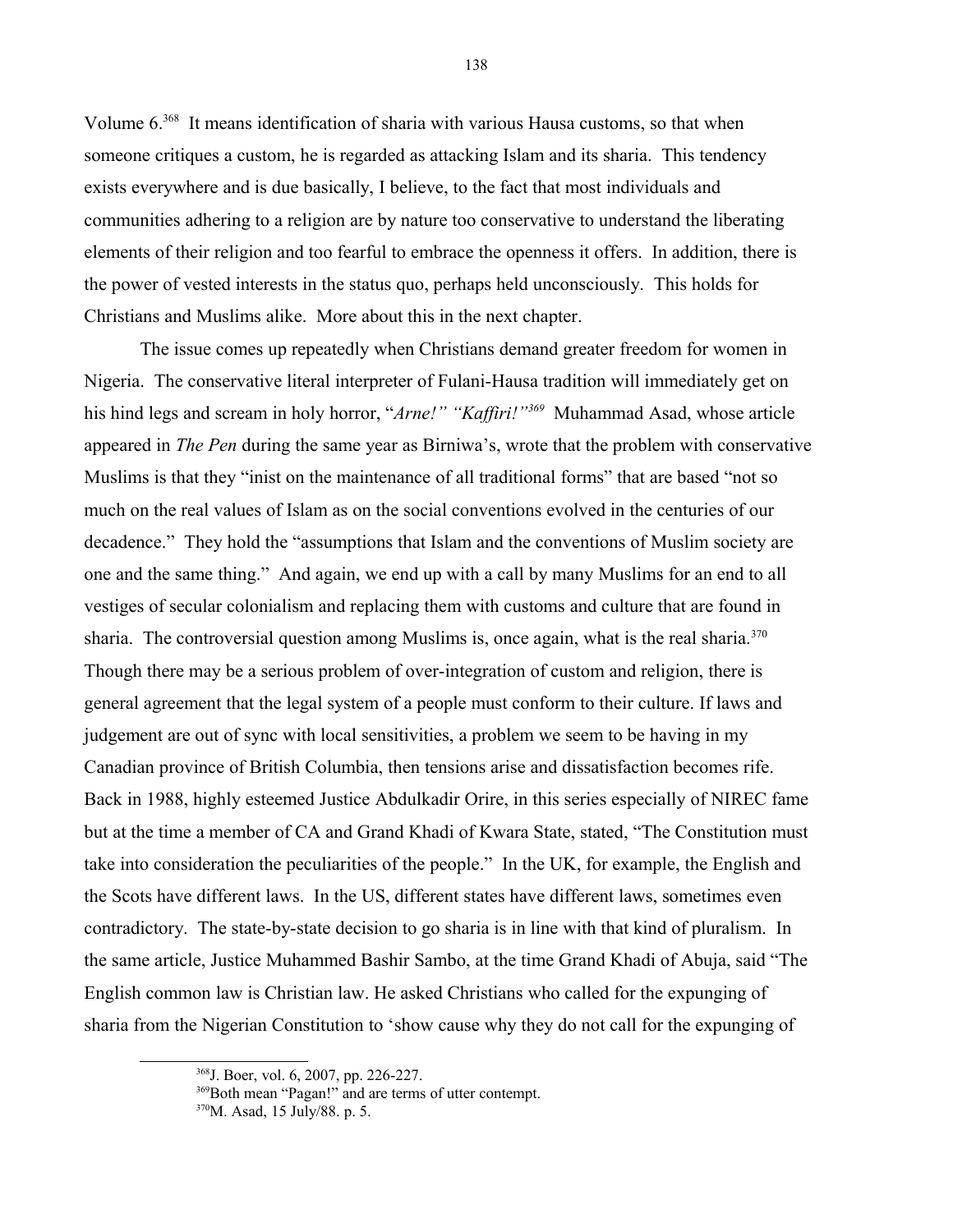the High Courts, which apply Christian-inspired English common law, which, by implication, is a religious law."[371](#page-138-0)

More recently, Abdulkareem Albashir quoted Lord Denning, a British legal luminary popular among Nigerian Muslim writers, who said that "the people must have a law which they understand and which they will respect." Albashir added, "Every legal duty is founded on a moral obligation. Therefore, law needs, in order to enjoy its full authority, to be buttressed by the moral convictions of the community." For mainstream Nigerian Muslims, that means sharia.[372](#page-138-1) In a letter to the editor, Abubakar Garba of Gombe, adduced the words of Nigeria's First Prime Minister, Abubakar Tafawa Balewa, who is to have said, "The best rule for any country, state or society, is to rule in the way the people will enjoy: the rule which will make them live in peace and happiness." And that is what Garba wished for the people of Zamfara.<sup>[373](#page-138-2)</sup>

# *Jihad xxxx*

# *1. BZ Era*

*Jihad* is often advocated as a solution to the sharia issue. But that needs further explanation, since there are various definitions of the term, some even contradictory. Usman Abbas wrote that etymologically speaking, the term means "effort, fight, battle and struggle for any purpose. Islamically, it means a religious action embarked towards uplifting and raising the word of Allah and suppressing the acts of corruption."<sup>[374](#page-138-3)</sup> It is also used to denote any type of genuine social development. Nurudeen Lemu wrote that in Arabic the term means "to struggle, to exert effort or to strive." In Islam, it refers "to the unceasing effort an individual makes towards self-improvement and self-purification. It also refers to the duty of Muslims, both at individual and collective level, to struggle against all forms of evil, corruption, injustice, tyranny and oppression, whether this injustice is committed against Muslims or non-Muslims." Lemu then warned that "Muslims are not to commit aggression or to initiate violence. 'For God does not love the aggressors' [Qur'an 2:190]. If, however, they are attacked, they have the right to

<span id="page-138-0"></span><sup>371</sup>A. Mamman, 24 Oct/88, p. 20.

<span id="page-138-1"></span> $372$ A. Albashir, 8 Nov/99. J. Boer, 2007, vol. 6, p. 75.

<span id="page-138-2"></span><sup>373</sup>A. M. Garba, 13 Dec/99.

<span id="page-138-3"></span><sup>374</sup>U. Abbas, 7 Apr/89, p. 12.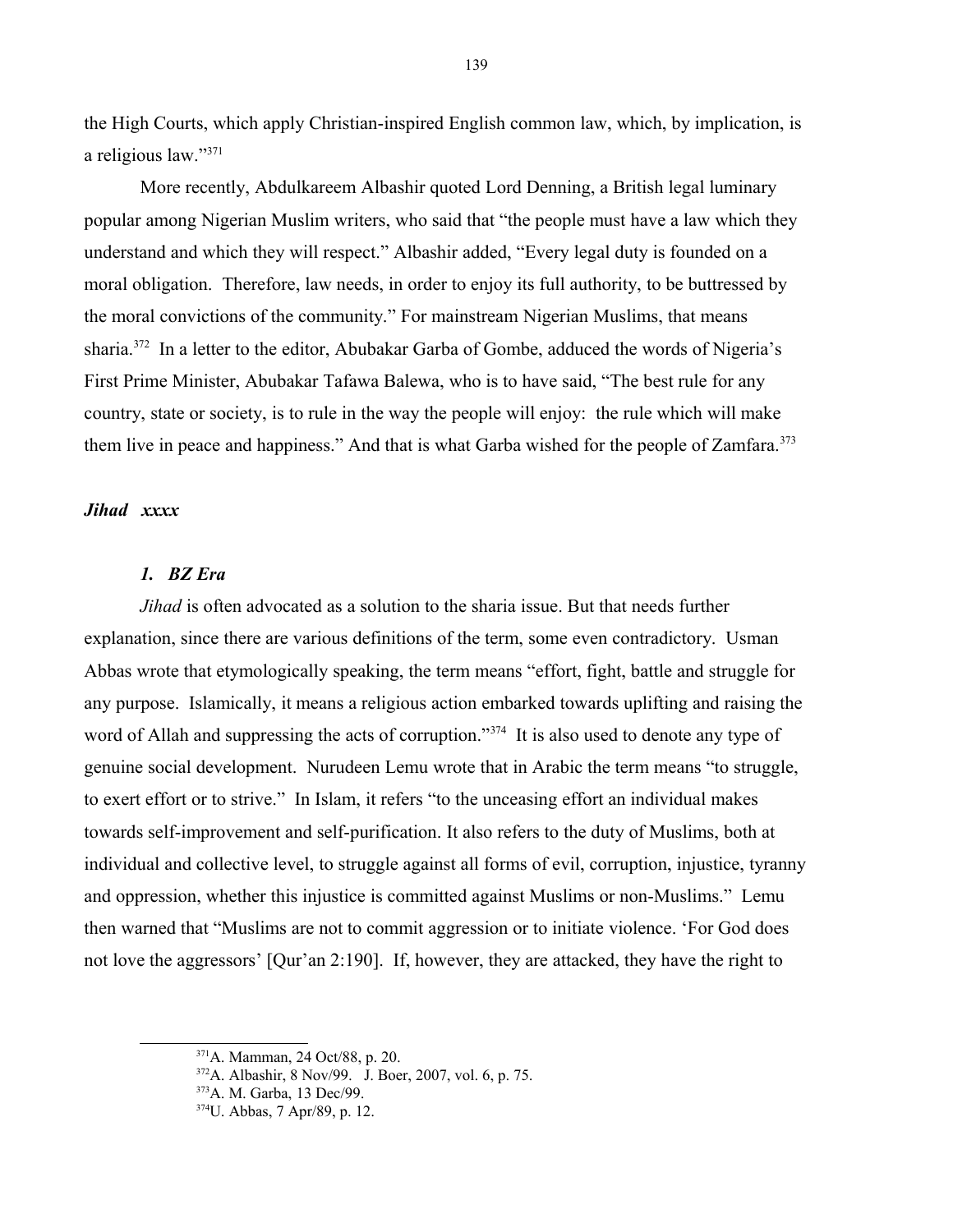resist and, if necessary, to fight to overthrow tyranny and oppression, so that people can live in freedom and with their basic human rights."[375](#page-139-0)

Muhib Opeloye was concerned to show "that the Qur'anic teachings on interreligious relations create a conducive atmosphere for peaceful co-existence." He took note of the three options commonly said to be open to non-Muslims living under Muslim control: convert, agree to *dhimmi* status or die. The most rigid view of *jihad* he described as "a permanent obligation upon the believers to be carried out by a continuous process of warfare," until the House of War (*dar al-harb)* becomes the House of Peace *(dar al-Islam).* In this view, Muslims are expected "to slay all the polytheists wherever they may be found utnil they believe." The Shi'ites allegedly adhere to this view. However, their insistence on such *jihad* is circumscribed by some serious restrictions that prevent the killing of non-combatants. Opeloye then listed a number of Qur'anic verses that seem to support this rigid view, but explained that "it is not difficult to deduce from the Qur'an quotations that fighting the idolaters is not an obligation unless the inititative comes from them." The obligation arises "only on condition that their intent is to ward off their aggression and hostility." That was the case with the early Muslim community. In all these Qur'anic verses either Muslims were in danger of being attacked or non-Muslims violated treaties. Opeloye then proceeded to describe some early agreements made with Christians and Jews that, though turning them into secondary citizens, were tolerable and humane. "The unfortunate conclusion of this history is that, "despite the efforts of Muhammad to promote co-operation and harmony" between Muslims and others, the attitude of the latter was marked by "aggression, treachery, break of trust and violation of treaties, culminating in perpetual warfare."[376](#page-139-1) We really have a case of dynamic versus static interpretation discussed earlier in this chapter. The solution to the religious problem must be found in the dynamic interpretation of the Qur'an. These introductory paragraphs express the main ideas associated with *jihad* throughout both periods.

Adamu Adamu, in a litany of praise for the Iranian Revolution, described its achievements in medicine, education, agriculture, and others. He referred to the entire programme as a "*jihad*." There was the "*Jihad* for Reconstruction" after the Iran-Iraqi war; the agricultural *jihad;* the "education *jihad."[377](#page-139-2)* An anonymous author described *jihad* as an action

140

<span id="page-139-0"></span><sup>375</sup>N. Lemu, 2 Nov/95, p. 32.

<span id="page-139-1"></span><sup>376</sup>M. Opeloye, 1992, pp. 82-89.

<span id="page-139-2"></span><sup>377</sup>A. Adamu, 1983, pp. 28-30.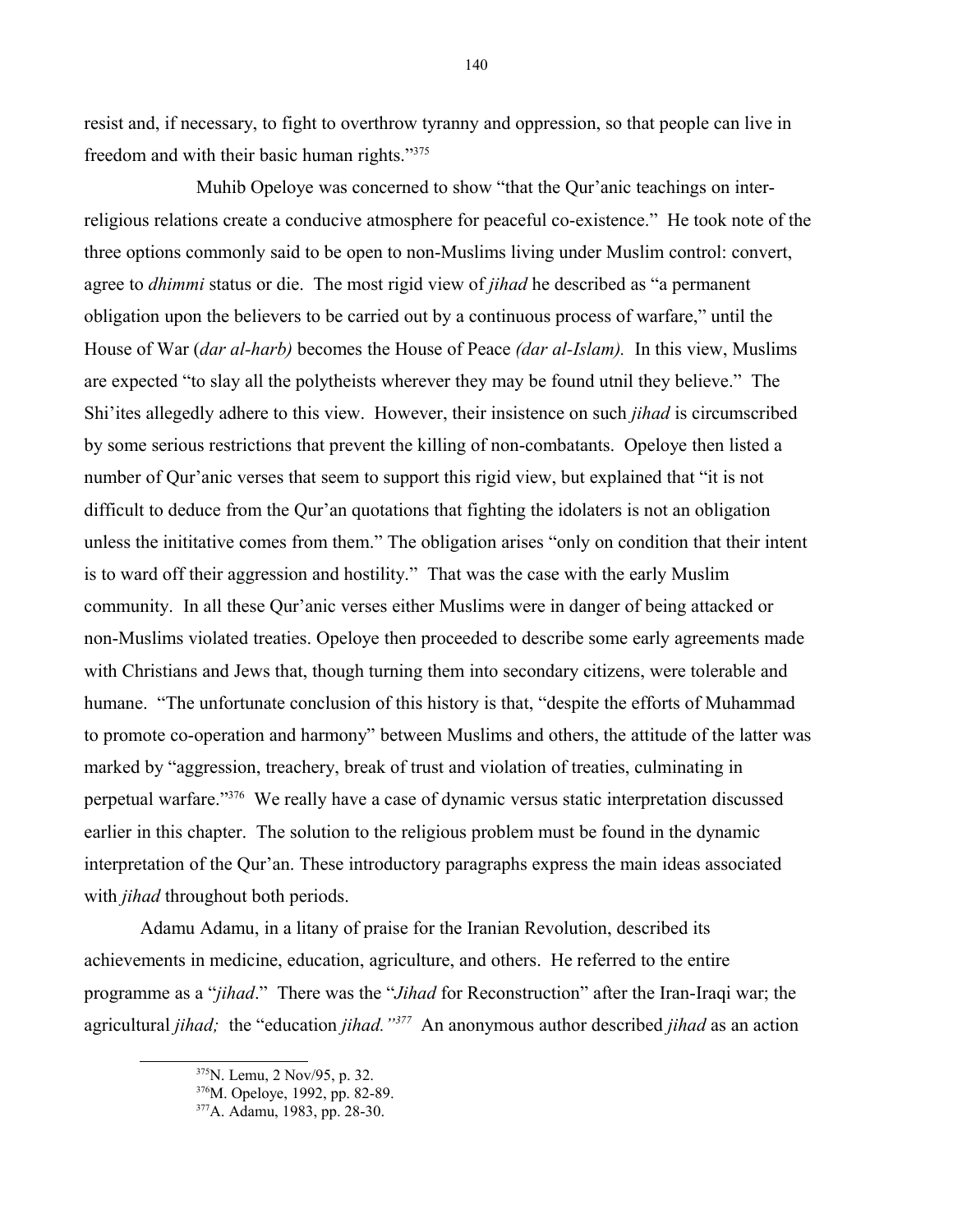"unertaken by upright, honest and totally selfless leaders to re-establish the Islamic tenets and traditions in their pure forms, restore Muslim honour and integrity, pull down the edifice of unbelief and eliminate the corruption, injustice and other abominable practices associated with it."[378](#page-140-0)

The editor of *Alkalami* called for such a *jihad* in the face of the oppression Muslims suffered at the hands of the West and their Nigerian Christian lackeys. He urged, "*A Musulunce tuni jihadi ya wajaba a kanmu. Domin kullum sai cin mutunci da karfa-karfa da keta haddi, da barna da wulakanci muke ta gani. Gashi kuwa Allah ya ce a Qur'ani, 'Kuma ku yi yaki (don Allah) wadannan da suka yake ku.'"[379](#page-140-1)* The editor went on to explain, "*Babu cin mutuncin da keta haddin da ya wuce gusar da shariar Allah. Yin haka shi ne tsantsar zalunci. Wajibi ne Musulmi ko'ina suke su tashi su kwaci kansu."[380](#page-140-2)* This is the raw militant kind of *jihad* popularly associated with Islamism, fundamentalism and terrorism.

 Bashir Othman Tofa, Chairman of the Bureau for Islamic Propagation that published both *The Pen* and *Alkalami*, called upon Muslims to start the *jihad* in 1991*.* "Let us found our own Islamic *Jihad* of Nigeria to counteract the evil machinations of CAN. Let us act right now!" There were two reasons for this urgent call. One was the upcoming 1993 election campaign in which Tofa would run for President. In Nigeria, it is an established custom to make religious appeals in that context. The *stated* reason was the need to support the Islamic revival in the face of an aggressive Western Christo-secularism. Using his *The Pen* as his soapbox, he wrote:

*Christianity is an idle culture, which leaves its so-called managers with ample idle time, since most of believers are usually busy collecting from Ceasar what is due to them. Second, since it is a culture very much synonymous with Western civilization, the Islamic revival and its very swift spread into the heart of Christendom, makes most imperative for the West to rise in support of their dying cultural influence. So, they employ the likes* 

<span id="page-140-1"></span><span id="page-140-0"></span><sup>378</sup>*Radiance*, no. 4, 1983, p. 36.

<sup>&</sup>lt;sup>379</sup> Translation of Hausa: "Muslims should have started a *jihad* long ago. They [Westeners] are forever showing disdain for us, bringing false charges against us and offending our ways, [not to speak of] the damage we see them inflict on us and the contempt [with which they treat us]. Take note of what Allah says in the Qur'an, 'Make war on those who war against you.'"

<span id="page-140-2"></span><sup>380</sup>*Alkalami*, 1 Dec/88, p. 1. Translation of Hausa: "The worst kind of all contempt and misrepresentation is that which touches on the sharia. That is the worst and most serious form of oppression of all. Wherever Muslims find themselves, it is their duty to effectively defend themselves. No matter how much opposition they face, they must overcome."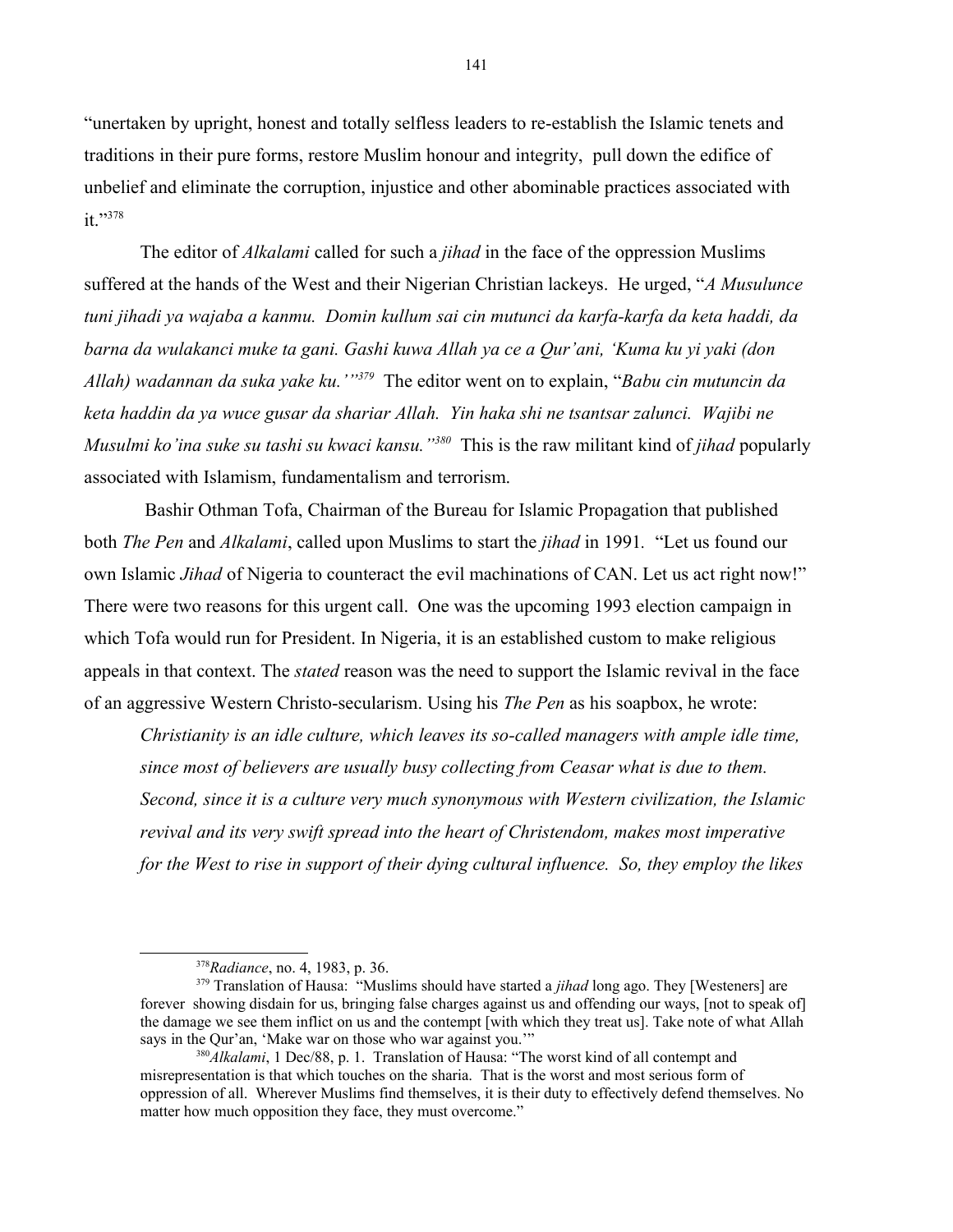*of Mr. Okogie and Jolly[381](#page-141-0)--clearly frustrated fanatics—to do the job of disturbing Muslim peace with reckless regard even for the tranquility in their own country. It is time to begin the offensive. It is time to claim our unnegotiable rights and freedoms.*

Those "rights and freedoms" in the minds of many Muslims already at the time included a fuller sharia. However, Tofa did not dare go that far. After all, he would also need some of the Christian vote. The time was not yet. It had to wait for the end of the decade. In the meantime, "Let us begin by proclaiming Friday as our sabbath. Let us invent our Crescent Society as a medical and humanitarian symbol and do away with the Christian Red Cross symbol. Let us establish more Islamic newspapers, magazines and broadcasting channels. Let us build more mosques and schools." But above all, counteract CAN and begin "right now!!!!"<sup>[382](#page-141-1)</sup> Yusufu Mohammed Magaji, a high civil servant in Taraba State, without defining *jihad*, identified it with militancy and war; he wanted to discard it.

*The times are gone for the historic acts of militancy and gallantry during the Christian Crusade and Islamic jihad. We now live in the period of enlightenment and technology. To resort to the use of force, especially modern weaponry under the guise of religion, will only lead to the annihilation of the human race. It is, therefore, far more in tune with our moral doctrines to spread the Word of God in peace and to encourage the use of science and modern technology for the benefit of all.[383](#page-141-2)*

"The time is gone"—a sentiment similar to what Hussaini Audu applied to the sharia *hudud* punishments. The time is gone. We live in a world in which we relate differently to each other. Well, were it only so!

Talking about Hussaini Abdu, he also favoured us with an explanation of *jihad.* Islam, he asserted, is not a pacifist religion—as if the world did not know that! It

*does permit the use of force. But the theory of jihad, which means "struggle in the path of God," forbids violence except:* 

- *1. when Muslims are not allowed to practice their faith or when freedom of religion is threatened;*
- *2. when people are oppressed and subjugated;*

<sup>&</sup>lt;sup>381</sup>Okogie was Catholic bishop of Lagos at the time and National President of CAN. "Jolly" refers to Tanko Yusuf, long-time Christian politician. Check the indices of previous volumes for details about these gentlemen. For "Jolly," see especially vol. 3, pp. 14-15.

<span id="page-141-2"></span><span id="page-141-1"></span><span id="page-141-0"></span><sup>382</sup>R. Adejumo and S. Onitiri, 11 June/93. Quoted from B. Tofa, *The Pen*, 20 Aug/91, pp. 2-3. <sup>383</sup>Y. Magaji, 2 Nov/93, p. 85.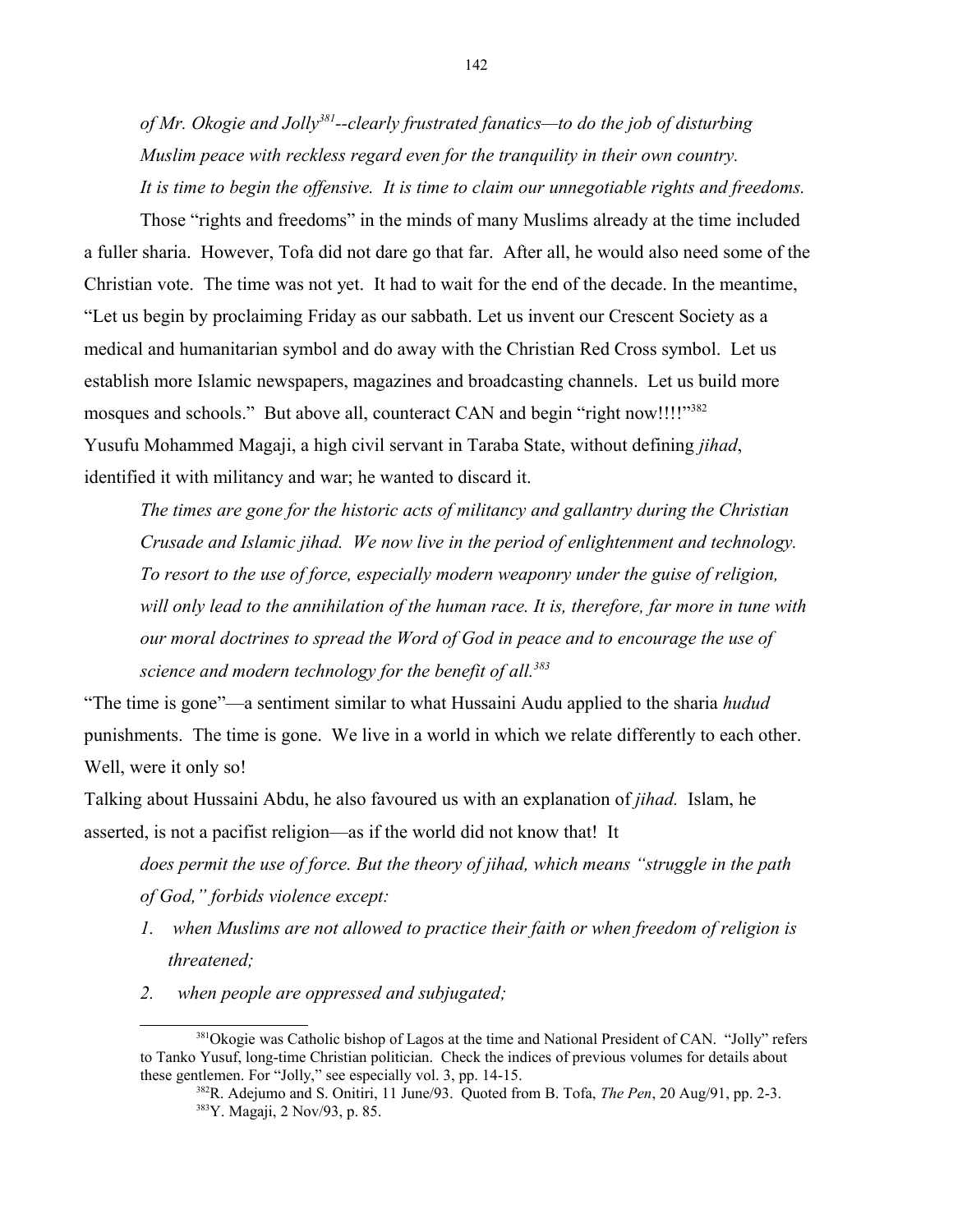*3. when people's land is forcibly taken from them.*

*In these situations, Islam allows a range of responses. One can forgive the oppressor or one can respond with force. There are Qur'anic sources encouraging both positions. The Qur'an states, "And slay them wherever you find them, and drive them out of the place from where they drove you out, for persecution is worse than killing" (Qur'an 2:191). But the Qur'an also states, "Tell those who disbelieve that if they cease persecution of believers, that which is past will be forgiven them" (Qur'an 8:38). There is no hierarchy of verses in the Qur'an.*

*Those who privilege the first verse over the second will wage war to fight injustice. And most militant Muslims invoke this verse in defense of their actions. But then there are Muslims who privilege the second verse and seek a diplomatic end to persecution and urge forgiveness. These two verses are exemplary of the tension between realism and idealism in Islam.*

And then Abdu comes with a surprising, if not astounding, remark: "In the final analysis, Islam is what Muslims make of it."![384](#page-142-0)

Dauda S. Dauda explained, "The concept of *jihad* is very broad":

*It encompasses all things in the struggle to obey God's commandments. The Prophet Muhammad (peace be upon him), upon returning from a battle, was reported to have made the remark to his companions that they were returning from the "lesser jihad" of fighting to the "greater jihad"—that of struggling against the evil temptations of the soul. In another tradition, he was reported to have said that "the best of jihad is a perfect Hajj" (pilgrimage to Makkah). Jihad is therefore striving in the way of Allah by pen, tongue, hand, media and, if inevitable, with arms. It does not include striving for individual or national power, dominance, glory, wealth, prestige or pride. It is wrong to instigate or start war; some wars, however, are inevitable and justifiable.*

From where the popular military meaning? According to Dauda, "This brutally false distortion of the true, broader meaning of *jihad* is orchestrated by a minority of extremists— Muslims who, as a result of being misguided or mostly in serving some selfish or political interests or claim to be '*mujahideen*' (people involved in *jihad*)."[385](#page-142-1) 

<span id="page-142-0"></span><sup>384</sup>H. Abdu, 7 Mar/2003.

<span id="page-142-1"></span><sup>385</sup>D. Dauda, Apr/2003, pp. 1-3.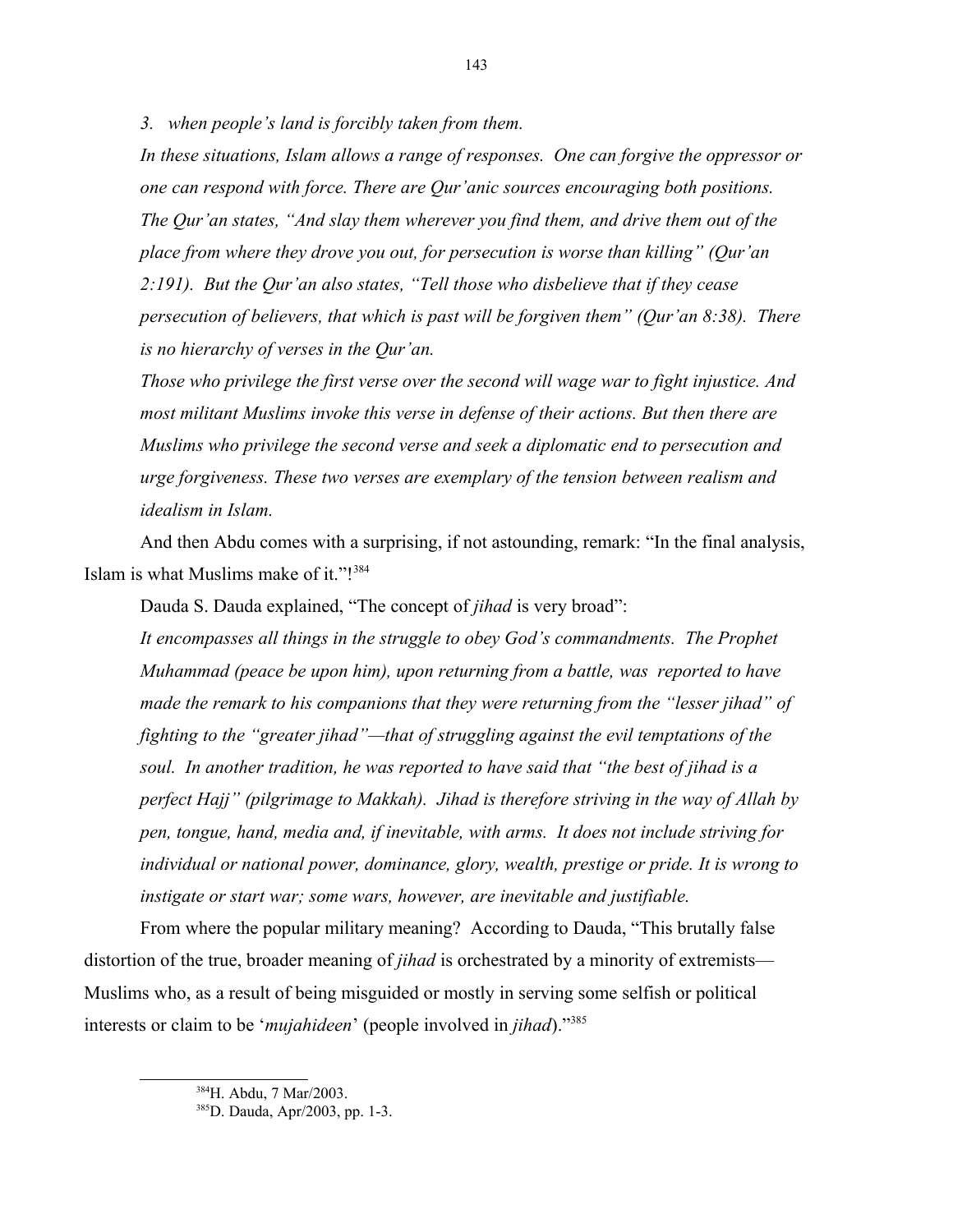Muhammad Asad warned, "By representing the idea of *jihad*, in clear contradiction to all Qur'anic injunctions, as an instrument of aggressive expansion of Muslim rule over non-Muslim territories, they sow fear in the hearts of non-Muslims and fill many righteous Muslims with disgust at the thought of the injustice which such a tendency so obviously implies."[386](#page-143-0)

Some refuse to choose between these definitions and incorporate them all into one. During the BZ era, Aminuddeen Abubakar published a lengthy discussion on the subject that I attach as Appendix 30. He began with the Prophet himself, whom he described as waging a total *jihad: "Ya yi jihadi domin daukaka kalmar Allah. Ya yi jihadi da zuciyarsa, ya yi da bakinsa, ya yi kuma ta hanyar kira da bayani. Sannan ya yi jihadi da takobi. Saboda haka, rayuwarsa dukkaninta jihadi ne." [387](#page-143-1)*

He then proceeded to outline the conditions under which a *jihad* is called for, all of them being caused by "*kafirai."* Strictly speaking, "*kafirai"* refers to all people except Muslims and the "people of the book," namely Christians and Jews. However, in the Nigerian context of Muslim anger at Christians and Jews, the term often covers them as well. It is, moreover, a term dripping with contempt that greatly annoys Nigerian Christians-- which is often the intended effect. The conditions include persecution of Muslims*,* humiliating Muslims, offending the pride of Muslims, showing hostility to Muslims, making wily plans of evil against Muslims. Examples of these conditions are the dynamics between Jews and Palestinians and between the Communists and Afghanistan—the year of publication, understand well, is 1988—as well as those created by Christian missionaries in many countries. Nigeria, of course, is one of these missionary targets. When *kafirai* engage in just one of these activities, it becomes incumbent on every Muslim to wage *jihad.* At that time, Muslims must be ready to totally give of themselves, their wealth, their everything. In fact, Muslims should anticipate such conditions to arise and be ready for the *jihad.* Preparation should include military weapons of every kind, including any new weapons that are invented. "*Ko da nan gaba kuma za a kirkiro sababbin makaman, to,* 

<span id="page-143-1"></span><span id="page-143-0"></span> $386$ M. Asad, 15 July/88, p. 5.

<sup>387</sup>English translation: "He waged *jihad* to glorify the Word of God, which is the true and real *jihad.* He conducted it with his heart, his mouth and even by way of evangelizing. In addition, he waged it with the sword. In short, his entire life was in the *jihad* mode."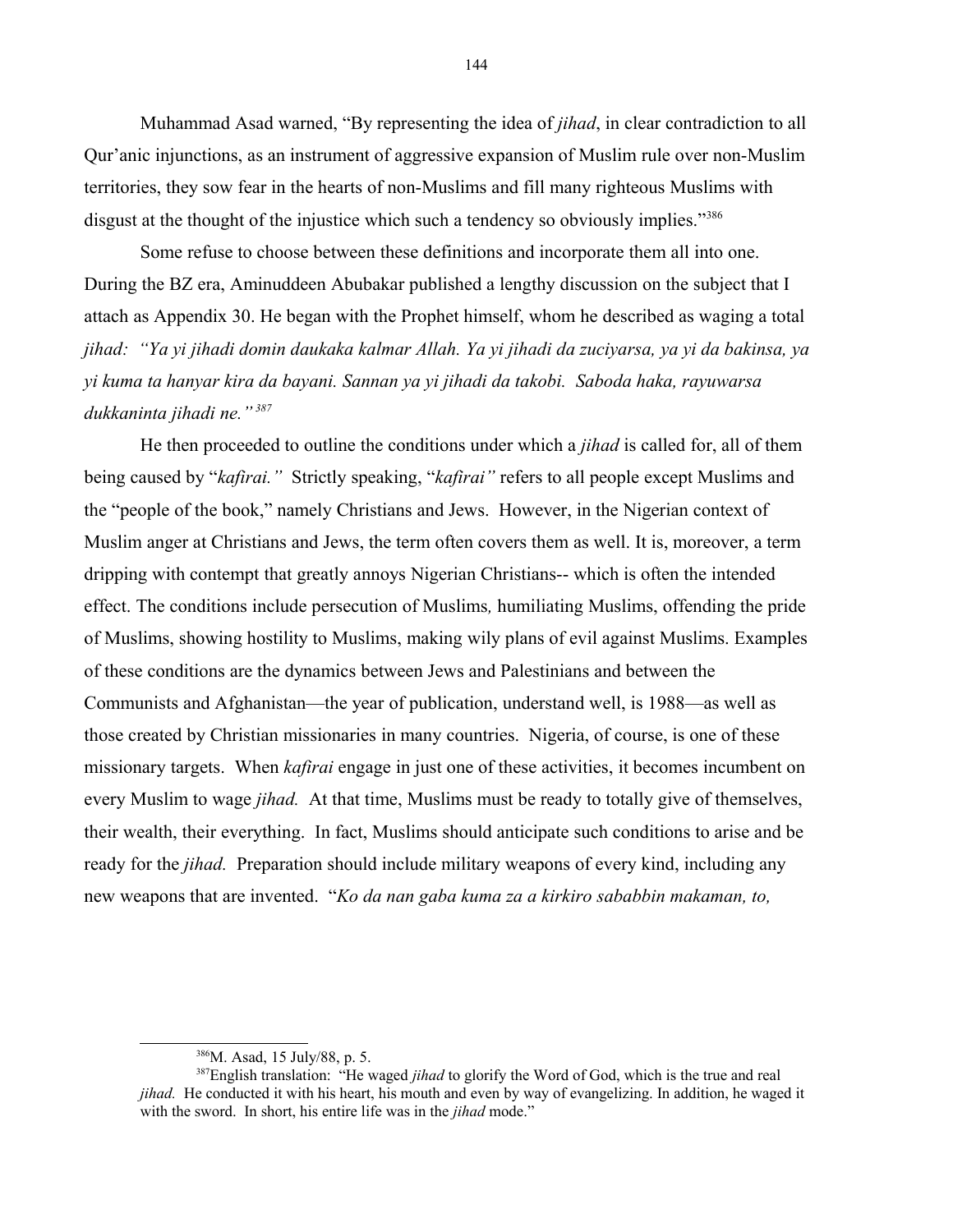*wajibi ne, Musulmi su mallaki irinsu domin su yi maganin farmakin da Arna za su yi musu."[388](#page-144-0)* [389](#page-144-1) .

Ibrahim Abdullahi of Unguwar Kanawa, Kaduna, did not use the term "*jihad*" in his 1989 letter to the editor, but he did want all Muslims to become "*Mujaheed.*" He was very annoyed upon hearing a youthful Muslim preach in a mosque that Muslims should not join the army or police. His were days of much turmoil between the two religions. If Muslims follow the advice of this young preacher, Abdullahi argued, Christians will get the best of us. How, he asked, will Muslims gain the victory, if they do not join the army and learn how to handle modern weaponry, even those evil ones? The traditional tools like knives and swords do not suffice anymore. That is the direction Muslims must take if they want to end the oppression they are suffering.<sup>[390](#page-144-2)</sup>

Jihad can also be called against Nigerian governments. In his letter to the editor, Jibrin Muhammad Doguwa threatened that the FG knows very well that Muslims will not accept contempt and oppression [*wulakanci*]: "*A shirye muke da mu yaki duk wanda yake kokarin cin mutuncin Musulunci ko da za a kashe mu. Domin Manzo (SAW) ya ce duk wanda aka kashe wajen daukaka kalmar Allah, to, Allah ya yiwa wannan mutum alkawarin Aljanna.*" [391](#page-144-3) Doguwa then called upon the Sultan of Sokoto, the leader of all Nigerian Muslims, to achieve freedom for Muslims by way of establishing sharia. "*Domin mu Musulmi mun lashi takobin la'antar duk* 

<span id="page-144-0"></span><sup>388</sup>A. Abubakar, 9-23 Dec/88, p. 10. Appendix 30. English translation: "If in the future new weapons are developed, it is incumbent on Muslims to have them as well in order to end the evil that Pagans are planning for them." The literal meaning of *"Arna"* is "Pagan," an even more contemptuous term, but that should not include the "People of the Book." In the Nigerian climate of anger, militant Muslims, of which our writer surely is one, fuse the meanings of "*kafirai"* and "*arna*" to allow them to refer to Christians and Jews with the most contemptible terms available. It is a common feature in the pages of both *Alkalami* and its twin, *The Pen.* 

<span id="page-144-1"></span><sup>&</sup>lt;sup>389</sup>Here we have an early Nigerian Muslim rationale for the current struggle over the nuclear weaponry of Iran. And it is not unique among Nigerians. An Iranian clergyman, Mohsen Moradi, a few years ago stated that "Iran must continue its nuclear activities. We have nuclear weapons already, but don't want to start a war." "There are commands in the Holy Qur'an that we must keep up to date with technology and weaponry" (BBC, "In Pictures: Iranian Views on Tehran's Nuclear Plans, Oct/2004). The point here is not whether Iran actually has nuclear weapons so much as the defence of it on basis of the Qur'an. To the contrary, President Ahmadinejad of Iran, on September 26, 2007, during a meeting in New York with North American religious leaders, is reported by Bruce Clemenger, President of the Evangelical Fellowship of Canada, to have said that "Nuclear weapons…are incompatible with Islam."! (B. Clemenger, Nov-Dec/2007.)

<span id="page-144-3"></span><span id="page-144-2"></span><sup>390</sup>I. Abdullahi, 17 Feb/89, p. 3.

<sup>&</sup>lt;sup>391</sup>English translation: "We are prepared to make war against everyone who tries to oppress Muslims, even if we die in the process. The Prophet has said that whoever dies because he holds high the word of Allah, Allah has promised him Paradise."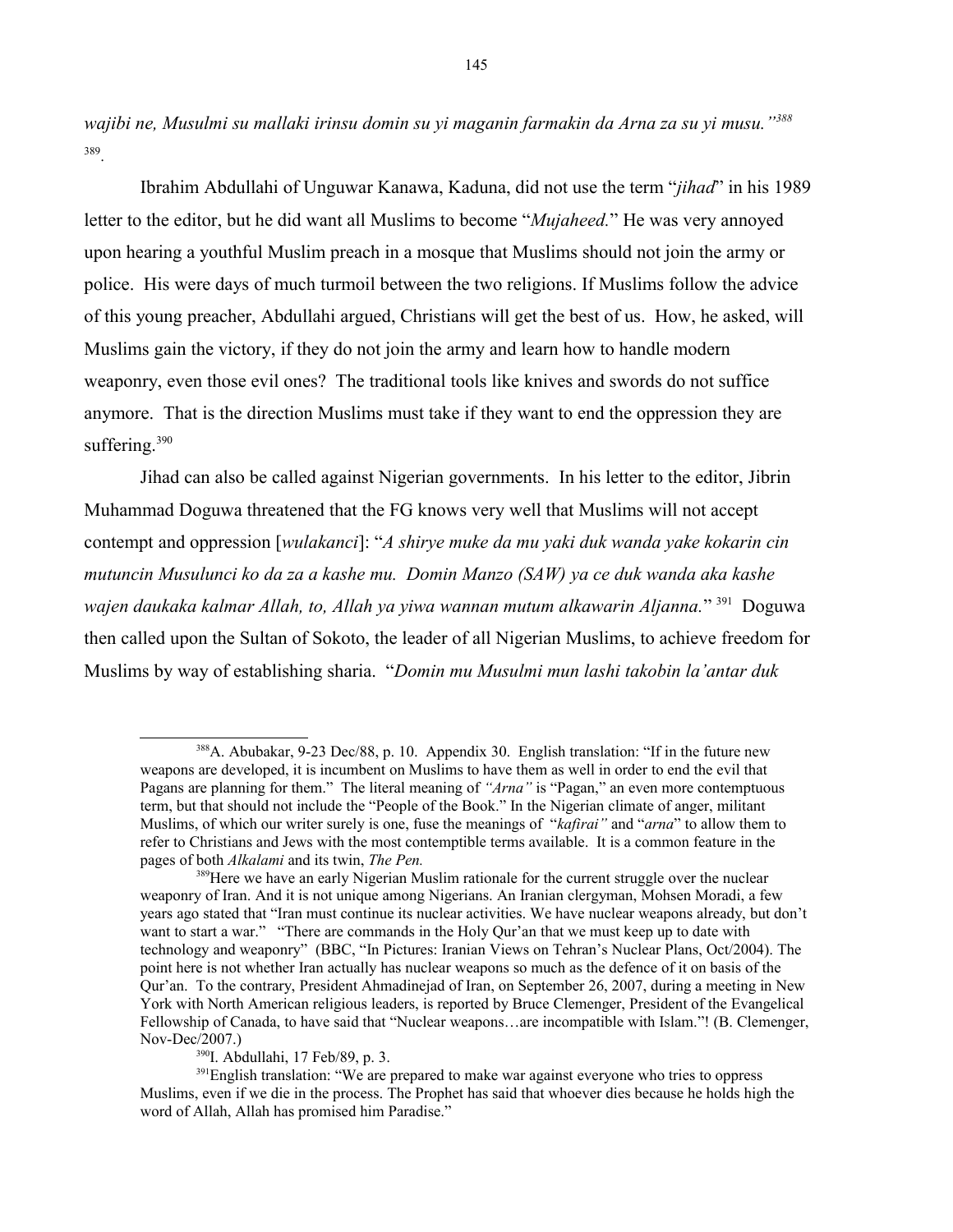*wata sharia in ba ta Allah. Yahudanci da Nasaranci mun la'ance su. Saboda haka ba za mu yarda da shariarsu ba.*" [392](#page-145-0)

*Jihad* is not always against Christians; it can also be called against Muslims. One Abdullahi Umar from Aikawa Quarters in Kano, called for *jihad* against corrupt Imams who were preoccupied with gathering wealth and power, who always preached against common vices, but would never critique anyone in power. Against such, Umar called on the youth: "*Matasa Musulmi A Fito Jihadi!*<sup>"[393](#page-145-1)</sup> Two friends, Dan Uwanku and Nuraddeen B Adams of Kumbotse, Kano, were unhappy with Umar's proposal. They asked whether he was not belittling the evil nature of all these common sins. Furthermore, did he expect the leaders to quit preaching and just have all Muslims start a *jihad* without knowing its nature? Instead, Muslims should clean their hearts and learn what Islam teaches about *jihad*. Only then should they proceed. For good measure, they advised Umar to know what he is doing before writing a public letter.<sup>[394](#page-145-2)</sup>

Around the same time, Abubakar Tureta, a popular preacher based in Kaduna, advised Muslims "to convert their mosques into courts, should they be denied the chance to full sharia."[395](#page-145-3) In education, Abdullahi Abdulmajeed of Kano called on Muslim students "to dishonour and absolutely reject" the newly-developed moral philosophy curriculum for its "un-Islamic" nature. He also urged the Council of Ulama to demand that the FG "withdraw the course immediately in order to avert any unpleasant consequences."[396](#page-145-4) The threat was hardly subtle.

Mallam Yakubu Yahaya, a self-declared disciple of El-Zakzaky and one of the leaders of the Islamic Movement, is (in)famous for his radical attitudes, rejections and solutions to the Nigerian situation.<sup>[397](#page-145-5)</sup> They landed him in prison twice for four-year terms. Insisting on the total Islamization of Nigeria almost a decade before the Zamfara Declaration, he did not recognize any current governmental authority in the Nigeria of his BZ days. "The solution is to flush out this corrupt system and establish an Islamic state. There is no compromise. The solution is not in talking on the table [Boer: read "dialogue."] but to flush out the system. Prophet Muhammad

<sup>397</sup>For an introduction to Yahaya see that entry in the indices of vols. 2 and 4. Also M. D. Sulaiman, 11 May/92. For introduction to his Islamic Movement, see vol. 2, pp. 143-153.

<span id="page-145-0"></span> $392$ J. Doguwa, 14 Apr/89, p. 3. English translation: "We have shown that we will curse any law which is not Allah's. Whether it be Jewish or English, we curse it, for we will not accept their law."

<sup>393</sup>A. Umar, 3 Mar/89, p. 3. English translation: "Muslim young people, come out and join the *jihad.*"

<span id="page-145-2"></span><span id="page-145-1"></span><sup>&</sup>lt;sup>394</sup>D. Uwanka and N. Adams, 14 Apr/89, p. 3.

<span id="page-145-3"></span><sup>395</sup>I. I. Bello, 16-30 Dec/89, p. 16.

<span id="page-145-5"></span><span id="page-145-4"></span><sup>396</sup>A. Abdulmajeed, 21 Apr/89, p. 3.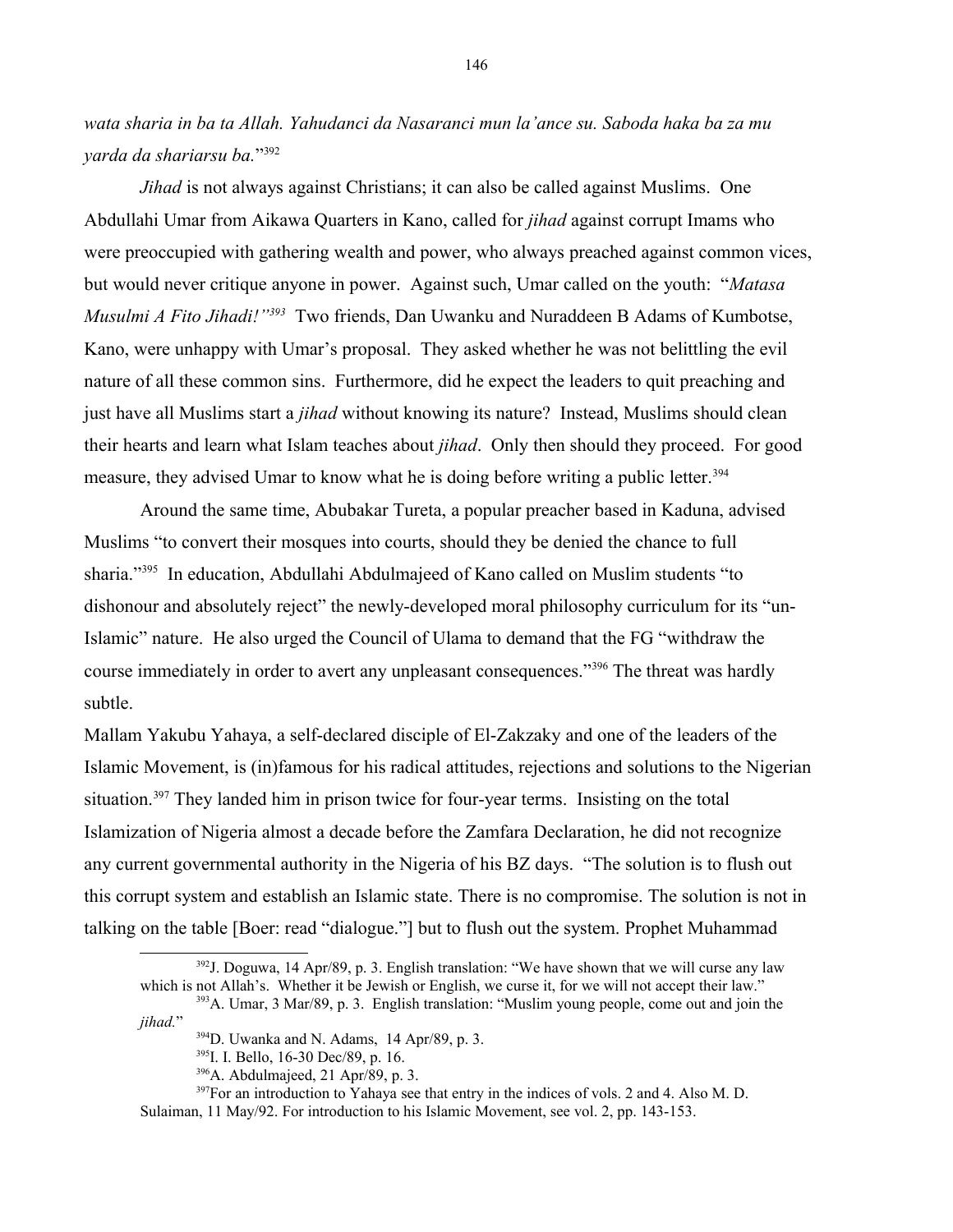flushed out all idol worshippers and their leaders and all their evils. So our aim and target is to do so here, *insha Allah.*" [398](#page-146-0)

8 years later, Yahaya's master, El-Zakzaky, not to be outdone by his underling, after listing all the social developmental prerequisites for sharia described in other sections of this chapter, declared that the last step was to "remove the present system of government, which is unIslamic, and replace it with [the] Islamic system and then you can apply sharia law."<sup>[399](#page-146-1)</sup>

Mohammed Dahiru Sulaiman summarized the Islamic Movement's stance thus:

*Although there is no detailed articulation of the type of society that the Movement wants to establish in Nigeria, it is very clear that, as far as they are concerned, the secular character of the Nigerian State makes it lose its political legitimacy and the right to control the lives of Muslims. According to Malam Yahya [an alternative spelling], "We do not recognise the laws of this country, because they do not conform with the laws of Allah as stated in the Holy Qur'an. This is why we want to operate outside it. We want to follow the teachings of the Holy Qur'an and our Prophet in toto."*

*The implication is that while the long-time objective of the Islamic Movement is to bring about an Islamic revolution in Nigeria, in the meantime they will continue to deny its laws. That is why, e.g., they are not prepared to seek permission to assemble, conduct preachings or pubglic processions, etc.[400](#page-146-2)* 

The man charged with heavy sharia responsibility in Zamfara State, the AG Ahmed Mahmud, offered a similar radical proposal. He declared that "the only alternative is for all competing parties to agree to discard the alien Common Law and replace it with sharia for Muslims, Canon Law for Christians and Customary Law to Traditionalists." He assured his audience that the proposals and actions already taken in Zamfara State had been "appreciated by an International Seminar on sharia in Nigeria, organised by the Voice of America in Washington in May, 2000."<sup>[401](#page-146-3)</sup>

6, pp. 26, 161, 185, 223, 238, 260.

<sup>400</sup>M. D. Sulaiman, 11 May/92, p. 13. J. Boer, 2004, vol. 2, pp. 143-145; 2005, vol. 4, pp. 40, 44-46, 58.

<span id="page-146-3"></span><span id="page-146-2"></span><sup>401</sup>A. Mahmud, 6 July, 2000, p. 10.

<span id="page-146-0"></span><sup>398</sup>B. Ojudu, 22 Apr/91, p. 37. Translation of Arabic/Hausa: "God willing." J. Boer, 2004, vol. 2, pp. 146-153; 2005, vol. 4, pp. 45-46.

<span id="page-146-1"></span><sup>399</sup>B. Abdullahi, 2 Nov/99. J. Boer, 2004, vol. 2, pp. 143-146; 2005, vol. 4, pp. 40-45; 2007, vol.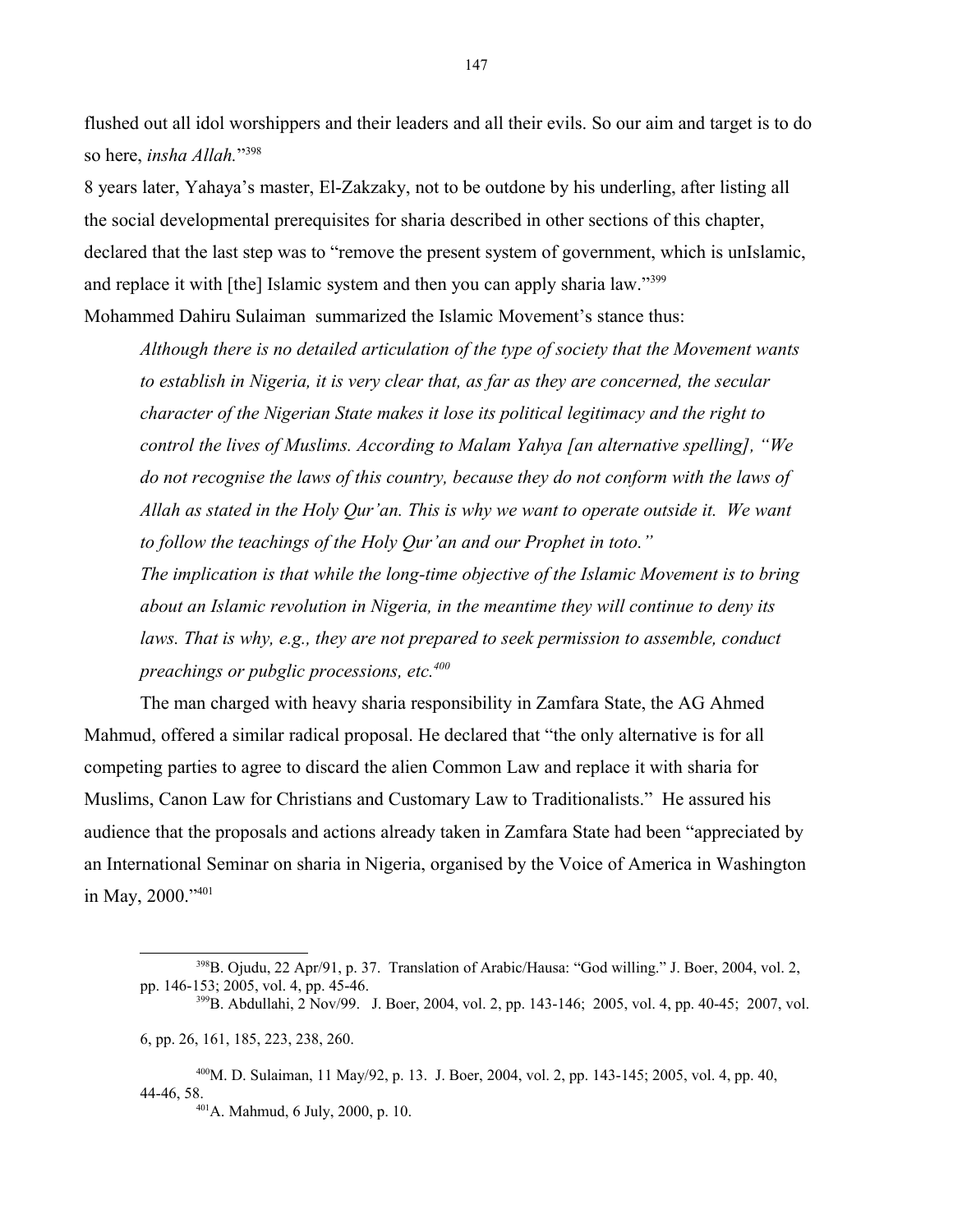Actually, the last few writers represented a level where *jihad* and *da'wah* fused. They also represented a kind of radicalism that looked at the root ot things as well as an advanced degree of extremism. But the envelope of extremism can always be pushed a little further. The Kafanchan riots of 1987 triggered a number of documents that, I suspected some years ago, were fake, but now regard as quite possibly genuine outbursts of extreme anger and hate on the part of militant semi-educated Islamists. There were a number of extremist organizations stalking the country that were out for serious blood-letting *jihad* against anyone not following their way, including famous Muslim leaders. They produced some documents that expressed *daw'ah*  concerns but also gave extreme expression to aggressive *jihad.*

An example is the Muslim Brotherhood.<sup>[402](#page-147-0)</sup> Back in 1987, shortly after the Kafanchan riots, the Brotherhood declared that it is incumbent on Muslims to establish the sharia and to destroy the "*kufr* from the face of the earth." The *kufr* system*"* is established by the secular colonialists and has imposed the way of Christians and Jews on Muslims. "It is this system which is our target of destruction until the law of Allah is established."

*Oh, Dear Muslims, it is compulsory that we rise and see to the establishment of the religion of Allah. It is also necessary that we rise and destroy oppressors and the Kufr system. It's a must that we see our way of life is based on the religion of Allah in this country and that this is our only salvation in this world and hereafter.*

*For this, Ulamas should raise up and take the lead for the annihilation of Kufr and the subsequent establishment of the religion of Allah. We are calling on Muslim workers to boycott working until further developments. Muslims should make the Friday of 13th Rajab, 1407 A. H., to be a day for sadness and mourning, for what happened to our brothers at Kafanchan. Oh, we are tired of this Kufr system of government, of Jewish laws and decrees, and the acts of worship of Christianity [imposed] on us. For this!*

The Brotherhood then gave a short list of things to do, some of them specifically geared to that time but amenable to adjustment to the contemporary scene.

- *1. All the Christians that murdered the Muslims must be brought out to public and be shot.*
- *2. From now on Thursdays and Fridays must be made work-free days.*
- *3. All laws and decrees that are oppressive to the Muslims must be eradicated.*

<span id="page-147-0"></span><sup>402</sup>For earlier introduction, see J. Boer, vol. 6, 2007, Appendix 31; vol. 7, 2008, pp. 350-352.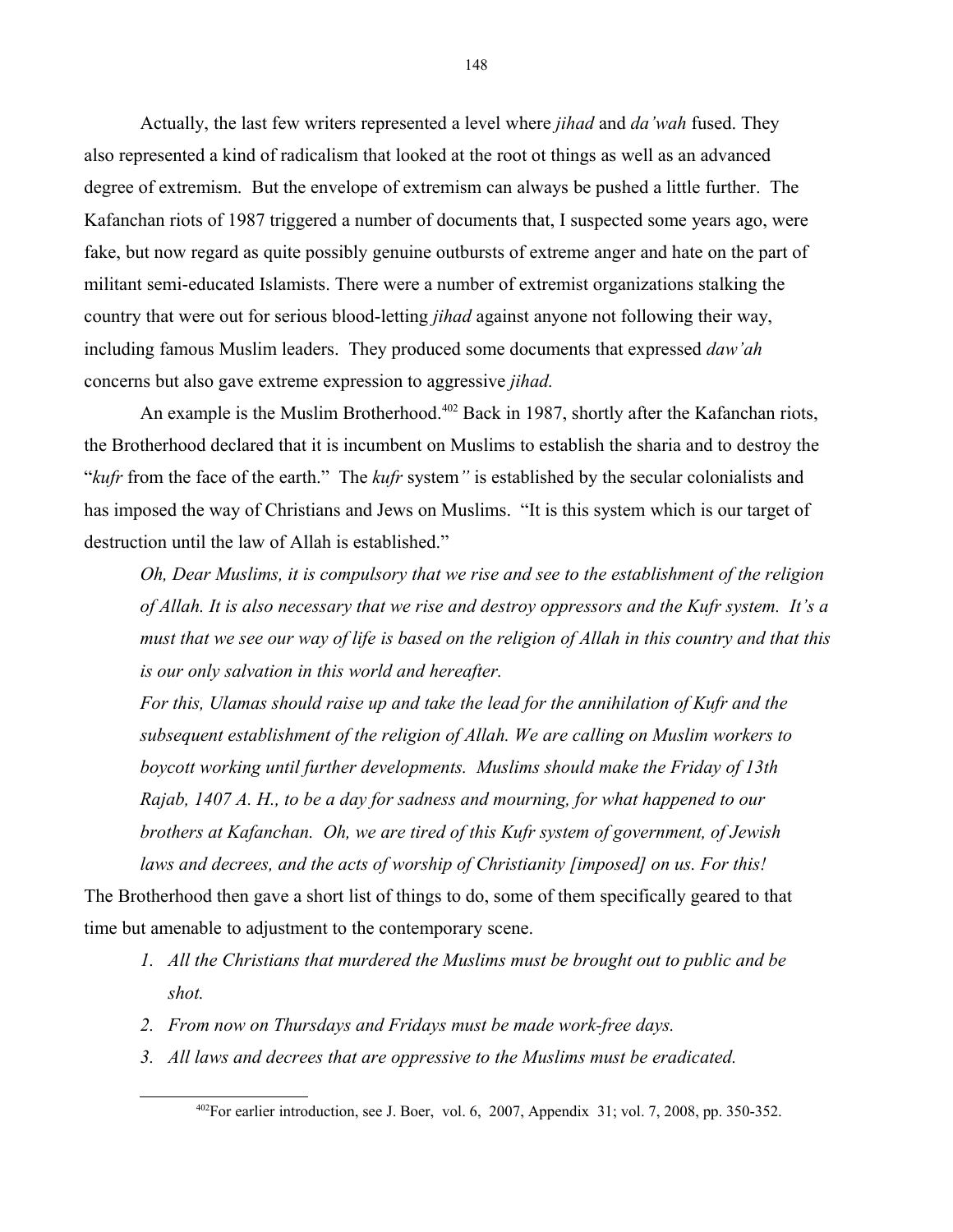- *4. There will be no limit on the number of pilgrims.*
- *5. All Muslims should raise up and give their lives so that the Government of Allah be established and reigns supreme on the face of the earth.*

The document ended with the call, "Fight them until there remains no tumult on the face of the earth and religion (way of life) becomes for Allah alone" (Qur'an).<sup>[403](#page-148-0)</sup>

A shadowy organization with the name "Islamic Liberation Movement" [ILM] boasted the slogan, "Aims: To die in the path of Allah, Our Target" and the motto "And fight them until perecution is no more. But if they desist, let there be no hostility, except against wrongdoers." The organization wrote a threatening letter to then President Babangida, a fellow Muslim, for misinterpreting the riots to enable him to "drink the blood of the Muslims, because you are blood-thirsty, liar and trickish." "You are hereby warned of the danger ahead if Muslims are jailed or killed. You will see with your own eyes that this nation will go in flames, which will unseat you from the leadership." "We also heard in your speech that the government will compensate the Christians by rebuilding their burnt churches. You are hereby warned to desist from that, because the properties of Nigeria belong to the citizens comprising Muslims and nonbelievers. Muslim money should not be used for building houses or worshipping others beside Allah. Mr. IBB you are warned of the danger ahead if you dare kill any Muslim. We are looking forward for the reaction."<sup>[404](#page-148-1)</sup>

The same ILM wrote threats to various people, including Sheikh Abubakar Gumi, the founder of the Izala Action Group. Here is their undated and unsigned letter:

*Dear Sir,*

*Please find the enclosed copy of IBB's letter and note that we are fully prepared to wage war against you if you dare sit and see Muslims being jailed or killed by the blood-thirsty man called IBB.* 

*We are watching you closely and your life is in danger, unless you act accordingly and seriously to see that the arrested Muslims are released, because they are defending their religion.* 

*We know many of you who worked seriously during the political days for his party and release of thugs. Now you must stand and release the arrested Muslims from this popular killer and deceiver.* 

<span id="page-148-0"></span><sup>403</sup>J. La-Nibetle, 2000, pp 28-31.

<span id="page-148-1"></span><sup>404</sup>ILM, letter to President Babangida. See brief discussion in vol. 3, p. 52.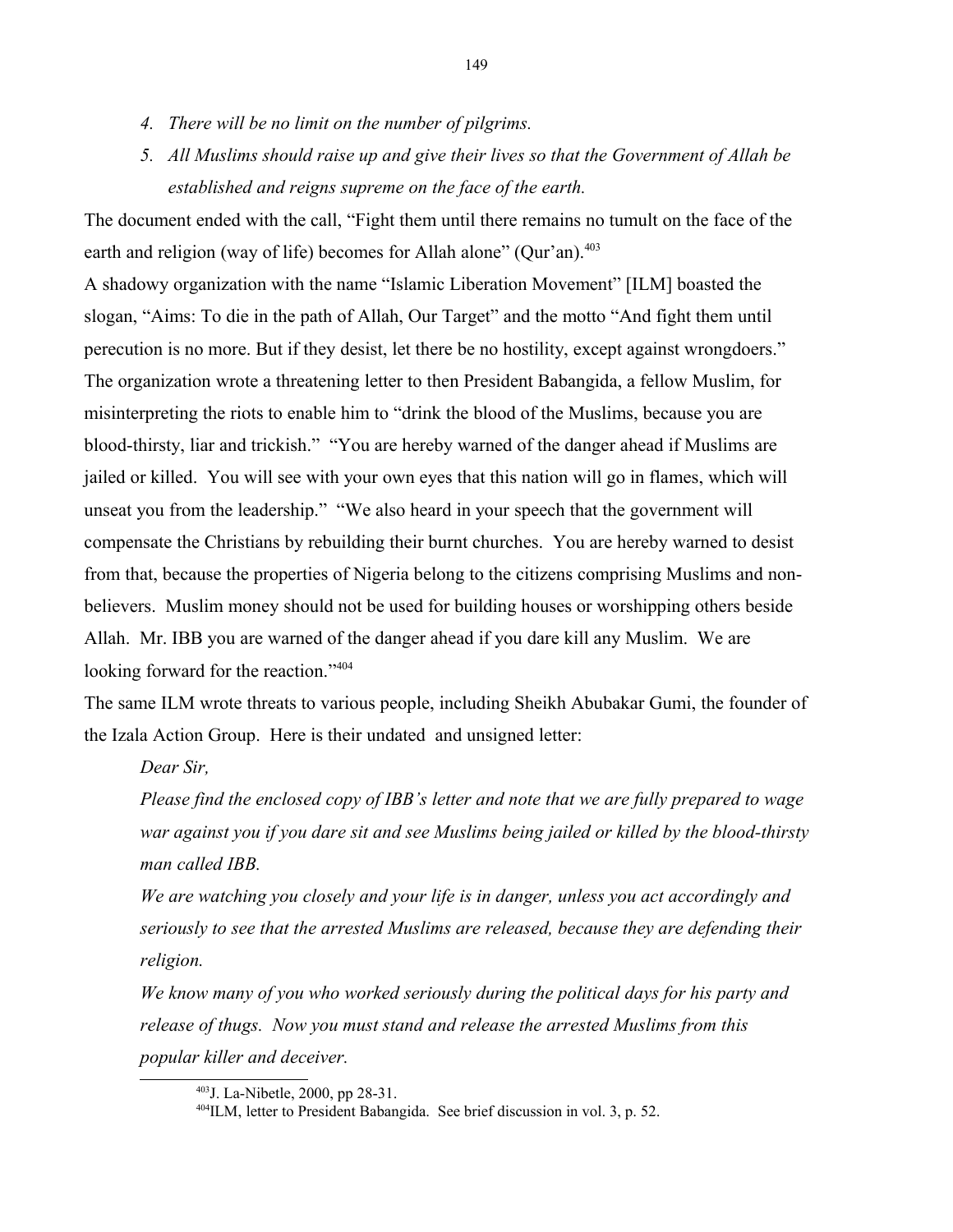# *We are looking forward towards your action.[405](#page-149-0)*

A second letter to President Babangida was based on a meeting ILM held on December 14, 1989. The letter outlined plans for 1990-1992. With the help of others of high rank, Muslims should infiltrate the armed forces in order to Islamize the country. Also, with the help of Arabs and other Muslim countries, they were "to do away with the *kaferis* (Christians)." All the important government positions must be taken over by Muslims. Muslim men should marry Christian women and Islamize them. Scholarships for study abroad were to be awarded only to Muslims.[406](#page-149-1) 

These documents are unusual only in their super-extreme expressions. This is the absolutist world of black and white, of the reduction of difficult issues to their simplest and thus falsified forms. The solution to Nigeria's religious problem is simply to do away with the enemy, who is defined as anyone with other ideas and loyalties, whether Christian or Muslim. In this atmosphere, threats and smell of blood are common. The enemies addressed by these ILM letters are Muslims, even dedicated Muslims who have served the Muslim cause in significant ways. The name of the game is subjugation only on their terms and in their way. Woe to anyone who stands in the way. Here there is no thought of compromise, dialogue or co-operation.

# *2. AZ Era xxxx*

During the AZ era there was the same general agreement that *jihad* is encumbant on all Muslims, but also the same kinds of diagreements about the nature of it. Khadijat Teeta, in an aggressive rebuttal to Olisa Adigwe, who accused Islam of militancy towards other religions, explained that *jihad* is a "struggle to cleanse ourselves. To fight injustice and oppression."<sup>[407](#page-149-2)</sup> A common street definition of "*jihad*" is simply "holy war." Dauda Sulaiman Dauda, a Nigerian living in Ternopol, Ukraine, found that the term acquired this street definiton by the transfer of the meaning of the Christian crusades against Jerusalem to *"jihad."* This is what I call the "raw" meaning of the word.<sup>[408](#page-149-3)</sup>

At a peace conference organized by Inter-Gender in Jos, Mohammed Sa'id rejected the notion of "holy war." Islam, he claimed, has *jihad*, but "has nothing called 'Holy War.'" The term basically means "to exert effort" or "to strive." He recognized three categories or levels. The first is the "Greater *Jihad*:" "to make *jihad* with oneself. That is, to struggle against evil with

<span id="page-149-0"></span> $^{405}$ ILM, letter to Gumi. See brief discussion in vol. 3, p. 52.

<span id="page-149-1"></span><sup>406</sup> ILM, second undated letter to President Babangida.

<span id="page-149-2"></span><sup>407</sup>K. Teeta, Jan/2004. O. Adigwe, Jan/2004.

<span id="page-149-3"></span><sup>408</sup> D. Dauda, Apr/2003, pp. 1-3.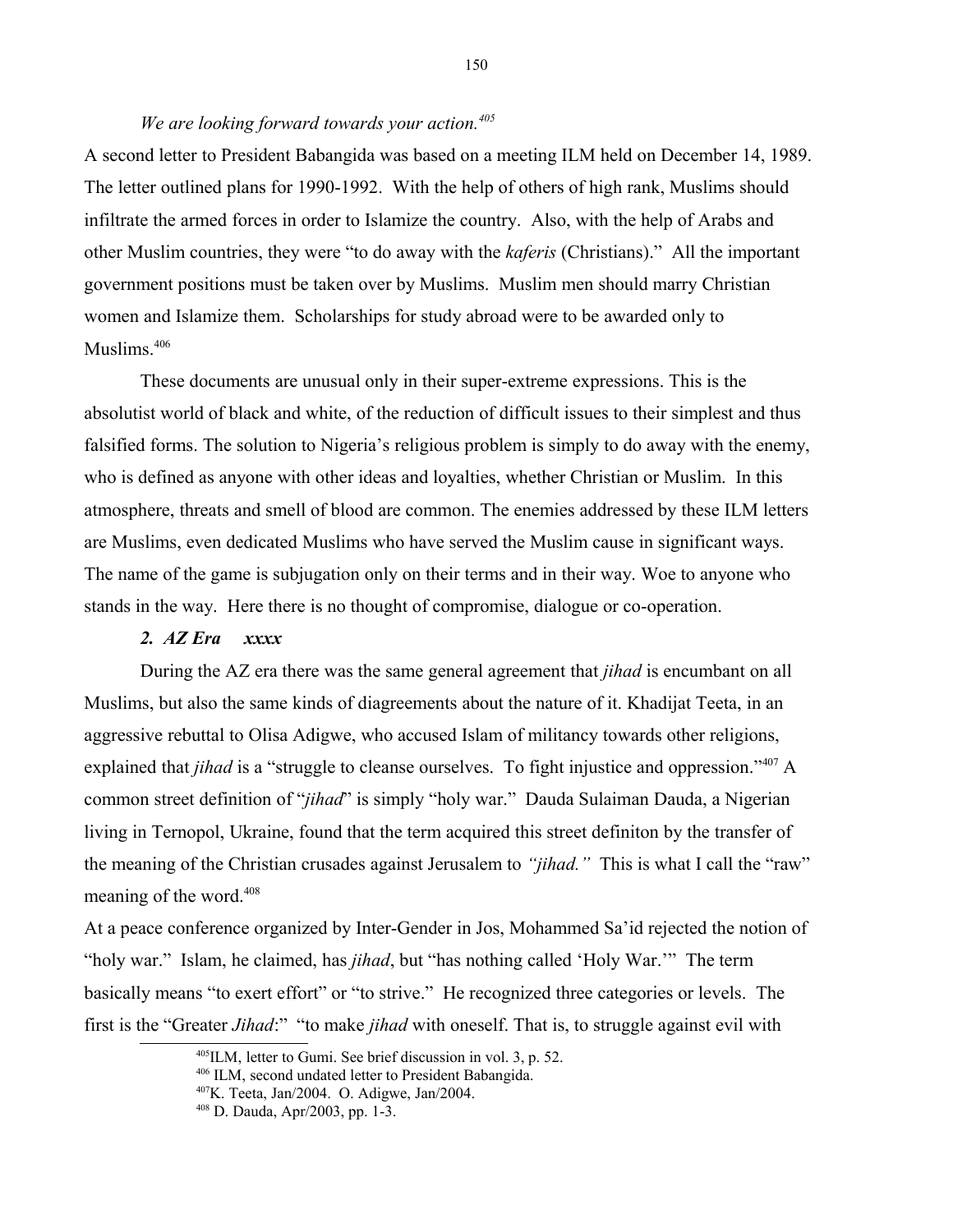oneself; to train the soul to piety, godliness and perseverance." The second is "to ordain what is good and forbid what is evil. This form refers to anything that is good and brings benefit to others, such as preaching love, assistance in all forms, caring for others, as well as forbidding evil in all its ramifications." That can include preventing others from doing evil and "removing harmful things on the pathway of people." The third form of *jihad* is that "of the battlefield when the need arises." There are only two causes that justify taking up arms: self-defense and the removal of tyranny and oppression. Even when there is a legitimate war, it is circumscribed by many precautions about whom you are not allowed to kill and what you are not to destroy. Such a war is legitimate only "when all avenues of peaceful resolutions are exhausted."

However, war is not the ultimate guarantee of peace: It is justice. "Where there is no justice, you don't find a meaningful, lasting peace, but a superficial peace which deceives." Unfortunately, "conflict in human society is inevitable, but it can be managed and peace achieved if justice is upheld and seen to be done."[409](#page-150-0)

Two Muslim scholars tried to strip the term "*jihad*" of some false innuendos. Muslims have for years complained about marginalization in the sense that the FG and some governments of Muslim-minority states allegedly discriminate against Muslims: They are said to appoint more Christians than Muslims. Sanusi L. Sanusi was unhappy that some call the struggle to overcome this alleged marginalization "*jihad*." He argued, "No Muslim has been stopped from practising the five pillars of Islam." In fact, he dismissed the entire marginalization allegation as seriously flawed. To pretend that if we had more Muslims in government positions, the North would be better off "is to speak from an ethnically blind perspective." The North's political dominance before Obasanjo did not yield anything better for the people. This is all about the elite fighting about "their share of the national cake." This interpretation of *jihad*, he argued, "is to make a complete mockery of the Muslim faith. It has nothing to do with religion" but everything with vested elite interest. Muslims have perfect freedom to practise their religion throughout the country. The *jihad* he wished to see is turning around the pathetic economy of the North so that the uneducated and unemployed are not so ready for recruitment into violent activities.<sup>[410](#page-150-1)</sup>

Ado-Kurawa took on the long-standing but wrong Muslim tradition of strong condemnation of the Crusades, while they insist on the legitimacy of *jihad.* He recognized the inconsistency. He quoted an anonymous European Muslim

<span id="page-150-0"></span><sup>409</sup>M. Sa'id, 2004, 54-56.

<span id="page-150-1"></span><sup>410</sup>S. Sanusi, Sep/2005.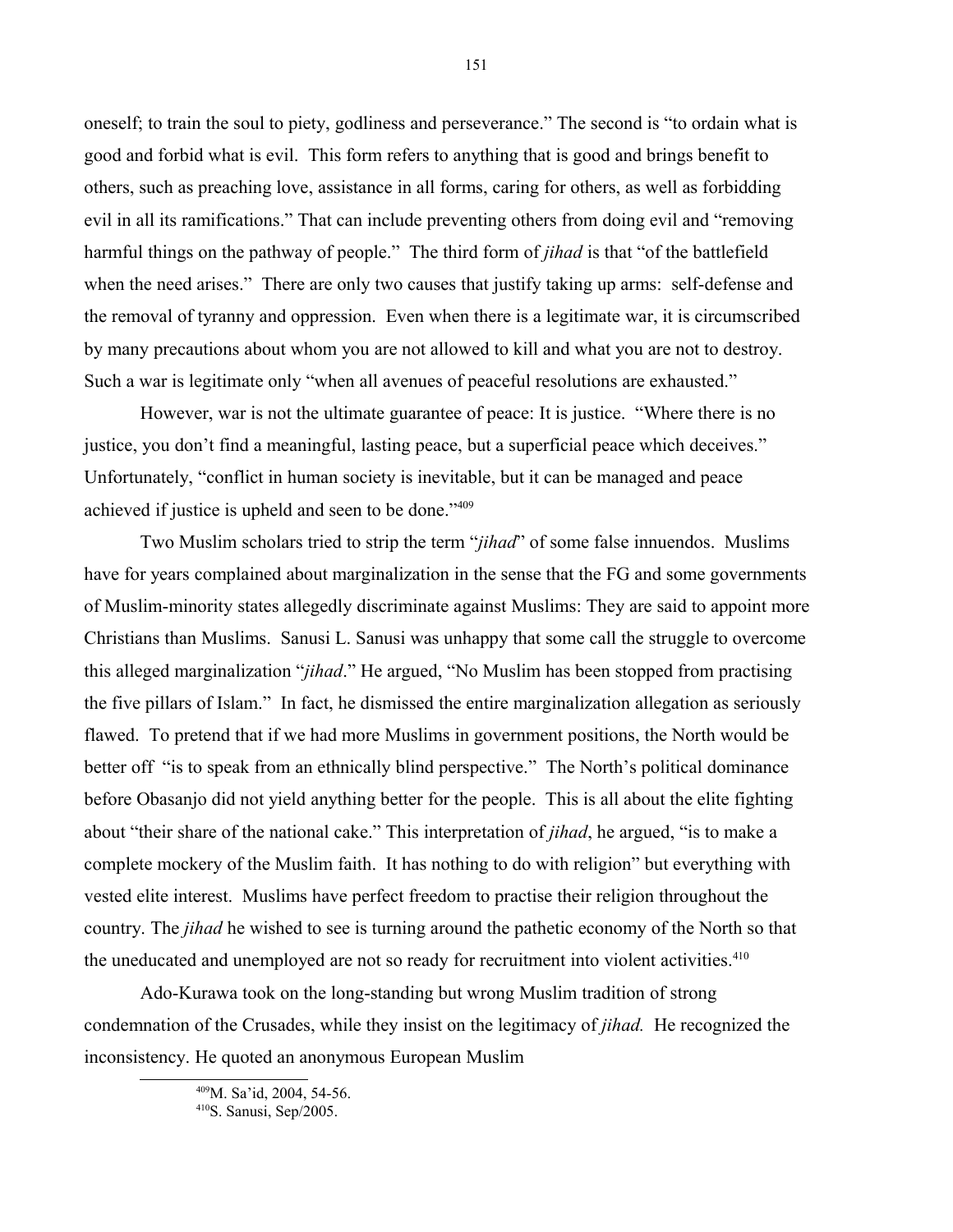*who counseled that if Muslims are against the use of "crusade," they must also consider the use of the word "jihad," since it raises similar sentiments in the West. Why can't Muslim preachers emphasize the greater jihad, which is against the selfish desires of the individual? They keep on emphasizing the lesser jihad to attract attention. If Muslims are seeking justice for oppressed Muslims, they must cooperate with other allies who are also interested in justice for all oppressed people.[411](#page-151-0)*

Though, if given a choice, I would know which *jihad* version to prefer, I am not in a position to judge which is correct according to the Qur'an, the "hard" or "soft" version. Muslim apologistis in Nigeria need to do more than write or proclaim. Christians need to see clear evidence of the "soft," "liberal" and "generous" version of *jihad*, since they have already seen the other in operation far too long.

#### **Women** xxxx

The place and role of women is a frequent subject in all these discussions, with opinions ranging all the way from the traditional to the liberal. The traditional is represented by Sheikh Aminudden Abubakar, who favoured the model of women that brings such negative reactions from the West. He wanted to restrict women to the "*ofishin gidan mijinta"—*the "office of her husband's home." Here we run into a static and cultural interpretation of the ancient Islamic sources that many Muslims are beginning to reject. They are sharply divided at this crucial front.[412](#page-151-1) The sheikh clearly chose the static version. That, according to him, was the direction a worthwhile revival should take. I used the word "traditional" to describe Abubakar's perspective. It may have been traditional from a Northern Nigerian cultural perspective, but whether it represents traditional Islam is another and hotly debated issue.

There are calls for Muslim women to free themselves from Western ideals and return to the ideal Muslim woman. It is the subject of a poem by Jawayriyya Badamasuiy of Bayero University, Kano, enitled "Awake, Muslim Women!"<sup>[413](#page-151-2)</sup> The poem speaks for itself. It is a radical call to Muslim women to be themselves and not mere copycats of Western fashions and ideals. It begins with these words:

*Oh, you Muslim women!*

<sup>411</sup>I. Ado-Kurawa, July/2003. For a general global discussion re "hard" or "soft" *jihad*, see *Companion CD* <Misc Arts/Jihad-War/ ..>, especially File <Secular vs Traditional>. <sup>412</sup>*Alkalami*, 1 Dec/88, p. 16. See J. Boer, vol. 6, 2007, pp. 255-260.

<span id="page-151-2"></span><span id="page-151-1"></span><span id="page-151-0"></span><sup>413</sup>J. Badamasuyi, 15 Feb/91. Vol. 2, Appendix 3.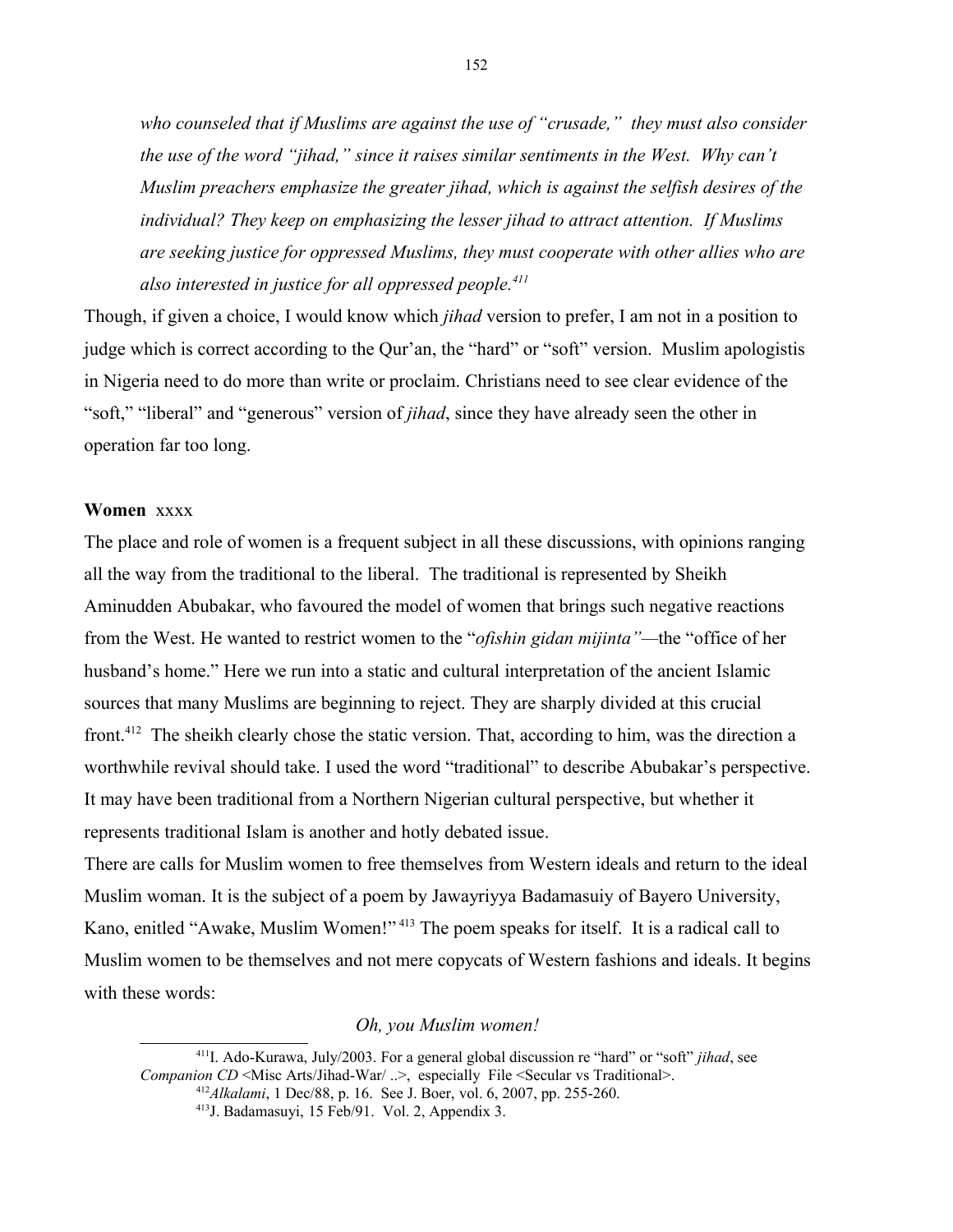*Arise from your deep slumber, Islam has come to liberate you and has prescribed your mode of life. It is out to enhance your dignity It has given you your priority. Why do you need to Europeanise yourselves?*

I encourage you strongly to go back to Volume 2, Appendix 3, where you can savour this radical poem, radical in the sense that it addresses root problems. And think. Especially women, *all* women.

A good two years later, an article in *NN* echoed similar sentiments. Isa Gwantu and Fatima Usara wrote:

*Unfortunately, the anti-human and anti-divine Western culture has dominated the thoughts of people, even in the societies where their inhabitants were at one time ardent followers of the Holy Christ or Muhammed (PBUH) in the Muslim world. They think that everything should be avaluated on the basis of Western values and that materialistic concerns are of primary importance.* 

*Today, when we talk about woman, concepts become deviated to those incorrect standards of the culture of the world's arrogant powers. We should attempt to acquaint the world with the true value of woman.*

Then follows a discussion of the various true values and positive functions of woman as advocated by Islam. The article is accompanied by two pictures. One shows a woman at a manual but complicated weaving machine portraying the high value Islam places on the economically productive woman. The other is a woman dressed in *hijab* with only her face showing. Though to the Western mind and some Muslim women—secularised? modernised? liberated?--the *hijab* stands for subjugation, the authors of this article evidently saw no contradiction between an elevated, liberated view of woman and the *hijab.[414](#page-152-0)*

An unnamed international body of Muslim women that includes Nigerian women, critiqued the Zamfara treatment of women as seriously inconveniencing them amd taking them backward. Instead of reducing the freedom of movement for women, the group said in a communique that the solution lies in the FG's immediately protecting "the rights of women in Zamfara and in

<span id="page-152-0"></span><sup>414</sup>O/ Gwamti amd F. Usara, 9 May/93.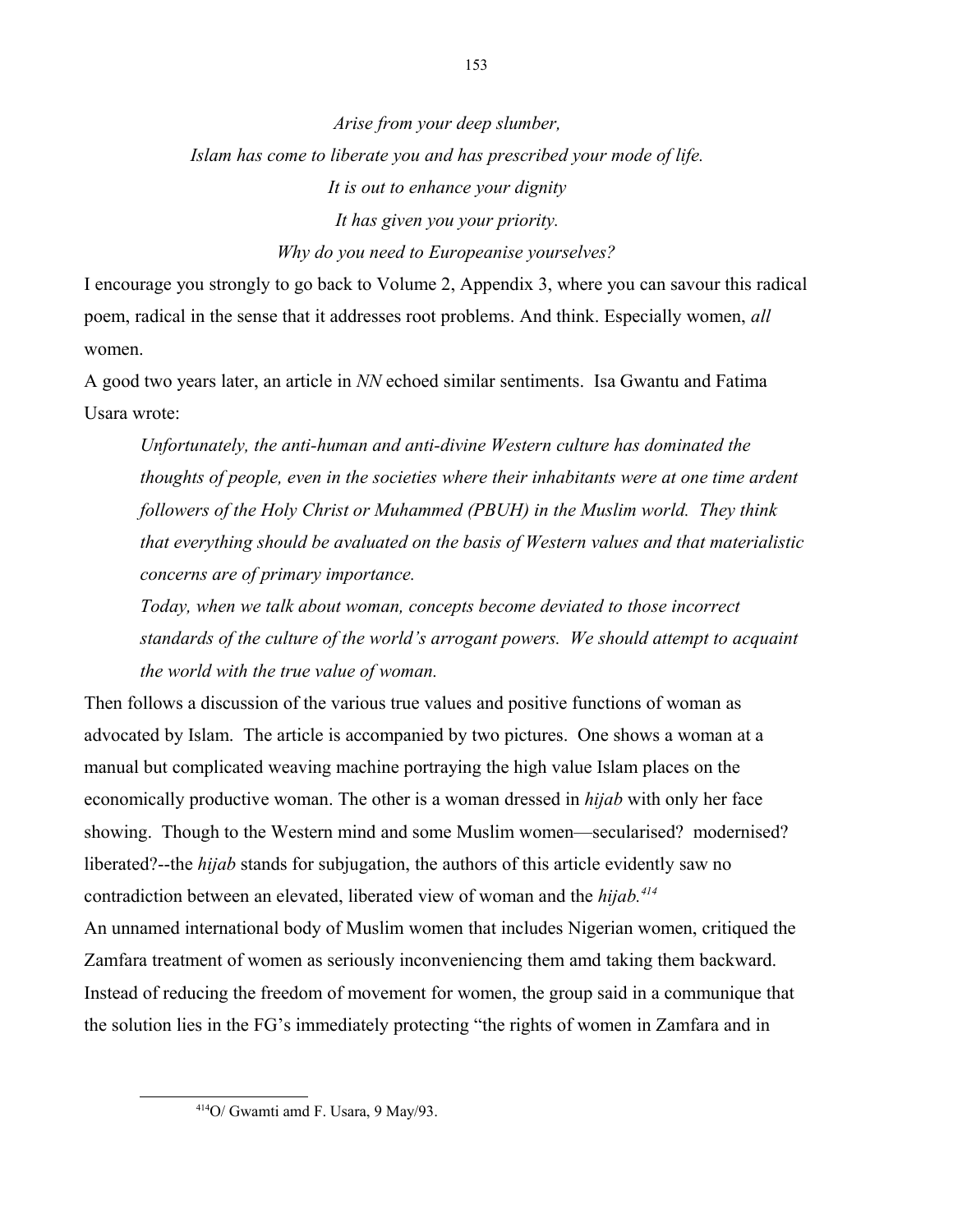every other state as guaranteed under the Constitution without delay and ensure the well being , security and full rights of all its citizens."<sup>[415](#page-153-0)</sup>

Saudatu S. Mahdi is "a leading women's rights activist in Nigeria" and General Secretary of the Women Rights Advancement and Protection Alternative. At the 2004 sharia conference held at UJ, she advocated "the codification of Islamic personal law in order to enhance the level of enjoyment of the rights of women, which are most vulnerable in the area of domestic relations." Her reason for this point was that current treatment of women in Northern Nigeria "breach both the letter and the spirit of sharia." Codification would result in four important improvements: (1) Provide greater understanding of rights and responsibilities regarding marriage; (2) "Ensure that women enjoy the rights granted to them by Allah within the framework of sharia;" (3) "Ensure that implementation of the law that is truly Islamic and not an arbitrary hybrid of principles derived from non-authoritative interpretations, traditions and customs, and the whims of individuals;" (4) "Provide standards, consistency and enhance the administration of justice." "In short, it will provide the opportunity for development of sharia personal law in a manner consistent with the Qur'an and the *hadith.*" She ended her lecture by referring to the current global struggle for the preservation of Muslim identity. Nigerian Muslims "must not lose sight of the need to focus on the entrenchment of the fundamental Islamic values of human dignity and justice for all."<sup>[416](#page-153-1)</sup>

A Muslim women's conference in January, 2005, in Abuja, 14 years later, could be said to constitute the answer to the challenge of Badamasuiy's poem. Funded by the US, it was concerned with improving the political advocacy skills of Muslim women. The conference drew up certain benchmarks by which participants could measure their advocacy success. One such benchmark was the effectiveness of sharia governments in sponsoring "enlightenment programmes that highlight the Qur'anic provisions, sayings and practices of the Holy Prophet and the pious caliphs that underscore the human dignity and worth of women, as well as allow them to be actively engaged in the development of their communities, and not limited to their traditional roles as wives and mothers."

Another benchmark was for the FG "to initiate legislation, aimed at fulfilling its obligations in international statutes, through the enactment of enabling laws that define or award proportional representation for women. This would provide a framework for female participation in politics,

<span id="page-153-0"></span><sup>415</sup>R. Osheku and A. Bally, 5 Dec/99.

<span id="page-153-1"></span><sup>416</sup>S. Mahdi, 2005, pp. 4-5.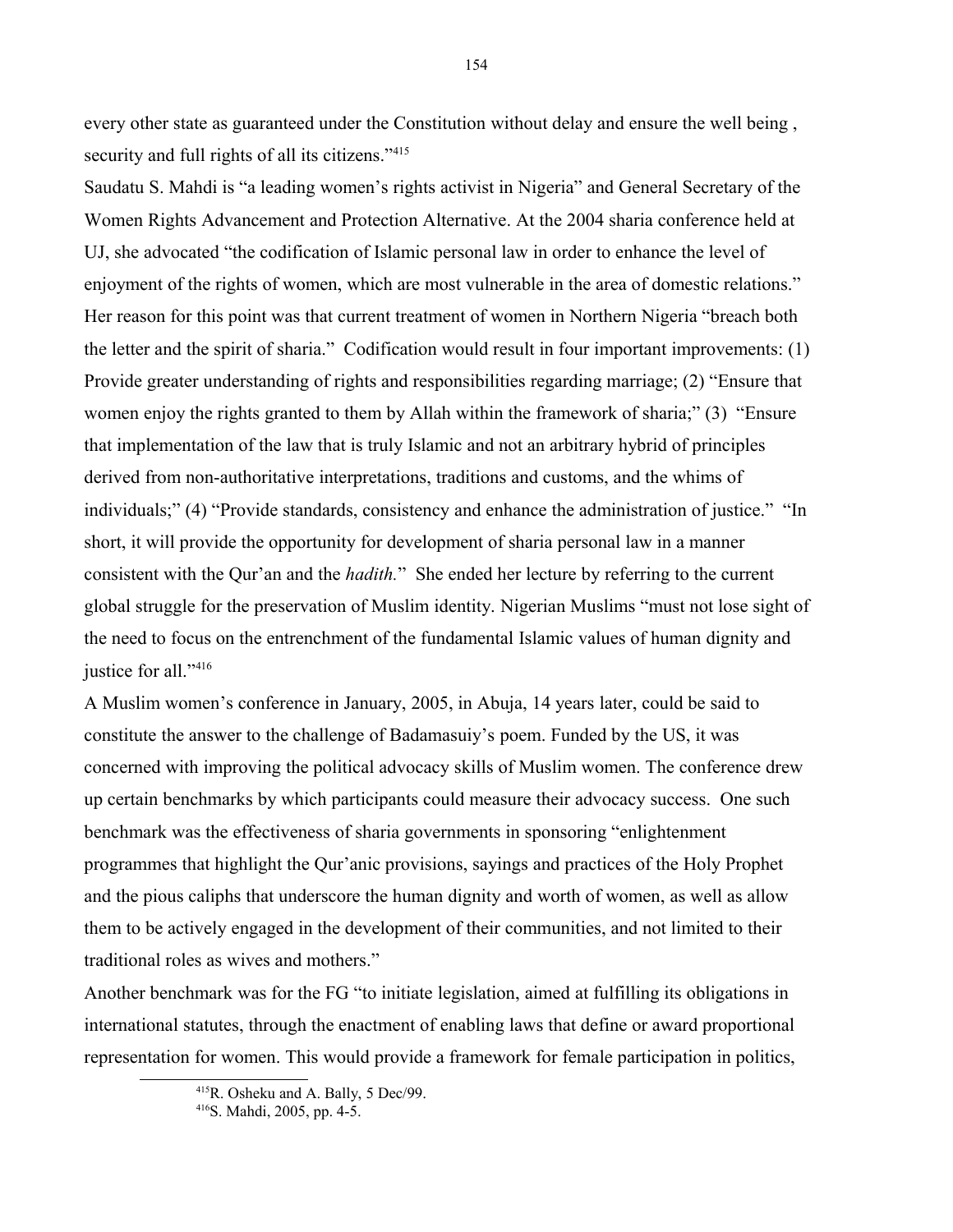which would in turn boost the number of Muslim women as elected representatives in their communities."[417](#page-154-0) It is safe to say that not all conservative sharia advocates had this in mind!

Nafsat Musa, Vice-President of the Federation of Muslim Women in Nigeria (FOMWAN) and Deputy Director, Legal Drafting Committee of Plateau State Government, said that Nigeria is in need of peace, and that, according to Islam, starts at home. "If there is peace in the home," it is generally felt, "it will transcend to the community, town, region and the country." It cannot be over emphasized that a woman's role at home is important precisely for "her role in peace-building." This function is to be the dominant role among the various modes of a woman's life—as a wife, a mother, a partner. In relation to the public peace, women, "because of their creation as peace makers," can influence men and youth to cease their violent behaviour. Elsewhere she said that "women are created 'for love and peace' and are therefore a source of tranquility, adding that Allah has endowed women with patience." It has been argued that there is no peace in Nigeria precisely "because women were not carried along in the peace initiatives." Having explained all that, Nafsat Musa called on her "sisters to start their homework by mending the broken relationships with our Christian community. They need to teach their children respect for other faiths and cultures. They have to plead with their husbands and sons to solve differences through dialogue, an avenue much easier and cheaper than conflict!<sup>[418](#page-154-1)</sup> The actors come in all shapes: this one in the shape of a highly placed public servant and leader of women pleading for a woman's domestic role in nation building! Western traditional thought categories about Muslim women just don't cut it among Muslims. Delightful, confusing or just plain contradictory? All of these adjectives are part of the mix.

Inter-Gender organized seminars and workshops for various social groupings—women, youths, stakeholders. At a multi-religious Inter-Gender women seminar in Kaduna, participants formed Peace Monitoring Committees for their various local areas. They all signed a communique "on the need for a sustainable peace process in Kaduna."<sup>[419](#page-154-2)</sup> This was a parallel action to that taken at a youth multi-religious seminar we will read about in the section on youth.

155

<span id="page-154-0"></span><sup>417</sup>A. Haruna and A. Umar, 4 Feb/2005. In view of American funding of the conference, some will likely have considered this as American interference in their domestic affairs! In view of a similar reaction to the 2004 sharia conference at Unijos, they *should* have. That this did not become a big issue was probably due to the fact that participants were mostly non-academic women instead of aggressive academic men jealous for being excluded.

<span id="page-154-2"></span><span id="page-154-1"></span><sup>418</sup>N. L. Musa, pp. 35-38. *IGPB*, Nov/2004, pp. 1-2. <sup>419</sup>M. Lawal, Nov/2004, p. 9.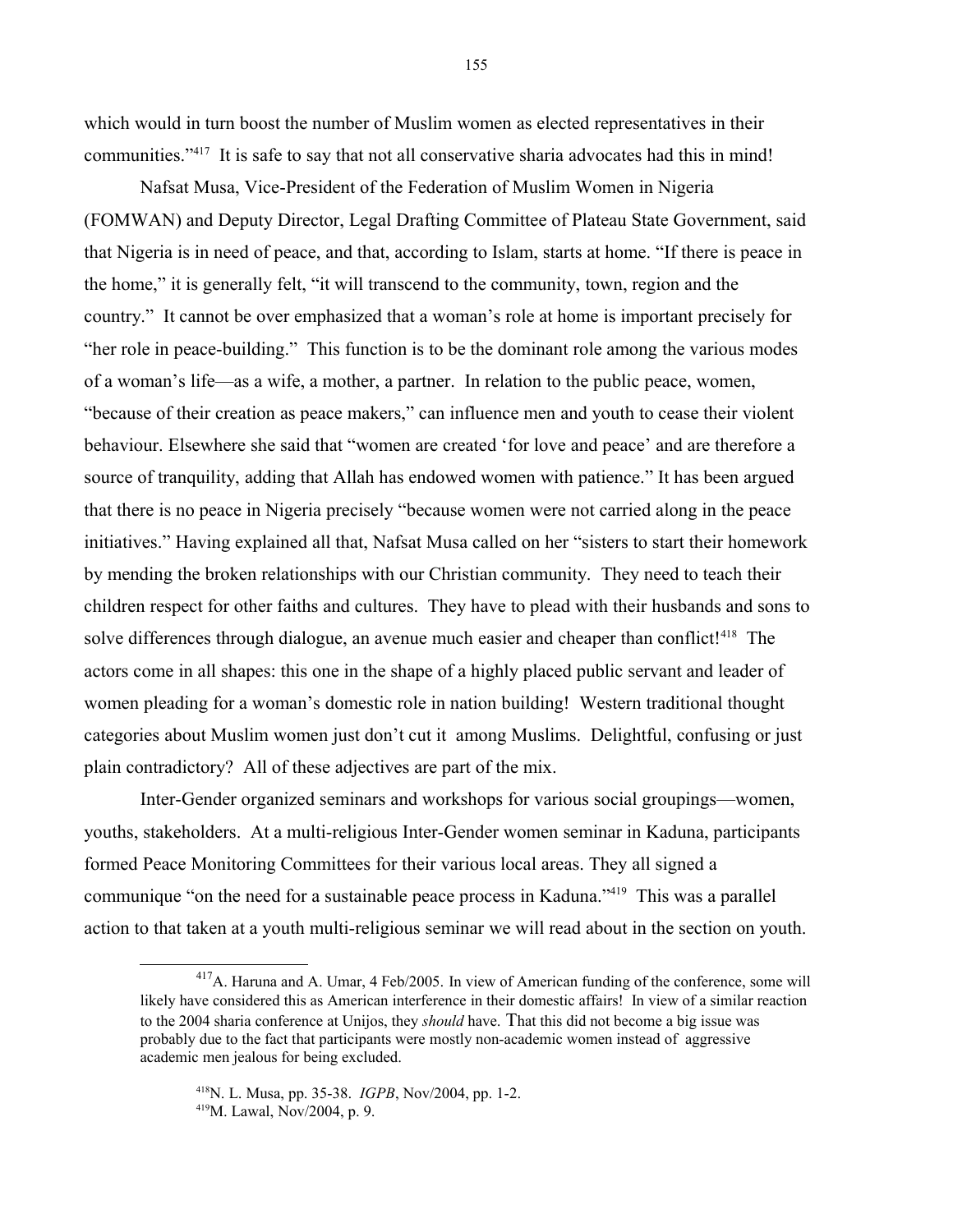Though women were said to occupy a strategic place in society, that place, it was commonly felt, was not acknowledged in the sharia judiciary. There had long been the need of "ensuring that women gain better access to justice under the sharia system." A women's conference decided that the issues "included the improvement of women education and enlightenment about their rights as enshrined in sharia." Also needed were the "establishment of institutions that will enable women to have access to justice, such as legal aid services and access to counsel without distinction." Thirdly, "effective mechanisms for communicating women's interests and concerns" needed to be put in place. These issues needed work, since the "conference observed that the sharia [actually] recognises and safeguards women's right and access to justice and has a very early history of women activism."[420](#page-155-0)

In 2007, Sultan Muhammadu Abubakar addressed Muslim leaders on women issues. I quote here the introductory paragraph of Sonnie Ekwowusi's report:

*At the meeting of Northern Emirs, Imams, members of the JNI and prominent Northern Islamic scholars, Mohammadu Sa'ad Abubakar III, the Sultan of Sokoto, raised an alarm over certain International Conventions and foreign lifestyles, which if adopted in Nigeria, would destroy our cherished values and beliefs. He urged the Northern lawmakers at the National Assembly not to accede to the domestication of any treaty or convention without first ascertaining their implication to the cherished values of the people. Specifically the Sultan made reference to the on-going conspiracy to get the National Assembly to domesticate the controversial Convention on Elimination of Discrimination Against Women (CEDAW). His words: "In passing the bills and making*  laws, including the CEDAW (Convention on Elimination of Discrimination Against *Women) currently before the National Assembly, the sensibility of our religion and culture must be respected at all times"*

<span id="page-155-0"></span><sup>420</sup>G. Oji, 3 Mar/2003.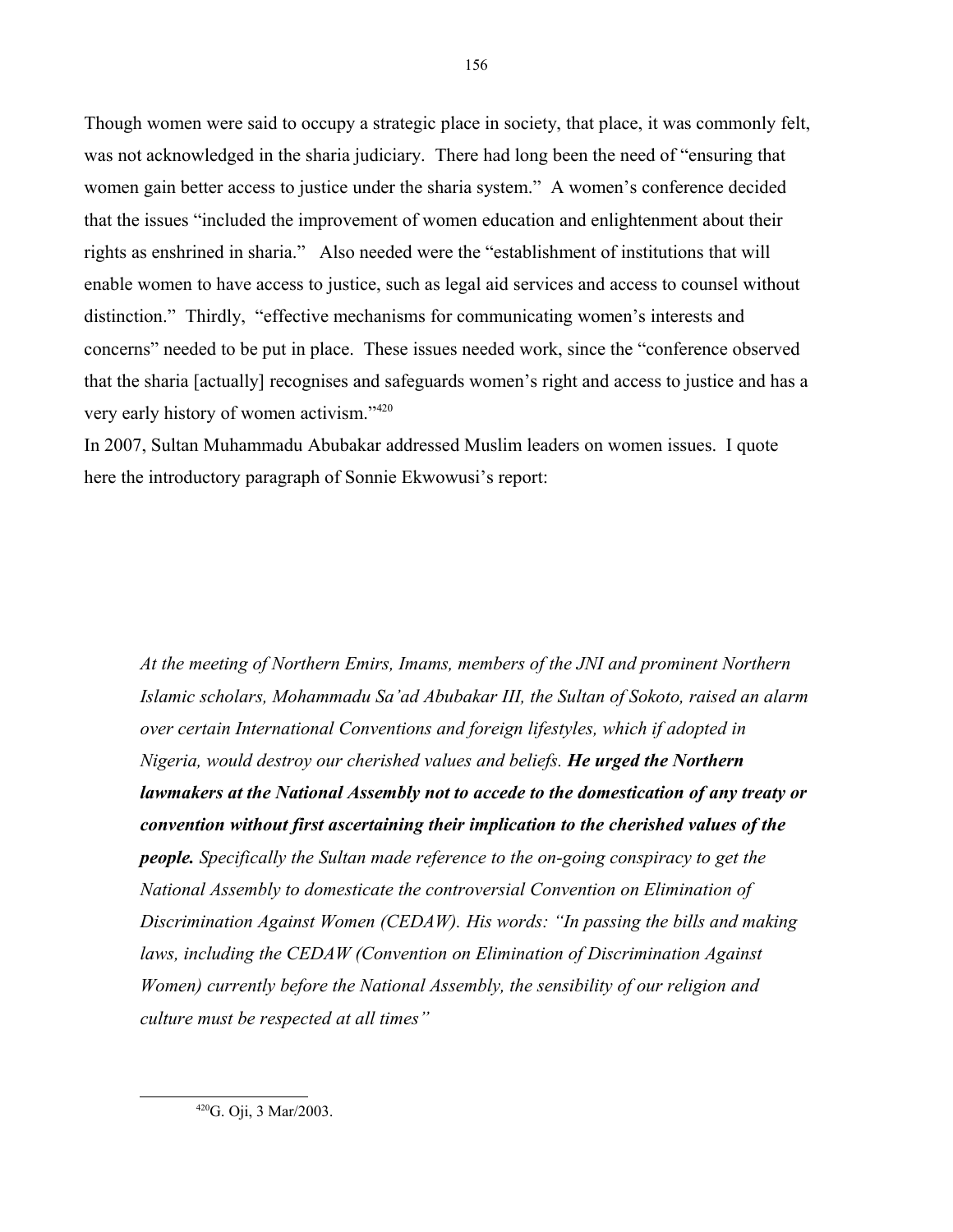Now we could dismiss the above as the typical Muslim cry about anti-Muslim conspiracies and keeping women in their place. Please note the highlighted sentence in the above quote. Here is one place where Christians and even non-religionists concur with Muslims. And here is one time even Wole Soyinka, that thorn in the Nigerian Muslim flesh,<sup>[421](#page-156-0)</sup> concurred with Muslim opinion in no uncertain way. It seems like a typical case of a common enemy uniting opponents. $422$ The Sultan delivered his speech in 2007, seven years after Zamfara's sharia declaration. The sharia hype was over; the word "sharia" was no longer on everyone's lips, but the issue was the same. In effect, the Sultan warned against repugnant Western values that would undermine the sharia and destroy the Muslim culture of Nigeria. Rejecting them was among the keys to Nigerian survival and even revival. Here we have a cultural front where all major communities in Nigeria could and, in fact, do meet, the instinctive tendency of enemies uniting against their common enemy.

As I stated earlier, this book is a sampler, not a complete well-rounded meal. The subject of women deserves a full chapter. They have, of course, been given extensive coverage in earlier volumes. Search for them with the help of the entry "Women" in their indices. Sorry, sisters, we need to move on.[423](#page-156-2)

### **Youth xxxx**

Youth is another category of people that deserves special attention. They are often the victims of manipulation by politicians and other leaders. They are accused of actually carrying out much of the violence, but under the control of their remote manipulators. Reports in previous volumes about riots invariably refer to the prominent roles played by youth. Back in June, 2001, Governor Makarfi of Kaduna instructed his Permanent Secretaries in charge of Religious Affairs in the state "to embark on sensitisation of youth on religious matters to curb religious violence." This was to help "ensure sustainable, peaceful and harmonious co-existence." This was to be accomplished by workshops and seminars. Another part of the programme was to "review the religious curricula in post-primary schools and set up religious clubs to promote harmony in all

<span id="page-156-2"></span><span id="page-156-1"></span><span id="page-156-0"></span><sup>421</sup>J. Boer, vol. 4, 2005, p. 234; vol. 6, 2007, pp. 321-322.

<sup>422</sup>S. Ekwowusi, 17 July/2007. Appendix 15 xxxx. Ekwowusi's further comments fit more appropriately in ch. 4. See p. xxxx

 $423$  For your interest, I have attached an article by the Canadian Muslim activist Mohamed Elmasry that provides some historical insights and a more modern perspective on women. See *CCD* <Misc Arts/Women/2007-05-25…>.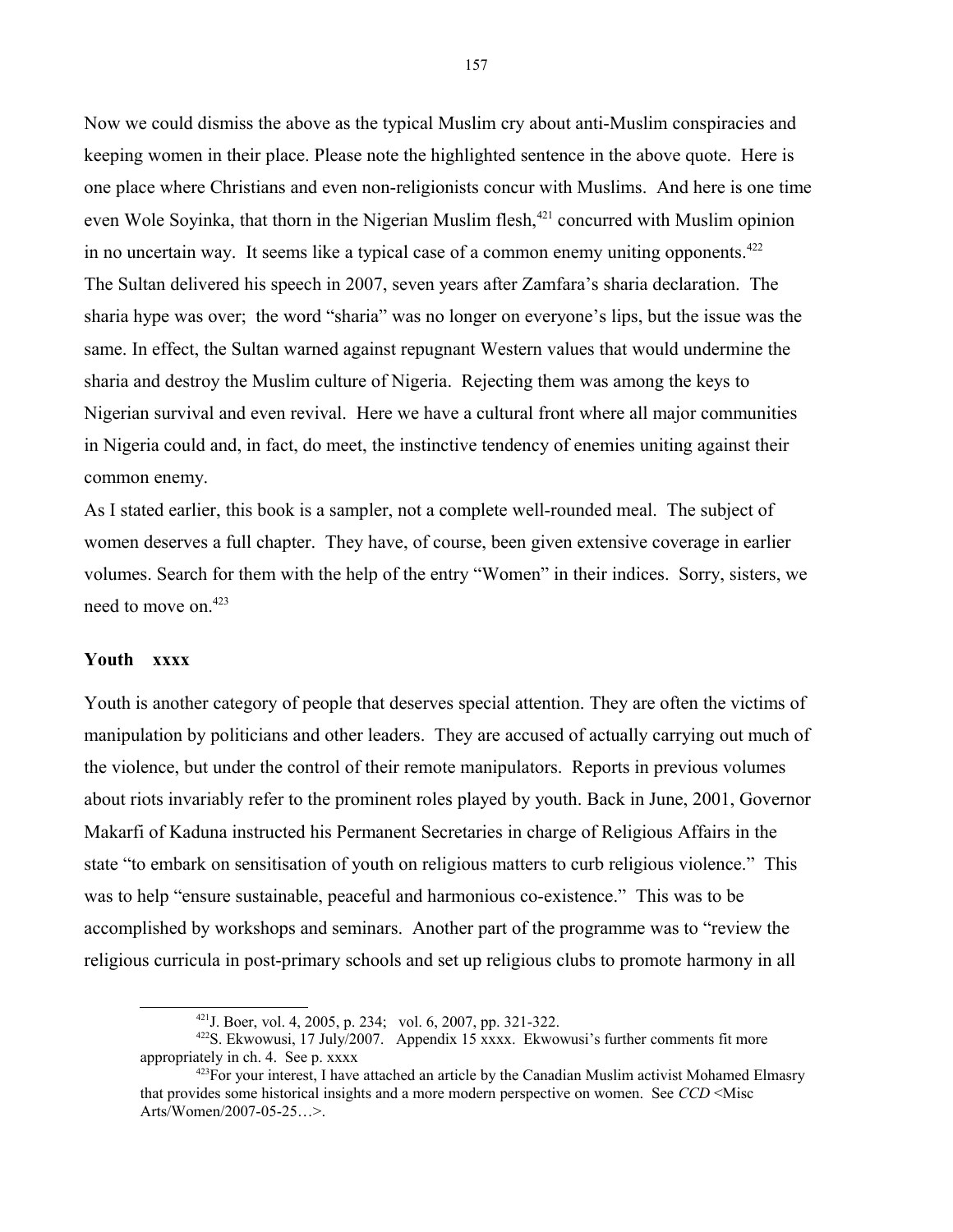secondary schools." The programme was to cover both Islamic and Christian courses with the involvement of both JNI and CAN. This approach was selected because religious crises are due to ignorance. So, education would be the natural medicine. It was expected that "at the end of their assignment, the society would be sanitised to ensure religious harmony and peace in the state."<sup>[424](#page-157-0)</sup>

The very day of my editing this section, former military President Ibrahim Babangida was reported to have implored youth in the Delta area to cease their violence, though theirs is due to indignation about the behaviour of oil corporations in their area, not due to sharia or religion. He followed up his urgings to youth by advising the authorities "to pay more attention to issues of food security, security of life and property, good and affordable housing projects, sound and affordable health care facilities, as well as improved infrastructures and facilities in educational institutions. He decried the high level of unemployment among the youths and frowned at the number of the destitute in the country, saying that the development was not healthy for the nation's body polity."<sup>[425](#page-157-1)</sup> These general proposals represent the opinions of a wide range of people who indeed recognize that that is the direction in which the solution for youthful violence must be sought, whether it be inspired by sharia, politics or oil.

The Bauchi State Government also thought to have found a solution. Sani Abdu, Chairman of the state's Youth and Women Rehabilitation Committee, disclosed that the majority of jobless youths had dropped out of school due to parental poverty. Of that group, "more than 60 percent" is on hard drugs. Politicians recognized an opportunity and started using them as thugs, a scene with which readers of earlier volumes are all too familiar. The Governor had already approved the opening of three centres to rehabilitate such youths. It was serious: The Government "had shown a lot of commitment to ensure the complete rehabilitation of youths on drugs within three months"! One of my emphases in this series is the need to be *realistic.* This one with its unrealistic time frame definitely does not meet that criterion,  $426$  though it is the direction to

<span id="page-157-0"></span><sup>424</sup>S. Obassa, 25 June/2001.

<span id="page-157-2"></span><span id="page-157-1"></span><sup>425</sup>*Leadership*, 27 Mar/2007.

<sup>426</sup>*DT*, 18 June/2007. "*Complete* rehabilitation" *ensured* within three months?! I invite Dr. Abdu to my city of residence,Vancouver, and review both his time limit and his optimistic expectation! *Bari Allah Madaukaki ya ba da nasara!* [May God Almighty give success—a typical Hausa Muslim prayer.] A typical Nigerian method would be to bully the drugs out of the addicts by isolation and force. Since the soft liberal approach of Vancouver does not show many signs of efficiency, let alone success, it would be interesting to see whether an "enlightened bullying programme" would yield any better results. Dr. Abdu, a report, please, in three months.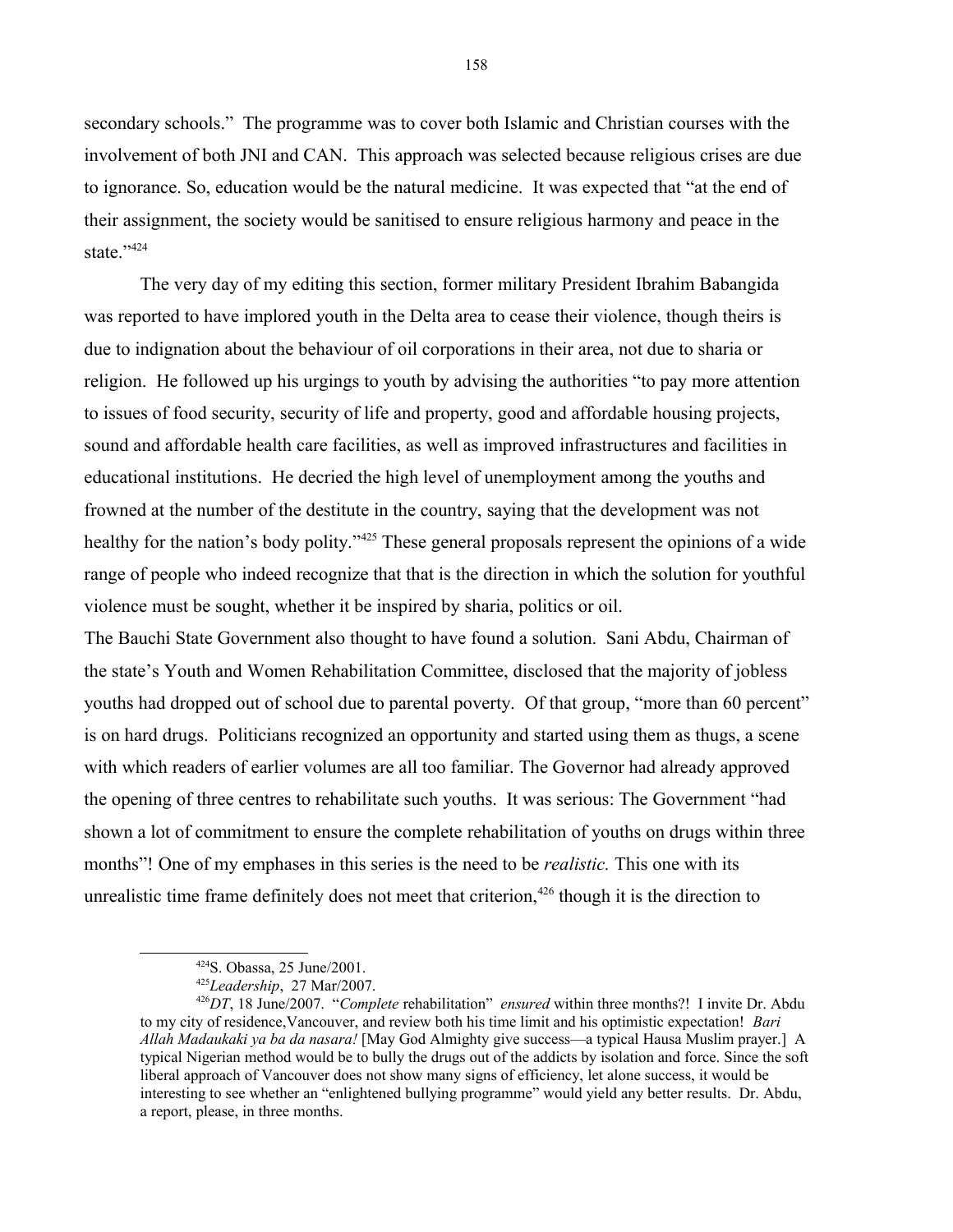pursue: Drug-free youths should not be as amenable to recruitment for violence, religious or any other kind.

Religiously, 2007 was a very restless year in Kano, not only between Muslims and Christians, but especially among Muslims themselves. Kabiru Tsakuwa described the situation in a Gamji article in familiar terms: "The system had failed to shoulder the responsibility of providing for the basic needs of all citizens due to the absence of responsible leadership; prompting many of our vulnerable and unstable youths into drug addictions, thereby becoming a ready tools and cannon fodders in the hands of unscrupulous politicians to manipulate and engaged into battle of attritions." He then put it squarely before the authorities: "It is now crystal clear that, if our spiritual and temporal leaders fail to device a means to engage the large army of our restive youths, who are lurking in different corners for an opportunity of this nature to wreck havoc and partake in self destructions, honestly our sense of collective security and well beings are definitely in danger! Our frustrated youths are now, akin to human time-bomb, waiting for an auspicious opportunity to detonate with devastating consequences." With obvious disappointment, Tsakuwa commented, "That common sense and reason was relegated to the back-bench leaving behind death, destructions and unwarranted commotions and sufferings among the warring factions and innocent victims was the most obvious fact." And that was Kano, the proud Muslim and strong sharia centre of the North. Exactly a year later, Tsakuwa made the same complaints and comments about the Jos riots of December, 2008.<sup>[427](#page-158-0)</sup>

 Youth also caught the attention of Inter-Gender, which organized an interfaith youth seminar in Kaduna on which Moshood Lawal published a brief report. It was attended by 220 youths. Obviously it was of great interest to them, probably sweetened by a free meal or two. A brainstorming session uncovered a number of familiar causes of violence. Participating youths "all agreed to become vanguards of peace in their respective communities." As in the case of Inter-Gender's Women's Seminar, so here Peace Monitoring Committees were formed. They "agreed to peaceful co-existence and respect for one another's religious beliefs." They claimed "they have been transformed and now believe in peaceful co-existence and mutual understanding." They advised that Inter-Gender organize a seminar for religious leaders as well.<sup>[428](#page-158-1)</sup> While clergy often accuse youths of violence, youths are not blind to clerical causation either!

159

<span id="page-158-0"></span><sup>427</sup>K. Tsakuwa, Dec/2007; Dec/2008.

<span id="page-158-1"></span><sup>428</sup>M. Lawal, Nov/2004, p. 9.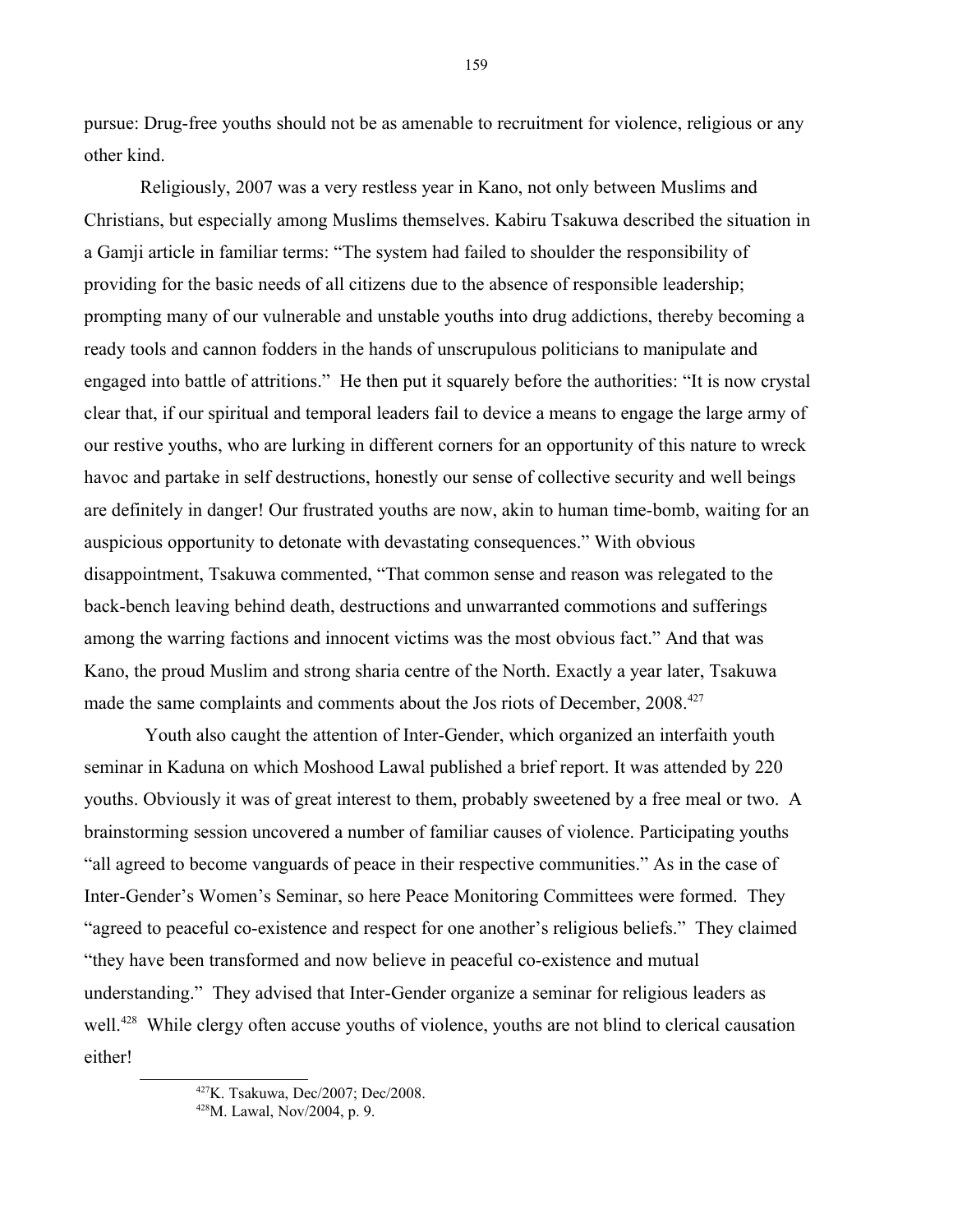## **Inset --Ibrahim Sulaiman xxxx**

Ibrahim Sulaiman had much to say about the measures to be taken to achieve victory and peace in the sharia struggle—and victory is what he was after, nothing short of it. It is victory that will bring the peace, Muslim victory, Muslim social order. He affirmed the truism that all human organisation, including nations, have a limited shelf life, after which they disintegrate and vanish. Nothing is permanent, as Nigeria's lorries love to proclaim. Nothing in the current situation is set in stone. The future is therefore open and thus hopeful. Sulaiman approached it with gusto. He had solutions for the Muslim community, for the nation as a whole and for relations with Christians. His vision is indeed one of wholistic *da'wah,* though not altogether without ambiguity.<sup>[429](#page-159-0)</sup>

Of course, the first enemy to overcome is that of secularism. He insisted that Muslims reject the limitations secularism imposes on them.<sup>[430](#page-159-1)</sup> He was hopeful: It may well be that "the ongoing" encounter between Islam and secular forces is an indication that history, like the mighty ocean, is preparing once more to shed off its scums." Those "scums" were, of course, to be replaced by the classic formula for wholism.[431](#page-159-2)

*We need to create appropriate platforms and mechanisms for a sustained mobilisation of the Islamic social forces. Islam has to be disseminated, not as a faith of scattered and disorganised individuals, but as an organised and solid movement which is concerned with fundamental human problems, current on pressing social issues and alive to its political and moral responsibilities to the people. Islam must therefore be made to permeate every facet of life, every sector of society and every institution in the country. Thus the intellectual community, students organisations, the labour movement and similar organs should be organised on Islamic lines. Women have to be mobilised for the Islamic cause. Above all, the ordinary people should be mobilised in the name of Allah and for His cause."[432](#page-159-3)*

 $429$ For some of Sulaiman's own writings, see J. Boer, 2005, vol. 4, Appendix 5 and 6. See also indices in vols 2, 4 and 6 for more discussions about him.

<span id="page-159-1"></span><span id="page-159-0"></span><sup>430</sup>J. Boer, vol. 4, 2005, pp. 36-37.

<span id="page-159-3"></span><span id="page-159-2"></span><sup>&</sup>lt;sup>431</sup>For a more detailed idea of Muslim wholism, see J. Boer, vol. 4, 2005, ch. 3.

<sup>432</sup>I Sulaiman, Mar/86, p. 16. J. Boer, vol. 2, 2004, pp. 37-40; vol. 4, 2005, pp. 92-94, Appendix 5 and 6.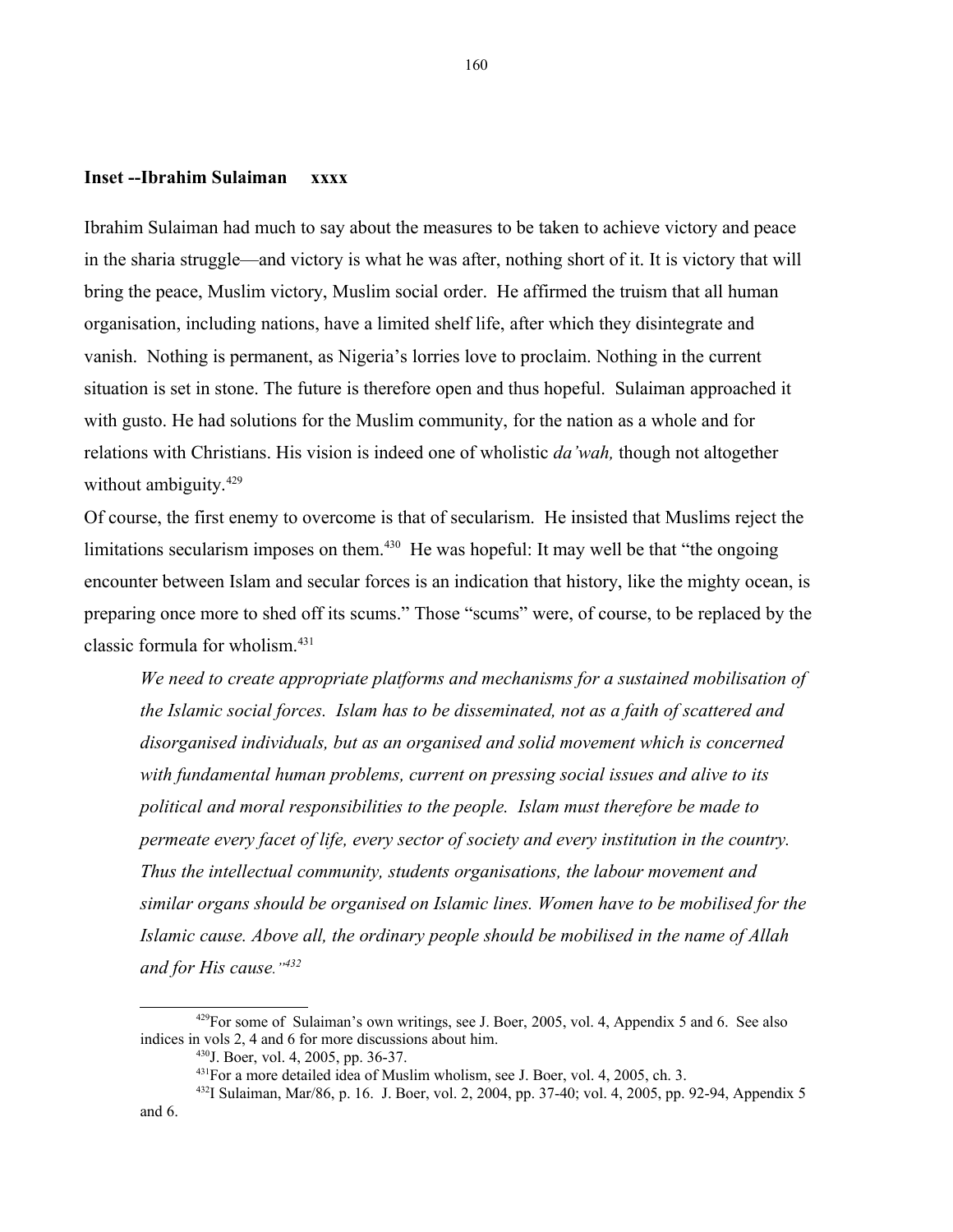And again,

*The fundamental task before all Muslims today is to strive their utmost to consolidate Islam. The whole world is our constituency. We are free to traverse its regions to disseminate the message of Islam. National boundaries, racial or political barriers should be of little significance to us as our enterprise is essentially global—the dissemination of truth, the support of all just causes, the pursuit of moral excellence, the defence of human dignity. Hence, it is absolutely imperative for us to cooperate with Muslims the world over.*

Sulaiman emphasized several times that we must overcome negative thoughts that demobilise the community.

*One important step in this positive and far-reaching direction must be the elimination of the sense of desolation, dispair and inadequacy that has pervaded the people of this country. There seems to be a widespread belief that we should remain within the bounds set for us by Britain, that we should retain all the institutions and legacies of the Empire, and that our nation should remain as* defined and fashioned by the British genius. *This is the belief that has created the logic under which the chorus of secularism is being chanted so vociferously.*

At another time, "We must make no concession to the secular state, nor compromise our fundamental obligations to banish neo-colonialism from our soil, and put the sharia once again on full course. We view as falacious the prevailing assumption that it is only the Europeans who have the inherent right to impose their language, law, political and economic institutions on others and that the only option left to the rest of mankind is to obey."[433](#page-160-0)

More positively, Muslims "should be thinking of a process involving the creation of a new nation for ourselves, a nation which, because it is founded on sound principles and directed towards noble objectives, will not only be an infinitely greater Nigeria, but will serve as a platform for the development of a full-fledged civilisation, a nation which will emerge from our [own] sweat and genius, the fruit of our [own] labour.<sup>[434](#page-160-1)</sup> Impatient with the pseudo limitations secular colonialism imposed on Muslims, he advised,

*Let us remember that as Muslims we have no limitations at all as to where to carry the message of Islam, and to whom. As Muhammad Iqbal has put it:*

<span id="page-160-0"></span><sup>433</sup>I. Sulaiman, Mar/86, pp. 4-6, 14.

<span id="page-160-1"></span><sup>434</sup>I. Sulaiman, Mar/86, pp. 4-11. J. Boer, vol. 4, 2005, pp. 92-94.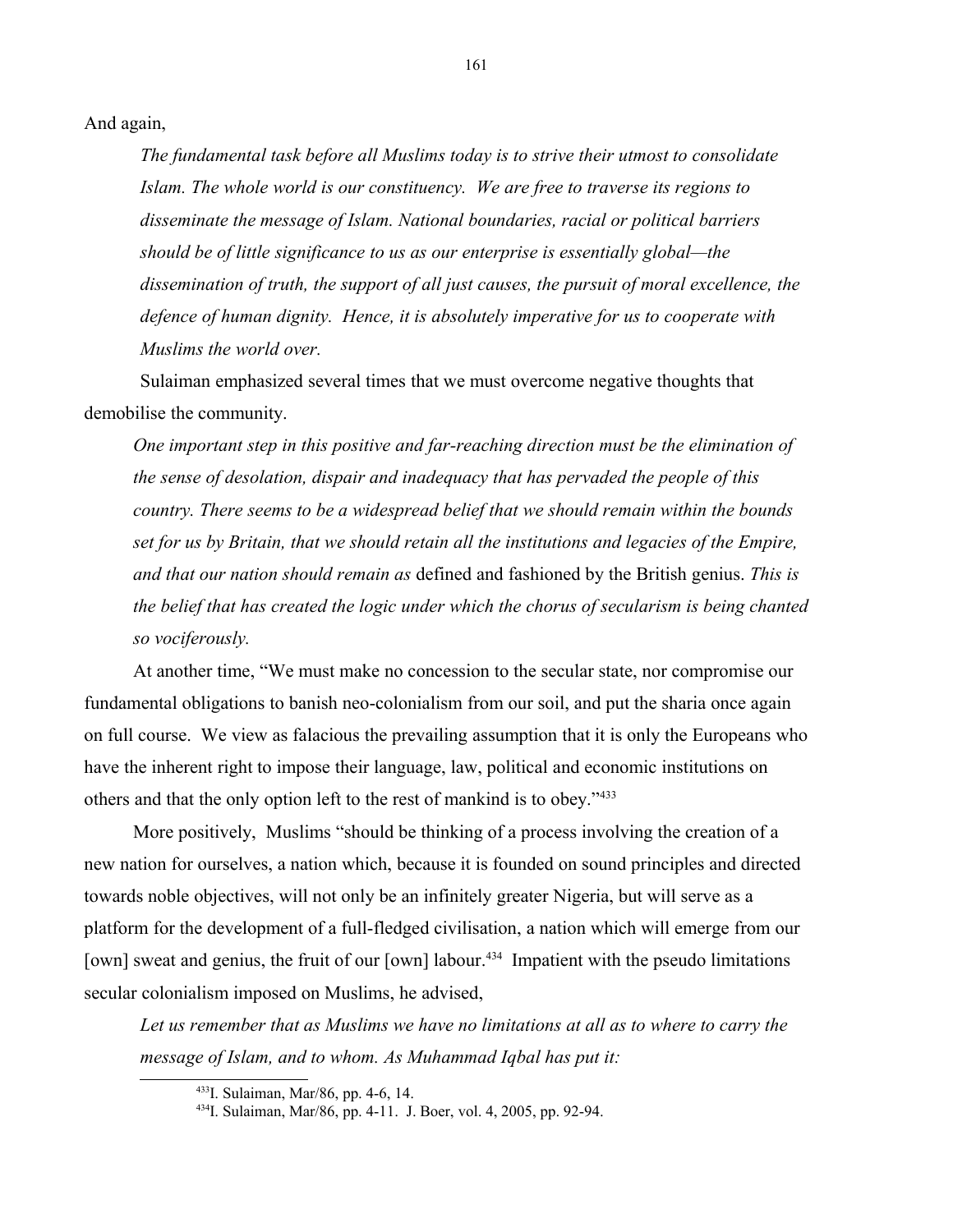*"Our range is from the ceiling of the skies*

*To the sea's floor, and Time and Space are both*

*Dusts lying on our path."[435](#page-161-0)*

*The days of the conqueror are over. We now have, as a free people, to chart a credible course for ourselves without any hindrance or inhibitions. All conditions, institutions and values which have been imposed on us should all now be regarded as null and void; they must give way to a relevant dispensation based on fairness and equity and on a clear recognition that Islam, being a total way of life, is indivisible.* 

# Hence,

*Islam must be allowed to involve itself with all issues upon which the survival and progress of this nation depends. These include:*

*1. A political framework which is acceptable to the broad spectrum of our society and which, at the same time, is viable;*

*2. A legal system which is a complete alternative to the colonial legal regime, irrelevant to our needs, yearnings and aspirations and is capable of tackling effectively the menace of crime in our society. In short, such a legal order should be one which is just and one which gives all the various communities of this country no more and no less than their due and provides a means to the attainment of social justice in our society.*

*The object for which Islam exists is to make possible the emergence of a truly Muslim personality, who alone could shoulder the momentous responsibilities of life. In pursuit of this, Islam relies on the home, the school and social environment: these three must necessarily be islamised.*

*There are at least four issues that are of common concern to Muslims in Nigeria and need to be pursued in a spirit of solidarity. These are:*

- *1. The campaign for a viable political dispensation*
- *2. The struggle against neo-colonialism*
- *3. The fight against corruption and moral decadence*
- *4. The demand for a full-fledged sharia.*

There are various groupings and structures in society that have caused serious problems to Muslims and thus need to be identified and reformed. They "have pitched their camp on the

<span id="page-161-0"></span><sup>435</sup>I Sulaiman, Mar/86, p. 16.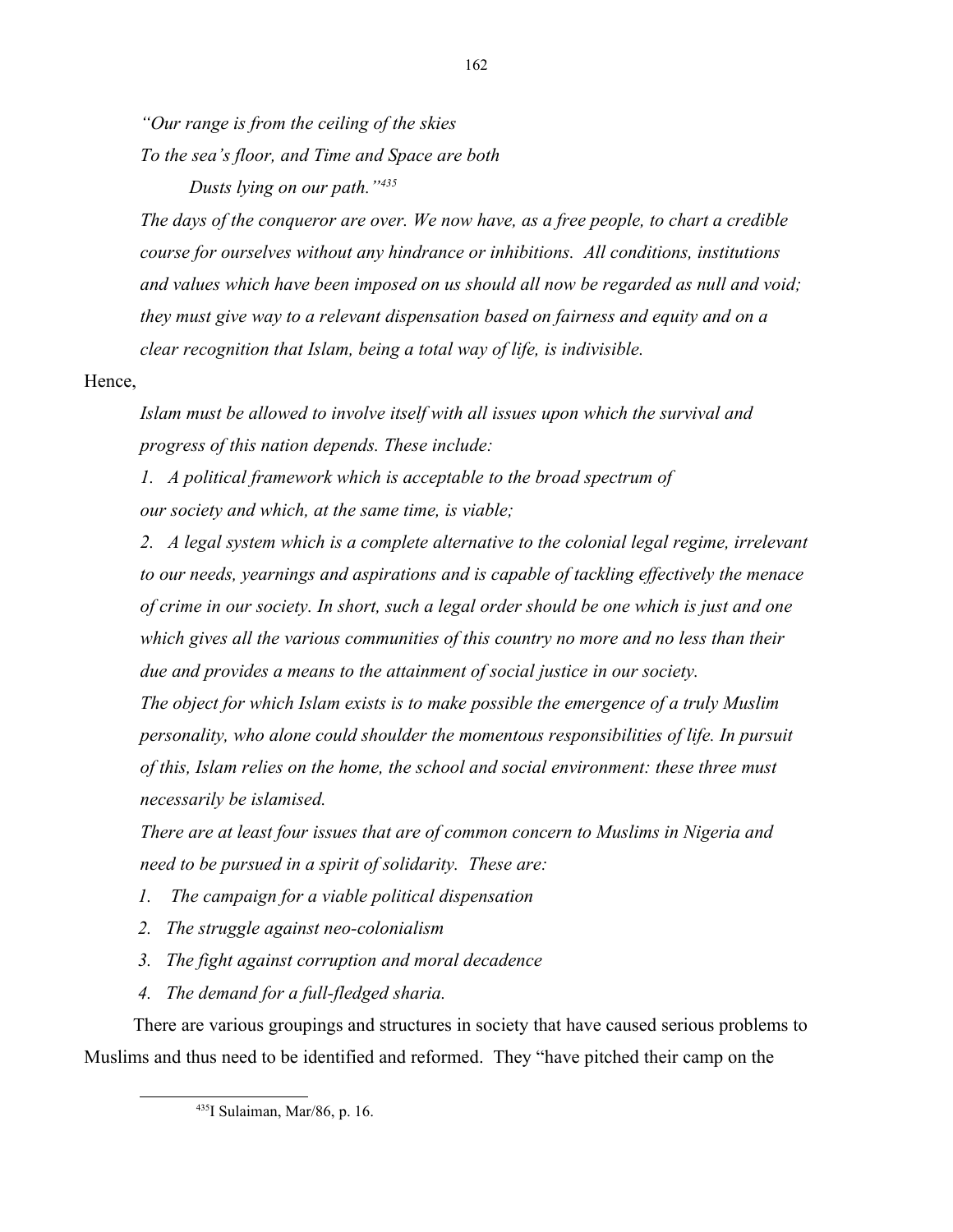wrong side of history. This refers specifically to those who, as pampered and privileged groups, have acquired significant stakes in the dominant system." The first among these groups is the Army,<sup>[436](#page-162-0)</sup> an institution thoroughly pampered, totally lacking in discipline, rife with corruption and weakened by excessive and ill-gotten wealth. Then there are the emirs, who "urgently need to re-examine their role in society before history takes its course." A major task of theirs is "to uphold the sharia in all its ramifications." Alas, "it is not being upheld." Instead, they have sold themselves to "the government of the day without any consideration of morality or honour." The Ulama constitute another Muslim social pillar. Together with the Emirs, they have stood by silently as Islam was reduced in its scope of operation according to the dictates of secular forces. "They are fully aware that the fundamental laws of this country are not Islamic and that the sharia is being applied only in accordance with secular dictates." They have done nothing to stop "the ousting of Islam from the political and social arena." The Muslim business community has a high calling to use its wealth for the propagation of Islam and the protection the poor and weak. Instead, they have closed their eyes to the suffering all around them. But whoever we are or whatever our status, as Muslims "we have no cause higher than or apart from Islam. The essence of our existence is to safeguard the integrity of Islam, obey the dictates of Islam in all aspects of life and strive to make Islam supreme on earth."<sup>[437](#page-162-1)</sup> In fact, Sulaiman denounced all current strcutures and going plans or visions for social organization. The Sokoto Caliphate was doomed. Aminu Kano's Islamic socialism was already dead.<sup>[438](#page-162-2)</sup> "Democracy, so long as it justifies neocolonialism, is a façade, which is now busy preparing its own death. Muslims must look to Islam for an alternative approach. We should no longer look forward to a relic that is already exhausted and dying. The challenge for Muslims now is how to launch Islam once again into the mainstream of the life of this nation."<sup>[439](#page-162-3)</sup>

Sulaiman loved to discuss structural change in various cultural sectors. He frequently wrote about required changes in law—and here, of course, pro-sharia arguments are offered--, in the economy, education and social morality. However, these have been treated in earlier volumes and do not need lengthy repetition here.

Legal concerns were among his most ardent interest. He suggested a programme of "overhauling the legal system" that was to feature the following:

<span id="page-162-0"></span> $436$ It almost seems as if Sulaiman regarded the Army as a Muslim institution! A slip of the pen? <sup>437</sup>I. Sulaiman, Mar/86, pp. 4-11. J. Boer, 2005, vol. 4, p. 98.

<span id="page-162-2"></span><span id="page-162-1"></span><sup>438</sup>J. Boer, 2005, vol. 4, pp. 140-141.

<sup>439</sup>I. Sulaiman, 1983, p. 24.

<span id="page-162-3"></span>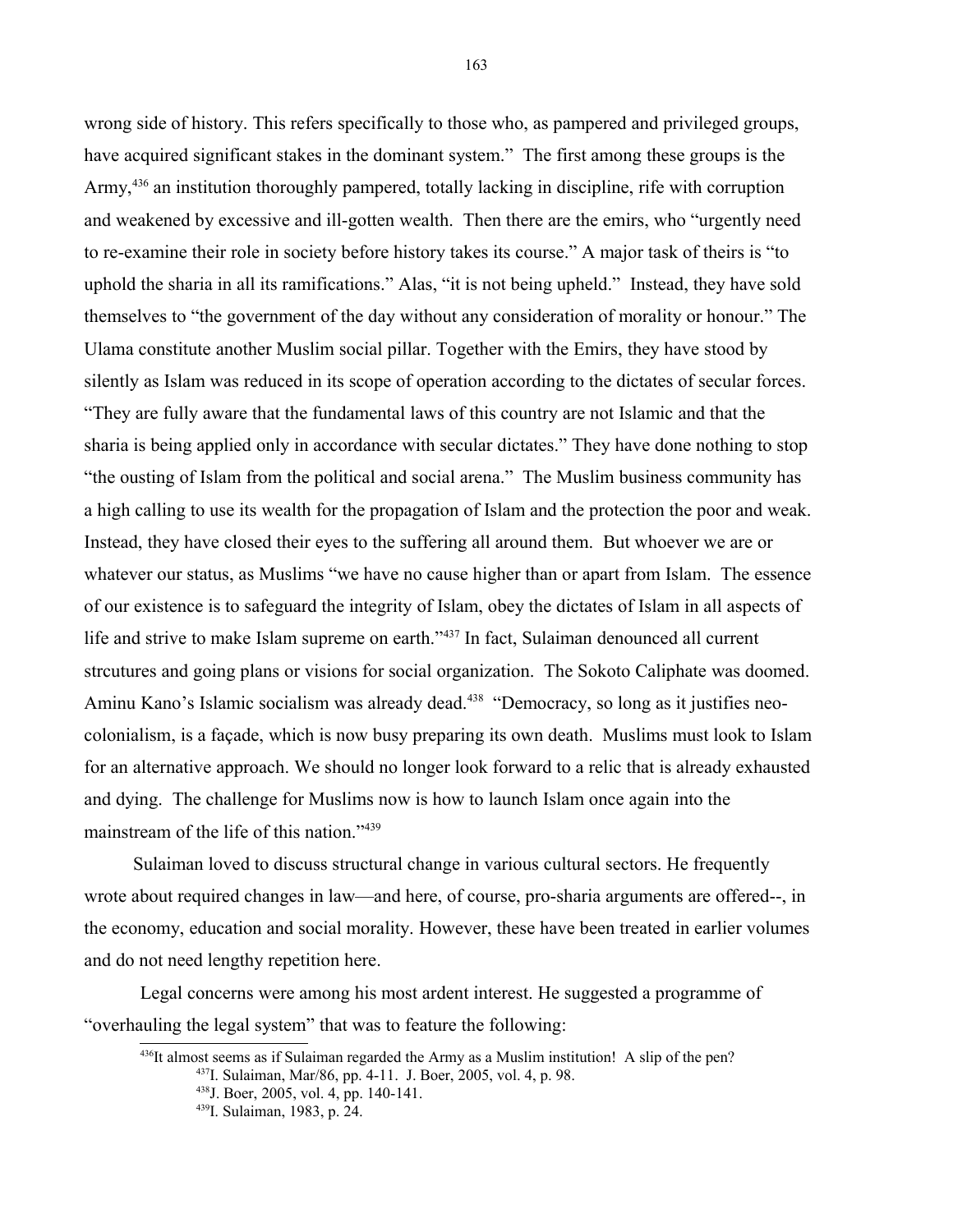- 1. Stop "the undue and exaggerated importance given to the English law in the Nigerian legal system."
- 2. The complete sharia should be allowed to function in the Nigerian legal system.
- 3. The sharia must be taught in all universities "in its pure form," that is, in the spirit of Islam itself, not in that of the secular "Orientalists."
- 4. The judiciary must be reformed. One of the steps towards this is the revival of "Islamic criteria" for appointees to the bench.<sup>[440](#page-163-0)</sup>

*Equally significant, there must be a definite commitment by Nigeria to abolish all aspects of imposed laws that are inconsistent with our fundamental values, norms and the demands of our faith. In fact, the entire colonial legal enterprise must be abolished and be replaced with our authentic and legitimate laws. This indeed is the irreducible minimum in our quest for genuine self-determination and sovereignty*. [441](#page-163-1)

Towards the end of 1999, Sulaiman signed a conference communique that addressed the same issue. Gamtu, the reporter, referred to the event as "the First Judges Forum Conference." The document "called for intensive training of legal practitioners on the principle of Islamic Law and urged the authorities of ABU to re-introduce a Diploma Programme in Sharia and Civil Law as well as to introduce continuing education in sharia for judges."[442](#page-163-2)

Government must accord Islam its rightful due and others, theirs. This is especially urgent with regard to law [sharia], social morality, economic setup and education. It needs also to acknowledge the fact that Islam, unlike the others, is a complete way of life. Nigeria, therefore, requires a fundamental adjustment in virtually every major aspect of life to reflect her multi-religious nature and in particular to accord Islam its rightful place in the scheme of things.<sup>[443](#page-163-3)</sup>

Sulaiman demanded a total dismantling of Nigeria's educational system. Once again, I urge you to read his comments about education in previous volumes.[444](#page-163-4) He stated, "Our universities must see us as a people who have a right to be different from the Europeans. They must serve as 'the spirit of our society' and must endeavour to give us hope and confidence in

<span id="page-163-2"></span><sup>442</sup>W. Gamtu, 30 Nov/99.

<span id="page-163-0"></span><sup>440</sup>I. Sulaiman, 1986, pp. 71-73.

<span id="page-163-1"></span> $^{441}$ I. Sulaiman, May/86. Appendix 6, vol. 4. See also his paper of Mar/86, p. 13.

<span id="page-163-3"></span><sup>443</sup>I. Sulaiman, May/86, pp. 6-7.

<span id="page-163-4"></span><sup>444</sup>J. Boer, vol. 2, 2004, pp, 37-41.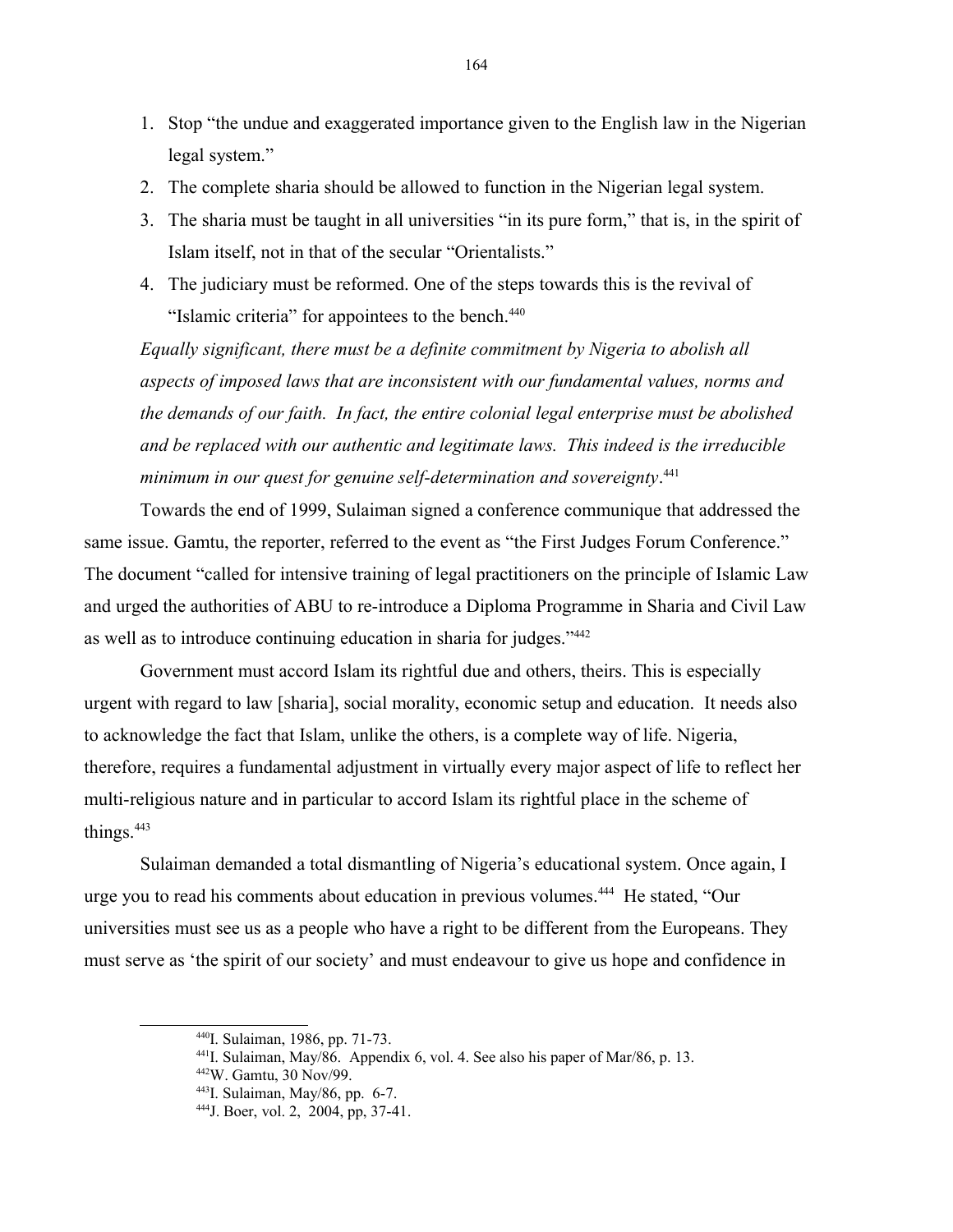ourselves, and save us from despair and feeling of inadequacy in the face of the West."[445](#page-164-0) "The colonial system of education must go. It is, on the whole, unsatisfactory; it is too alien; moreoever it is perpetuating the conditions which make us incapable of resolving our moral, social and ideological crises. It runs counter to the ideals of Islam." "As language is vital to any system of education, there must be an insistence that education for Muslim children should make Arabic compulsory. The present arrangement, which gives English pre-eminence over Arabic, must be challenged vehemently. Arabic, as the language of all Muslims, is a national language in a more profound sense than English."[446](#page-164-1)

In 1978, Sulaiman gave a lecture entitled "Education and Nation-Building." It was during a time the concept of dialogue was not a pressing issue and so it was not mentioned. However, the ideas he expressed were those that later cropped up constantly in Muslim-Christian relations and were an early expression of his demand for the total revamping of education for the sake of the well-being of the nation. Proper education seeks "to establish a relationship of brotherliness, sympathy and mutual respect between human beings."

*If men behave as if they are enemies or if each member sees himself as entitled to eat his own selfish dish of happiness and satisfaction exclusively and individually, you cannot get a society that succeeds in establishing social peace or that can promote the wellbeing of its members. You will have a society in which each and every person pursues his personal interest and feels satisfied to disregard whatever might be in the interest of others. Thus you will have a society which is established on greed and selfishness. In other words, an unjust society which rationalises its injustice by such concepts or slogans as "freedom," "individualism" and so on.* 

Sulaiman was not describing some imaginary society; he was talking Nigeria, disrupted as it was already then with corruption and religious animosity. "Other systems of education tend to neglect to establish a good relationship between people. To the extent that the more 'educated' their products are, the more arrogant, greedy, shameless and, indeed, destructive they are. The most educated among us are the thieves and plunderers of our national wealth." "Other systems"-- that is the system in place in Nigeria that, in Sulaiman's mind at least, was designed and operated by Christo-secularists.

<span id="page-164-0"></span><sup>445</sup>I. Sulaiman, 1986, pp. 71-73.

<span id="page-164-1"></span><sup>446</sup>I. Sulaiman, "A Fresh Constitution…," 1988, pp. 13, 14.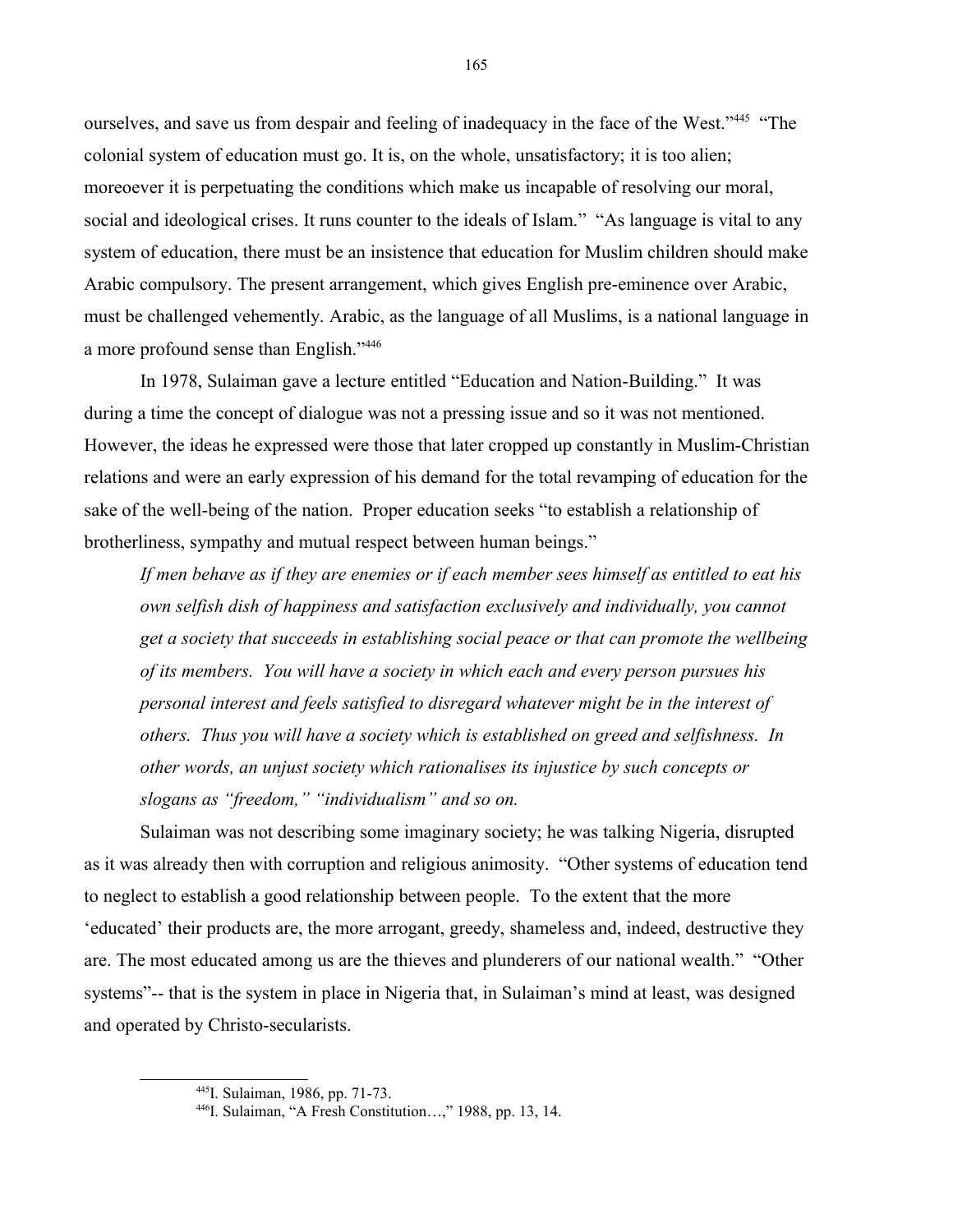An Islamic system of education would encourage the development of "brotherliness, respect and sympathy" and create a society that would "promote both the individual and collective welfare" and see to it that "the problem of one member is the problem of the other members. That is, a society in which the individual problem is seen and solved as a collective problem" and vice versa. Individuals would see themselves as "duty-bound to promote those things that are of benefit to the whole society and to discourage all the things that undermine the happiness and peace of the society."*[447](#page-165-0)*

Indeed, the education Sulaiman favoured was radically different from what obtained in the country. His would radically restore relationships between Muslims and Christians. Foreigners sensitive to issues of Christian education but not familiar with the Nigerian situation must wonder how things Christian could have become so warped as to be identified with such a secular individualistic approach to education and to life itself. *This* foreigner—me, the writer--, being acquainted with both, can only agree with Sulaiman when it comes to his views on education and its endproducts. Things *did* become that warped.

There are certain issues of great importance to Islam that are for the Government to protect and promote.

*The first of these matters relates to values: The State must give full recognition to the Islamic value system. All things Islam declares to be morally good, such as worship in its widest sense, public decency and others, must be regarded as such by the state. Likewise, all things Islam declares to be morally reprehensible, like alcoholism and human exploitation, the state shall not protect them, let alone attempt to make profit through them. Prominence should be given to the enforcement of the sharia provisions relating to the maintenance of social justice.*

Then follows a long comprehensive list that are the Government's responsibility from the Muslim point of view.

Sulaiman not infrequently addresses economic concerns. I again refer you to earlier volumes for details beyond what I provide here.<sup>[448](#page-165-1)</sup> "Sharia should concern itself with the regulation of business and all economic activities in society. All such acitivities must be oriented towards human welfare and the fulfillment of the basic needs of the people." He pointed to the *hisbah* as the institution that was to ensure sharia compliance in the economy: "Eliminate fraud,

<span id="page-165-0"></span><sup>447</sup>I. Sulaiman, 1978, pp. 14-16.

<span id="page-165-1"></span><sup>448</sup>J. Boer, 2005, vol. 4, p. 94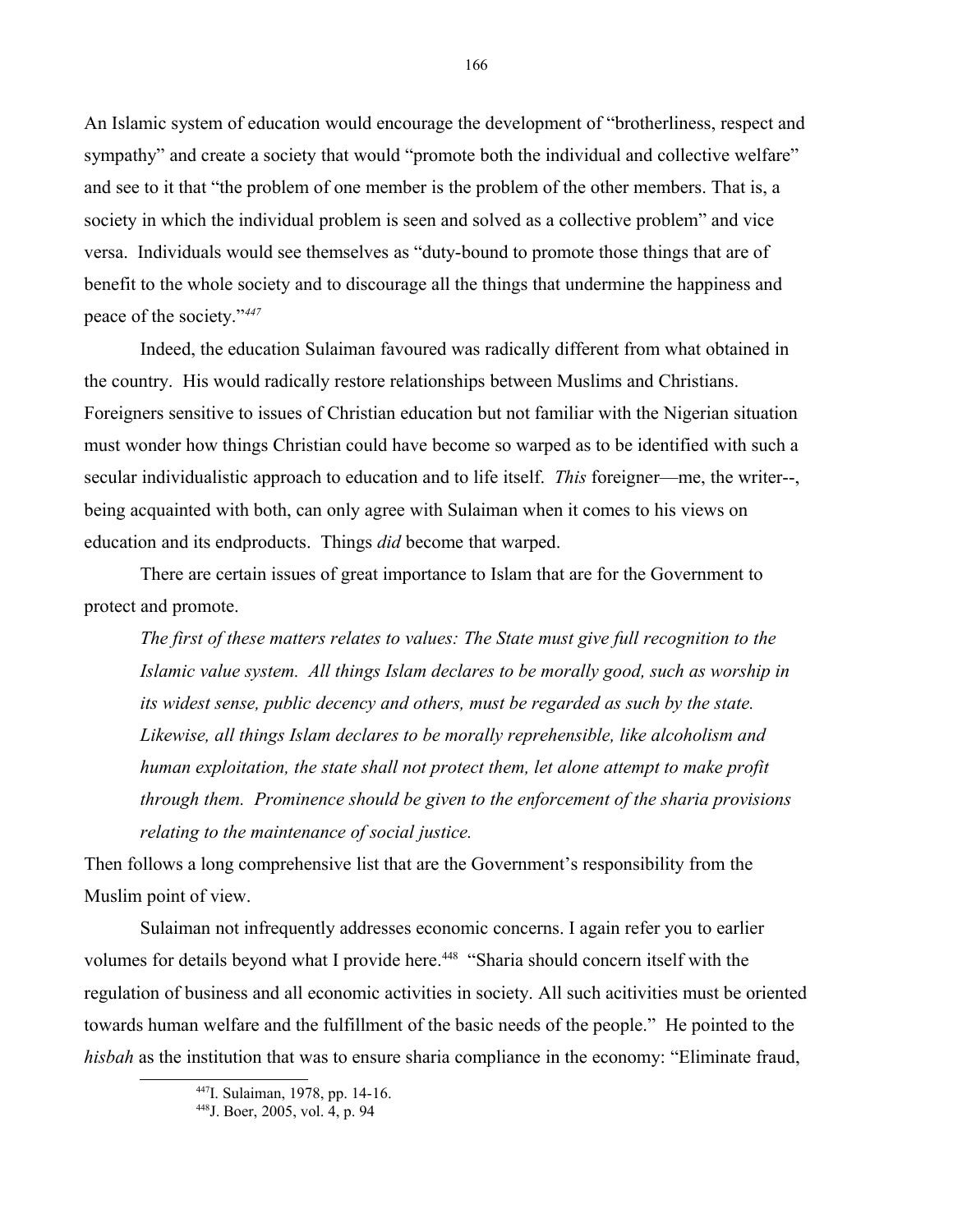ensure the free flow of goods, break the backbone of all saboteurs." "The Muslims should insist on the total disengagement of the nation's economy from the clutches of Western imperialism," he wrote. "Those who collaborate with neo-colonial powers to exploit this nation should be regarded as enemies of Islam." Muslims should work towards "the dismantling of all Western influences as they affect us."[449](#page-166-0)

He offered a spiritual formula for healthy economic growth:

*In the course of our revolution, Shehu Usman Dan Fodio did not promise the people heaven and earth. Never did he do as your politicians do today, promising people food, water, prosperity and even those things that Allah alone can bestow, simply to win support. It was not in his character to deceive or cheat. The Sharia doesn't permit it. He merely asked them to be true Muslims, confident that Allah would give them what He normally confers on those who live according to His Religion and His Law as well as every other people who abide by the "natural Law" He has established for the regulation of life in general.[450](#page-166-1)*

Sulaiman was among the more wholistic spokesmen for socio-economic reforms prior to establishing a fuller sharia regime. He, Ibrahim Umar, Ibrahim El-Zakzaki and others seemed to demand a kind of utopia as a necessary pre-condition for true sharia to become effective. In an article in which he discussed Sulaiman's views, to his question "What does it take to make sharia work?" Ibrahim Umar answered, "We need to create a socio-economic atmosphere that will guarantee everybody a chance to live within the law." Of course, another condition was the generally accepted one of capable and incorruptible judges.<sup>[451](#page-166-2)</sup>

Sulaiman wanted to bring women along in the march towards a Muslim society. He defended Islam against Western disdain for the Muslim treatment of women and insisted that Muslim men think of themselves as honouring women very much in their own way and see them playing a very special role in society. But he also criticised the popular notions held by many Muslims about women as a "pre-Islamic attitude" that is "vehemently condemned by the Qur'an." "Such is the complete confidence reposed in women by God that He places in their trust His most precious creature: man."! "God has charged men to live with women 'on a footing of kindness and equity' (Qur'an 4:19), and treat them with nothing less than absolute reverence.

<span id="page-166-0"></span><sup>449</sup>I. Sulaiman, "A Fresh Constitition…," 1988, pp. 15-17.

<span id="page-166-1"></span><sup>450</sup>I. Sulaiman, 20 Aug/2005.

<span id="page-166-2"></span><sup>451</sup>I. Umar, 2 Nov/99. J. Boer, 2007, vol. 6, p. 44.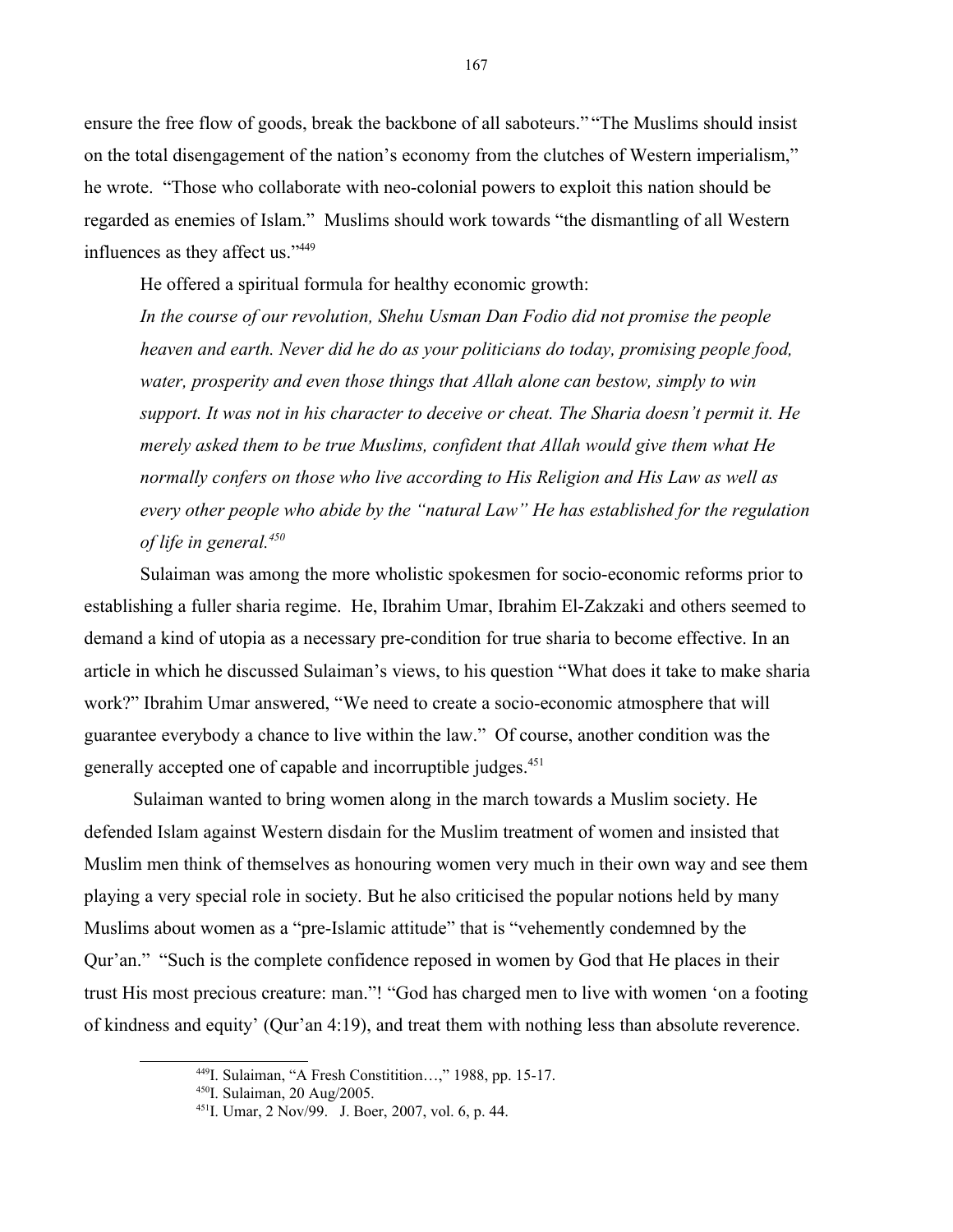The sharia has categorically affirmed that a woman is a person in her own right and has invested her with full powers to acquire and own property and dispose of it to her benefit. It has given her the right to self-fulfillment, to education, social justice and full involvement in the upliftment of the society."<sup>[452](#page-167-0)</sup>

Sulaiman has his ideas about relations with Christians and others. He is always deeply aware of an antithesis between Islam and Christianity.<sup>[453](#page-167-1)</sup> Apart from theological issues, Christians, according to him, "see their role as that of absolute and violent opposition to all that is Islamic. Their vehement opposition to the sharia is a glaring example. It is clear that Islam pursues goals and objectives that are diametrically at variance to those of Christianity: Islam wants, among other things, to abolish colonialism; Christianity clings to it for survival."<sup>[454](#page-167-2)</sup>

However, this antithesis should not prevent co-existence, he argued, and does not mean that there is no basis at all for peaceful or tolerable co-existence between the religions.<sup>[455](#page-167-3)</sup> He wanted to start from scratch and do away with superficial tinkering. The most sensible solution is to work out a fresh agreement between Muslims and Christians "based on equity and fairness" that includes "mutual respect and reciprocal obligation" and will produce "sustainable and peaceful co-existence." Islam, Sulaiman promised, "offers justice to all." Sharia "grants automatic legitimacy to Christian laws and enjoins the Islamic government to facilitate their application. It grants others a high degree of social and juridical autonomy." Sulaiman continued:

*This, then, is the Islamic recipe for human society, as far as the legal system is concerned. Social tensions and upheavals come only when the Islamic injunctions, recognising the rights of religious communities to maintain their laws, and enjoining upon the state to ensure that those rights are strictly observed, are ignored. In the context of Nigeria, these injunctions imply, (i) that the sharia shall enjoy full application in all areas where Muslims predominate, and that it takes precedence over all other legal systems in Nigeria, as the law that governs the majority of her people; (ii) that such other legal systems are accorded recognition in accordance with the extent of the following they command.*[456](#page-167-4)

<span id="page-167-0"></span><sup>452</sup>I. Sulaiman, "A Fresh Constitution…," p. 16.

<span id="page-167-1"></span><sup>453</sup>J. Boer, 2005, vol. 4, pp. 36-37, 40-41, 64-65.

<span id="page-167-2"></span><sup>454</sup>I. Sulaiman, Mar/86, p. 16.

<span id="page-167-3"></span><sup>455</sup>I. Sulaiman, May/86, pp. 6-7.

<span id="page-167-4"></span><sup>456</sup>I. Sulaiman, May/86. Appendix 6, vol. 4. See also his paper of Mar/86, p. 13.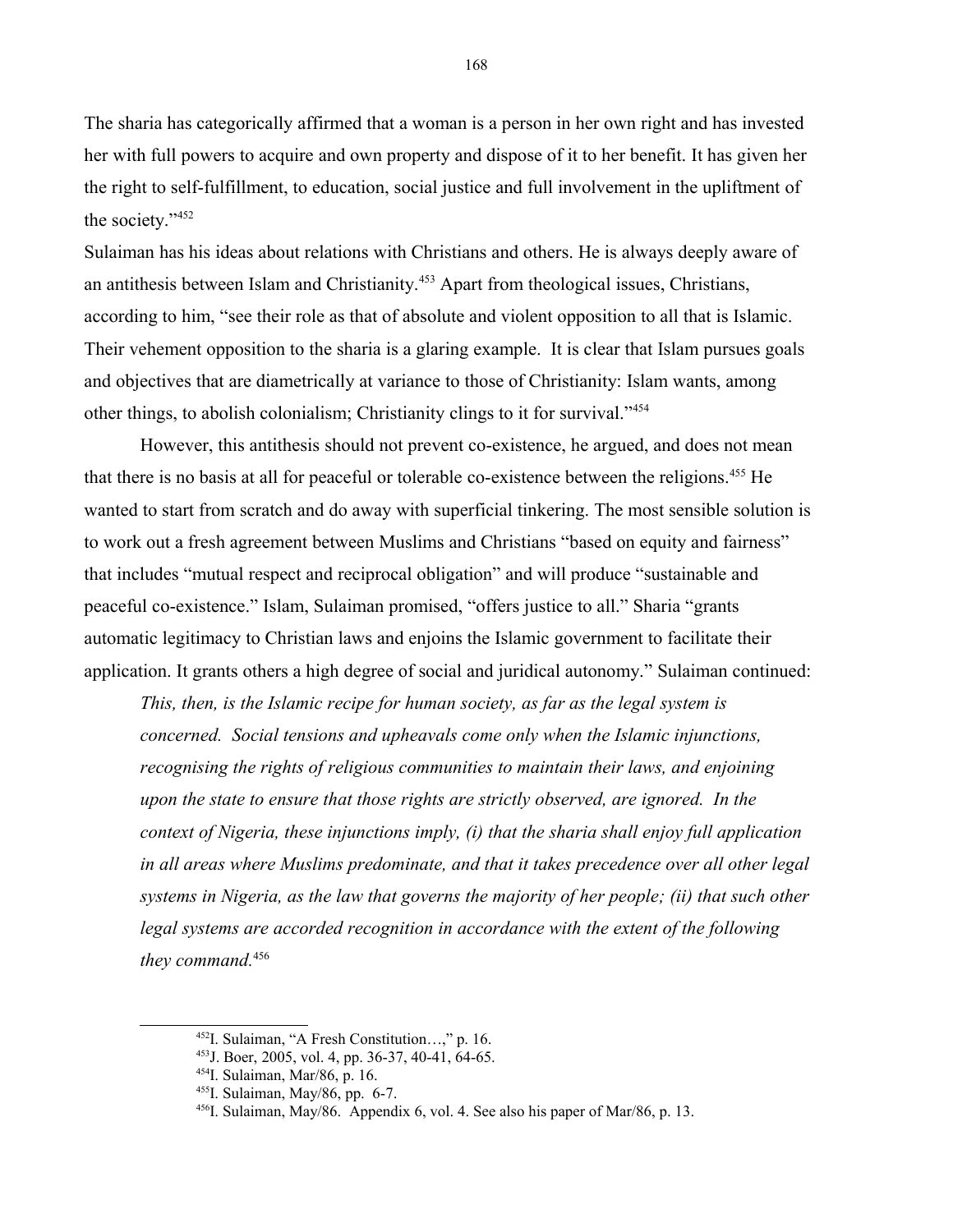Only a few months later, Sulaiman spoke similarly at the 1986 seminar at ABU, under the clear and simple title, "A Fresh Constitution Required." He wanted to see the principles of the "Sacred Covenant devised by Prophet Muhammad embodied in Nigeria. In his own words:

*Muslims should co-exist with other communities within one nation only under a firm, secure and written agreement in which the terms are clearly set out. The rights and obligations of Muslims must be spelt out precisely and unequivocally. Likewise the right and obligations of non-Muslims. Another principle is that such a constitutional agreement must contain terms which are fair to the Muslims as well as to non-Muslims in addition to an irrevocable acknowledgement that the law of God shall remain supreme and the free expression of Islam shall in no way be hindered.*

*The most sensible option for Nigeria now is to work out an altogether fresh agreement between Muslims and non-Muslims based on equity and fairness. In order for the fresh covenant to command the respect of all, it must be based upon mutual respect and reciprocal obligation. It must be an agreement that genuinely aims to achieve a concordance which is in favour of a sustainable and peaceful co-existence.[457](#page-168-0)*

But it appeared too difficult for Sulaiman to retain this spirit of generosity and fairness for long. His spirit just could not stretch itself that far indefinitely. So he warned,

*The unbelievers are allies of one another, in a common cause to spread their faith, maintain their supremacy over the world, and give succour and comfort to corruption. Unless Muslims unite and solidify their ranks and make all necessary efforts to gain control of affairs. Allegiance to God is expressed by doing one's best to make Islam prevail over all other systems, and not to relent in the endeavour.*

*An important aspect of this loyalty to God for the Muslims is to make their environment Islamic, and ensure that whatever endeavour they pursue conforms strictly with the sharia. But even so, this involvement is essentially tentative in the sense that as long as Islam is yet to attain a clear-cut supremacy over every other way of life, no process of any kind can assume the stamp of finality.*

And another warning:

*The sharia will not be mutilated in order to placate a group of people who happen to have the backing of neo-colonial powers. The sharia will apply only on its own terms, not*

<span id="page-168-0"></span><sup>457</sup>I. Sulaiman, "A Fresh Constitution…," pp. 9-10.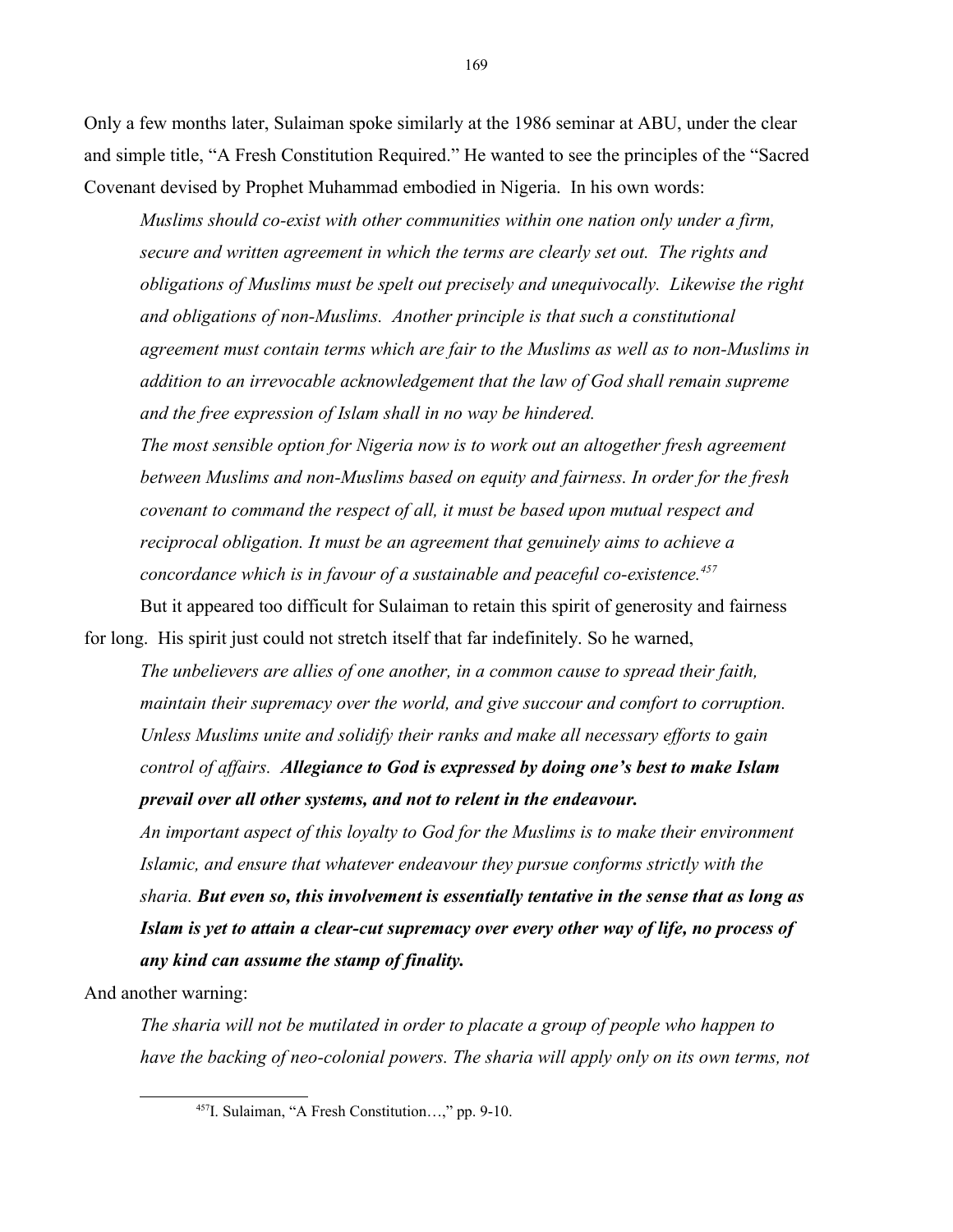*on terms dictated by others. Non-Muslims will enjoy the justice and fairness of Islam on an equal footing with Muslims. But where they flout God's law or offend against the*  integrity and sanctity of the Muslim society, they shall of necessity be dealt with in *accordance with the provisions of the sharia. No human being can expect to be exempted from the due process of law in a civilised society.[458](#page-169-0)*

## **Final Goal—National Islamisation xxxx**

Islam, wrote Hamzah Dawood, is a "goal-oriented system." "All aspects of life are interdependent." "Its goals and values in one field determine the goals and values in other fields as well."<sup>[459](#page-169-1)</sup> That being the case, the end of this chapter demands a statement as to what is the goal of all this. Nigerian Muslims tend to be absorbed by this one notion: They must be victorious over the enemy that surrounds them everywhere. Bashir Sambo proclaimed Islam as a formidable tool to be used by Muslims "*don samun nasara a bisa abokan gaba.*" [460](#page-169-2) As the Indian scholar Ashgar Engineer put it, "Islam's basic objective was to produce a new human being, fashioned by higher values stressed by the Qur'an. The Prophet's main objective was to transform this world entirely."[461](#page-169-3)

Nigerian Muslims can be disarmingly honest at times in their admission that the final and real solution to all the religious tensions and violence in Nigeria is for them to achieve control over the country. This came out especially during the BZ era, when people were perhaps more relaxed and not always on their guard. In earlier volumes you may have read of Christian allegations of Muslim plans to take over the country. Though some Muslims deny such a plan and may even dislike the very idea, there can hardly be any doubt about its reality. Not only have I brought out sufficient evidence for such plans, it seems that the very dynamic of Nigerian Islam naturally drives them in this direction, except where it has been derailed by secularism. In previous volumes I have quoted Muslim expressions of this dynamic. For example, apart from the bold sections towards the end of the previous section above, I quoted Ibrahim Sulaiman in Volume 6 as follows: "Islam is an unconquerable force which… must express its domineering will and

<sup>458</sup>I. Sulaiman, "A Fresh Constitution…," pp. 9-12, 15. Bold is by Boer. To fully appreciate Sulaiman's discussion here, I encourage you to read further about him in vols. 2, 4 and 6.

<span id="page-169-2"></span><span id="page-169-1"></span><span id="page-169-0"></span><sup>459</sup>H. Dawood, 2 Nov/90.

<sup>&</sup>lt;sup>460</sup>M. Sirajo, 14 Apr/89, p. 1. English translation: "for gaining victory over our enemies." M. Zubairu, 7 Apr/89, p, 1.

<span id="page-169-3"></span><sup>461</sup>A. Engineer, 5 Dec/2002.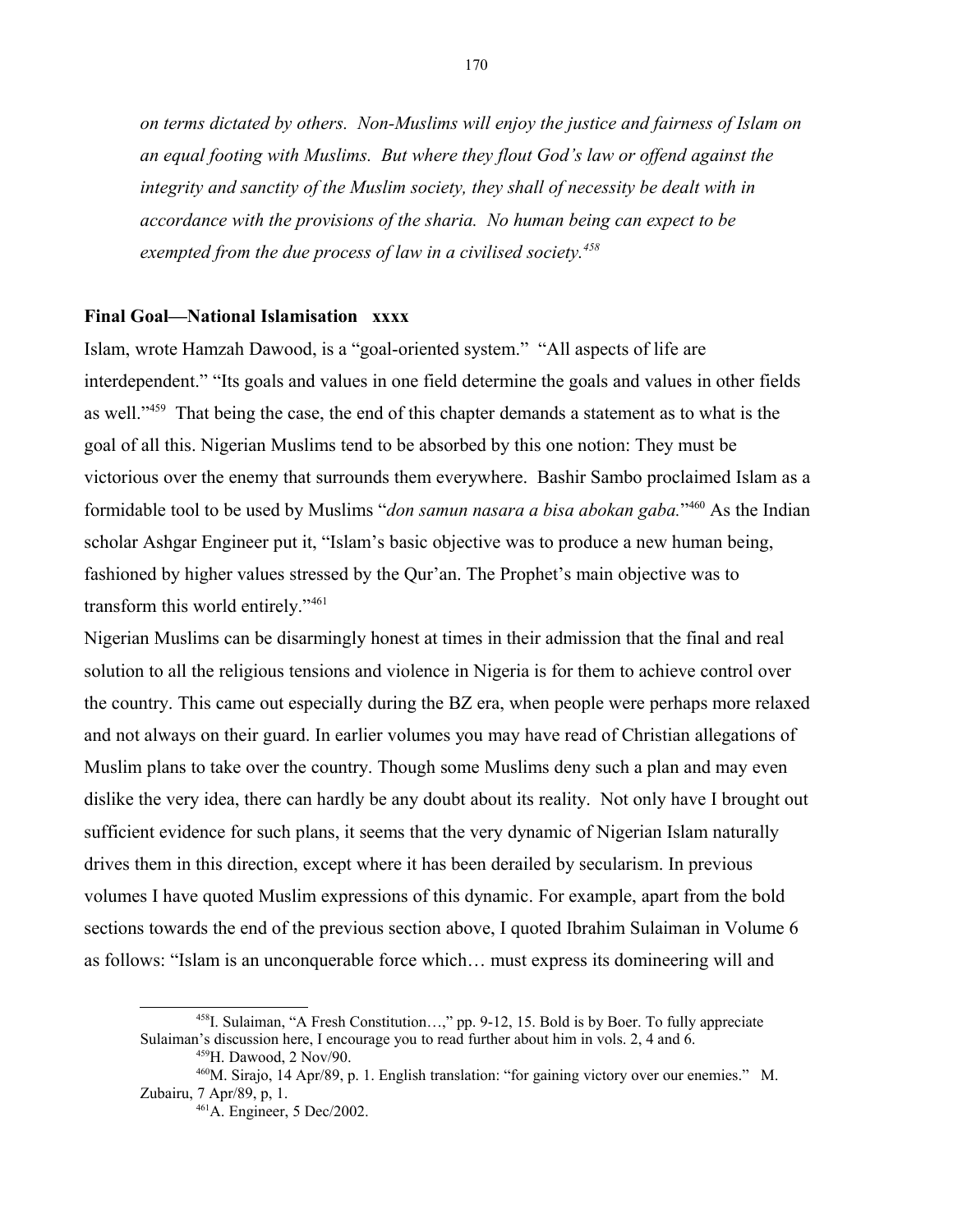assert its authority over all other systems. Islam is too powerful to submit, forever, to earthly forces."[462](#page-170-0) And then there is our congenial Abubakre again, who asserted that every Muslim "should be convinced that the people of God should control the helm of secular affairs."<sup>[463](#page-170-1)</sup> Bashir Tofa, the founder of the BIP, explained that the reason for his Bureau is "establishing the supremacy of Islam."<sup>[464](#page-170-2)</sup> Mor recently, Ali Ahmad declared at the 2004 UJ sharia conference: *Muslims' commitment to sharia is often tempered, but not completely eliminated, by the situational reality either of being a minority group or by normative constraints such as a constitution."[465](#page-170-3)*

Sometimes Muslims seem almost naïve in their assertions. They strongly deny their own imperialistic impulse and are deeply offended when they perceive themselves the target of someone else's imperialism. Nevertheless in the above paragraphs of this section and in earlier volumes they plainly and without embarrassment stated their imperialist ambitions. They *must* rule! Remember Ibrahim Sulaiman's earlier statement about Muslim minority status: "T**his involvement is essentially tentative in the sense that as long as Islam is yet to attain a clearcut supremacy over every other way of life, no process of any kind can assume the stamp of finality."**

Ibrahim Bello wrote a report on the launching of a book on Shehu Danfodio, the great jihadist of the early  $19<sup>th</sup>$  century. In the report you read about "the works of the  $18<sup>th</sup>$  century jihadists whose path must be followed by contemporary Muslims for the restoration of Islam and Muslims' glorious days."<sup>[466](#page-170-4)</sup> Those, as mentioned earlier, were the days of Muslim hegemony over the North and the days of horror for the Middle Belt as target of Muslim slavery.

Not all Muslims agree. Some reject the notion of Muslim domination in the complicated multi-cultural setting of Nigeria. Akanbi wrote, "Ours is a complicated society and no one group ought to be allowed to lord it over the other. Our clear duty is to encourage healthy rivalry, the sort of rivalry that assures our right to live as Muslims."<sup>[467](#page-170-5)</sup> At its meeting of November, 1999, the NCSCP "advised Muslims not to dominate or allow others to dominate them in the realisation of sharia."[468](#page-170-6)

<span id="page-170-0"></span><sup>462</sup>I. Sulaiman, 2007, vol. 6, p. 6. Original found in S. Rashid, 1986, pp. 53-54.

<span id="page-170-1"></span><sup>463</sup>R. D. Abubakre, n.d., p. 56.

<span id="page-170-2"></span><sup>464</sup>B. Tofa, 27 Jan/89, p. 11.

<span id="page-170-3"></span><sup>465</sup>A. Ahmad, 2005, p. 359.

<span id="page-170-4"></span><sup>466</sup>I. I. Bello, 27 Oct/89, p. 16.

<span id="page-170-5"></span><sup>467</sup>M. Akanbi, 15 July/88, p. 11.

<span id="page-170-6"></span><sup>468</sup>I. Adamu, 22 Nov/99.